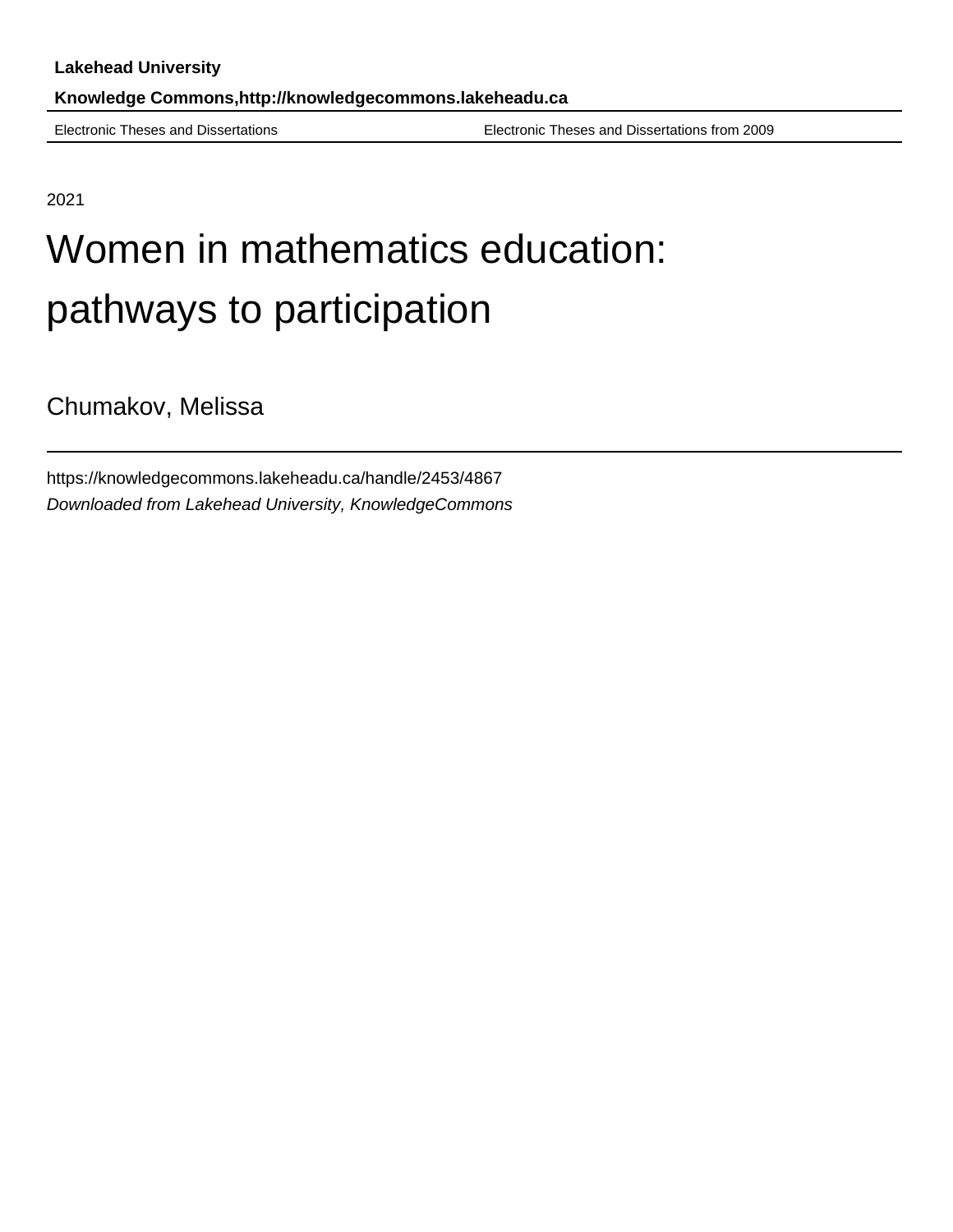# **WOMEN IN MATHEMATICS EDUCATION: PATHWAYS TO PARTICIPATION**

By:

Melissa Chumakov, O.C.T.

A thesis *submitted in partial fulfillment of the requirements for the degree of Master of Education*

> FACULTY OF EDUCATION LAKEHEAD UNIVERSITY ORILLIA, ONTARIO

> > September 2021 © Melissa Chumakov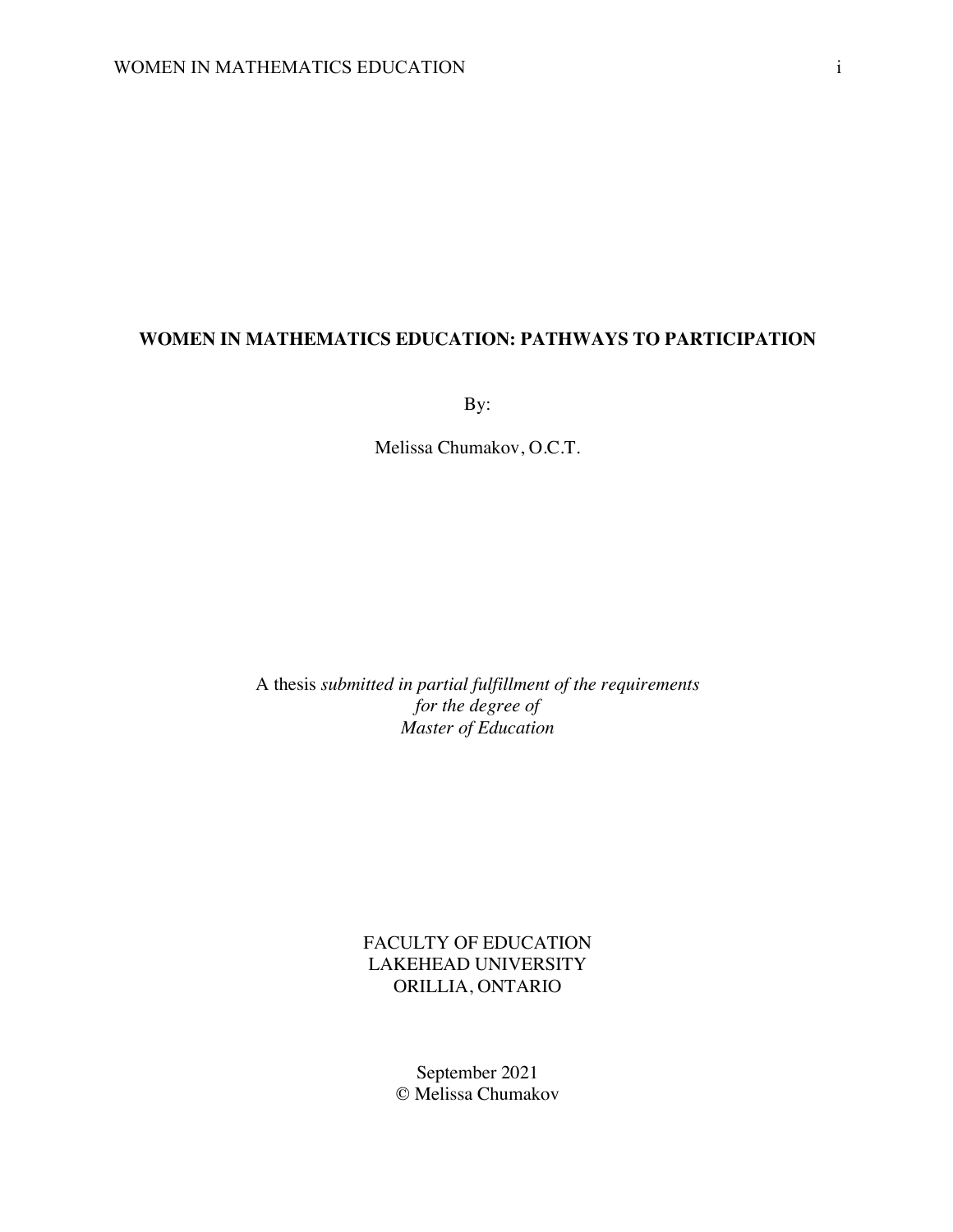### **Acknowledgements**

*"Be present in all things and thankful for all things"*

– Maya Angelou

First and foremost, I am immensely thankful to my family for providing me with the time and space to see this journey through to completion. To my husband Misha, without you this journey would not have been possible. Thank you for bringing me coffee while I worked, and for making me laugh when I got overwhelmed. You have been there for it all—the tears, the breakthroughs, the frustration, and triumphs—and your unwavering love and support has kept me grounded throughout. Thank you for dedicating your evenings to listening to me ramble on about research methodology and theoretical frameworks when you had absolutely no idea what any of it meant. Thank you being curious about my work and for being proud of my intellect. I don't think either of us knew how important this study would become to me at the start of this journey. I promise you that accomplishing this goal has been worth it. I am so appreciative of everything that you have done to keep things moving on the home front. While I sat indoors listening to women speak of the balance between motherhood and career aspirations, you were outdoors with our children, allowing me to shift the balance of my own priorities for the time being. Thank you for everything. I love you and our beautiful life together.

Aria and Eli, thank you for bringing me infinite joy and purpose. As I tucked you into bed at night, I found my calm. I gazed at you with amazement and wonder, contemplating big dreams of what your futures might hold. Your giggles and tiny footsteps flying across our wooden floors reminded me that although this inquiry was important, it wasn't everything. My dedication to this work marks my ever-so-small imprint on the world of mathematics education, and my desire for you to experience limitless opportunity. When you grow up, I want you to know that your Mama followed her passion; she participated and engaged in something that was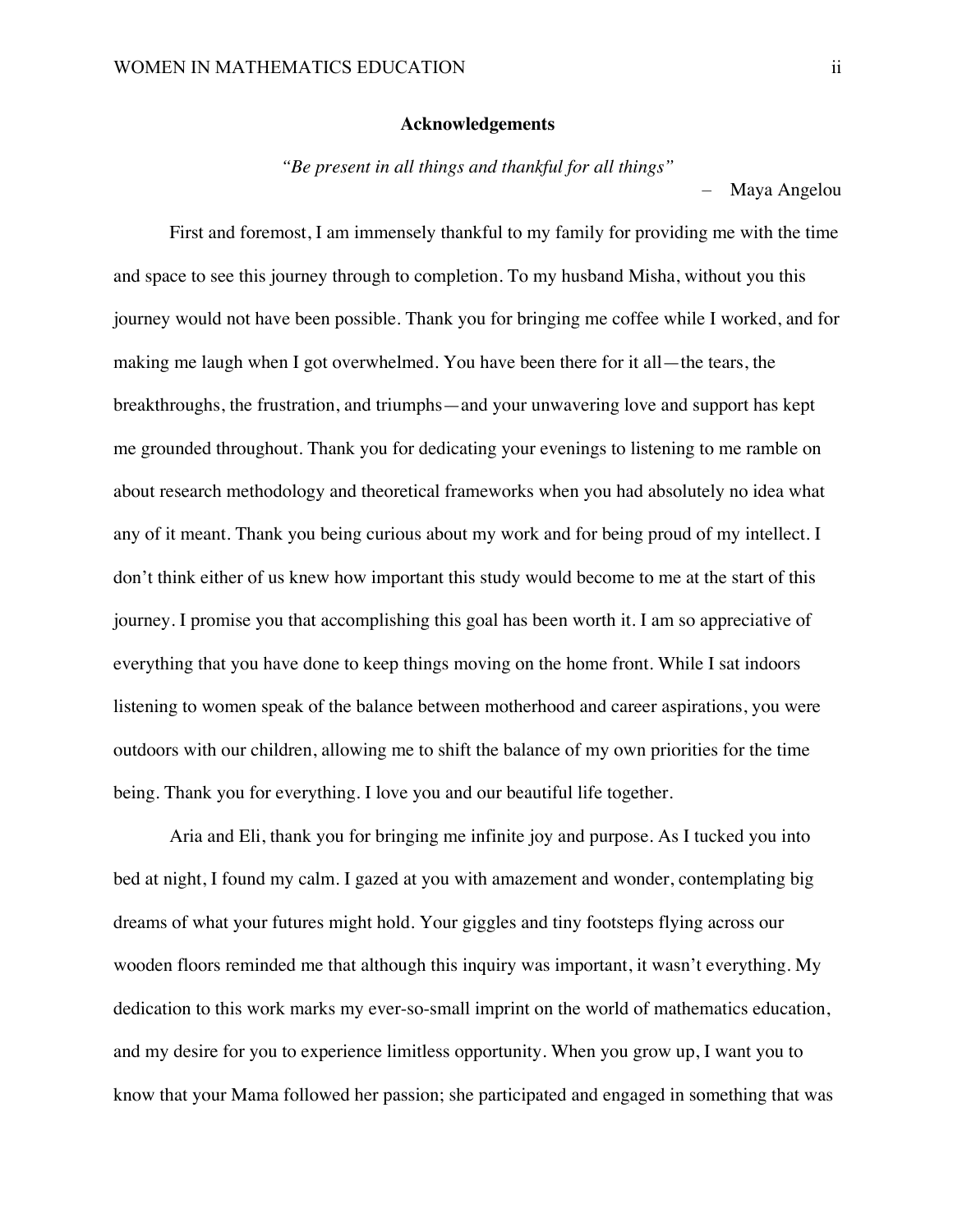important to her. When making decisions in life, choose things that you believe in, that bring you joy, that spark curiosity and that provide you with a sense of purpose—academic or not—and I will be proud.

To my Mom and Dad, thank you for always encouraging my love for learning and for being so proud of my accomplishments, no matter how big or small. You have been my loudest cheerleaders and you taught me from a very young age that my voice was important. Meg, thank you for giving me a reason to set a worthy example, even though I know I have fallen short at times. You have always been there to listen and willing to share in my success. Thank you for keeping me humble, and for reminding me that "the Queen was not going to read this work". Your words freed me from the tangled webs of self-criticism and doubt. I learned that perfection was not the goal. Thank you for showing me what it means to be a strong independent woman and encouraging me to trust myself with the direction of this work.

To the other incredible women in my life, thank you for inspiring me along this journey. Kate Cooper, you are the reason for this thesis. Thank you for providing me with an opportunity to see myself as a competent math learner and for accepting my way of knowing and understanding. Dr. Sarah Hunter and Dr. Sarah Driessen's, thank you for your mentorship and guidance and for inspiring me to grow within this space. Your constant support and words of encouragement made me feel as if I belonged and affirmed to me that my research was important. I truly believe that our group of "formidable feminists" is what motivated me care so deeply about my study.

To the brave group of women who participated in this study, thank you. I am eternally grateful for your participation and for sharing a piece of yourself with me. I have learned so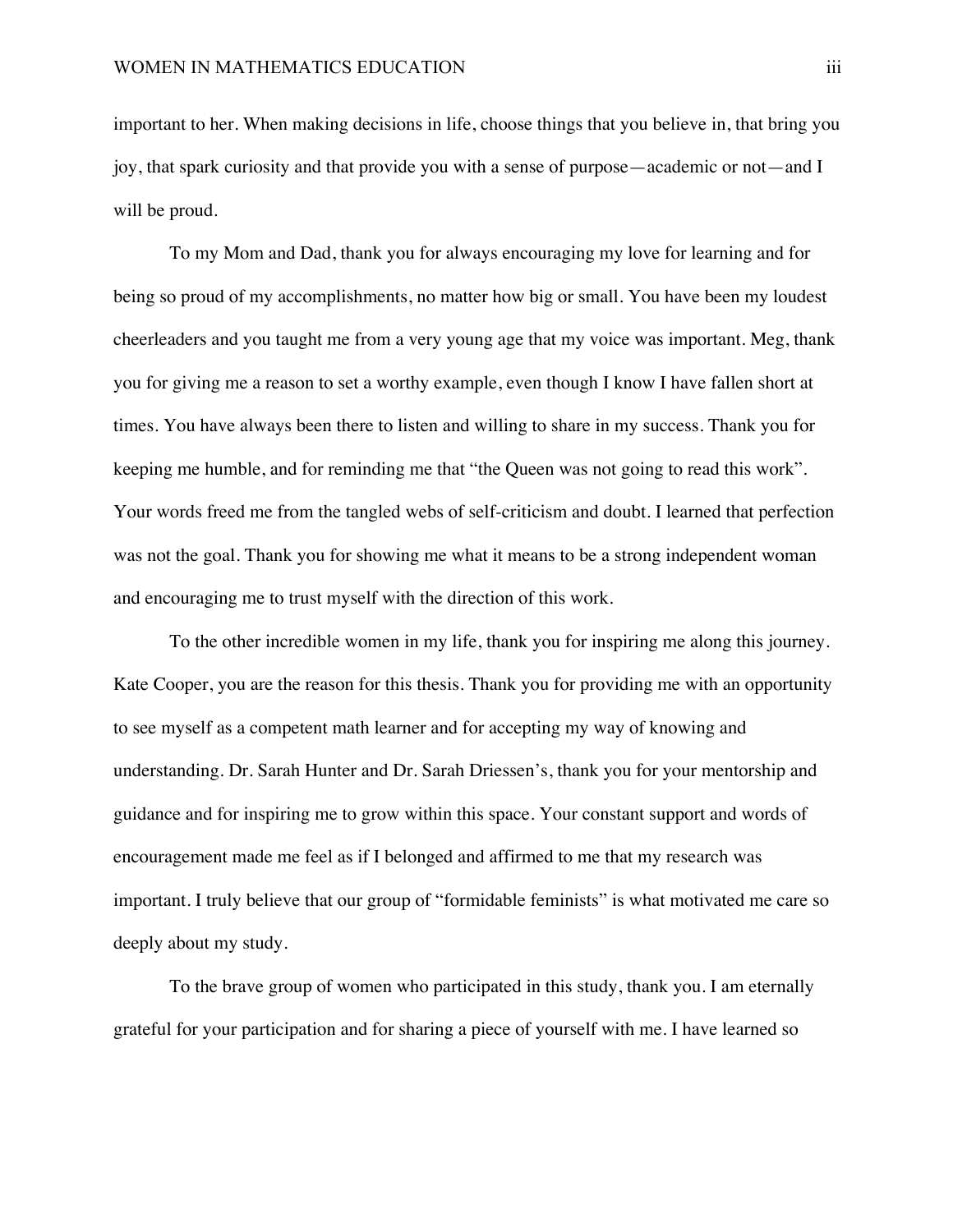much from each of you, and I will forever cherish our conversations. Thank you for allowing me to write about your experiences and for trusting me with your stories.

To my supervisor, Dr. Gary Pluim, thank you for providing meaningful advice at every stage and for helping me believe in the voice I had to share. As I transitioned into my new identity as a researcher, your reassurance, which often coincided with moments of extreme selfdoubt, helped me push through my fear and continue along this path. To my committee member, Dr. Leigh-Anne Ingram, thank you for being my mentor throughout this entire journey. Your words of wisdom kept me going while challenging me on a deeper level. I am thankful for our friendship. You validated many aspects of the writing process and assured me that being unsure was part of it. Your critical approach to addressing issues of social justice, for women equity, has strengthened my research and changed my worldview for the better. To my internal examiner, Dr. Ann Kajander, thank you for taking the time to review my work in its entirety. Your feedback was invaluable to moving my thesis forward and promoting my growth as a researcher. Thank you for helping me align my ideas about women in mathematics and mathematics education. I am intimidated and inspired by the wealth of knowledge that you possess. More importantly, I am grateful to have had an opportunity for you to share some of that knowledge with me. To my external examiner, Dr. Limin Jao, thank you for reading my work and providing such an encouraging review, in response. Your words highlighted aspects of my work that had become incredibly meaningful to me, and they provided me with a sense of accomplishment. I found myself motivated to reflect on your wonderings, and eager to refine my work as a result. Your review allowed me to have closure for this part of my journey, affirming that the most intimate aspects of my work were seen, valued, and appreciated. Thank you for providing me with the confidence to pursue future research inquiries, and the courage to continue learning.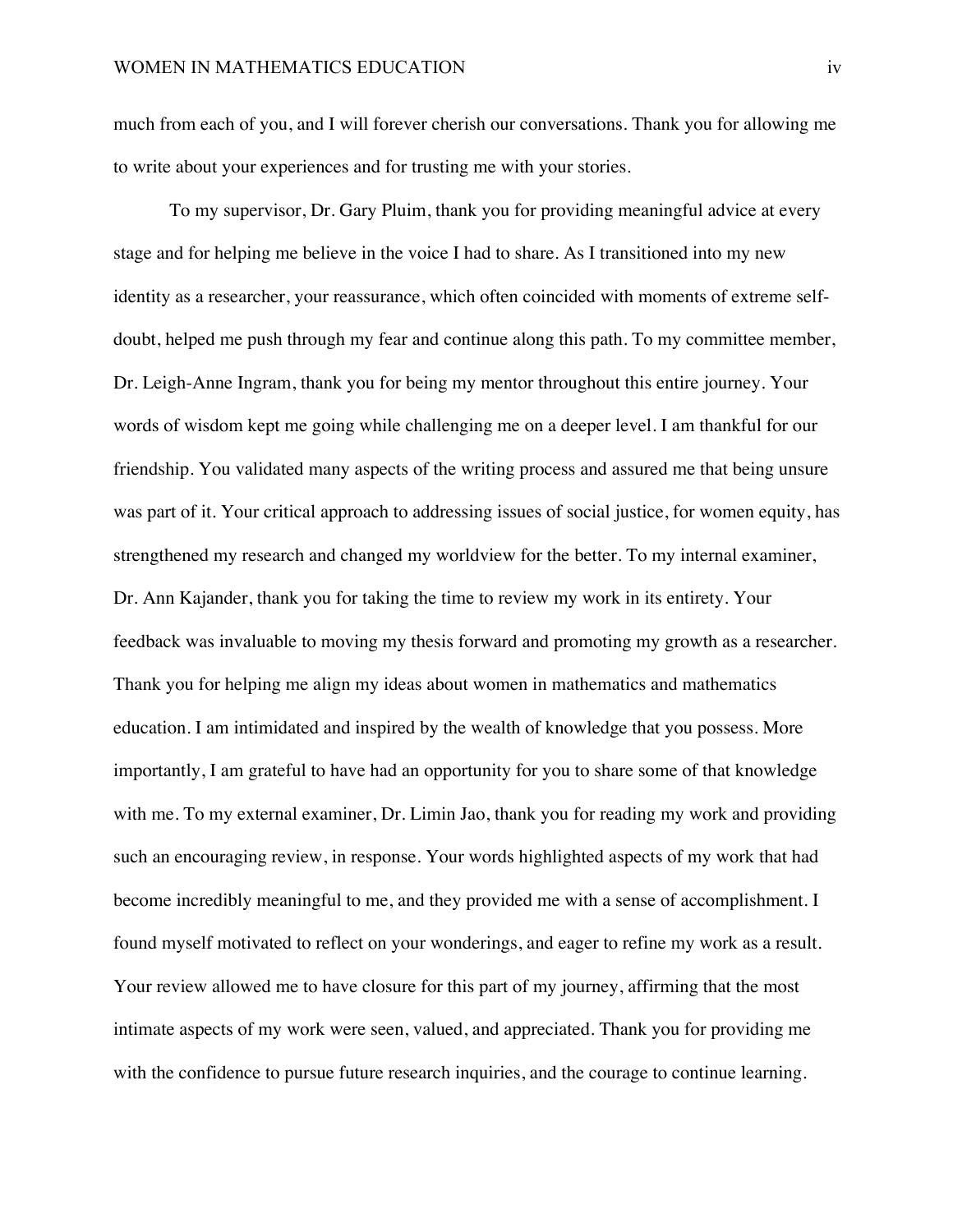*My thesis is dedicated to my children.*

I dedicate this to you, my little loves, in hopes that when you are old enough to go to school you

will experience mathematics education in a way that inspires you.

Love always, Mama.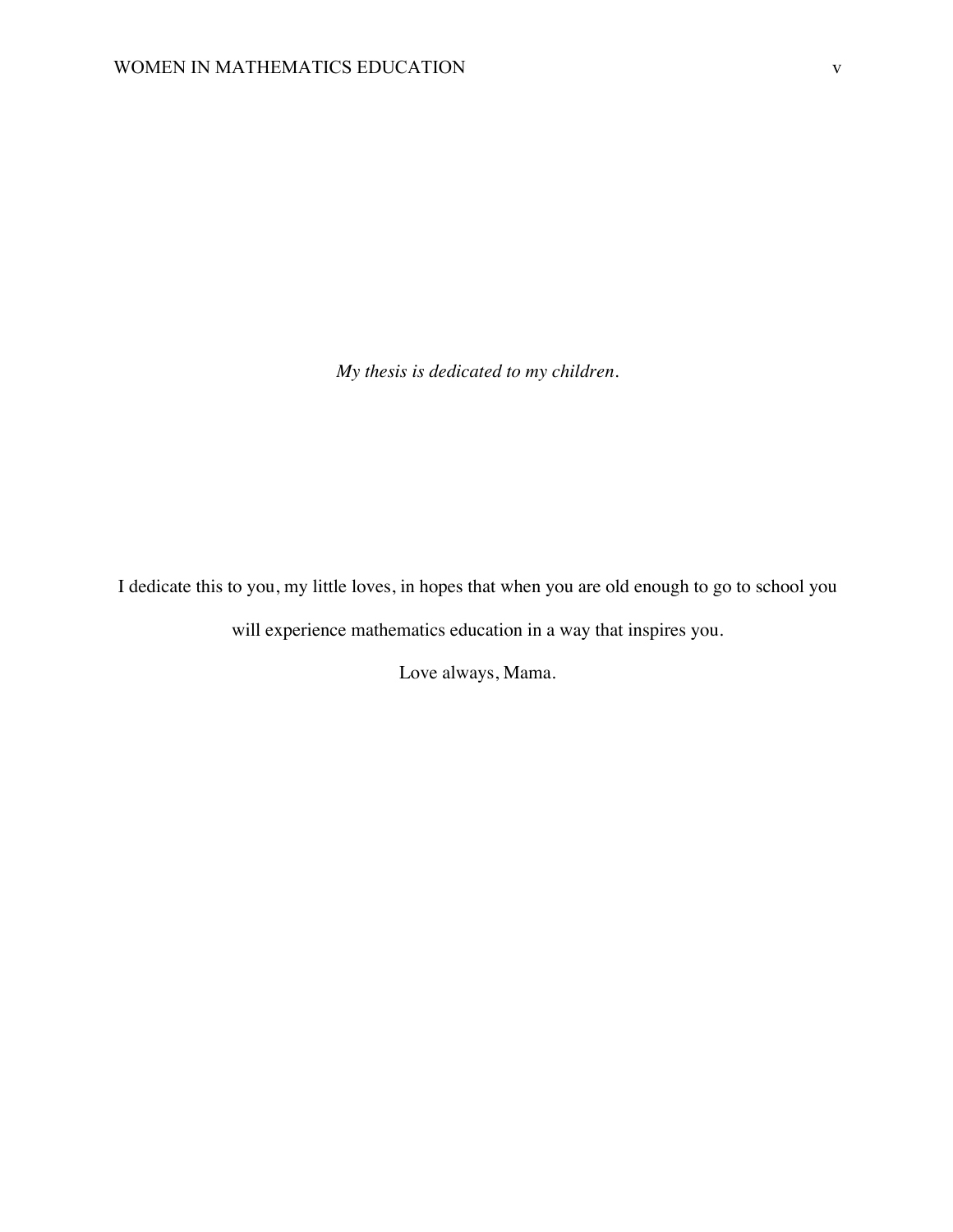#### **Abstract**

Improving the participation of women in mathematics education at the post-secondary level, requires a deeper understanding of how women orient themselves within two very distinct domains: *mathematics* and *education*. Each domain holds competing ideas of the purpose of mathematics, including who should participate, which further adds to the complexity of how women position themselves at the intersection in the field of mathematics education. This narrative inquiry highlights the personal pathways—including experiences, thoughts, and stories—to becoming a woman mathematics educator at the post-secondary level. The research questions guiding this inquiry are: *Why do women decide to teach mathematics education at the post-secondary level? What are the experiences of women mathematics educators who had "overcome barriers"? What are the critical moments along their pathway to participation?* 

This inquiry brings together critical feminist theory, psychoanalytical perspectives, and social constructivist theory to understand the perception of women, the complexity of their gender identity, and how their experiences in mathematics education influence their participation in mathematics. A semi-structured interview was conducted with 5 participants to examine the lived experiences of women in mathematics education, followed by a critical self-reflection to discuss the critical moments to becoming a mathematics educator. The data analysis consisted of two phases. *Within* narrative analysis involved re-storying of lived experiences and *across*  narrative analysis identified major themes across the women's experiences and their journey towards mathematics education.

The study concludes by offering suggestions to improve the participation of women in mathematics with a particular focus on the importance of storytelling.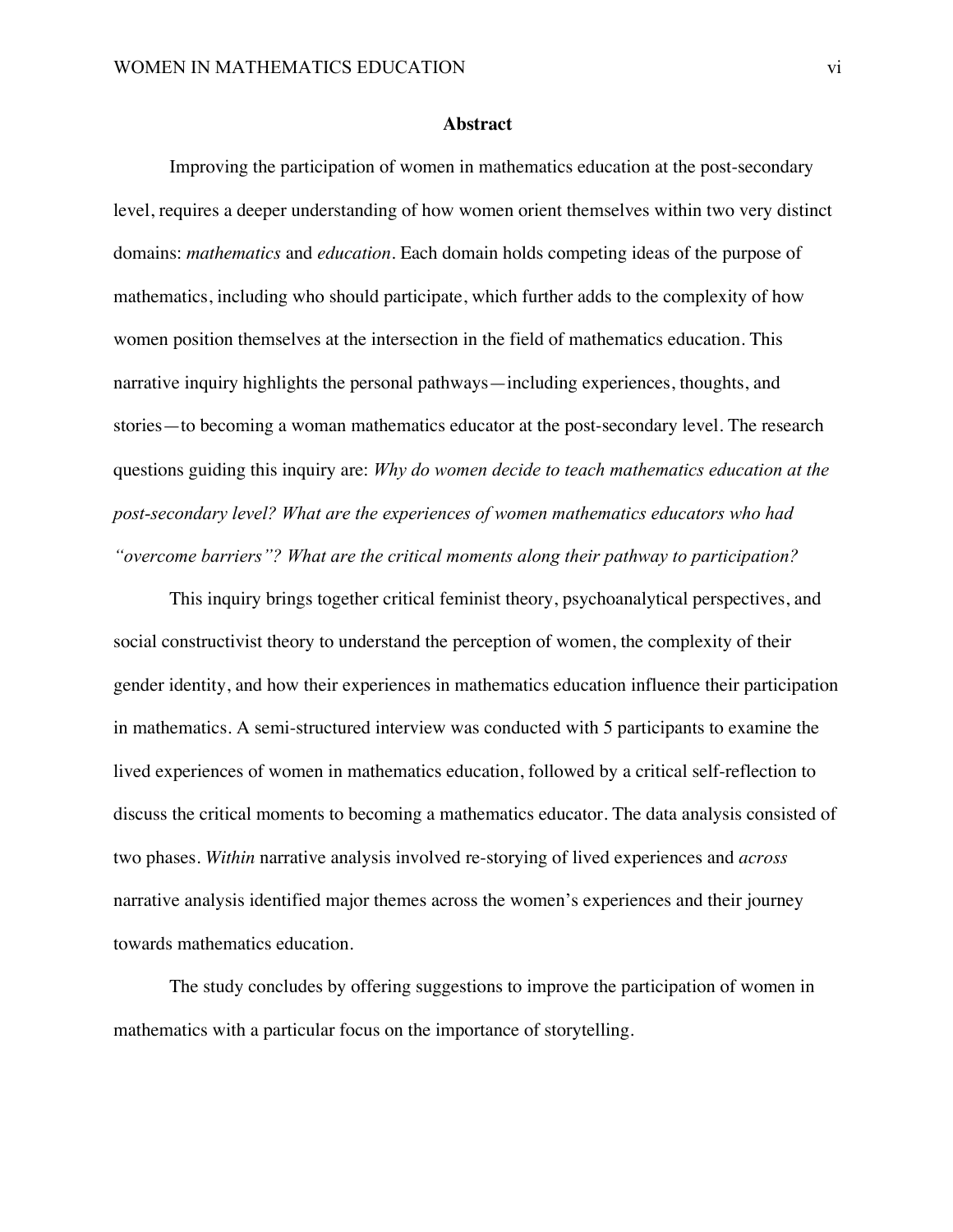# **CONTENTS**

| <b>CHAPTER TWO: LITERATURE REVIEW: PATHWAY TO PARTICIPATION IN</b> |     |
|--------------------------------------------------------------------|-----|
|                                                                    | .21 |
|                                                                    |     |
|                                                                    |     |
|                                                                    |     |
|                                                                    |     |
|                                                                    |     |
|                                                                    |     |
|                                                                    |     |
|                                                                    |     |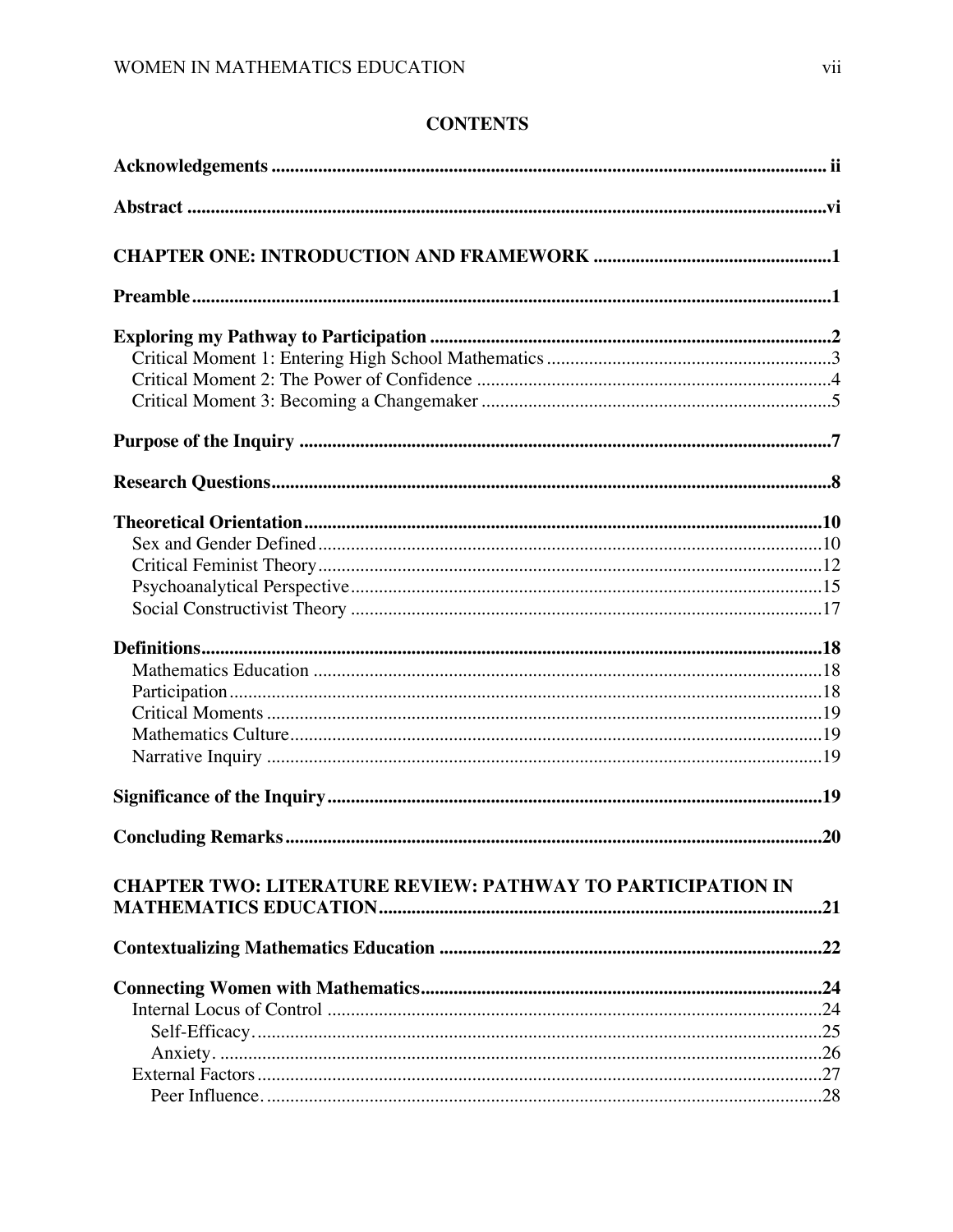| <b>CHAPTER FOUR: RESULTS: SHARING STORIES OF CONTEMPLATIVE</b> |  |
|----------------------------------------------------------------|--|
|                                                                |  |
|                                                                |  |
|                                                                |  |
|                                                                |  |
|                                                                |  |
|                                                                |  |
|                                                                |  |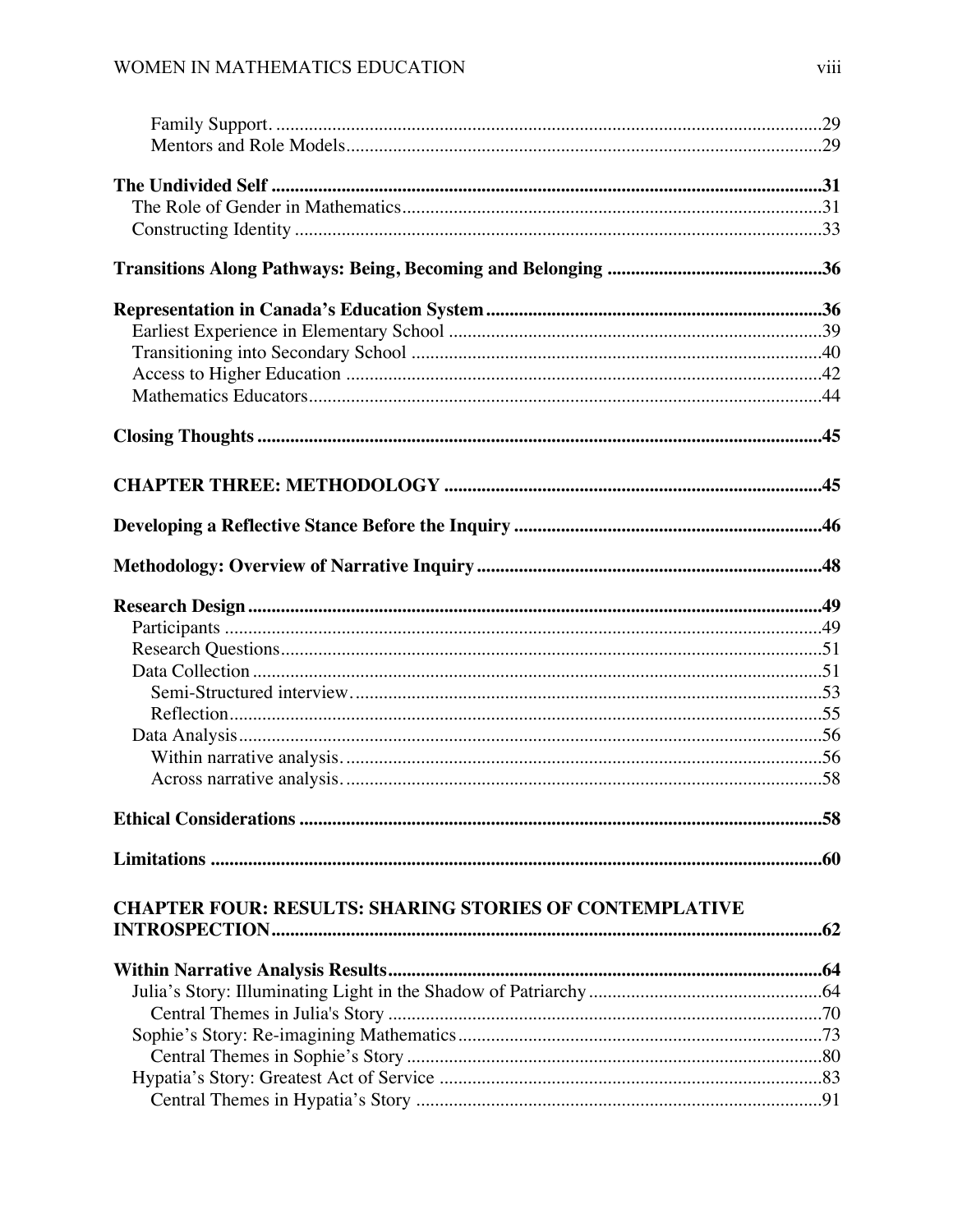| <b>CHAPTER FIVE: ANALYSIS: A CROSS COMPARATIVE OF INTERPERSONAL</b>              |  |
|----------------------------------------------------------------------------------|--|
|                                                                                  |  |
|                                                                                  |  |
|                                                                                  |  |
|                                                                                  |  |
|                                                                                  |  |
|                                                                                  |  |
|                                                                                  |  |
| The Collective: Importance of Belonging to a Community of Practice119            |  |
|                                                                                  |  |
|                                                                                  |  |
|                                                                                  |  |
|                                                                                  |  |
|                                                                                  |  |
|                                                                                  |  |
|                                                                                  |  |
|                                                                                  |  |
|                                                                                  |  |
|                                                                                  |  |
|                                                                                  |  |
|                                                                                  |  |
|                                                                                  |  |
|                                                                                  |  |
|                                                                                  |  |
|                                                                                  |  |
|                                                                                  |  |
|                                                                                  |  |
|                                                                                  |  |
|                                                                                  |  |
|                                                                                  |  |
|                                                                                  |  |
|                                                                                  |  |
| <b>Implementations and Implications for Research and Educational Practice138</b> |  |
| Women's Development: Creating a Sense of Purpose in Mathematics 139              |  |
|                                                                                  |  |
|                                                                                  |  |
|                                                                                  |  |
|                                                                                  |  |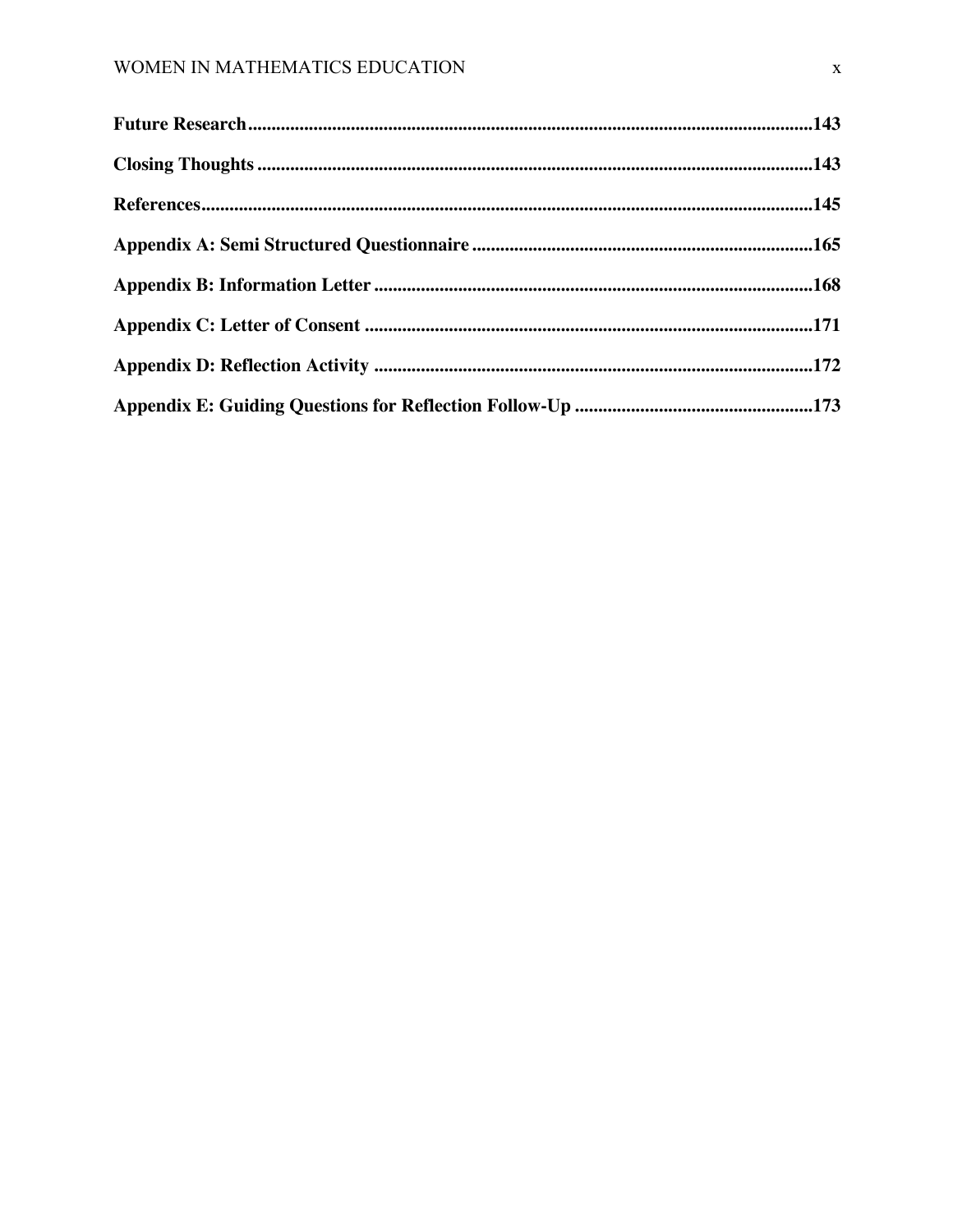### **Chapter One:**

#### **Introduction and Framework**

*Now I become myself. It's taken Time, many years and places; I have been dissolved and shaken, Worn other people's faces…*

*—*May Sarton, "Now I Become Myself"

# **Preamble**

*I have a purpose; a powerful voice to do good in this world. I am resilient and determined. I am a woman, a feminist, an educator, a student, a mother, a partner, a daughter, and a sister. I am learning. I am anxious. I am creating my own path and I am present for all the incredible awakenings along the way; for this will shape my future.*

As I reflect on how I came to study women in mathematics education, I remember a piece of advice given to me by my faculty advisor, in the Bachelor of Education program. She said, "if you're uncomfortable teaching math, make sure you teach math every chance you get." These words both terrified me and empowered me all at once. During my first teaching placement, I was paired with the 'school math lead', and together we made mathematics a priority. We attended professional development workshops on how to teach math, and I began to feel my confidence—as a learner and as an educator—rise. My placement experience pushed me well beyond my comfort zone and forced me to see that I was never inherently bad at math. I lacked confidence. The literature is very clear in stating that women tend to be more self-critical and view themselves as less competent in mathematics regardless of their ability (Ellis et al., 2016; Hango, 2013; Herbert and Stipek, 2005). I believe that this is a result of societal expectations suggesting that women "don't belong" in mathematics, and the images that women are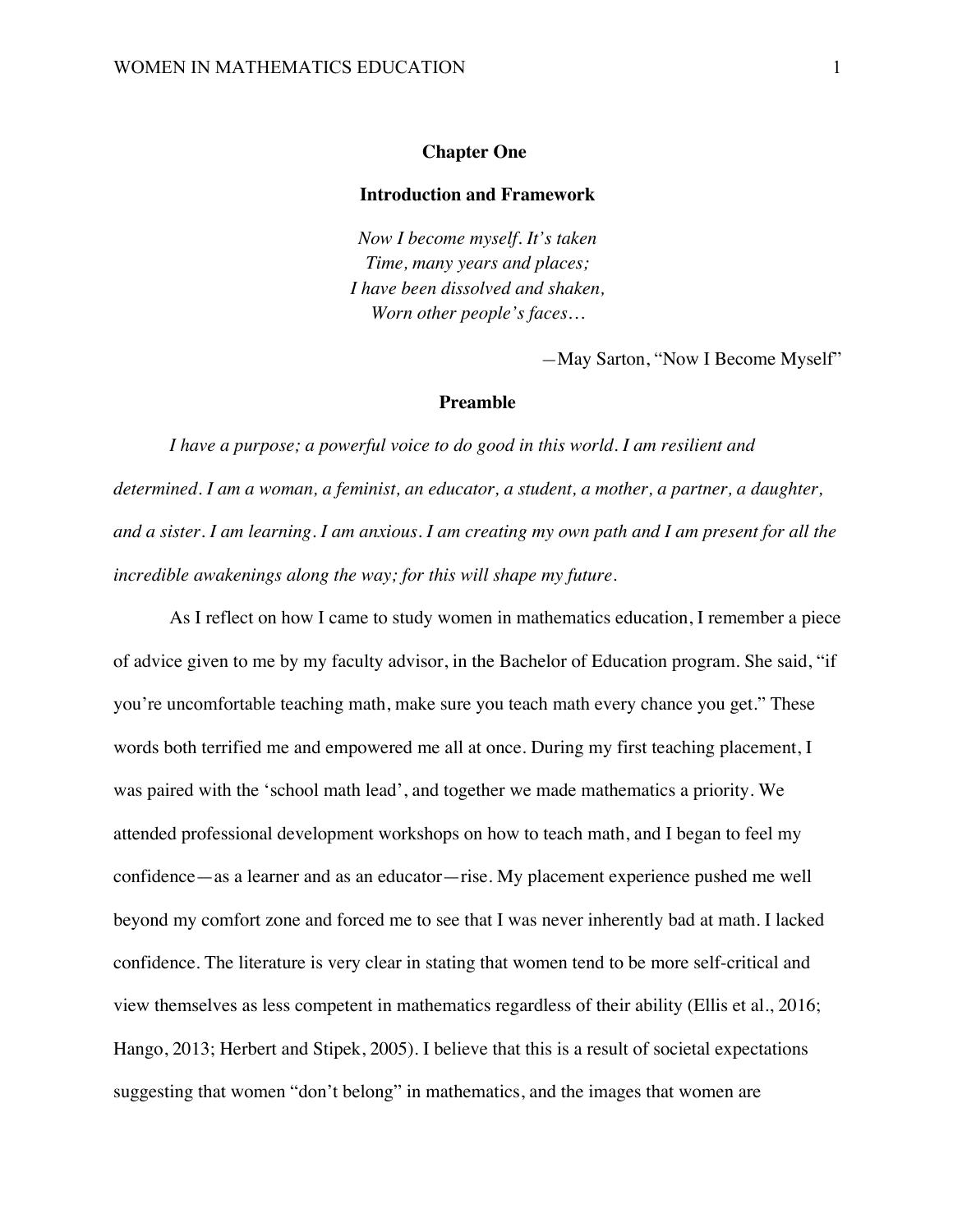bombarded with from the media that place extraneous pressure on girls to conform to femininity, something that is not associated with mathematics (Jacobs, 2010; James, 2009; Lim, 2012). As I challenged my perceptions of women in mathematics, I unveiled deeper issues of gender bias and considered how it might influence women's participation in the field of mathematics education.

This work is a reflection of my past, my present truth, and will continue to be the pathway that defines my future. My pathway to participation in mathematics unfolds through internal stories and reflective thought, with the use of italics, like the paragraph that introduced this chapter. I weave these narratives throughout my work for two reasons. One, I do this to disclose my positionality and subjectivities as a researcher. Two, storytelling is dialogic and influenced by time and context (Pinnegar & Daynes, 2007). To exclude my autobiographical presence as a researcher, engaging with content that is personally meaningful, would constitute a deception about the epistemological status of the research (Clandinin & Connelly, 2000).

This qualitative inquiry highlights women's perspectives, identities, and experiences relating to their decision to teach mathematics education at the post-secondary level. I have been entrusted with the stories of mathematics educators and as a result, I have gained a deep appreciation of how experience influences participation in mathematics, and the real and perceived barriers that they have had to overcome. I have learned that for some women, the journey to becoming a mathematics educator involves a deep desire to help others, followed by personal transformation and the attainment of an important life milestone.

# **Exploring my Pathway to Participation**

There is much to share about my experiences with mathematics—as a researcher, a teacher, a financial advisor, a student, and a mother. I begin by acknowledging my voice as a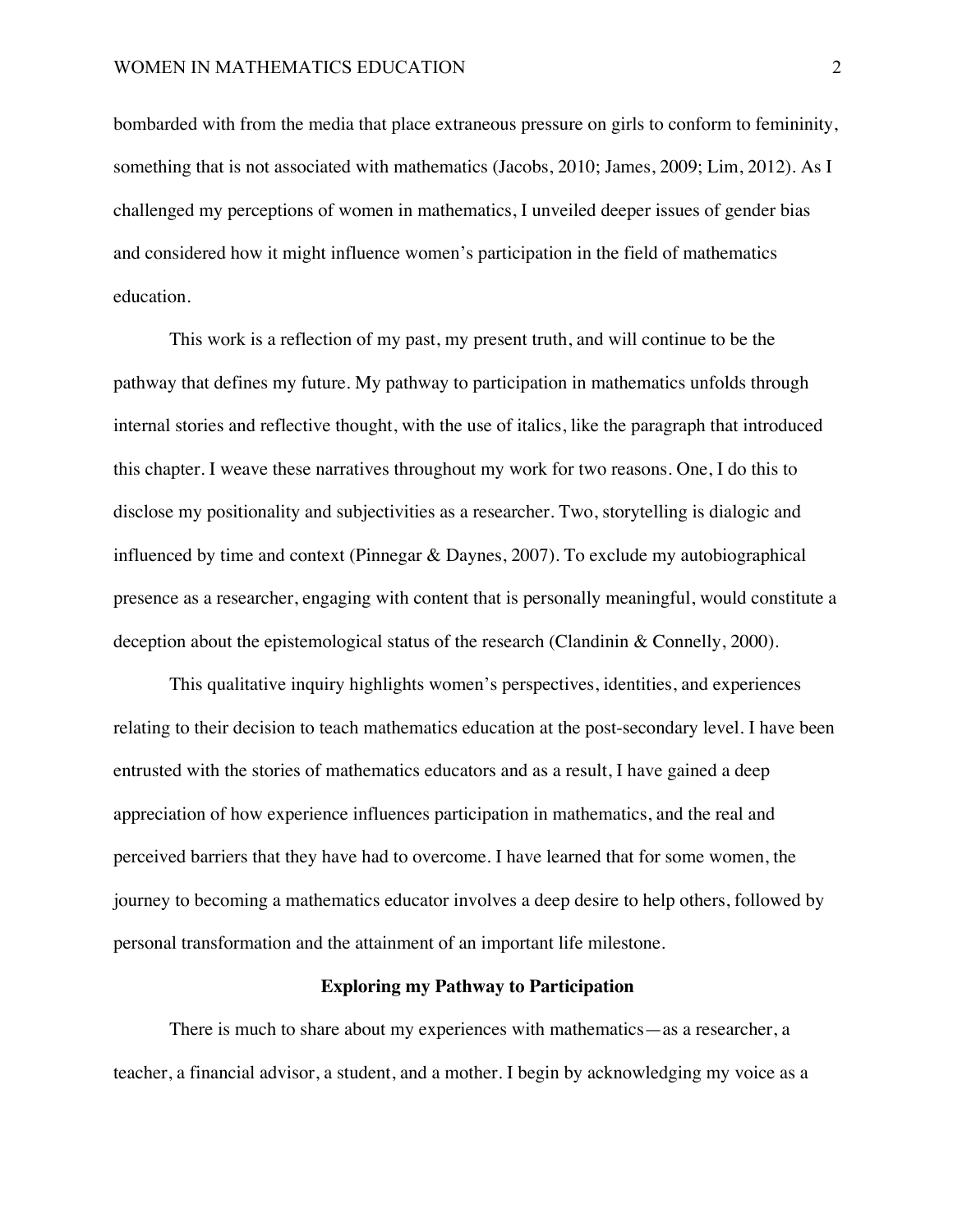researcher to define how my presence affects the story. To provide context for following chapters, I share three critical moments along my pathway to becoming an advocate for women in mathematics.

# **Critical Moment 1: Entering High School Mathematics**

The day was filled with anticipation. I entered the doors of my new high school and felt the feeling of independence. Hallways were crowded with familiar faces, but everything was different. We had left the comfort of our home in elementary school and embarked on a new journey, one that would allow us to redefine our path and shape who we are. It's not that I didn't like who I was in the past—I left my mark in elementary as the Valedictorian—but I knew that that version of myself would never stand a chance in the competitive social arena, that was my new high school. I glanced anxiously at my timetable and saw that my next class was math. Math was never my favorite subject and certainly not my highest grade, but there I was, placed in the academic stream. The assumption was that being placed in the academic stream meant that you were smart. Until that point, I had attributed my success in mathematics to my parents and educators. My parents always dreamed big for me and challenged me academically. They believed I was capable of anything and feared that exclusion from mathematics would limit my future career opportunities. My teachers in elementary school took the time to understand what worked for me and encouraged me to succeed. As I opened the door to my high school math class, I was comforted in seeing my friends who reassured me that we would survive the class together. Little did I know, the teacher of this class would hold so much power over my pathway to participation in mathematics. When the time came for parent teacher interviews, I was sitting at a 36% in the course. Embarrassed and ashamed, I told my parents I was ready to accept my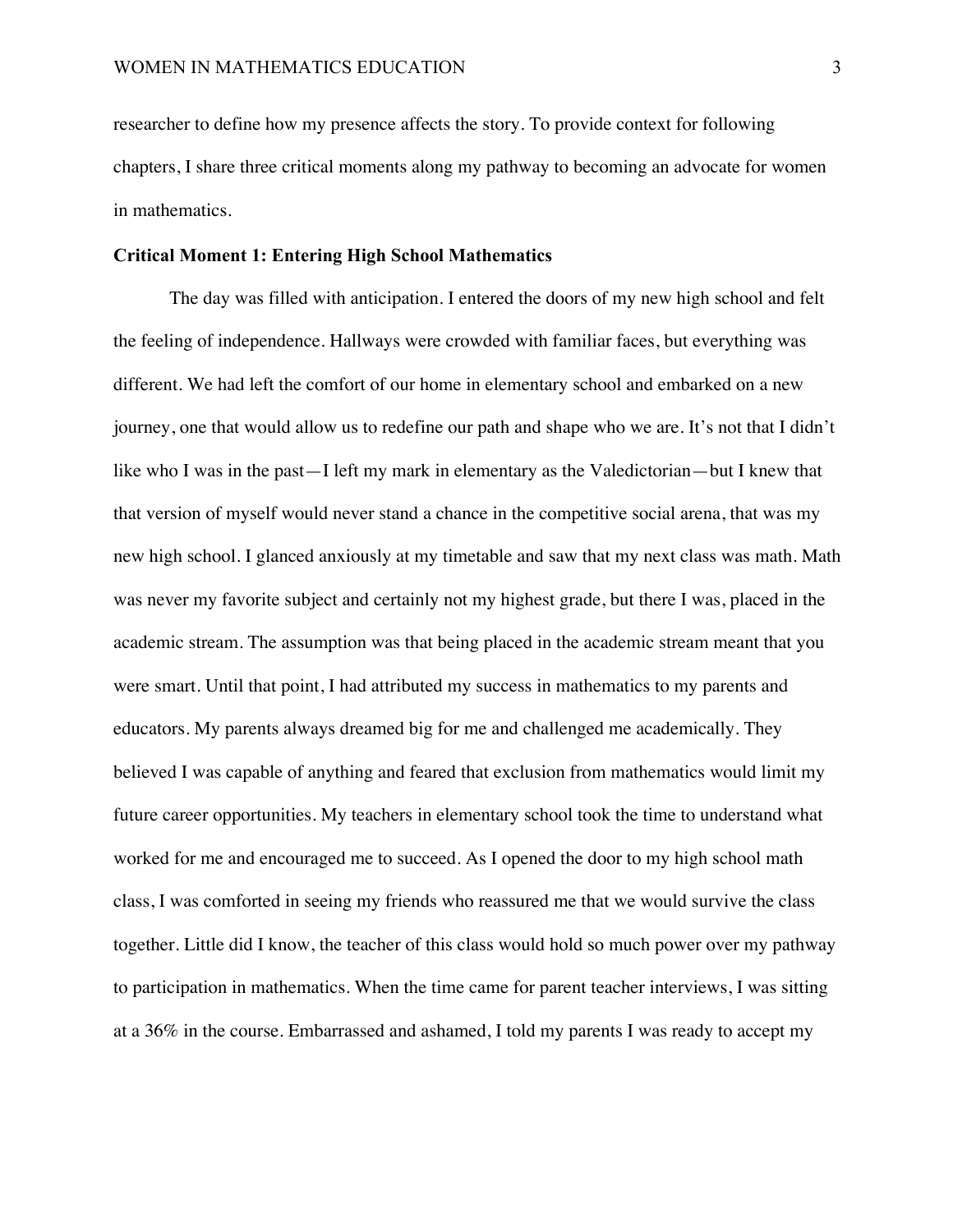defeat and transition into the applied stream<sup>1</sup> of mathematics. Everyone knew that this transition would instantly close doors to my future ambitions. My mother fought long and hard that semester, trying to get me the support I needed to succeed, but the loss was inevitable. The average of our high school math class was 26% and it didn't matter how many tutors got involved, the teacher's response was simply this: "it's a big jump from grade 8 to grade 9 and either students get it, or they don't." Those words hung over me for many years because it was that very moment where I accepted that I was someone who "didn't get mathematics".

# **Critical Moment 2: The Power of Confidence**

Towards the end of high school, I became interested in business and more specifically, interested in the idea of being a woman in that sphere. I was on a mission to prove that I was capable of being intelligent. I felt discouraged knowing that the pathway to my goals would be different than my peers. Without academic math, I'd need to attend college and complete an advanced diploma before transitioning to university to complete a business degree. What I viewed as a setback, launched me into one of the greatest experiences of my life. I arrived in a new city that I would later call home and immersed myself in opportunity. I received an offer to work at a financial institution and discovered the affirmation I was searching for. I was empowered to be working alongside my male counterparts, many of which held business degrees from respectable universities. I started to feel a sense of belonging. As I progressed in my career and my schooling, my encounters with mathematics became more difficult. One exam in particular, relied heavily on mathematics but I knew it would allow me to advance my career. My commitment to becoming a woman of influence was in motion, but the fear of failure

 $<sup>1</sup>$  In Ontario, as of 2020, three streams (pathways) for mathematics education exist at the secondary level: locally</sup> developed courses, applied courses and academic courses; each pathway determining a future destination. This topic will be elaborated on in future sections.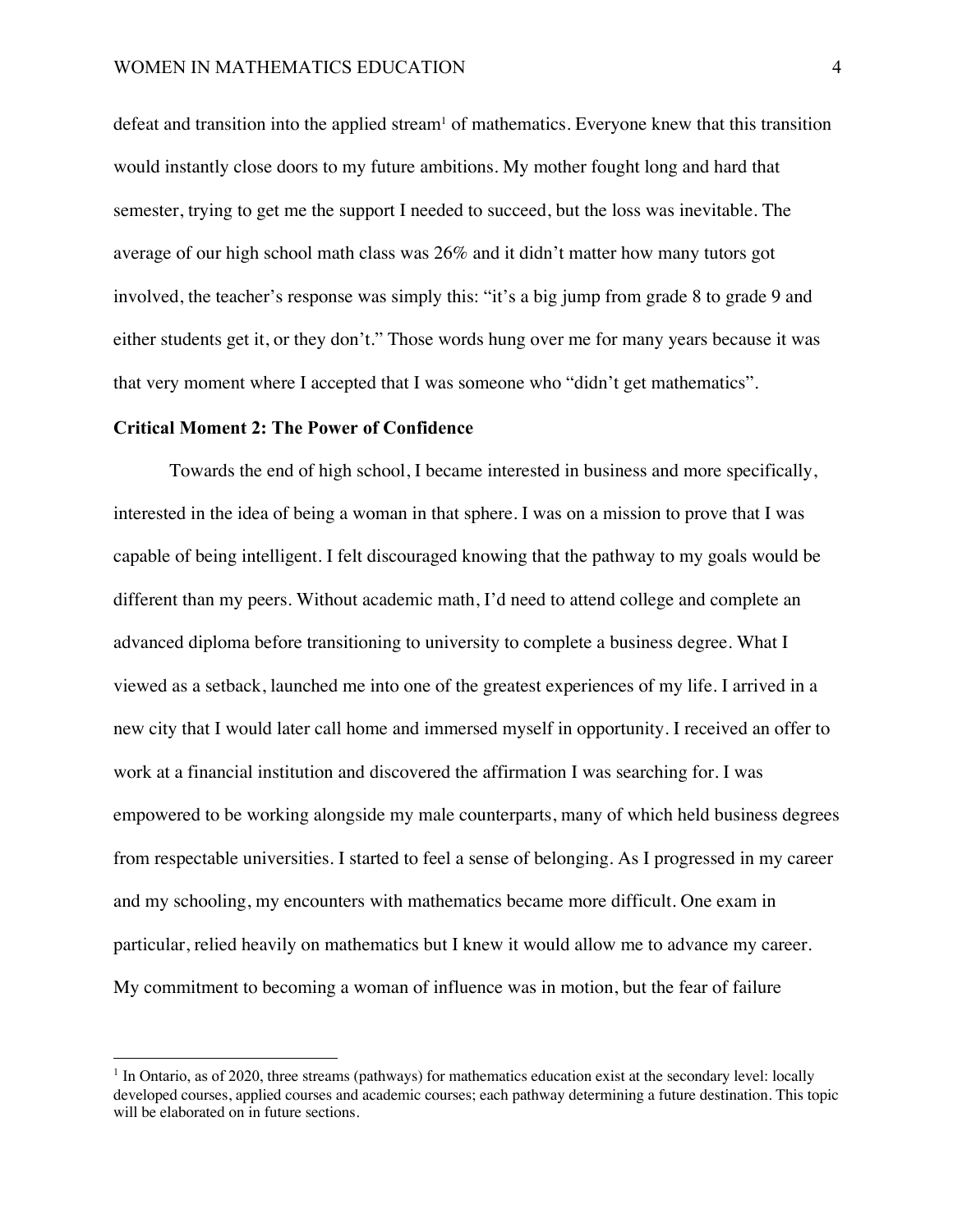loomed, bringing feelings of self-doubt and insecurity. Overcoming the dreaded mathematics exam was a turning point for me. This shift in perspective can be eloquently summarized through the words Reisman and Kauffman (1980) who said:

In our culture, mathematics is a powerful tool. Successful performance in mathematics carries with it positive connotations. Being "good in math" is "being bright", and being bright in mathematics is associated with control, mastery, quick understanding, [and] leadership. Unsuccessful mathematics achievement implies the opposite of these positive connotations. (p. 36)

I began to think differently about myself and my identity, my experiences, and my worldview. For the first time in my life, I regarded myself as smart in mathematics and with that came great power. The power came from knowing that I was part of something greater—patriarchy—and I understood that my success as a woman in this space had the potential to influence how others experience male-privilege (Harding, 2004; Hartsock, 1998). The public's perception of mathematics is still one that dictates who can participate in mathematics and who constitutes as "more knowledgeable" in society. Participation in mathematics gave me a voice and sense of authority over those who remained on the outskirts of mathematics. It also provided me with an opportunity to make mathematics meaningful and discover the mathematical connections that exist between myself and the world around me.

# **Critical Moment 3: Becoming a Changemaker**

Two years ago, I began my master's journey with trepidation. I was gaining confidence in myself as an educator and was passionate to learn more about women in mathematics. The decision to pursue a thesis was overwhelming and driven by my desire to further my education with the ultimate goal of obtaining a Doctor of Philosophy. I had never viewed myself as a writer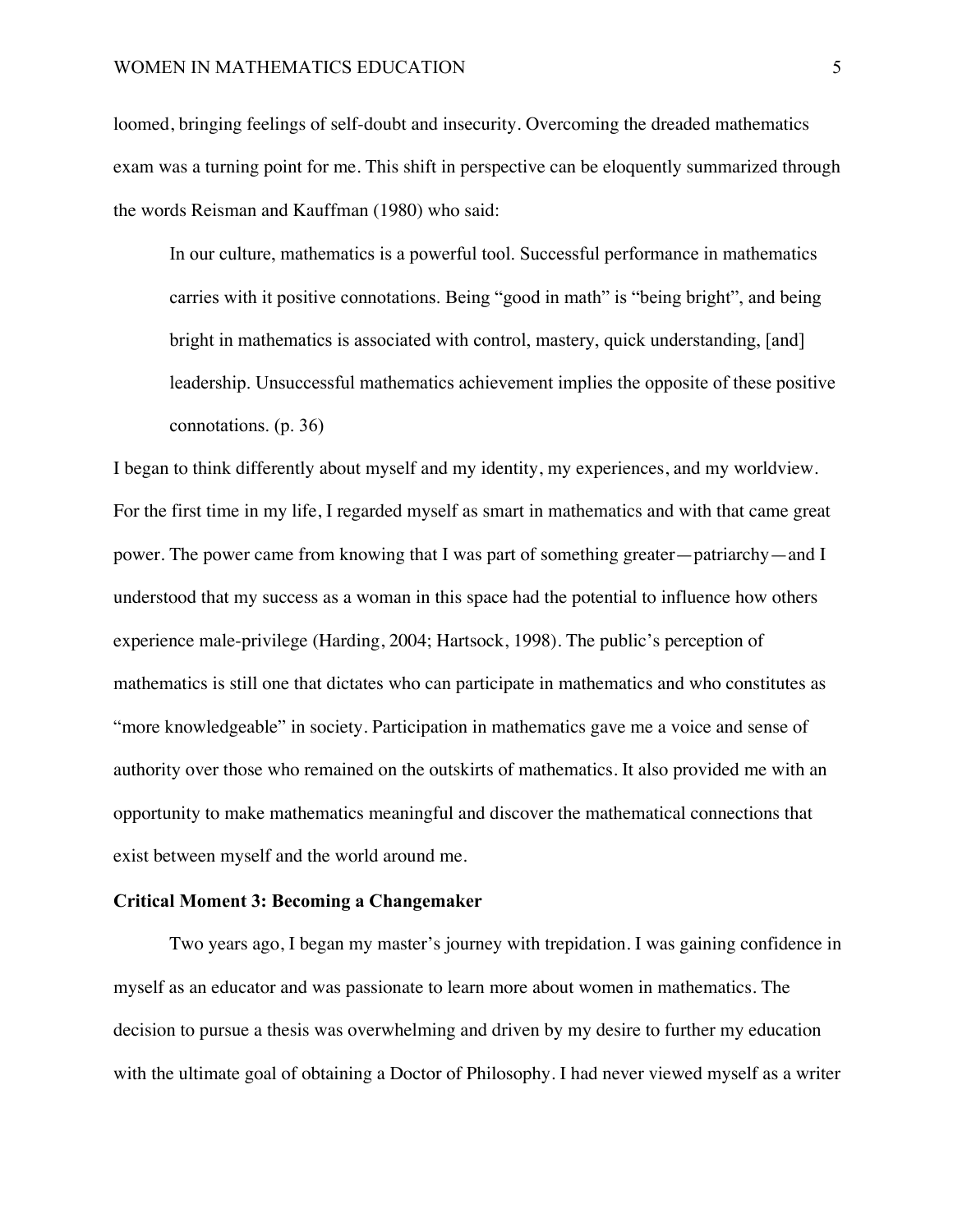and had very limited experience with research. I entered my first online research methods course feeling intimidated and uncertain. I would sit at my desk reading posts from my peers thinking, there's no way I can even come close to their caliber of writing. I reflected on my feelings of inadequacy in mathematics and remembered how far I had come. I considered the possibility of completing a master's thesis. I was determined to challenge myself in hopes that it would open unimaginable pathways for women educators in mathematics. Perhaps this was a beautiful dream and in fact, a bit grand. I persisted with a mindset of encouraging all my students to have grand plans. I began to think about what my research might look like. Inevitably, discussions of research methodology emerged, and I knew that my research needed to amplify the voices of women in mathematics education. I wanted to hear their stories and learn from their experiences. I also knew that my own positionality was important to disclose throughout, as I intended to discuss content that was personally meaningful. The methodology of narrative inquiry was a natural fit as it is grounded in the belief that experiences can be told, re-told, understood, and represented through stories. Narrative can be understood as "a spoken or written text giving an account of an event/action or series of events/actions, chronologically connected" (Czarniawska, 2004, p. 17). Stories are a natural form of discourse in daily interactions, so they serve as an authentic lens to view how individuals understand experiences and construct meaning in their lives. To accept "lived experiences as phenomena" (Connelly & Clandinin, 2006, p. 375), narrative provides an opportunity to interpret the social, cultural, and historical context from many different perspectives, and discover how stories are deconstructed to reveal "powerful discourses, hierarchies, presuppositions, deliberate omissions and polar opposites" (Grbich, 1999, p. 52). Narratives then, are accepted as knowledge, as social reality, and representative of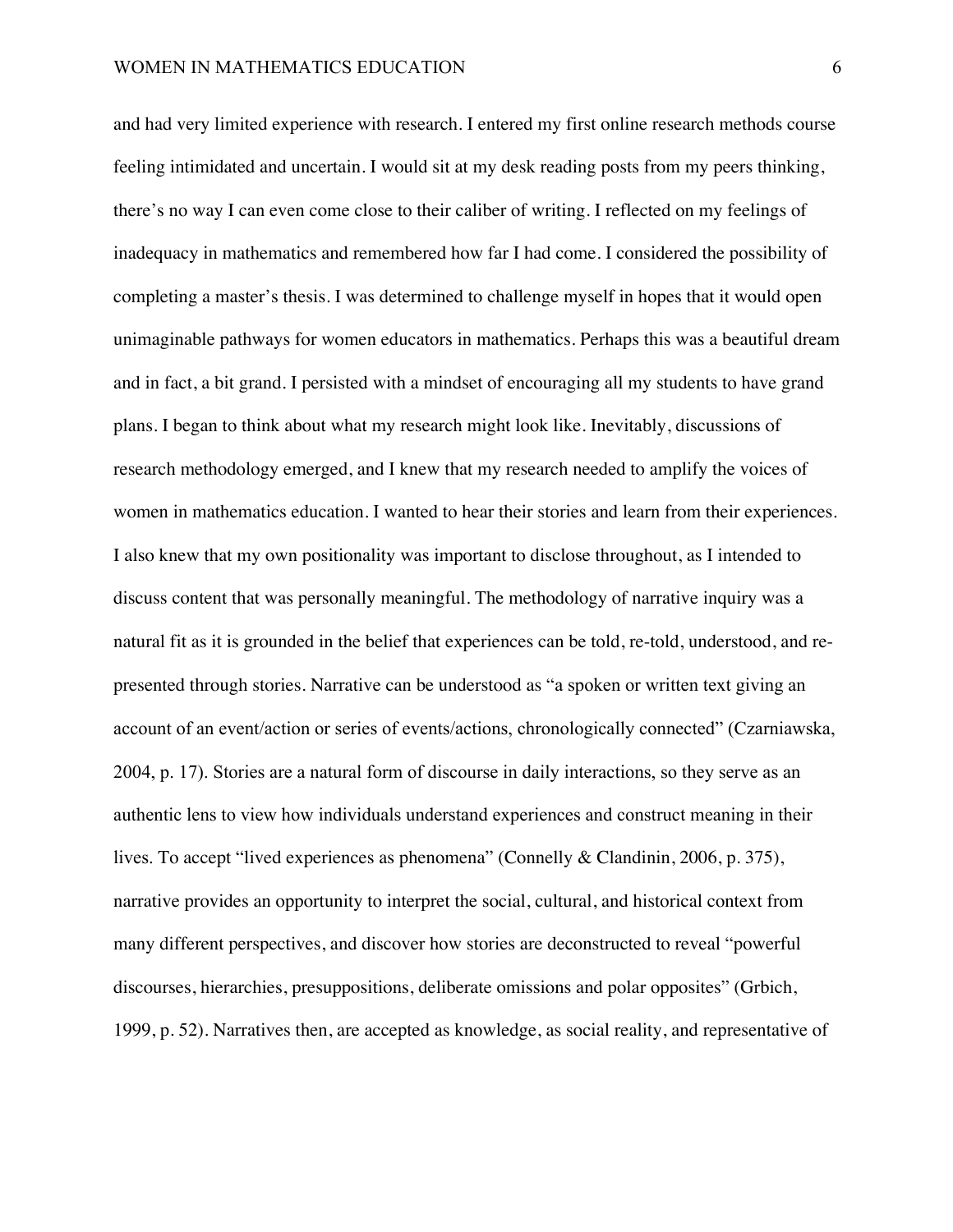the richness and messiness of life (Etherington, 2017). A distinct feature of narrative inquiry is the orientation concepts of time and place.

Time is an important reference point when locating individuals, events and or ideas (Connelly & Clandinin, 1990). It is the understanding that "every event is an expression of something happening over time: it has a past, present, and implied future" (Schram, 2006, p. 105). Further, that those events can be chronologically ordered to make meaning of an experience. Similarly, place provides the situational knowledge that is required for understanding the social-cultural context of experience (Connelly & Clandinin, 1990). Therefore, narrative researchers understand that our identities are inextricably connected with our experiences in a specific place and how we share stories in relation to the experience within the place. Individuals in academia tend to progress through the following stages of education: elementary school, secondary school, higher education, and then enter the workforce. The concept of time was particularly important to my study as it allowed for comparison of women's experiences at similar stages regardless of the total length of time spent in and out of education. Therefore, while it was expected that a woman who attended school twenty years ago may have experienced various transitions along her pathway to becoming a mathematics educator, her recollection of education and her learning of mathematics was compared to the same educational phase of a woman who attended five years ago. The orienting concepts influenced my decision to pursue narrative inquiry as my research questions explore how women understand their pathway to participation in mathematics and their identity by locating events and perceptions in time.

# **Purpose of the Inquiry**

It has been challenging to establish a universal framework in mathematics education given the diverging theoretical perspectives of the discipline (Degu, 2015). Women working in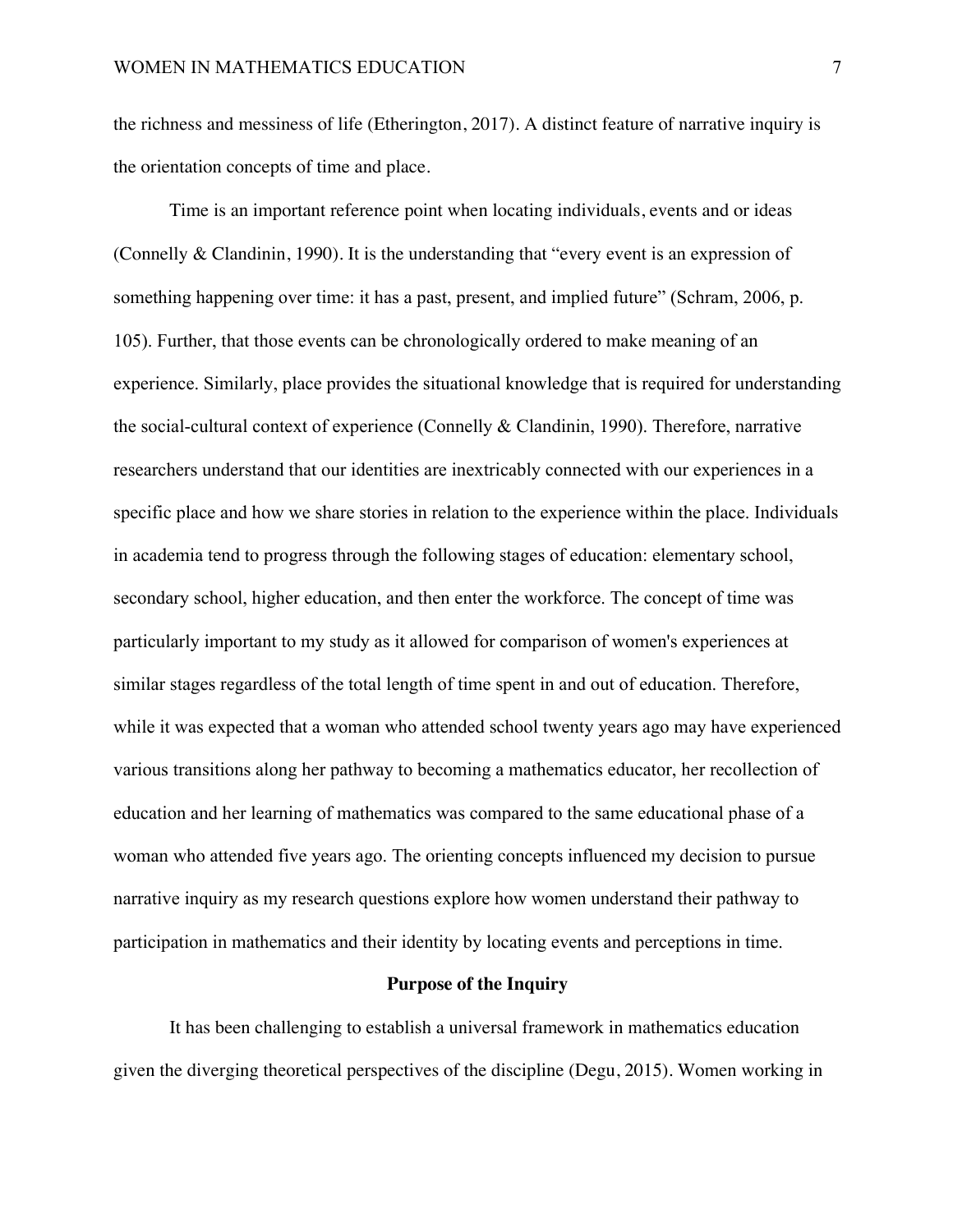the field of mathematics education are uniquely situated in the intersection of *mathematics* and *education*; each discipline holding its own philosophies and epistemologies that are influenced by culture, social, and political forces. My inquiry investigates the personal pathways—including experiences, thoughts, and stories—to becoming women mathematics educators at the postsecondary level. My interest lies in the progress of women throughout their course of study in mathematics, to gain a better understanding of how their perceptions influence their participation. Socialization is commonly ascribed to the disparity of women in mathematics; therefore, my study also explores various factors such as family beliefs, teachers, and gender identity, that have encouraged or limited women's participation in this area. At the heart of this inquiry are the voices of women mathematics educators, currently teaching at the post-secondary level. Their stories need to be heard because they reveal the impact of societal views and signify much about gender bias related to women and mathematics.

## **Research Questions**

During my Bachelor of Education, I developed an appreciation for the various ways that individuals learn mathematics. As I stepped into the world of discomfort, I witnessed a change in my own perceptions of myself as a learner as well as my peers who became empowered by new access to mathematical knowledge. Women educators inspired me, and they sparked curiosity as to how they became mathematics educators at the post-secondary level. I wondered if they were always confident in mathematics or if they had overcome perceived barriers themselves. As I situate myself within the literature, I realize how entangled our experiences (past, present or future), the sociality (the ways in which our experiences intersect with socio-cultural influences) and place (the physical and topological locations) are, in forming women's identity in mathematics education. There is an abundance of literature on mathematics and mathematics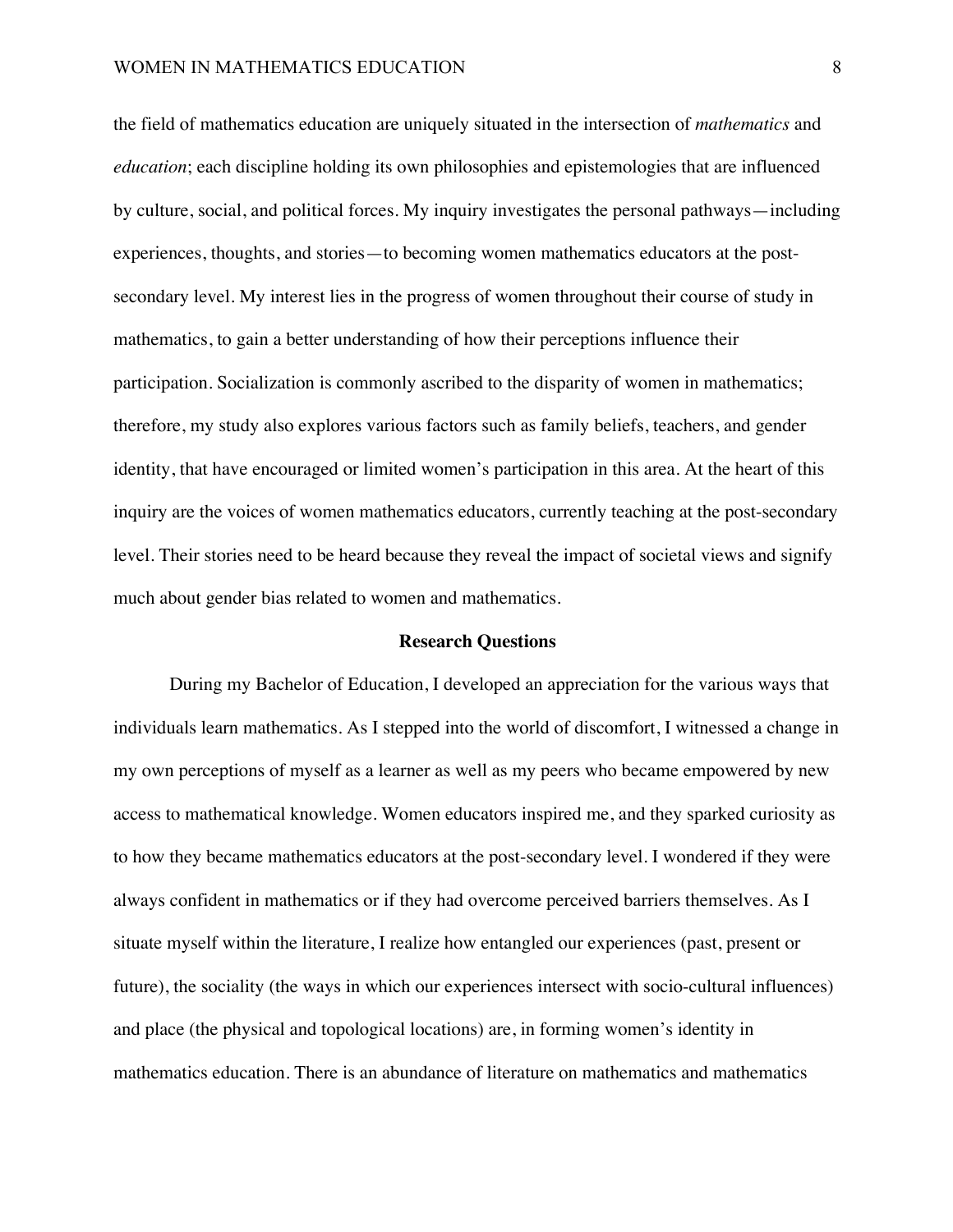education that tends to focus on each discipline as an independent domain. My research provides an opportunity to bridge the gap and discuss the interconnected relationship between mathematics, mathematics education, and the influence on women's participation. It is anticipated that participants will gain a deeper understanding of their role as women in mathematics and what they bring to the field of education. I recognize the value in listening to women's voices and the diverse experiences that enabled them to overcome the negative perceptions and led to their current positions. Their perspectives and stories help me to understand how educators can encourage more women to develop positive dispositions towards mathematics. Further benefits include viewing different perspectives and potentially enabling new initiatives at the post-secondary level to support women in mathematics education. By extension, my research might also benefit pre-service teachers by providing a shift in their pedagogical thinking to be more responsive to gender as part of mathematics instruction.

This qualitative study is grounded in feminist methodology and seeks to strengthen the conversation about mathematics education. Feminist research suggests that we have inequalities of gender and sex, and we need to give more attention to gender as part of our learning in mathematics. My research brings together feminist research and mathematics education in an attempt to bridge the gap and promote women's participation by exploring the perceptions of women, the complexity of their gender identity, and their lived experiences in relation to the field of mathematics education. This inquiry empowers women's voices in matters that directly affect them; namely their pathway to becoming a mathematics educator at the post-secondary level.

Two key questions are addressed:

1. Why do women decide to teach mathematics education at the post-secondary level?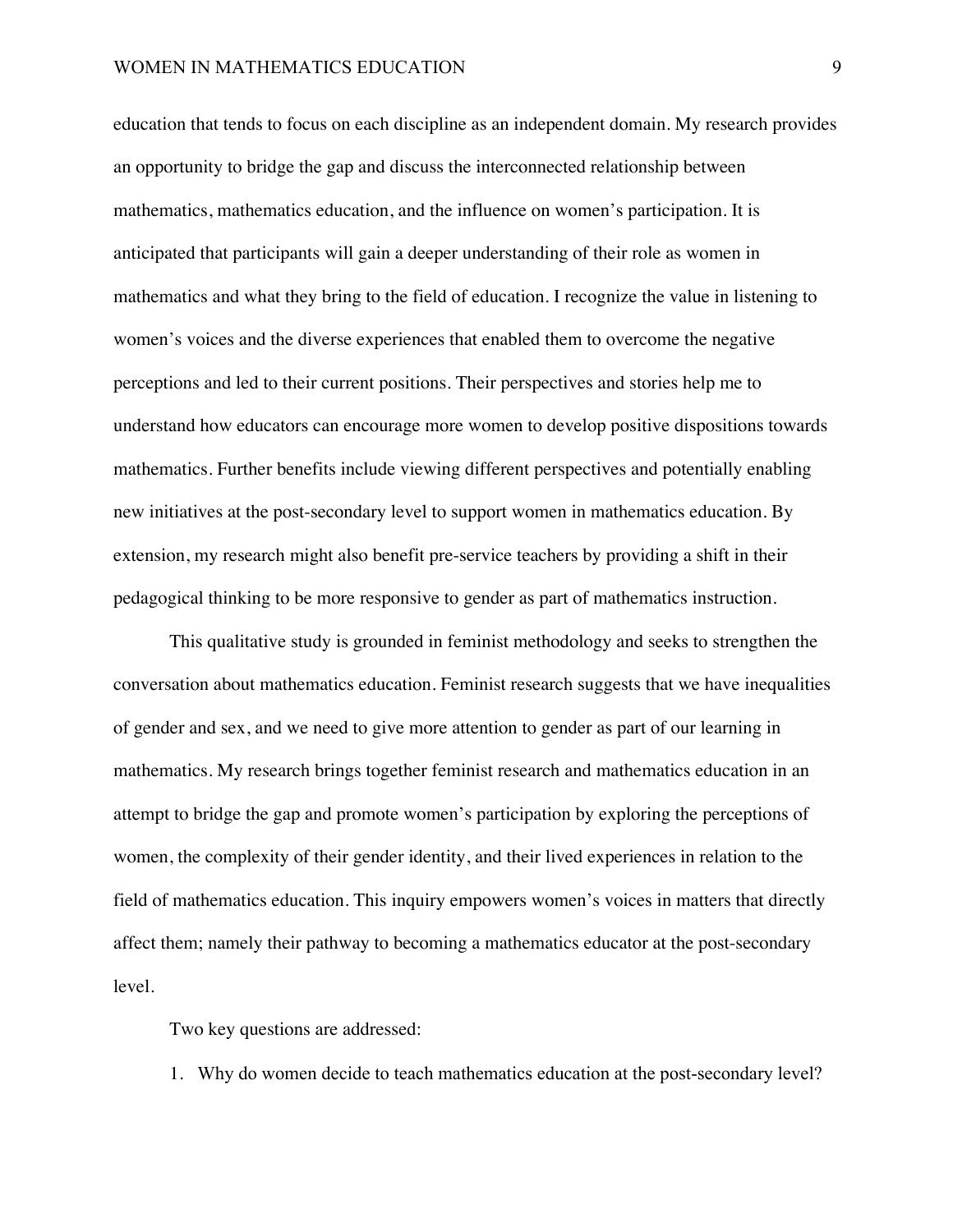2. What are the experiences of women mathematics educators who had "overcome barriers"? More specifically, what are the critical moments along their pathway to participation?

The first question developed out of a natural curiosity about how women arrived at a career in mathematics education. It sought to understand who we, as a society, believe should engage in mathematics and how teaching practices are influenced by these notions. My second question aims to understand more deeply how perceptions influence women's participation in mathematics. Based on these questions, the inquiry explores how women's identities are constructed and how they interact within an educational system that serves as a problematic gatekeeping function. A review of the complexities of gender identity can provide multifaceted knowledge that is required for new systems of equity that promote positive learning experiences for women in mathematics.

# **Theoretical Orientation**

*"We may not be able to dismantle our culture's patriarchy, but we have an opportunity to rid interpretative research of its narrative coercion"*

(Gudmundsdottir, 2001 p. 236–237)

# **Sex and Gender Defined**

Gender differences in participation in mathematics are helpful in providing an overview of the dominant trends of women in mathematics. Early research of women in mathematics used the term *gender* to indicate that a difference in mathematics performance or participation was unlikely to be attributed to biological differences (Leder, 2019). Early feminists attributed bodily sex to the "corporeal facts of our existence" and gender as "the social conventions that determine differences between masculinity and femininity" (Dino, 2002, para. 3). Throughout this inquiry,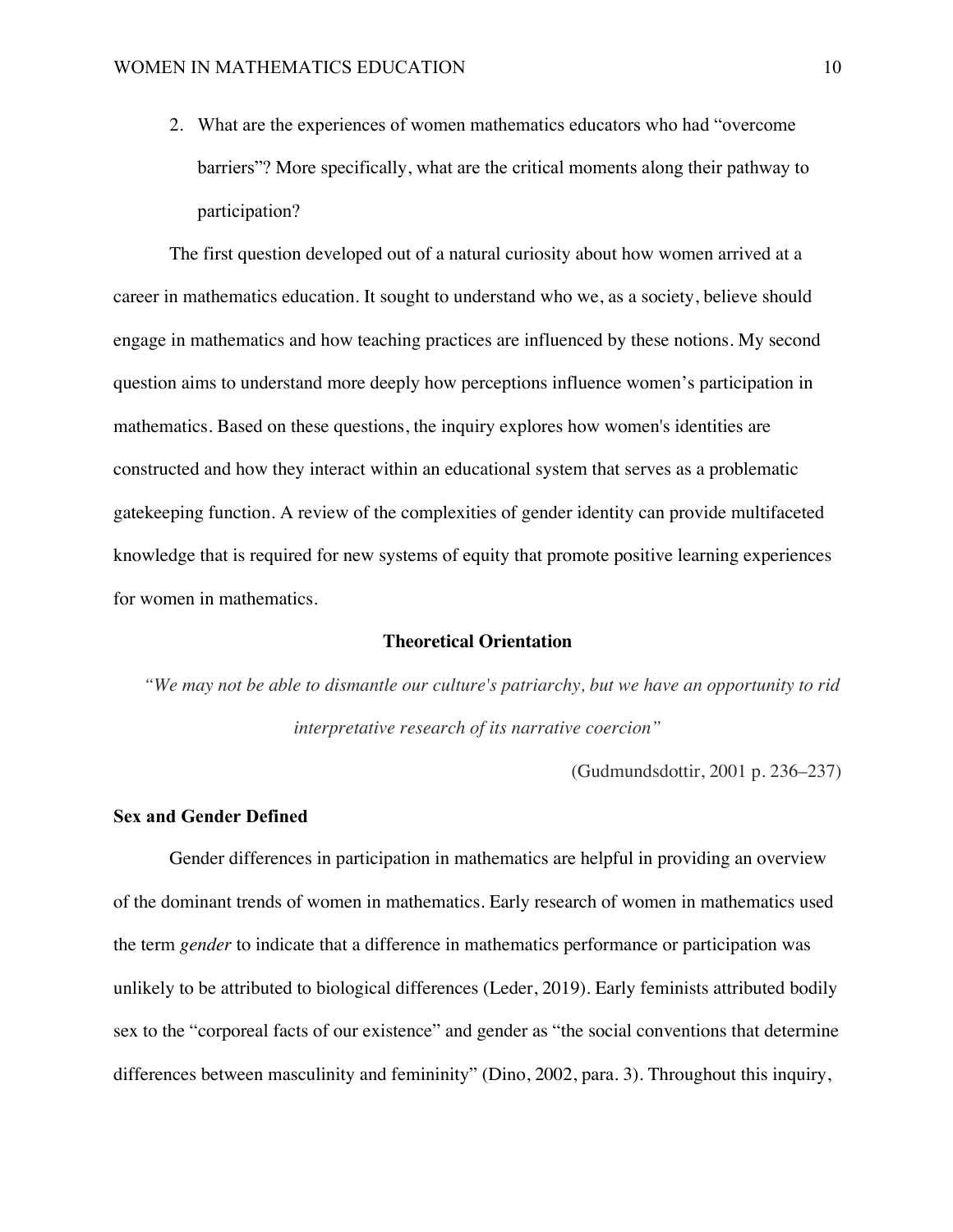I will use the terms gender and sex interchangeably following gender theorist, Judith Butler's, critique of such distinction. Butler (1999) argues that the distinction between sex and gender is intangible stating:

If the immutable character of sex is contested, perhaps this construct called 'sex' is as culturally constructed as gender; indeed, perhaps it was always already gender, with the consequence that the distinction between sex and gender turns out to be no distinction at all.  $(p. 10-11)$ 

Butler suggests that "gender reality is performative which means, quite simply, that it is real only to the extent that it is performed" (Butler, 1988, p. 527). She further claims that gender fails to recognize the "multiplicity of cultural, social, and political intersections in which the concrete array of 'women' are constructed" (Butler, 1999, p. 19–20). For Butler (1988), socially constructed accounts of shared femininity have invertedly defined what it means to be a woman. She suggests that this notion implies that there is some "correct way to be gendered a woman" (Butler, 1988, p. 5). Similarly, Butler (1988) argues that sex is "not a bodily given on which the construct of gender is artificially imposed, but a *cultural* norm which governs the materialization of the bodies" (p. 8). The idea that sex is a social construct, suggests that our sexed bodies are also performative and have "no ontological status apart from the various acts which constitute [their] reality" (Butler, 1999, p. 173).

The term gender identity is used to describe how women construct their identity based on gendered messaging, and ideas about what it means to be female while managing the traditionally feminine roles that are assumed in society, based on sexual orientation. I recognize that gender is further shaped by race, class, sexuality, culture, and geography although my inquiry does not expand to that length. It is worth acknowledging however, that women who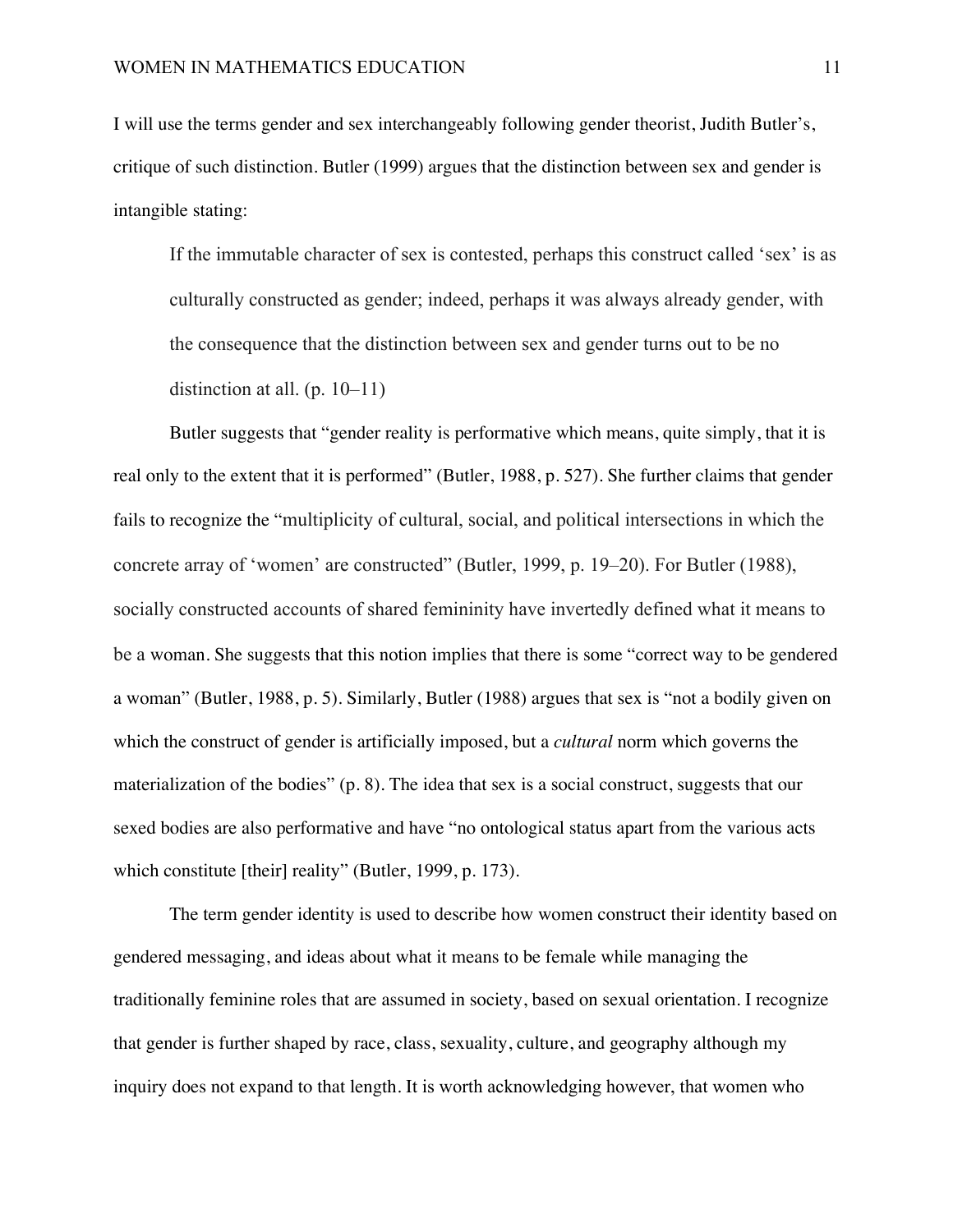belong to other minoritized groups "navigate a complex and contradictory set of messages" in order to navigate their identity, and have reported experiencing "racism, classicism, xenophobia and homophobia on top of sexism" (Ingram, 2013, p. 56). Undoubtably, these aspects extensively shape women's experiences and are important considerations even though they are not explicitly addressed within this study.

# **Critical Feminist Theory**

My identification with a feminist agenda encourages me to use an approach rooted in equity and empowerment that advocates for education as growth and transformation. Feminism interrogates "pervasive inequalities and injustices in everyday social relationships" (Freeman & Vasconcelos, 2010, p. 7), recognizing that men and women "inhabit a world rife with contradictions and asymmetries of power and privilege" (McLaren, 2003, p. 193). It involves critically examining how ideas of masculinity and femininity are constructed, maintained, and upheld (Ringrose, 2007). It also aims to "expose how economic, cultural, social, and political systems intersect and operate, paying particular attention to the exploitative and oppressive relations that allow such systems to prosper" (Driessen, 2018, p. 25). My study does not provide an exhaustive analysis of the economic, cultural, social, and political systems and the interrelationship between all minority groups; to do so would require its own dissertation.

My inquiry is grounded in feminist theory and constructivist-interpretive theory within the context of women in mathematics education. The intersection of gender and sociocultural factors influences the decisions of women as they engage in the process of re-defining the relationship between their everyday view of femininity and mathematics education (Forgasz & Rivera, 2012, p. 65). Freire (1970) and hooks (2000) suggest that within rapid social change, there exists a deeply rooted desire to be good and to do good. In *Pedagogy of the Oppressed*,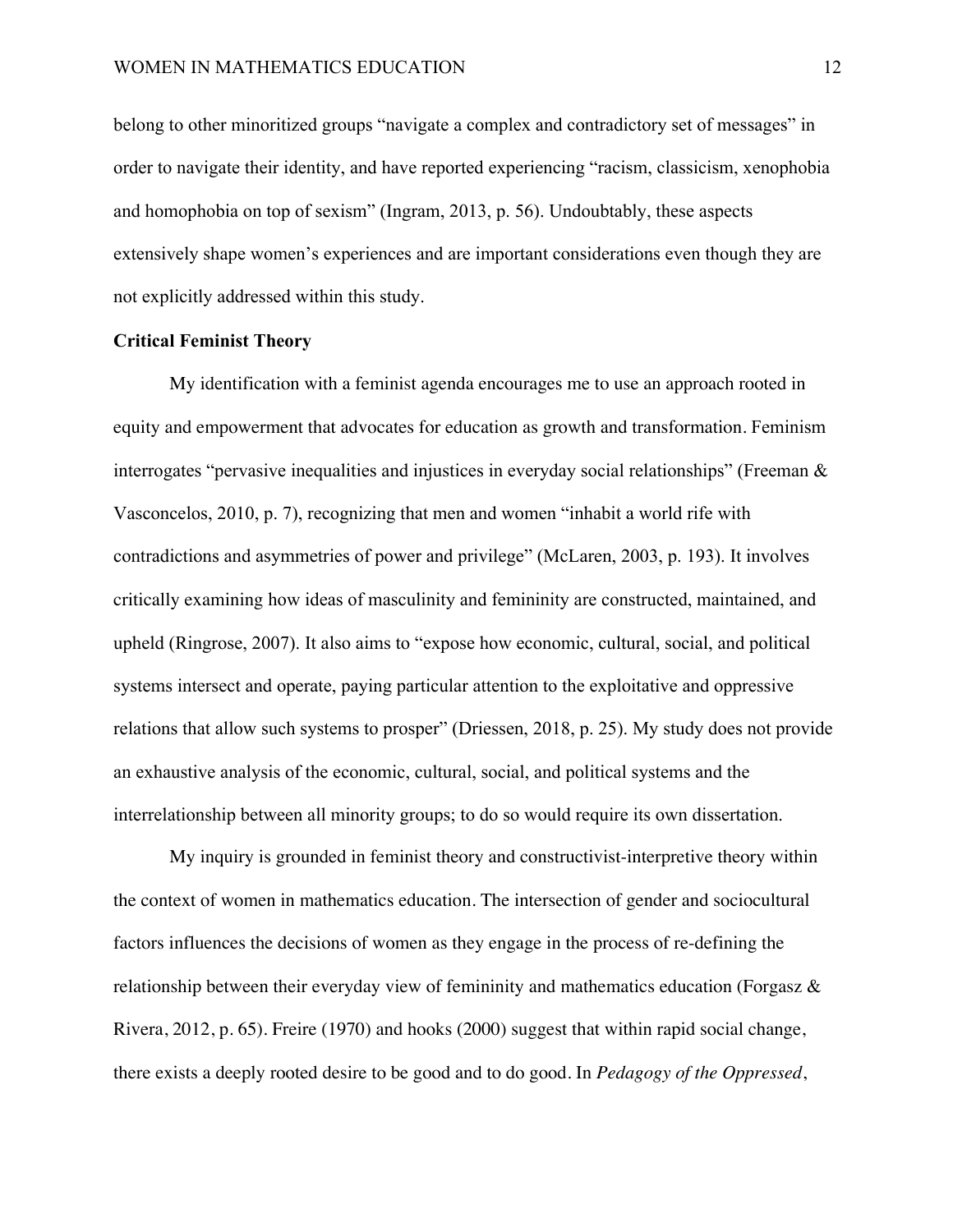Freire (1970) discusses the importance of problem-posing education, arguing that it affirms, "men and women as being in the process of becoming–as unfinished, uncompleted beings in and with a likewise unfinished reality" (p. 72). Freire (1970) believes that when learning is meaningful, learning is enhanced. When both educators and students are engaged in the learning process, students are more likely to persist. Research conducted by Dweck, Good and Rattan (2012) affirms that mindset about intelligence matters for women, suggesting that a growth mindset can buffer against adverse consequences for women believing false notions that suggest that math ability is fixed, and women have less fixed ability than men.

I believe that these ideas can be applied within the context of women in mathematics as a way of discovering different meanings that women ascribe to their experiences. By understanding one's social reality, knowledge has the potential to raise consciousness, which is foundational to action (Freire, 1970). Freire suggests that through *conscientização* (p. 61) (conscious raising education), understanding can be awakened, allowing the process of learning to move beyond engagement to retention, and to provide students with the opportunity to connect mathematics to themselves and the world around them. Understanding one's social reality through critical consciousness allows individuals to establish a sense of identity "as the power and oppression at play in society can either be affirmed or enforced in the learning experience" (Hunter, 2020, p. 12). Reviewing the literature on women in mathematics, Damarin (2008) argues that "through the discourse of mathematics education, 'woman' becomes (once again) [the] *other* to mathematics because 'gender and mathematics' and 'women and mathematics' are read and treated as equivalent" (p. 105). In addition, Erchick (1996) suggests that "women's and girls' mathematical opportunities or space are often framed in such a way that there are always already barriers to success" (Damarin, 2008, p. 105).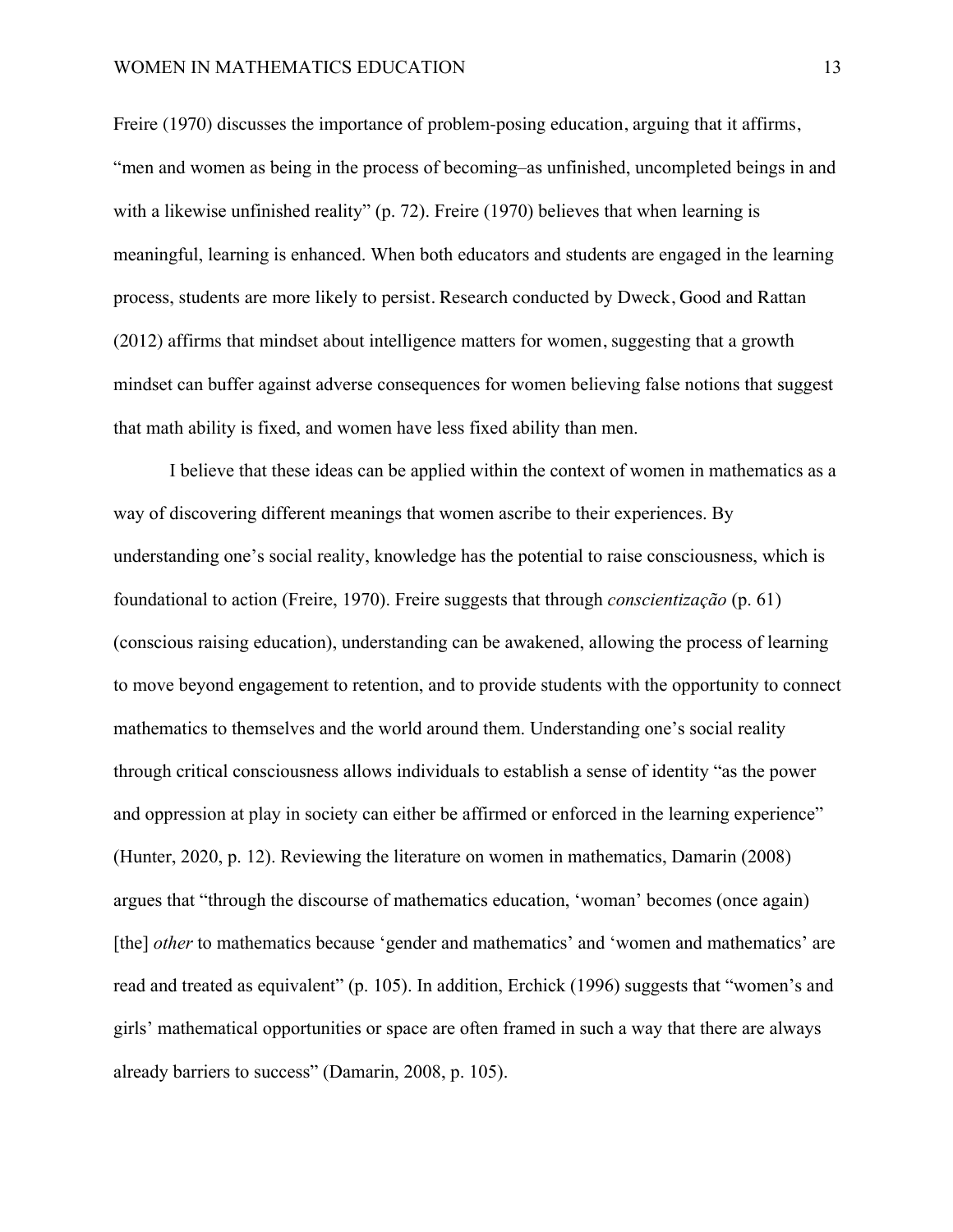According to Adichie (2019), "gender matters everywhere in the world" (p. 10). Classical analysis of women's situation in society conducted by Simone de Beauvoir confirms that the "position of a woman in society is not the same as that of a man" (De Beauvoir, 1973, as cited in Yates, 2003, p. 6) and this notion continues to be relevant today. Critical feminist theorists such as Armenti (2004) suggest that institutions such as education "systemically advance the agenda of white males and oppress the lives of females by using subtle social and personal barriers preventing women from fitting in" (as cited in Giugno, 2015, p. 18). Simone De Beauvoir (1973) argues that men and women are educated differently from the outset stating that, "man learns his power" and women subtly and not so subtly, are conditioned to believe their inferior position. Furthermore, the claim that "women [are] not born fully formed" (Butler, 1986, p. 35) suggests that there are integral differences between men and women's situation in society. Ideals of femininity are constructed as women are socialized to believe that certain characteristics constitute a 'proper' woman. Therefore, feminist theory becomes a critical element to this research as I aim to understand how "gender as an aspect of identity, is acquired over time" (Butler, 1986, p. 35) given a women's experience—their situation—in mathematics.

An important aspect of narrative inquiry is sharing the lived experiences of participants in a meaningful way. Woodiwiss (2017) argues that we need "better stories around all aspects of women's lives" (p. 28) and suggests that researchers must be aware of the:

dominance of certain narrative frameworks and storylines that are available to women, which they use to make sense of their lives and construct their own stories and guides for

living, but which might constrain as well as liberate their possibilities. (p. 41) In sharing a single story of one person without considering the situational element of gender, I risk a critical misunderstanding of their experience (Adichie, 2009). As a feminist, it is my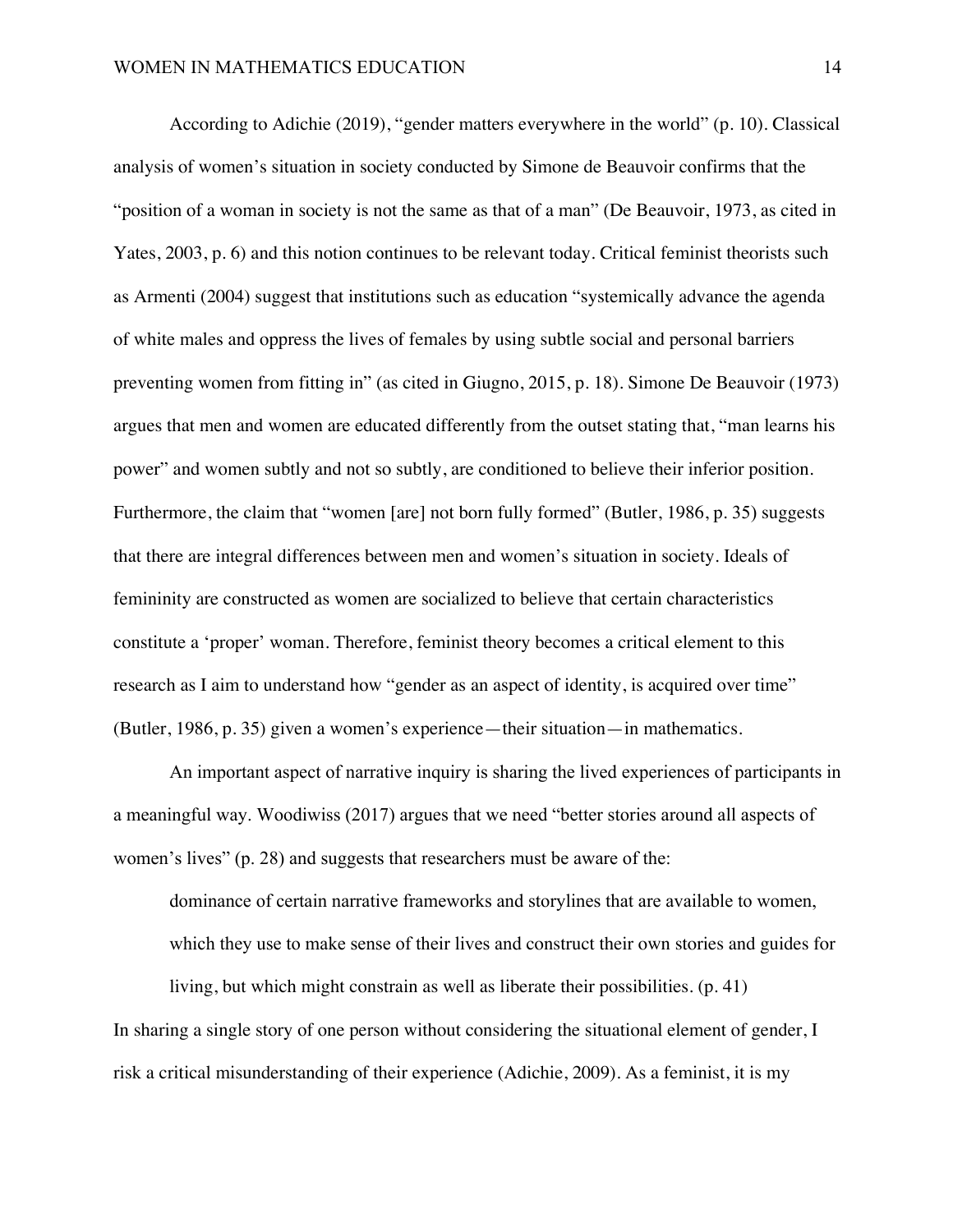responsibility to ensure that my research explores "how and why some stories are told and not others, and why some stories can be and are heard and others silenced, or at times misrepresented" (Woodiwiss, 2017, p. 18). So as not to constrain my participants with a narrative framework that fit my agenda, I knew that my research must be *for* and *with* people, as opposed to *on* or *of* people. Sociologist and feminist Dorothy Smith (2005) uses feminist standpoint theory in her work which was later termed, sociology for the people. Feminist standpoint theory aims to:

…create a point of entry into discovering the social that does not subordinate the knowing subject to objectified forms of knowledge of society or political economy. It is a method of inquiry that works from the actualities of people's everyday lives and experience to discover the social as it extends beyond experience. (Smith, 2005, p. 10).

I believe that Smith's work in combination with *conscientização* provides a solid framework to establish meaning from women's lived experiences in mathematics. Informed by feminist theory, my research considers ways to move beyond patriarchal ways of knowing, doing, and being, replacing our thinking with feminist thought and action (hooks, 2000).

# **Psychoanalytical Perspective**

While developing my theoretical framework, I began reading the work of key theorists in the field of feminism which often inspired further analysis. For example, Judith Butler's theory of gender construction inspired my exploration of understanding relational ways of knowing, considering what might exist beyond interpretation, through the stories that women share about their experiences in mathematics (Stern et al., 1998). As my research progressed, I began to question how my participants constructed their identity within the context of mathematics, and I considered the statement provided by Britzman (2006):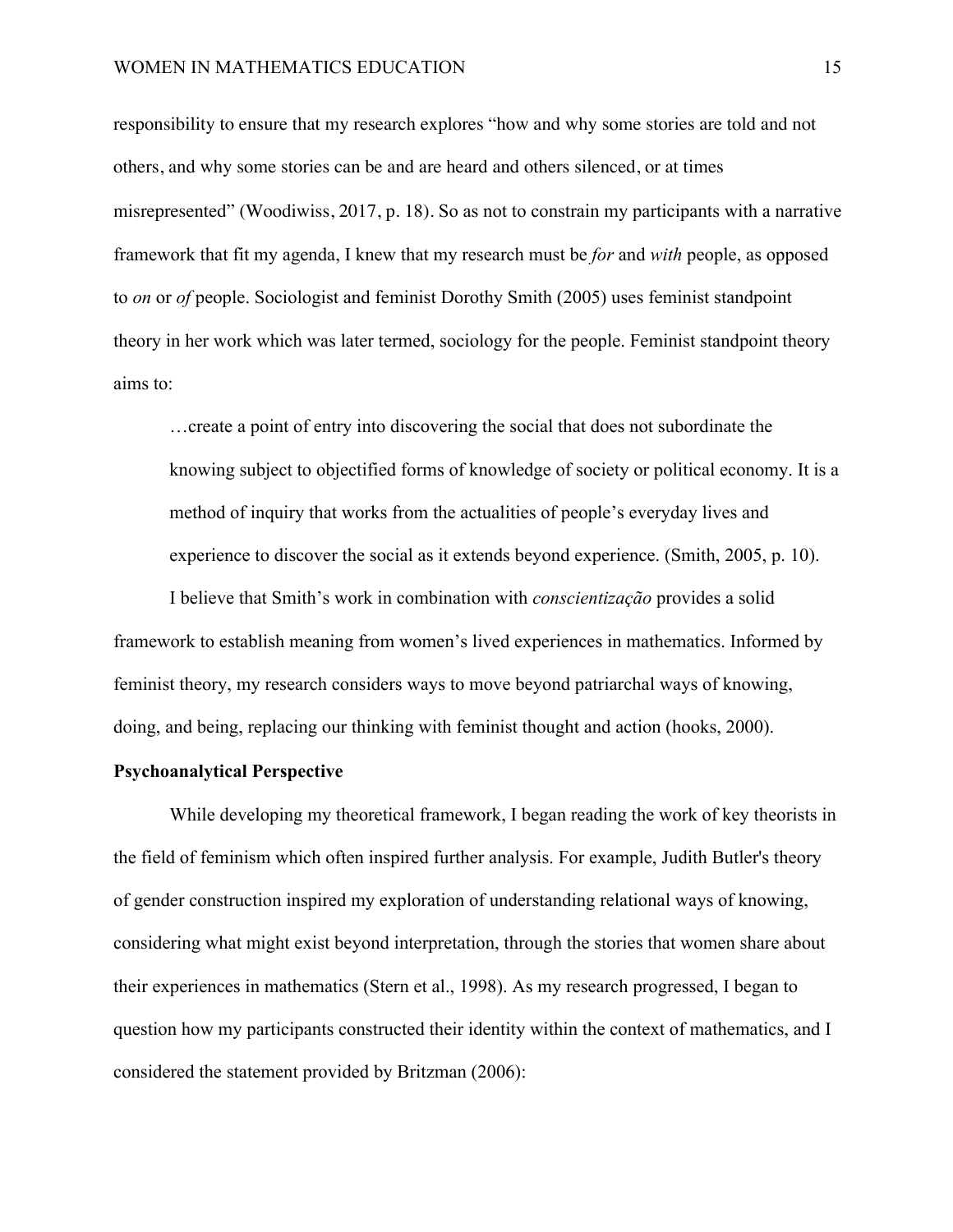One of the oldest ideas … is the Socratic imperative "Know thyself." It is difficult to argue against this advice, for surely, we in education understand that our naked subjectivity is the only means we have to relate to others. Additionally, in thinking about the qualities of relations we make—what is to influence and to be influenced, what it means to care about something and recognize what the other cares about, and how our preconceptions of events may work as defenses against being affected—in all of these immaterial events, each individual learns of her or his knowing self. (p. xii)

Britzman's quotation urges me to consider the "naked" subjectivities that exist when sharing stories about lived experiences. It also challenges me to conceive alternative possibilities that may reside in our unconscious. In this research, I aim to understand the experiences of women in mathematics education, while identifying how their mathematical identities are shaped by societal expectations. The concern with examining one's subjectivity in relation to identity, is that it may privilege those who are emotionally unaware or unable to self-reflect (Ausman, 2018). However, the possibility of subjectivity within the socio-cultural context exists and can be examined once individuals are aware of it—the unconscious emerges into the conscious. In other words, this inquiry has the opportunity to explore women's unconscious views towards gender, power relations etc. that influence knowledge, while making these issues visible to the women who have experienced them.

Psychoanalysis challenged me to explore the unconscious perspectives of my participants and encouraged me to address fundamental ontological and epistemological questions, such as, "who are you?" and "what do you accept as truth?". In doing so, I reviewed psychoanalytical works of Sigmund Freud whose theory of the unconscious became a meaningful element of my research analysis. Freud's theory imparts that the mind is dual in nature and illustrates the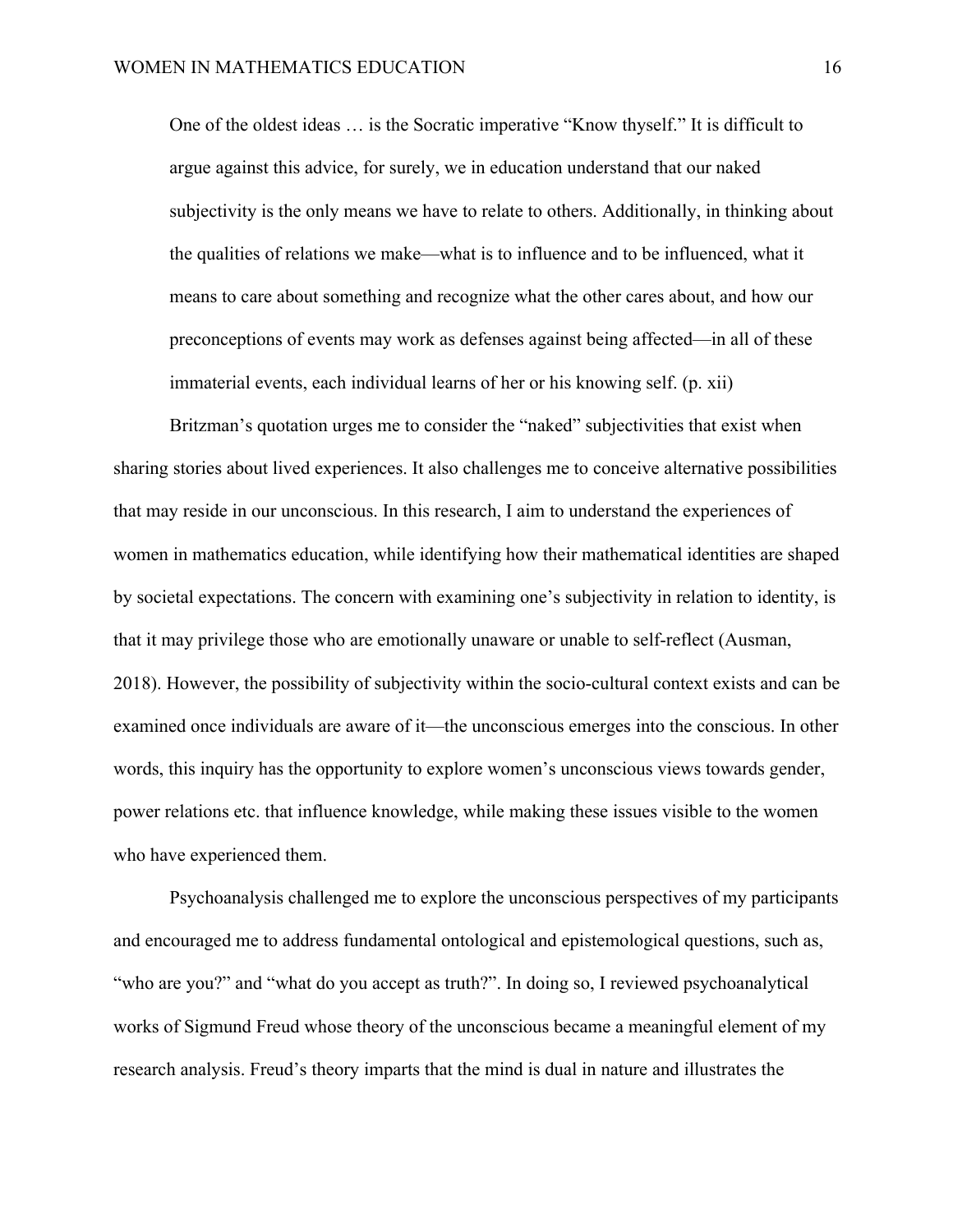pervasive language that is used to describe human psychology. Freudian theory defines "irrational and unknown" thoughts within the unconscious as the *id,* and "rational, logical and ordered" thoughts within the conscious as the *ego* (Ausman, 2018, p. 51)*.* Freudian theory is fascinating in combination with critical feminist theory as it discloses the ways in which our sense of self is "influenced by unconscious drives and ordered by symbolic structures that are beyond the purview of individual agency" (Zakin, 2011, para. 2). It is important to note that "psychoanalysis does not try to describe what a woman is—that would be a task it could scarcely perform—but sets about enquiring how she comes into being" (Freud, 1968, p. 116).

# **Social Constructivist Theory**

Social constructivists believe that "what people know and believe true about the world is constructed—or made up—as people interact with one another over time in specific social settings" (LeCompte & Schensul, 1999, as cited in Schram, 2006, p. 44). Social constructivist theory seeks to understand the social world and the interpretations that people make of it. As such, this study aimed to understand the complex and constructed reality from women's point of view based on their experiences of participating in mathematics.

This study is informed by social constructivist theory, and I draw from the work of John Dewey (1938) who argues that although learning is a result of experience, not all experiences are "genuinely or equally educative" (p. 25). Dewey (1938) further explains that education is not void of experience, but rather the context of experience can "prevent a person from getting out of them what they have to give" (p. 26). This is particularly relevant in understanding women's experiences in mathematics considering that they may have different experiences to men that hinder their participation. From a social constructivist perspective, mathematics is an intimate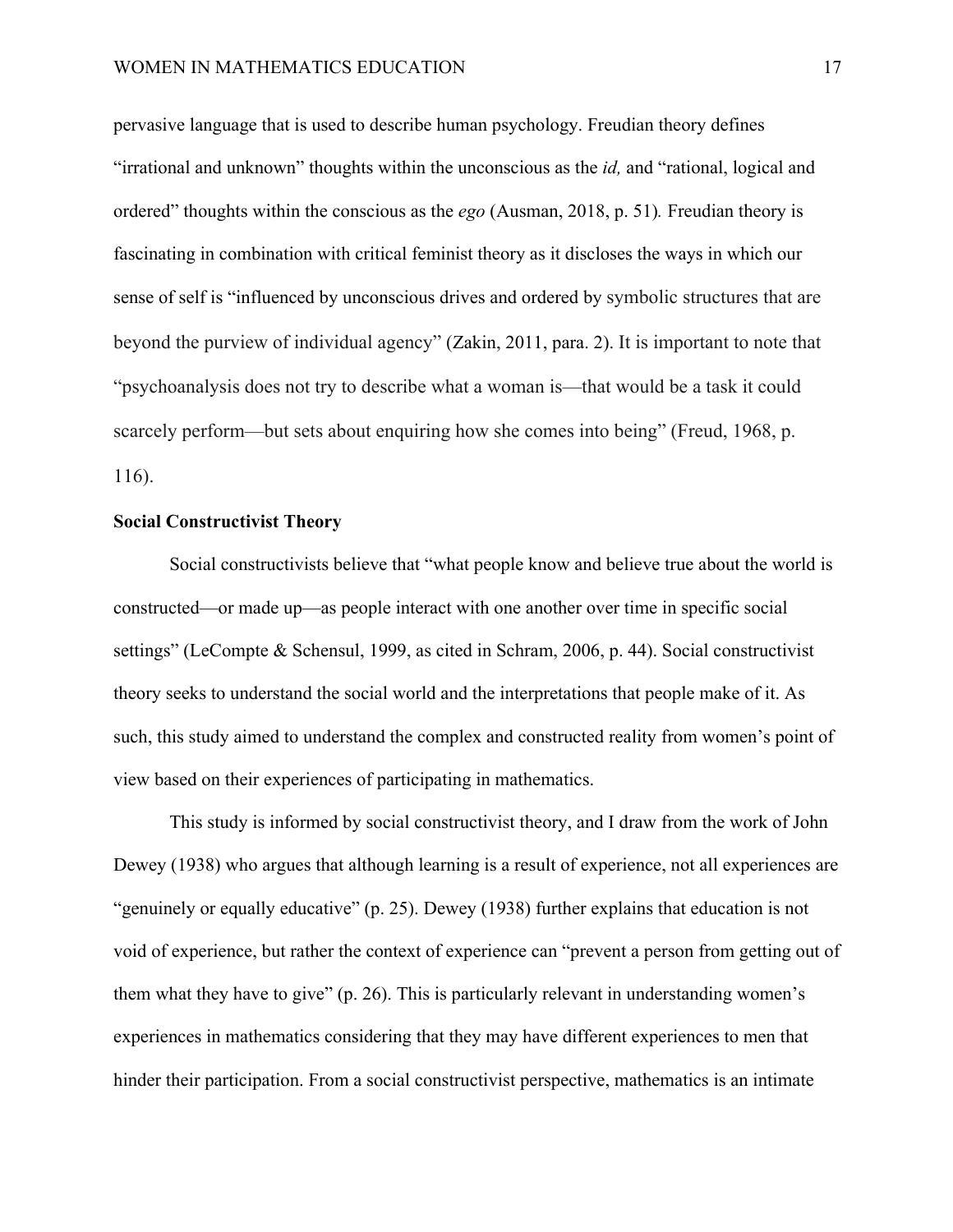arena for reality construction as women negotiate and redefine their past and present experiences to create new relational meaning. Indeed, qualitative research provides various ways of conducting data collection however, narrative inquiry was selected for this study given its intimate approach to understanding lived experiences through the passage of time and the emphasis on the construction of stories and the meaning that is found within.

#### **Definitions**

#### **Mathematics Education**

Mathematics education is defined more broadly as the relationship between human beings and mathematics, in their entirety. It accepts the notion that "one must study and investigate mathematics as it is currently practiced, produced and used in all its forms" (Dörfler, 2003, p. 149). It recognizes that a dialogue cannot exist about mathematics with the exclusion of mathematics activities, or the human beings involved.

# **Participation**

Accepting the view that mathematics education and all its facets are to be studied in their entirety, participation refers to how a woman's presence in mathematics is determined by cultural and functional factors (Lancaster, 2013). In this sense, participation is considered a fluid notion, and can be described by Dahlgren (2018) who said that:

Power relations and structures refer not only to such obvious manifestations…but also to cultural and discursive forms…power involves both 'power to' (enabling) as well as 'power over', in the form of coercion, constraint, or influence. Thus, participation in itself is an expression of some degree of (enabled) power. (p. 8)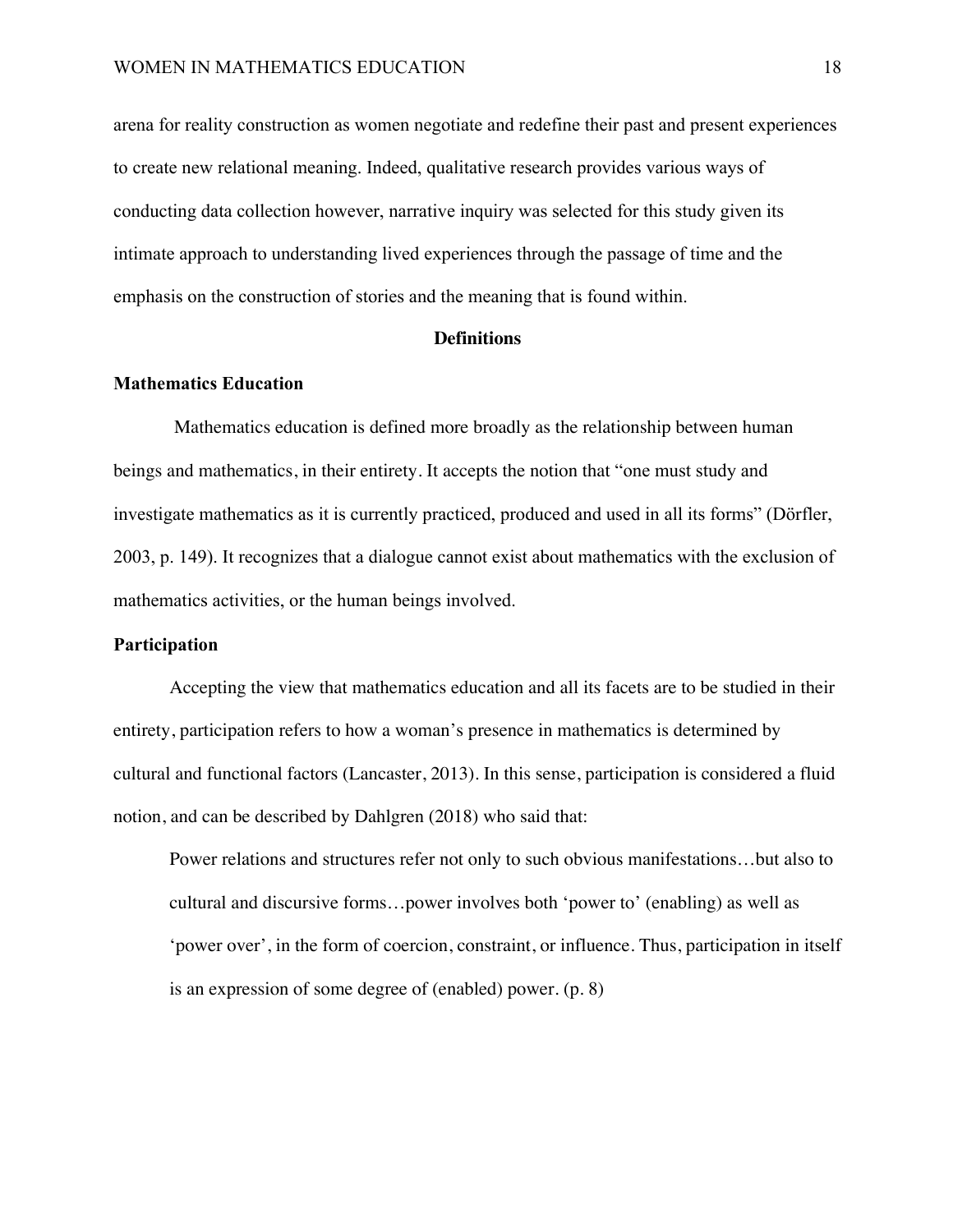# **Critical Moments**

Critical moments consist of events where pivotal decisions are made. They are key to understanding one's pathway, identities, choices, and concepts in life. Recognizing critical moments requires mindful awareness of the self; an acknowledgement of the social and contextual elements that occur within the space.

# **Mathematics Culture**

Mathematics Culture is defined here as an "integrated system of collective mathematical knowledge transmitted among groups" (Gilmer, 1998, p. 3). It is not static. Individuals experience its application within the context it is applied. It evolves and responds to shifting environments and circumstances.

# **Narrative Inquiry**

Narrative inquiry is a form of qualitative research that gathers data (narratives) that focus on the meaning participants associate with and ascribe to a particular experience (Trahar, 2009). It is understood as "a spoken or written text giving an account of an event/action or series of events/actions, chronologically connected" (Czarniawska, 2004, p. 17). Locating events and ideas in time and place is important to this study as it aids in understanding women's experiences within a particular space, during similar stages in life, regardless of individual circumstances.

#### **Significance of the Inquiry**

Mathematics education belongs to two very distinct domains of mathematics and education, each with competing ideas of the purpose of mathematics and who can "do" mathematics. Misconceptions, including faulty images of what it means to be a woman in mathematics, are likely to discourage women from engaging in mathematics study, thereby limiting future opportunities in fields that require these skills. Without mathematics literacy, and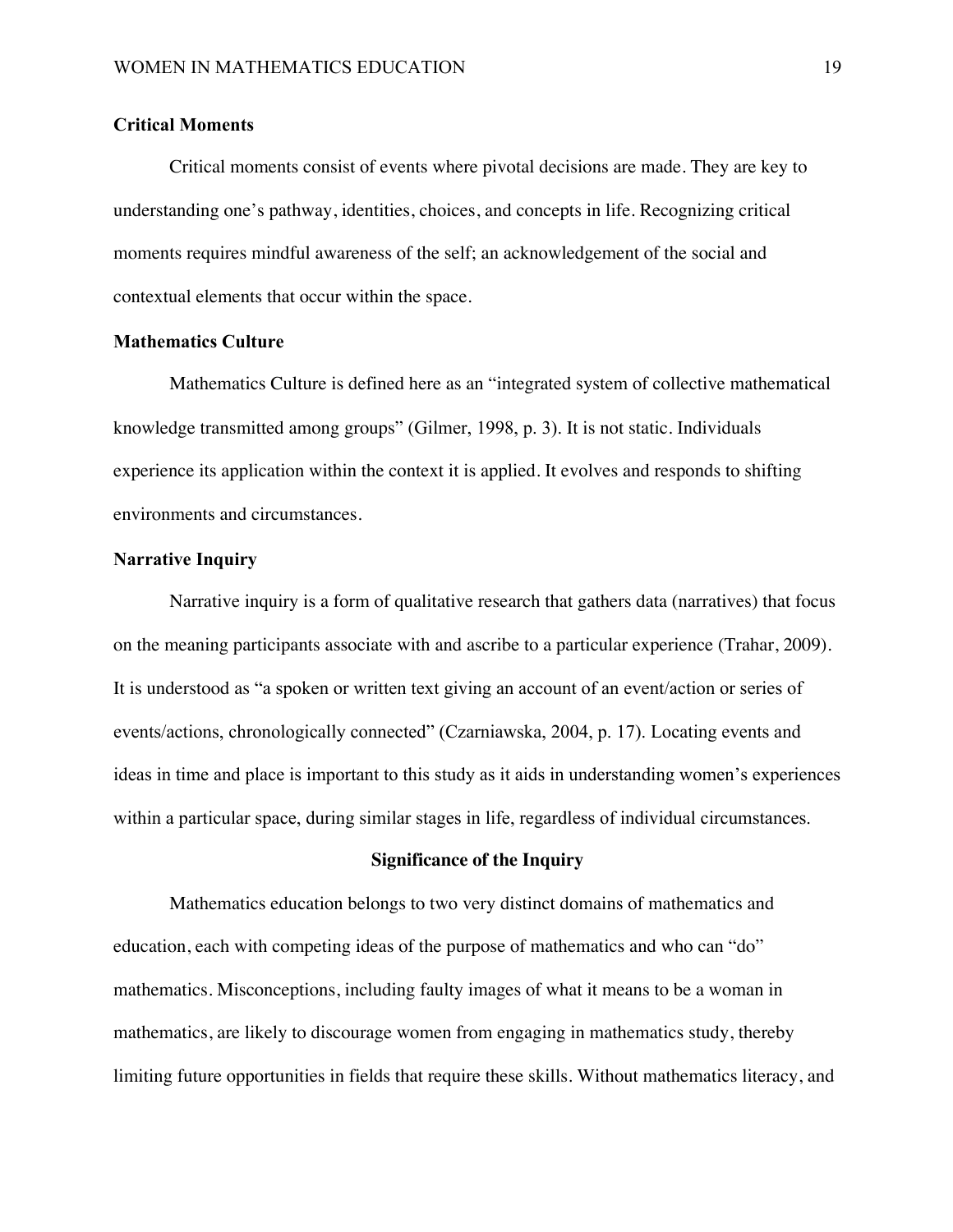a strong mathematics identity and sense of agency, women will increasingly find it difficult to challenge many of the decisions and actions of those in power (Larson, 2018, para. 11).

# **Concluding Remarks**

The false perception of mathematics is that it is disconnected from all other academic disciplines or real-world-problems (Sleeter, 1997) and the academic literature confirms that the construction of individual perceptions of mathematics "threatens both achievement and participation" (Hembree, 1990, p. 34). Avoidance of mathematics results in capable individuals limiting opportunities ranging from career choices to fundamental skills that are required in the  $21<sup>st</sup>$  century—such as problem solving, reasoning, decision-making, and critical thinking. While the value of women in mathematics fields has been viewed as an opportunity to change or improve practices, the notion of "women's abilities" is problematic. Gendering the value of "women's skills" in mathematics suggests that they are incapable of doing what males have been doing all along. It is far more productive to inquire about women's experience with learning mathematics and understand the influence that it has on their participation in various fields that require considerable knowledge of mathematics.

The following chapter provides an overview of the literature pertaining to women's participation in mathematics and mathematics education. The chapter is divided into four sections following the introductory paragraph. First, the contextualization of mathematics education within Ontario is examined from a historical perspective. Second, the various factors that influence women's participation in mathematics will be reviewed. Third, the various transition points across pathways to participation are considered. Finally, the cultural complexities of gender and the constructions of women's identity are explored.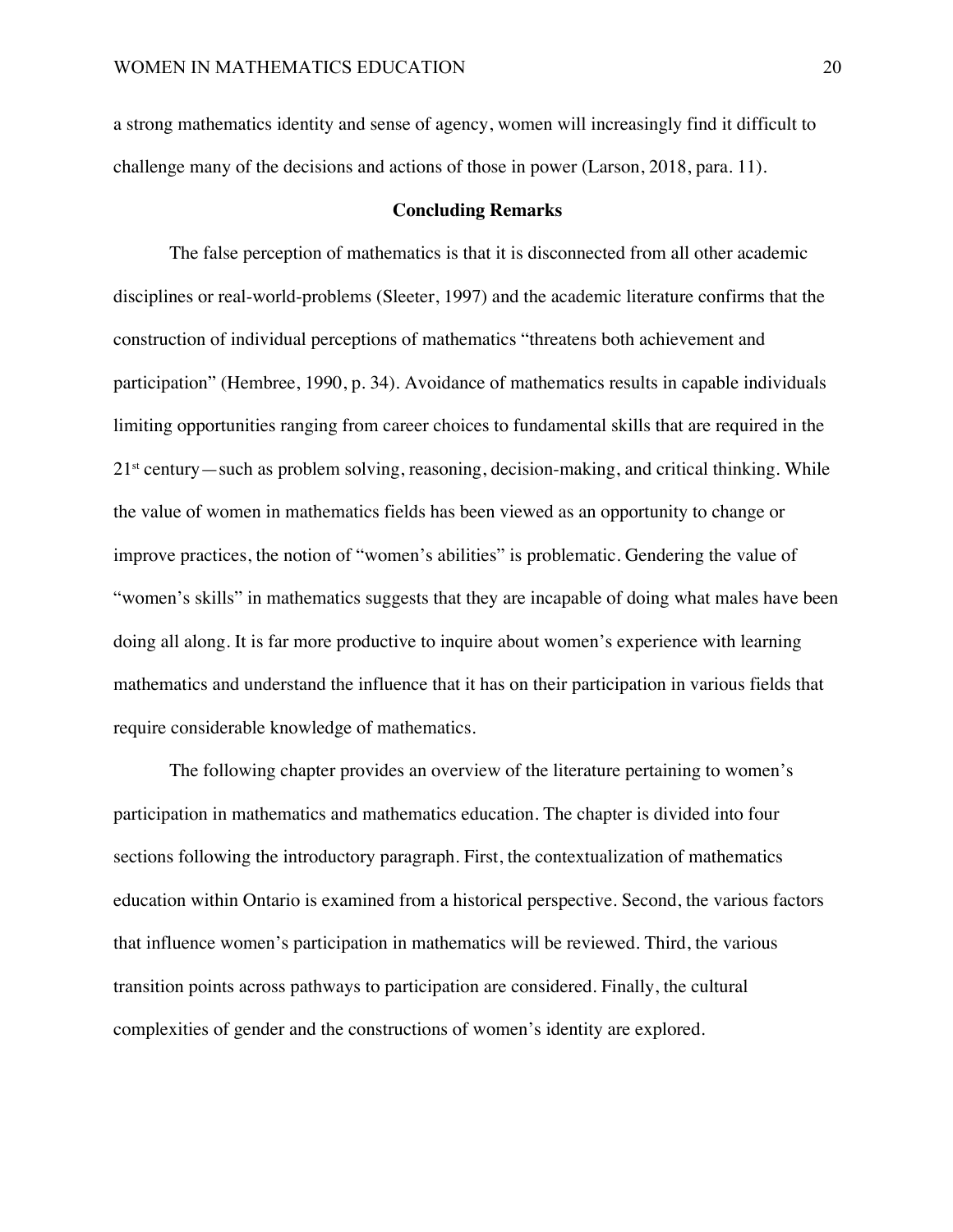#### **Chapter Two:**

#### **Literature Review: Pathway to Participation in Mathematics Education**

*"In a truly equitable system, factors such as race, gender, and socio-economic status do not prevent students from achieving ambitious outcomes"* 

*—*Ministry of Education, (2008), p. 8

# **Preamble**

Improving the participation of women in mathematics within Canada is a complex and multifaceted issue. The educational literature presents a hazy picture of the underrepresentation of women, involving competing notions of biological and sociocultural causation (Ceci et al., 2009). The inclusion of women in mathematics fields is steadily increasing as the demand for innovation, technological advancements and economic competitiveness is on the rise (Ong et al., 2011). Statistics demonstrate that despite the increasing number of women's representation in mathematics (40% at the bachelor's and master's level in 2014), the proportion of women continues to decline (National Science Foundation, 2017). Some researchers argue that economic vitality depends on the untapped resource of women sharing their diverse backgrounds, perspectives and experiences as they contribute to scientific discovery and innovation (CEOSE, 2009 and forthcoming; National Academies 2010a, 2010b) and help to solve the complex technological problems of our time (ACGPA, 2009; Bement, 2009). The need for mathematical competency extends far beyond Canada's rank on a global economic scale and impacts the most fundamental quality of life for all citizens.

Prior to reviewing the literature relevant to the research questions, it is important to first situate mathematics education within the historical context of Canada and define mathematics education as it pertains to this inquiry.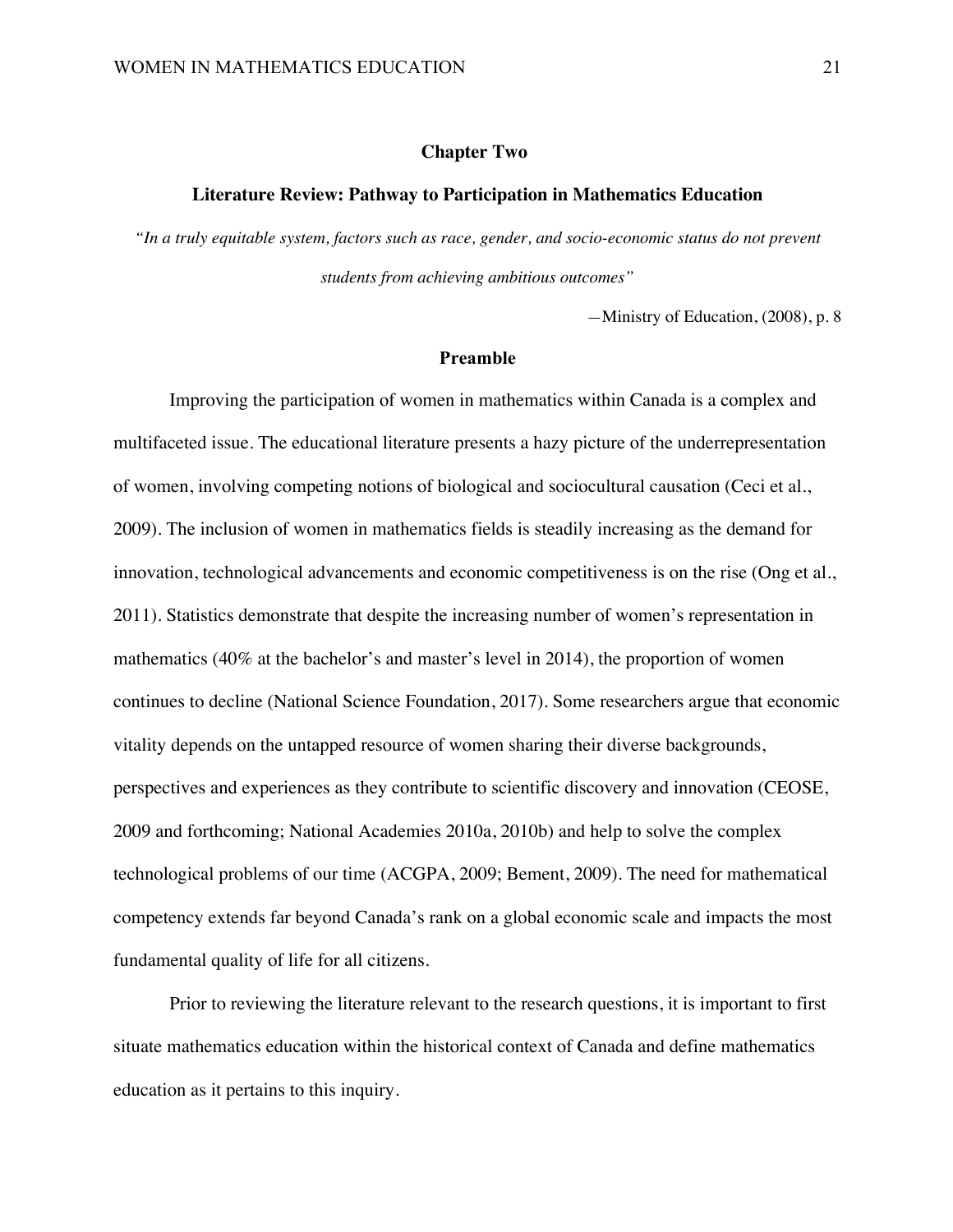# **Contextualizing Mathematics Education**

During the  $20<sup>th</sup>$  century, Canada experienced immense growth in the area of mathematics education, both in the number of doctorates awarded as well as in the number of researchers entering the field of study (Kieran, 2002). This strong period of growth continued from post WWII until the 1970's, as teacher education transitioned from college to university and the potential for funding opportunities increased given the number of doctorates awarded and potential research funding opportunities provided (Kieran, 2002). Towards the latter half of the decade, communities of practice started to emerge and new platforms for participation developed across mathematics education. These communities of practice are considered distinct groupings—such as researchers, teacher educators, mathematicians—but it's often challenging to disentangle them. According to Wenger (1998):

We all belong to communities of practice. At home, at work, at school, in our hobbies we belong to several communities of practice at any given time. And the communities of practice to which we belong change over the course of our lives. In fact, communities of practice are everywhere. ... In laboratories, scientists correspond with colleagues, near and far, in order to advance their inquiries. Across a worldwide web of computers, people congregate in virtual spaces and develop shared ways of pursuing their common interests. We can all construct a fairly good picture of the communities of practice we belong to now, those we belonged to in the past, and those we would like to belong to in the future. We also have a fairly good idea of who belongs to our communities of practice and why, even though membership is rarely made explicit on a roster or a checklist of qualifying criteria. Furthermore, we can probably distinguish a few communities of practice in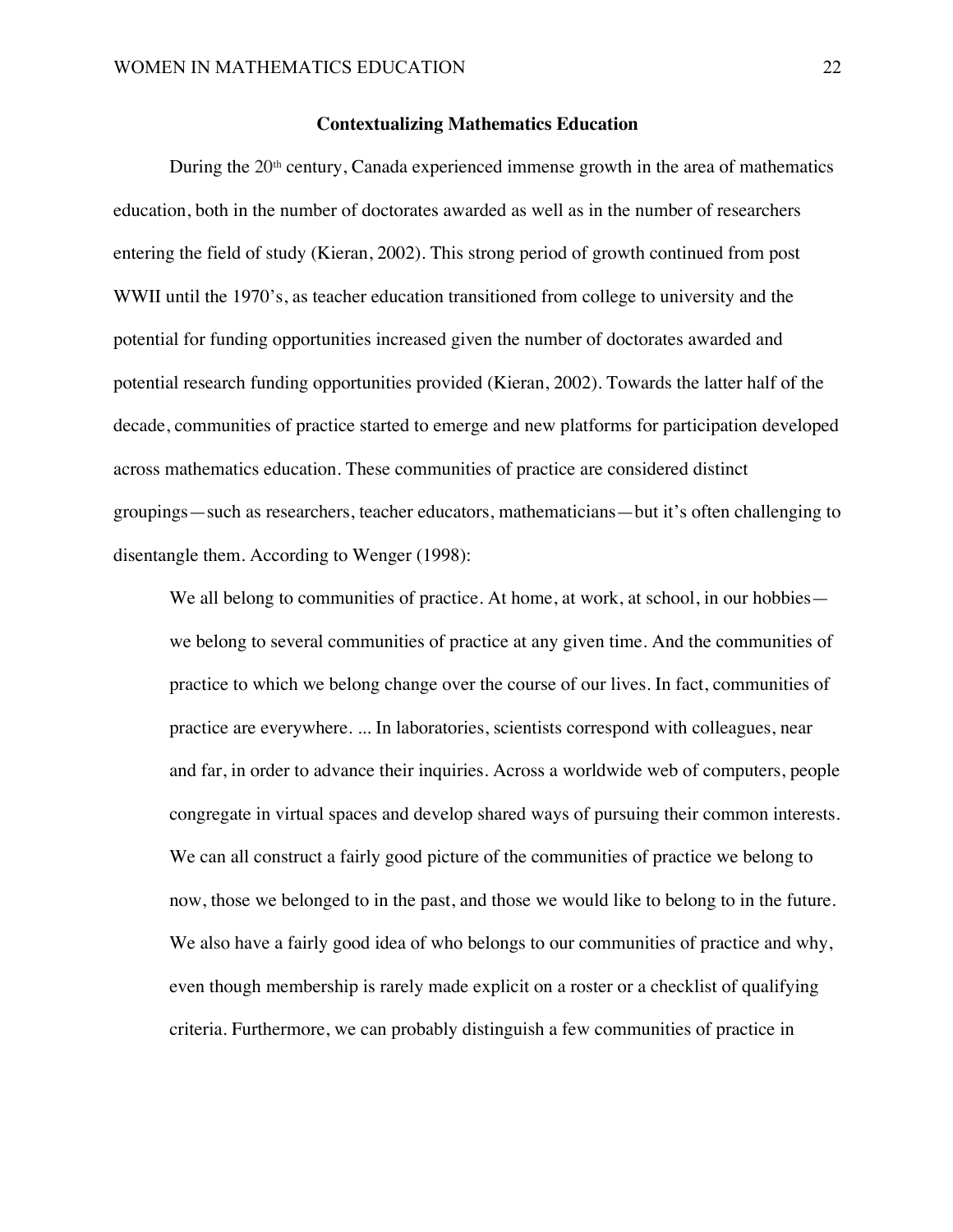which we are core members from a larger number of communities in which we have a more peripheral kind of membership. (p. 6–7)

The intersection between mathematics and mathematics education has a great influence on women's participation and yet, there is little research on the relationship between the two communities as it relates to women specifically. There are many, perhaps even mutually exclusive, standpoints on what mathematics education is, and who should do it. For example, mathematics educators and mathematicians consist of members from two very distinct groups and they "differ in the types of knowledge they produce as well as ways of pursuing that knowledge" (Goos, 2018, p. 9). Metaphorically, mathematics education is "the study of relationships between mathematics and human beings, both taken in their whole variety" (Dörfler, 2003, p. 147). In his meta-study of mathematics, Dörfler (2003) argues:

The general tenant of mathematics education is to study and investigate mathematics as it is currently practiced, produced and used in all its forms. In this sense, mathematics education has to be interested in the early counting activities of children as well as the production of a proof in analytic number theory. Acceptance of this description of mathematics education clearly leads to attributing to mathematics a very special role for mathematics education as a scientific discipline. Very likely, the case is different for the role (professional) mathematicians currently take in relation to mathematics education. (p. 147).

Proulx and Simmt (2011) argue that "the compartmentalization of mathematics from mathematics education courses is historical and conjectures that it may in fact be a detriment to teacher education" (p. 411). Understanding how mathematics educators participate in the critical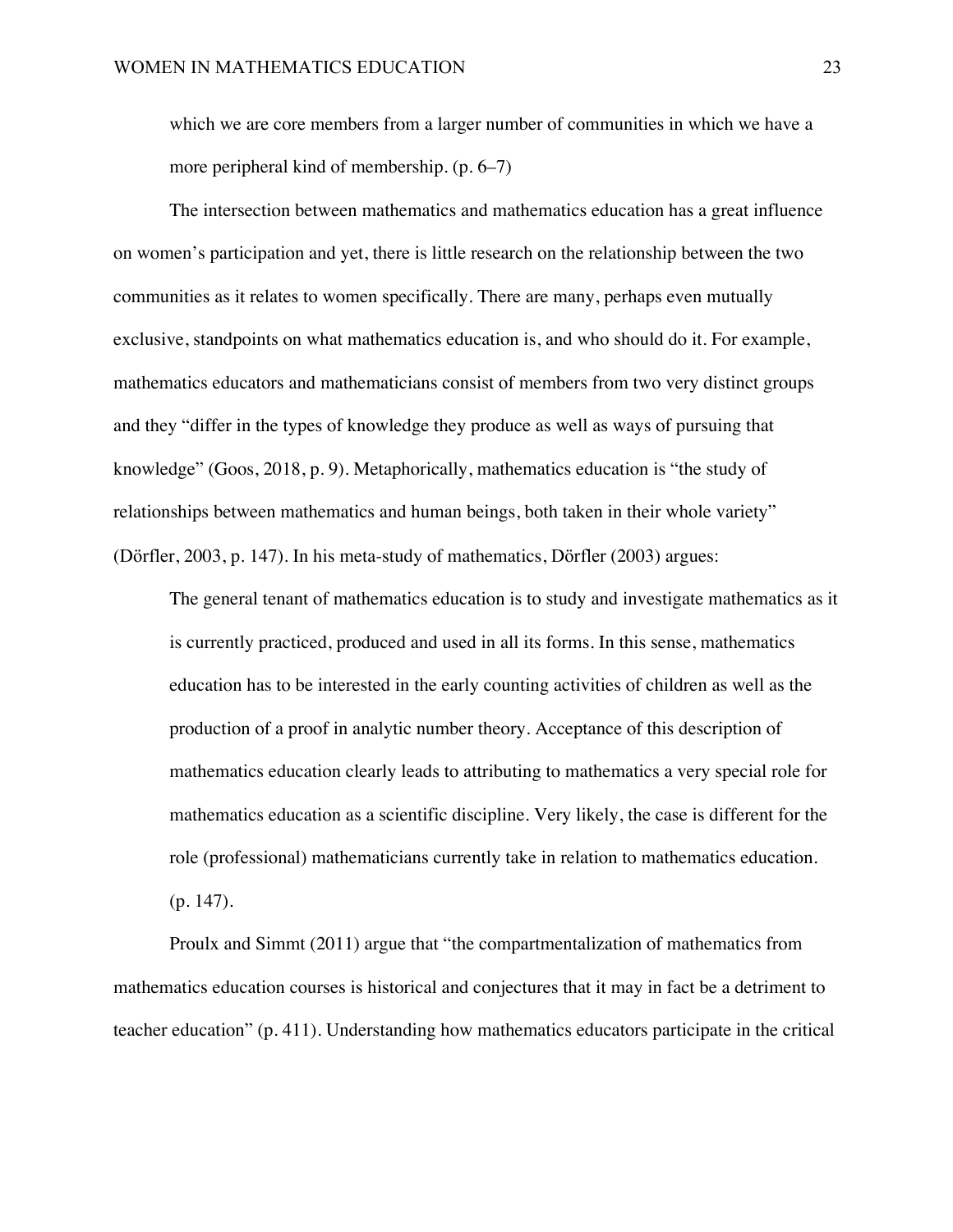discourse of mathematics is important and requires a deeper analysis of how these two fields are related as communities of professional practice, and how societal boundaries define them.

#### **Connecting Women with Mathematics**

Improving the participation of women in mathematics education is worthy of exploration, not least, because it enhances the awareness of equity in education and contributes to making mathematics more accessible to all. Women's participation in mathematics is influenced by a myriad of factors, both internal and external to the individual. Internal factors are considered the individual beliefs that influence behaviour and actions in a person while external factors are the influences, circumstances and situations that affect the outcome of an experience. Although these factors exist, they are not mutually exclusive, and there is much distinction in relation to the individual interpretation. For instance, literature pertaining to women and mathematics has refuted the pervasive myth that women are underrepresented due to their lack of interest (Boaler & Sengupta-Irving, 2006; Hanna, 2003, Leder, 1992). In this example, interest is the internal factor, but it cannot be assumed that it is the sole detriment to participation in mathematics. Further investigations are needed to determine how women's pathways to participation are constructed to better understand the influence that internal and external factors have on shaping these experiences.

# **Internal Locus of Control**

To better understand the significance of internal factors on women's participation in mathematics, this thesis will examine the key concepts of self-efficacy and anxiety. Internal locus of control refers to an individual's belief system. While there are many internal aspects such as determination, fear of success, attributions, and persistence—that influence and discourage participation in mathematics, the disparities between the two are widespread among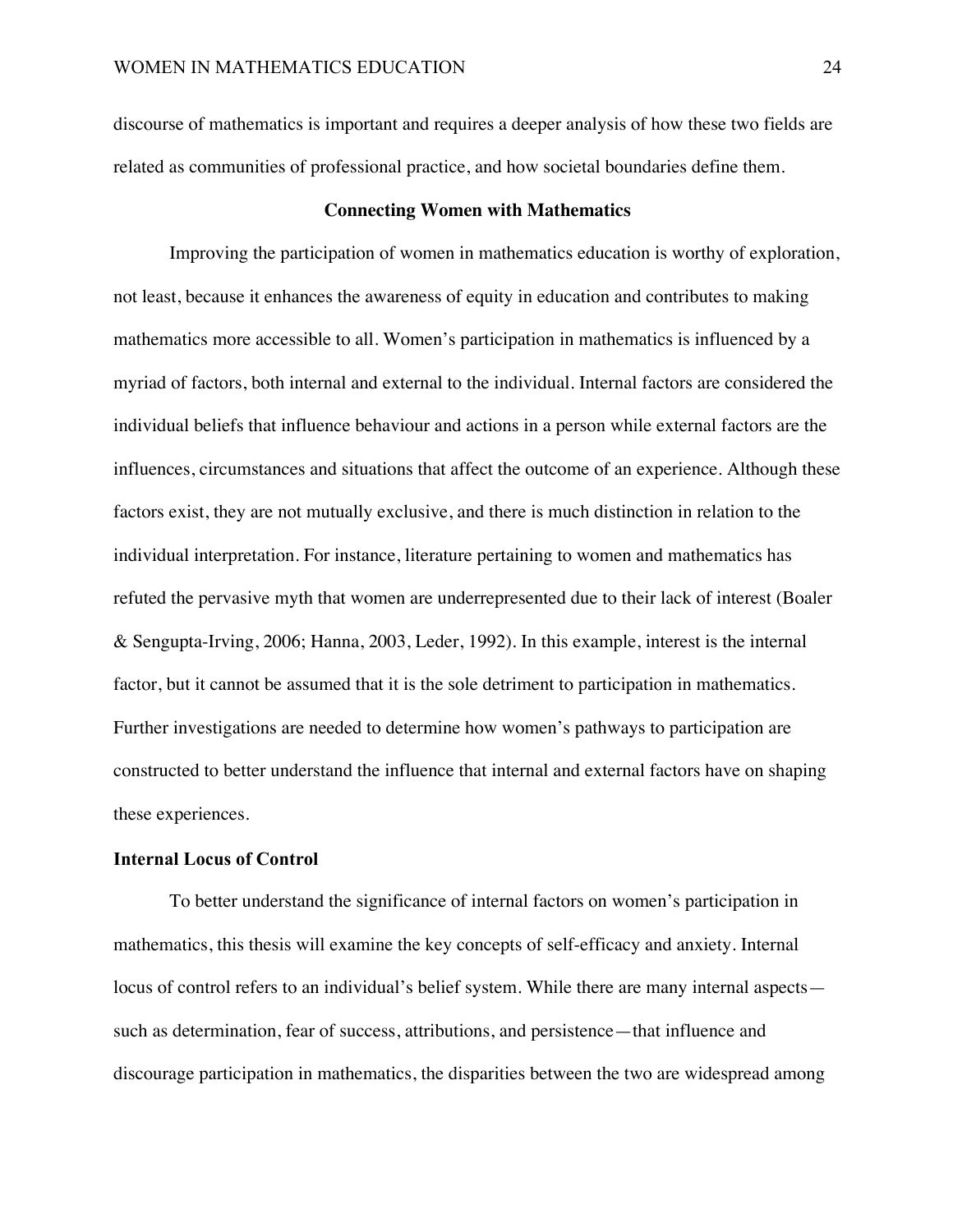individuals. They are also informed by our experiences, our connections with others and are selfreinforcing. The goal then, is not to provide an overview of every possibility, but rather discuss two characteristics that commonly relate to women's participation in mathematics.

A large body of research pertaining to participation was conducted in the 1980s and 1990s, generally concluding that women's participation could be blamed on a women's lack of confidence, as well as the belief that math was hard for girls (Hyde et al., 1990; Jones, 1989). Early research tended to focus on biological explanations for perceived differences while others examined issues that might affect women's experience in mathematics (Hall, 2012). More recent research has affirmed that of all the variables influencing women's participation, "no evidence has been found for mechanism based on biological influence" (Grevholm, 2007, p. 617), confirming that the intersection of gender and ability is irrelevant (Fennema & Sherman, 1977; Hango, 2013). Yet, how individuals perceive their abilities in the area of mathematics differs between women and men. For example, women tend to underestimate their mathematical ability, while men overestimate their mathematical ability (Ellis et al., 2016; Hango, 2013; Herbert & Stipek, 2005). This leads to a discussion about how women view themselves in mathematics and how perceived barriers impact their decision to continue engaging in mathematics.

#### **Self-Efficacy.**

In the context of mathematics, self-efficacy can be described as the perceived confidence in one's ability to "perform well with regard to particular mathematical tasks or in particular math or math-related courses" (Hackett, 1985, p. 48). A review of women's participation rates in mathematics suggests that self-efficacy is a key indicator of women's involvement in mathematics (Ceci et al., 2009; Hackett, 1985; Multon et al., 1991; Pajares & Miller, 1994). More specifically, the literature notes that there are significant "gender-related differences in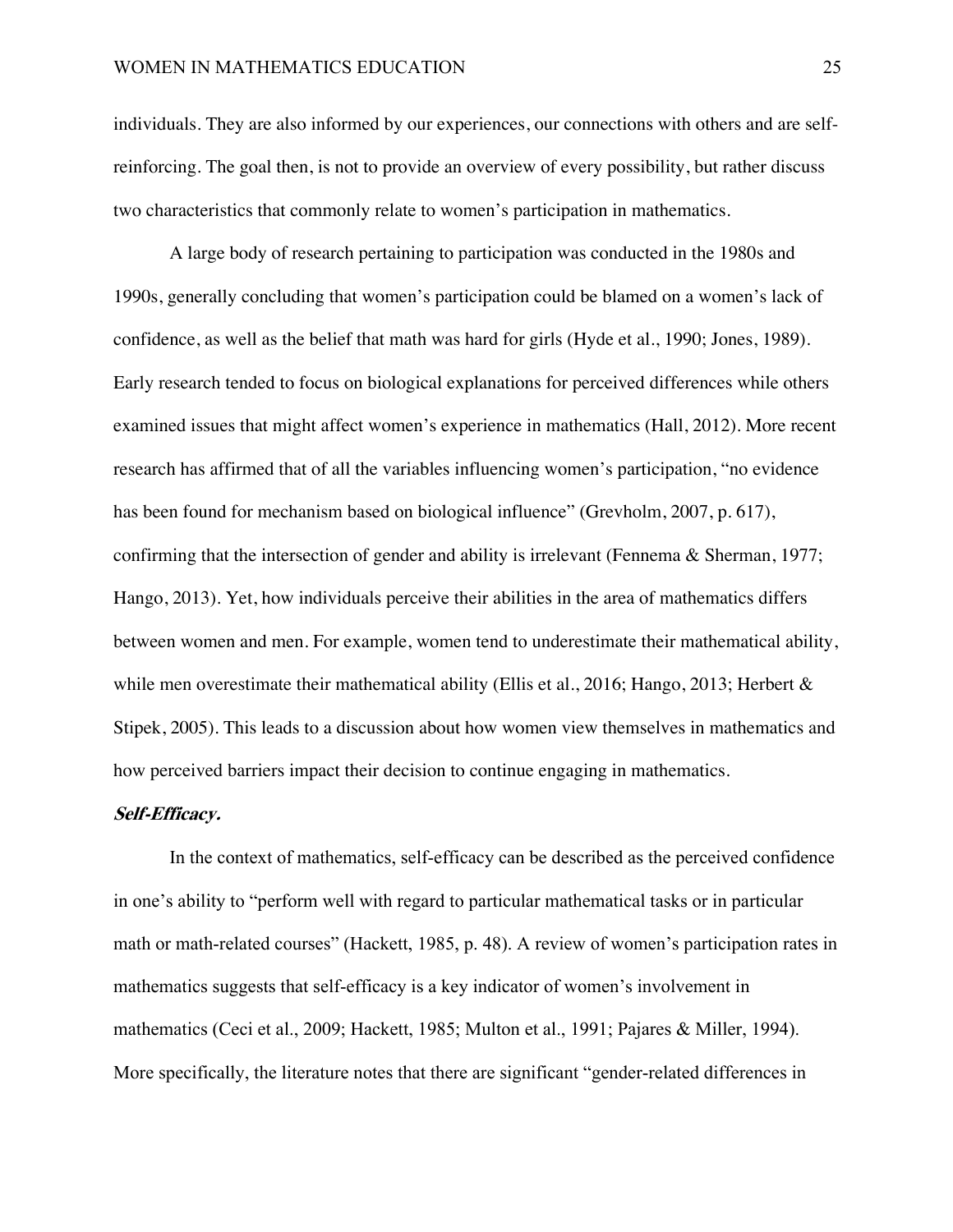efficacy expectations, particularly lower-self efficacy expectations on the part of the women" (Hackett, 1985, p. 47). Women's lack of confidence in mathematics is further sustained by "societal attitudes and biases that reinforce erroneous beliefs of gender differences in intellectual abilities" (LeBlanc, 2015, para. 5). This suggests that interpretations on what women can and cannot do in mathematics need to be re-visioned, that they are no longer supportive of inherent biases, and are conscious of the myths and misconceptions that suggest "girls can't do math". **Anxiety.**

According to researchers of mathematics education, there are various ways to define mathematics anxiety. Trujillo and Hadfield (1999) describe mathematics anxiety as "a state of discomfort that occurs in response to situations involving mathematical tasks that are perceived as threatening to self-esteem" (p. 173). Other researchers argue that mathematics anxiety is a result of a psychological reaction contributing to their lack of confidence in mathematics (Hembree, 1990; Luo et al., 2009). Additional studies confirm that math confidence and math anxiety are highly interdependent and can negatively impact academic performance (Fennema, 1980; Hendel, 1980). When anxiety in mathematics increases, women tend to disengage which perpetuates the fear and reinforces the anxiety (McGlynn-Stewart, 2010).

Much of the literature identifies anxiety as a significant barrier to women's participation in mathematics. Some researchers even go as far as blaming anxiety for lower participation of women in high school and college level mathematics (Meece et al., 1982; Tobias, 1980). The crippling fear of embarrassment, shame, judgement, and lack of competency can have crucial impacts on students' learning experiences. Arguably, this is not a result of *math* anxiety but rather anxiety based on negative experiences in education. Research in mathematics education reveals that individuals' experiences with mathematics shape how they think about doing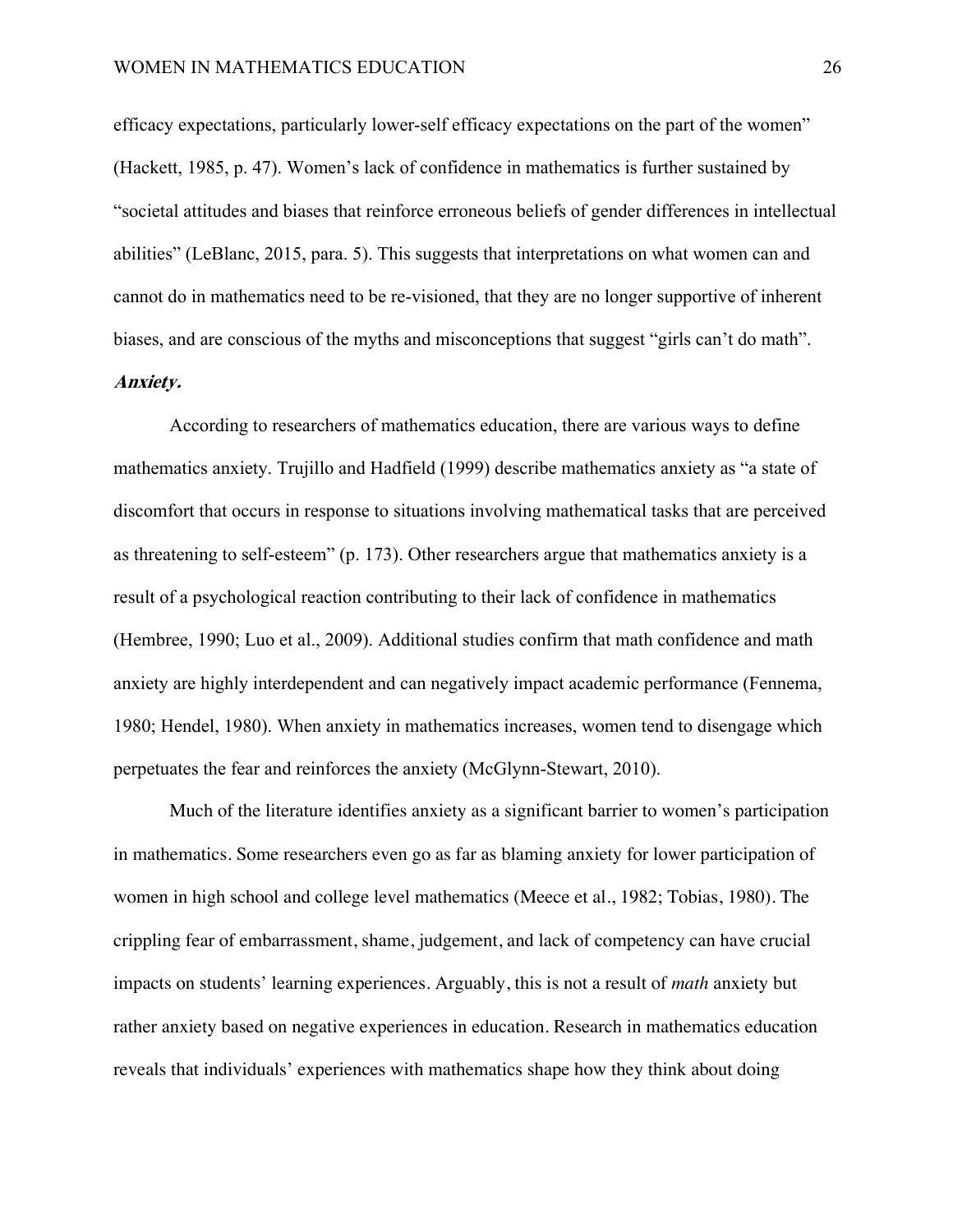mathematics (Ball, 1988; Mizala et al., 2015; Swars et al., 2006). For example, a student who is not given the opportunity to make mistakes in mathematics might experience more pressure to have the correct answer all the time. Similarly, the inability to understand a word problem may result in an incorrect answer, but it doesn't reflect the ability of the individual to solve the mathematical problem. When individuals are not provided with opportunities to identify ways of knowing and understanding mathematics, they become less likely to believe false notions such as, not being good in math. This is particularly true for women, as anxiety appears consistently higher than that of males (Betz, 1978).

# **External Factors**

Mathematics education is considered a social activity, one that human beings participate in within the social setting of schools. The educational relationships that develop in school influence participation from a social, cultural and political perspective. From a very young age, women and girls receive overt and subtle messages about their ability in mathematics. These messages are further reinforced as women who identify as being feminine appear to be at odds with identifying as a professional in STEM fields (Pronin et al., 2003). In her study, Ingram (2013) highlights the effect of the hidden curriculum, the "implicit messages sent to students from the actions and behaviour of their teachers and school staff that legitimize dominant social values that extend well beyond the stated curriculum" (p. 18). Schools often inadvertently produce attitudes and gender biases within and across student groups and between adults and students which leads to a discussion on the external factors and how they influence women's participation in mathematics.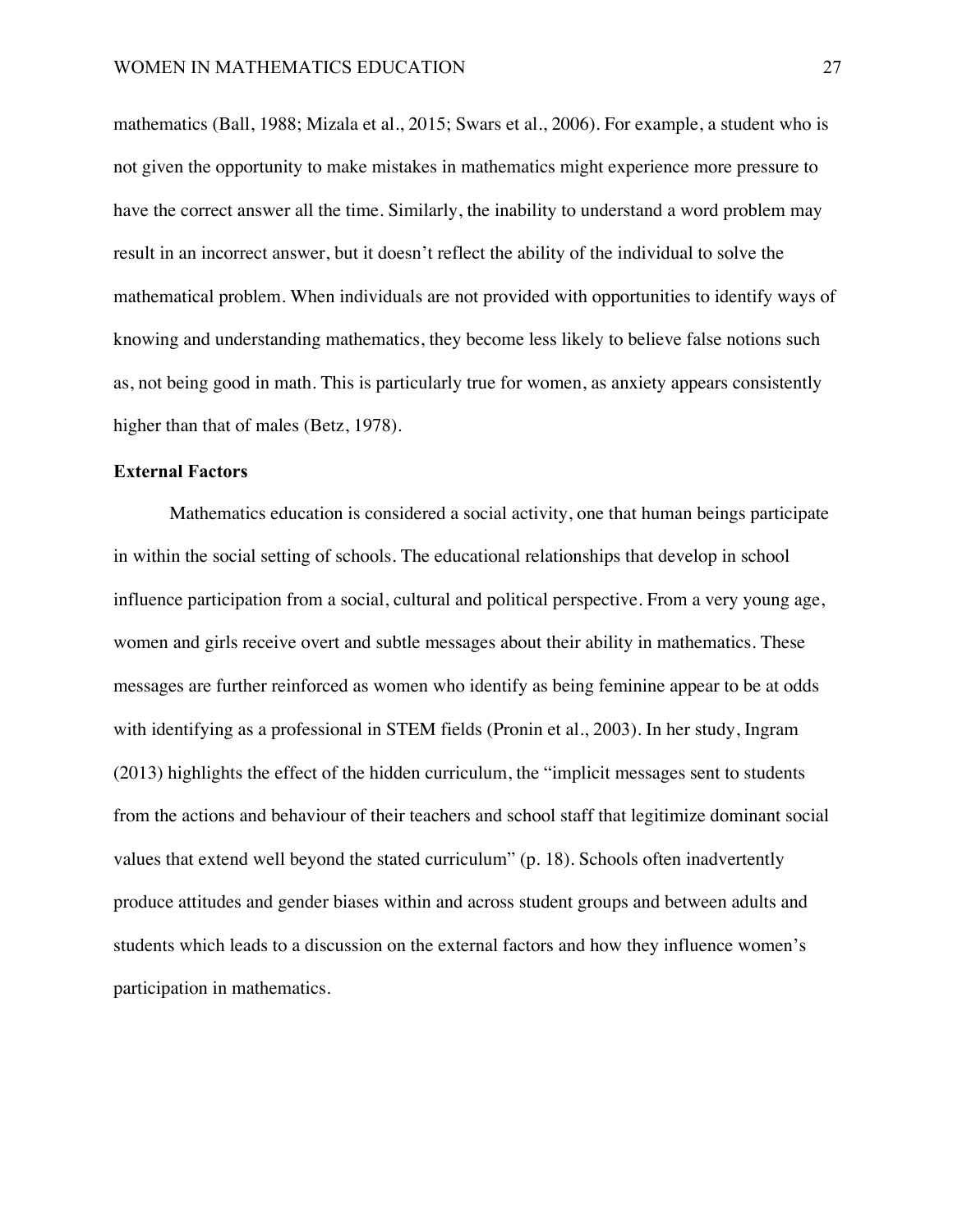### **Peer Influence.**

Achievement (or academic success) is often viewed as a result of the belief in one's capability, as well as the quality of school experiences and social interactions. The attitudes and expectations of others greatly influence students' decisions to pursue particular interests (Pelletier, 2006). A study conducted by Becker and Jacobs (1993) concludes that "males and females are influenced by different societal expectations, and although students receive the same formal mathematical study, they encounter different learning experiences" (p. 61). There is a growing self-consciousness in girls that is further intensified by peer pressure and the need to conform (James, 2009). The mathematics classroom, therefore, becomes a "political arena where ideological and moral discourses compete against one another and individual and collective identities are constantly being negotiated and reconstructed" (Lim, 2012, p. 81). As girls mature, gender tends to play a greater role in attitudes and beliefs towards mathematics. Research shows that girls whose friends conveyed support for mathematic pursuits, along with gender-egalitarian beliefs, were more motivated to pursue STEM topics than those whose friends endorsed gender typical roles (Leaper et al., 2011). Establishing positive relationships among students therefore becomes crucial in a classroom that aims to support equitable learning. When educators create environments that support caring relationships, it then becomes possible to "disrupt negative messages and beliefs about self-worth and success" (Hurlington, 2018, p. 239). Equally important, is the way in which educators facilitate these interactions so that women have opportunities to work within the range of their multifaceted identities, knowing that they will be supported by their peers.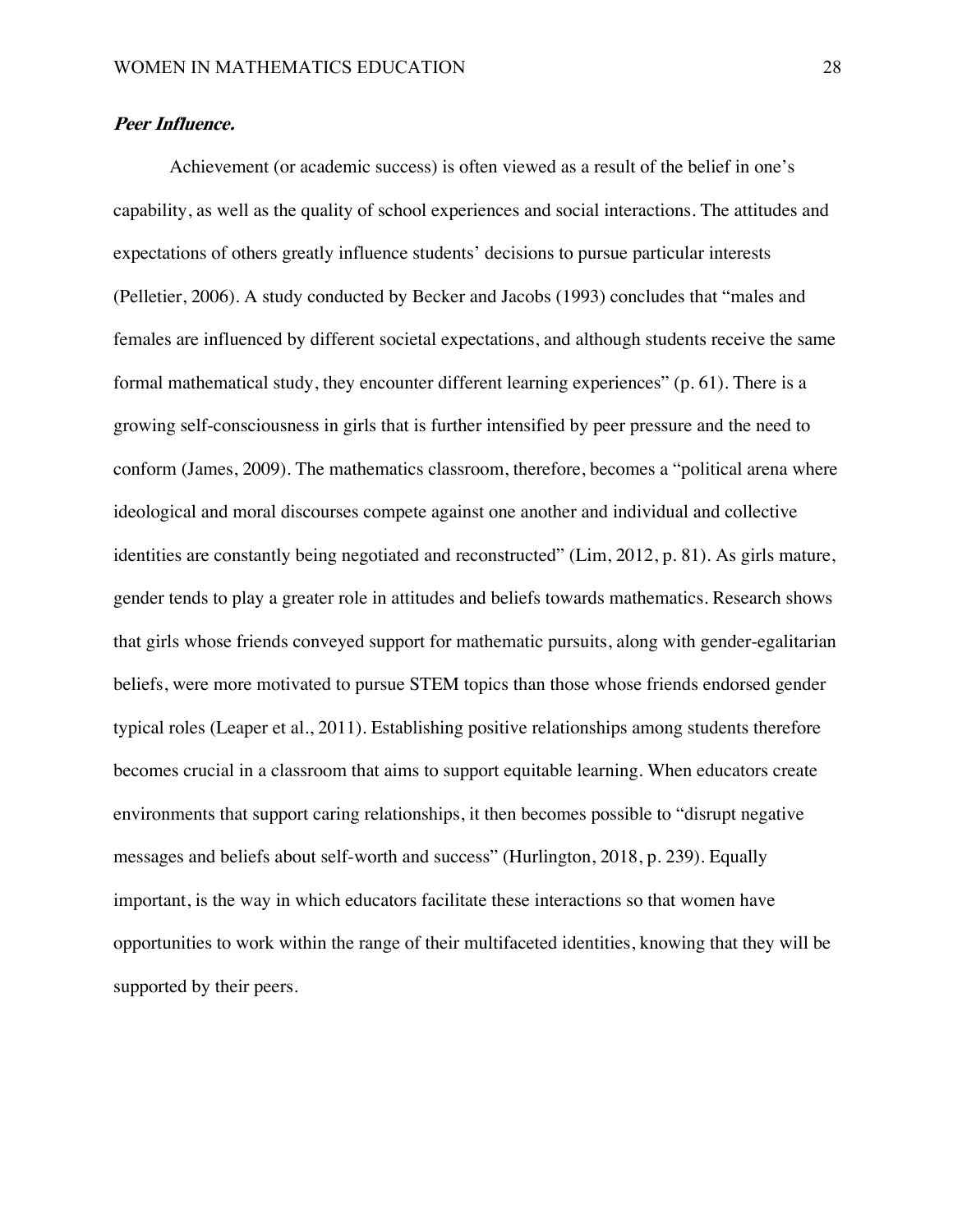### **Family Support.**

Research indicates that parents have a significant role in influencing children's participation in mathematics as they are often exposed to mathematical concepts before they enter the school system (Starkey et al., 2004). The mathematical knowledge that students enter the classroom with appears to have an impact on their academic achievement in later years (Lee & Burkham, 2002). Conversations about numbers (number talk) for example, has been found to influence children's understanding of the cardinal meanings of numbers from a very early age (Levine et al., 2010). Potential gender norms that exist within the household may put girls at a disadvantage when it comes to mathematics. For example, mothers' beliefs about gender and the associated expectations have been shown to strongly predict their children's careers (Chhin et al., 2008). In addition, parents' beliefs about their children's capabilities are important indicators of their success in school. Bleeker and Jacobs (2004) found that a mother's influence was particularly strong as they reported lower expectations of their daughter's capacity for success in STEM than the mothers of boys.

### **Mentors and Role Models.**

The perception of women in mathematics directly impacts their performance, as girls become aware of the subtle and overt cultural messages of male superiority. Teachers, mentors and role models can inadvertently contribute to these perceptions through passing on their gender biases and preconceived notions of ability. Teachers, for example, maintain ideas about how they should be treated by students and inversely how students should be treated by them, combined with factors influencing their personal identity, which may impact how they motivate students to learn. Understanding the relationship between students' expectations and predispositions is important when teaching mathematics (Boaler, 2002). Bannier (2017) noted that "critically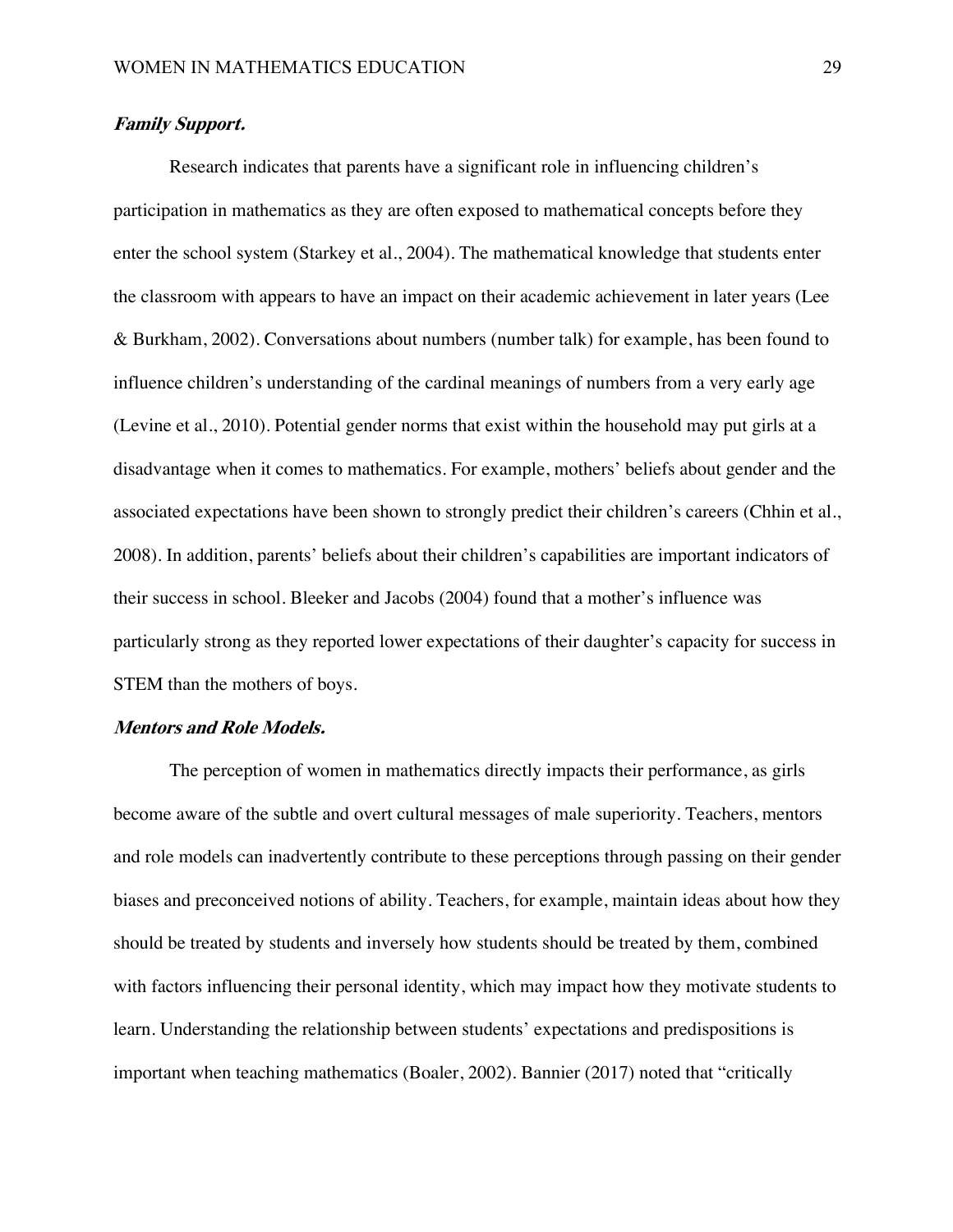thinking about the use of language in mathematics and encouraging writing can enhance the experience of female learners" (p. 23). Practical applications of mathematics that value diversity allow women to identify with accurate representations of their personal experiences. One study found that images can subconsciously trigger self-doubt in girls stating, "when school students viewed chemistry textbooks containing pictures of female scientists, they performed better than female students who viewed textbooks containing only pictures of males" (Berwick, 2019, para. 11).

Individuals in a position of influence communicate messages about their own attitudes and therefore have significant impacts on student success. One study of elementary students showed a relationship between the teachers' anxiety towards teaching mathematics and students math scores (Beilock et.al., 2010). Specifically, teachers with higher anxiety were found to be positively correlated with female students' beliefs in traditional gender abilities. When gender typed thinking was applied, girls achieved lower scores on the math assessment. Additionally, Tiedemann (2000) found that teacher expectations were amplified by parental beliefs stating that "mothers and fathers, on average, believed that boys were more competent in mathematics than were girls; the children's teachers also perceived boys to have more ability in math than girls, despite the fact that there were no significant differences between the boys' and girls' previous or current grades" (p. 146).

#### **Closing Remarks**

Mathematics education by its very nature, is the process of transmitting highly valued knowledge. Valero (2007) claims that the "transformation of knowledge from one field of practice to another field of practice, helps regulate the action of students, their thinking frames and their possibilities of participation and exclusion from participation in the social world" (p.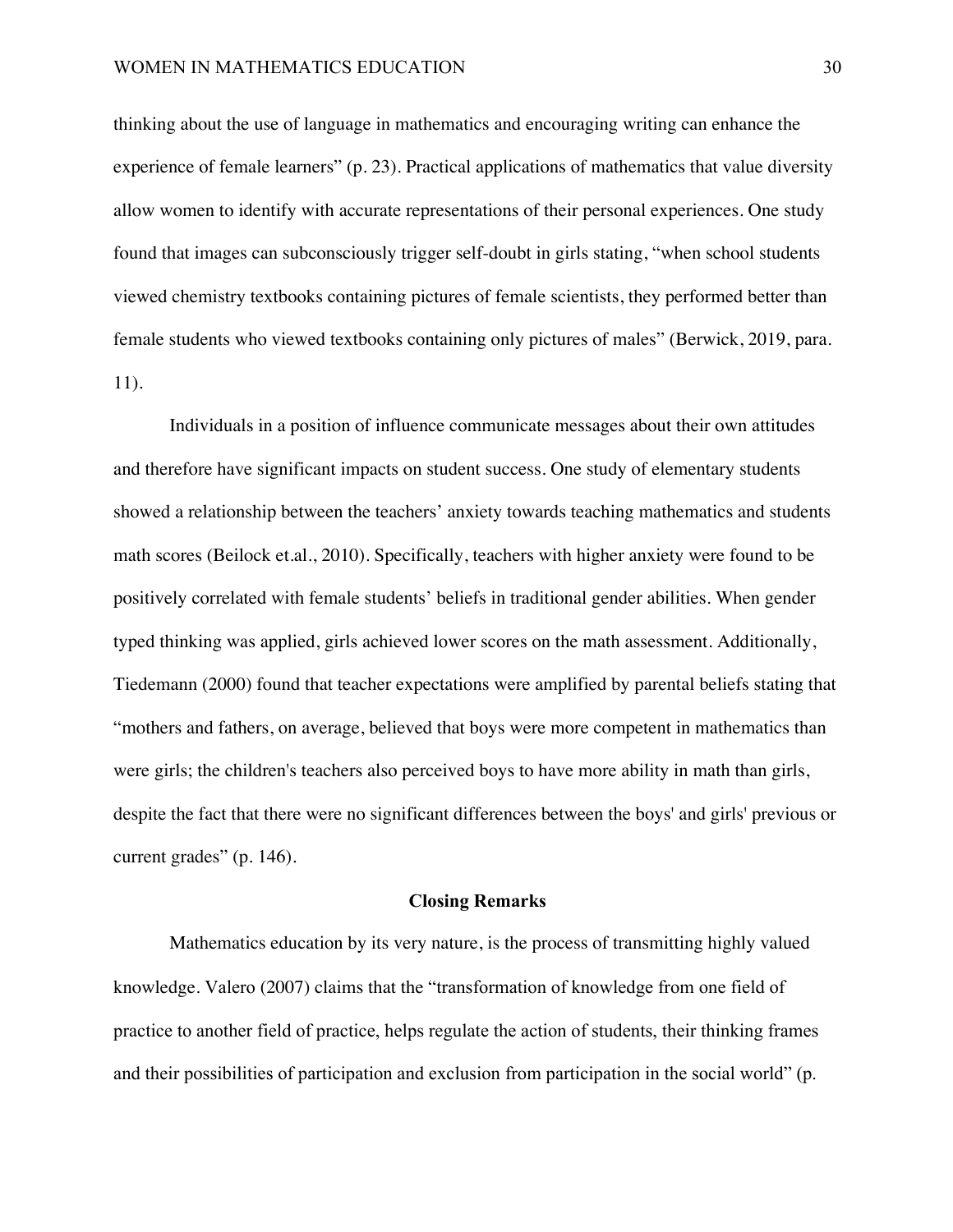10). Therefore, mathematics education plays a large role in determining what is valued in society. He further argues that transformation of power "does not happen directly as a consequence of open struggle and resistance, but through the participation of actors in social practices and in the construction of discourses" (Valero, 2007, p. 11). By this definition, the influence of peers, family, and mentors affirm discourses and affects the perspectives of women and their participation in mathematics.

#### **The Undivided Self**

*"Women are not born, they are made"* 

—Simone de Beauvoir

Today, mathematics education is regarded as more than a collection of abstract concepts and fundamental skills that need to be perfected. It reaches beyond the physical sciences, placing more emphasis on the mathematics community—in the language we use, the preconceptions we own, and the values and experiences that we bring into the classroom. In this context, we can think of "mathematics culture" as acquired knowledge transmitted among groups (Gilmer, 1998, p. 3). Thus, the values and beliefs seen in what people do, what they know, and the tools they use, support in the construction of knowledge in mathematics. This is important for women in particular, as research has shown that the "development of an individual's positive or negative identity in the domain of mathematics is a subtle and complex process" (Lim, 2012, p. 64).

# **The Role of Gender in Mathematics**

Gender values and norms are embedded so deeply in our institutions, our actions, and our beliefs that they seem natural and predetermined. Ideas of gender are commonly accepted as obvious truth, and these norms have grave consequences for women's participation particularly in domains that are perceived to be male dominated. Jacobs (2010) argues that "gender is not a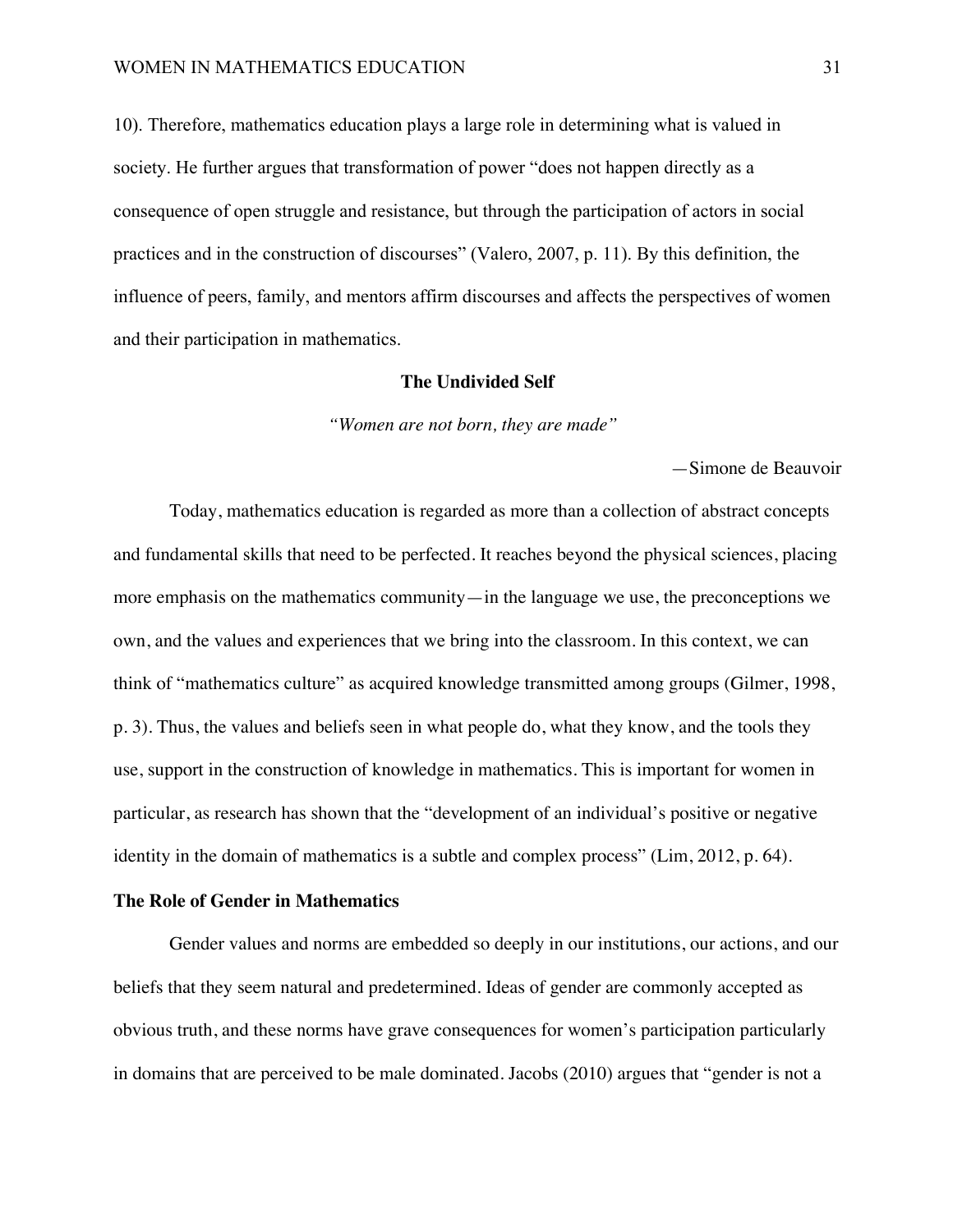salient variable" meaning that males and females have value systems that operate in their cultures differently (p. 435). Therefore, gender is social not biological. It is not something that individuals are born with or have but rather, something they do (West  $\&$  Zimmerman, 1987) something they perform (Butler, 1990). It is so intricately organized at every level of experience that it heavily influences individuals' perceptions, reactions and interpretations of others and themselves.

Despite best efforts, the educational system in Canadian continues to reproduce "heteronormative, traditional notions of femininity and gender roles" that result in the minimalization of the lives and contributions of women (Ingram, 2013, p. 15). Ingram (2013) states that "for many girls, schooling is a subtractive process where girls learn to repress, hide, deny parts of their identity and privilege others" (p. 20). In a sense, schooling forces women to construct their identity within a "matrix of domination and they are socialized in ways that undermine their self-esteem, encouraging them to defer to existing hierarchies" (Ingram, 2013, p. 20). Eckert et al. (2013) suggests that women learn ways to participate, stating:

Habits, preferences, and beliefs develop in response to experience, and to the extent that the social order structures our experience, there are likely to be patterns to who develops what. This does not mean that women or men are homogeneous groups: some men may cry readily; some women may never shed tears. Not everyone adopts the dominant script. How we develop, however, is never a matter of the straightforward unfolding of individual dispositions but always reflects exposure to norms, expectations, and opportunities that depend on gender and other social categories (p. 18).

A prominent concern that arises from exploring the role of gender in mathematics is the hierarchical structure of education and its effects on status of achievement. One of the major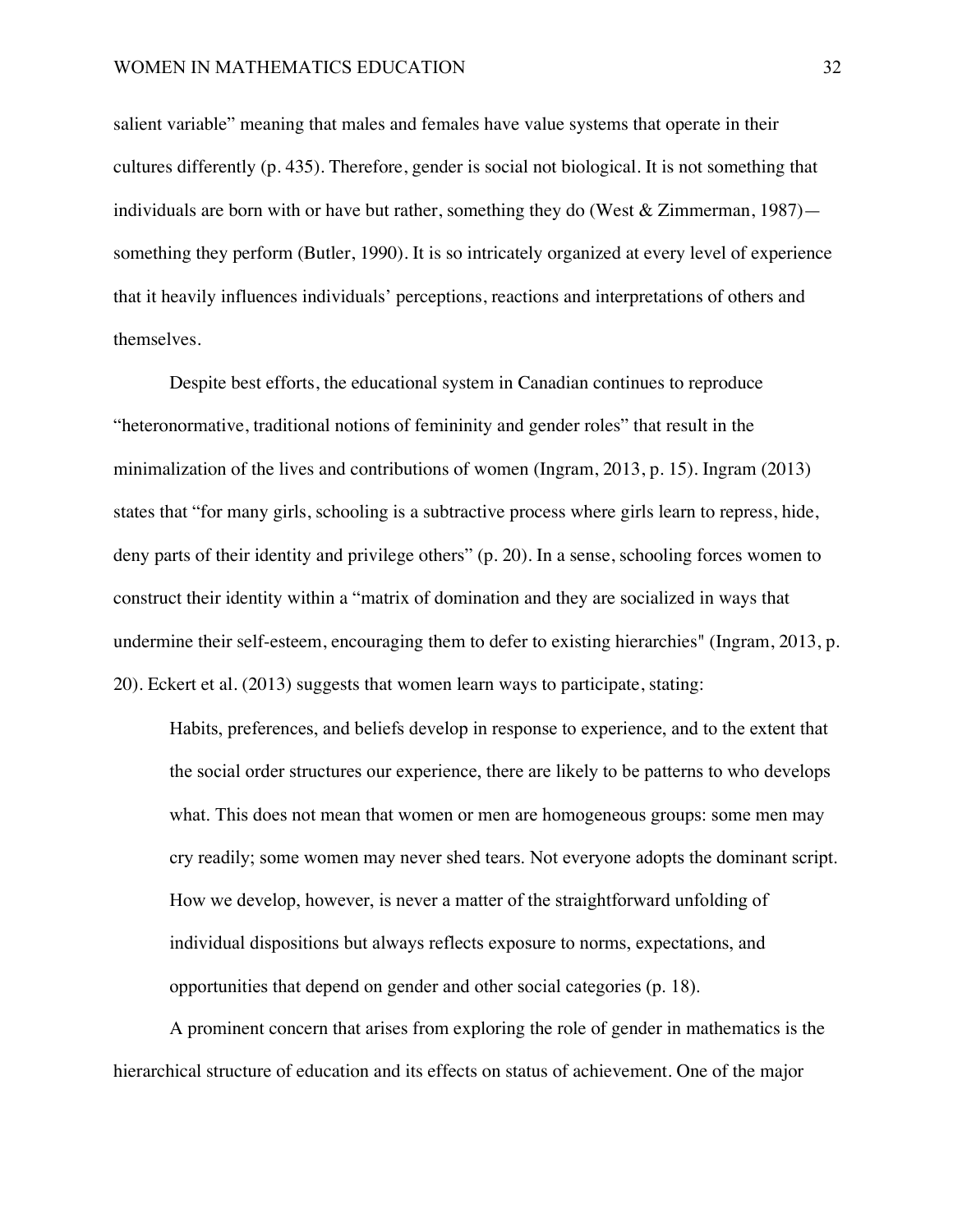tenets of Women's Studies involves eliminating hierarchies and supporting the empowerment of women and yet many public spheres such as mathematics, hold greater power and prestige than others. Mathematics is considered an integral subject in education which tends to have better access to funding for mathematical resources and initiatives. Moreover, being proficient in mathematical literacy opens the door for future opportunities. Sleeter (1997) views mathematics as a "critical filter" for universities and to many fields of study and careers (p. 683). To some extent, "[individuals] who succeed in mathematics gain entry into a wider society where status and power reside" (Sleeter, 1997, p. 687). This division of labour can also be seen as "a division of value" which results in a gendered division of power and status (Eckert et al., 2013, p. 24). In contrast, lack of success in mathematics can be seen as a form of exclusion. Mathematics is a social activity and women are often left out of male social groups which naturally affects their "access to collaboration" including their mathematical careers as well as their self-images (Henrion, 1997, p. 961). If women are consistently socialized to believe that mathematics is a male domain, they will in turn feel less motivated about participating in mathematics.

# **Constructing Identity**

Researchers in mathematics education are increasingly studying how constructs of identity shape individual perceptions of their experiences. Identity holds various meanings, but it is mostly agreed upon that identity "provides a link between individuals and the world in which they live" (Woodward, 2004, p. 7). The literature on identity in mathematics education distinguishes between learner identities and teacher identities, suggesting that there are separate entry points for discussion (Darragh & Radovic, 2019; Graven & Lerman, 2019). The literature is also consistent in noting the importance of socio-cultural impact on one's identity (Darragh,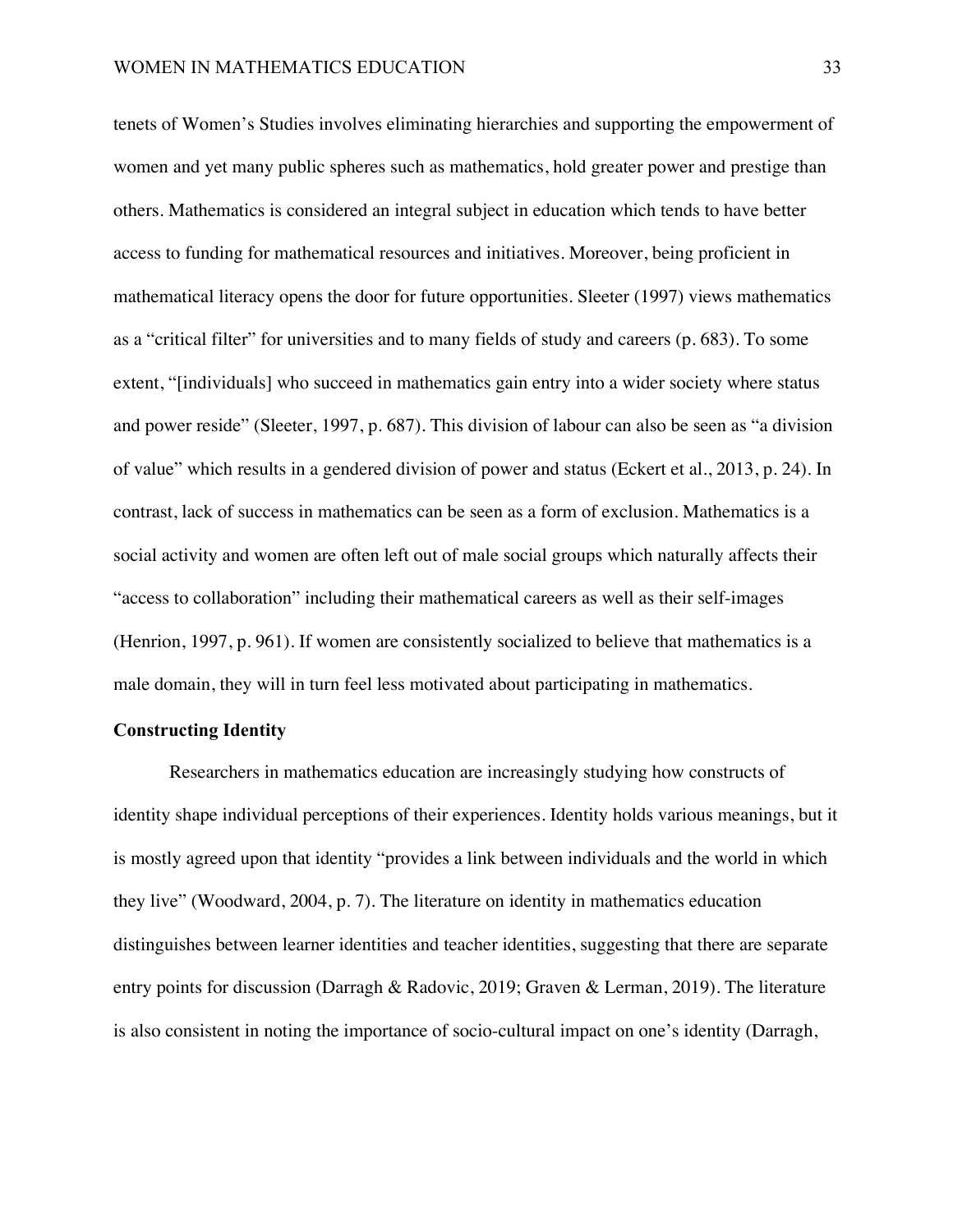2016). The leading critique of identity research is that it often lacks context which leads to ambiguity (Brubaker & Cooper, 2000).

From a theoretical perspective, mathematics education research tends to rely on the "median" approach, a social concept developed by sociologist, George Herbert Mead. The "median" identity is often associated with the individual and their social environment. It acknowledges that humans have multiple, perhaps even conflicting identities, that are constantly adapting to the social contexts in which individuals are placed. Schools are social settings and therefore play a large role in identity development. The social interactions that take place within the educational system are constantly sending signals that define who we are and who we want to be. Perceptions of our identity are shaped by how others view us and how we want to be viewed, and these views may not always align. Women's identity in mathematics is often shaped by their existing notions of femininity and how they perceive their own learning abilities. Moreover, identities and agency of students are often ignored when examining gaps in academic achievement. Drawing comparisons between different groups of students puts them in opposition of one another and creates "an unintended message that marginalized students are not worth studying in their own right – that a comparison group is necessary" (Caswell, 2011, p. 359). This binary construction is prevalent in research related to women's achievement in mathematics as men often become the comparison group.

Research in mathematics education has shown that academic achievement depends on much more than the knowledge of requisite mathematical content. Knowing computational procedures, algorithms and facts are not predeterminants of student success. The beliefs one holds relevant to their performance in mathematics influences the direction and outcomes of their academic achievement. It is important to note that beliefs exist based on thoughts that are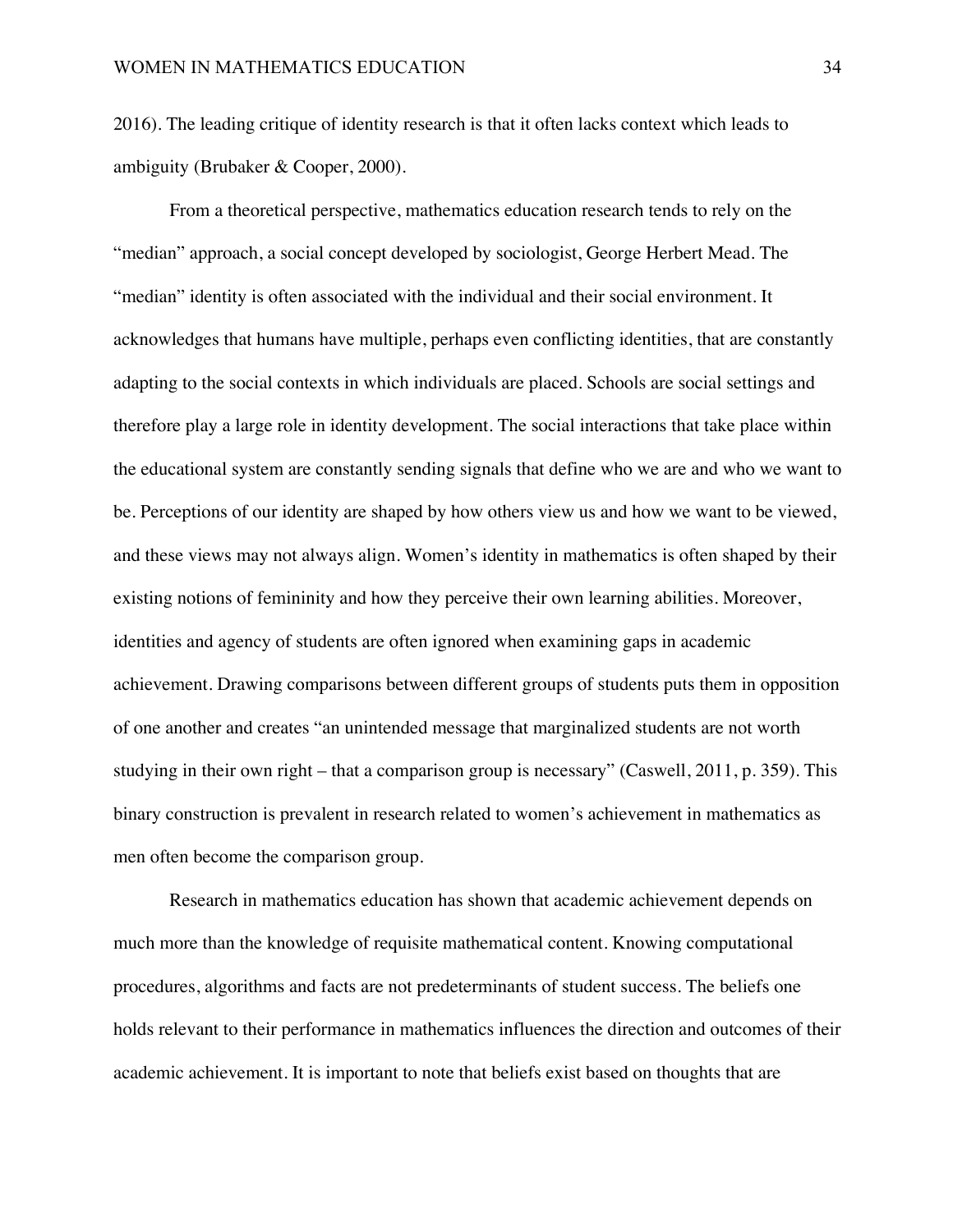validated, affirmed, and accepted by other thoughts. They are generalizations that evolve from experiences and understandings, and they differ from thoughts in the sense that we can think without believing. For example, women may not *believe* that they are inferior to men when it comes to ability in mathematics, however, they may *think* that they are. The idea that women's ability in mathematics is inferior to men only becomes a belief when their thoughts are validated and accepted as truth. Beliefs can be seen as realistic conclusions based on student observations and perceptions. Structurally, beliefs are grounded in social life and determined by the broader context in which individuals are situated.

#### **Concluding Thoughts**

In mathematics education, it seems that there is a culture of disconnection and one that elevates intellectual virtue. Polarities exist between communities of practice and the subtle distortions of gender may make it difficult for women to create a sense of belonging without it being dependent on others. Ingram (2013) suggests that the "socialization of ideas about gender reinforces the notion that any different patterns of participation can be attributed to biological sex differences and not socially constructed notions of appropriate behaviour and roles for men and women" (Ingram, 2013, p. 43). Understanding the complexities of identity allows researchers to examine women's experience in mathematics from a holistic lens, in relation to the social context. Palmer (2017) beautifully explains the importance of acknowledging all aspects of identity and suggests that the paradoxical joining of apparent opposites is in fact what leads us to the profound truth. In this sense, a women's positionality in the field of mathematics depends on their ability to stand firmly at the intersection of their identity, recognizing all it encompasses.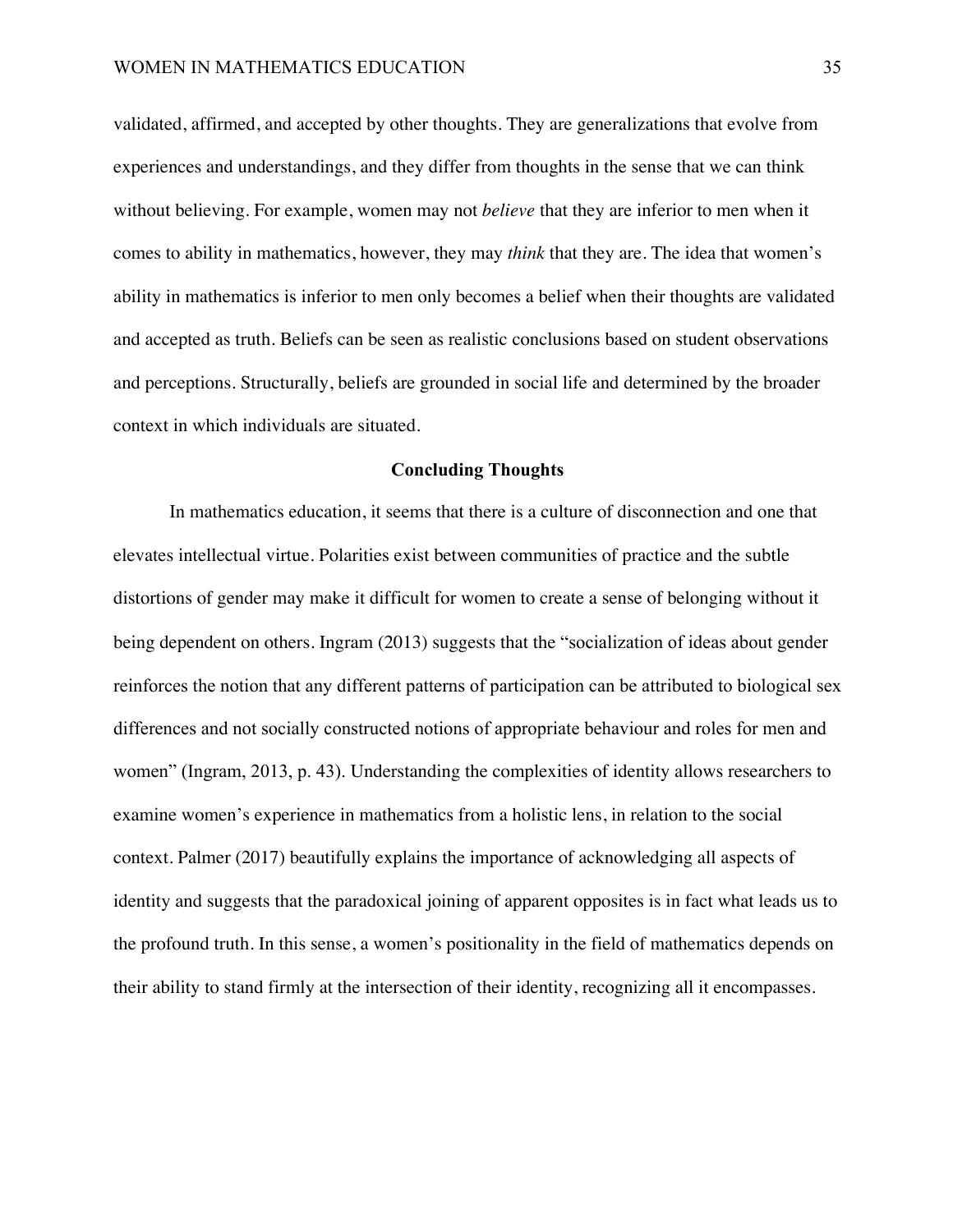### **Transitions Along Pathways: Being, Becoming and Belonging**

*"Statistics do not talk; however, they only point us to whom we need to talk about"*

#### **—***Stepp, 2007, p. 8*

Considerations of gender are particularly relevant in mathematics education. In many developed countries, including Canada, perceptions of gender inequities are often considered an issue of the past, one that is thought to have been resolved. In reality, gender inequities still exist, and the gap in mathematics is particularly wide in terms of women's participation. An analysis of the magnitude of gender inequities in mathematics during specific moments in time, can help pinpoint barriers within the educational system. Mathematics education in Canada is a provincial responsibility therefore, it is not consistent across the country. As such, enrollment trends in Ontario's education system will be explored to identify patterns of women's participation at various points in time. Ontario was selected for review as it is the most populous province, comprising 38% of the nation's population and provides a strong representation of the entire country (Statistics Canada, 2021a).

#### **Representation in Canada's Education System**

The educational system in Ontario consists of nine years of compulsory schooling (Elementary) where all students are exposed to the same learning outcomes from the Ontario Mathematics Curriculum. Part of Ontario's commitment to student success in mathematics is reporting conducted by the Educational, Quality, and Accountability Office (EQAO). Canada also participates in international assessments, such as the Program for International Assessment (PISA) and Trends in International Mathematics and Science Study (TIMSS). However, the international assessments results will not be discussed here, given the Canadian context of this inquiry.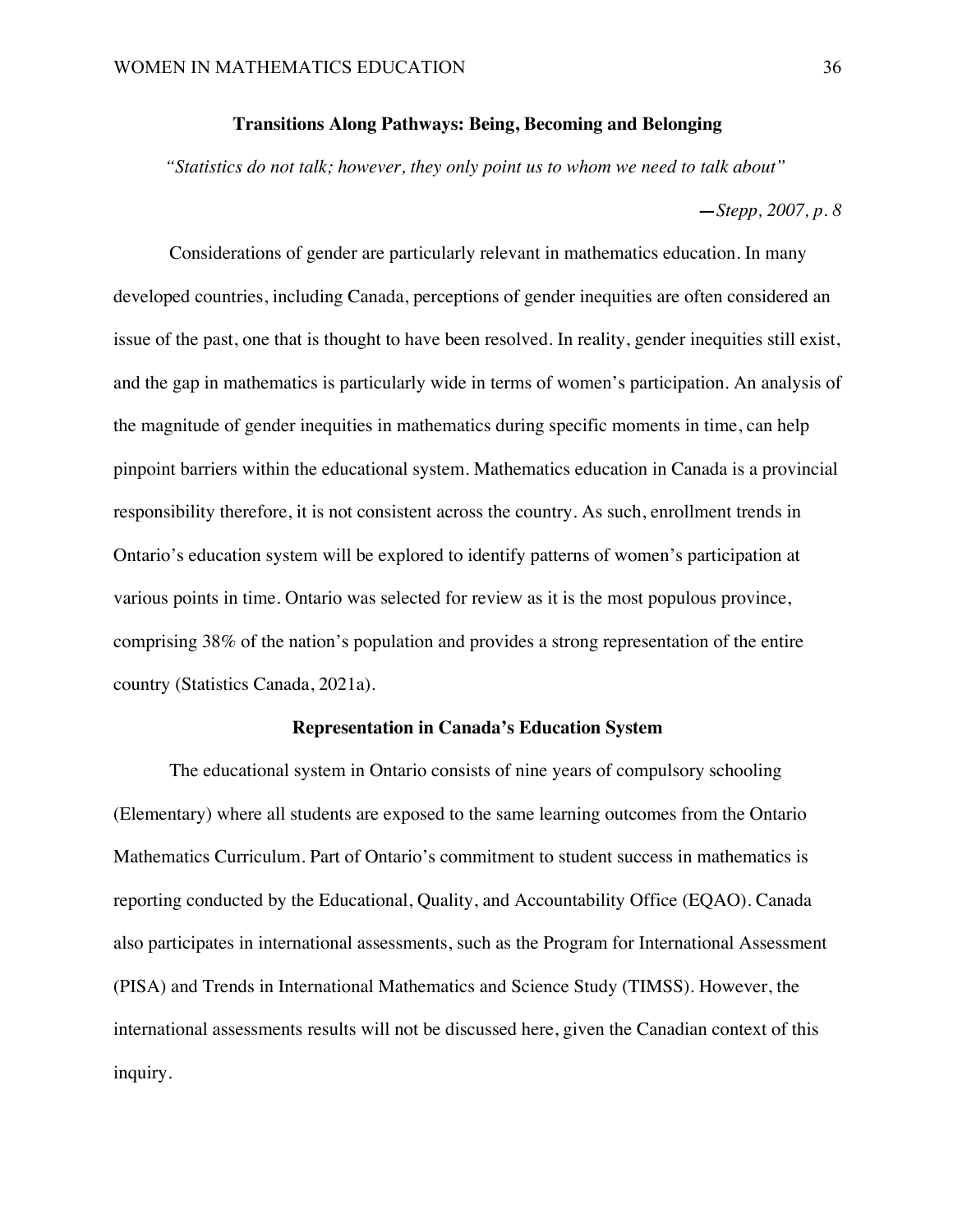The Ontario Ministry of Education (2020) outlines a vision for learning mathematics that encourages educators to place more emphasis on the learning process rather than performance, as a way of positively influencing students' attitudes towards learning mathematics. Although largescale assessments report on the effectiveness of Ontario's education system in particular subject areas, evidence suggests that it is in need of a grand overhaul for numerous reasons (Després et al., 2013). A primary concern with the analysis of academic achievement in mathematics is that it tends to rely heavily on standards-based test results as valid measures of student capability. The argument suggests that provincial assessments create a gap between what is tested and the broader set of educational objectives. Large-scale assessments are criticized for emphasizing a limited set of functional knowledge and skills as opposed to assessing the acquisition of knowledge, skills, or other cognitive abilities such as, problem-solving and critical thinking (Després et al., 2013). Educators have long disputed the significant amount of time that is spent in preparation for the assessment and suggest that students are negatively impacted by the strong focus on specific outcomes. The Ontario Teachers' Federation describes this as a "difference between instruction for improving student learning and instruction for improving student test scores" (Ontario Teachers Federation, 2011, p. 7). The number of assessments has been questioned as a limited sample size may reflect inaccurate representations of students' capabilities (Després et al., 2013). The concern with a limited sample size is that it does not take into account the many factors beyond the classroom that may impact students' ability to perform on any given day. The Royal Commission on Learning has recognised, "frequent and cumulative assessments that occur daily have much greater potential to increase and enhance learning relative to large-scale standardized testing" (Royal Commission on Learning, 1994, p. 6). Consequently, the pressure within the classroom to learn math in a way that is consistent with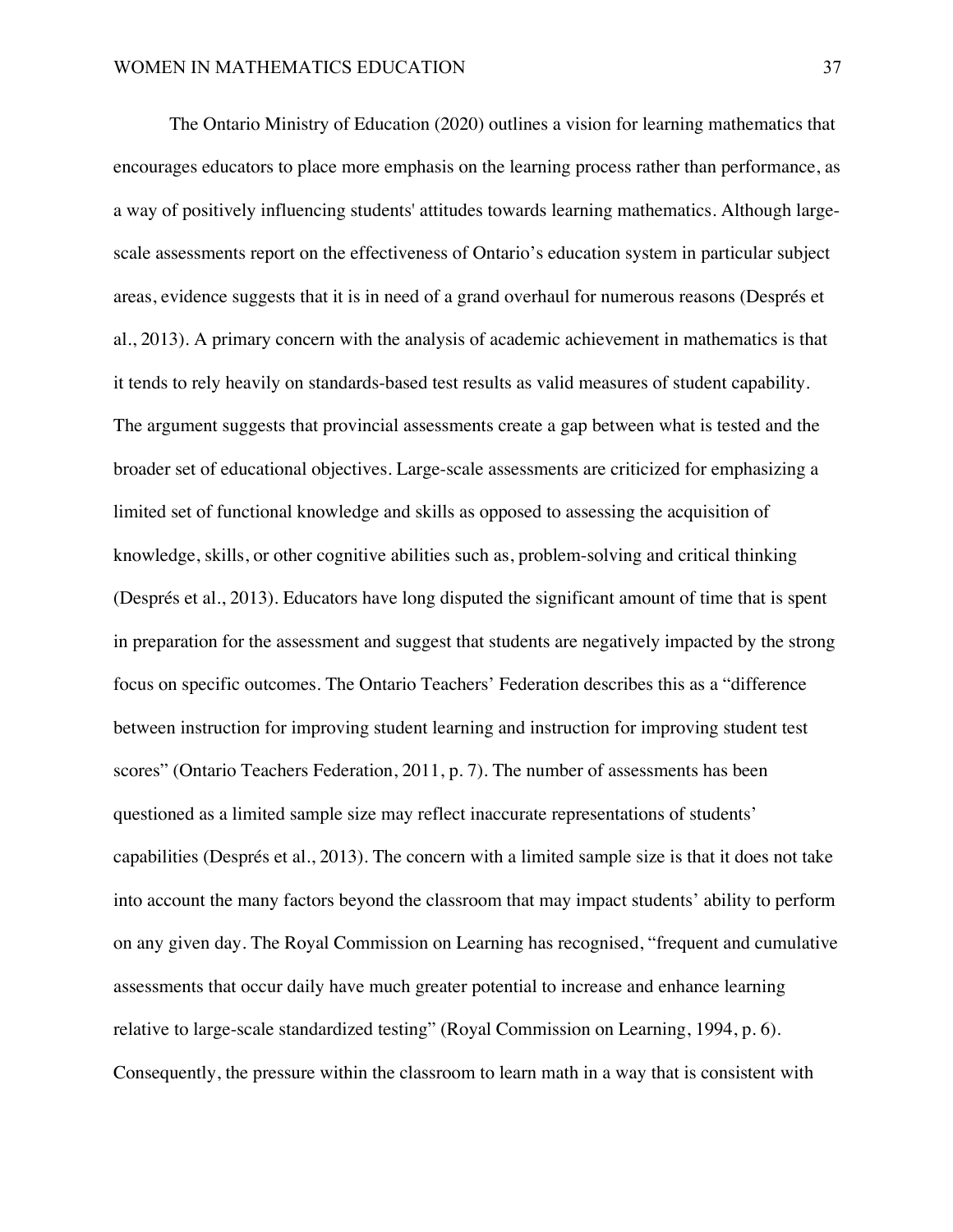standard based tests may limit women's participation and interfere with their ability to see themselves as competent math learners based the notion of performativity.

Upon completion of elementary school, most students transition into secondary school where they are required to complete three compulsory mathematics courses. In Ontario, at the time of this study, there are three streams (pathways) for mathematics education at the Secondary level: locally developed courses, applied courses and academic courses; each pathway determining a future destination. Academic streaming or tracking refers to "the practice of assigning students to instructional groups on the basis of ability" (Hallinan, 1994, p. 1). Streaming in secondary school remains a controversial topic in Ontario's education system as there is great debate over the effectiveness of student success when placed in a specific stream. In response to available research on student outcomes, the Ontario government has stated that academic streaming will be pushed back to Grade 10 in September 2021 (McQuigge, 2020). Research supporting the change to academic streaming indicates that twice as many students are successful in the academic pathway in relation to the provincial assessment scores, with only 16% of students failing to reach the "academic standard" (Macaulay, n.d., p. 5). In contrast, 60% of students in the applied stream are not reaching the academic standard (Macaulay, n.d., p. 5).

Secondary school mathematics is considered a critical filter that affects women's participation in higher education and future career opportunities. Secondary school is a transformative time for many students as they learn to navigate societal expectations while being urged to decide on pathways that impact their future. One study conducted by the OECD (2017) found that "career paths of girls and boys start to diverge by the age of 15" (p. 24), around the same time that streaming decisions are made. The trend of less women showing interest in mathematics courses continues into higher education with only 37% of women currently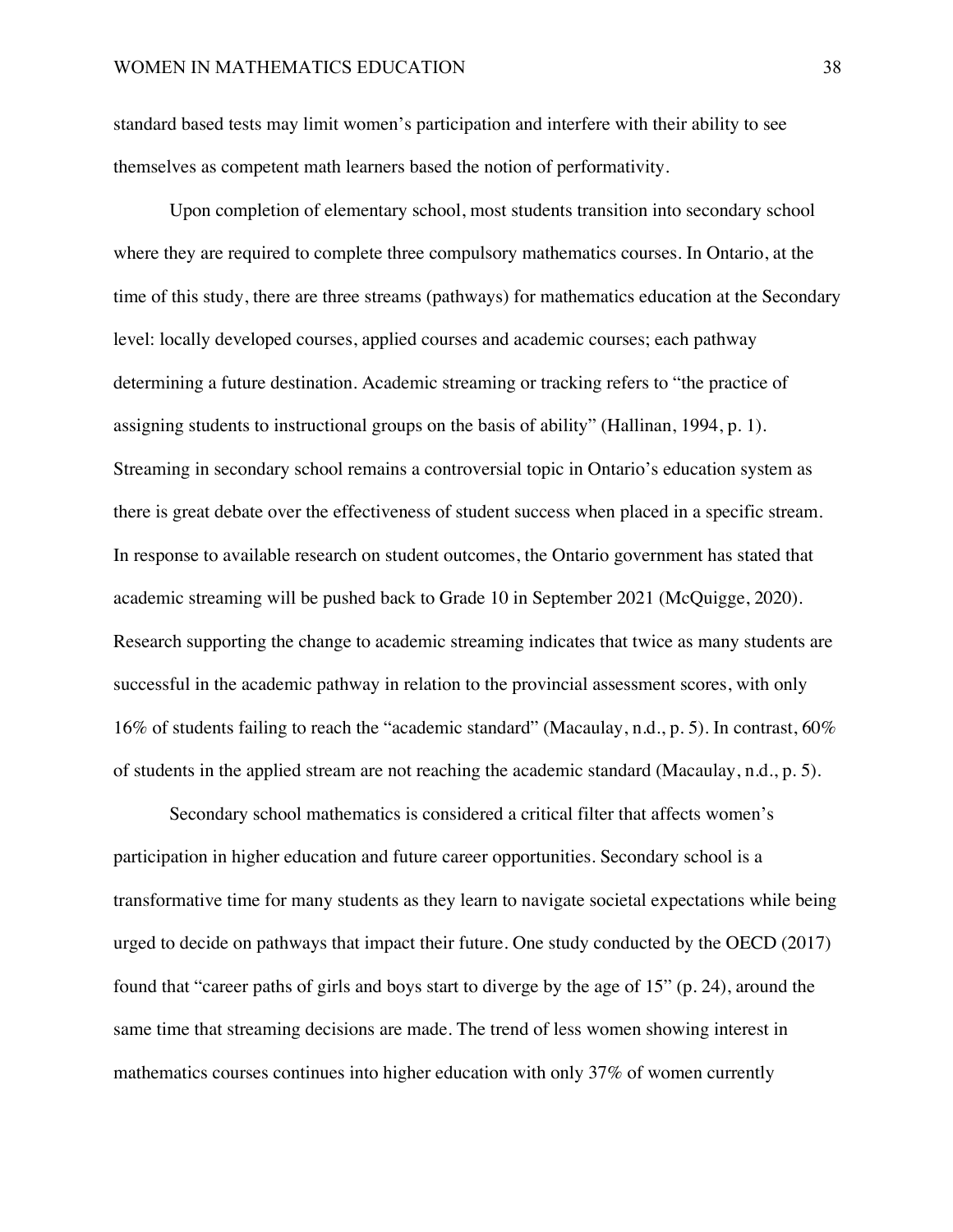participating at the university level, in fields of Science, Technology, Engineering and Mathematics (Statistics Canada, 2021b). Although women's representation is higher than their male counterparts at master's level of education—36, 030 women enrolled as of 2015 compared to 25, 910 men—there is still a very low number of women entering doctoral studies in mathematics (Statistics Canada, 2020). Research on women in academia illuminates critical issues in gender equity, indicating that women are more prone to socio-cultural barriers thus limiting their participation even further (Social Science Feminist Network Research Interest Group, 2017). The following section provides an overview of the patterns in women's representation starting from their earliest experience in elementary school to a potential career in academia. Statistics at each transition aim to provide key insights on women's participation in Canada's education system, but they are in no way reflective of individual experiences.

### **Earliest Experience in Elementary School**

Encouraging students to become active participants of society is a common goal shared by many educators in Ontario, and it requires students to develop a multitude of literacy and numeracy skills. All elementary schools follow the same curriculum as determined by the Ministry of Education which provides equal opportunity and access to education for all students. To assess students' understanding, EQAO has created large-scale mathematics assessments that are administered on an annual basis and students are required to participate in them at three points during their education: Grade 3, Grade 6 and Grade 9. The assessments consist of both (open) short and long answer questions and (closed) multiple choice questions that are evaluated using a leveled scale. The leveled system is aligned with the four-level scale developed by the Ministry of Education and used on the Provincial Report Card. As of 2019, EQAO expanded its reporting measures and pre-service teachers are now required to complete the Mathematics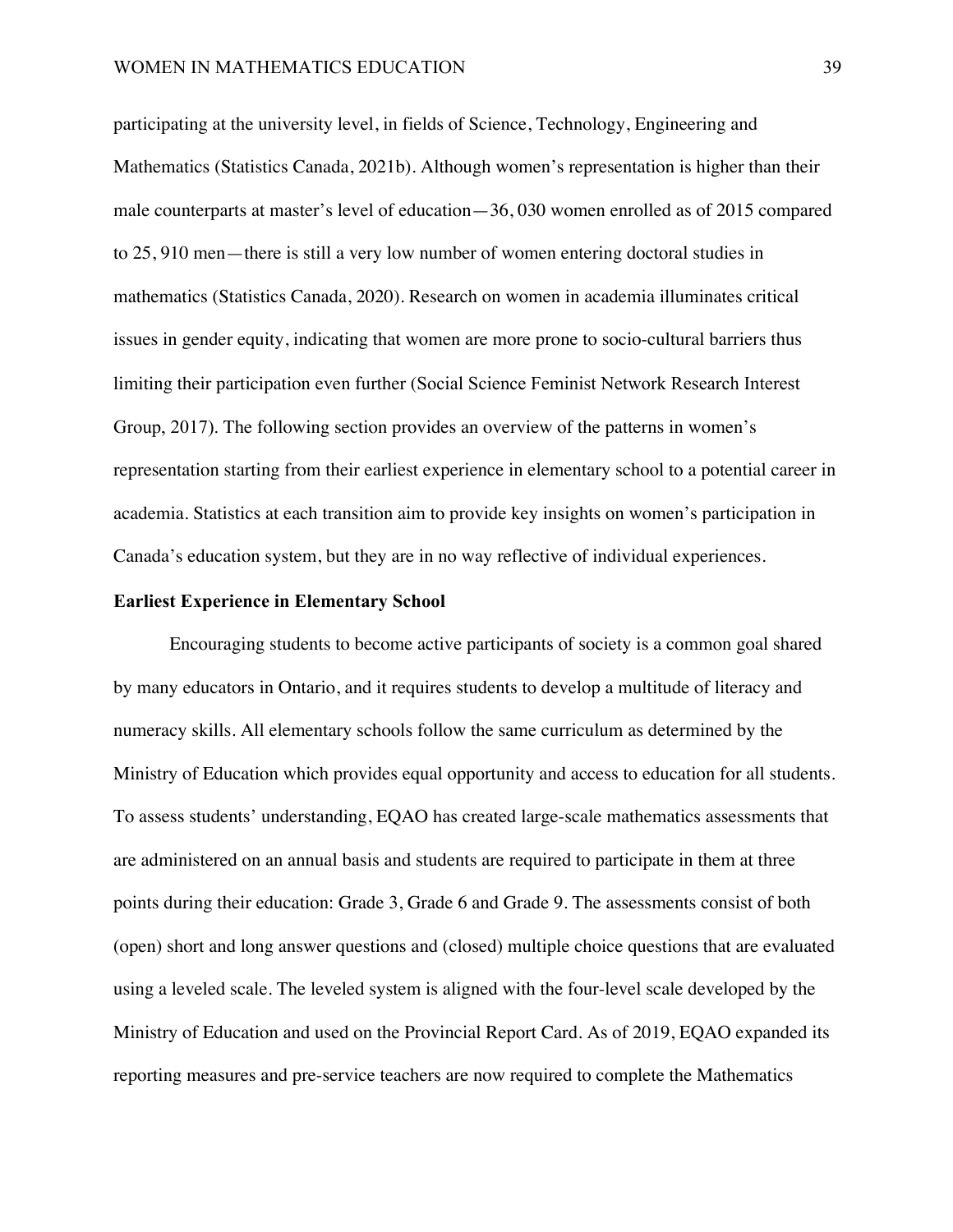Proficiency Test (MPT) to assess mathematical competency, as mandated by the Ontario College of Teachers. To better understand women's participation in mathematics at the elementary level, an analysis of EQAO results will follow.

During the 2018-2019 school year, the percentage of students in the primary division (Grade 3) who met or exceeded the provincial standard in mathematics was 58% (57% girls and 60% boys), compared to the junior division (Grade 6) at 48% (48% girls and 48% boys) (EQAO, 2020a). Results in achievement reveal that girls perform relatively at the same level as boys in elementary school. Differences were noted in self-efficacy, motivation, and confidence where 51% of girls in Grade 3 reported that they liked math compared with 62% of boys (Freedman, 2020). As students mature, data reveals that 41% of girls stated that they enjoyed math compared to 58% of boys in grade 6 (Freedman, 2020). Additionally, for both primary and junior divisions, "basic knowledge of fundamental math skills is stronger than their ability to apply those skills to a problem or think critically to determine an answer" (EQAO, 2020b, "EQAO Assessment Data" section).

### **Transitioning into Secondary School**

The transition between elementary school and secondary school has been recognized as a pivotal moment for students with a noticeable dip in academic achievement, self-confidence, and increased social anxiety (Alspaugh, 1998; Eccles, 1993; Galton, 2003). To receive their Ontario Secondary School Diploma, students are required to obtain three mathematical credits, including one credit in Grade 11 or 12. Given that many students opt to fulfill their math credit in Grade 11, the proportion of mathematics on their course load is not a significant indicator of their participation in mathematics. The focus on senior level mathematics (Grade 12) provides a better indication of women's participation as these courses are often considered electives. Six courses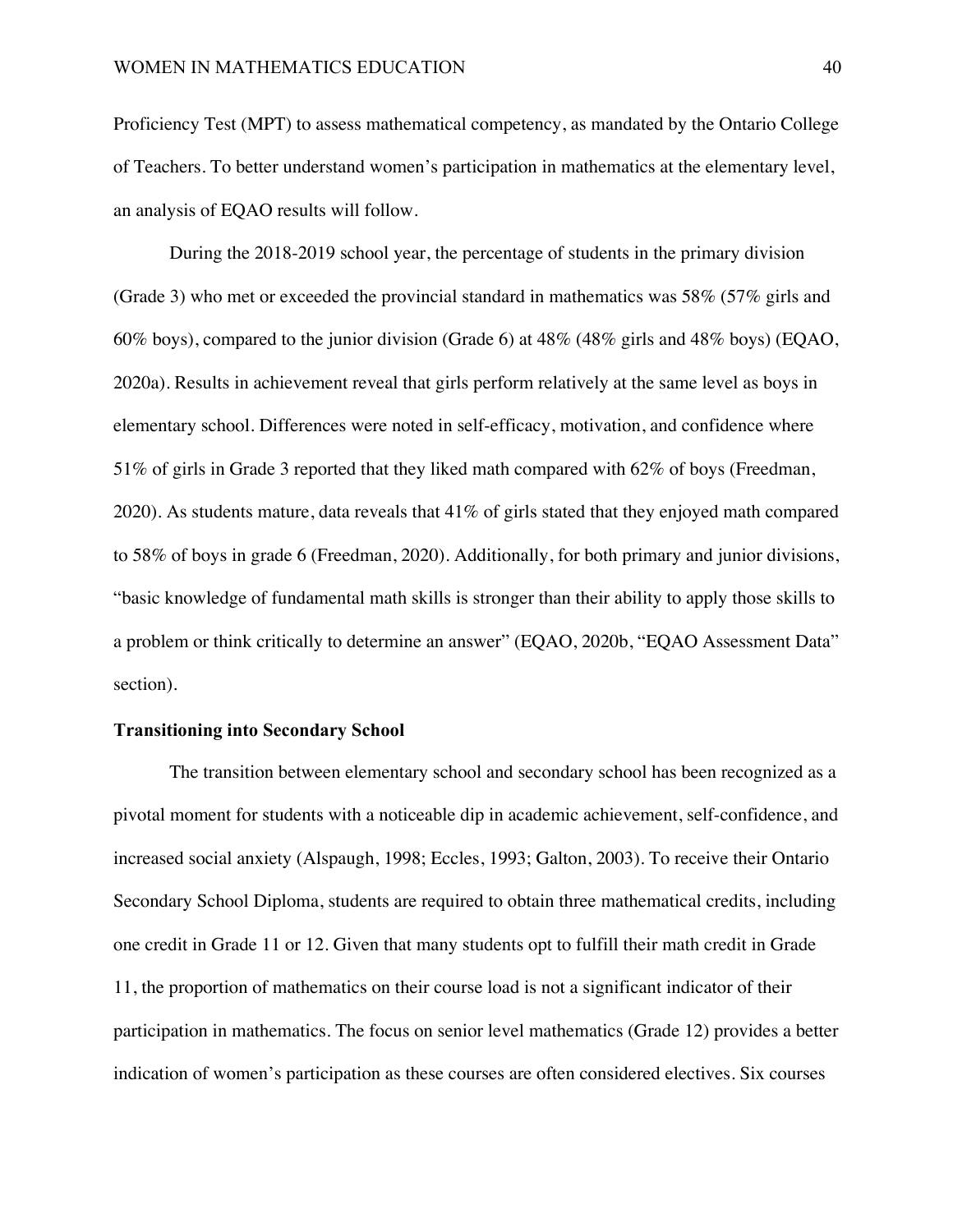are provided at the Grade 12 level including three university preparation courses, two college preparation courses and one workplace preparation course (Ministry of Education, 2007). Research indicates that women in Grade 12 represent a lower percentage of students participating in mathematics courses when compared to their male counterparts. One course, Mathematics of Data Management, indicates that women are represented higher than males (51%>49%), however, it is not recognized as a required course for entrance to university (Hall, 2012, p. 68).

Although women's participation in mathematics may seem problematic, EQAO results indicate that there is very minimal gender difference in achievement with 41% of women in the applied stream meeting the provincial standard, compared to 47% of males. More promising, is that both genders (84%) are meeting the provincial standard in the academic stream indicating that streaming may be to blame for lower participation in general. Additionally, research conducted by EQAO (2020c) states:

One-third of Grade 9 students enrolled in the applied mathematics course like mathematics (35%) and a similar percentage see themselves as good at mathematics (32%), while more than half of Grade 9 students enrolled in the academic mathematics course like mathematics (57%) and a similar percentage see themselves as good at mathematics (54%). Grade 9 students enrolled in the academic course have significantly higher perceived self-efficacy in mathematics than students enrolled in the applied course. (para. 2)

EQAO results suggest that a lower percentage of students enjoy mathematics and see themselves as doing well in mathematics in the applied stream when compared to that of the academic stream. It is then unsurprising that academic students would have a higher perceived self-efficacy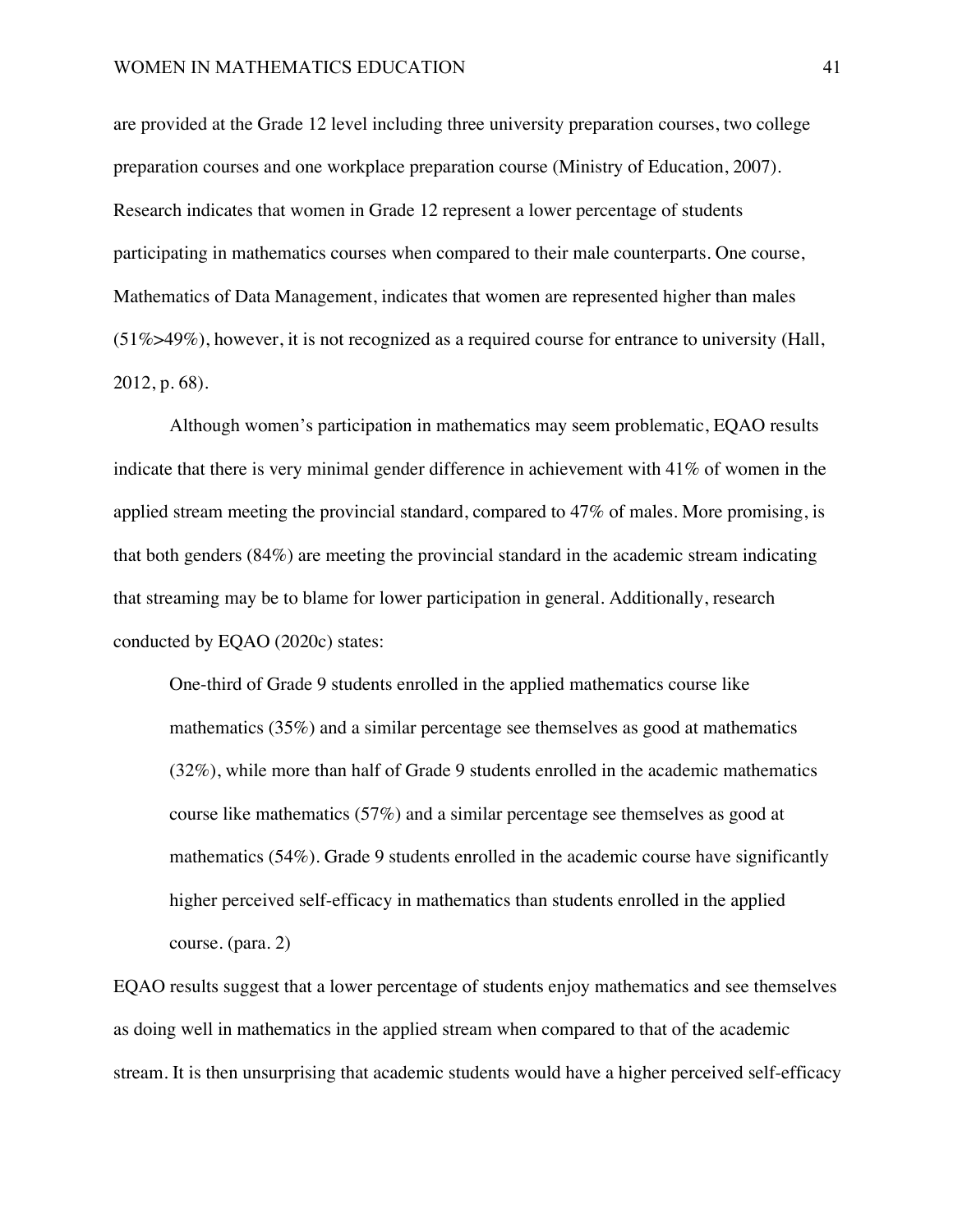in mathematics given the fact that they tend to enjoy the subject. Given the importance of secondary education and the impact it has on future participation in mathematics, it is critical for Ontario to promote a system that supports educational opportunity, academic achievement, and student success across all levels of mathematics.

### **Access to Higher Education**

Student enrolment in university programs is increasing steadily as Canada's knowledgebased economy continues to experience rapid growth (Statistics Canada, 2018). The number of enrolments in mathematics, computer and information science programs demonstrated the strongest growth (+102.7%), with the "number of students increasing from 47, 748 in 2008/ 2009 to 96, 768 in 2018/2019" (Statistics Canada, 2020, para. 9). Since 1990, women have represented the majority (56%) of enrolments in Canada's public colleges and universities, but they consistently represent a minority in mathematics fields (Statistics Canada, 2016). A study conducted in 2013, showed that "men were twice as likely to pursue STEM programs" in university" (Statistics Canada, 2019a). Problematically, women with a higher level of STEM credentials were less likely to pursue STEM occupations compared to their male counterparts (Statistics Canada, 2019b, "Executive Summary" section, para. 5). Although women are increasingly participating in higher education in general, a large gap remains in the area of mathematics. As of 2019, the percentage of women entering STEM programs at the postsecondary level was 37.9% (Statistics Canada, 2021). The data indicates that women are more likely to enter fields such as health care where there is 77.6% enrolment and education with 77.5% enrolment (Statistics Canada, 2021b). Although women make up the majority of workers in education related occupations, there is limited research on how many women are participating in mathematics education at the post-secondary level. A possible explanation for this might be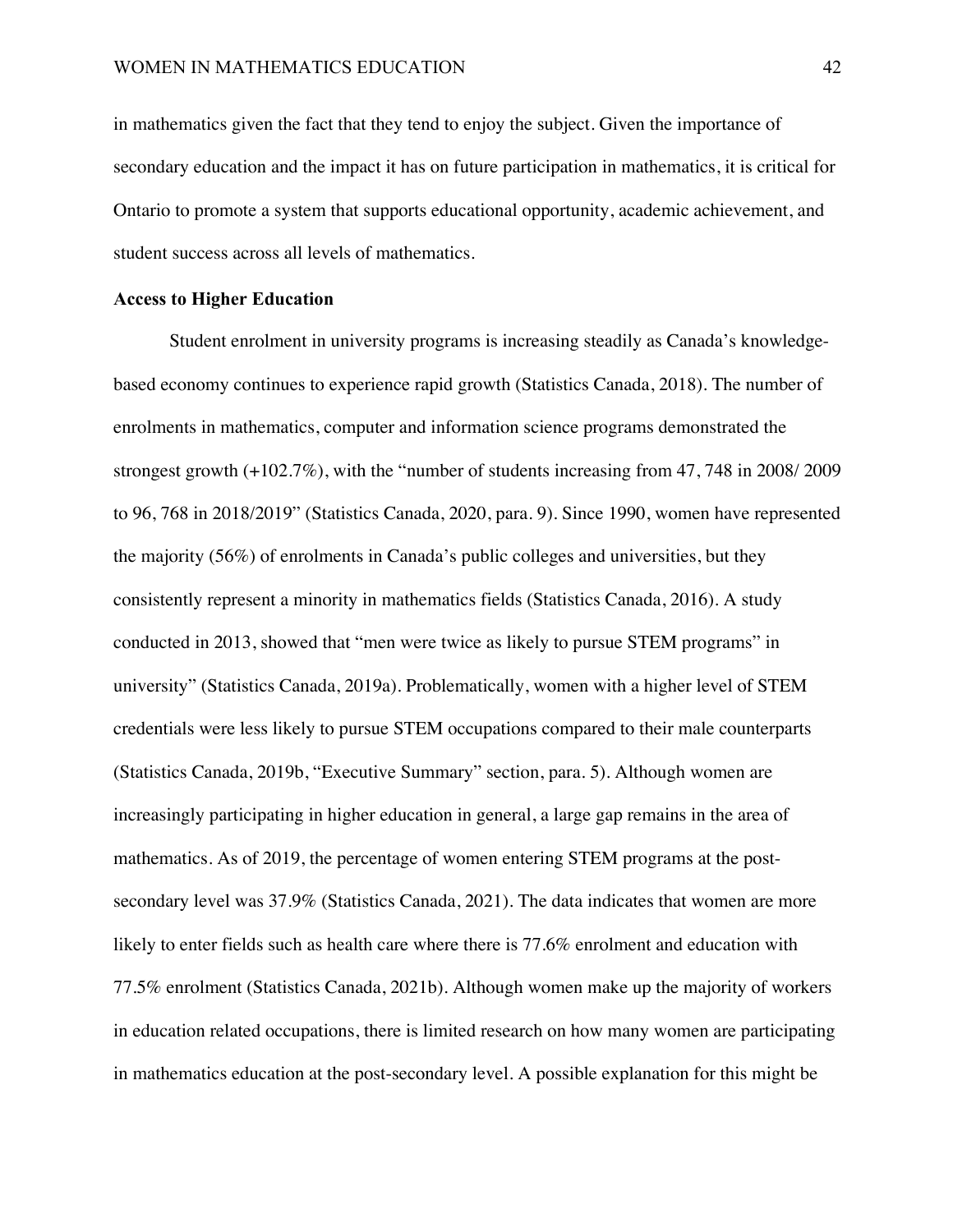because higher education does not categorize degrees by subject topics. Rather, the overarching theme of cognition and learning is recognized as an example. When examining the educational choices of female students beyond high school, Pellitier (2006) found that "only 21% of women with strong mathematics backgrounds planned to pursue a university education in mathematics" (p. 53) and noted that this was partly a result of "direct encouragement from teachers, had working mothers as role models, and parents with higher education and occupational levels" (p. 55). This study also indicated that women's mindset towards mathematics is equally important, stating:

The females pursuing mathematics said that mathematics made sense, that it was challenging, fun and that they loved numbers. Those females not pursuing mathematics stated that they did not feel comfortable with mathematics, that it was boring despite high achievement levels and further, that they did not see the relevance of mathematics and had taken it only because it was a requirement. (Pellitier, 2006, p. 55–56)

Among the women who enter STEM, 66% remain after the first year compared to 72% of males (Wall, 2019). The low persistence rate can be attributed to the fact that women are twice as likely to switch from STEM to BHASE, indicating a switch into the field of health care (Wall, 2019).

At the university level, the proportion of women in the field of mathematics shows a decline in participation from 35.2% in 1992 to 30.4% in 2008 (Statistics Canada, 2015, Table 9). Similarly, the proportion of women in the field of mathematics has decreased from 50.6% in 1992 to 43.5% in 2007 at the master's level of education (Statistics Canada, 2015, chart 8). In contrast, the number of women entering a doctoral program in the field of mathematics has increased from 32% in 1992 to 44% 2008 (Statistics Canada, 2015, Table 13). The statistics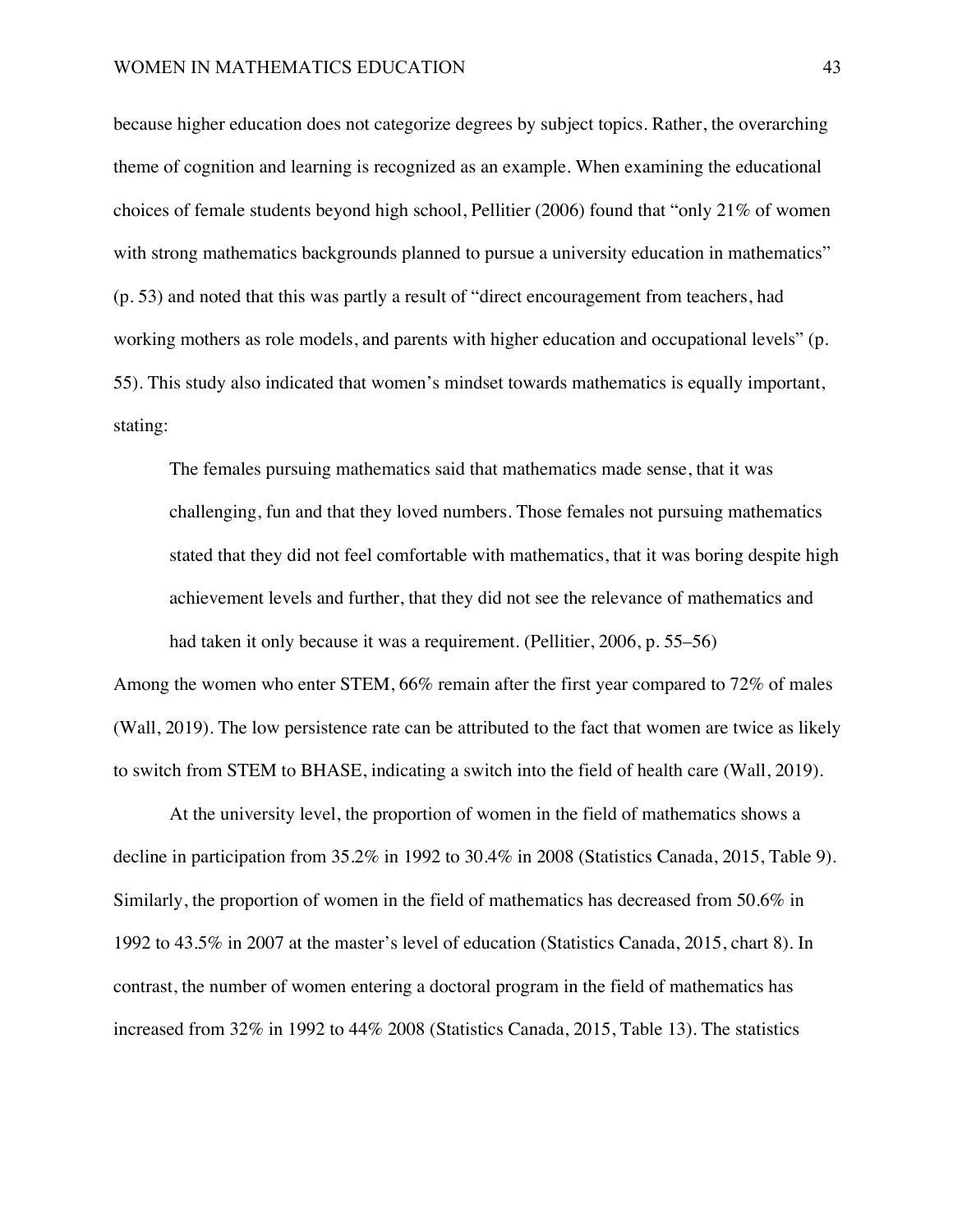affirm a sharp contrast in women's participation in higher education studies and their lack of engagement in mathematics fields.

### **Mathematics Educators**

Hersh and John-Steiner (2010) conclude that "throughout most of history, the world of mathematics has been separated from the broader cultural milieu" (p. 68). Over time, women have increasingly participated in higher levels of education and subsequently increased their representation in the workforce (Women in the Workforce, 2020). They have maintained their status as the majority of workers in education-related occupations (Statistics Canada, 2015, Table 9) and account for 39% of university professors in Canada (Statistics Canada, 2015, Table 13). While there has been significant growth in women's participation at the tertiary level of education, challenges remain in STEM related fields with only 21% of women representation in 2016 (Statistics Canada, 2021b).

A gender gap also persists in the rank at the university level, with women holding only 18.8% of full-time faculty positions (Robbins & Simpson, 2009). Additionally, research indicates that "women faculty are not appointed to the rank of full professor at the same rate or speed as men" (Drakich & Stewart 2007, p. 8). A plausible explanation for women's lack of participation at the tertiary level has been that "women have had to function in environments that favor—sometimes deliberately but often inadvertently—the men who have traditionally dominated" in this sphere (Shalala et al. 2006, p. 3). Census data of women aged 35-39 showed that "half of women academics do not have children" (Robbins & Simpson, 2009) and they "tend to put in longer hours, are less likely to marry, and more likely to separate or divorce (Mason & Ekman, 2007, p. 45).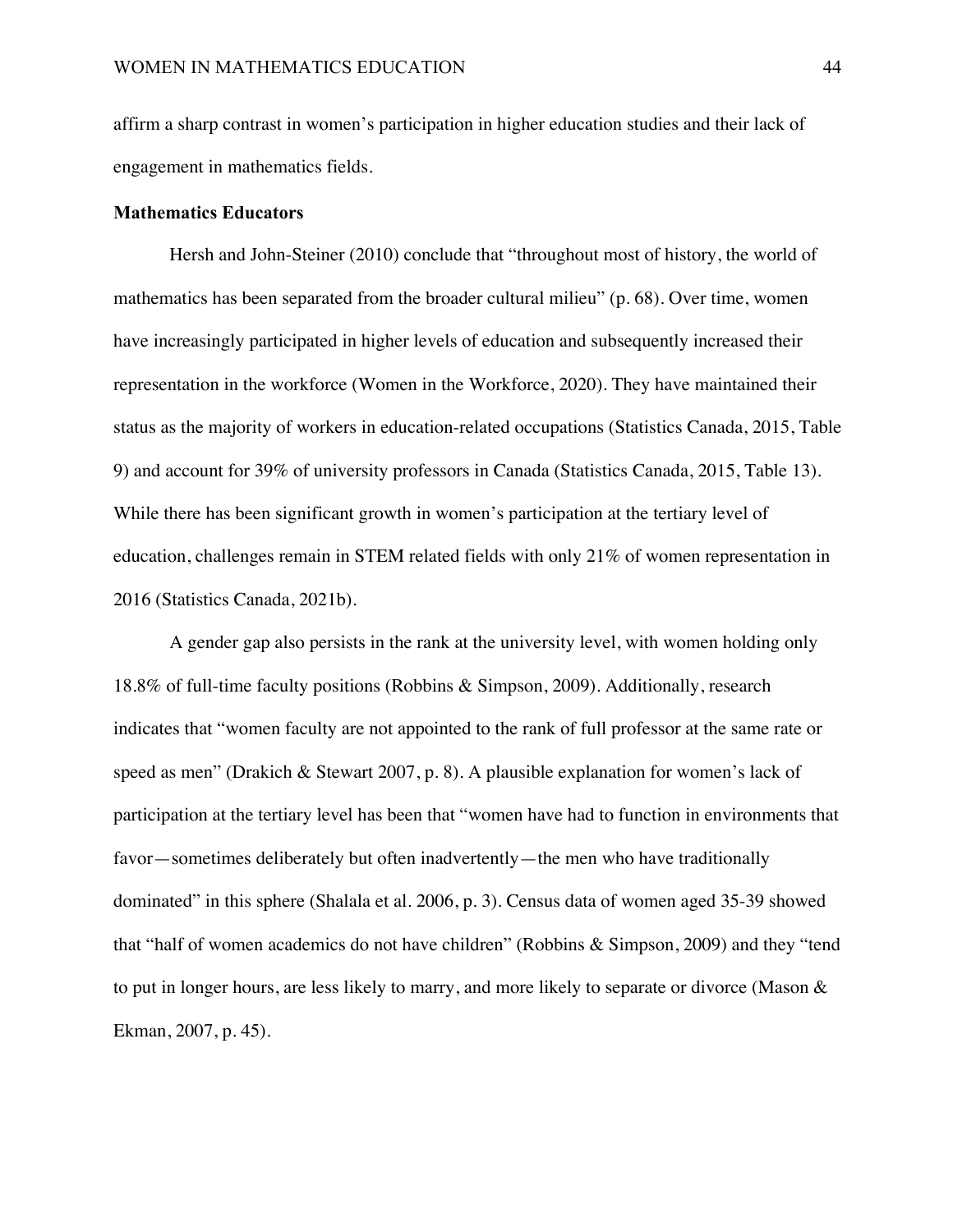#### **Closing Thoughts**

The educational system in Canada intends to provide women with equitable opportunities to access higher education and there has been noticeable expansion in the numbers of enrolment at the post-secondary level. Although women are provided with equal opportunities, there is a noticeable gender gap that widens as women progress along their educational path. Specifically, the representation of women in mathematics fields reflects their lower participation in comparison to the growth experiences in fields such as education. As a starting point, institutions need to be more responsive to the challenges women face beyond the classroom. A common view shared by researchers is that equity-related change comes from academic leadership (Agocs et al., 2004; Robbins & Ollivier, 2007) When educational systems fail to be gender-sensitive and gender-inclusive, it should be taken as a failure of leadership.

#### **Chapter Three:**

#### **Methodology**

*"We do not learn from experience … we learn from reflecting on experience"*

—John Dewey

### **Preamble**

This chapter outlines the methodological considerations and the decisions that have guided my research, notably, my desire to understand how women align their personal narrative with mathematics education. Narrative inquiry complements this pursuit as it provides a way to study how humans experience the world. It supports my conviction to invite participants into the research process and learn from their lived experiences. Narrative inquiry is situated within a "matrix of qualitative research" because it focuses on the experiences of life. A strength of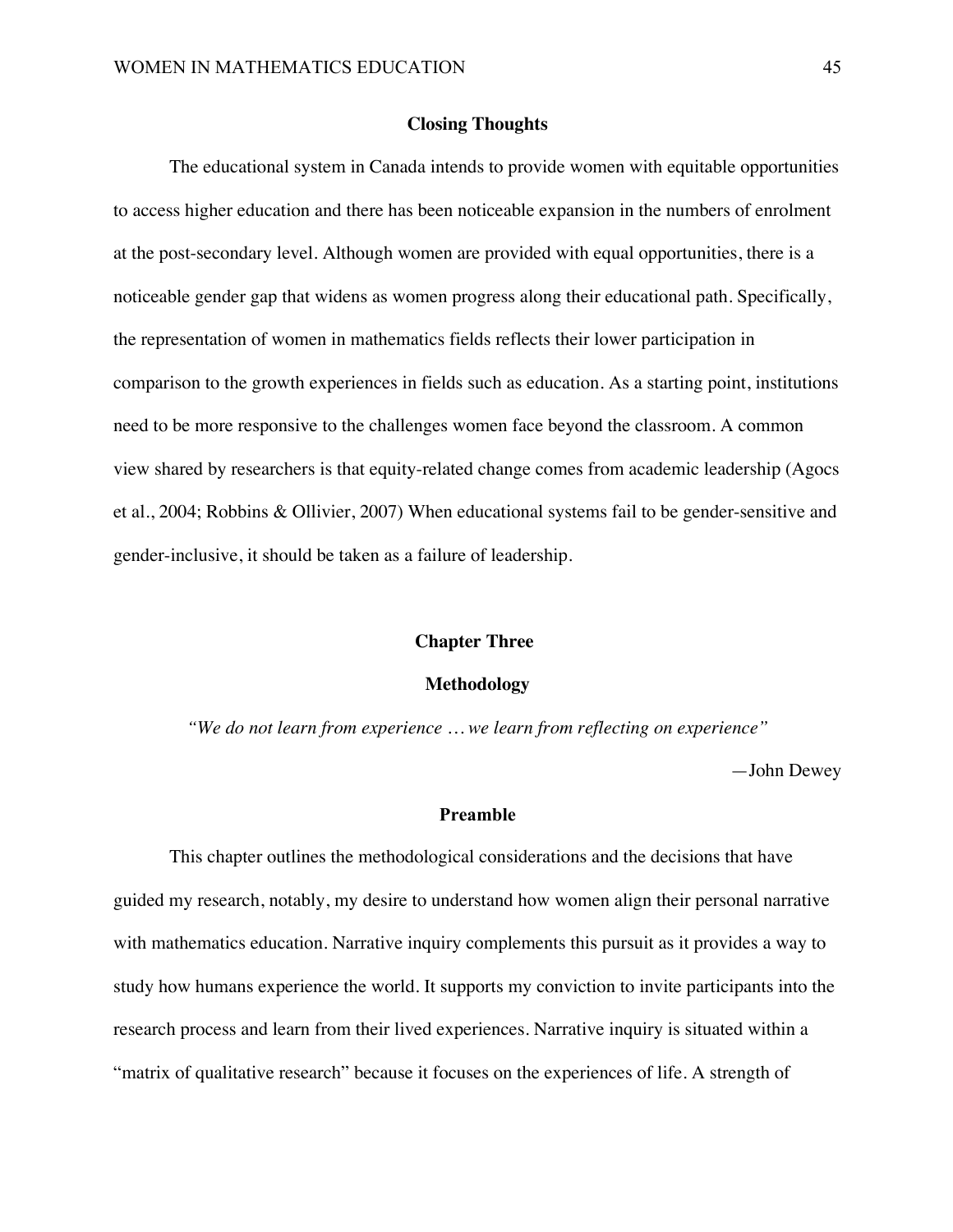qualitative research is that it "creates a more complex picture of what is going on within culturesharing groups and in participant settings" (Caswell, 2011, p. 23). It is therefore extremely important that I share with you my reflective stance (see following section) so that my position is clear when analysing the lived experiences of women. Narrative allows me to interpret the meanings to which women ascribe their experiences and provides a holistic lens to explore human experiences as phenomena.

This chapter is divided into four sections. I begin with my reflective stance, recounting my personal journey and sharing necessary background information to this inquiry. In the second section, I provide an overview of narrative inquiry, as well as my rationale for selecting a narrative research design. The third section describes my research design, including an introduction of my research participants, my research questions, and methods for data collection, analysis, and representation/re-presentation. The final section addresses some of the ethical implications of engaging in narrative inquiry.

### **Developing a Reflective Stance Before the Inquiry**

My interest in the topic of women in mathematics education is derived from my personal experience of learning mathematics, and the critical moments that have shifted my understanding of what it means to be "good" at mathematics. As I prepared to commence my master's thesis, I wondered, *what do I really want to know? How was I going to contribute new knowledge to the field of mathematics education? Would I be able to capture authentic stories and experiences from educators who may be hesitant to share with a graduate student? What can participants gain from this experience? What research design was best suited for this inquiry?* All these questions invoked immense pressure, doubt, and fear. I felt pressure working with women who were familiar with the literature, and I hoped that my research would contribute something new.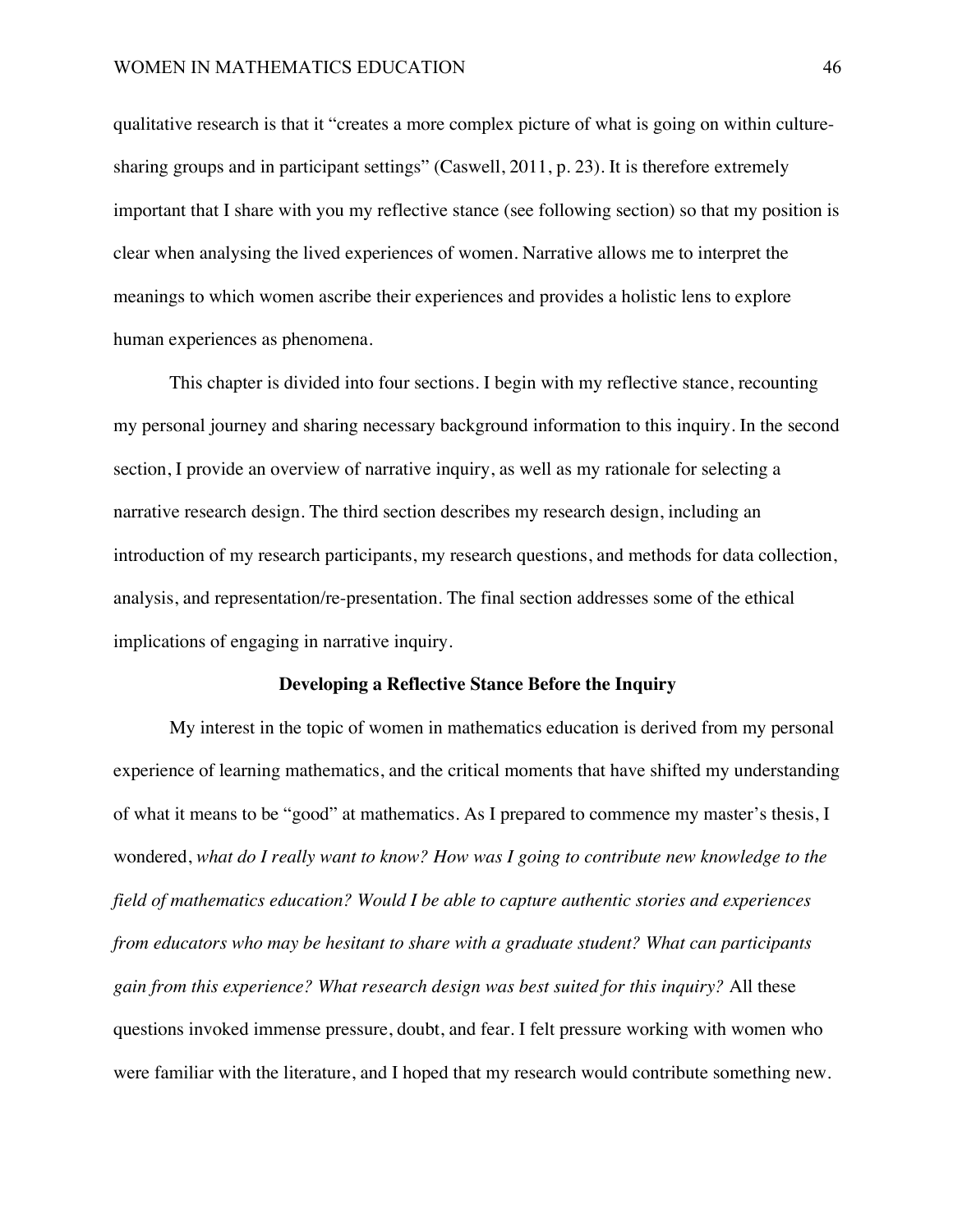I doubted my own knowledge of research design, revising my plan multiple times before arriving at narrative inquiry, while fearing that my personal experiences would impact the trustworthiness of my inquiry. Harboring these feelings, I immersed myself in literature, looking for ways to design my study so that it was reflective of my participant's journey. Although this inquiry was provoked by my own curiosity, it evolved into a study that valued participants' voices and accepted their personal stories as knowledge. To do this, I had to ask myself, *how do I earn the trust of my participants? How could we move beyond surface-level answers? How could I dig deep and challenge some of their own beliefs?* If I were to do this right, I knew I needed to be transparent and reflective of my own positionality, and how my ideas influence the direction of the inquiry. I began to "lean into my bias" (Driessens, 2018, p. 77) with the understanding that my values and assumptions were unavoidable regardless of whether I wanted them to be (Lather, 1992). With that in mind, I kept a research journal to record my feelings, thoughts, and/or revelations throughout the process.

Throughout the inquiry, I remained highly conscious of how my personal experiences would shape the way I conceptualize ideas about gender, participation, and perceived barriers in mathematics. I anticipated that participants would have experienced barriers along their journey in mathematics education and was likewise aware that they may not have nor considered them as "barriers". I stayed open to learning about each participant's pathway to becoming a mathematics educator and paid close attention to what the data revealed. Upon further scrutiny, I found the data that I originally thought was "irrelevant" had much to share beyond my initial interpretations. I will present this data in Chapter Four and in Chapter Five, I share my interpretations and major themes found across all narratives. Chapter six uncovers a deeper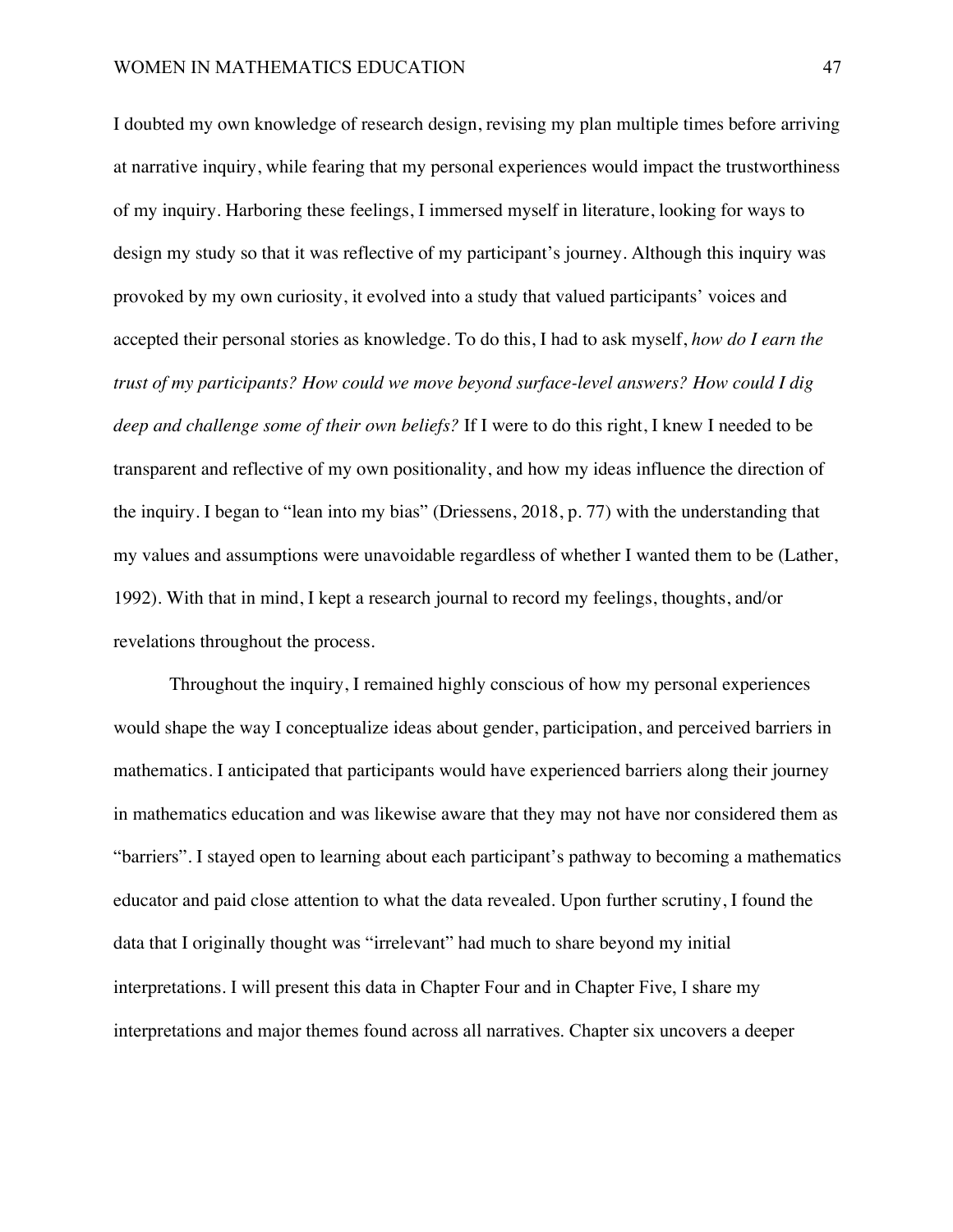reflection of my own values, assumptions, and beliefs, and how they were challenged throughout this process as I discuss the research findings and implications for future learning and teaching.

#### **Methodology: Overview of Narrative Inquiry**

Narrative can be understood as "a spoken or written text giving an account of an event/action or series of events/actions, chronologically connected" (Czarniawska, 2004, p. 17). Stories are a natural form of discourse in daily interactions, so they serve as an authentic lens to view how individuals understand experiences and construct meaning in their lives. To "accept lived experiences as phenomena" (Connelly & Clandinin, 2006, p. 375), narrative provides an opportunity to discover the social, cultural, and historical context from many different perspectives. Through narrative inquiry, stories are deconstructed to reveal powerful discourses, hierarchies, presuppositions, deliberate omissions, and opposites. Narratives then, are accepted as knowledge, as social reality, and as representative of the richness and messiness of life (Etherington, 2017). A distinct feature of narrative inquiry is the orientation concepts of time and place. Time is an important reference point when locating individuals, events and or ideas (Connelly & Clandinin, 1990). It is the understanding that "every event is an expression of something happening over time: it has a past, present, and implied future" (Schram, 2006, p. 105). Further, that those events can be chronologically ordered to make meaning of an experience. Similarly, place provides the situational knowledge that is required for understanding the social-cultural context of experience (Connelly & Clandinin, 1990). Therefore, narrative researchers understand that our identities are inextricably connected with our experiences in a specific place and how we share stories in relation to the experience within the place.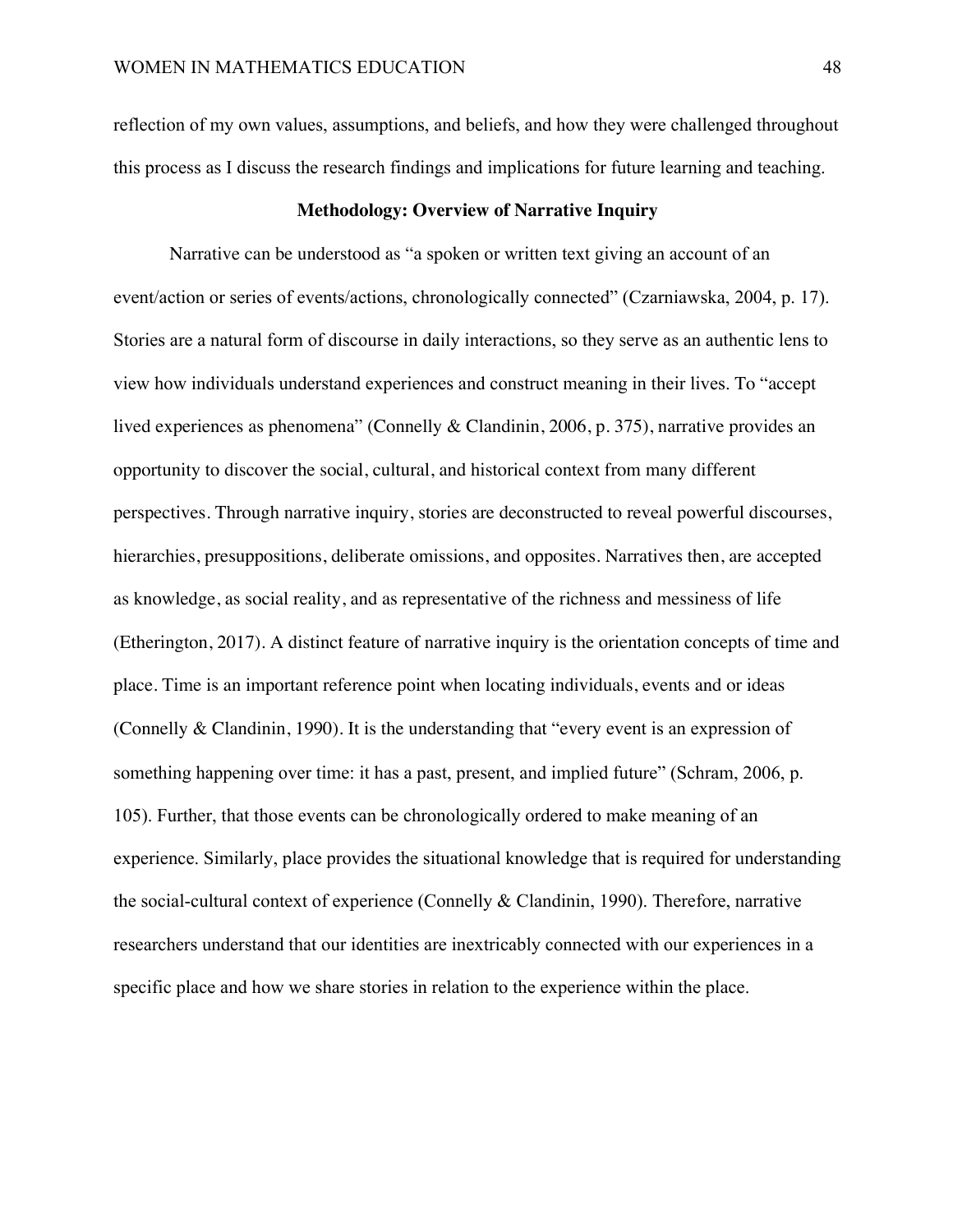The orienting concepts influenced my decision to pursue narrative inquiry, as my proposed research questions explore how women come to understand their pathway to participation in mathematics and their identity by locating events and perceptions in time.

### **Research Design**

#### **Participants**

My curiosity in the various factors influencing women's participation in mathematics is what led me to focus my inquiry on female educators of mathematics. I sought to understand their journey in mathematics and the critical moments that influenced their participation. In order to recruit participants, two phases of selection occurred (see Table 1).

The first phase consisted of a passive snowball sample where I relied on my pre-existing relationship with five female educators of mathematics to recruit participants to complete a semistructured questionnaire. In reaching out to their respective professional networks within the Canadian mathematics education community, I received ten responses in total—including the women who initiated the snowball sample. All responses were from women mathematics educators at the post-secondary level. To protect the prospective participants' identities, maintain confidentiality, and encourage voluntary participation, I did not reach out to these individuals (N=10) directly during phase one. I invited individuals who completed the semi-structured questionnaire to provide their contact information at the end if they were interested in participating in the study. The goal of phase one was to assist in generating a larger sample size for participant selection purposes only. Of the ten women who expressed interest in my study by completing the questionnaire and providing their contact details, I selected five participants to participate in my study. I contacted them using the email that they disclosed on the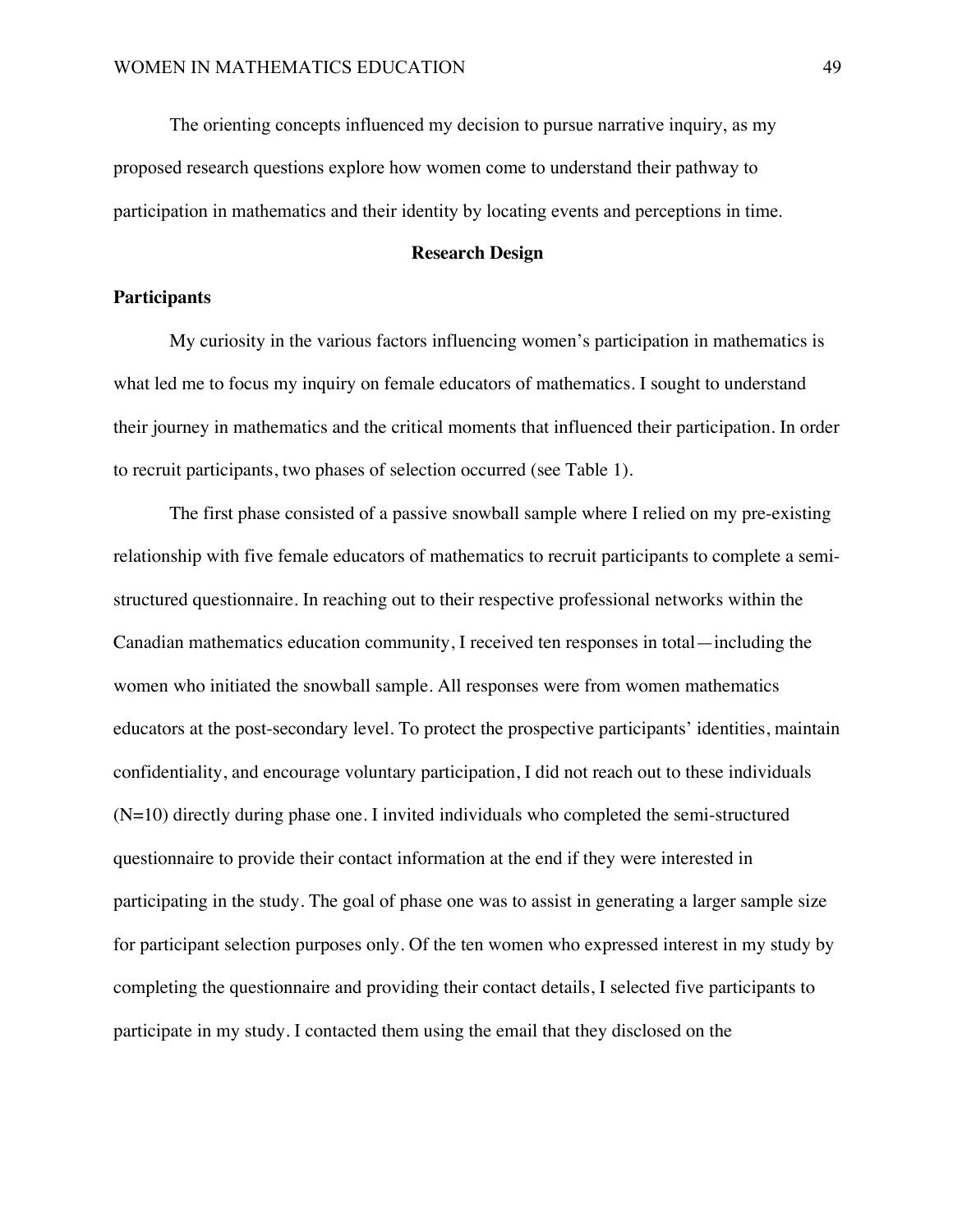questionnaire, and I invited them to participate in phase 2 of the inquiry. All five women agreed to participate and became my participants for the remainder of the study.

### **Table 1**

*Number of Participants During each Phase of Data Collection* 

|                            | Phase 1                          | Phase 2                      |                        |
|----------------------------|----------------------------------|------------------------------|------------------------|
| Data Collection<br>Methods | Semi-Structured<br>Questionnaire | Semi-Structured<br>Interview | Reflection<br>Activity |
| Number of<br>Participants  | 10                               |                              |                        |

The second phase of this study consisted of a purposive sample of the five participants that I selected from the questionnaire (Appendix A). I recruited Canadian women mathematics educators at the post-secondary level who were selected to participate in a narrative inquiry based on the results obtained from the questionnaire. The women selected to participate were all keen to share their experiences and pathways to becoming a mathematics educator at the postsecondary level. Bernard (2000) argues that purposive, non-random sampling is appropriate for learning about peoples' lived experiences when learning about "their lives" is your research intent (p. 13). In this case, I specifically looked for Canadian women mathematics educators at the post-secondary level who identified as having overcome barriers to succeed in mathematics, given that the objective was to discuss how individuals perceive these barriers and how they have shaped their experiences in mathematics. Therefore, I set out to work closely with individuals who met the following criteria: Participants who (1) identified as a woman; (2) were interested in exploring their own identities and the intersectionality of their position as a mathematics educator at the post-secondary level, and; (3) demonstrated a willingness to share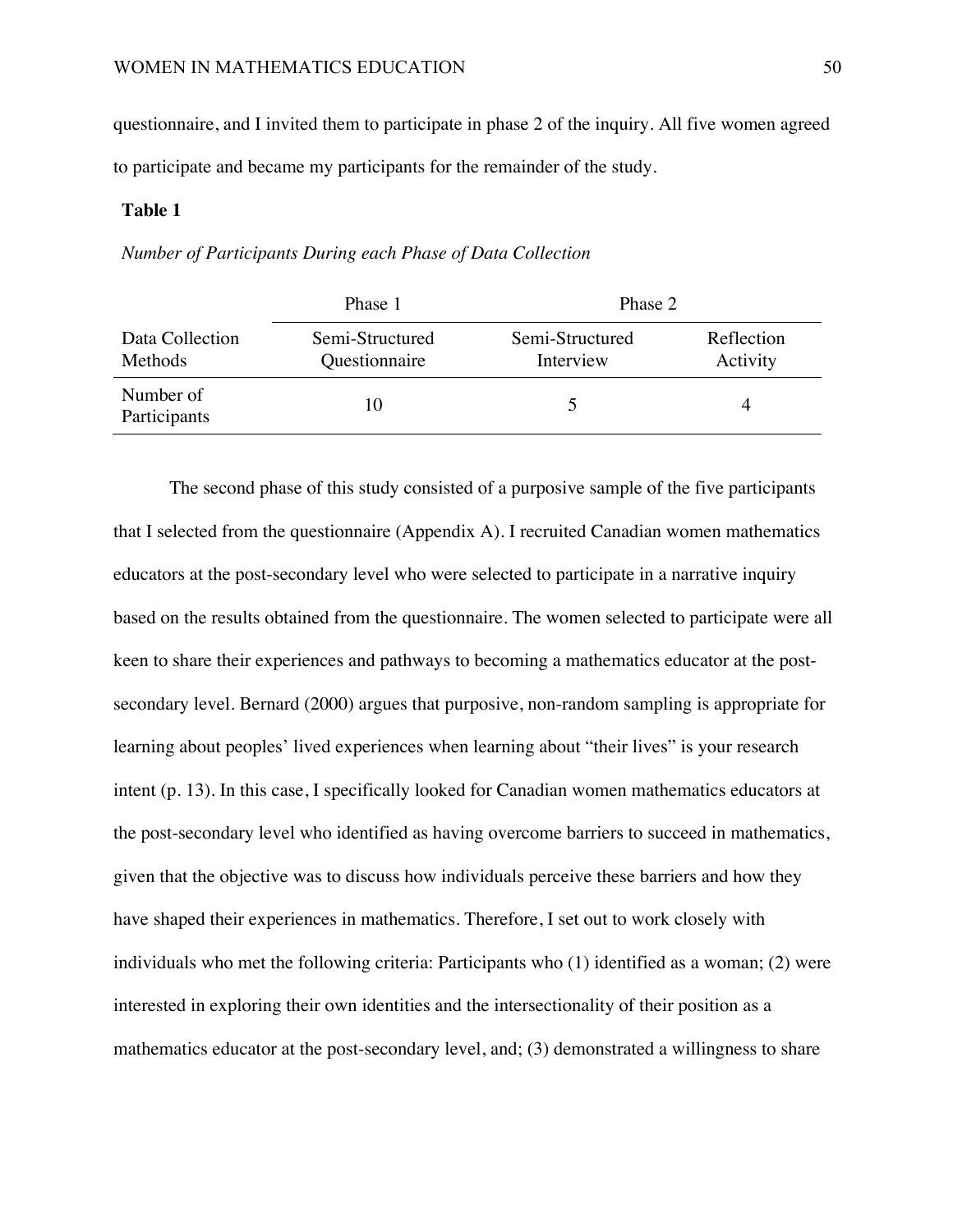stories about their lived experiences. If all the above criteria were met, preference was given to individuals who indicated that they had overcome barriers to succeed in mathematics.

### **Research Questions**

As I planned my research and situated myself within the literature, the following questions guided my inquiry:

- 1. Why do women decide to teach mathematics education at the post-secondary level?
- 2. What are the experiences of women mathematics educators who had "overcome barriers"? What are the critical moments along their pathway to participation?

In addition, my objectives were:

- To explore the beliefs and perceptions women educators hold about their gender, identity, and mathematics and how they evolve over time.
- To establish collaborative relationships with women in mathematics education by deeply listening to their journey
- To develop narratives that share my participants' truths, and in a way that honours their journey
- To understand what influences women's participation in mathematics education

### **Data Collection**

Data collection consisted of a semi-structured questionnaire, interviews, and visual materials. During the first phase of data collection, I sent a Google forms questionnaire to five women mathematics educators at the post-secondary level. These women indicated that they would be willing to support my research inquiry by forwarding the link to their professional network of Canadian women mathematics educators. The purpose of the questionnaire was to aid in the selection of participants for the narrative inquiry. The questionnaire consisted of seven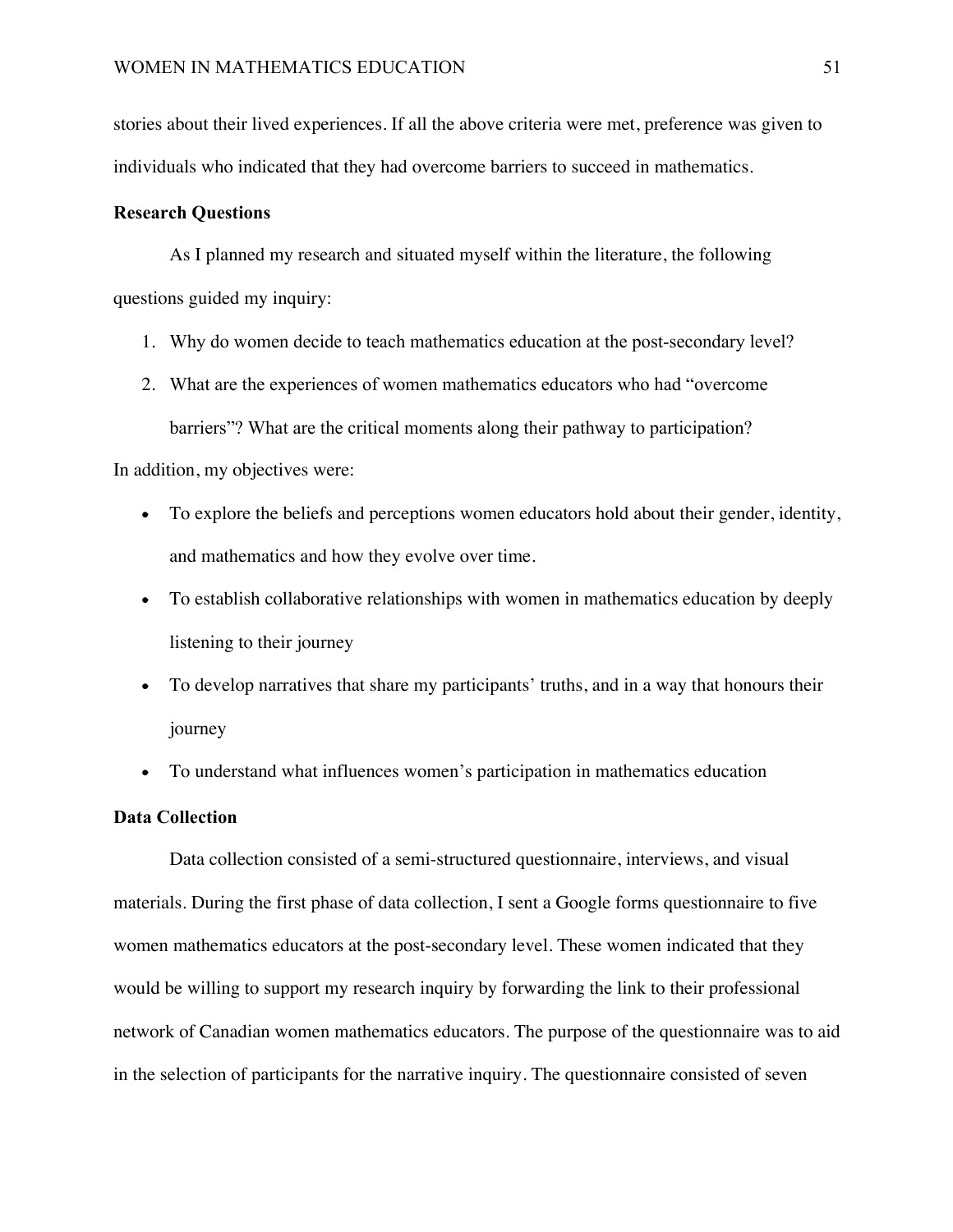agree or disagree statements, in addition to demographic information. All questions include a comment box where participants could further expand upon their initial answers. I intentionally included space for women to share their voice at the beginning of the inquiry in an effort to establish a collaborative relationship. According to Britzman (in press):

Voice is meaning that resides in the individual and enables that individual to participate in a community … The struggle for voice begins when a person attempts to communicate meaning to someone else. Finding the words, speaking for oneself, and feeling heard by others are all a part of this process … Voice suggests relationships: the individual's relationship to the meaning of her/his experience and hence, to language, and the individual's relationship to the other, since understanding is a social process.

The statements provided within the questionnaire were ambiguous and left room for interpretation. It was important to me that participants were given the opportunity to explain why they felt a certain way towards each statement, and that I played what Elbow (1986) called, the believing game; a process of inserting myself in the participant's story and affirming their thinking or perceiving. Information pertaining to the inquiry was provided at the beginning of the questionnaire and participants were informed that their participation was completely voluntary. There was no way for me as the researcher to know which individuals would choose not to participate in phase one. By completing the questionnaire in full, participants were aware that they were identifying themselves as willing participants of the narrative inquiry. At the end of the questionnaire, participants were asked to disclose their contact information, including their names and emails so that I could follow-up with those selected.

The second phase of data collection took place following a review of the data collected during the first phase. At this point, I asked participants to read a new information letter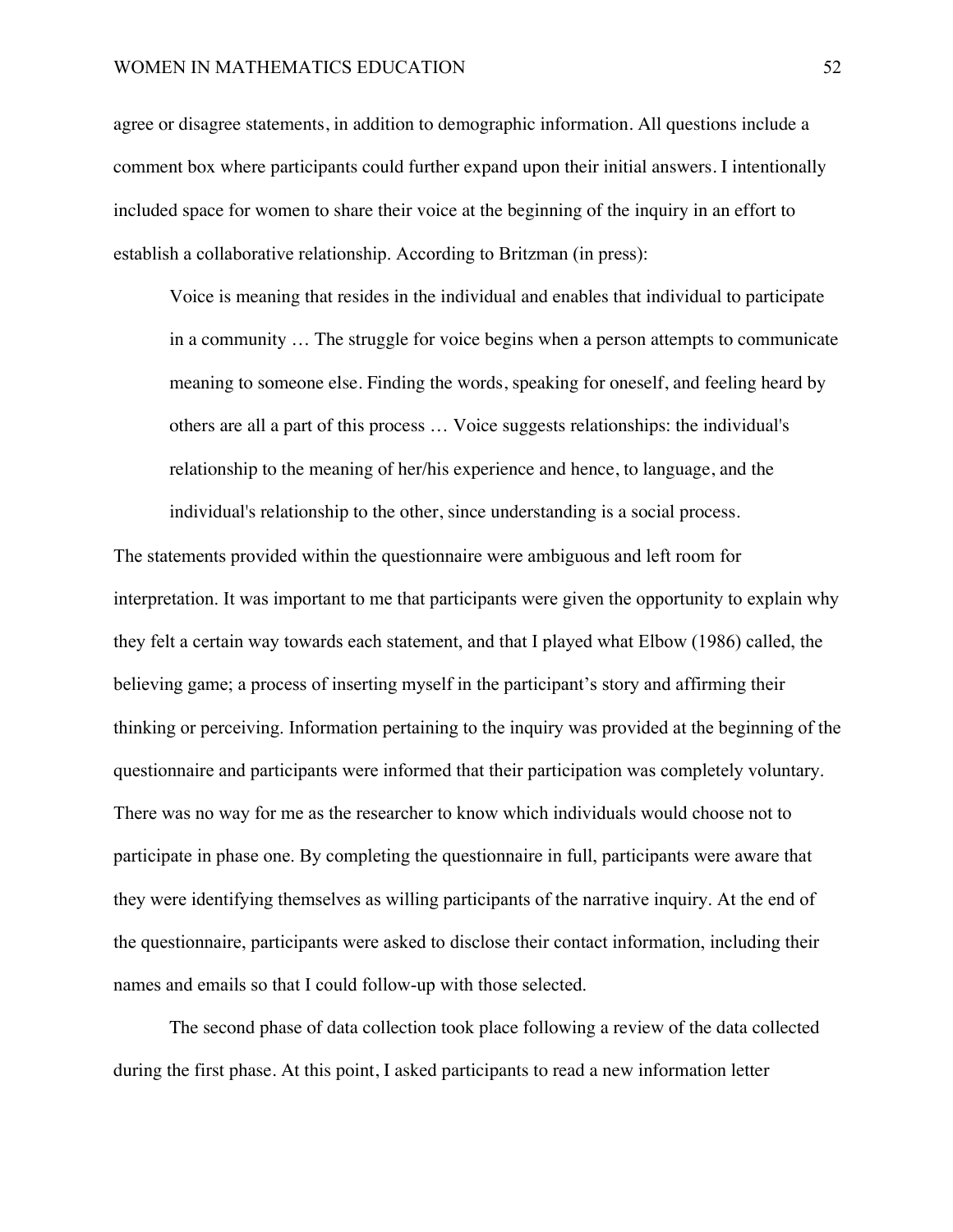(Appendix B) and sign an official letter of consent (Appendix C). The second phase consisted of a semi-structured interview and a reflection activity.

#### **Semi-Structured interview.**

In the second phase, I conducted a semi-structured interview with each of the five selected participants using Zoom technology. All interviews were recorded, with permission of each participant, for transcription purposes. The interviews were scheduled at times that were convenient for the participants and lasted 60-90 minutes in length. The purpose of the interview was to understand women's participation and representation in the area of mathematics and how it aligned with their personal narratives. It was important for me to spend time with each woman one-on-one to get a clearer sense of their background and lived experiences from their own perspectives. Following the advice of Flyan (2005) who said that questions should serve as a guide for in-depth exploration, while simultaneously creating space and opportunity for flexibility, I encouraged participants to prioritize what was more meaningful to share in relation to their personal experiences in mathematics. Jacob and Furgerson (2012) suggest the use of six to ten open-ended questions to explore a particular issue and to ensure that the interview is of reasonable length for participants. Ten open-ended questions (see Table 2) were developed as starting points with the understanding that we would circle back to certain topics during the reflection activity. After the interview, participant stories underwent a preliminary data analysis (see Data Analysis). Approximately four weeks later, the individual narratives were sent to participants for review.

# **Table 2**

*Guiding Questions for the Semi-Structured Interview*

**Conversation Starters**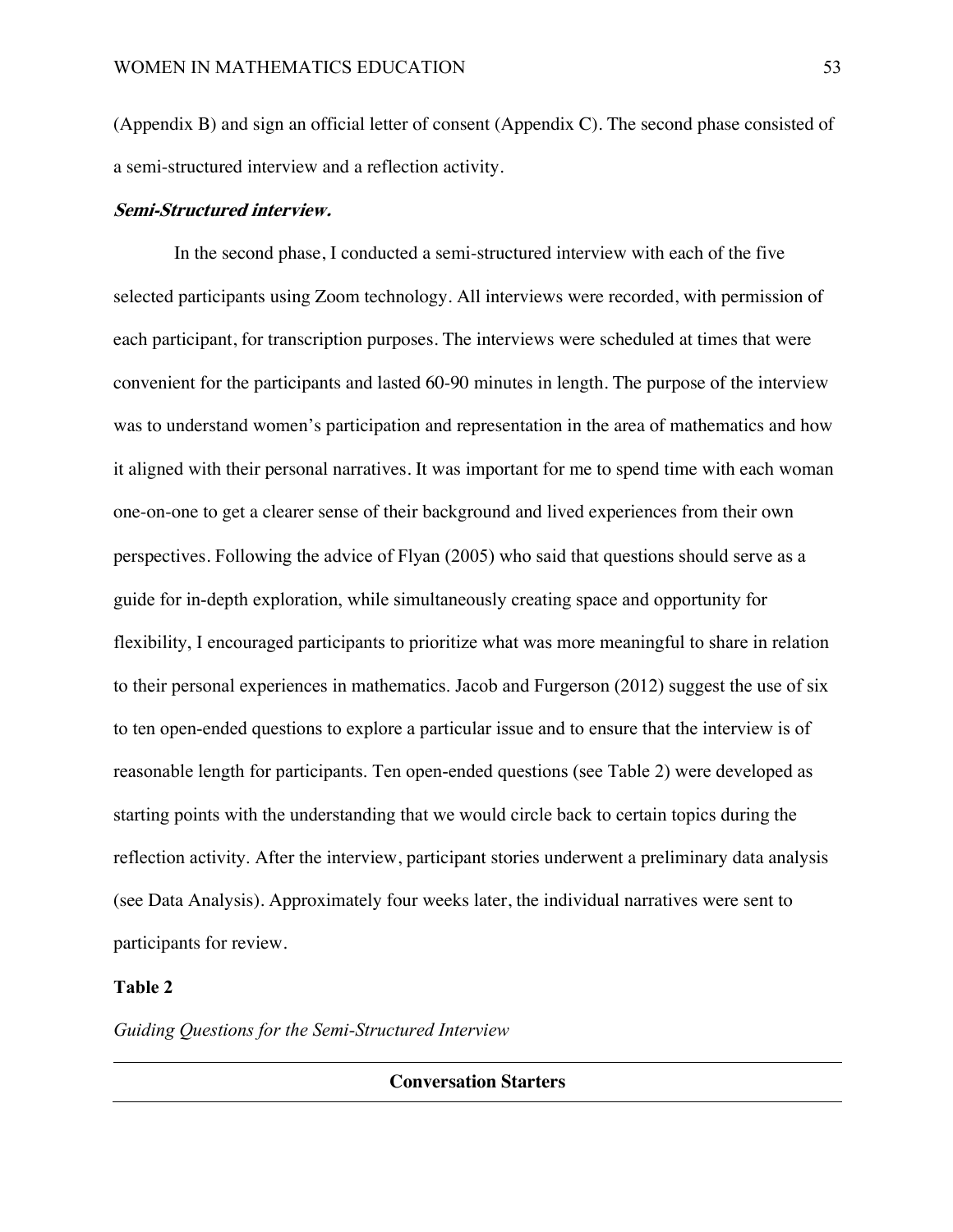- Describe your current role as a mathematics educator. *How long have you worked at the university? Are you full time/part time? How many courses do you teach? What is the best part of your role as a teacher educator of mathematics?*
- Describe your past experience of learning mathematics from your earliest memory up until today. *How did you feel about the subject in elementary school? What grade did you typically receive? What contributed to your decision to pursue mathematics in higher education?*
- Who influenced your decision to study mathematics beyond elementary school? *How did your mother or father feel about girls in mathematics? Was there a teacher who encouraged you in mathematics?*
- What was the most important reason for choosing a career path in mathematics education? *What were your abilities/interests? Did you have any salary expectations? What was your perception of mathematics education as a career?*
- What does it mean to be competent in mathematics and how do you position yourself? *Do you learn quickly? Is math challenging for you?*
- How do you describe your confidence in mathematics? *How comfortable are you teaching mathematics? What makes you nervous about teaching mathematics? When did you realize your confidence in mathematics?*
- How do you perceive gender equity in mathematics education? *What is your definition of equity?*
- In your opinion, what are the greatest barriers of women's participation in mathematics?
- What is your role in addressing gender equity? *How do you encourage women in mathematics? Does your identity as a woman impact your pedagogy? What challenges do you face as you try to teach more equitably?*
- Tell me about a time when you promoted confidence and willingness to continue mathematical self-development. *What research are you involved in, are there any strategies that you implement as part of your mathematics instruction?*

Member checking was an important part of this inquiry in an attempt to reduce

misinterpretation (Thomas, 2017) and to ensure accuracy. I was also sensitive about maintaining

privacy, as the community of mathematics educators at the post-secondary level is quite small.

Member-checking provided an opportunity to informally reconnect with each participant and

elaborate on their stories to add breadth and depth to the inquiry. Initially, my participants began

sharing stories of triumph that involved them overcoming obstacles such as teaching themselves

mathematics in school or finding strategies to cope. I understood this to mean that my

participants were keen for me to develop a narrative of them as resilient women of strength. As I

returned to my data and began to view it from a critical feminist lens, I realized that these women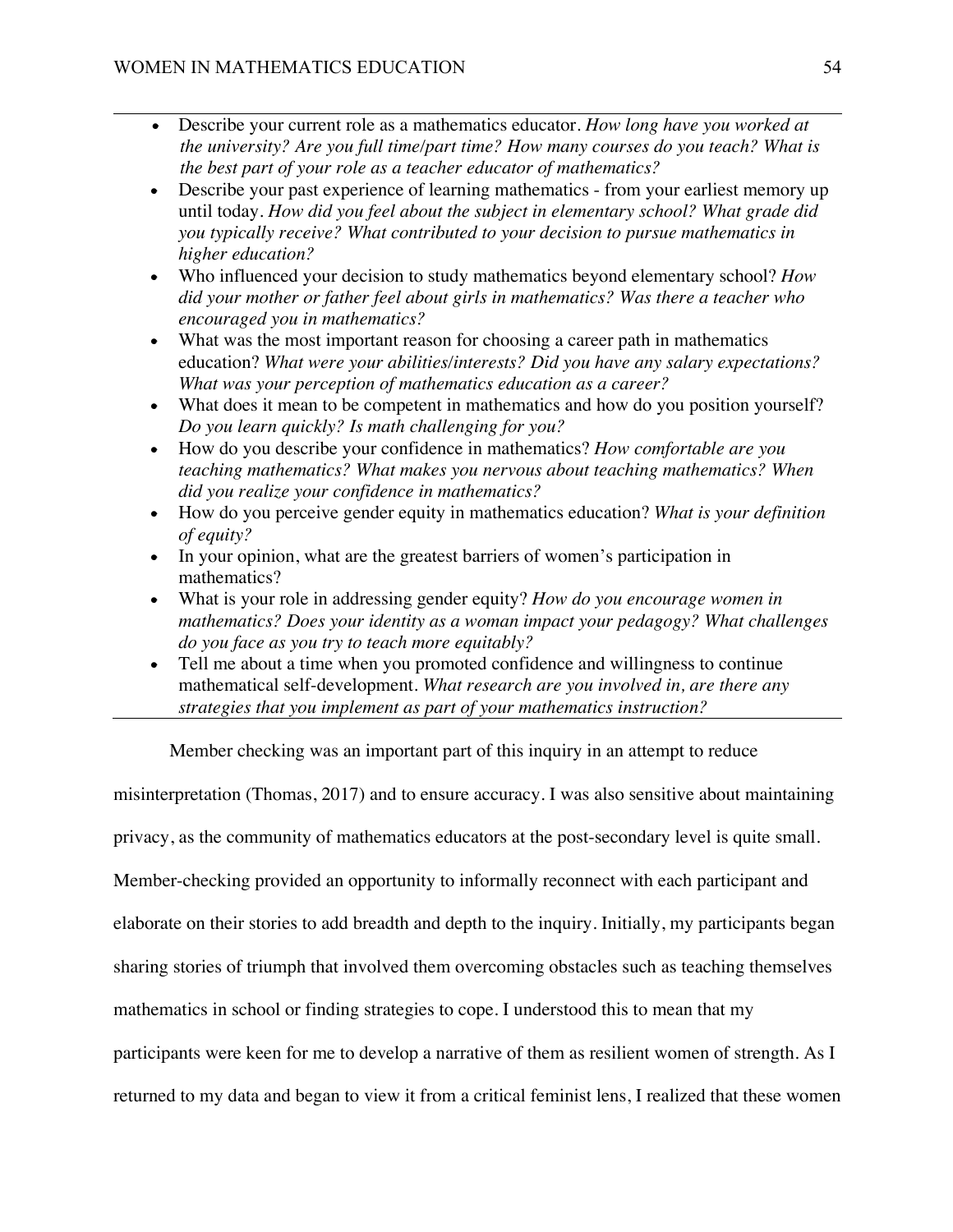were perhaps unaware of how resilient they were, specifically given their gendered experiences and barriers of societal expectations. Member-checking gave me an opportunity to share my feminist analysis with participants and to discuss some of the more subtle and complex issues that existed within their journey to becoming a mathematics educator.

### **Reflection.**

Reflection is a critical aspect of feminist research and therefore, it was equally important for me to give participants the opportunity to reflect on their experiences independently. After our first interview, I provided participants with instructions for the reflection activity (Appendix D). The instructions asked participants to draw an arrow representing movement of their mathematics journey from their earliest memory up until today, and to plot their most critical moments in mathematics along that timeline. The method of using visual representation for reflection is grounded in theories drawn from feminism and critical pedagogy. This form of visual data collection reinforces a belief that people communicate in different ways and can connect differently with ideas if they are presented in a visual format (Clark et al., 2013). Since the goal of my inquiry was to explore in depth the experiences, perspectives, and voices of women in mathematics education, this approach was an appropriate choice of methodology. The purpose of the visual representation was to invite women to share their experiences in an open and honest way. A reflection activity, lasting one to two hours in length, took place with four out of five participants (Sophie chose not to participate in the reflection activity) over Zoom technology to discuss what was happening in their lives during each moment, what beliefs they held during that time, and to further clarify how the experience limited or contributed to their success in mathematics (Appendix E). In doing so, it was my intention to find patterns and connections across their experiences, without erasing differences and complexity (Creswell,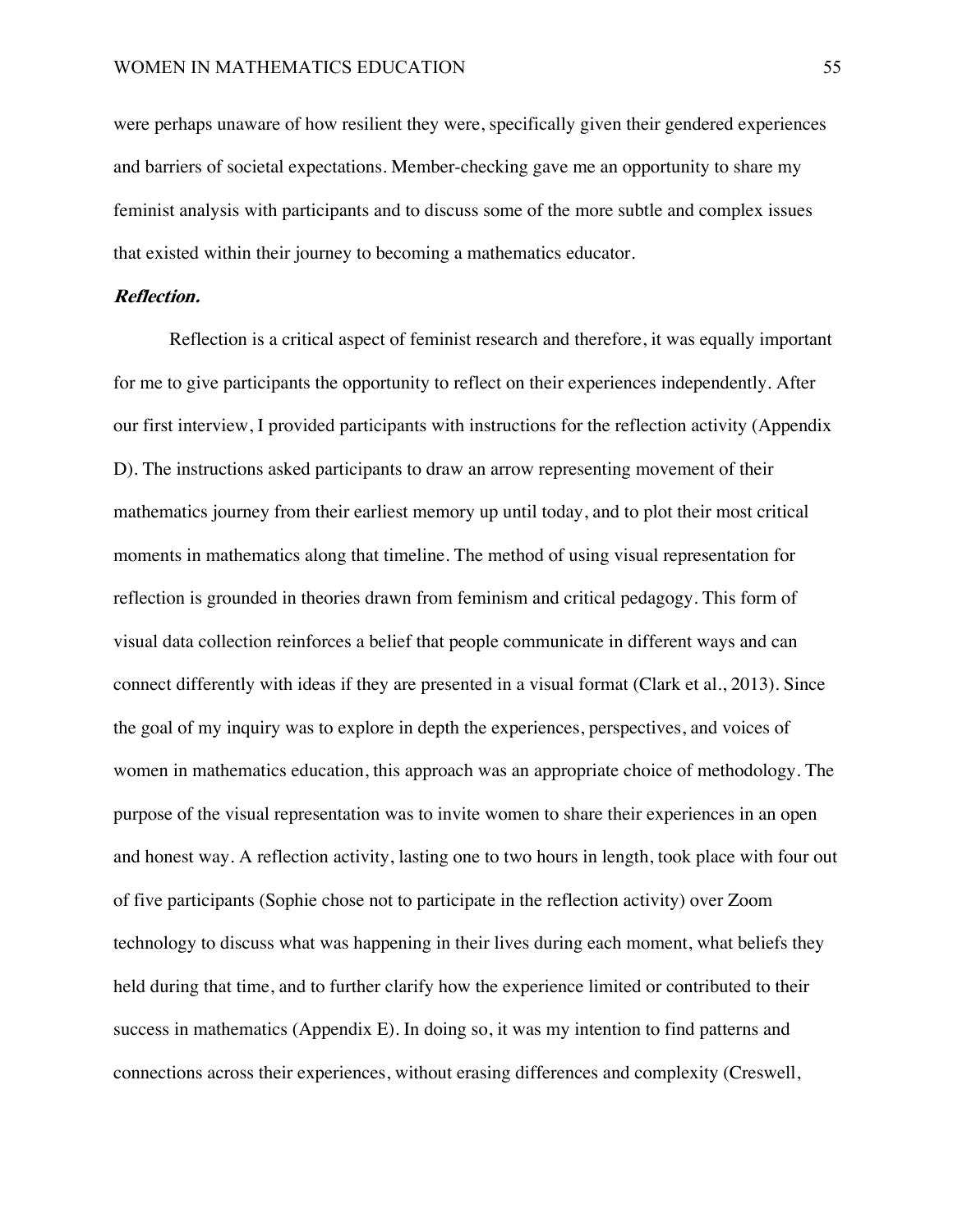2007, p. 32). During this activity, I presented follow-up questions to allow room for retelling and reconstructing experience and meaning. I constructed questions based on responses from their interviews and my initial observations which allowed participants the freedom to reconstruct their stories or expand further.

#### **Data Analysis**

I began data analysis by listening intently to each interview, noting my personal observations, reactions and wonderings while watching the recording. Items that stood out were flagged for future enquiry. The preview of analysis during this phase allowed me to become familiar with the data while identifying subtle themes as they emerged. In an effort to honour the individual stories of my participants, two levels of data analysis were performed: *within* narrative analysis and *across* narrative analysis.

### **Within narrative analysis.**

This level of analysis involved the re-storying of interview transcripts by organizing them in chronological order and situating experiences in time and place while generating a broad overview of major themes *within* the individual story. The re-presentation is influenced by the Clandinin and Connelly (2000) three-dimensional space approach which in turn draws on John Dewey's criteria of continuity, interaction, and situation of lived experiences (Wang & Geale, 2015). The three aspects of this approach (shown in Table 3 on the following page) suggest that to understand individuals, we must look at their personal experience as well as their interactions with others. In this inquiry, interaction was a critical feature in understanding women's perceptions of mathematics and the factors that influenced their participation. Continuity revealed insights along participants' journeys to becoming a mathematics educator, by analyzing past and present experiences and how they have evolved over time. Generally speaking,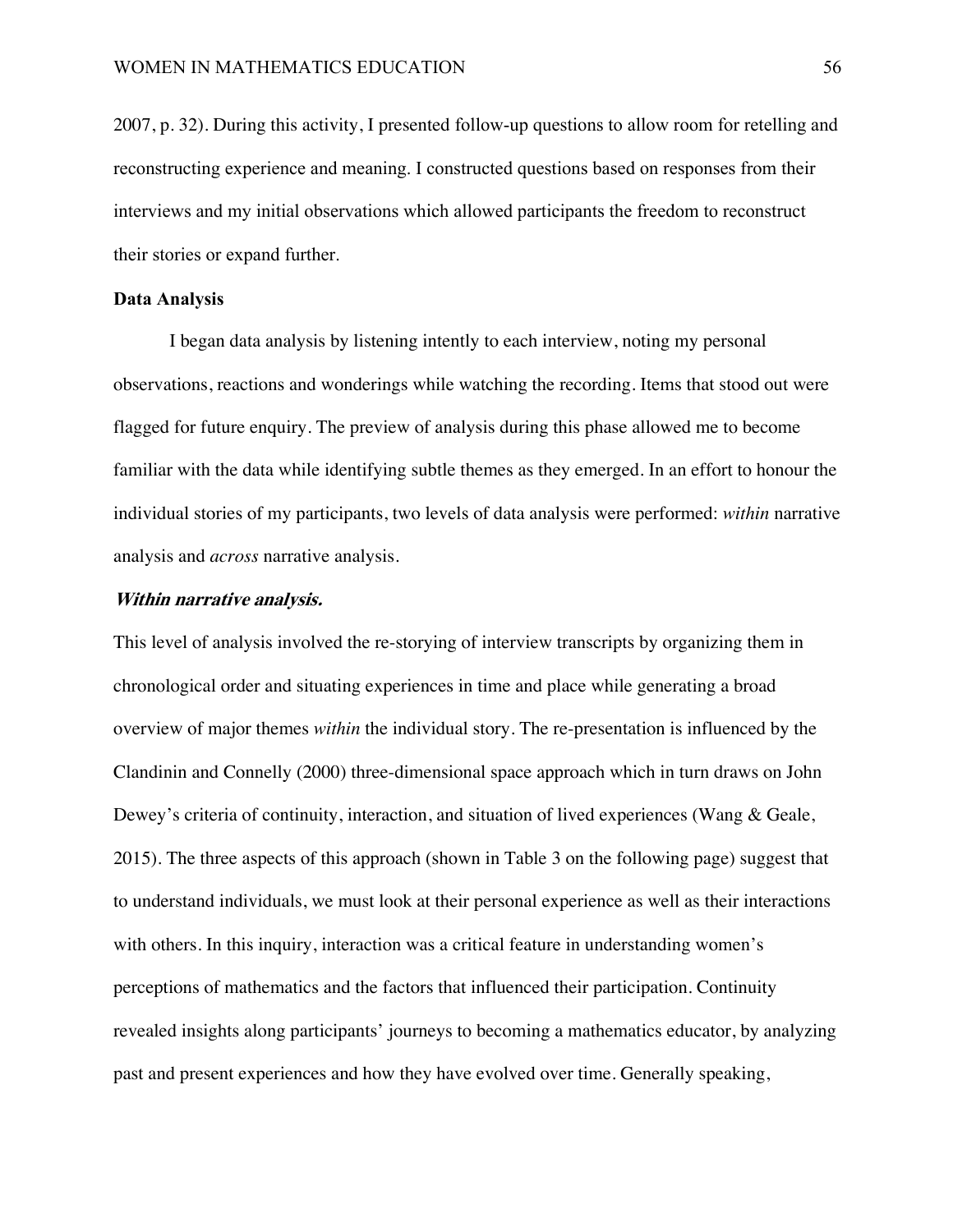individuals progress through education starting in elementary school, then secondary school, and into possible higher education after which they enter the workplace. Therefore, the education system allowed for comparison between women's experiences during similar stages regardless of the length of their journey. Context was provided by situating lived experiences in a place that provides meaning to the experience. Participant reflections provided an opportunity to discuss emerging themes in greater detail and discover what was happening at specific points in time. This process is based on the notion that our identity is inextricably linked with our experiences in a particular setting and how we share experiences through the stories we tell. Beyond representing women's lived experiences chronologically, I also detailed central themes that arose to provide a more detailed discussion of the meaning behind their stories. I used Atlas.ti software to code data line by line to identify important details and emerging themes. A visual representation of their journey in mathematics is provided where critical moments are situated in time, place and interaction based on Clandinin and Connelly's (2000) three-dimensional space approach. Chapter Four provides a detailed description of each narrative and the central themes emerging from it.

### **Table 3**

| <b>Interaction</b> |                | <b>Continuity</b> |                |             | Situation/     |
|--------------------|----------------|-------------------|----------------|-------------|----------------|
| <b>Personal</b>    | <b>Social</b>  | <b>Past</b>       | <b>Present</b> | Future      | <b>Place</b>   |
| Look inward        | Look outward   | Look              | Look at        | Look        | Look at        |
| to internal        | to existential | backward to       | current        | forward to  | context, time, |
| conditions,        | conditions in  | remembered        | experiences,   | implied and | and place      |
| feelings,          | the            | experiences,      | feelings, and  | possible    | situated in a  |
| hopes,             | environment    | feelings, and     | stories        | experiences | physical       |
| aesthetic          | with other     | stories from      | relating to    | and plot    | landscape or   |
| reactions,         | people and     | earlier times     |                | lines       | setting with   |

*Clandinin and Connelly (2000) Three-dimensional Space Approach*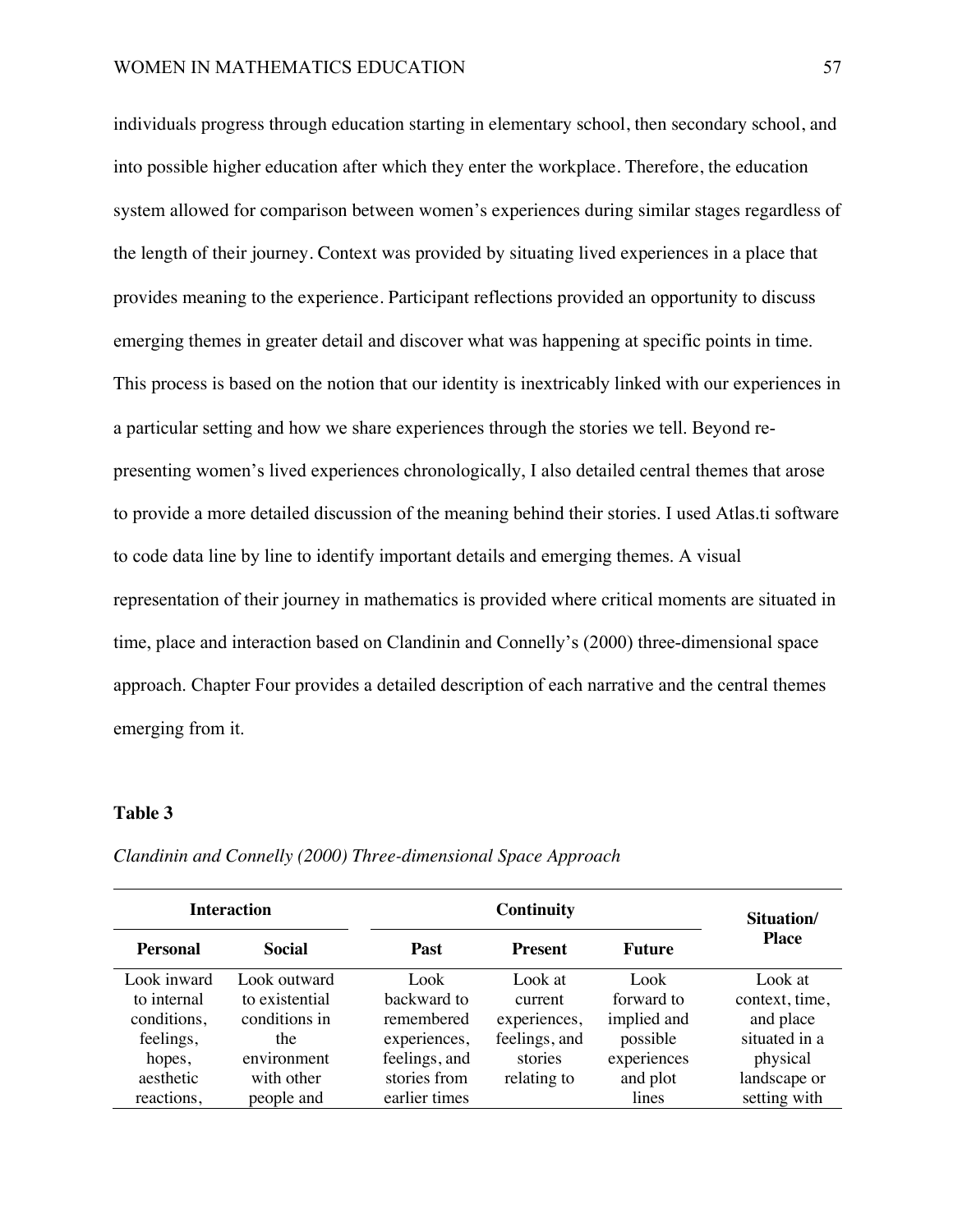#### WOMEN IN MATHEMATICS EDUCATION 58

| moral        | their         | actions of an | topological    |
|--------------|---------------|---------------|----------------|
| dispositions | intentions,   | event         | and spatial    |
|              | purposes,     |               | boundaries     |
|              | assumptions,  |               | with           |
|              | and points of |               | characters'    |
|              | view          |               | intentions,    |
|              |               |               | purposes, and  |
|              |               |               | different      |
|              |               |               | points of view |

### **Across narrative analysis.**

The second part of the analysis was performed following completion of individual narratives (*within* narrative analysis). The purpose of the analysis at this point was to identify major themes across the women's experiences and their journey towards mathematics education. Overarching themes were generated by reviewing transcripts, re-coding and grouping codes from the data, and comparing and contrasting big ideas across all five stories. The two-level analysis allowed me to participate in re-storying my participants' lived experiences as well as provide me an opportunity to become a story-analyst to discover shared experiences. The following chapter re-tells each woman's journey in becoming a mathematics educator and the major themes found within.

### **Ethical Considerations**

Narrative inquiry requires researchers to engage in the process of reflexivity and challenge their own ways of knowing, doing and thinking as a way of understanding participants' lived experiences from their personal perspective. For me, reflexivity is the process of locating myself within the research and "identifying my standpoint" (Scheffel, 2011, p. 55), including how my personal views towards women and mathematics influence the research process and my interactions with participants. Researchers of narrative inquiry are in a constant state of limbo between their intimate relationship with participants and their role as a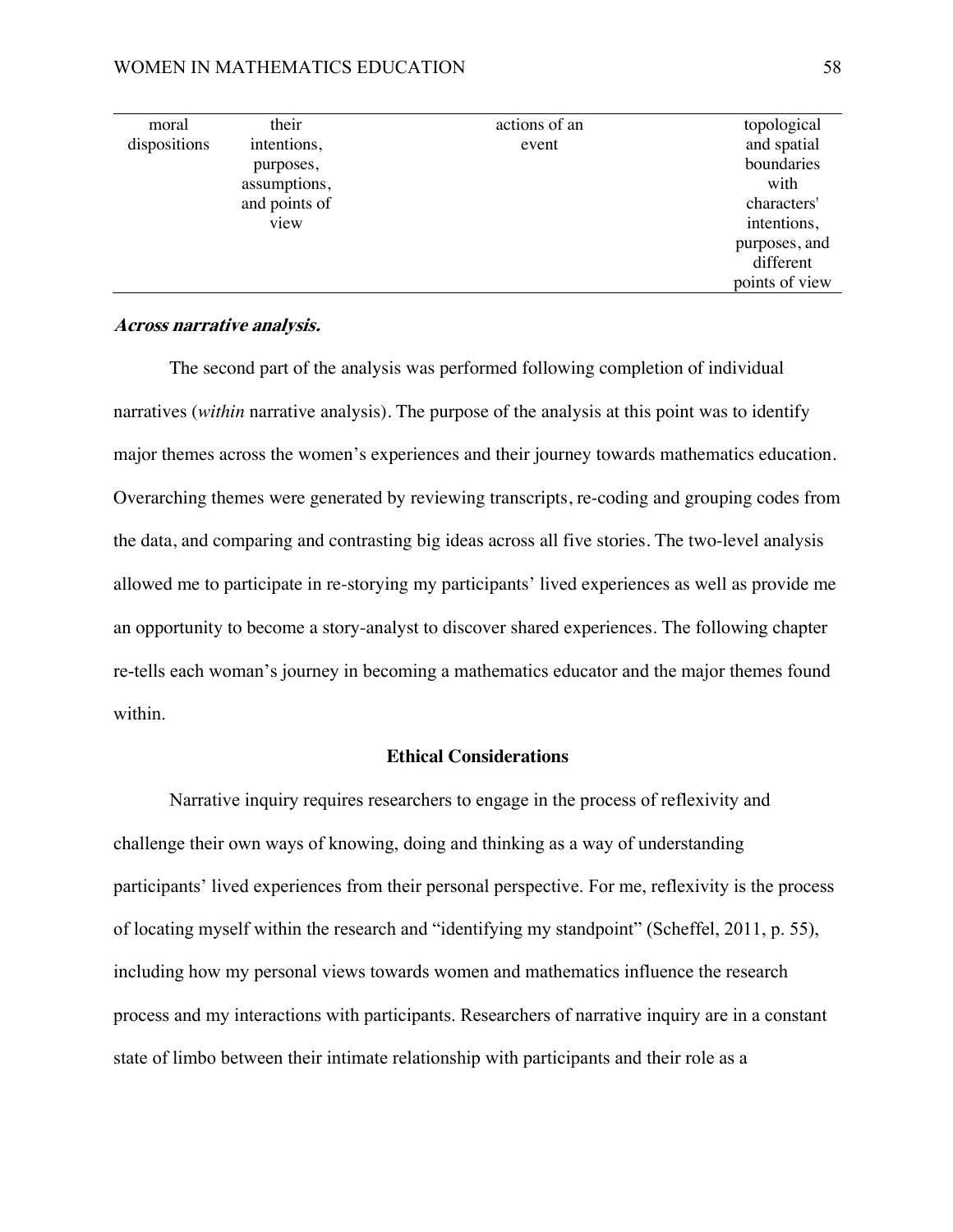professional in the scholarly community (Clandinin & Connelly, 2006). Smith and Sparkes (2006) emphasize that in storytelling:

The ethical and heartfelt claim is for a dialogic relationship with a listener (including the researcher), that requires engagement from within, not analysis from outside, the story and narrative identity. Consequently, the goal and responsibility is to evoke and bear witness to a situation the researcher has been in or studied, inviting the reader into a relationship, enticing people to think and feel with the story being told as opposed to thinking about it (p.185).

To reduce the risk of imposing meaning on participants' lived experiences, I regularly reflected and considered my own biases, assumptions, and opinions, and used dual-level analysis.

To my knowledge, there was no physical, financial, legal, or social impact to any of the participants in this research inquiry. I considered the possibility that traumatic subject matter may emerge, resulting in psychological or emotional stress and harm for participants. Specifically, subject matter discussing ongoing histories of sexism and other forms of discrimination could result in psychological injury to the participants. They were informed of the potential risks associated with the study through the consent form made available to them before research commenced. I also provided many recommendations to participants at the onset of this inquiry, in the event that they experienced these reactions during the study.

I recognized that the topics of gender and identity can be sensitive in nature. I accounted for this by ensuring that only the participants described their identity as well as provided ample opportunity for meaningful collaboration throughout the study. Given that these were women educators sharing personal experiences and perspectives, protecting confidentiality was paramount. During my analysis, I was highly sensitive to identifying details and ensured that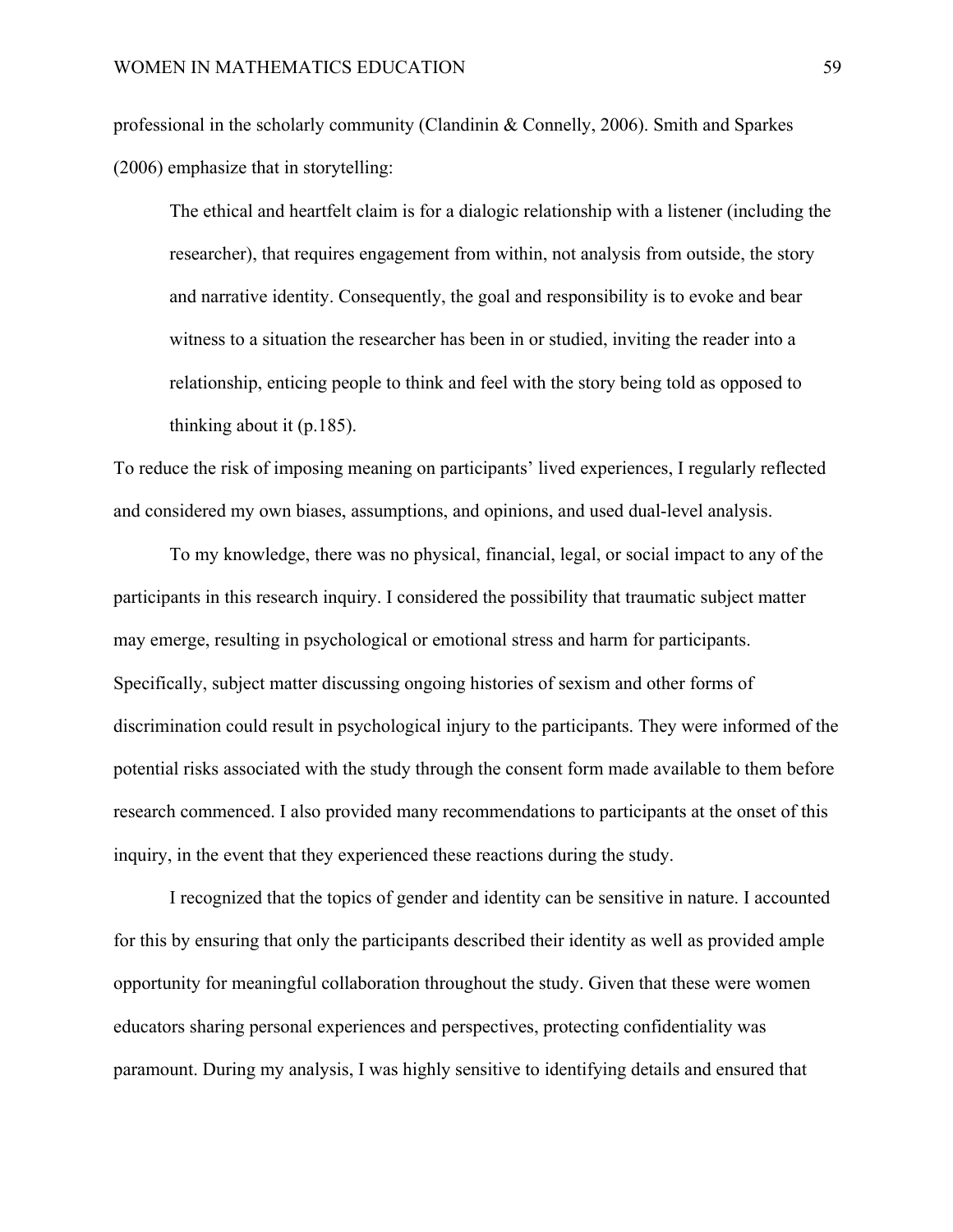participant narratives were written in a way that protected their identity. In addition, pseudonyms were mutually decided upon between the researcher and participants. Member-checking was employed throughout the study so that participants were comfortable with the information that was being disclosed. Prior to collecting any data for the purpose of this inquiry, I obtained approval from the Research Ethics Board and strictly adhered to ethical guidelines throughout.

#### **Limitations**

This study intentionally has limited generalizability. I wanted to explore women's experiences and structured the methodology to allow for an in-depth reflection. The perspectives, experiences and narratives in this inquiry are reflective only of a small sample size of five women across Canada and thus do not reflect the diversity of opinions, experiences, and narratives of all women mathematics educators at the post-secondary level. The goal of this study was not to promote generalizability but rather, to *deeply* understand women's participation in mathematics education which could only be done using a smaller sample size. Time was also a limitation in that I only spent two to three hours with my participants. This provided a glimpse into their journey to becoming a mathematics educator but there is still much to discover about their personal identity and how it was constructed from the various lived experiences.

This study is also limited in perspective. Although I selected participants with various backgrounds including two women with tenured positions, one woman without a formal PhD, and two women who are contract employees, I did not interview any male mathematics educators, or members from the pure mathematics community, nor did I interview any preservice teachers. It might have been useful to examine the ways that men and women are socialized differently and explore the messages they are given about what is expected from them in their families, schools, communities and society. Also, I recognize that gender is further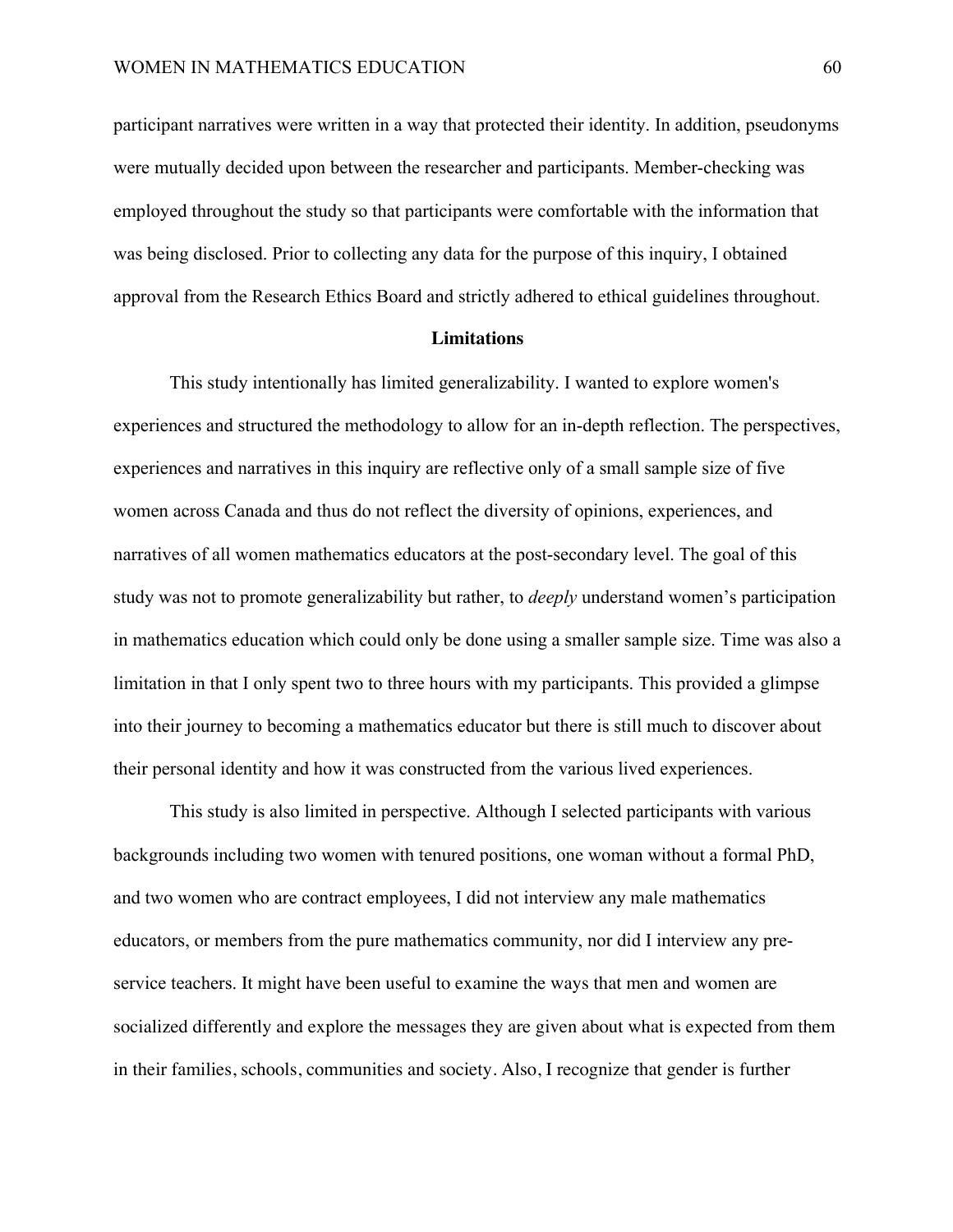shaped by race, class, sexuality, culture and geography although my inquiry does not expand to that length. My research therefore does not reflect the various insights that those groups might bring. It is possible that the lack of participation from Sophie in the reflection activity is a limitation of this study. She provided fruitful insights during our initial interview that allowed me to continue with the data analysis without the reflective component. The addition of her reflection may have provided more context to her perspectives that would have supported my analysis.

Further, I specifically looked for Canadian women mathematics educators at the postsecondary level who identified as having overcome barriers to succeed in mathematics. I intentionally selected participants who met following criteria: Participants who (1) identified as a woman; (2) were interested in exploring their own identities and the intersectionality of their position as a mathematics educator at the post-secondary level, and; (3) demonstrated a willingness to share stories about their lived experiences. Undoubtably, this provided a unique perspective from a limited sample group.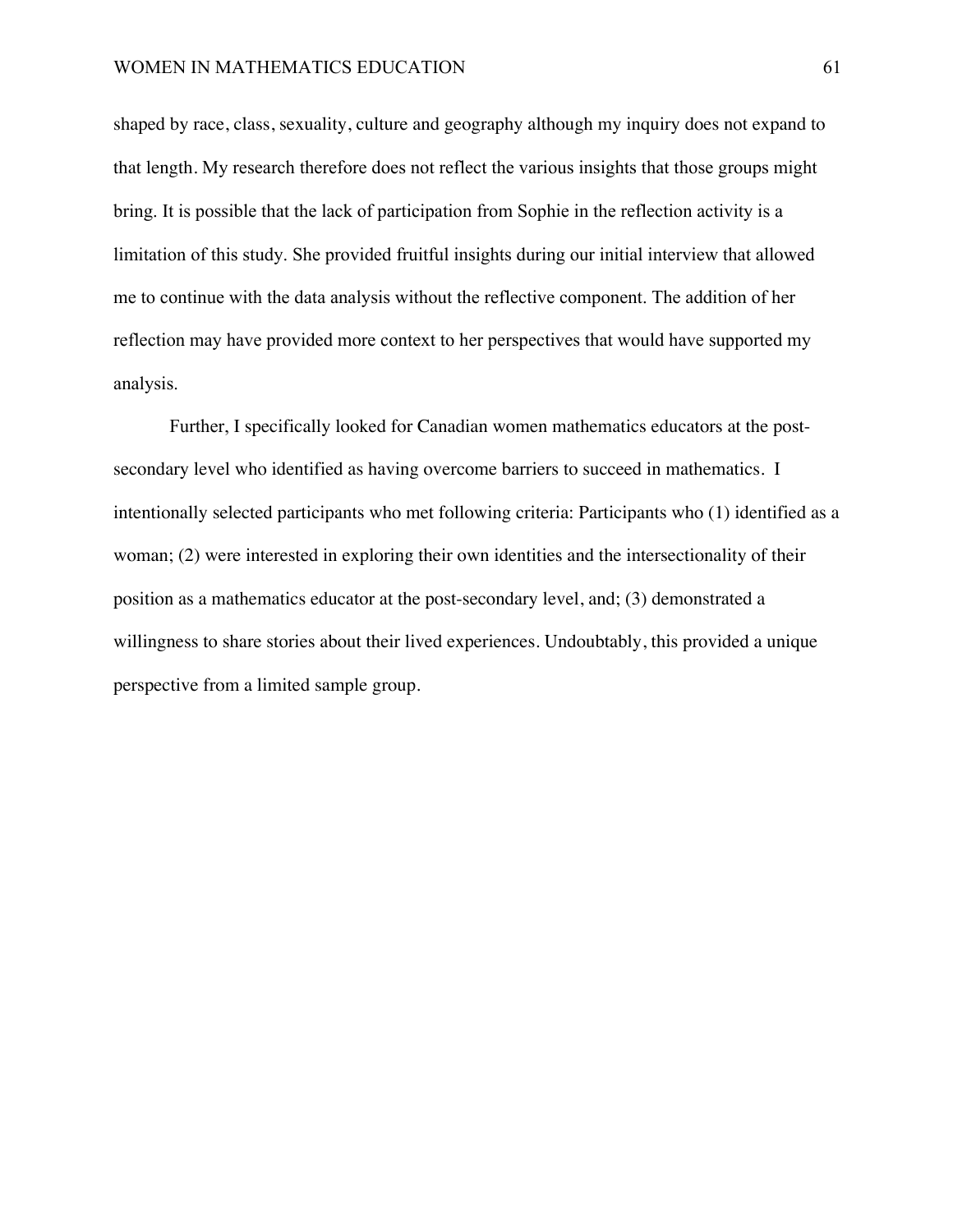### **Chapter Four:**

### **Results: Sharing Stories of Contemplative Introspection**

*"We need women's language, a language of experience. And this must necessarily come from our exploration of the personal… [a] women's lived experience"* 

(Stanley & Wise, 1983, p. 146).

### **Preamble**

*What does it mean to establish trusting relationships with participants? How do you go off and analyze personal aspects of their lives? What does it mean to research with your head and your heart? How do you ensure that you share personal stories in a way that honours their experiences? Who am I to share their story? How do I make my research meaningful for my participants?* These are the questions I am left with now that the formal data collection has come to an end.

The analysis of this inquiry is presented in two parts: Chapter four and Chapter five. The goal of Chapter four is to present the individual stories of each woman and their journeys to becoming a mathematics educator. My intention is to preserve their stories and share them in a way that honours my participants' lived experiences. In an effort to illustrate the lived experiences of my participants, I have written a poem to introduce the beginning of each narrative to establish connection and to set the scene for my analysis. Participants were invited to share their journey to becoming a mathematics educator during our initial interview and subsequently had an opportunity to reflect on their critical moments that influenced their participation in mathematics. Their reflections provided a deeper understanding of their lived experiences, as they shared stories about their beliefs and perceptions towards their identity and how it has evolved over time. I present my findings in a consistent manner, with a detailed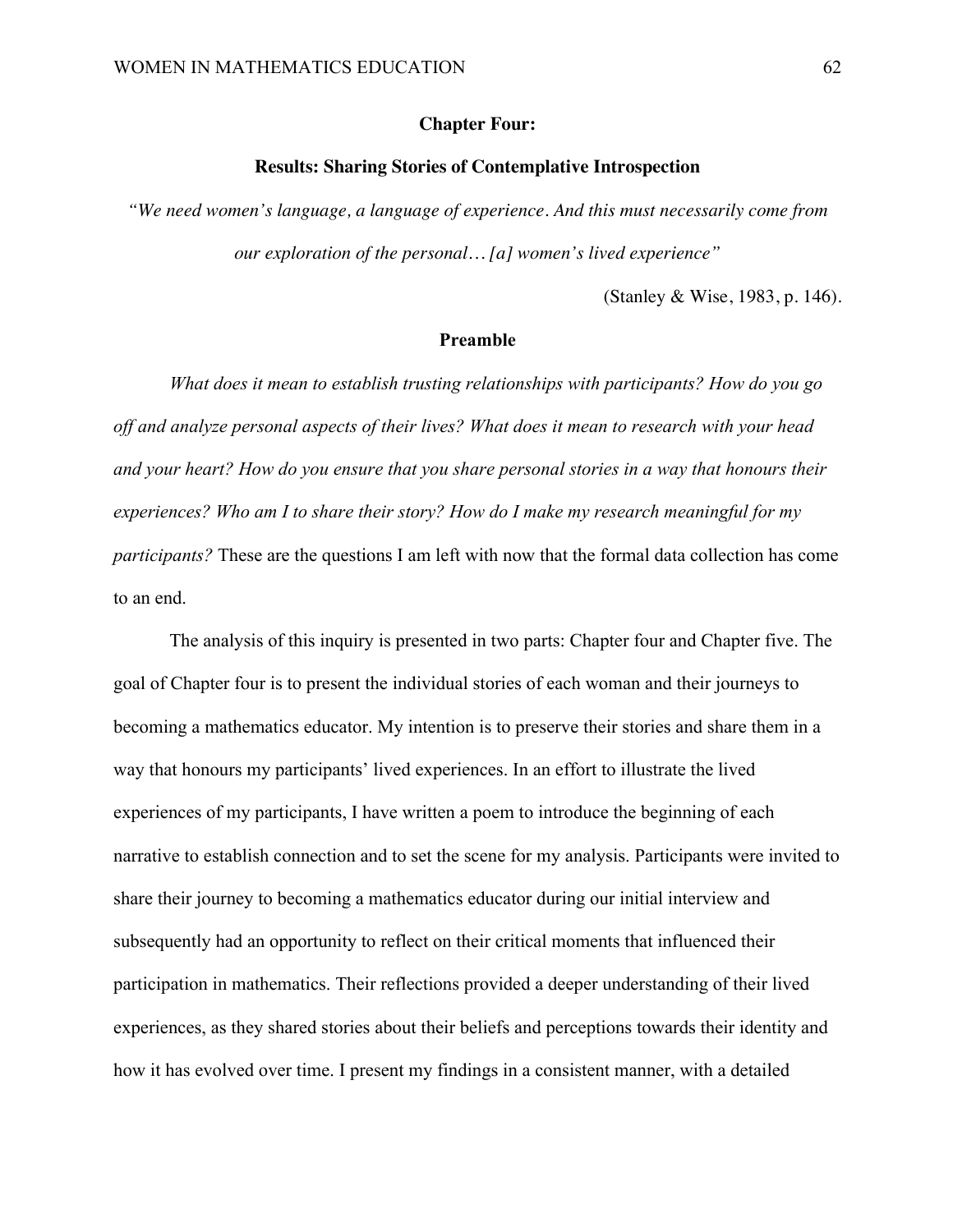### WOMEN IN MATHEMATICS EDUCATION 63

account of their journey in mathematics and their envisioned future. Following the researcher's re-presentation of each story, the within-narrative analysis highlights emerging themes from *within.* Their responses shed light on the different experiences in schooling that shaped their individual identities, and on the various factors that may have influenced participation in mathematics, leading to their current role as a mathematics educator.

Using only the results of the selected five participants, the preliminary questionnaire provided fundamental insight on their backgrounds and revealed that they varied in academic tenure between having five and twenty-five years of teaching mathematics education at the postsecondary level. Differences were also found in employment status with 40% contract, 20% tenured track and 40% tenured. Among variances were their educational backgrounds with 60% of participants indicating that they had a special emphasis in mathematics—including mathematics-related subjects such as statistics—as part of their undergraduate coursework. All participants have a major in mathematics education at the graduate level. Only 40% indicated that they hold a minor or special emphasis in mathematics as part of their graduate coursework. The majority of the participants (60%) agreed that they were quick learners in mathematics. However, almost all (80%) participants disagreed with the statement "I have always felt confident in mathematics". All participants agreed with the statement "we need more women engaged in mathematics". All women shared that they have thought they were "not a math person" at one point in their life.

As I began the process of analysis, I was overwhelmed by the amount of data that emerged. I had only spent two or three hours with these women and, yet their ability to open up and share their most vulnerable moments, in an honest way, gave me permission to explore their world of knowing. At times, I felt as though I could only capture a snapshot or fragment, and it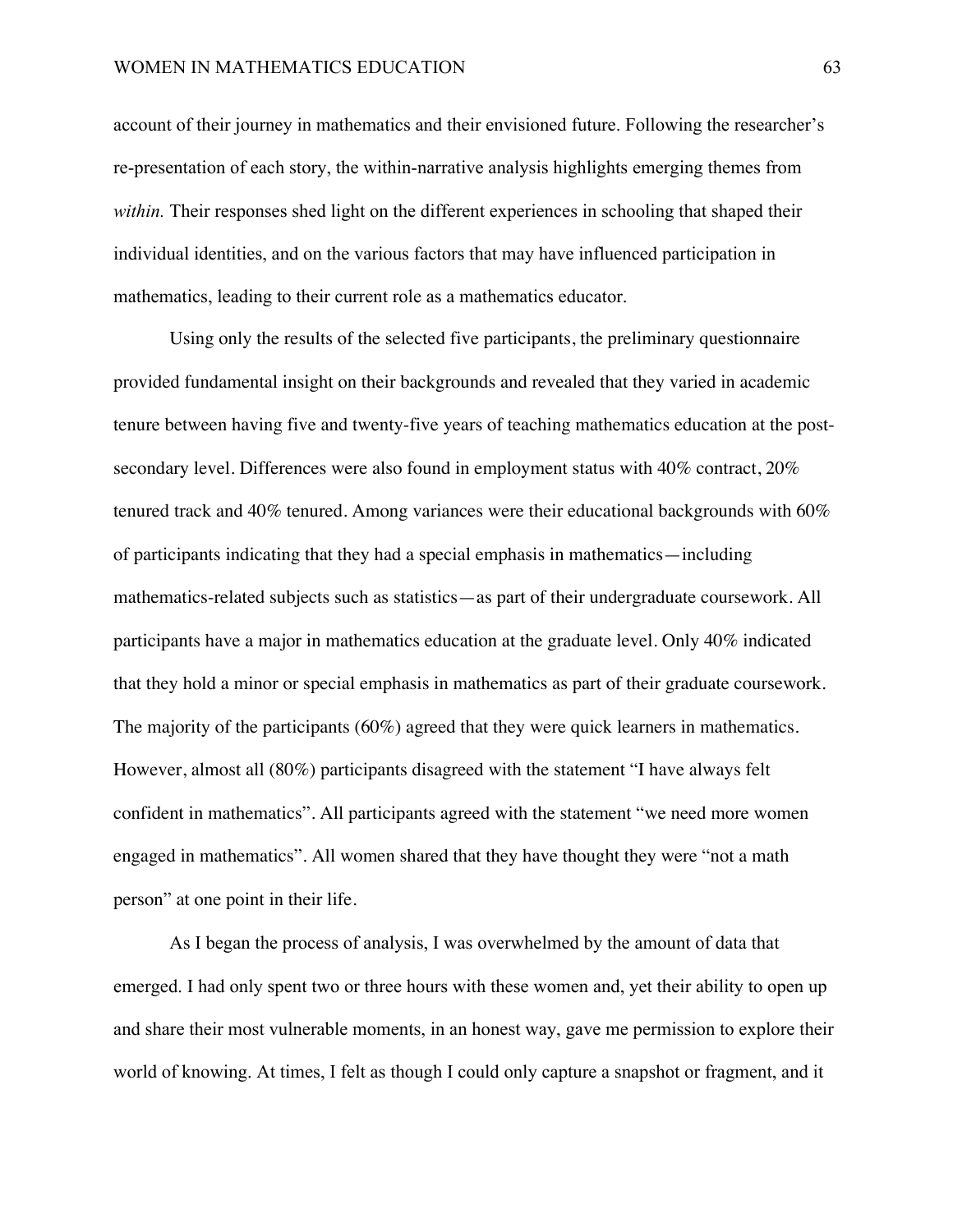was then where I was reminded of my commitment to storytelling—to connect pieces of

experience, weaving the narrative together into cohesion (Ellington, 2011). With the data in front

of me, I began reading, organizing, coding, and referring to my notes. I remained open and

trusted the analysis process, hoping that the data would lead me in the right direction.

#### **Within Narrative Analysis Results**

## **Julia's Story: Illuminating Light in the Shadow of Patriarchy**

*Do you see me? You've taught me well and I know what to do. I hide the pieces of myself that don't fit, so as not to offend you. Do you see me? I show up and perform, but is it enough? When I politely question, it's met with rebuffs. I'm tired of proving my worth to surpass, and choosing my words just to make you step back. Opinions and judgement, none of it true. It's time for a change, transformation is due.*

## *Past: Early Years of Mathematics Education*

Julia's earliest memory of mathematics education involved a strategy to help her solve multiplication problems. Julia struggled to memorize her multiplication tables, so she used her pencil to tap dots on her paper that kept track of repeated addition. She would begin with numbers that she knew the answer to and count up from there using a visual representation of dice. For example, if the question was four multiplied by six, Julia would start by multiplying two and six which gave her the answer, twelve. Then, she would continue counting from twelve, tapping her pencil two times (for each set of six), adding a dot in the order of dice dots until she got the answer of twenty-four. She remembered that her teachers were really frustrated with her method because her papers appeared "dirty". This was a result of erasing her visual representations. Julia had developed a strategy that worked, but it wasn't the one that she was taught, and she often wondered why no one asked why she was doing it that way. Over time,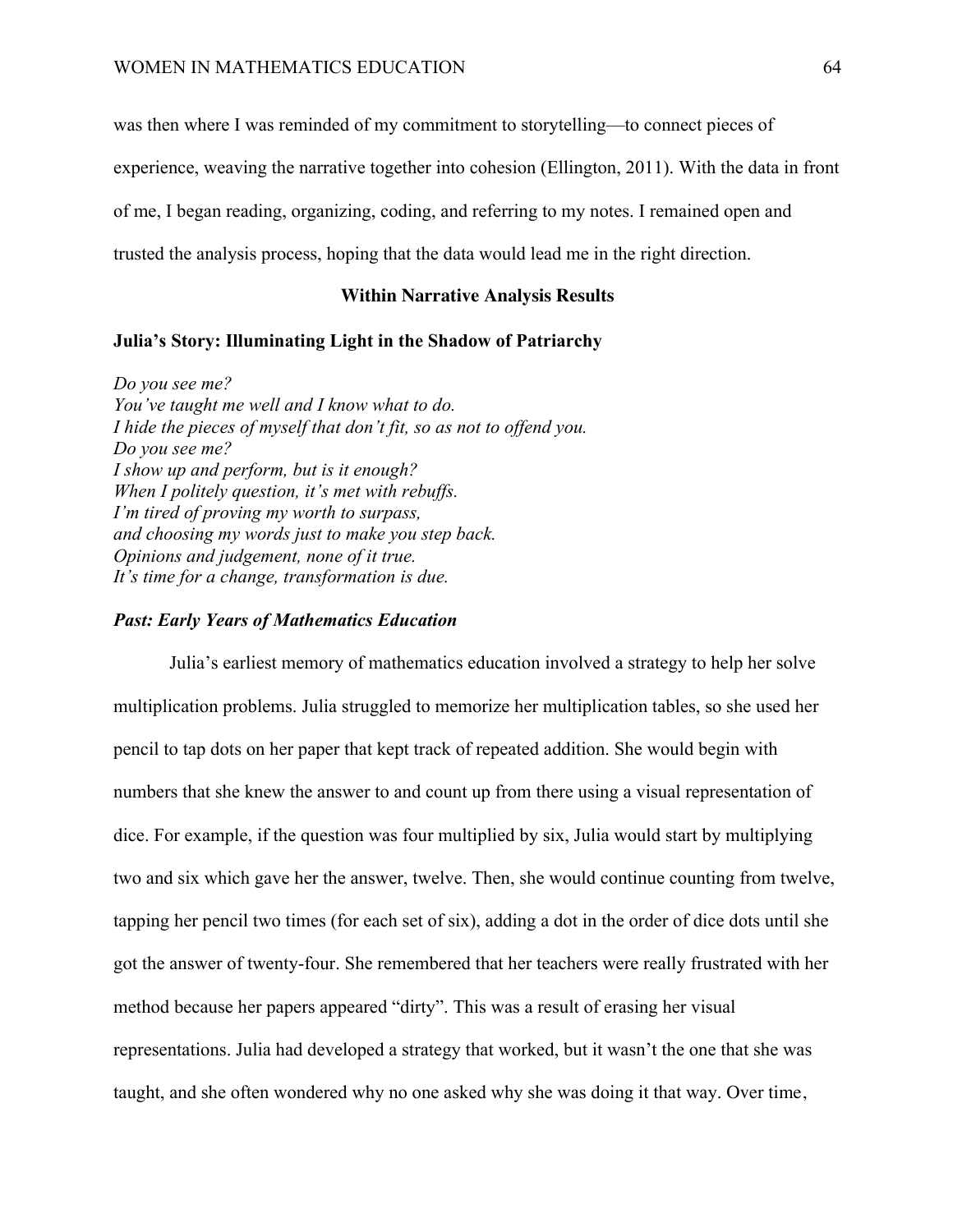mathematics became a subject that Julia tolerated, and her aversion grew stronger as she was forced to participate in games that required public demonstration of mastery, and quick recall skills. Although Julia refuted the process of learning mathematics, she recognized the importance of education—whether that was a result of her upbringing or her desire to help others—and she was determined to succeed in school. For Julia, success was defined by a strong commitment to her responsibilities as a student, reaching high levels of academic achievement, and being kind to others—in her mind, being a good human being.

Towards the latter half of her elementary schooling, her family relocated, forcing her to change schools. The transition was difficult, and everything felt foreign. She entered a new school with new teachers, faced with the challenge of forming new friendships and relationships. Julia commented on this experience, saying that "everybody had known each other, since kindergarten... they were tightly mashed in their own little groups, and here I am ... an outsider … seen as less than … where I didn't fit in … so [it] was pretty rough".

In secondary school, traditional algorithms and computational processes remained the acceptable form of "doing" mathematics. Julia admitted that she couldn't listen to the class lectures or retain the information in secondary school. In fact, she would often take her math book home, read through it on her own, and teach herself the concepts. She was less interested in knowing how to solve a problem, and more interested in understanding the problem. Julia also noted that her push to understand mathematics created tension within the home, stating:

My dad used to try and help me with homework that ended catastrophically though, because I wanted to know why I was doing things and he just wanted me to do them, and I don't even know that he actually understands why he did some of those things… he didn't need to know why…once he internalized it, it was fine. Teaching was not his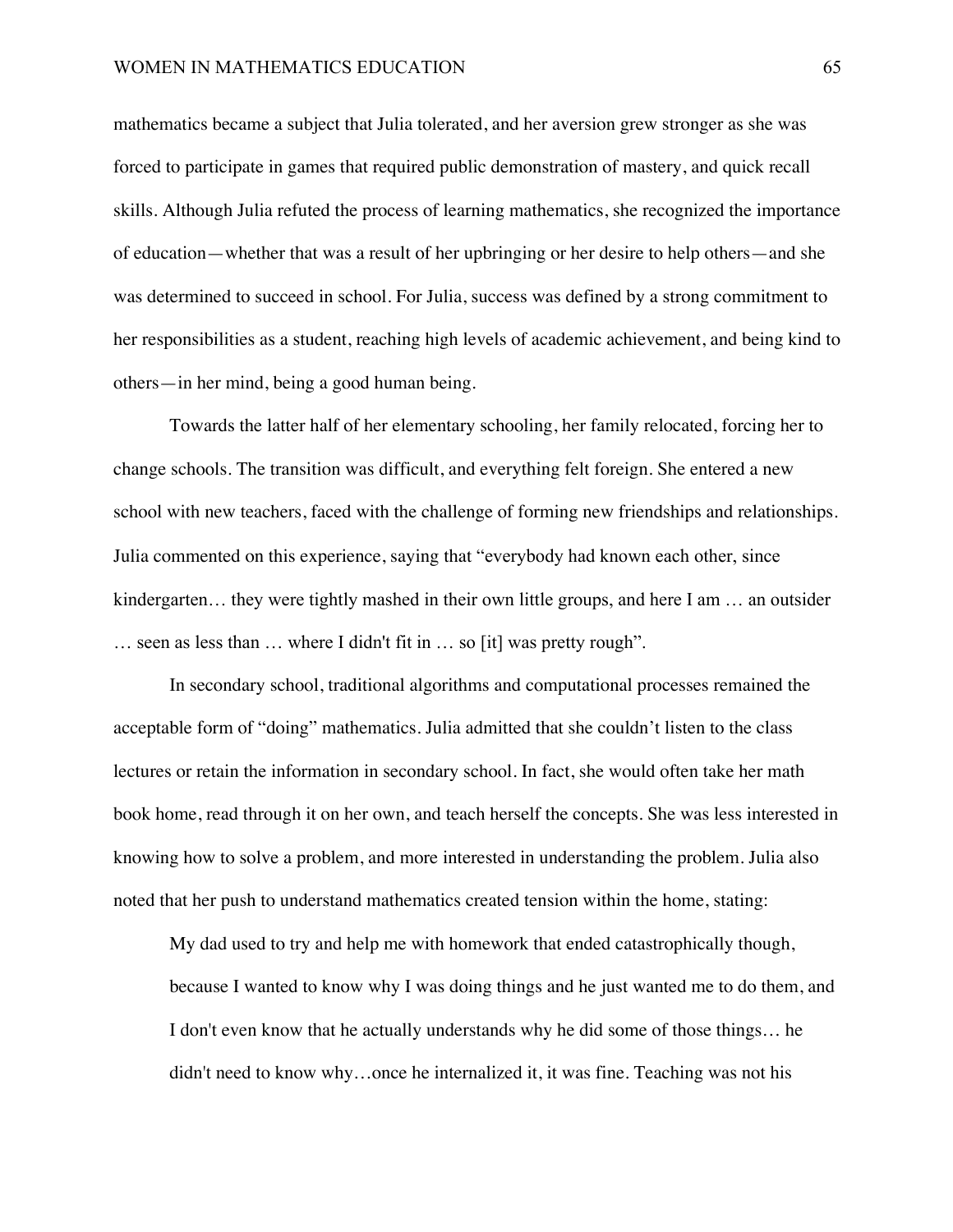strong suit [and] I remember screaming matches at the dining room table that mom used to have to come, so there ended up being a rule in the house, that dad was no longer allowed to help me with math homework… he would just get so angry and my dad's a very calm, peaceful person so the fact that my *whys* pushed him to the point where he was yelling, [that] was enough for my mom to be like, we're going to call a time out on this.

Despite earning exceptionally high grades in mathematics, Julia hated the mechanical aspect, so when she was able to stop taking math courses, she did. A deeper discussion on her academic achievement and school interactions revealed the tension between her reputation as a good student and her desire to be "unseen". As Julia opened up about her personal life, she confessed:

The only thing I had was my grades, and everybody knew who I was because I used to blow the curves in most of their classes—but…so, there was the fear of you know, still doing that because it made people notice me, and wanting to not be noticed and disappear—I didn't want to lose that, which is what made me work so hard on trying to learn the math and I just gave up on needing to know why or needing to know any of this stuff…I just needed to get the good grades.

When Julia entered the workforce as a teacher, she mentioned that she was drawn to language arts and remained disconnected from math. She claimed that her students felt it too, but she had no idea how to fix it because she was implementing the strategies that she had been taught. She recalled learning how to show students how to use manipulatives in her professional education program, something she later realized was problematic, noting that the students should be showing the teacher how *they* use the manipulatives. The lack of freedom that she felt in mathematics ultimately resulted in her decision to prioritize language arts as the area of study in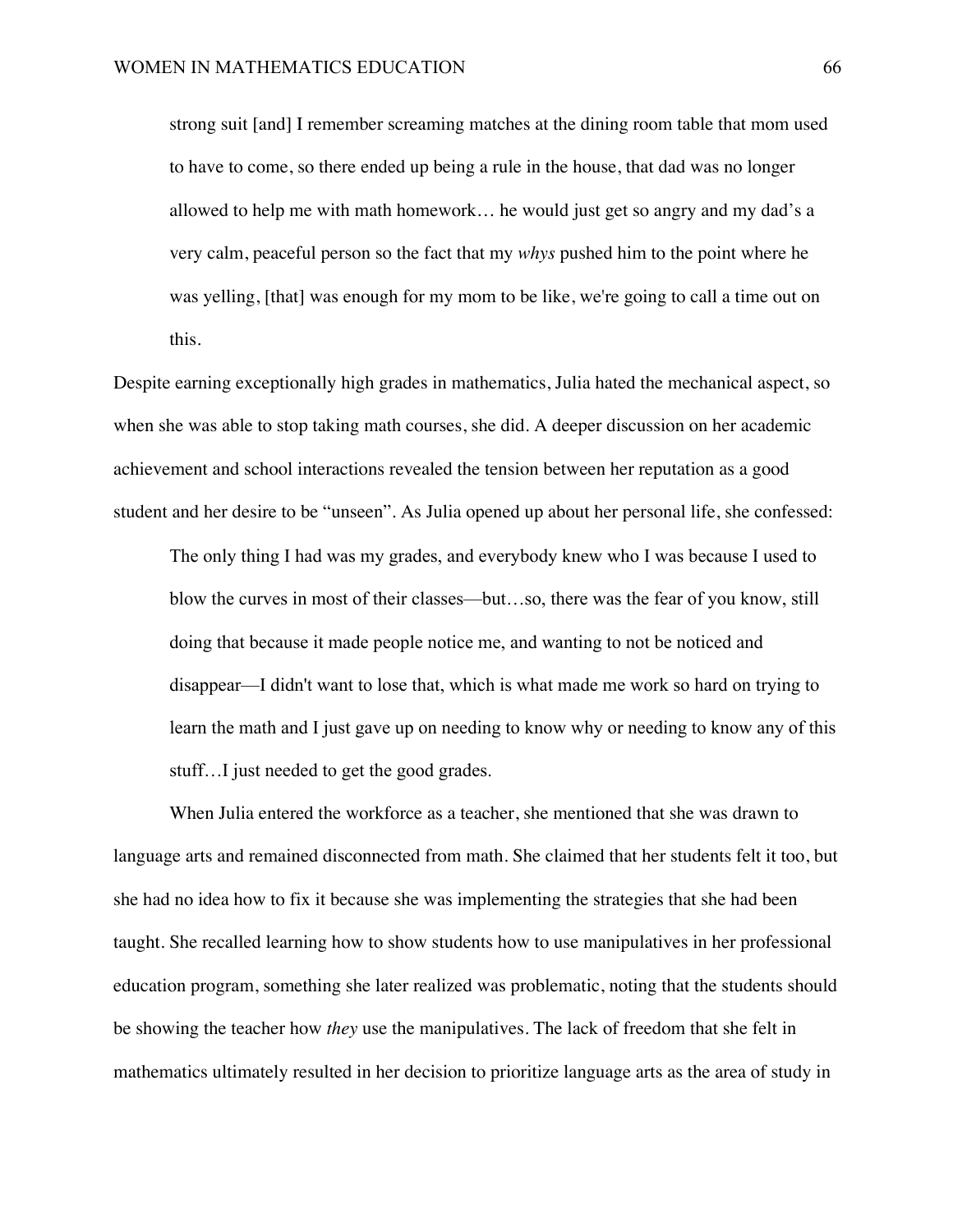her Master of Education. She confessed that she knew language would be easy and at that time in her life, she needed something to build up her self-esteem. Julia rationalized her decision to participate in language arts over mathematics in the following excerpt:

I could memorize the formulas, I could spit out answers, but to me that was boring, whereas writing, there were so many different ways, you could take it. There was so much creativity, there was so much beauty in it, and that was kind of what I was drawn to.

Julia worked as an elementary teacher while attending school for her Master of Education. She enrolled in an elective mathematics course as "a strong student" and viewed it as an opportunity for professional development. In describing how this came to be a critical moment along her pathway, she said:

We didn't have a lot of choices and it was the only one that made me think yeah, I guess, I could do this, maybe I'll learn a thing or two. And that first course changed my entire life … that first day we did something with patterning and for the first time in my life algebra made sense. And when that click happens, I just wanted to know more, and that's when I dropped my supervisor  $\ldots$  and I completely switched to doing mathematics.

Her experience in higher education was a period of transformation. Eager to engage with the community, Julia attended both mathematics and mathematics education conferences to showcase her work. The more that Julia participated, the more self-aware she became as a woman in the field of *mathematics* education. As she reflected on her first experience attending a conference as a professional, she shared that an older gentleman approached her and asked if he could help her find her boyfriend. She recalled: "In the moment I was like well, he was caring, but later, as I look back, I'm like, why did you assume I wasn't the academic? Why did you think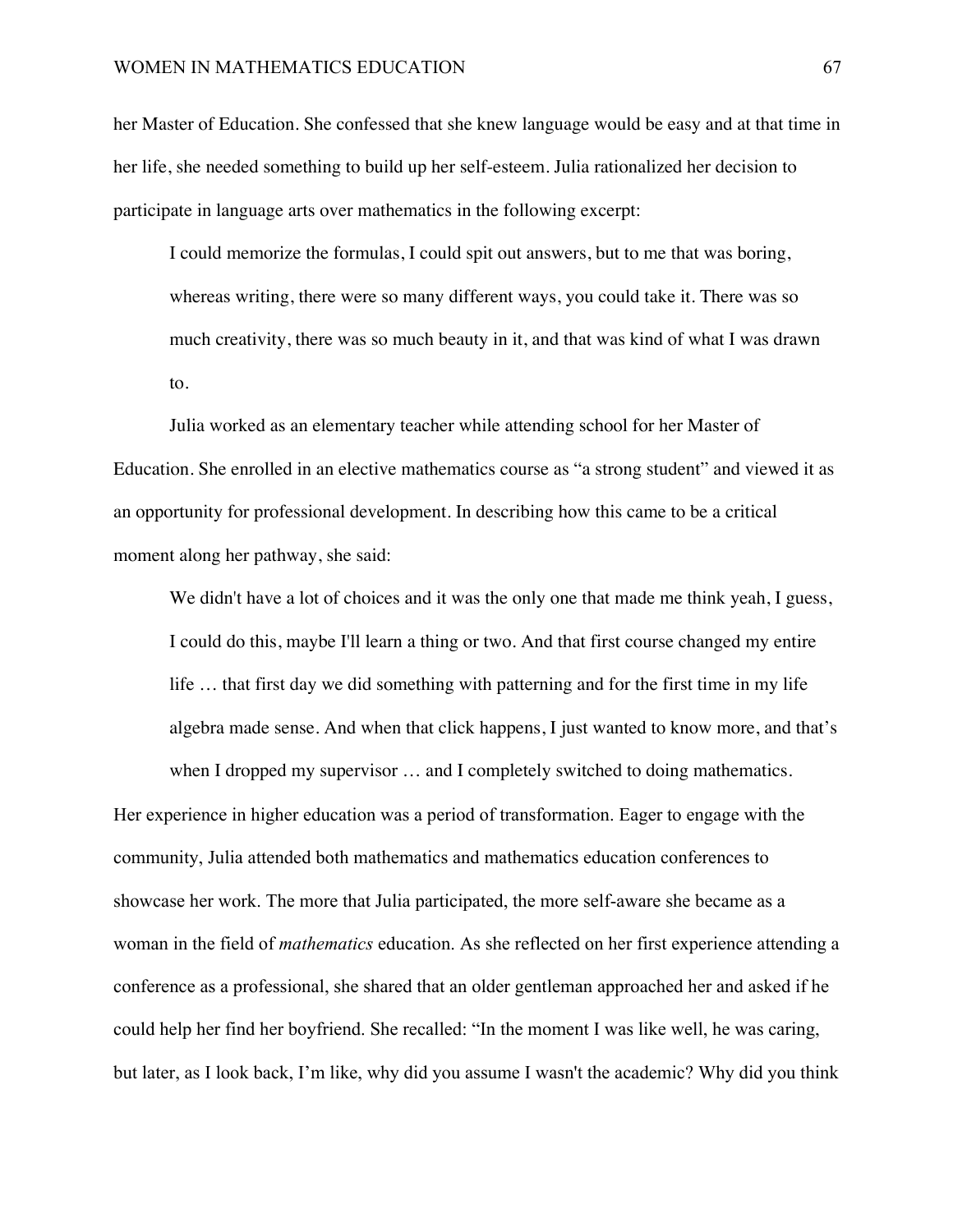my boyfriend was in the room?" As a professor, she noted that male students would often comment on her appearance, stating: "they have boiled down what the best thing about this course to the teacher is hot. I had something to look at. That's what you took from my course? That's what you saw? Or I liked her shoes". She further explained:

My heels make me feel *powerful* and *confident* and I wear them for me. I don't wear them so somebody else can comment on how great it makes my butt look in my course evaluations … it was really jarring that, that was what they saw me as.

During our conversation, Julia shared feelings towards multiple encounters of gender bias and the effort that has been required to be taken seriously in the field of mathematics education. A defining moment was during her PhD when her voice was silenced by a male professor. Fearful that she may not pass the course if she spoke out, she recounted:

I was sharing a story and he said that unless I developed a thicker skin and all of *you* people, meaning women because we were all women in the course, will never make it [in academia]. Nobody responded to his comment, nobody touched it … But I actually felt like I needed to say something. I just didn't feel safe to be able to say it, and it's interesting because the people in my class have brought it up at different moments when we've had interactions later. That was a defining moment for them as well.

Further tensions between her personal and professional identities surfaced as she remembered her decision to continue in the PhD program while a significant family member fell ill. She persisted with her PhD knowing that it would make her family proud, but she recalled that it was an internal struggle for her.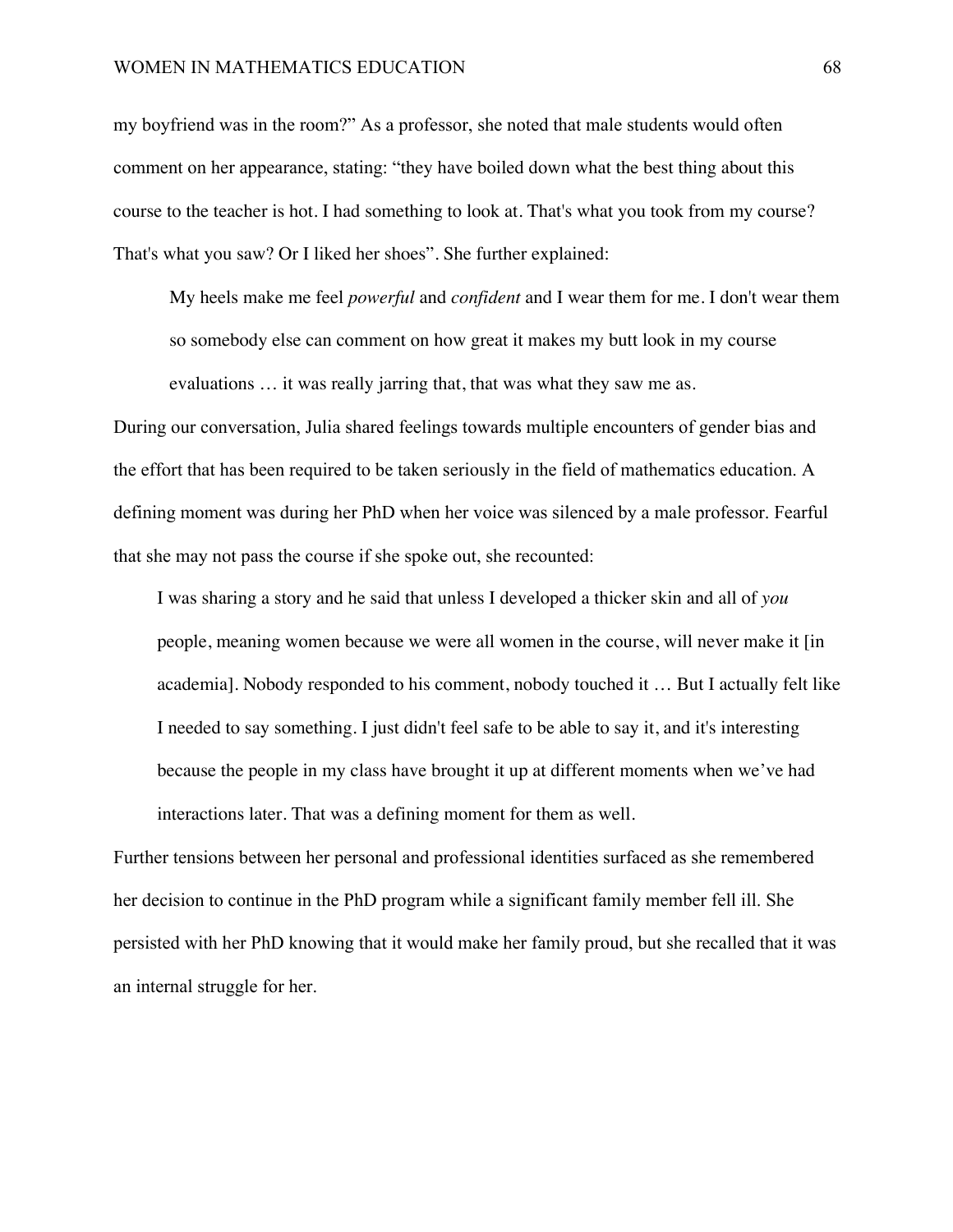## *Present: Being a Mathematics Educator*

Julia maintains separation between her personal life and professional life as she continues to construct her identity in the world of academia, conscious of how her decisions impact future career opportunities. In describing *who* she is, Julia identifies as being a teacher. Every decision she has made along her journey has been with the intention of becoming a teacher and she does not separate what she does from who she is. For Julia, a teacher "encompasses confessing the idea of being the parent; being the caregiver." She expanded on this thought, sharing her desire to become a mother. On a very personal level, teaching allowed her to fill a part of herself that was missing. She admitted that this is one of the reasons that she struggled with making the switch from teaching elementary to teaching in academia. She was afraid that she would lose an important piece of herself in an effort to maintain her status in academia.

# *Future: Envisioning Change*

A fundamental belief held by Julia is that every student can be successful in mathematics when provided with opportunities to explore how they learn best. Her definition of success has evolved to ensure that academic achievement is connected to a deeper understanding of what mathematics is, and who can do mathematics. In a discussion about what needs to change in mathematics, she asserted, "we need to shift the hierarchy and once we break that down, and the elitism around mathematics, I think that's going to make a big difference". She suggests that society needs a broader definition of what is valued in mathematics, so that calculus is no longer considered the leader and ultimate definition of success. She reasoned that:

Unlike most other subjects, parents have a lot to say about what should be happening in mathematics. I think there needs to be a more unified message about why this [alternative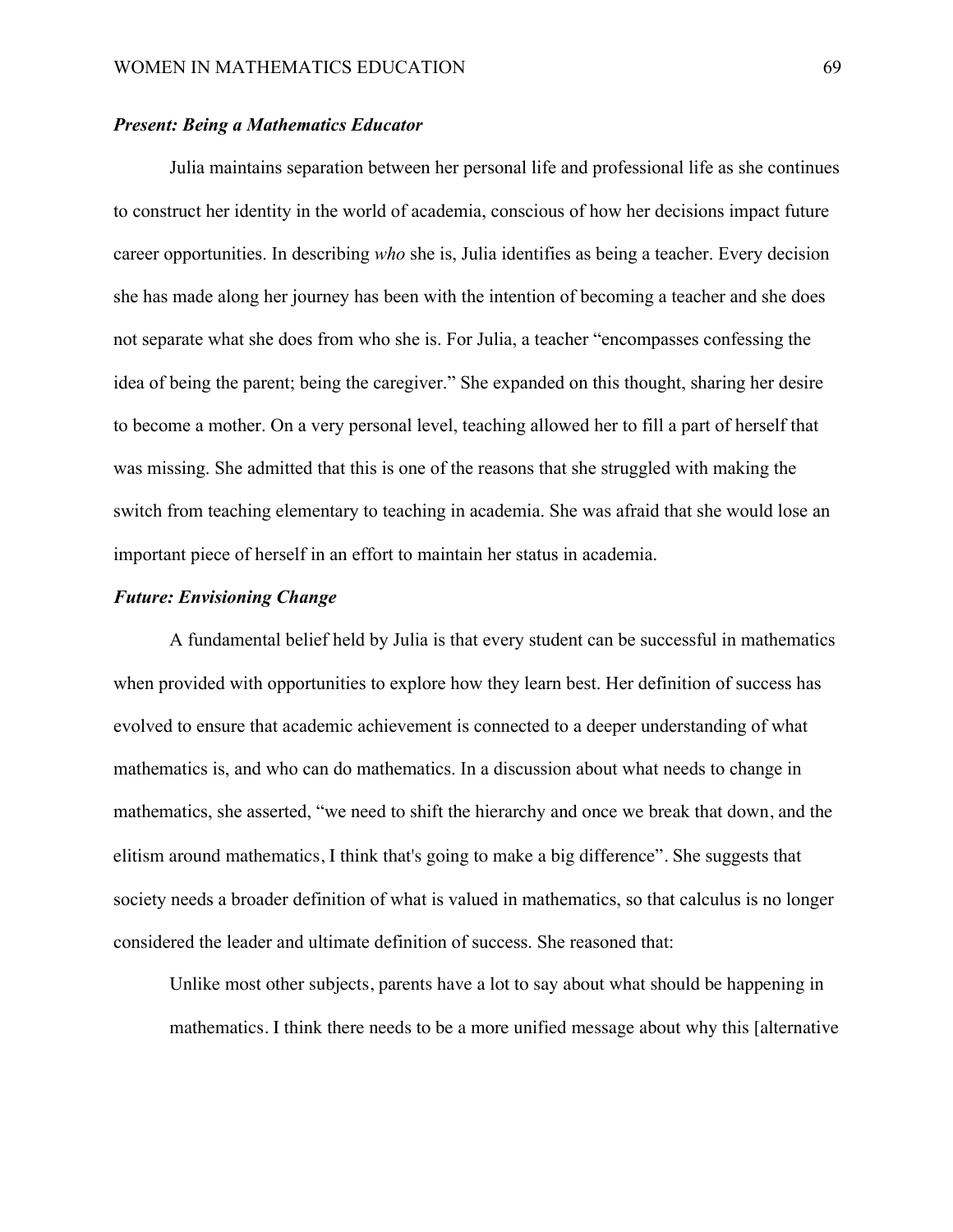method] is good for their child. Yeah, you may not see them writing out long division, but it doesn't mean they're not dividing.

### **Central Themes in Julia's Story**

During Julia's first interview, I had a hard time reading her. I observed as she politely smiled and answered my questions, trying to discern what she was thinking. She came across as warm, kind, unsure, thoughtful and it was apparent that she was someone who wanted to put her best foot forward. I sensed her initial reservation at the time, and I wondered if I had done something wrong. I couldn't decipher: *Was she judging my study? Was she interested in my topic? Were my questions too personal? What was she holding back? Was she comfortable to share the personal details of her life? How would I establish trust?* Towards the end of our first meeting, she allowed herself to be vulnerable and revealed some of her fears of participating in the study, one of them being perceived as a "whiny, emotional female". By acknowledging the fear and accepting the discomfort of being vulnerable, an honest dialogue began to take form. Her disclosure of some very personal information was a reflection of profound resilience in her journey to becoming a mathematics educator. As she reflected on the critical moments along her pathway to becoming a math educator, the conversation cracked open and I began to deeply understand the intimate aspects of her journey.

Her story represents two major recurring themes as important foci for analysis: (1) *Gender, awareness, and belonging* (2) *Coping and working through* with *fear* as a pertinent subtheme.

## **Gender, Awareness, and Belonging**

From a very young age, Julia understood that those around her held certain expectations of her. She was distinctly aware that her actions impacted the opinions of others, as seen in the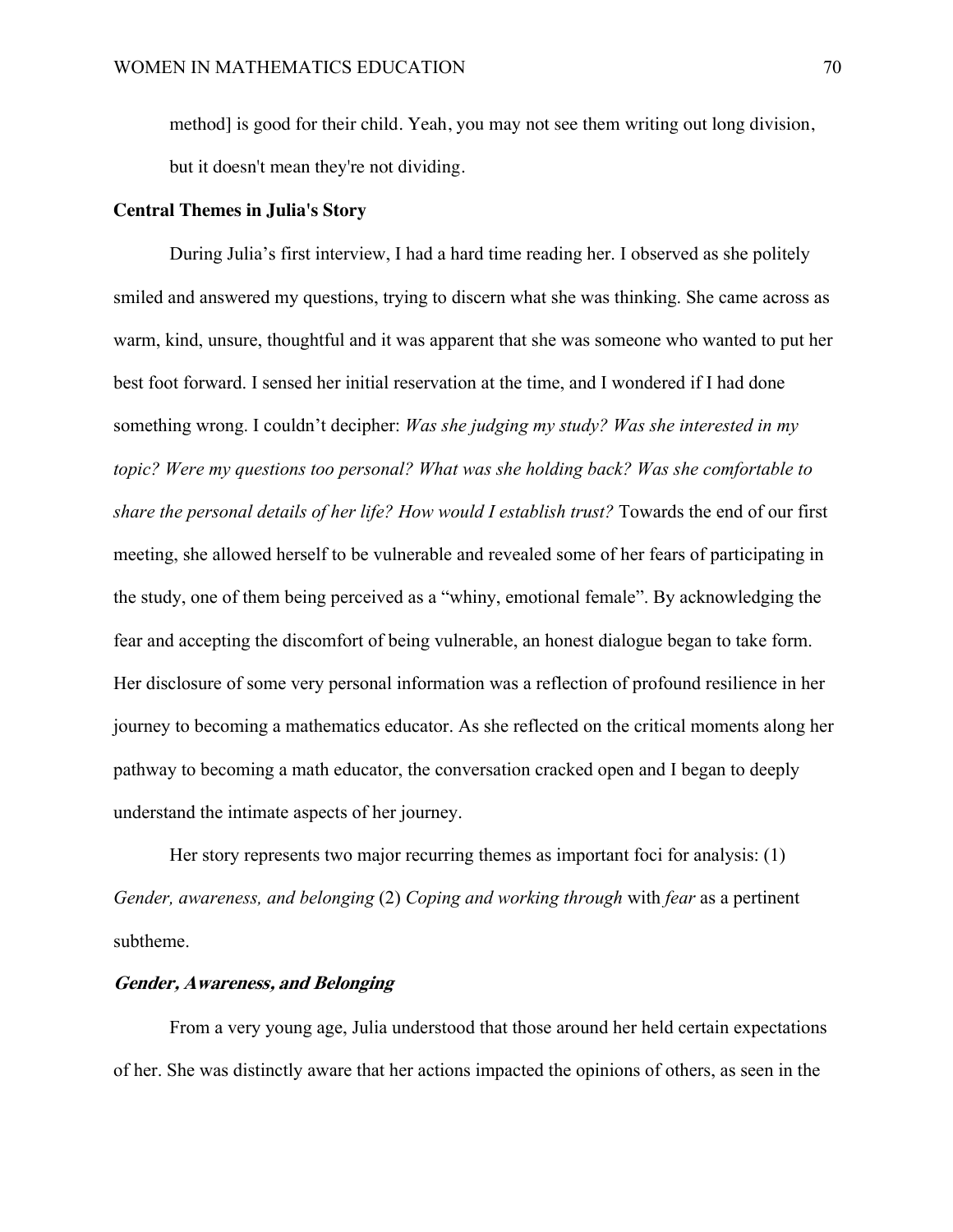### WOMEN IN MATHEMATICS EDUCATION 71

example of her multiplication strategy that caused her teachers to become upset with her. While teaching elementary math, she was conscious of how her teaching methods influenced her students and that they were not effective. In higher education, she became acutely mindful of gender bias, and how it impacts the way that others view her, and the way she views herself. In discussing how gender relates to her current position, she said:

I don't always feel safe to be who I actually am. I feel like it's gotten to the point where I've tried to dial back the female, like I don't always wear jewelry or I don't always wear makeup or I don't always wear heels, and like I've made these shifts. I don't feel good about the fact that I'm making them, but I don't know how else to exist in this world and feel comfortable when there are people who see those things [as negative].

This excerpt illustrates the internal tensions that exist for Julia as a woman working in academia who is required to omit pieces of her identity to fit societal expectations. Her reputation was built upon the expectations of others and a desire to belong. This theme influences her decisions and projects an outward appearance that is disconnected from who she really is. She indicated that awareness and the preconceived notions that she doesn't belong, forces her to speak in a way that "physically makes people take a step back, where they go from oh, to whoa." She admits that the world of academia is one where individuals "compete against each other for everything" and acknowledges that it is problematic. In a sense, she is required to minimize aspects of herself and highlight others to make herself more marketable in the field of mathematics education. Internalizing her identity has become a form of survival.

# **Coping and Working Through**

Coping has been a prominent theme throughout her story. In the early years of learning, Julia knew that she needed to be successful in all subjects, so she began developing strategies to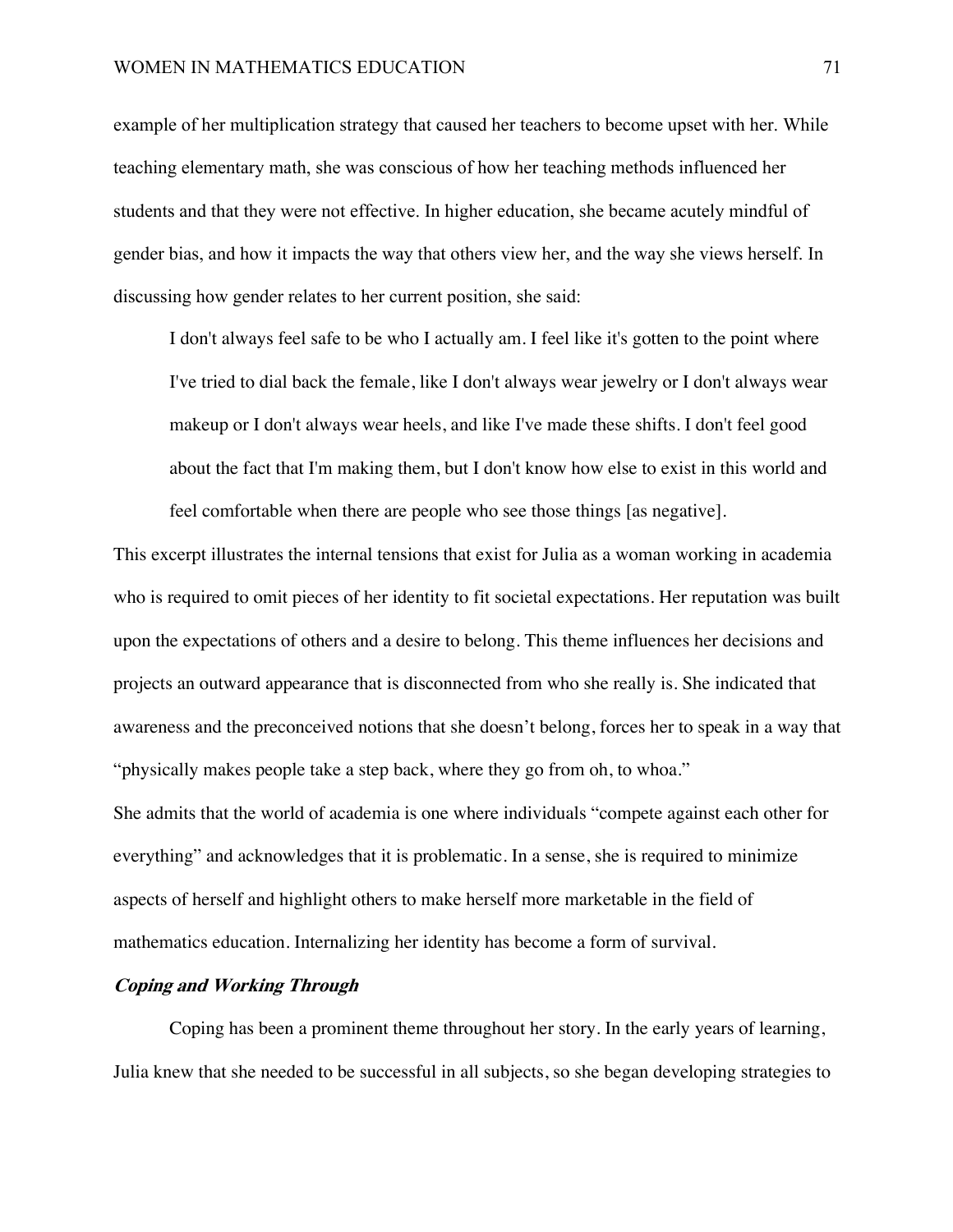help her cope in mathematics. Although many strategies supported her understanding of mathematical concepts, there were times when coping led to decisions that challenged her own integrity. The decision to cheat on a test, copying answers off the little boy who sat in front of her, is a memory that depicts her desire to succeed in school. Relocating was a significant part of her journey that led to deep despair. Her desire to be seen as the girl with the grades accounted for the lack of fit that she felt internally. Working through her emotions silently, during the formative years of her life, demonstrated her strength and stability to work through issues. Her decision to pursue higher education, and the grit that it took to overcome the barriers that were laid in front of her, further illuminates her resilience.

**Fear.** Not only is the process of working through fear essential to her story, but also identified fear as a prominent theme from the beginning. From the moment we met, Julia had reservations towards sharing the details of her life in fear that it would tarnish her reputation. Fear is woven so deeply throughout her journey that it seems to inspire her growth. She noted that the decision to pursue mathematics as an area of interest in her master's program was terrifying because it meant being pushed out of her comfort zone. Similarly, she shared how difficult it was to leave the comfort of elementary teaching to pursue her career in academia, in fear that she would lose a piece of herself that was truly cherished. It became apparent that many critical moments along her pathway to becoming an educator have involved her ability to push through fear. When discussing her participation in this study, she explained that "we're so terrified to talk about these stories and it leaves us feeling like we're alone…I think as academics, we're still very afraid to admit weakness, or vulnerability, or that were different." Looking towards the future, fear is the one thing that holds her back from speaking out against issues that she firmly believes in.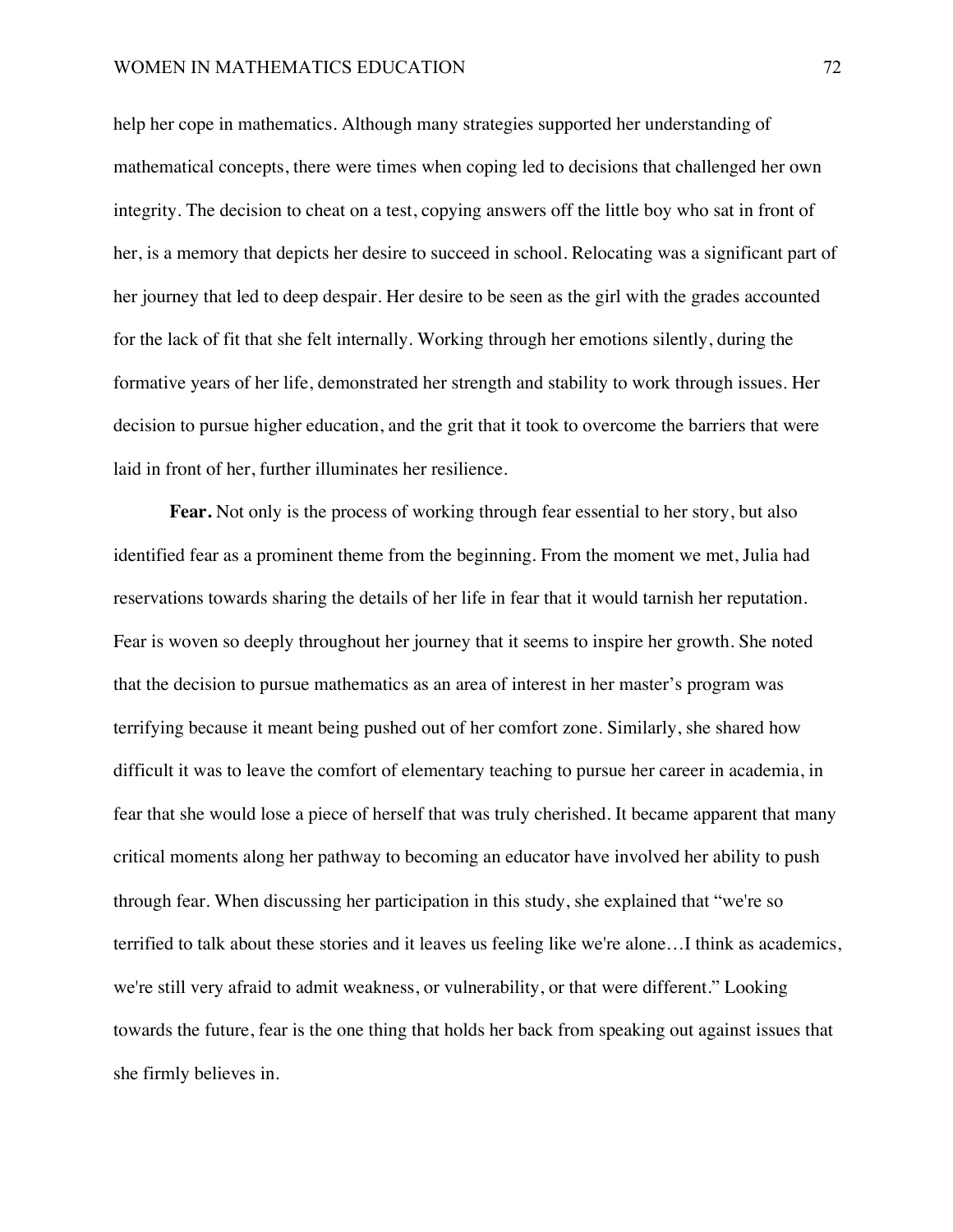### **Sophie's Story: Re-imagining Mathematics**

*I knew I would go somewhere I would land right on my feet Even when I was unsure at times Where this deeper place would lead I knew I would go somewhere I'm still learning as I go But in this place, there's meaning I am free to take things slow I knew I would go somewhere But I did not go alone Through the beauty of becoming I have entered the unknown I knew I would go somewhere I got the academic degree this work, it truly matters… Math is now a part of me*

# *Past: Early Years of Mathematics Education*

Sophie was a keen student who enjoyed school. She described herself as an "artsy little kid" who spent a lot of time drawing and painting—full of energy and creativity. Sophie recalled her educational experience of learning mathematics as "boring", consisting of worksheets and rote practice. She openly expressed her dislike towards the subject and recounted a conversation that she had with her grade five teacher in the following excerpt: "she said, 'well, why aren't you getting on with your work?' and I said, 'because it's so monotonous', and she said, 'yeah, you're not using that word correctly, that means it's the same on every page' and I said, 'exactly … *monotonous'*". She recalled that her mother was highly aware of her frustration in mathematics and would often say, "it's so sad because you are smart but it's not creative enough for you". She mentioned her father was "one of the youngest chartered accountants ever certified in the province" and was very mathematical. Her mother also worked, which was rather unusual for the time period. Though her family placed education as a top priority there was never a push towards mathematics specifically, and Sophie noted that the expectation was that "you do something".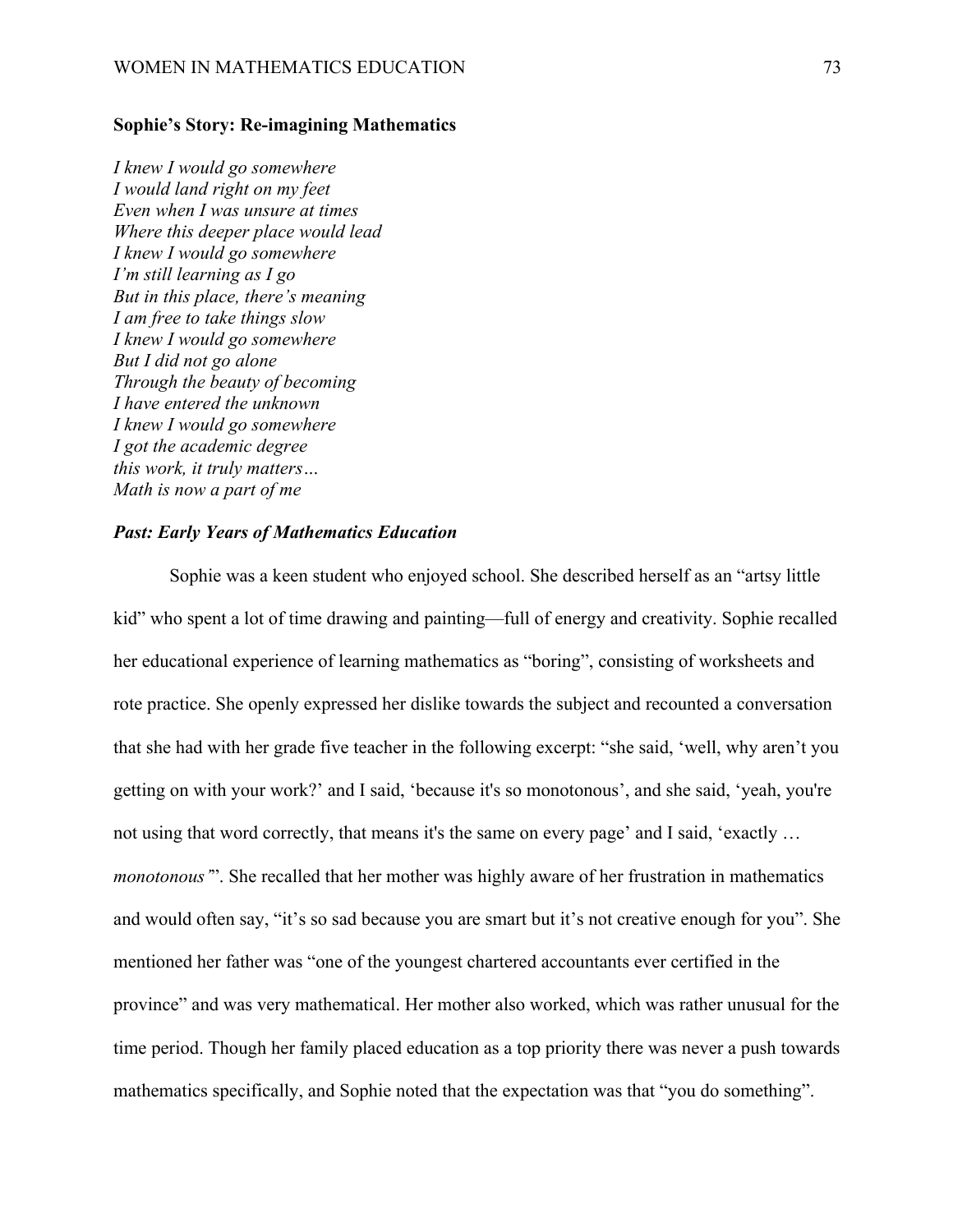She stated that her parents were supportive of whatever path she pursued, but she never considered that she would not attend university after high school.

In secondary school, Sophie remembered mathematics becoming more "abstract" which presented a greater challenge to her because she had to go home and teach herself all the concepts. She recalled some really good teachers who were more creative in the way they presented the material (e.g. games and puzzles) and that she enjoyed mathematics in those classes. She described herself as a visual learner who spent her time "drawing and creating models" as a way of making sense of what was happening in the equations. During this period, Sophie began to wonder whether her teachers deeply understood the math they were teaching and noted that whenever she questioned or challenged anything in mathematics, the response was dissatisfying, "that's just how we do it". Sophie suggested this as one of the reasons she was discouraged from participating in mathematics and was instead more interested in language arts, anthropology and psychology, which she later pursued as a degree in university.

After university, Sophie travelled extensively around Europe and Africa, working for a consulting firm where she applied more "contextual mathematics". The birth of her son was a pivotal moment in her life from a career perspective, as she realized that flying around the world was not conducive to raising a young child. This ultimately led to her decision to move back to Canada to consider her future career opportunities. She mentioned that she previously worked with children in summer camp and while trying to determine her next step, her father suggested that she become a teacher. At the time, Sophie mentioned that she had no interest in becoming a teacher but when her son was old enough to attend school, she began volunteering at his school. She quickly realized that she enjoyed working with children, so she returned to school to obtain her teaching degree. After graduation, Sophie began working in a self-contained classroom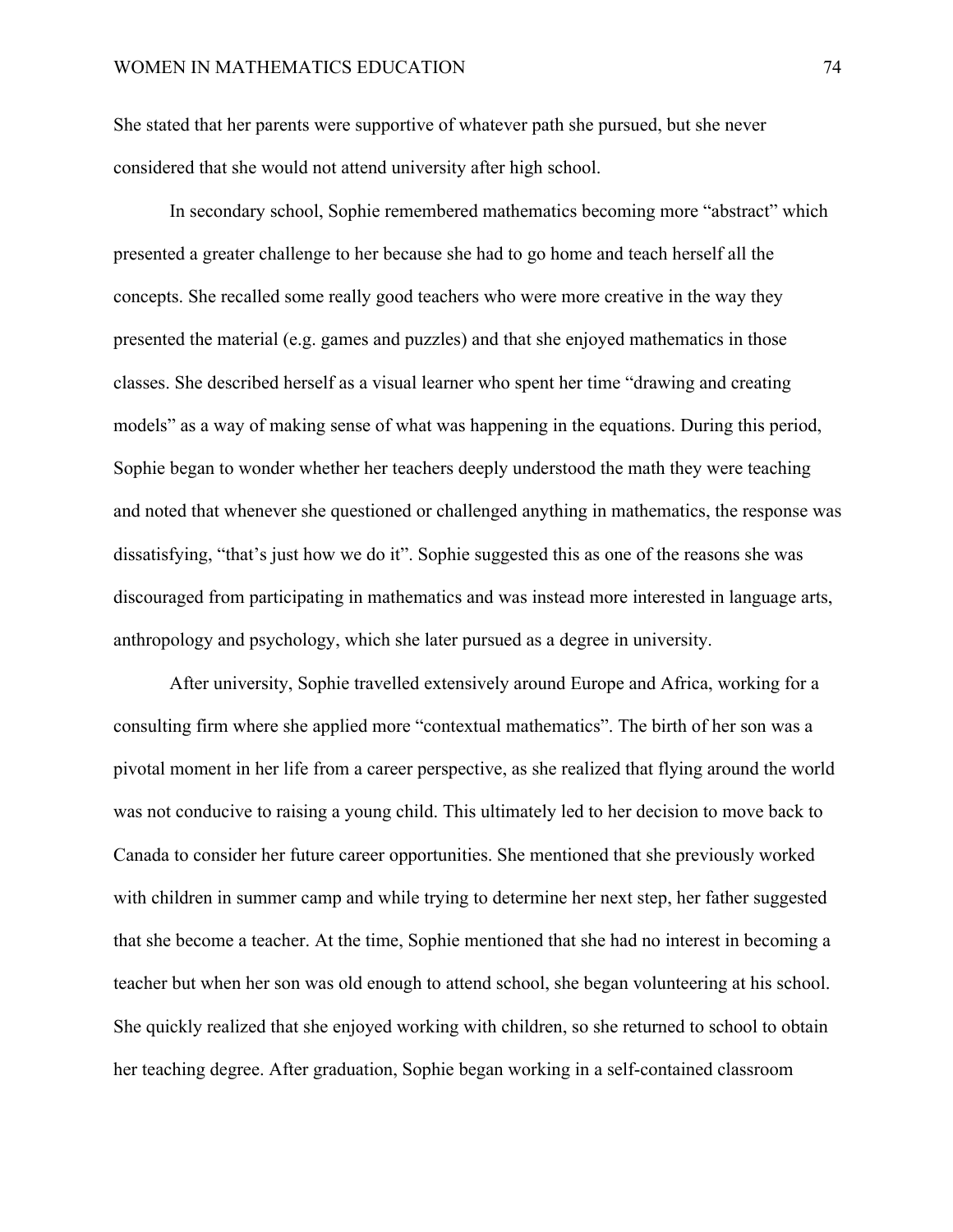composed of students who had various learning exceptionalities in addition to other comorbidities. In describing her experience, Sophie said:

We spent a lot of time trying to figure out how to access these kids' brains, so that they could start to understand concepts, and it was fascinating trying to think about different approaches to take … it pushed me because I really had to think beyond what I had just been taught in teachers' college … like how I reach these kids, and what can we possibly do.

As she tried different things and noticed that they were working, Sophie realized that she didn't understand *why* they were working*.* With a desire to do better for her students, she decided to pursue a Master of Education which would enable her to map out the trajectories of learning for all sorts of students. She explained:

Math was so cool to pinpoint in terms of how people were, and were not, understanding it…at the heart of it, there was like a concrete thing happening in people's brains, and then that all gets extracted out … [then] I became very fascinated with how children understand patterns … [I began to] think abstractly and algebraically about functions and relations with [students] … how very [young] children have the propensity to think about patterns in a very complex way that we didn't seem to be tapping into.

Although her research focused on mathematics, it was shaped more by her background in psychology and her curiosity for the various ways that individuals come to understand mathematics. Building on the foundation of her master's work, she rolled her research into a doctoral thesis and subsequently a book. In reflecting on her experience, Sophie considered how her journey had been influenced by her son. She said: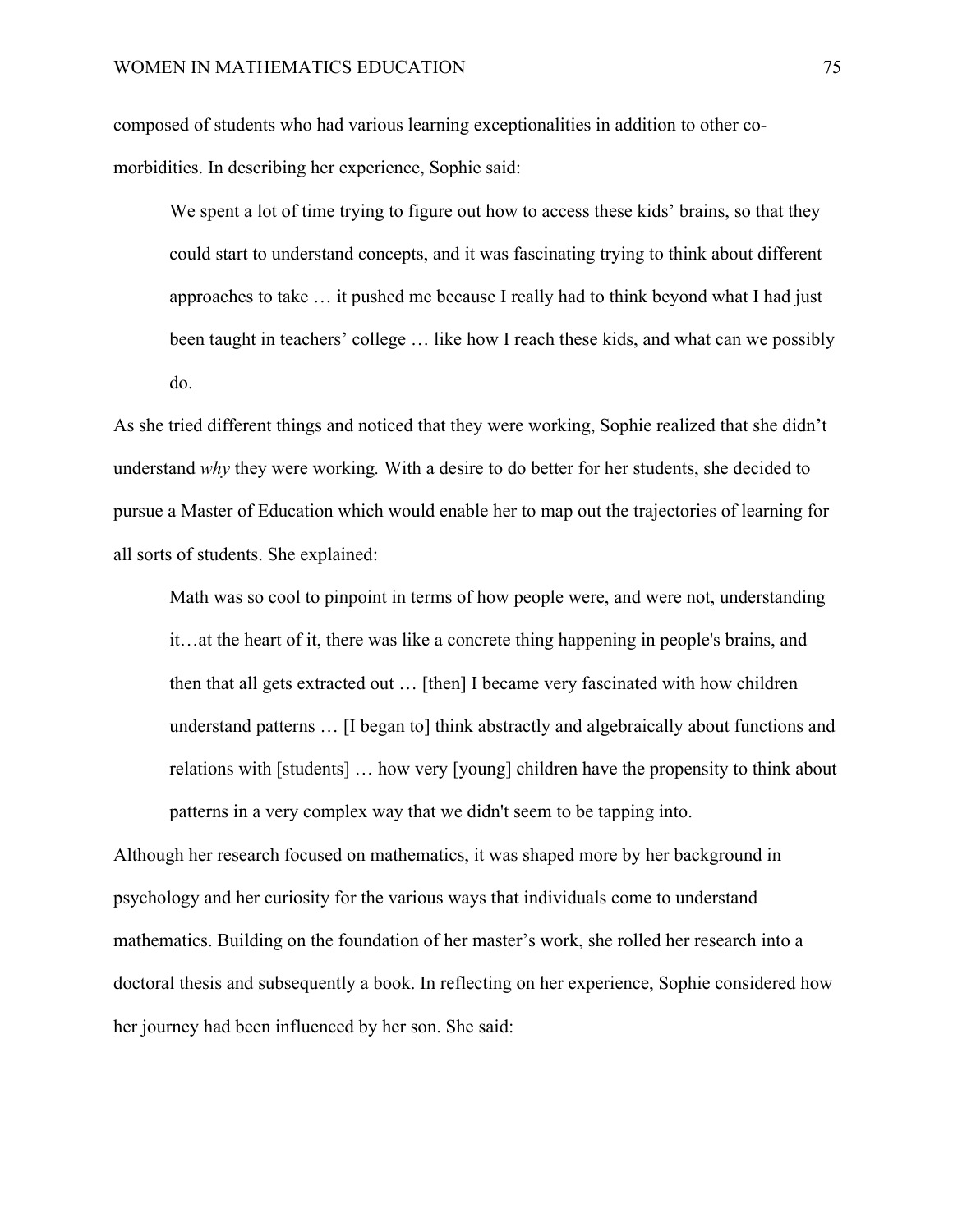I guess the really interesting thing that you're making me think about, is the fact that I [entered teaching] because of my love for the students … and I don't know if that's a maternal thing because I also was a mom of a pretty young kid at the same time, so I was wanting to take care of everybody, and do the best I could for them … that certainly was my drive for wanting to pursue higher education, [I wanted] to do what was best for the kids I was working with.

While completing her doctoral degree, Sophie began working as a mathematics educator. Shortly after, she received a tenure position which involved "publishing like crazy" and "spending the entire summer photocopying and putting together binders for the tenure committee". Reflecting on her accomplishments, she affirmed:

It was lovely to have people questioning me about [my dissertation] that had taken four years of my life to create and they had read it as deeply as I had…and so, to have a lovely conversation with these really high-powered math-y people was really great…and getting tenure that conversation was really nice, and when my book came out and I was doing keynotes internationally, it was lovely because I had spent so long on this study and then to finally be able to put it together in the form that other people could use [as a practitioners book] … that was definitely a time when I felt confident.

Sophie chuckled as she shared that "everybody was kind of a little bit shocked" with her decision to pursue mathematics education as a career. Given her earlier experience, a career in a mathematics related discipline did not appear to be a natural path for Sophie, but she said, "[now] it made sense because I could bring it all together".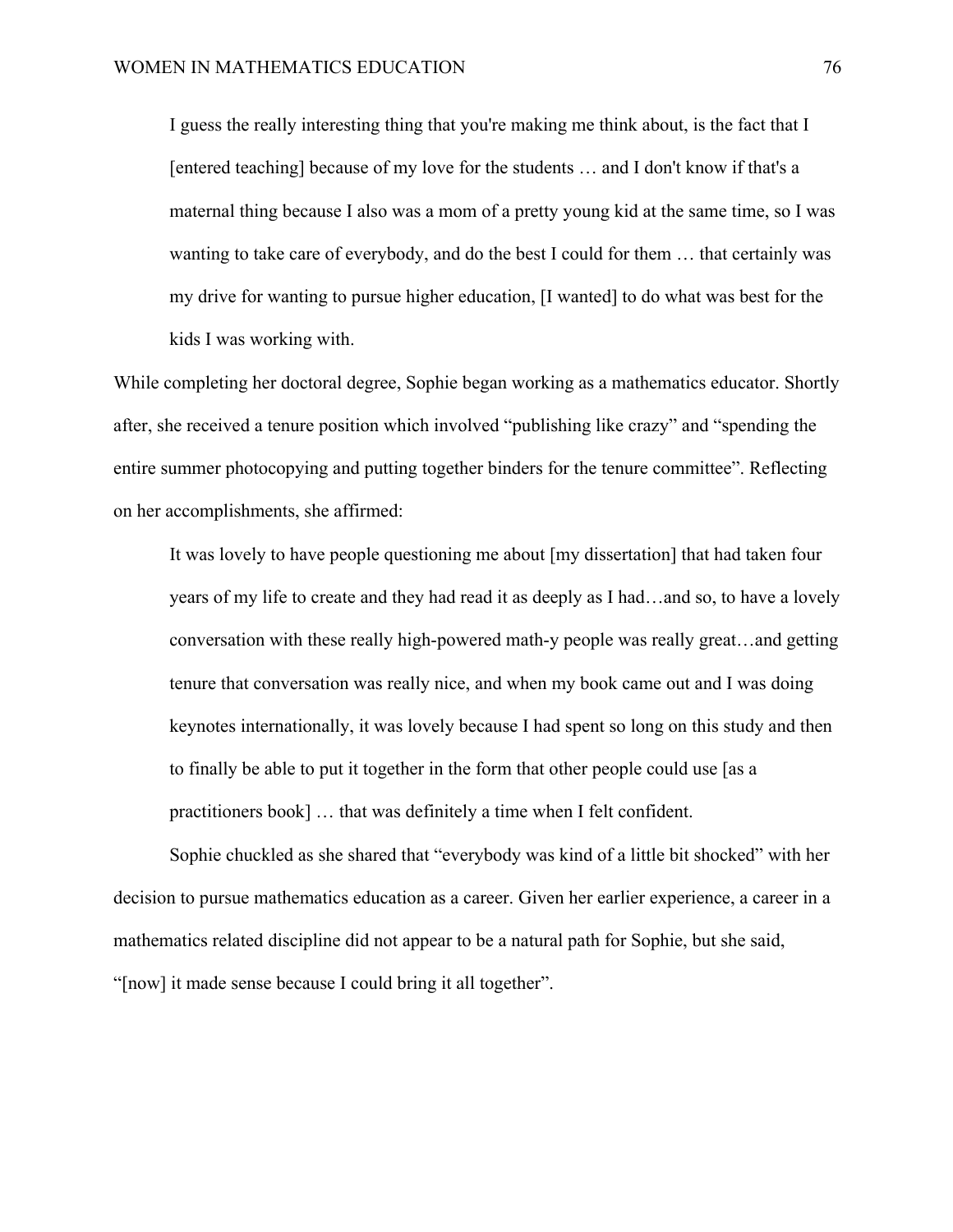## *Present: Being a Mathematics Educator*

Sophie continues to search for ways to teach mathematics in ways that people can understand. She does this to make it more accessible rather than making it feel as if it's something that only smart people can do. Her work focuses on mathematics through the perspective of psychology and education, but she admits: "I also have to find the mathematics that is grounded in the stuff that I'm exploring as well". Currently, she is exploring ways to decolonize mathematics, focused on cultural ways of knowing and thinking about mathematics with First Nations people. She describes the ways that she makes mathematical connections in the following excerpt:

Connections between that math and people who are making snowshoes and stuff like that … or setting traps … or doing beadwork … and the designs of the beadwork that are phenomenally mathematical…birch bark basket making and looking at the optimum size of the height of the basket for the volume, because that gets into derivatives and calculus as well … I had to go back and remind myself how to do that [and make those connections] … but [it's] really cool seeing these grade six [students] kind of play around with [a mathematical] idea that they won't formally meet until Grade 12 or university.

Sophie strongly believes that "everybody thinks mathematically" and that is "a foundational part of being human". She has dedicated a significant amount of time learning how to present math in a way where it provides opportunities for people to recognize that they are mathematical and "they don't have to be scared of it". Sophie mentioned that she reflects a lot on the fact that more than half of pre-service teachers enter her classroom terrified of mathematics and she stated: "[the education system] is doing such a disservice to so many people if that's the case".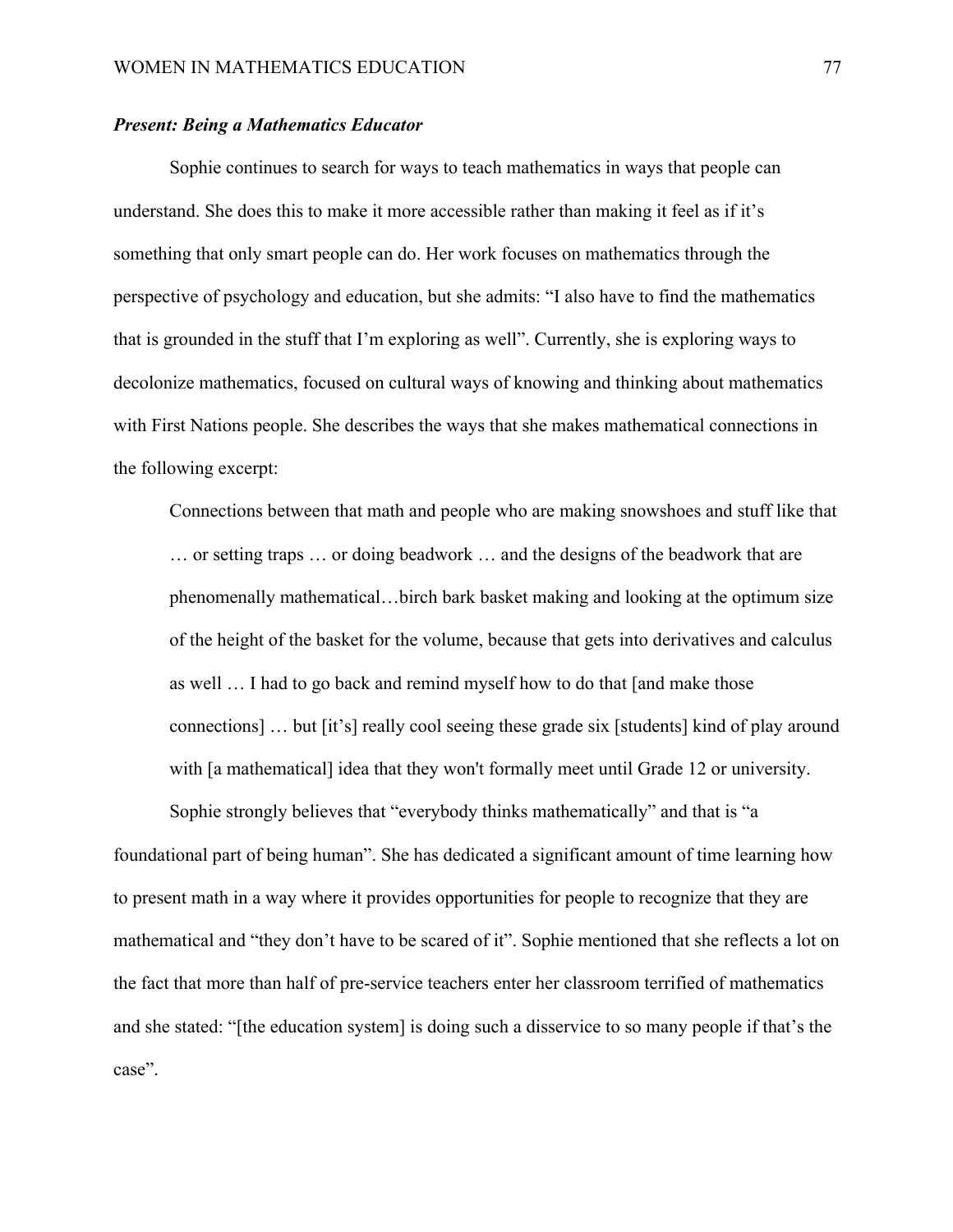In addressing the perceptions that people have of mathematics, Sophie responded in the following way:

I think most people are acculturated to have math anxiety, but I think it's based on their experiences, and I think that if you change the experiences, you can definitely shift people's math anxiety … it's so prevalent in our society … even the messaging that we hear all the time, like you know people saying 'I'm not good at math' ... even now like, if I tell people what I do, I can see them cringe, but I think it's because of the terrible way that we teach it, and assess it, and everything else.

Sophie has worked incredibly hard over the years to counter negative perceptions in mathematics and advocates strongly: "please don't give your students worksheets. It's the meanest thing you can do to a child who is full of energy and curiosity and creativity".

When it comes to gender and mathematics, Sophie acknowledged that there are noticeable differences between the sexes when it comes to societal expectations. She referred to a study where girls rated themselves less competent than males regardless of their ability and said: "I would love to know why that happens, and I think a lot of it is just our society like if you're a girl, you're supposed to be arty or whatever and you're not supposed to be smart". She described the societal perception as: "it's really, really weird" and considered how it relates to her role in academia. She reflected:

You are making me think of something really interesting though, I think the only time I've ever gotten like subtly challenged, or you know, has been from some of my male students when they initially meet me and they kind of like to test me. And not disrespectfully or anything but I know that they're testing me, because they come up with some random question. And it's like they're judging me in terms of how well, I can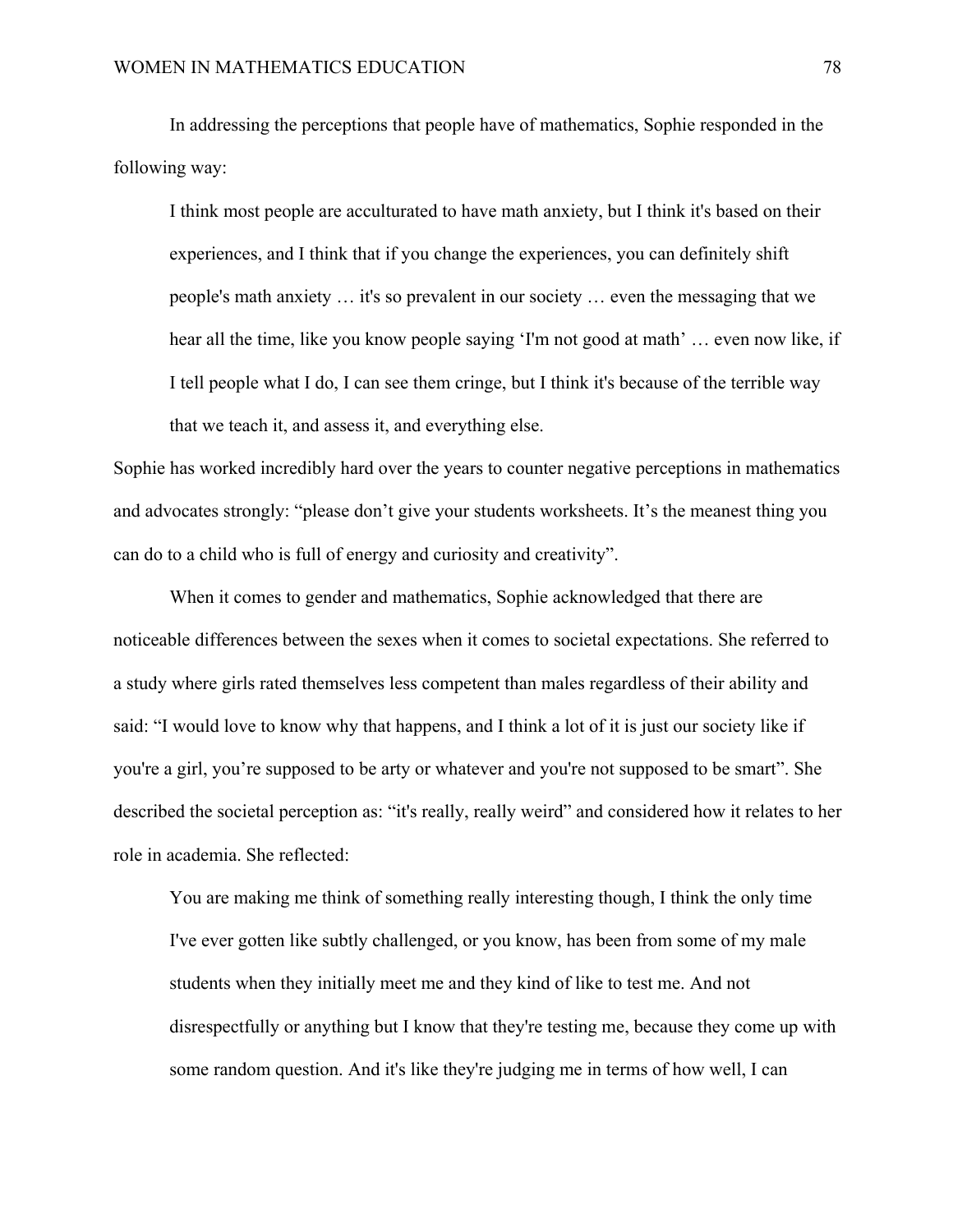answer it right, and so, then, if I answer it well, and then they seem to be fine with me, but that that's happened a few times over the years, yeah which is really interesting I don't get that from anyone else, like, I never get that from colleagues or anything and only just

some of those, yeah a couple of male students who have had reservations, shall we say. Sophie indicated that gender equity is changing as the scientific and mathematics community gain more representation of women. Sophie appeared to view gender inequality/sexism as a thing of the past stating that it is "certainly lovely compared to what it used to be". Sophie suggested that "unlink cultural trends (ie. media) where the boy/girl dichotomy remains present, the messaging has changed within the education system" to be more inclusive of both genders in mathematics.

### *Future: Envisioning Change*

For Sophie, moving the subject of mathematics forward requires new ways of teaching and understanding mathematics so that everyone has the opportunity to view themselves as competent in mathematics. Sophie believes that teachers play a crucial role in students' participation in mathematics. She noted that a large part of her research and her role as an academic involves going into classrooms to try out different ways of teaching mathematics. She describes this experience along with the inconsistency of mathematics education in the following excerpt:

All my research has been classroom-based stuff, so we go in and try stuff out, and the kids are doing really complex math, like they're doing really robust math. But they make a distinction between the stuff that we do and school math … They always say, 'oh I love the stuff we do', and 'you come in and we're doing all this cool stuff' and they're doing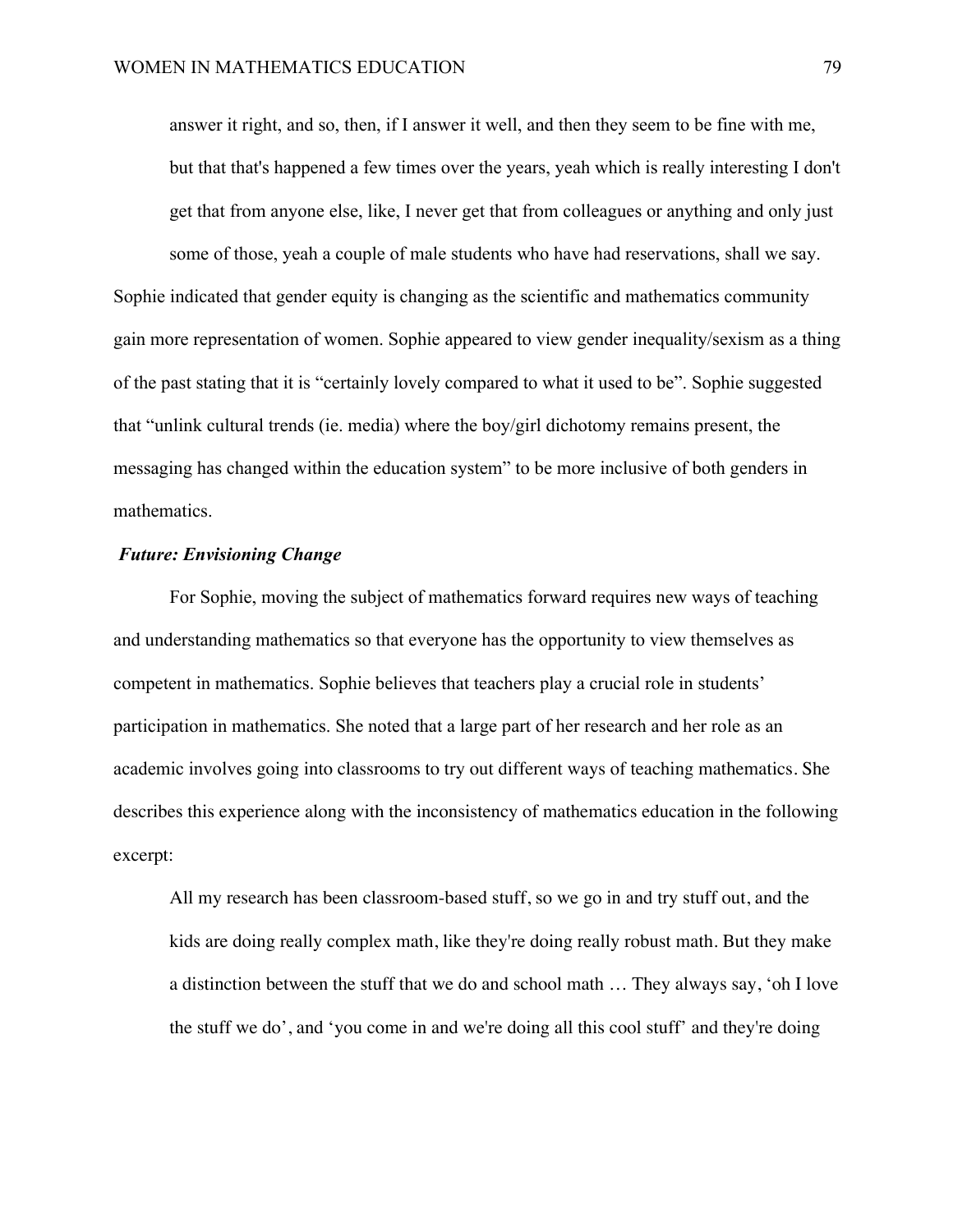brilliant math, but then they don't see it as school math … unless they've got a brilliant teacher, in which case it's just part of what they're used to.

Sophie uses the term "brilliant teacher" to describe an educator in mathematics who is engaging students through problem-based learning where there are multiple entry points for students to demonstrate their understanding in mathematics. She said, "in so many classrooms that I've worked in, [when] the teacher really knows what they're doing, the kids love it and they don't have math anxiety, and it's all because of the approach that the teacher takes with it". She suggests that "a lot of teachers just assume that they can't do math and so they don't even try to teach in a way that might make sense to them" whereas, the teachers who *are* comfortable with mathematics, often encourage students to participate further in mathematics.

### **Central Themes in Sophie's Story**

Sophie was one of two women in this study who are tenured faculty. Sophie was courteous throughout the interview, refraining from making interpretations of my study even though it is highly plausible, as an academic, that she would carry assumptions about what I was aiming to achieve. Generally speaking, Sophie was assertive in her responses to the interview questions. She challenged the purpose of the first interview question, which was perhaps a reflection of her confidence and curiosity when it comes to understanding the deeper meanings behind everything in life. It was very clear during our time together that she has tremendous passion for helping others understand mathematics and has spent a great deal of time learning ways to spark curiosity and promote confidence in mathematics. Thus, *critical curiosity and confidence* becomes a central focus in her narrative. The second theme, *dedication, and recognition,* constitute an additional perspective to reading her story as a whole.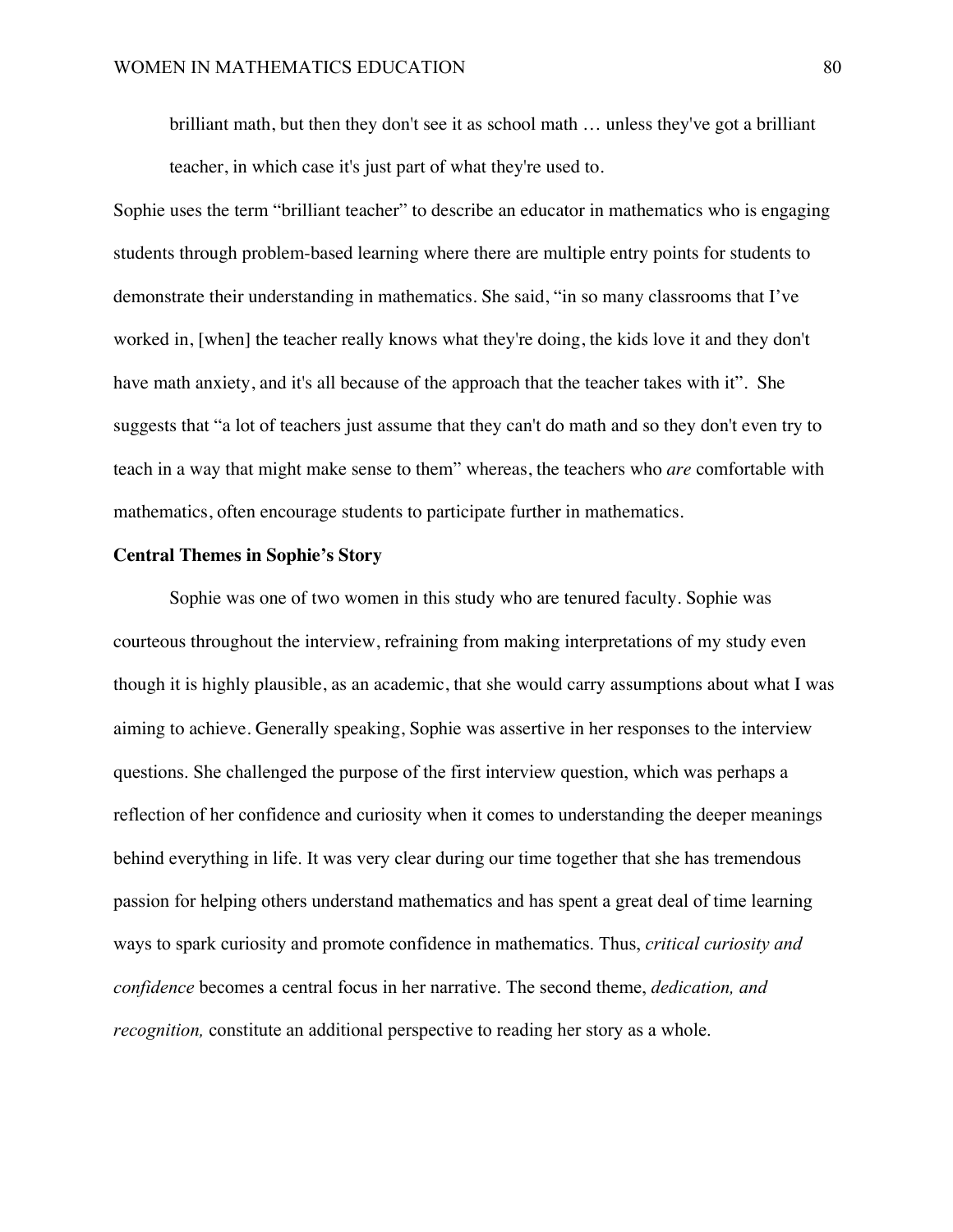## **Critical Curiosity and Confidence**

Curiosity was a character trait that Sophie exhibited very early on and continued to be weaved throughout her story. Her desire to understand the deeper meaning behind what she was doing in mathematics was evident in her experience of learning mathematics in elementary school. It had significant implications on her interest in mathematics as she was forced to complete worksheets that closed off her curiosity and consequently her interest in the subject. She further indicated that people were surprised to hear that she entered a career in mathematics, because she was always open about the fact that she did not enjoy it. As she developed creative ways to teach herself mathematical concepts in secondary school, she began to wonder if her teachers truly understood the mathematics that they were teaching. The critical component of her curiosity was evident from the beginning of her narrative, as she describes telling her teacher that the mathematics was "monotonous". Her ability to think critically about her learning experience and voice her opinions to a person in a position of authority, reflects her confidence as a student and dedication to improving her personal education. Her willingness to challenge the way that mathematics is taught in school defines her approach as an academic, in mathematics education today.

In contrast, Sophie does not appear to critically consider why the tension exists between women and mathematics. She appears to be aware of societal perceptions, calling them "really weird" and boldly states that "women are not expected to do well in mathematics but rather, they are expected to be arty". Critical feminists would likely interrogate Sophie's statement by arguing that "power relations render inequalities invisible" (Lane, 2019, p. 19) and the subtle discourses such as hers work against women in maintaining and normalizing these power relations.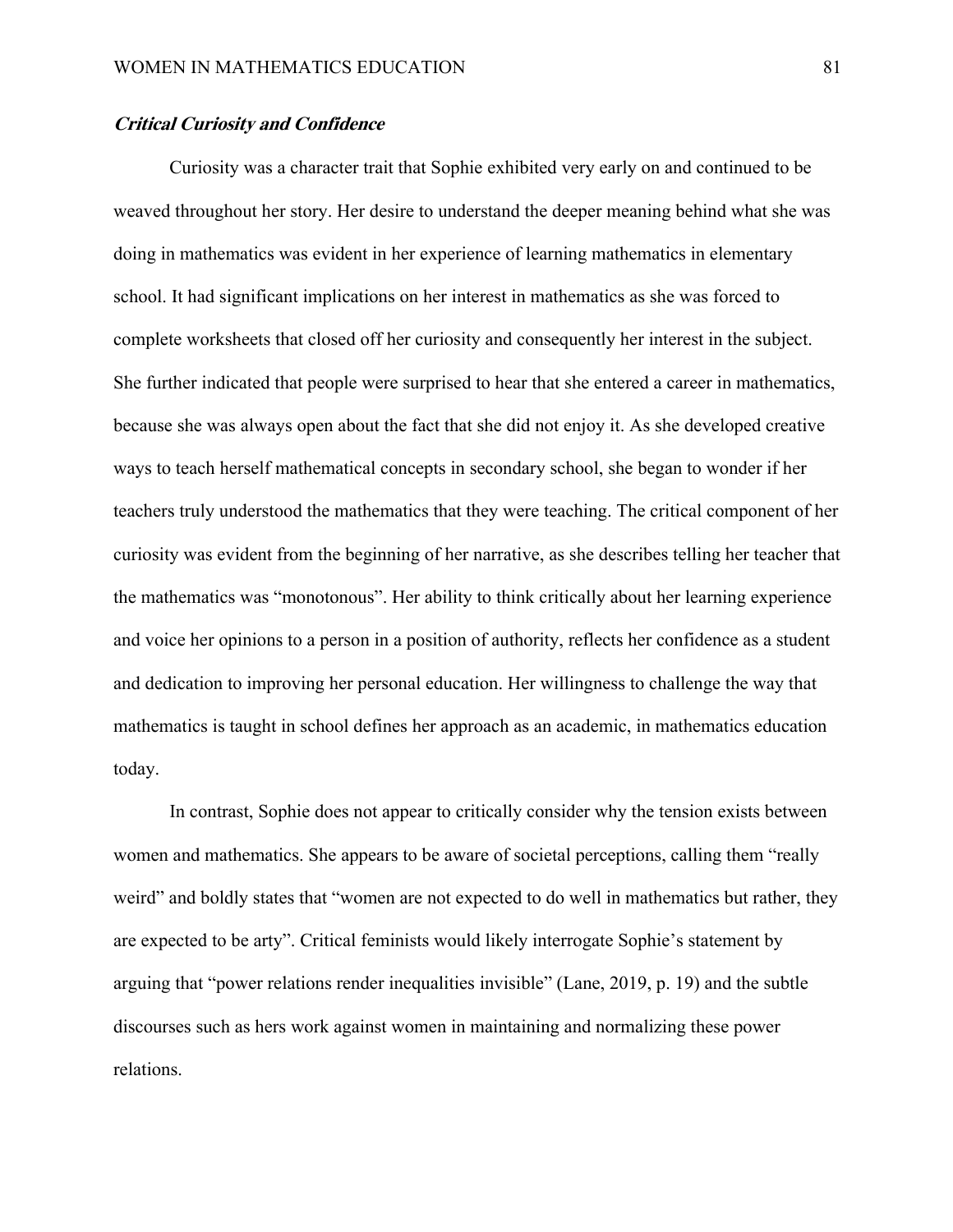Considering ways to reach multiple students with exceptionalities and comorbidities is no small feat. Sophie has spent over a decade understanding the ways in which individuals learn and how they come to understand concepts in mathematics. It is her thoughtful input and curiosity of new ways to make meaning of mathematics that continues to spark dialogue within the mathematics community. Thinking critically about de-colonizing mathematics may provide entry for students who have perhaps been neglected, and further disinterested, in mathematics for many years.

### **Dedication and Recognition**

The themes of dedication and recognition lend themselves as additional perspectives to examine Sophie's narrative as a whole. Their pertinence appeared when Sophie expressed her dedication towards higher education as a result of her family values. The dedication to her research and subsequently her work as a mathematics educator becomes a central focus as her story unfolds. What began as initial curiosity has grown into a lifelong mission to advance the field of mathematics education through her research and teaching practices.

Her dedication to family is also evident in her decision to leave her career as a consultant, acknowledging that it wasn't conducive to having a young child. Her decision to enter teaching as a career was a result of volunteering in her son's school. It appeared that she is dedicated to her family values, while also pursuing her personal ambitions. One might relate this to her own upbringing, seeing her father's achievements as the youngest accountant in the province, and her mother's commitment to step back from the labor force until the children were of age, when she then resumed her career. Although Sophie did not explicitly discuss how her upbringing impacted her career decisions, she suggested that dedication to family while maintaining personal interests was important.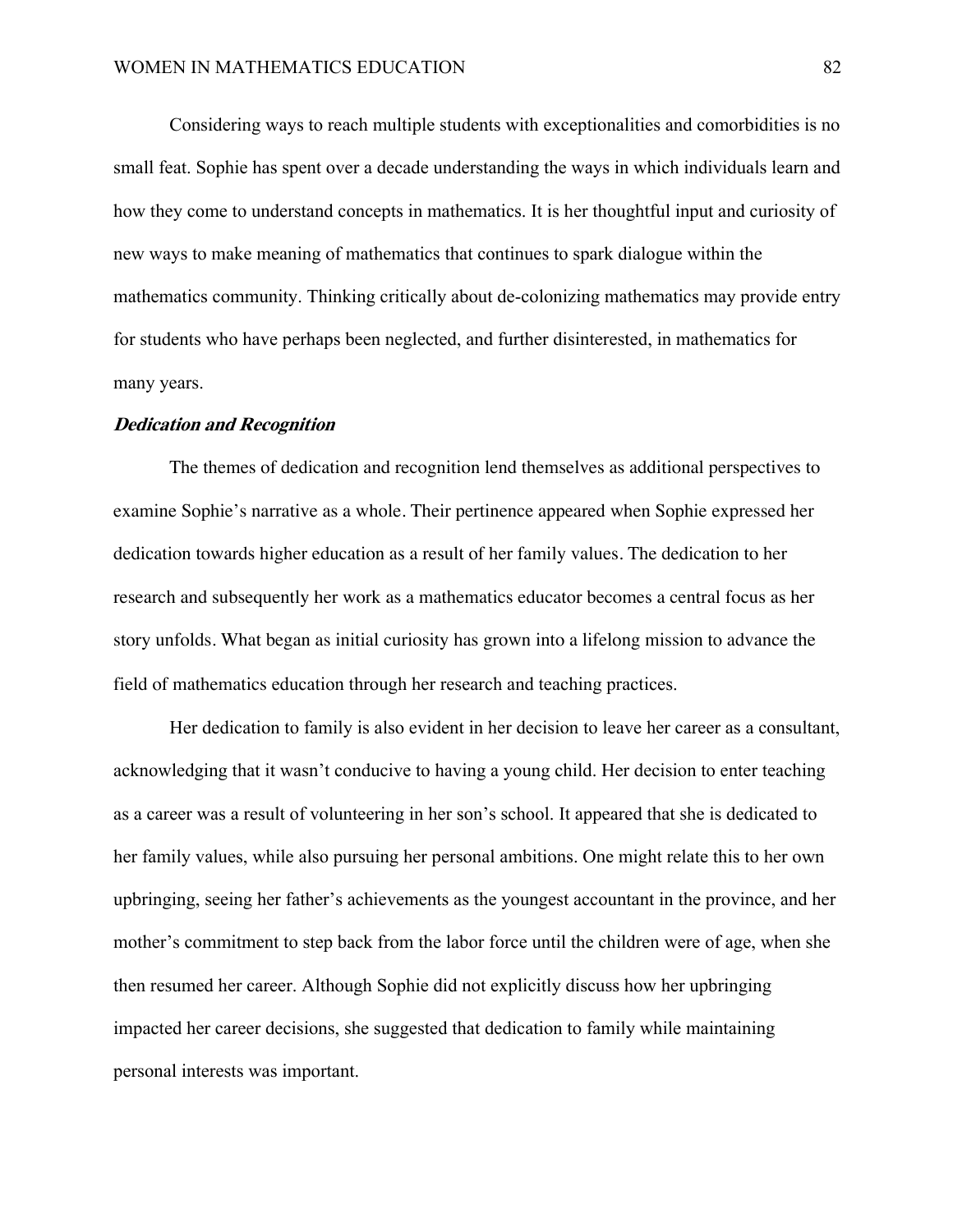High expectations from Sophie's parents perhaps served as a subconscious incentive to achieve her personal goals. Several points of recognition during the course of her journey became important aspects of inquiry. Strong grades served as confirmation for the work she was doing in elementary school. Sophie shared that she was actively engaged in the community in secondary school, noting that she was involved in the newspaper and yearbook committee which also led to her receiving a prize for contribution in the school through art. In discussing when Sophie feels most confident, she responded: "when I defended my dissertation and then getting tenure". She also acknowledged her book as a critical moment because she had spent so long on the study and was confident in her ability to present at keynotes internationally. In her current role in academia, she continues to achieve awards and recognition in the areas of research and innovation. Despite the fact that her work is worthy of praise and recognition, it seems to keep her grounded. She maintains a humble disposition in sharing her accomplishments, and it appears that the recognition only affirms that her work is meaningful and impactful when it comes to progressing the field of mathematics education forward.

### **Hypatia's Story: Greatest Act of Service**

When I was young and starting out *You led me down this path* As I got older, I showed others *I helped them with their math We'll take care of one another I helped them, like you helped me; I knew deep down I had a gift and I shared it…unconditionally. We'll take care of one another I came back to set you free And now I go at this alone And inspire those to see…*

We'll take care of one another *this much I know is true through all the pain and suffering*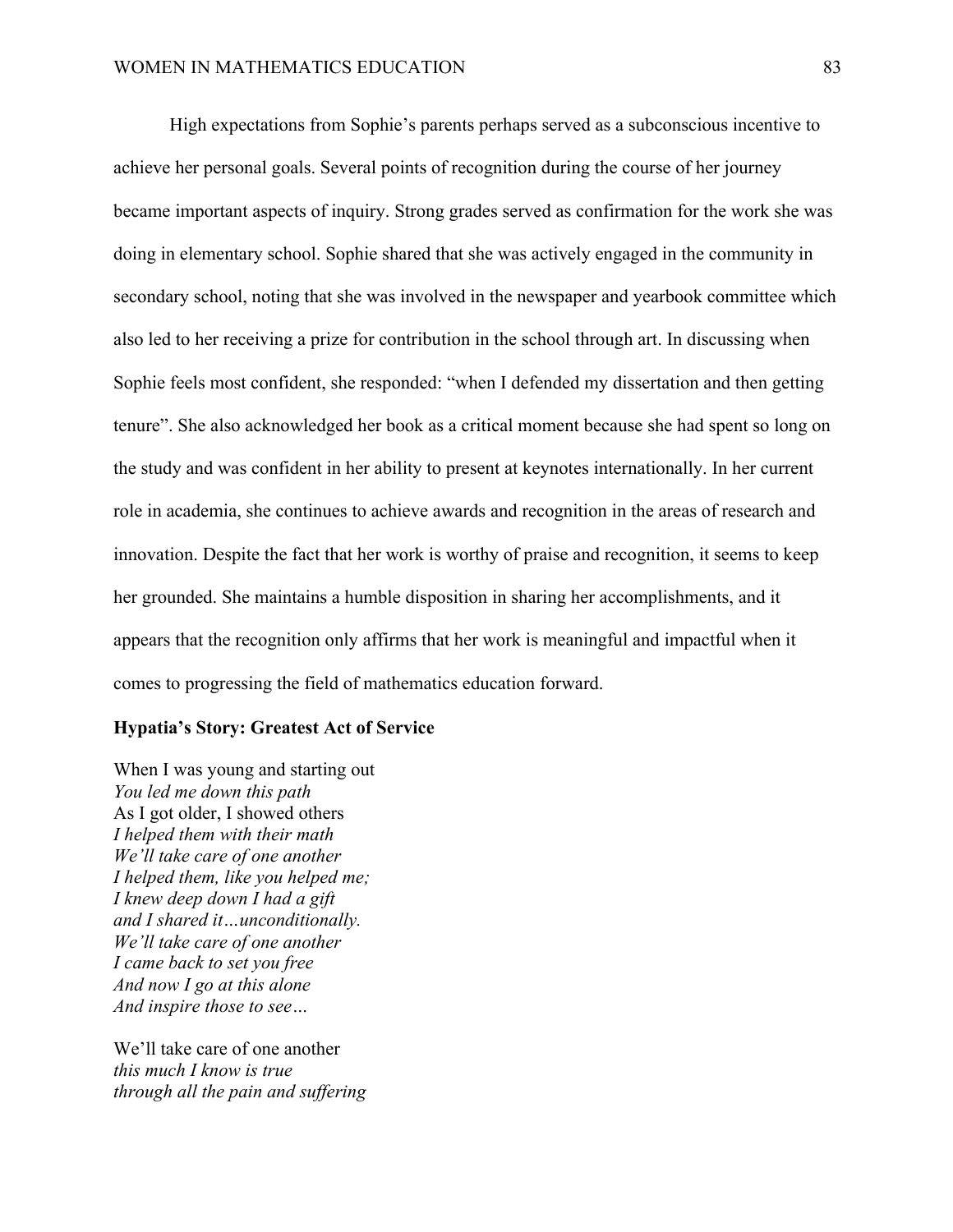*I'll be right there with you We'll take care of one another I'll be right by your side Relationships, they matter And surely, you'll survive. We'll take care of one another Even when we do not know we'll work together, heal the trauma… I'll stand back and smile as you grow.*

#### *Past: Early Years of Mathematics Education*

Hypatia was captivated by mathematics as a young child, even before she entered elementary school. She remembered her father, an accountant, bringing home punch cards from computers for her to play with. She suggested that her father played a critical role of engaging her in mathematics before she even knew what it really was, and by the time she entered the formal school system, she was eager to learn more about it. Recalling a memory from when she was in grade one, Hypatia stated:

This is the thing I remember the most…waiting for the bus and my best friend's [older] sister was doing her math homework, she was in like grade six or something and I remember looking at her book and thinking 'oh, I cannot wait to do that math like let me at it', I just loved it.

Hypatia recalled being discouraged between Grade three and Grade five, stating, "[mathematics] was seen as kind of 'manly' or 'not sexy', like I distinctly got the idea that this was not going to be something that would help you get a boyfriend, that was very clear". Her encounters with gender bias and stereotypes were mitigated by her family bonds, and the sense of accomplishment that she felt with being a strong student in mathematics. Having an aptitude for mathematics was highly valued in her household and Hypatia stated that being good at math was something she took pride in.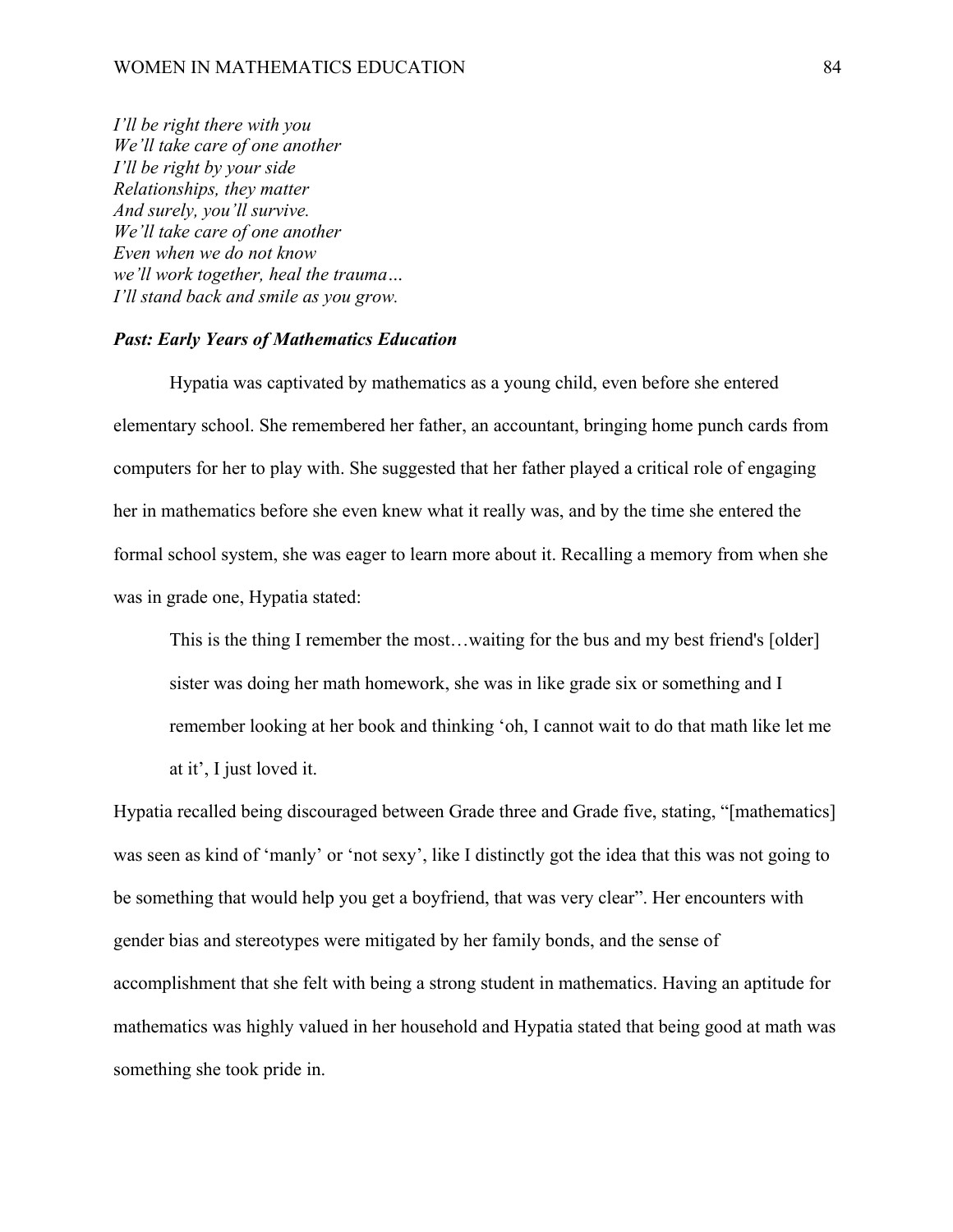Hypatia recalled wanting to be a teacher from a very early age and spent most of her time teaching dance classes after school. She mentioned that she came very close to becoming a professional dancer, but her mother resented the idea. Hypatia's mother held high expectations about her future career choices and really pushed her to go into a career that would allow for financial freedom. When Hypatia told her mother that she was going to become a teacher, her mother cried in response because she desperately feared for her daughter's financial stability. This fear appeared to be from her own experiences growing up and Hypatia shared the following excerpt about her mother's childhood:

She was very poor when she was little, and she also felt like she didn't have choices as a woman when she was my age … she couldn't be a doctor, or a lawyer, and she couldn't understand why I didn't want to be  $\ldots$  because I [had the opportunity to] be whatever I wanted.

In reflecting on her personal upbringing, Hypatia described her parents as "very involved". She noted that her father would use math problems as a way of "settling the kids down" before dinner. She described her father as a "natural teacher", stating:

He always helped me understand the math … [in mathematics education] we talk about breaking things down into parts and chunking and alternative algorithms … he did that stuff for me…it's just how he thought … he was always interested in breaking things apart and putting them back together.

Hypatia appeared to be very self-sufficient when it came to learning mathematics. In describing her elementary school learning, she admitted:

My teacher just gave me the book and said just go do it, and I just worked on it by myself, like I wasn't even in class. Because I really liked it, and I was good at it, and I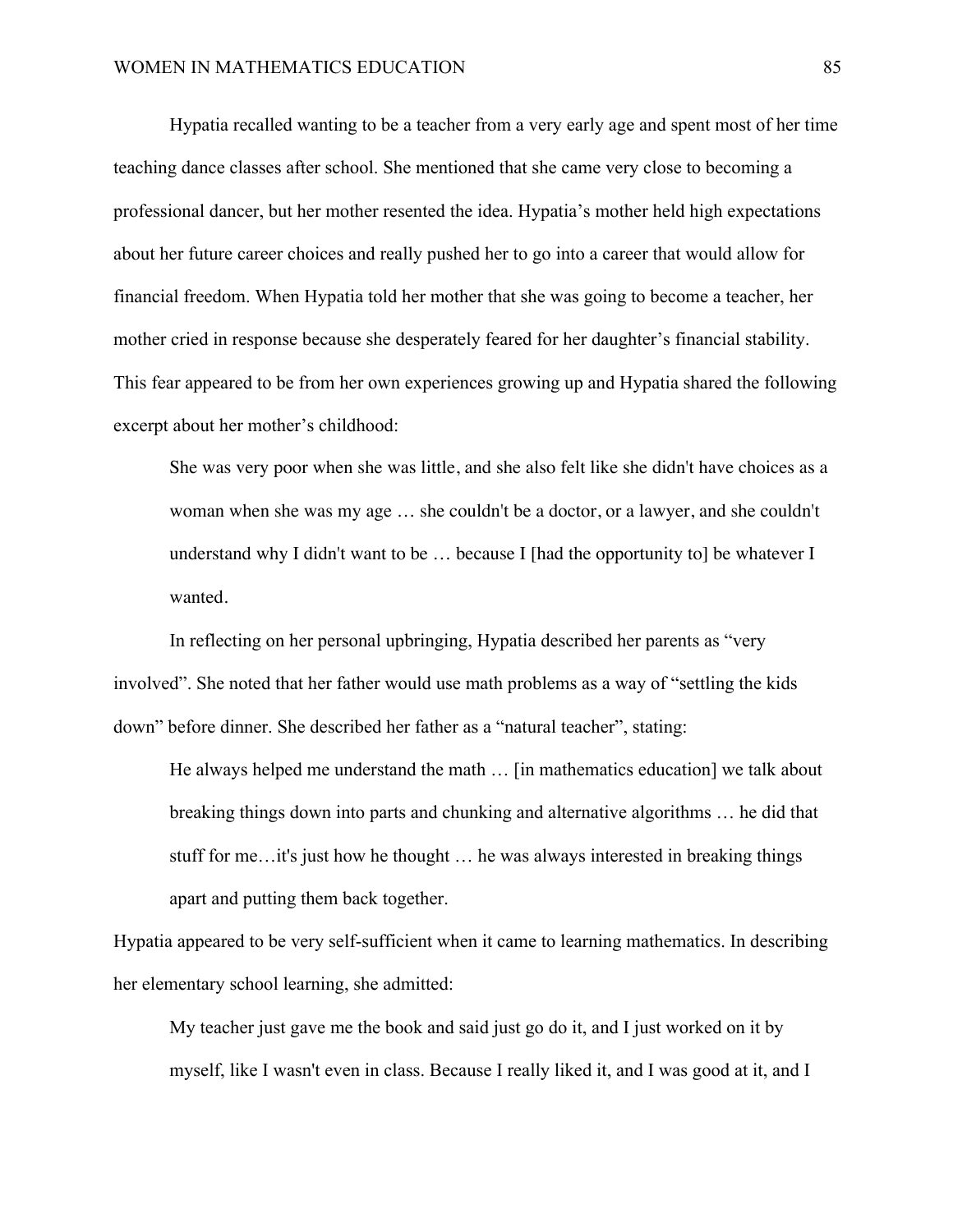could teach it to myself faster, so [my teacher] understood that… I really appreciated that

because I didn't have to stay at the same pace as the class and be bored a lot of the time. In secondary school, Hypatia remembered being one of the only girls in her math class and believes that she "stuck it out" because she associated math with her father and the close relationship that they had. She noted that at the time she was very aware that there were people in the world who believed that she didn't belong in mathematics because of her gender. Although she enjoyed mathematics, she noticed that she became more disengaged in secondary school. This was in part due to her shifting priority from education to her social life. Her disengagement consequently affected her academic performance and subsequently, her pathway to future career opportunities. She recalled sitting in the guidance counsellor's office, having a tough conversation about her desire to pursue science in university and realizing that she needed to improve her grades in order to do that. In her final year of secondary school, her mathematics teacher believed in her ability and made sure she knew that. Hypatia remembered her teacher often grading her assignments before the end of class so that she knew what her mark was before leaving, noting that "he didn't have to do that, but he did… and I think that really helped me".

Following her parents' wishes and her own desire to pursue science as a career, Hypatia entered university and was one of three girls in her Physics of Genetics class. She remembered that her professor would turn to the class and say, "okay *girls*, you can get out your knitting, the rest of us are going to do math now" prior to starting a math lesson on the board. Reflecting on her learning experience, Hypatia affirmed that the school system didn't really work for her in a lot of ways. This is why she now focuses her teaching on how to make the school system work for every kid as much as possible. She mentioned that the school system still doesn't really know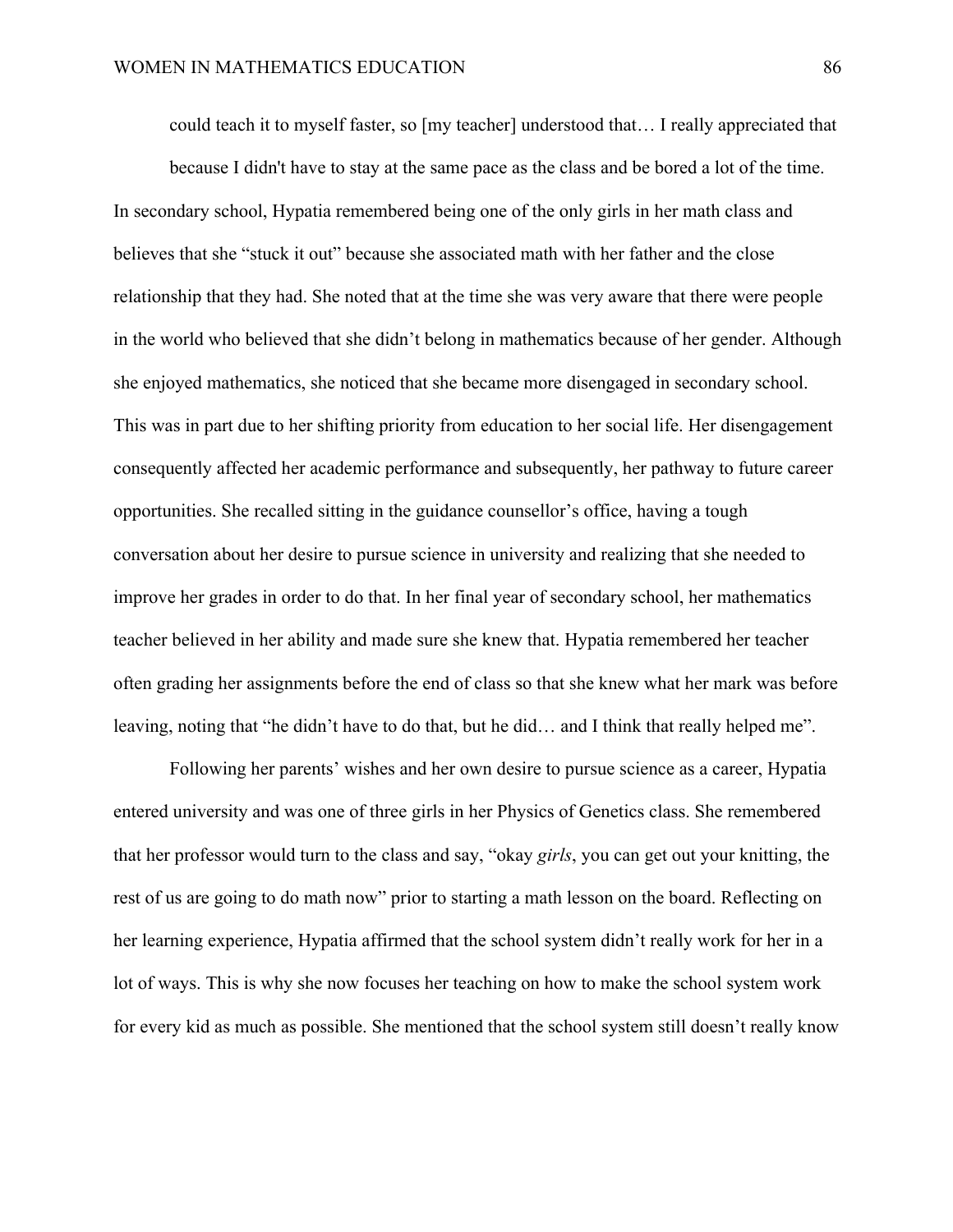what to do with students when they excel and suggested that it remains a big problem in education today.

Hypatia has held various positions in education ranging from elementary, secondary school, college and university, and alternative education. She always knew that she would return to school and complete her Master of Education because she knew it would help her be a better teacher. In sharing her goals for education, she said:

My goal has been to do professional development, with teachers. I thought eventually, when I'm ready to not teach so much I'd like to do professional development, and I was really interested in this whole project-based math, math connected to real life … my kids have gone to an experiential outdoor education-based school, and I did a lot of work connecting the math to everything that we did there … and I felt like it was something that was missing in the school system, that kids were unengaged, and teachers didn't know how to make it more engaging.

Searching for ways to relate her interest in professional development with mathematics education, she got in touch with an Associate Professor who was exploring ways of connecting Indigenous culture to mathematics education. Hypatia expected to continue her master's, while working with this Professor as her graduate student, until her path took a turn when her father became ill. Hypatia described this critical transition in the following excerpt:

I had packed up all my stuff, I was moving to go live on campus and finish my master's degree and when my dad got sick I kind of shifted gears and we moved out here…I'm a single parent, so it was not a, I mean it was a big commitment for us, but it was doable". Adjusting to life in a new province, Hypatia recalled somehow hearing about a professor who studied Indigenous based mathematics, and who later became her graduate supervisor.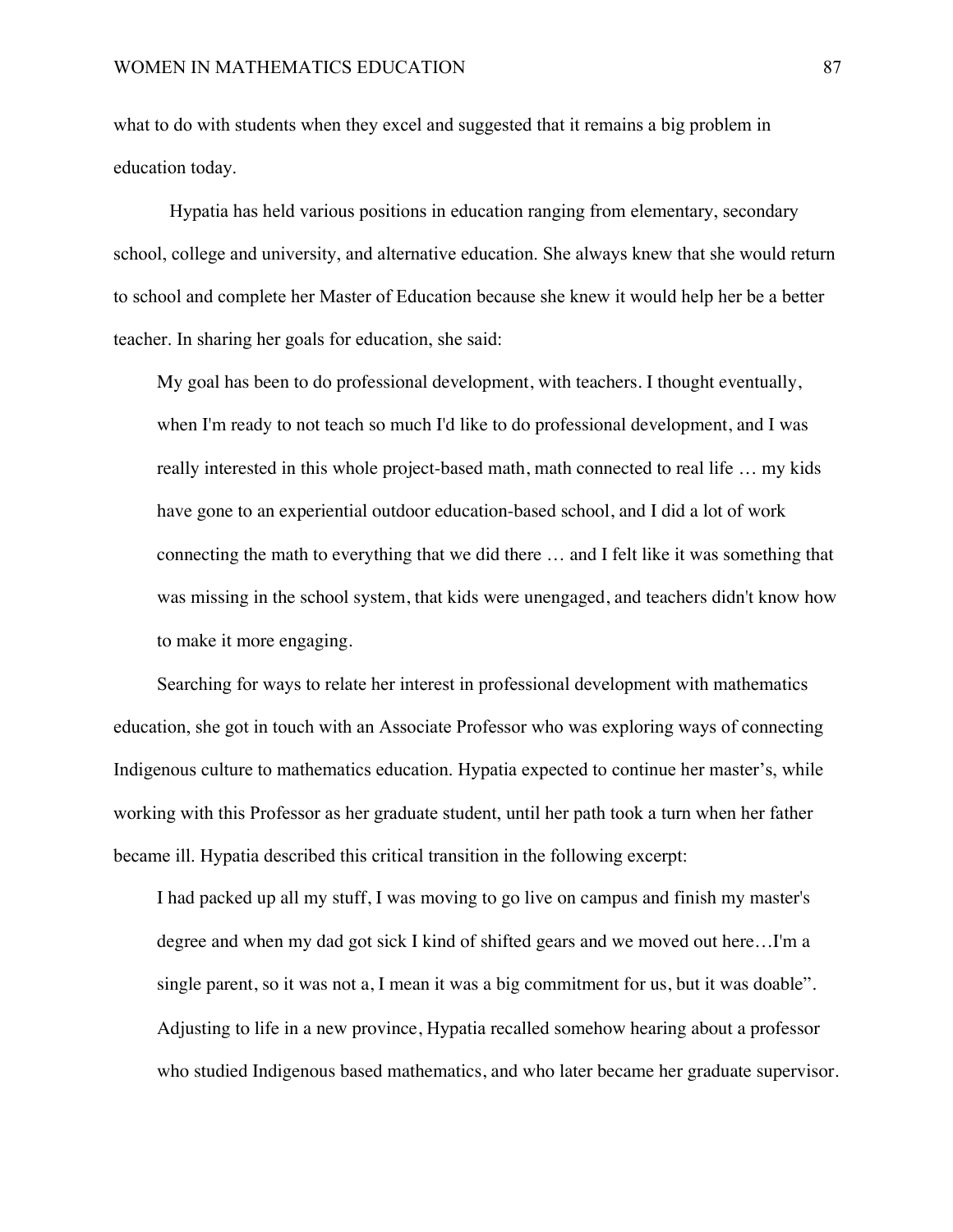### She exclaimed:

I was so lucky … [they] were one of five people in Canada who did Indigenous based mathematics and [they] happened to be living [in the same small city] … I went and talked to [them] … and [they] snapped me up so quick.

Hypatia was provided an opportunity to cover a sabbatical leave and was highly encouraged by her supervisor to participate in mathematics education. Prior to their interaction, it never occurred to Hypatia that she could teach at a university level, but everything came together that year and it turned out to be the best job she has ever had.

# *Present: Being a Mathematics Educator*

Hypatia firmly believes that anyone can do mathematics but the anxiety around it prevents them from even trying. Hypatia stated that her ability to do mathematics gives her confidence in the world, indicating that she is "not afraid of a huge part of the world" that involves mathematics. She identified the best part of her job as helping students work through the fear of mathematics and realizing that they can do it. In discussing mathematics anxiety, she eloquently stated:

People can heal from trauma and that's what we do in this program, we actually heal people from trauma because if someone walks into the class and they start crying because they have to write a math test what else would you call that? Like students will email me and say, 'I just wanted to thank you because I taught math in my placement and I had fun and I didn't think that could ever happen to me' and it makes me cry. These are people who have been terrified of math their whole lives and they aren't afraid anymore, just because we teach them properly.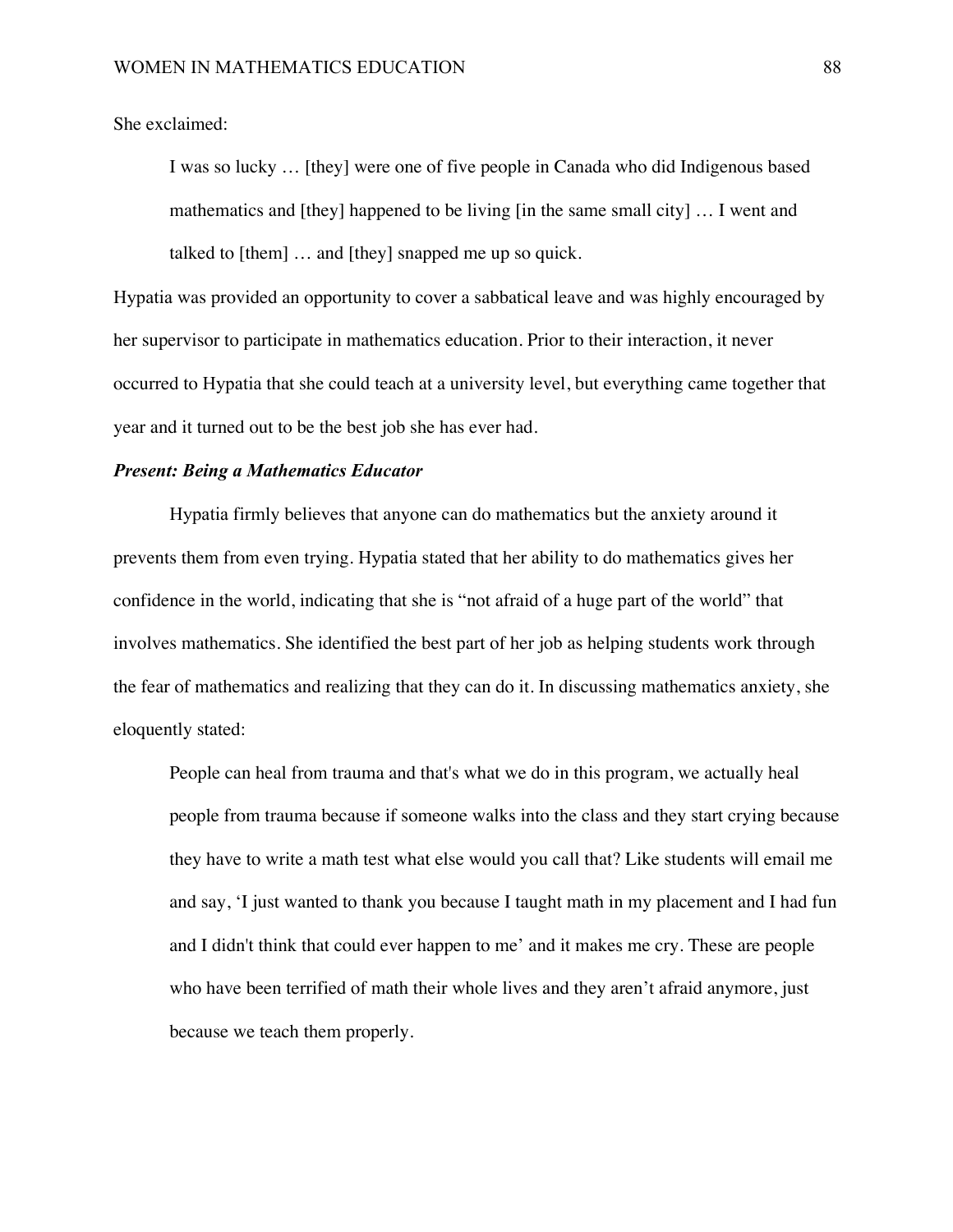As a mother, Hypatia has witnessed her own children's anxiety towards mathematics and confessed:

With both of my children I had to go into the school and say we're not doing the homework and the teachers would fight me [on it] ... my son had an [independent] education plan (IEP)] that said he had a processing issue, and it took him twice as long to do anything compared to everybody else, and I went in to talk to the math teacher and she refused to reduce his homework load. I said, 'he cries at the kitchen table every day' and she said, 'sorry he's got to do it'. So, I had to go talk to the principal and her at the same time, and say 'he's not doing it'… Like they put me in a position where I had to defy them and say, 'sorry I'm a math teacher and I'm going to tell him he has to do these five [questions] and that's it, that's all he's doing … and the kicker is, he'd get [80–90 percent] and they still wouldn't let him not do the homework.

In an effort to make mathematics more appealing and engaging for students, Hypatia places greater emphasis on building relationships—both relational and contextual—during class time. She recognizes that "students' don't do the readings" so in her opinion, "using class time to do as much math as possible, gives students the best chance of becoming a good math teacher".

Hypatia cherishes the relationships she has developed with women colleagues in the mathematics education department. She indicated that they were a close group who work together to share teaching strategies and collaborate on planning the course structure. When Hypatia was asked about her position at the university, she admitted that there is a difference between what is valued in academia stating that the academic side is really pushed. The greatest challenge for Hypatia is described in the following excerpt: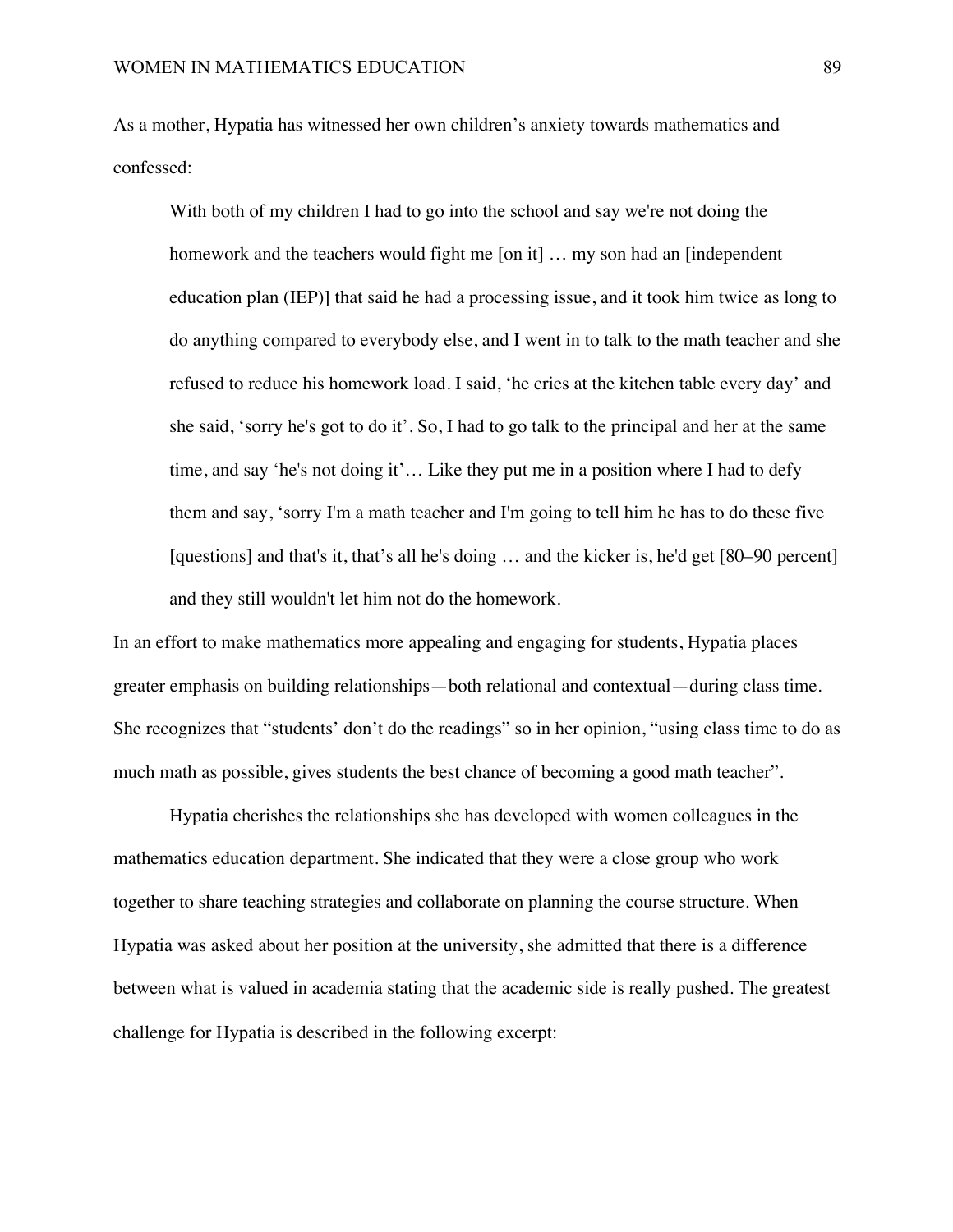Our program is really demanding, so I feel like I need to not expect too much, because I feel like our students only have so much time and energy, I wish I had more time…and our class size has gone up quite a bit since I started … it's not the same [with almost double the number of students] … I can't give the same kind of feedback [or] the same kind of one-to-one attention, and I think in math that's really important.

Hypatia acknowledges that her identity is somewhat "restricted" without a PhD stating that there are differences "between what you expect, and what the world expects of you" but she truly feels she is in an ideal position because it allows her to focus on the things that really matter to her which is teaching mathematics and building relationships. Hypatia acknowledged that school is a social situation and suggested that when it comes to achievement, girls tend to care a lot more. She strongly advocates for girls in mathematics based on her personal experience, stating that:

There's an unconscious thing that we do, that science and math are for boys and kids pick it up so young … boys tend to be more confident in general whereas, girls are more critical because the world is a little more critical of us … I think that girls are maybe embarrassed more socially, whereas boys don't seem as upset about it, or maybe they don't show their feelings as much.

She shared that every year, she has a few male students—never female—who challenge alternative ways of doing mathematics, suggesting that when they have their own classroom as a teacher, they will continue to teach traditional algorithms. Hypatia argued that "those individuals are forgetting the education part of mathematics education and are just doing mathematics … that's not teaching … they're different things". For this reason, Hypatia spends a lot of time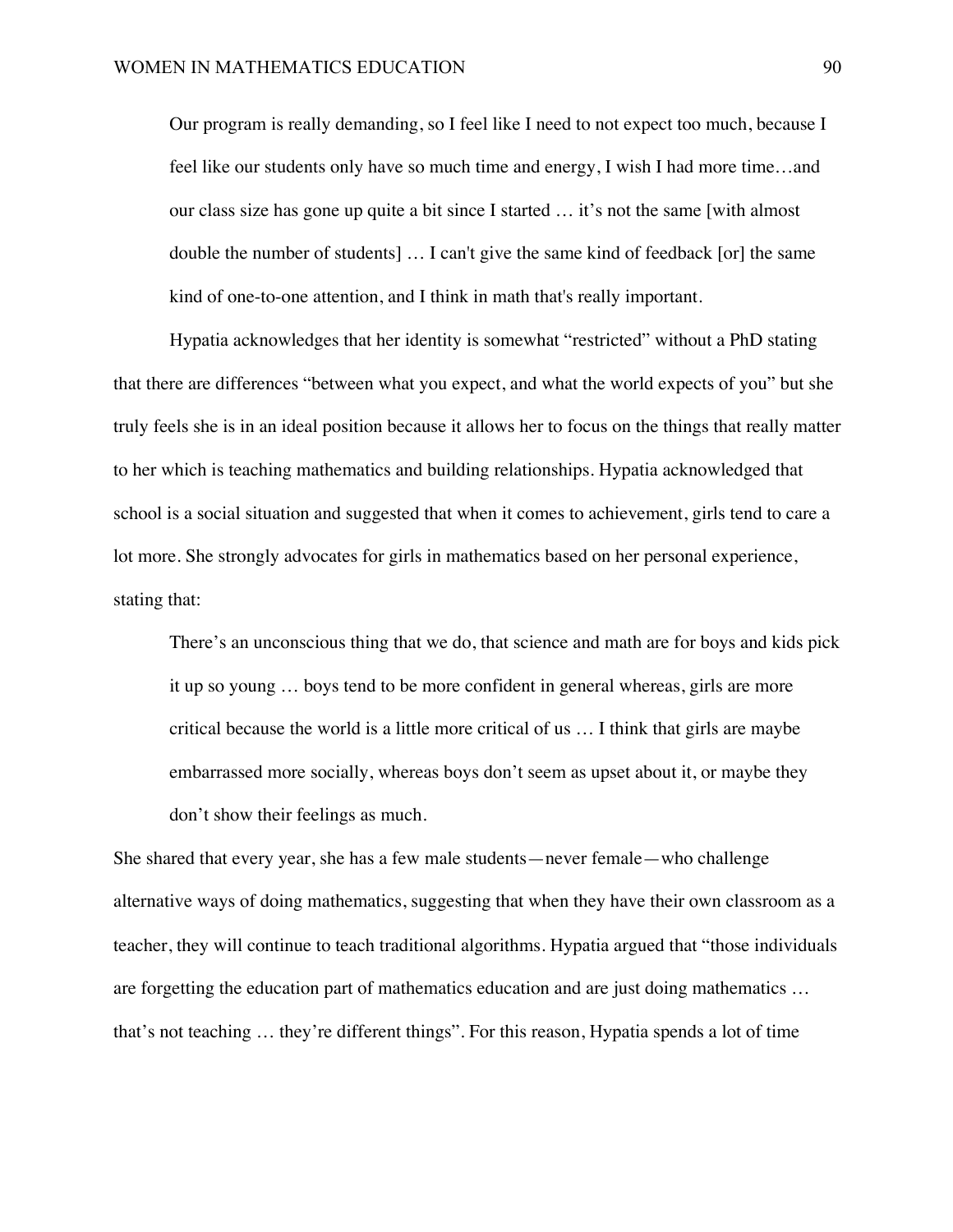discussing the concept of "doing mathematics" and explaining that it is not the same as understanding mathematics.

## *Future: Envisioning Change*

Looking towards the future, Hypatia mentioned that she enjoyed being involved in research during her undergrad and presenting at conferences with her supervisor. The opportunity to work with educators, completing her interest in professional development, would bring things full circle. She mentioned that she enjoys working with educators and discovering new ways to teach mathematics and would love to make a positive impact in the community of mathematics education.

## **Central Themes in Hypatia's Story**

Hypatia's experience sets her apart from the other interviewees based on the teaching positions she's held prior to becoming a mathematics educator, and how they impact her pedagogy within her current role. Given her unique life circumstances, a series of questions came to mind. *What is her story? Was her decision to not pursue a PhD a result of family commitments? How do her family commitments impact her decisions in general?*

The interview was completed over a cup of tea, while Hypatia prepared food on the stove. Her caring and approachable demeanor allowed our conversation to flow freely, without fear of judgement or uncertainty about what I was trying to accomplish. It was evident that Hypatia was comfortable in her home and open to sharing her story with complete transparency and honesty, which was particularly evident when she started sharing about her purpose for moving out of province. Her narrative strongly foregrounds relationships, constantly referring to key people in her life, such as her father, her children, students, colleagues and mentors; perhaps this is a reflection of her family-oriented upbringing. Throughout her story, two themes emerge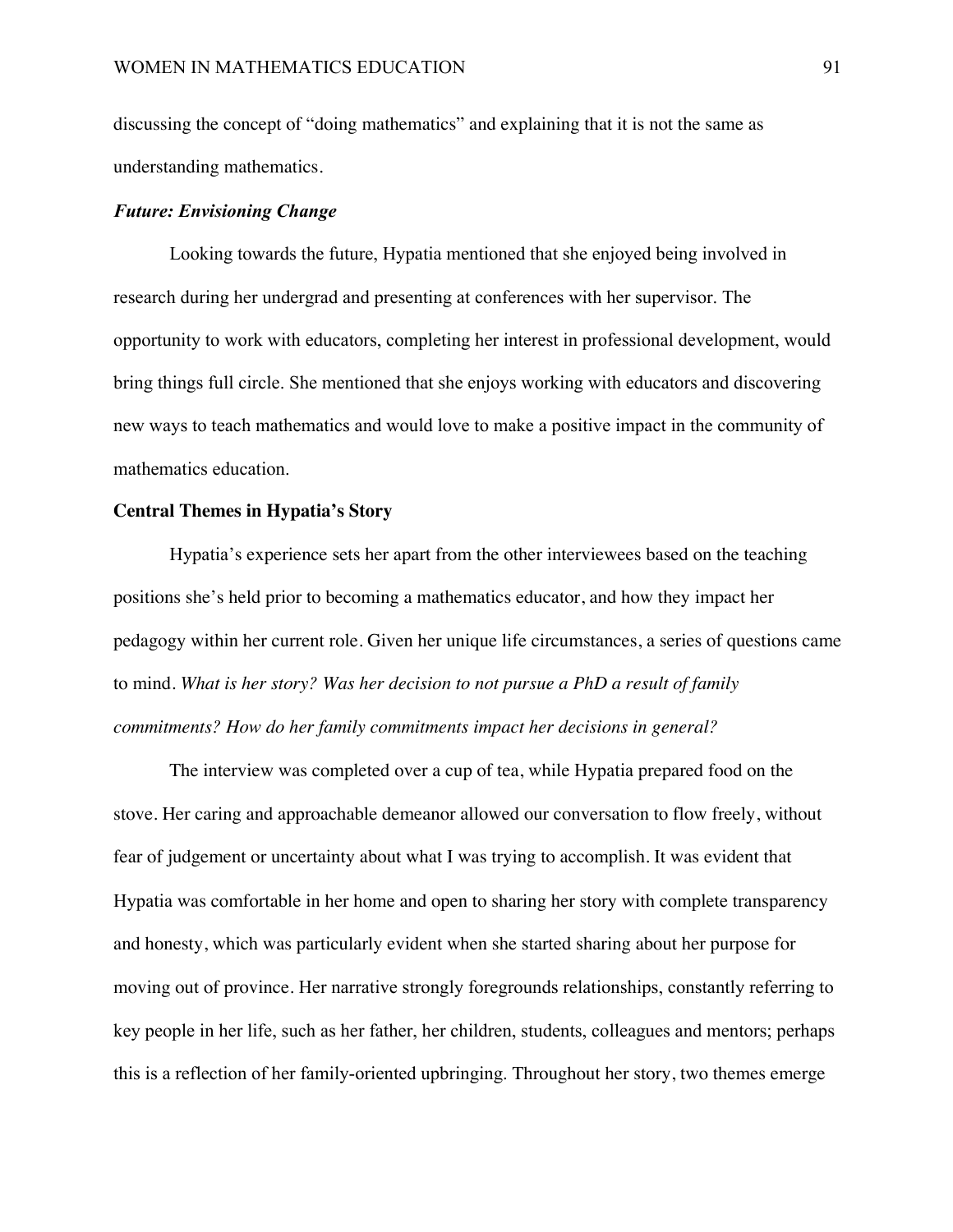as important foci: (1) *Commitment, sacrifice, and perseverance* with *Family* as a pertinent subtheme; and (2) *Relationships,* which will be discussed in the following sections.

### **Commitment, Sacrifice, and Perseverance**

Under the first theme—commitment and sacrifice—Hypatia discussed the personal commitment to completing her Master of Education and the sacrifice that it took to achieve her goal. She acknowledged that it took her nearly four years to complete her degree and it became apparent that she had many commitments beyond advancing her education. She revealed:

I was working and doing my master's and had two kids at home and my ex lives in [a different province], so I was a 100% full time parent … no one was allowed to do a lot of extracurriculars unless they could get there themselves … so they there were sacrifices on their part, financial sacrifices too, but I kept saying to myself 'they're going to see that learning is important and you can do it anytime and you can go to school whenever you want', and so I felt like it balanced out in the end but it's not easy it's not … you just have to give up some stuff.

Though her heart desired to complete the professional development work she was doing with her original graduate supervisor, Hypatia moved out of province, not knowing if she would ever get the chance to finish the work she started on Indigenous culture and mathematics education. This decision was in response to her father falling ill and she knew that she needed to move closer to be able to support him.

Hypatia considered doing a PhD following her graduate studies, stating that she would "love to do the research" but it was not financially responsible. In addition, she only had an interest in doing professional development with educators at the time, and she knew that a PhD was not required for that.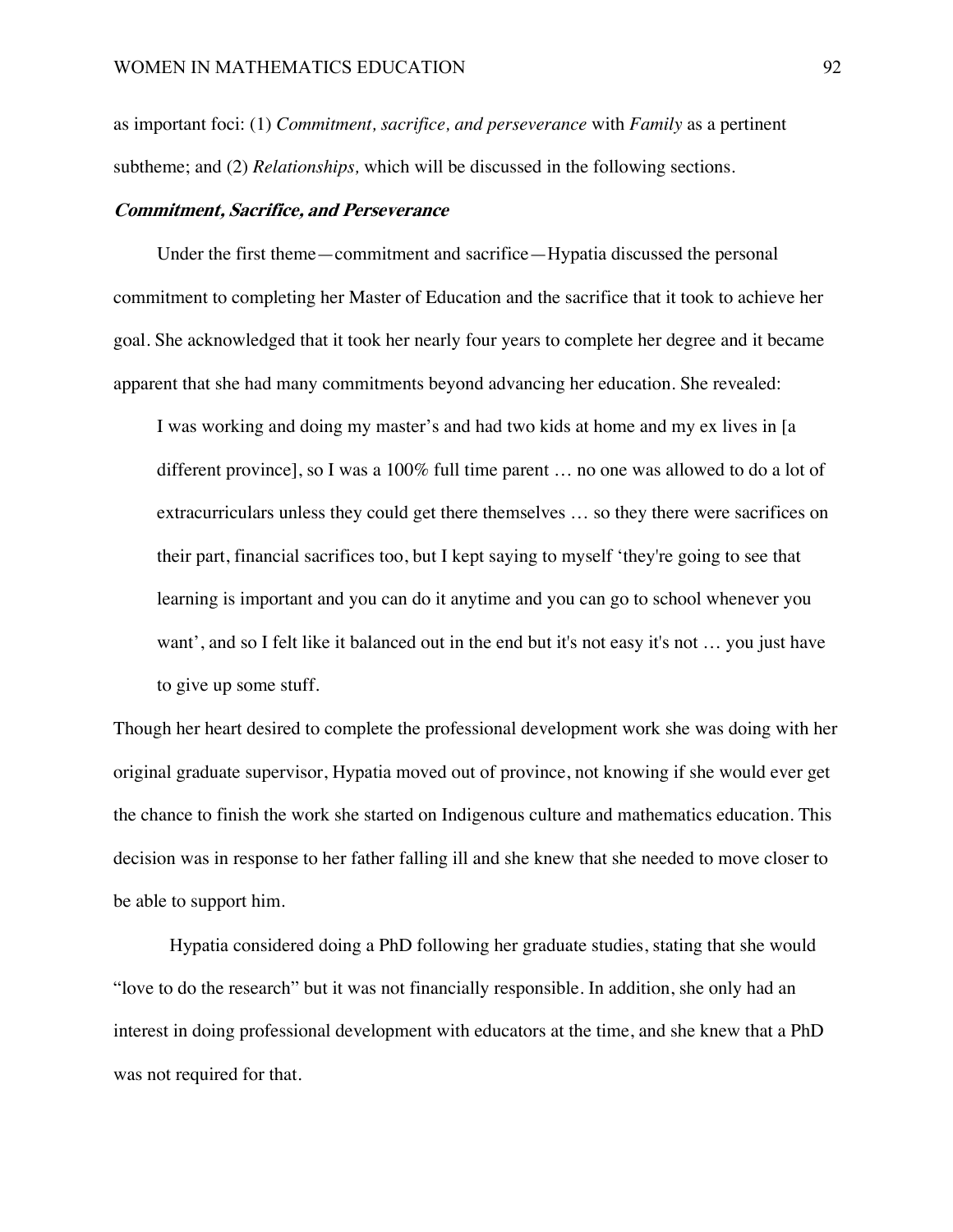As Hypatia described her early learning experience, it was evident that she was committed to supporting those around her in mathematics. She mentioned that she was a "bad student" and would "sit in the bathroom smoking cigarettes, helping her friend with their math homework for hours on end". She shared that throughout her career, she has been the "go to" person when administration asks for help with after school tutoring. Her commitment to her children's education was apparent in the ways that she advocated for their learning experience in mathematics, including the financial expense of sending them to an alternative outdoor education program.

**Family.** The importance of family appeared as a prominent subtheme of Hypatia's commitment and sacrifice. She described the experience of not hesitating to move closer to her father when he became ill. It seemed to be the natural decision for her and there wasn't a question about her personal goals, because someone else needed her. The decisions she has made have been a result of her commitment and unwavering love towards her family. When I asked how her commitment to family impacts her role as an academic, she paused for a minute, then responded:

When you're a mom you spend most of your life trying to balance, work, your own stuff and your kids' stuff, and I think [working in academia has] changed how I spend my free time so that I can be at home, more. You know, when I was younger, I liked to get out of the house to do things, but as a parent, I've tried to find things to do in the house so that I can be around. With teenagers you don't need to be present that much, but you need to be available…they want to talk when they want to talk and if you're not around, then you don't get to talk … but as a single mom with a demanding job and two teenagers like it's just, it's always been crazy.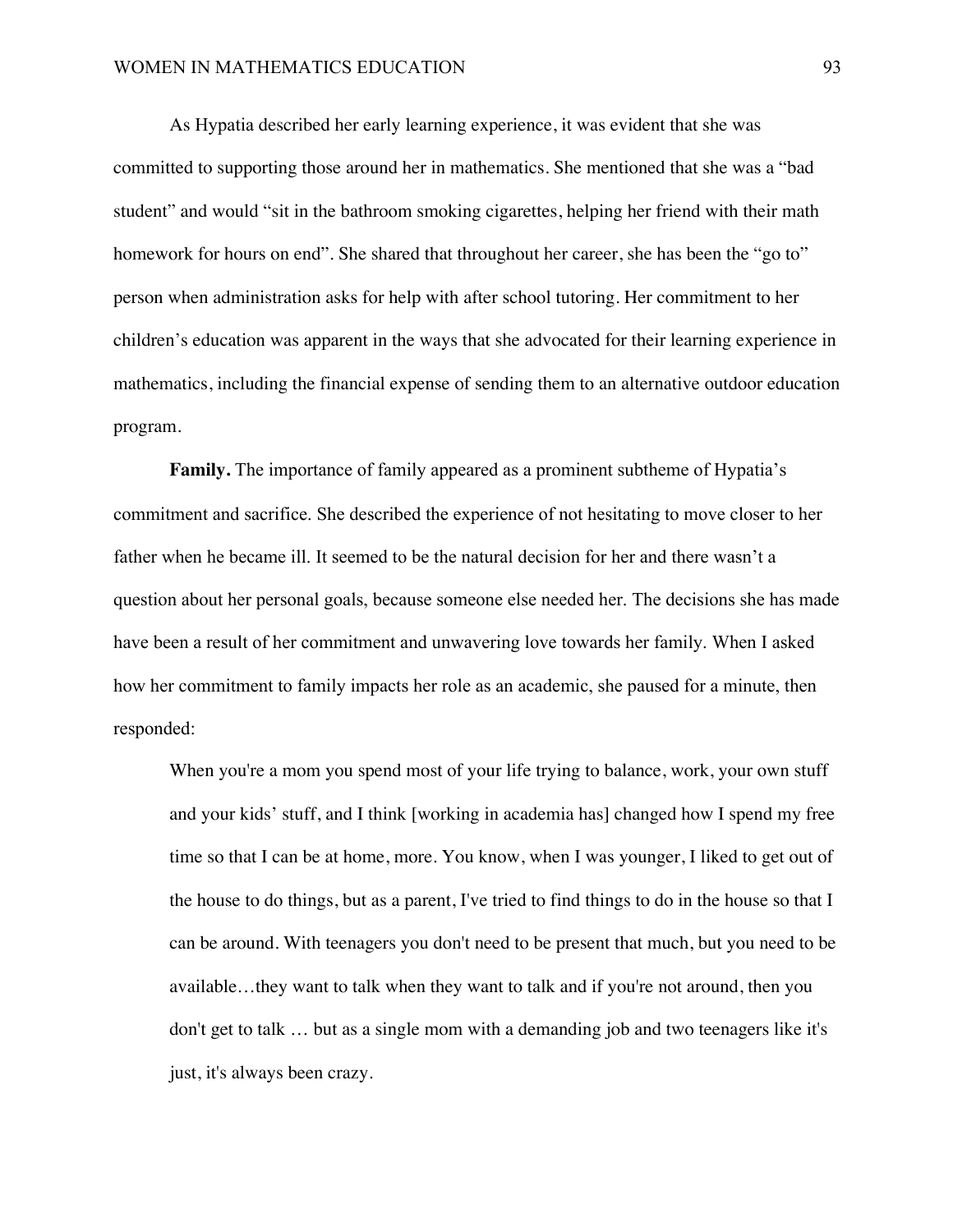Her commitment to family was most apparent as she shared the intimate aspects of her life including her previous marriage. She shared the struggles of addiction and loss during our conversation and confessed that she needed to leave the marriage as a means for survival. It was very evident that her children remain her number one priority as her decisions appear to be surrounded by her children's best interests.

#### **Relationships**

Early on in the interview Hypatia identified her relationship with her father to be an important aspect of her journey. She portrayed their relationship as one of the many reasons for her continued commitment to mathematics, specifically during secondary school when she felt the external pressure to conform to gender norms. The importance of relationships weaves throughout her narrative from her experiences in early education where she felt supported by teachers to her role as a mathematics educator. A large part of her early participation in mathematics was based on a positive relationship with her teachers and their willingness to understand her needs as a student. Hypatia emphasized the importance of relationships in the classroom—both in learning mathematics and in learning about her students—and indicated that she spends a lot of time establishing these connections. In describing the importance of relationships, she elaborated on her experience working as an educator in a small northern community, stating:

I would go to the grad every year and just stand at the back end bawl my eyes out because I knew those kids from the time, they were little, sometimes babies … to finish grade 12 is a huge accomplishment for a lot of them, and they had fought with me for years about during their math homework, and there they were, they did it! It helps put things in perspective, like, I think I spent more time in grade 10 telling stories and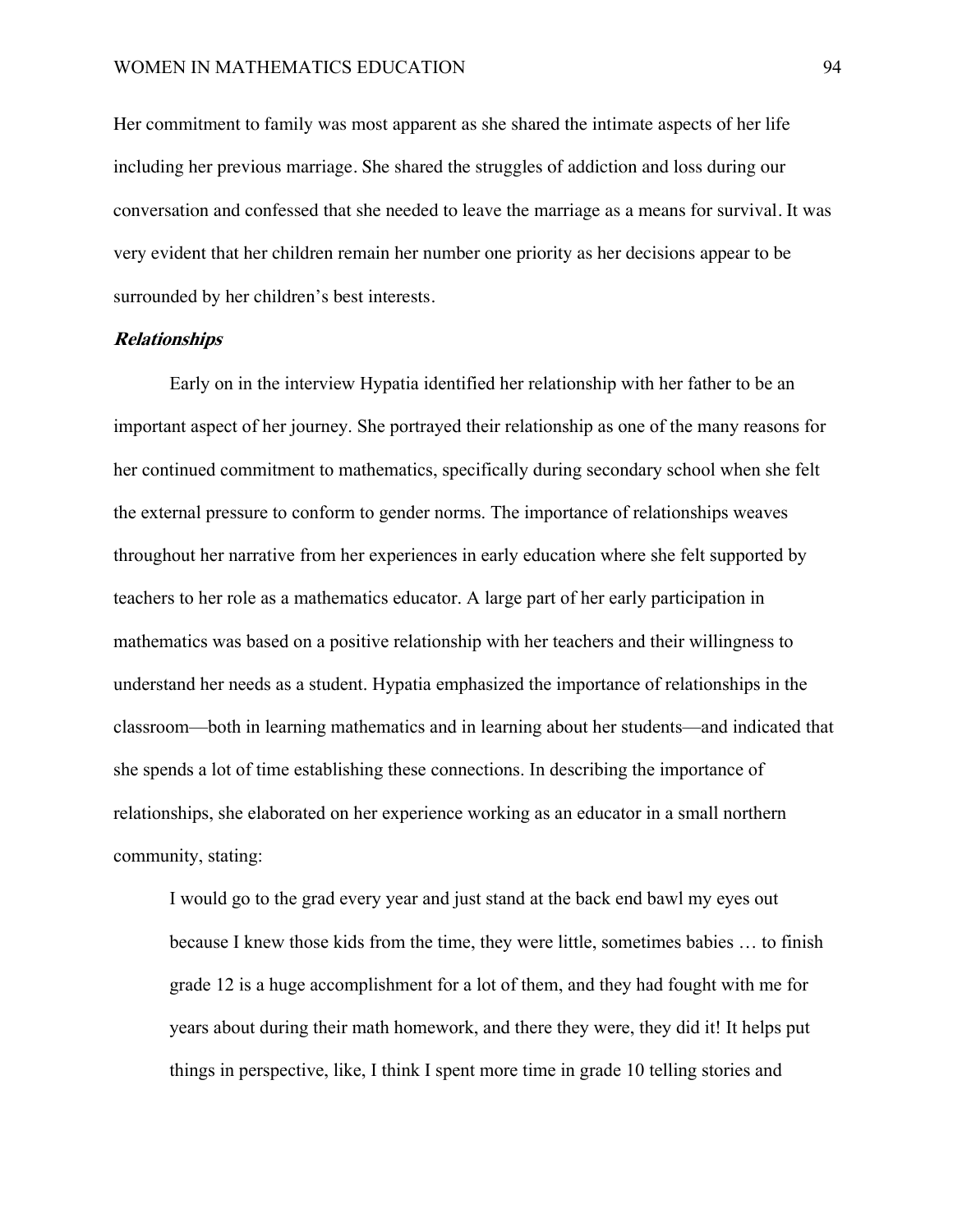chatting about life than most people would but I knew that … they were my students, that

was going to keep them in class and keep them in school.

She further explained that a large part of her job involves listening to her students. As a result of

her personal experience, she indicated that she has always been interested in therapy and

counseling, and teaching allowed her to help individuals cope with anxiety towards

mathematics.

# **Emmy's Story: Freedom in Letting Go**

*I hadn't noticed. I excelled at most tasks. There was never any doubt that I could do math. I hadn't noticed. When they taught me, I sat there; Compliant, I listened. I won all the math games; everyone knew I was proficient. I hadn't noticed. When I'd have to explain what it meant, That I'd realize my understanding was grounded on false pretense. Bewildered and inspired, eager to learn more, You took me under your wing and together we soared.*

## *Past: Early Years of Mathematics Education*

Emmy's early experience of mathematics consisted of "copy and paste procedures". The teacher would explain a procedure, such as how to set up a multiplication question using a traditional algorithm, and students would follow the steps to solve the problem. The procedures for solving problems were unambiguous and Emmy thrived on being able to reproduce them in mathematics. Emmy reflected fondly on her elementary school experience, stating that:

The competitive nature was brought out for me in mathematics … I liked the mad minutes, I liked being timed, I liked thinking about how to pump up my [multiplication] … like for me as a learner, whether it was false motivation or whatever, hitting that goal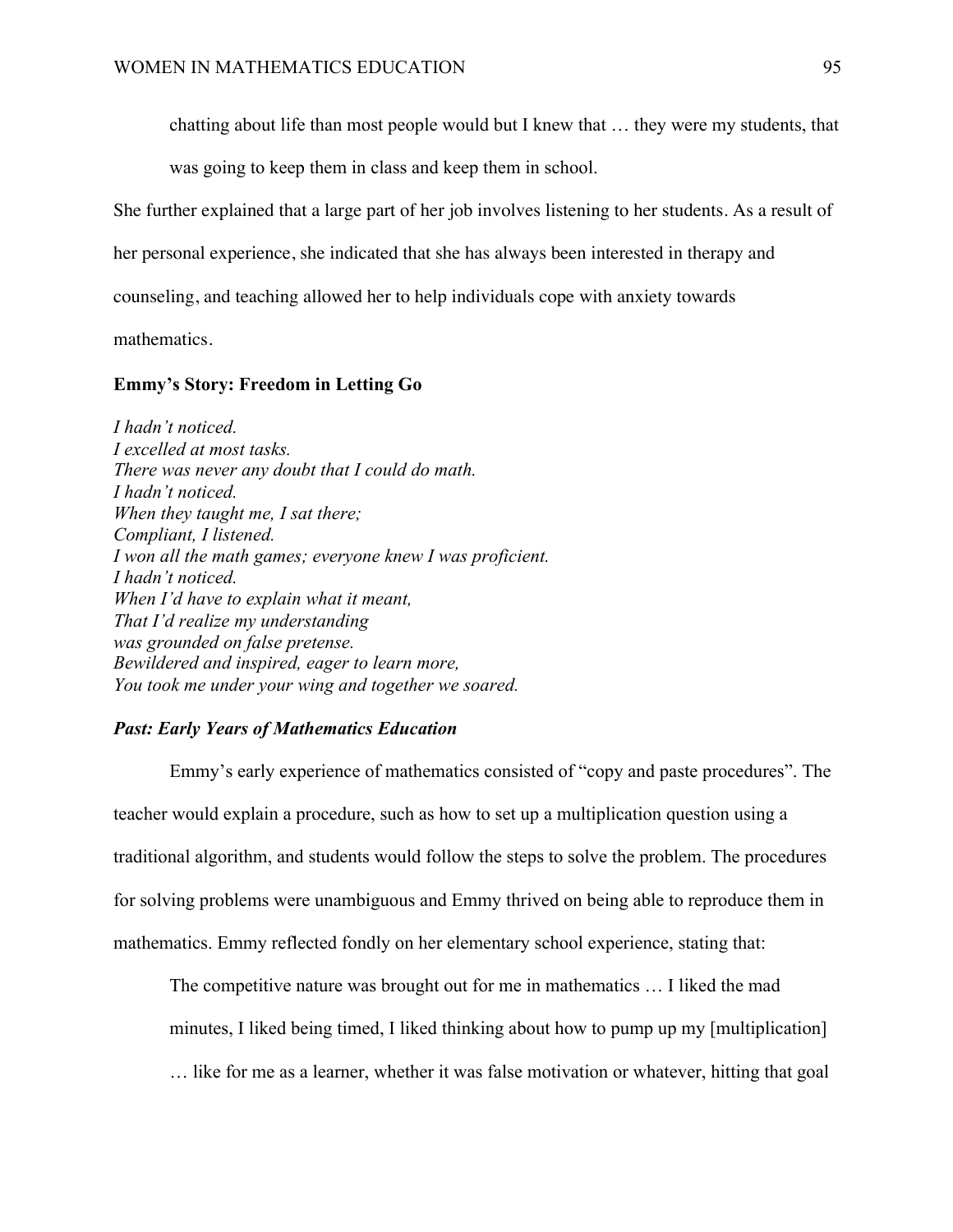and being able to compute it empowered me … I found that because I did well in school and I enjoyed the competitive aspect of it, I always felt like I was strong.

Emmy referred to herself as a "compliant student and a good rule follower" stating that "everything was very safely done". She had very little doubt towards her abilities in school, but she enjoyed consistency. She mentioned that she "often felt that word problems were unfair because you couldn't really study for those". It seemed as though her confidence in mathematics hinged on being able to demonstrate what she knew, in the way that her teachers expected to see it. Her understanding in mathematics was based on rote practice, nothing with meaning behind it. Emmy's family was supportive of education, and she said they never needed to worry about her because she was always a strong student. Nothing was significant in her upbringing that impacted her journey in mathematics. Secondary school was very similar in terms of the copy and paste procedures and she admitted that she "coasted through". She remembered thinking that mathematics was easy because everything was presented in a "sort of sequence" and students were expected to mimic—something she could do quite well. An event that stood out to Emmy during this time is described in the following excerpt:

I remember I had one moment in one of my math classes where I looked at the board, and I realized, I had no clue what to do because I was just super overwhelmed with life in general, I was involved in the school community and things like that, and I just kind of had overtaxed myself, and I remember being emotional and thinking, like I don't even know how to answer one question on here. So, I remember that moment [distinctly], but my teacher was very good and we just kind of got through it.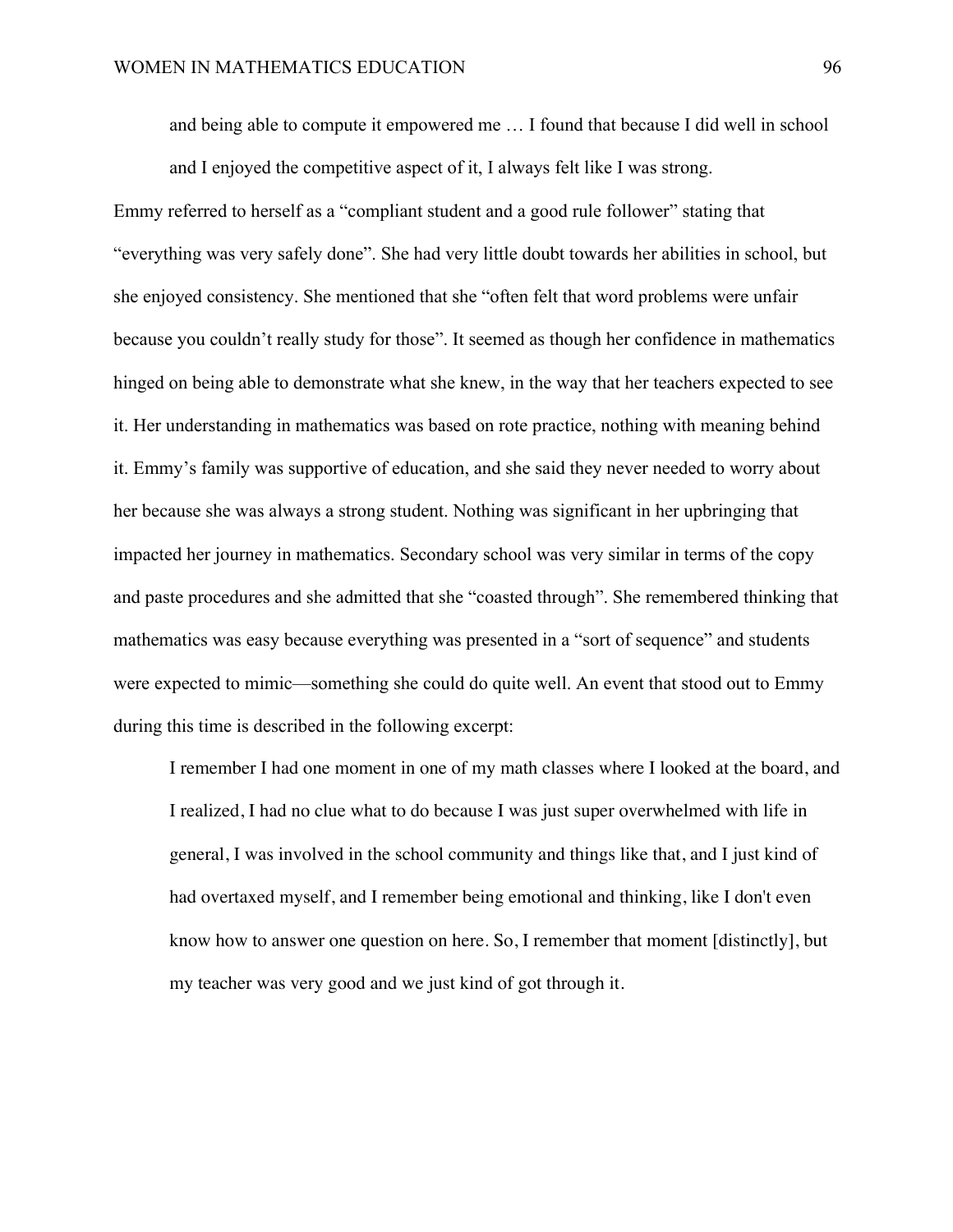Although Emmy attributed this moment to the external aspects of life beyond the mathematics classroom, the event foreshadows her fragile understanding of mathematics, which would be realized later in life.

Emmy began teaching in elementary school following the completion of her Bachelor of Education. Embarking on her journey in education, Emmy affirmed that she wanted to have her career mapped out and understood that there were hierarchical steps that she would need to follow. She knew that after five years of teaching she would complete her Master of Education with the hope of becoming a principal. Emmy followed through on the promise she made to herself by enrolling in the Master of Education program following five years of teaching experience. In discussing her rationale for completing a Master of Education, Emmy noted that she had "ticked all the boxes" prior to this point, and confessed that:

The decision to pursue a master's degree was the first time that I was taking something that actually wouldn't move me up a level, it wasn't going to give me any more pay, it wasn't really going to give me anything more, except I sort of had it in my head that I wanted to do it. And it's the first time also in my life that I learned, to learn for the love of learning.

At the time, Emmy enrolled in the course route with no intentions of completing a master's thesis. Emmy indicated that she engaged in writing a thesis after taking a course that drastically changed her outlook on mathematics, as well as her career trajectory. She defined this pivotal moment by stating:

I [remember] thinking that I was very good at math [and] I thought this oh, this will be kind of interesting. During the first class [the teacher] asked us to do a problem-solving question around fractions … I remember feeling really paralyzed in that moment thinking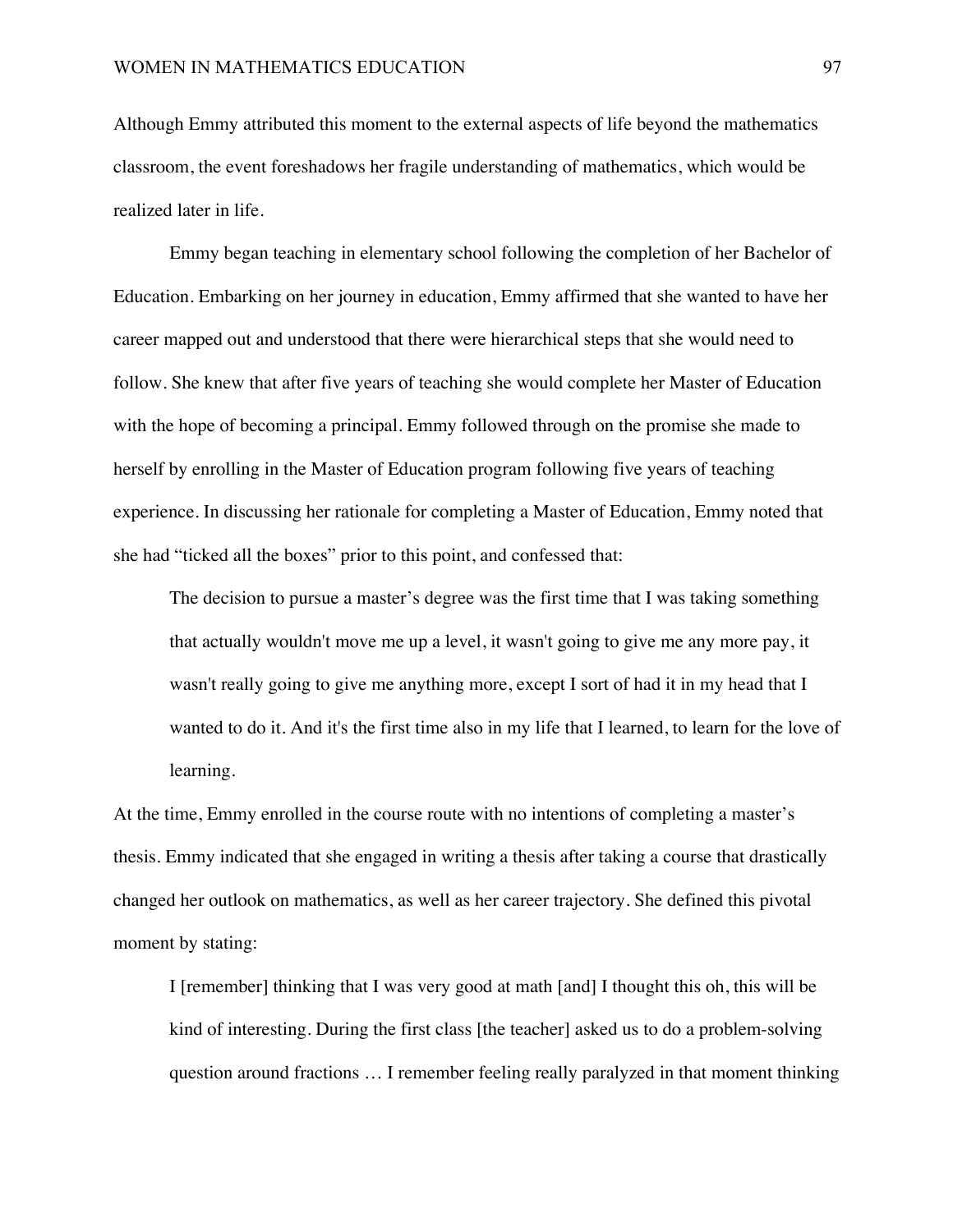I can't remember what to do and so I thought about it and I figured it out … and then she asked me what it meant, and I had not a hot clue of what it meant. I didn't know how I ended up with a whole number, I didn't know how I ended up with anything and it really shuffled me because I thought I was good enough and then all of a sudden, as I was journeying through [the] course I realized that all of my understandings were kind of on this false foundation … it also made me extremely curious … I thought I do not want my students to get to their [later years in life] and realize they think they know math but they actually don't know a thing … so I ended up doing research on fractions as my project, but it ended up growing so big that it got approved as a thesis and then my curiosity just grew from there.

Although Emmy felt that she had everything planned out and was convincing herself to follow the path she set out, she considered where she wanted to develop her skill set and the answer was mathematics. As soon as she made the decision to pursue mathematics education, Emmy shared that she felt free. She owed her expanded curiosity and involvement in mathematics to her teacher, who later became her mentor. She stated:

This entire path of mathematics education stemmed from [my mentor], and I'm trying not to be overdramatic about it, but at the same time, it was life changing for me … When you have someone who sees in you, before you see in yourself [and] what that potential could be … I feel like [my mentor has] always sort of fostered it and always kind of kept me in that community.

Emmy acknowledged the community of people, women specifically, who have supported her along the journey to becoming a mathematics educator. She noted that those individuals both challenged and inspired her to go further than she ever would have gone on her own.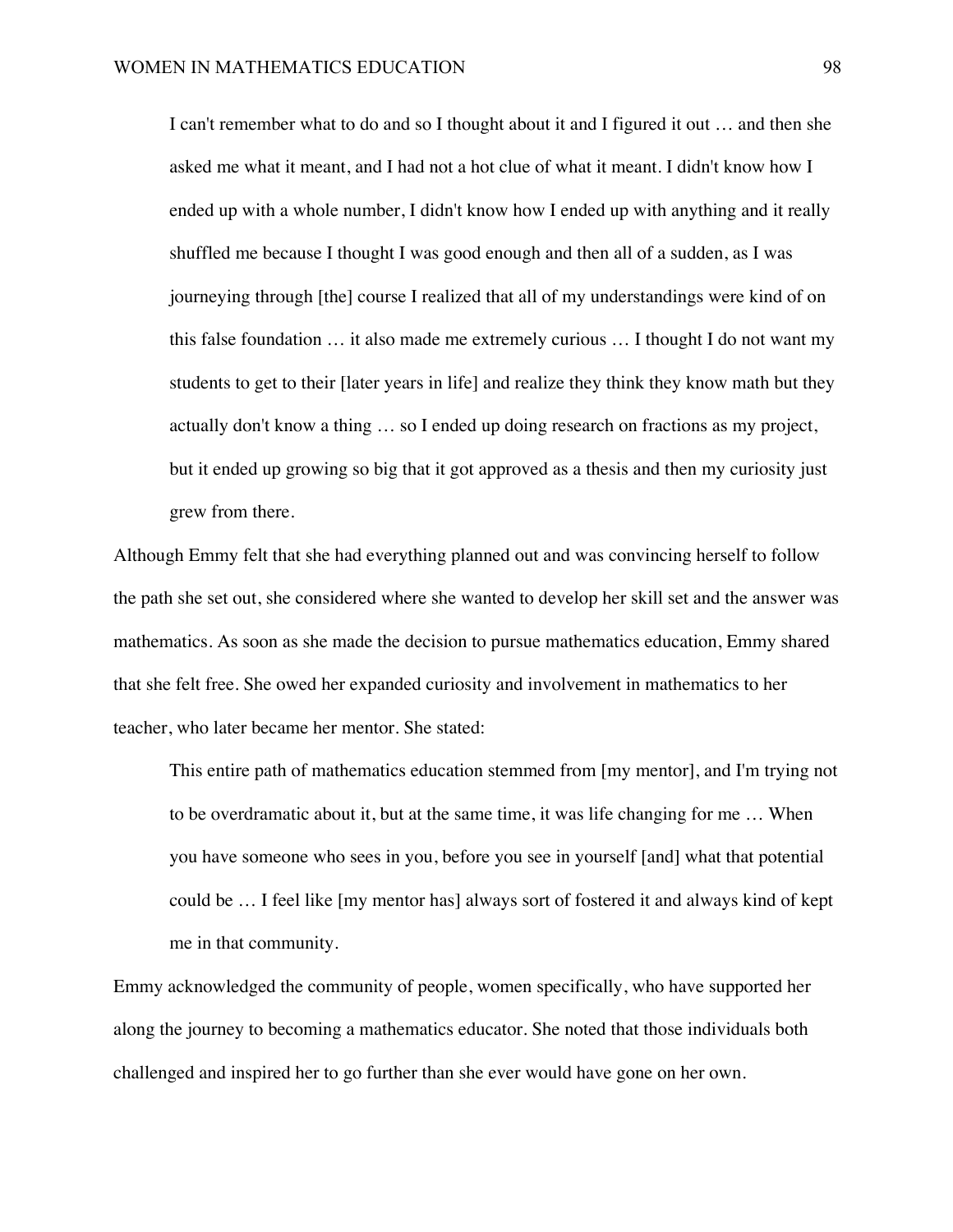### *Present: Being a Mathematics Educator*

Emmy continues to teach elementary, while working in academia as a mathematics educator. She sees it as a really wonderful experience to work with students at an early age who are just beginning their math journey—while working alongside university students who see mathematical concepts come alive, having the freedom to learn in different ways. When I asked Emmy to describe who she is, she responded in the following way:

It's interesting, I don't know if it's just because we're talking about the math, but this is funny as soon as you said, who are you, I would say, a mathematician, which surprised me … I'm also a dancer, I love to move in space, yeah those are kind of I think two big sort of passions of mine and I don't like to … yes, I'm a mother and a friend, and things like that, but I feel like those put labels on relationships.

During our conversation, Emmy allowed herself to be vulnerable, sharing some of her fears of teaching mathematics education. She admitted that it can be unsettling to sit with the discomfort as students work through problems on their own. She mentioned that it is intimidating to make sense of a student's understanding while maintaining credibility as an academic, stating that "it can be difficult not to rescue students". Emmy described one of the greatest barriers of her role in mathematics education to be not having enough time with students. She mentioned that they need more time to unpack mathematical concepts and to challenge their way of knowing mathematics. She also argued that "many teachers would love to dig deeper into math, and really explore it, and find those reasonings, and I think it's just the time and space and commitment, to be able to do so". Emmy reasoned that her desire to engage with the mathematics community—and participate further—is a result of her expanded understanding of learning new ways to look at numbers and ways to think about mathematical problems.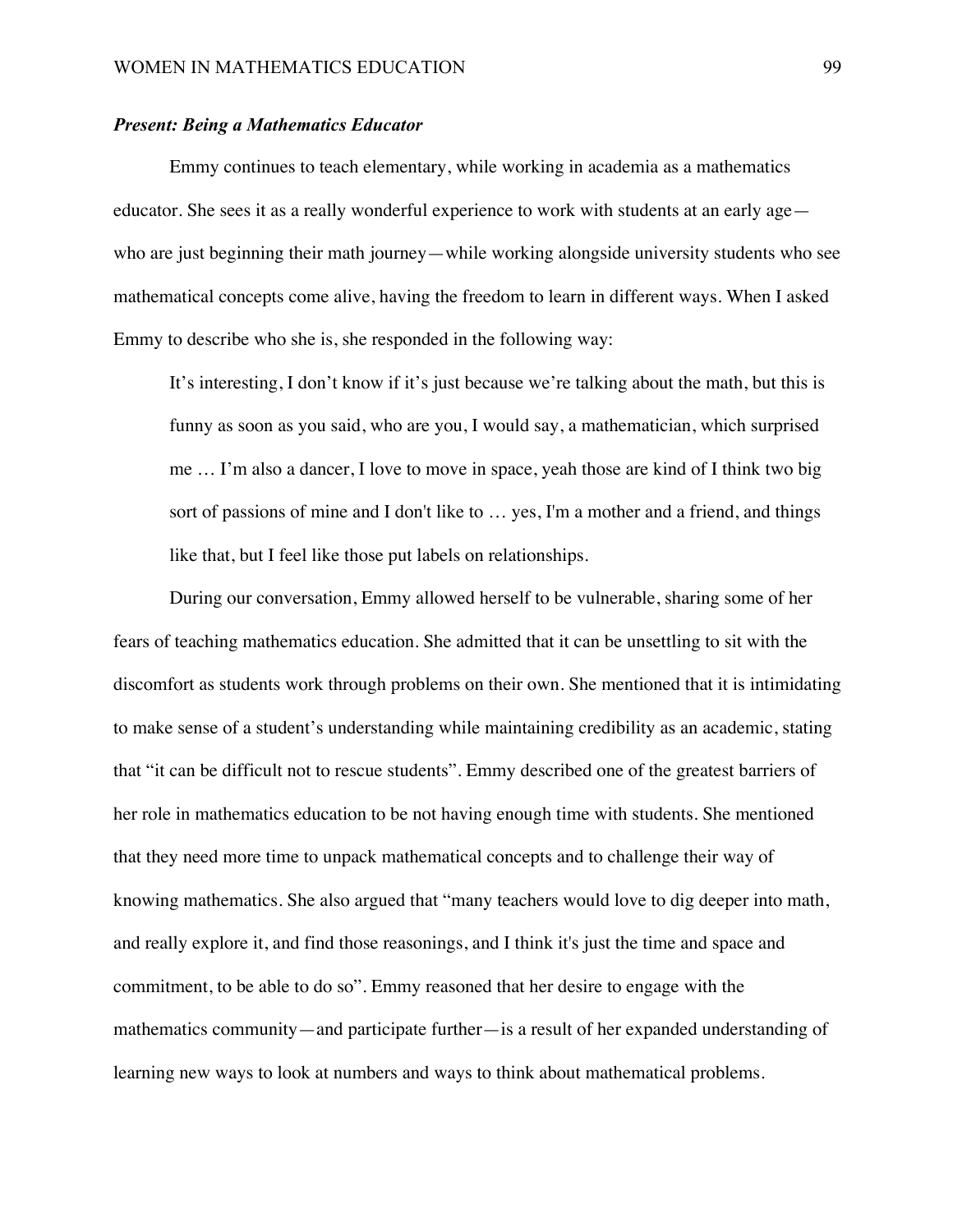In discussing the role of gender and her identity in mathematics, Emmy confessed: It's not something I think about a lot and I think it's just in the sense that all of my role models, people that I work with, are women. So, it's something that, I know it exists, but it's not something I consciously think about.

Emmy grappled with her response to questions around gender, stating that "being unaware isn't healthy either ... just because my mind doesn't immediately attend to issues around gender, doesn't mean that it shouldn't". She noted that after our conversation, she would likely think more about this. Emmy suggested that if teachers refuse to acknowledge gender, they can reinforce gender bias in their own actions, recognizing that they may prioritize one voice over another or unintentionally perpetuate stigmas. She used an example of girls pulling back in mathematics when it comes to the really important questions that challenge them and argued that it shouldn't be ignored.

In discussing her personal and professional identities, Emmy suggested that they are very much connected. She acclaimed:

I feel it in my heart when I think about math and learning, in a good way. It feels like a part of me, and so I don't know how I would separate that from a role [working in academia], because I feel like it's also a definition of what I stand by because I believe in it so much.

Emmy mentioned that the process of data collection and analysis was actually very therapeutic for her as she identified the interconnectedness of her personality with her journey in mathematics education. She noted that this is in part why her journey has been so "rewarding, and in some ways freeing" because each year she gets to dig a little deeper, become a little more curious, and get more comfortable with messy mathematics. Beyond mathematics, this journey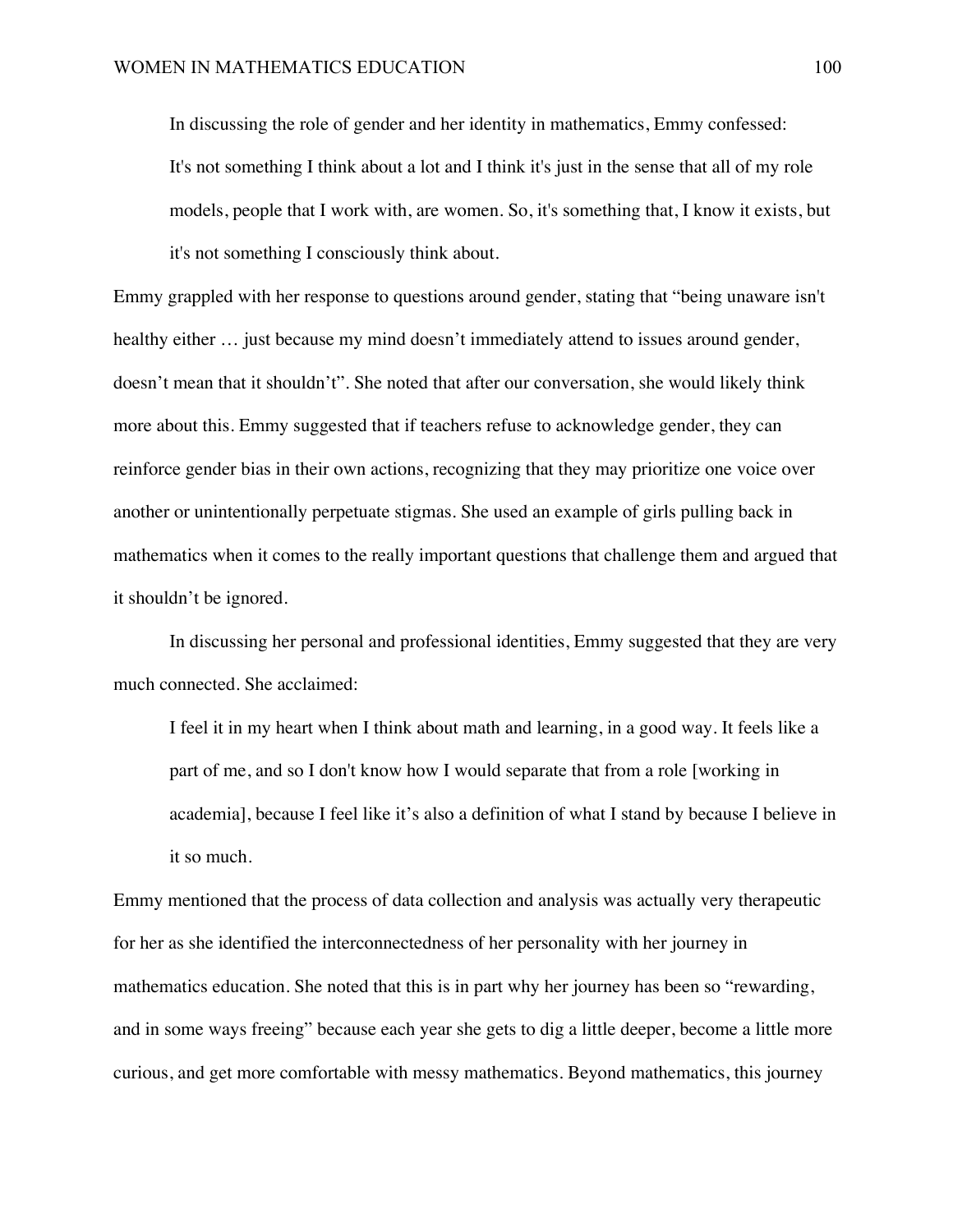has become a personal one for her that has changed the way she interacts with people, how she views her students and how she views herself.

### *Future: Envisioning Change*

Emmy firmly believes that the more individuals have an opportunity to deeply engage with mathematical content, the more empowered they will become. Emmy advocates for "messy" mathematics" where students can engage in a productive struggle, one that meets them at the stage of development they are currently in. She argued that educators have a tendency to empower the wrong way, which can impact a student's confidence in mathematics. The following excerpt describes Emmy's response to the idea of raising competent learners in mathematics:

When we make things too clean, and we end our vocabulary with "good girl", "you're so smart", "way to go", it's more damaging, I think. To build confidence, it means empowering them to work through something that's hard. I think when we make it too easy, we don't set our kids up for success.

This excerpt connects elements of her personal journey of learning mathematics with her beliefs as a mathematics educator. Her story of becoming a mathematics educator depicts a lost opportunity by learning without meaning. She has since made it her mission to teach students mathematics in a way that makes it meaningful to them as individuals. As challenging as it may be, Emmy strongly believes that in order for students to become competent math learners, there needs to be more time spent digging deeper into the mathematical relationships. She said: "if they can do that, then I think math would be a lot easier for all of us, and a lot more enjoyable too".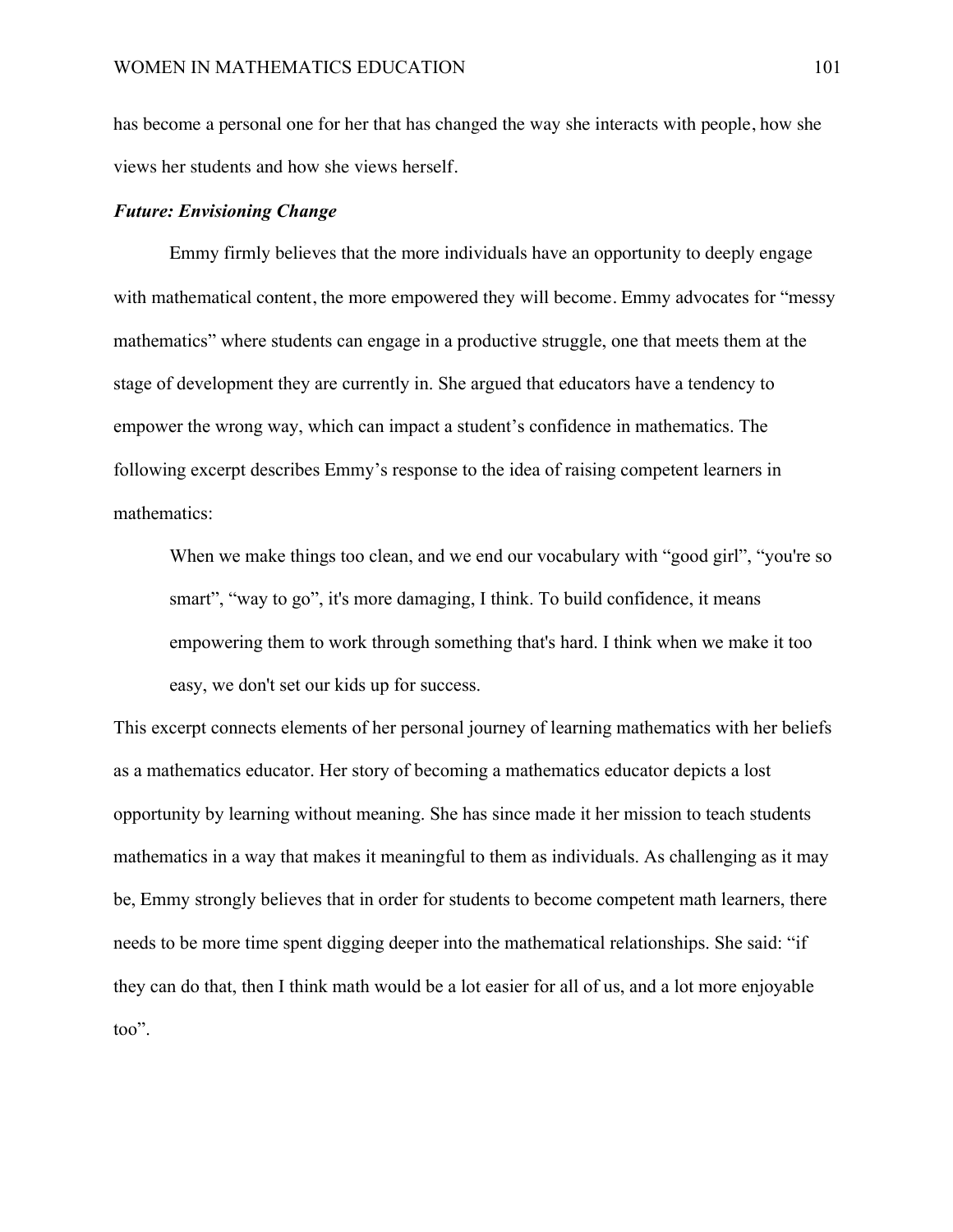## **Central Themes in Emmy Story**

Emmy's initial participation in this study was a way to pay it forward to a graduate student as she remembered her own journey, and the challenges she faced when finding research participants. She mentioned that the title of the study "Women in Mathematics" caught her eye and after reading the description, she thought it would be a nice way to reminisce on her personal journey to becoming a mathematics educator. During our first encounter, Emmy came across as warm, kind, and full of heart. It was apparent from the beginning that she was passionate about mathematics education and remained eager to learn. At various points during our conversation, she sat back and considered some of the internal tensions and challenges that she perhaps was unaware of prior to our conversation. Before our second conversation, Emmy had reviewed the introductory poem and considered the critical moments along her pathway. When presented with her emerging themes: (1) *Being a "good student",* (2) *Release of control and (3) Fear of vulnerability*, Emmy reaffirmed them as accurate descriptions of herself, referring to this process as incredibly therapeutic because it allowed her to reflect more on the aspects of her identity. One can easily sense that Emmy was taking an introspective approach and thinking deeply about her journey which made for an interesting analysis.

# **Being a "Good Student"**

The theme of being a "good student" permeated Emmy's story, most discerningly while describing her personal attributes in elementary school. In describing herself as a student, she used words such as "compliant", "rule follower", and "safe", indicating that she valued the expectations of others. She never wavered in her belief that she was a strong student. In fact, she attributed her momentary lapse in secondary school to factors beyond the classroom, recalling that she was "emotional" and "overwhelmed" because she had "overtaxed herself". She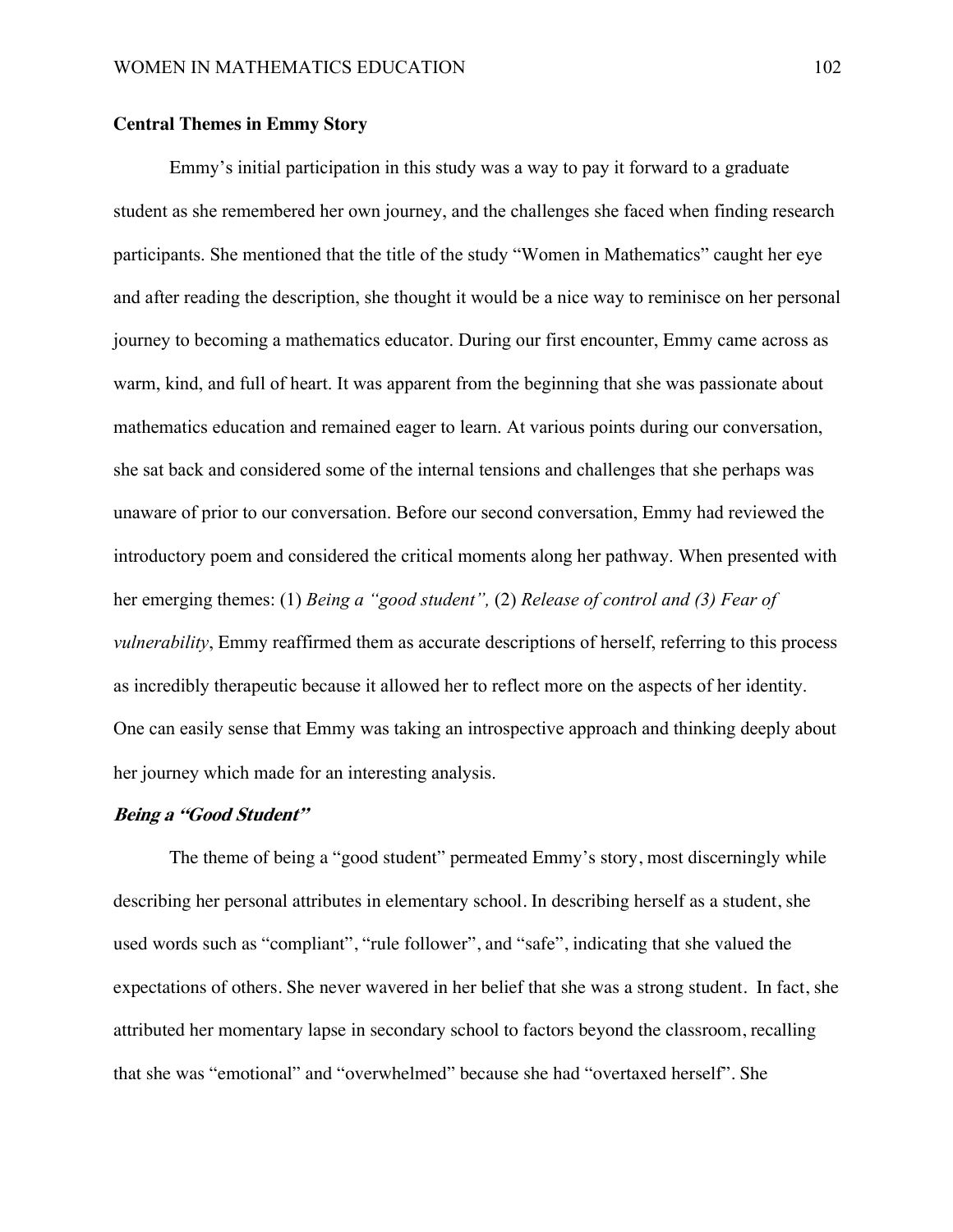acknowledged that her parents never had to worry too much because she "always did well in school". Emmy mentioned that her decision to pursue a master's thesis was a result of her realizing that maybe she wasn't "good enough" in mathematics. It evolved further, based on her desire to challenge herself academically and better understand how to support the students she was working with at the time.

It wasn't until her Master of Education program where she began to understand the consequences associated with always being expected to succeed academically. In articulating her views towards this, she noted that teachers have a tendency to praise in a damaging way, using language such as, "good girl" and "way to go", leading to false empowerment. She also recognized that girls tend to be on the receiving end of these messages, being the "more compliant learners". She noted that boys are typically "expected to be more messy and more brilliant" when it comes to mathematics and sciences. She also used words such as "builders" and "creators" to describe male learners indicating that she acknowledges a gender difference when it comes to expectations in school.

### **Release of Control**

Another lens through which Emmy's story can be viewed centers on the notion of situational control. In discussing mathematics in elementary school, Emmy shared that she enjoyed the competitive nature of it. She mentioned that she viewed problem solving questions as "unfair" because she "couldn't study for them". Emmy also shared the internal tension that exists in situations where she's required to unpack students' content knowledge, something that is beyond her control. She described the discomfort of dissecting mathematical knowledge in the following excerpt: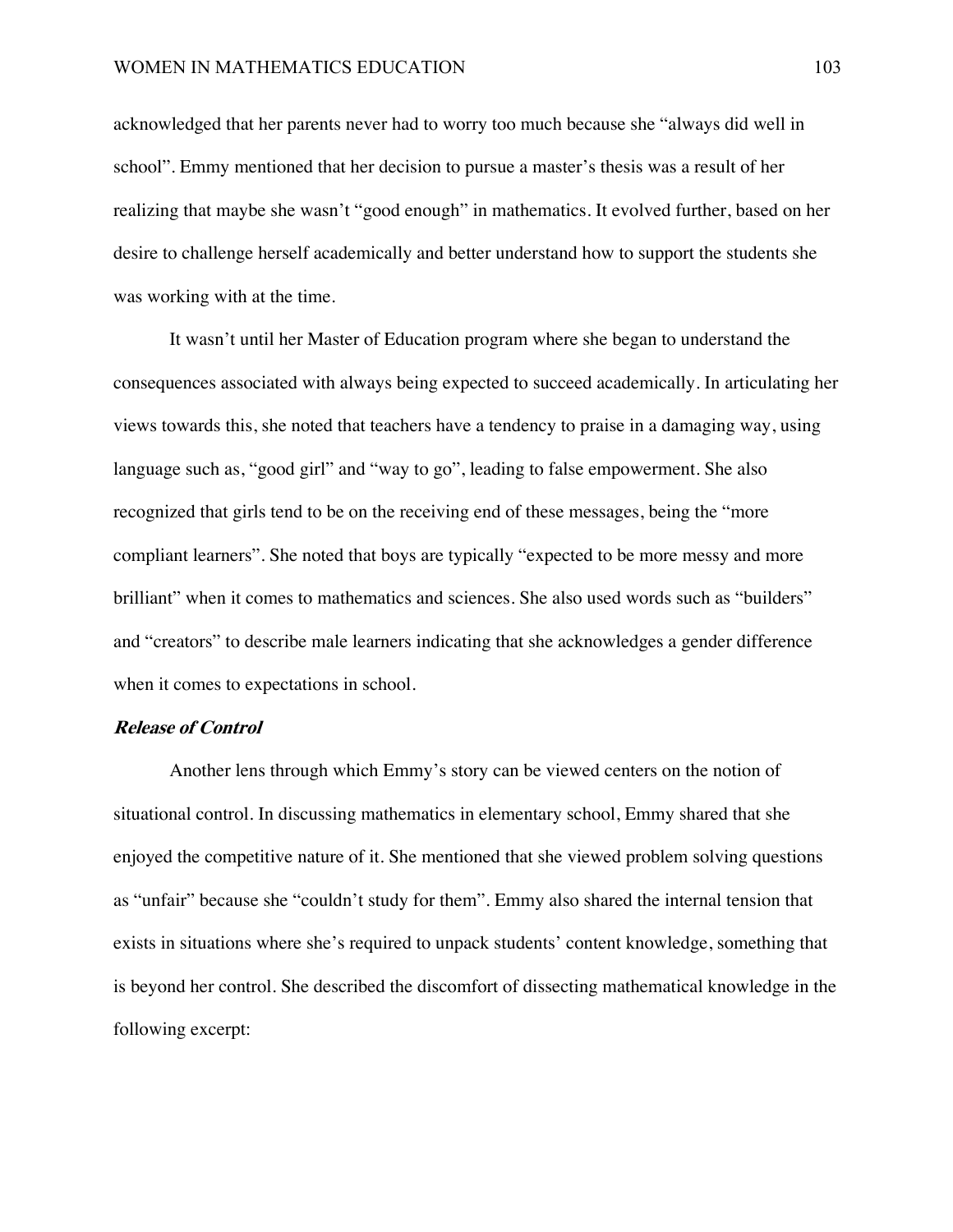At first it kind of made me freeze a little bit, like I made some big mistakes. And then, sometimes there's a perception [as an educator] that you're expected to know all of the content deeply. If I'm to look at things conceptually, especially in intermediate in high school, I would have to sit and still reason with it to unpack it.

Emmy's journey has been characterized by a release of control and a shift in mindset. The moments of uncertainty that previously made her tense, have since evolved into thoughtprovoking spectacles of wonder that allow her to view the world of mathematics in a very different way. Releasing her control has opened up a space in mathematics, where individuals students and colleagues—have a voice in the subject.

### **Fear and Vulnerability**

A fear of vulnerability is present throughout her story. The notion of being a good student comes with certain expectations and increased pressure to succeed. Although Emmy did not discuss the impact of these expectations explicitly, the way that she referred to her experiences of being vulnerable raised questions about situational control and its role in determining academic success in mathematics. She noted that she enjoyed doing things exactly as they were taught. She became ruffled when she couldn't solve a problem right away and attributed her "hardest moments" in mathematics with her most vulnerable moments. Emmy confessed: "not knowing anything is not something that usually happens to me" and so, there is an inevitable fear for her, that comes with a lack of control over a situation. She implied that the fear still exists as an educator stating: "you're expected to know everything", but she has realized that academic success is not flaunting mathematical processes or computational skills, rather academic success comes from resilience—accepting the vulnerability and being able to work through hard problems.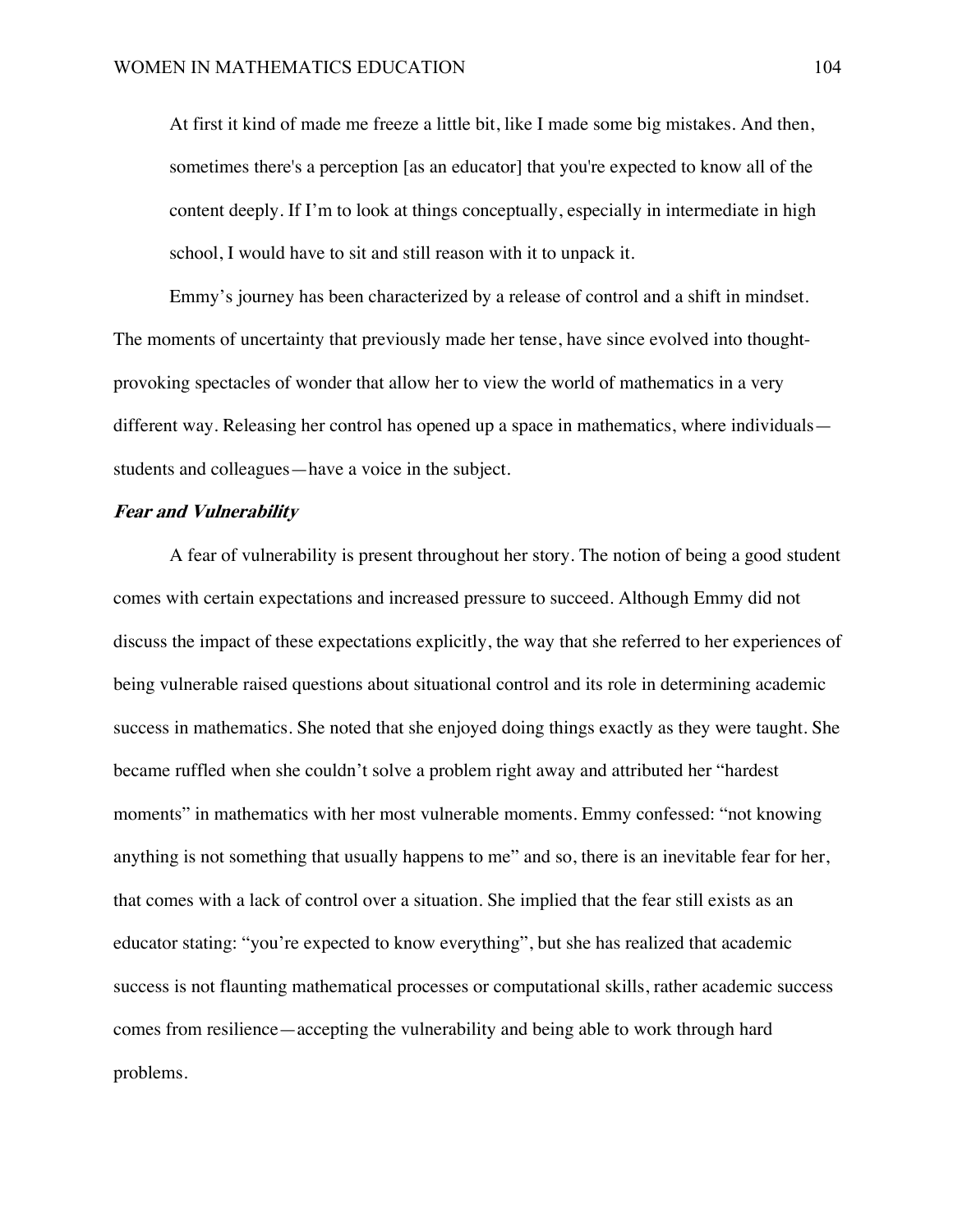#### **Ada's Story: Inspired by Wonder**

*As a child, I wondered… Where my path would go Through all the twists and turns I knew time would surely show I wanted to make an impact A leader was born within I had the support to chase my dreams I followed my intuition Growing up, I wondered… Was this the right path for me And now I sit here, looking back And can share most confidently… My journey was inspired by wonder It awakened a curiosity My arrival to mathematics education Is where I am meant to be*

# *Past: Early Years of Mathematics Education*

Generally speaking, Ada's experience in mathematics was quite positive. She described herself as a strong student who excelled in all of her subjects because she was interested in school. Ada indicated a sense of family values noting there was never any pressure from her parents about school, in fact, it was quite the opposite. Her parents often expressed concern that she was spending too much time on homework and worrying about school. In describing her parents' outlook on mathematics education, she stated: "they encouraged learning, they encouraged education, and they encouraged my choices". She elaborated and acknowledged her parents' commitment to education by stating:

They did everything they could to make it possible for me to focus on schooling". She confessed, "I never had a part time job when I was going through high school and [my parents] felt that it was their job to provide for me, and it was my job to go to school and to see my friends and … go to ballet and to do the things that provided a balanced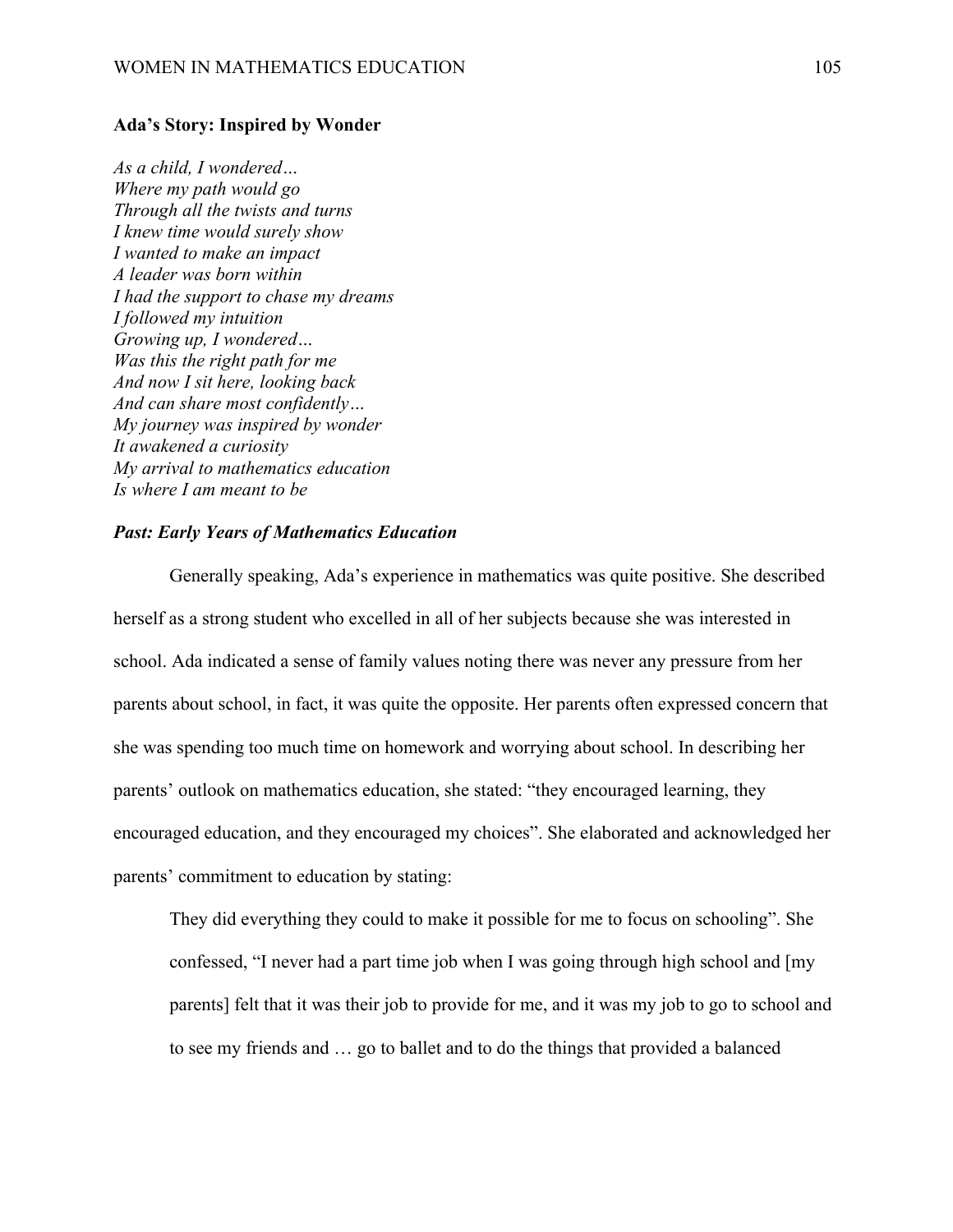existence, and they didn't feel that a job at that point was going to be helpful [because] it would be a distraction. I was very fortunate; a lot of kids have to work.

Her interest in physics, chemistry, and biology prompted Ada to pursue those subjects in secondary school; however, she noted that her first encounter with mathematics anxiety was in grade 9. She described this experience in the following excerpt:

We had a teacher at the time, who was an engineer, and I remember him very well. He emphasized [that he was an engineer] a lot in his introduction of himself to the class and he reminded us constantly … and quite frankly, I didn't really know what an engineer did but I knew that it had important status … so I was intimidated by him throughout that grade 9 year, and the thing I remember most was [that] we had an exam … I remember in my head when I answered a question on the exam, I thought that I had gotten the question wrong because it was on integers and I thought that I had put the negative sign in the wrong place in my solution … I fretted for the entire week that we were off school about that mistake, and I kept telling all my friends that I thought I failed the exam and I drove my mom and dad crazy, I remember crying, I remember not sleeping, I remember not wanting to go out with my friends, because I was so anxious about this mistake … I'd magnified in my mind … now when I got back to school after the break it turned out that I did not get the question wrong and, in fact, I got perfect on the exam … however, those feelings of insecurity lingered, they were born that year in grade 9 and they lingered until grade 12.

She attributes her ability to overcome this anxiety to the mathematics teachers who were doing it "well". In describing her positive learning experience of mathematics, she stated: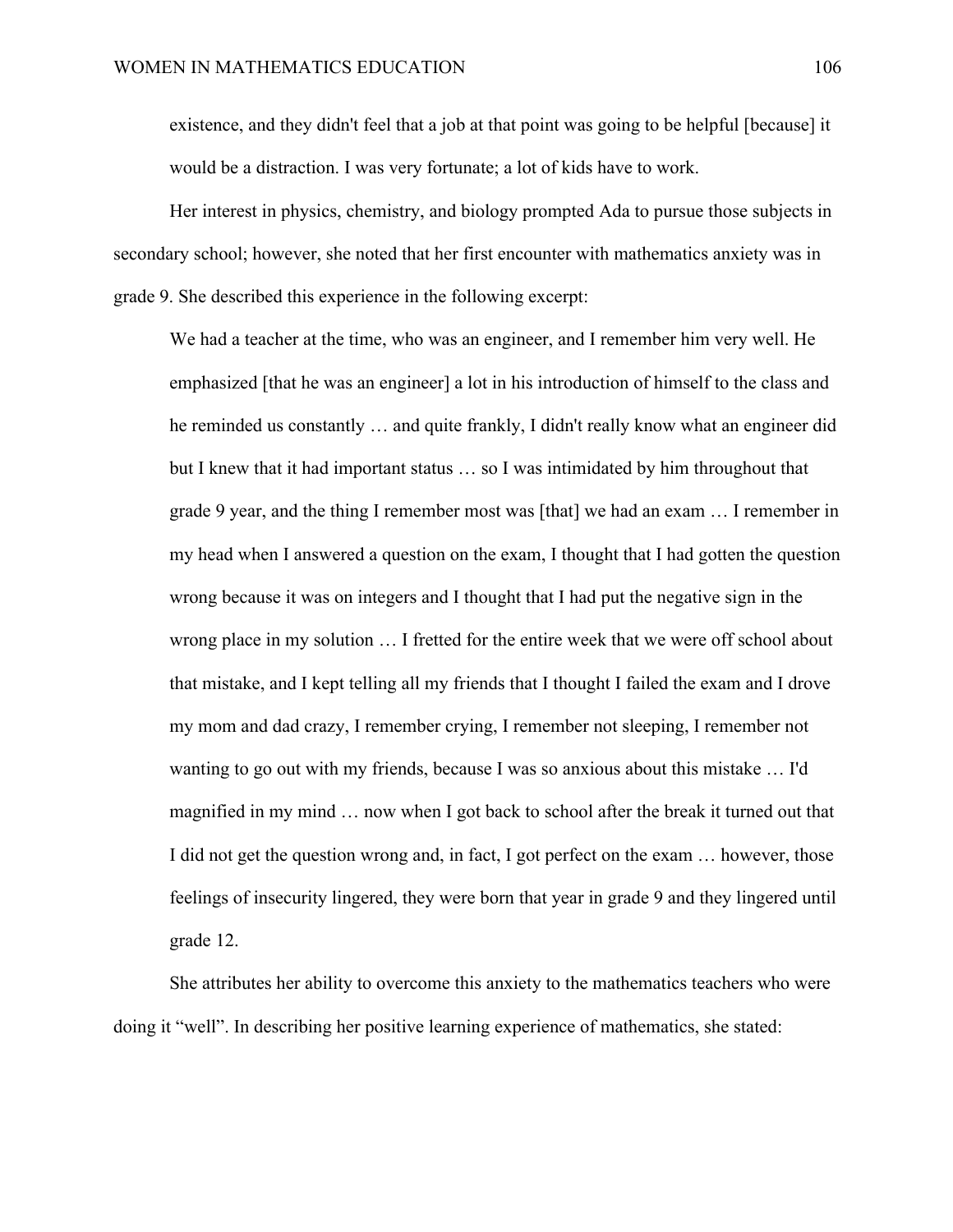If I reflect back on it, it was the teachers who were the role models, the inspiration, they just knew so much they just could make it interesting, they would bring in models and show you how things were moving here and there … and they encouraged us to wonder, I think that was really it.

In reflecting on her journey, Ada credits her decision to pursue education to one individual—her Grade 12 mathematics teacher—who remained an influential mentor throughout her career. In describing their relationship, she stated: "he was funny, he was accessible, he made math interesting, he joked with us and he encouraged us to maintain balance [and] to keep other interests". She recalled him allowing her to do a demonstration in front of the class on how to make strands of nylon. She said: "he encouraged me to learn how to conduct those experiments so that I could then demonstrate them, so I had to really *think*". Above all, Ada recognized that the people who influenced her in mathematics had a "humanity that exceeded the brilliance of their mathematical knowledge". She stated that "their touch was not just content, their touch was human, and by making that human connection, [it] gave permission to explore and experiment" which is what encouraged her to participate further.

Before Ada entered university, she recalled that her father's friend, who was a professor in the mathematics department at that university, gifted her a slide rule. She identified this as a critical moment—the fact that a professor of mathematics felt that she was going to succeed and that it positively influenced her motivation to participate. In university, Ada recalled that all of her mathematics subjects were "incredibly hard". She suggested that the learning was very different from secondary school where it's "quite easy to memorize and learn the kinds of questions that the teacher is going to ask so that you can succeed". Higher education was marked by a deeper understanding of mathematics and Ada shared that it challenged her to consider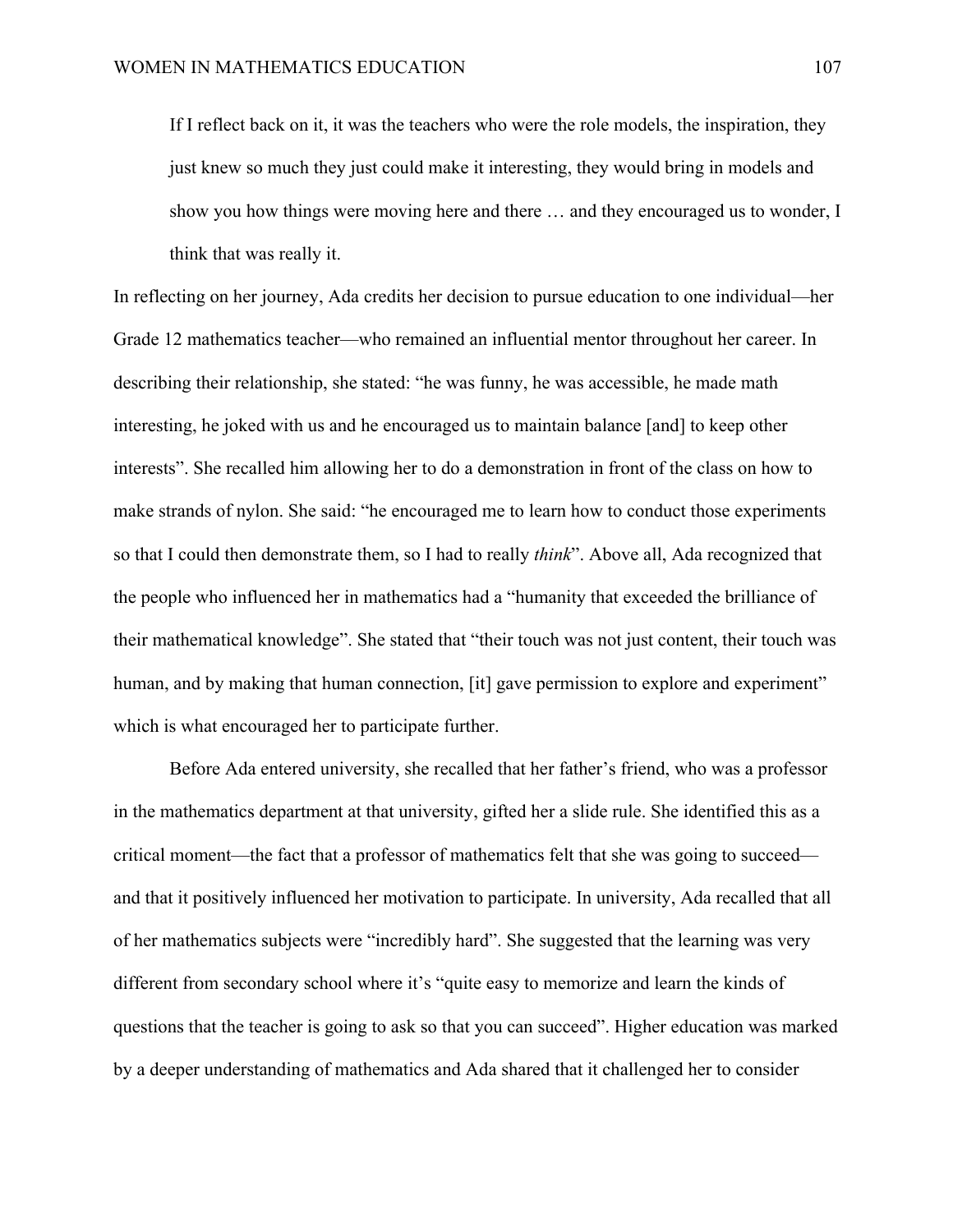questions such as, "why" and "what does it mean", which seemed to make more sense for teaching children as well, so everything came full circle. Building off her negative experience with integers, Ada recalled an assignment during her professional education program where she creatively designed a lesson to explain integers to students. She described:

What I did was make a movie of the paint can being poured out and then I ran the movie backwards so that it appeared that it was filling up, so the negative was pouring the paint out and the other negative was running the movie backwards, so the two negatives actually made a positive.

Ada failed the assignment and mentioned that this was a critical moment for her as she was told by her teacher at the time that she would be "better suited as a drama teacher". The experience propelled her further into mathematics as she decided at that point, she would "spite her professor and become the best mathematics teacher".

It became evident that Ada's career path closely mimicked that of her Grade 12 mathematics teacher and incidentally, it influenced her decision to teach mathematics at the secondary level. As Ada described her experience teaching secondary mathematics, it appeared that she was invested in her work and wanted to provide students with the same learning experience that she received as a student. During our conversation, she described a traumatic incident that ultimately resulted in her decision to leave her position as a secondary school teacher. The following excerpt shares her confession:

I had prepared what I thought was going to be the 'lesson to end all lessons' on the quadratic function and I had worked very hard on this … I was teaching the lesson on November the 10th. I remember that distinctly … that morning the school held its Remembrance Day assembly … It was very poignant, very moving, and very emotional.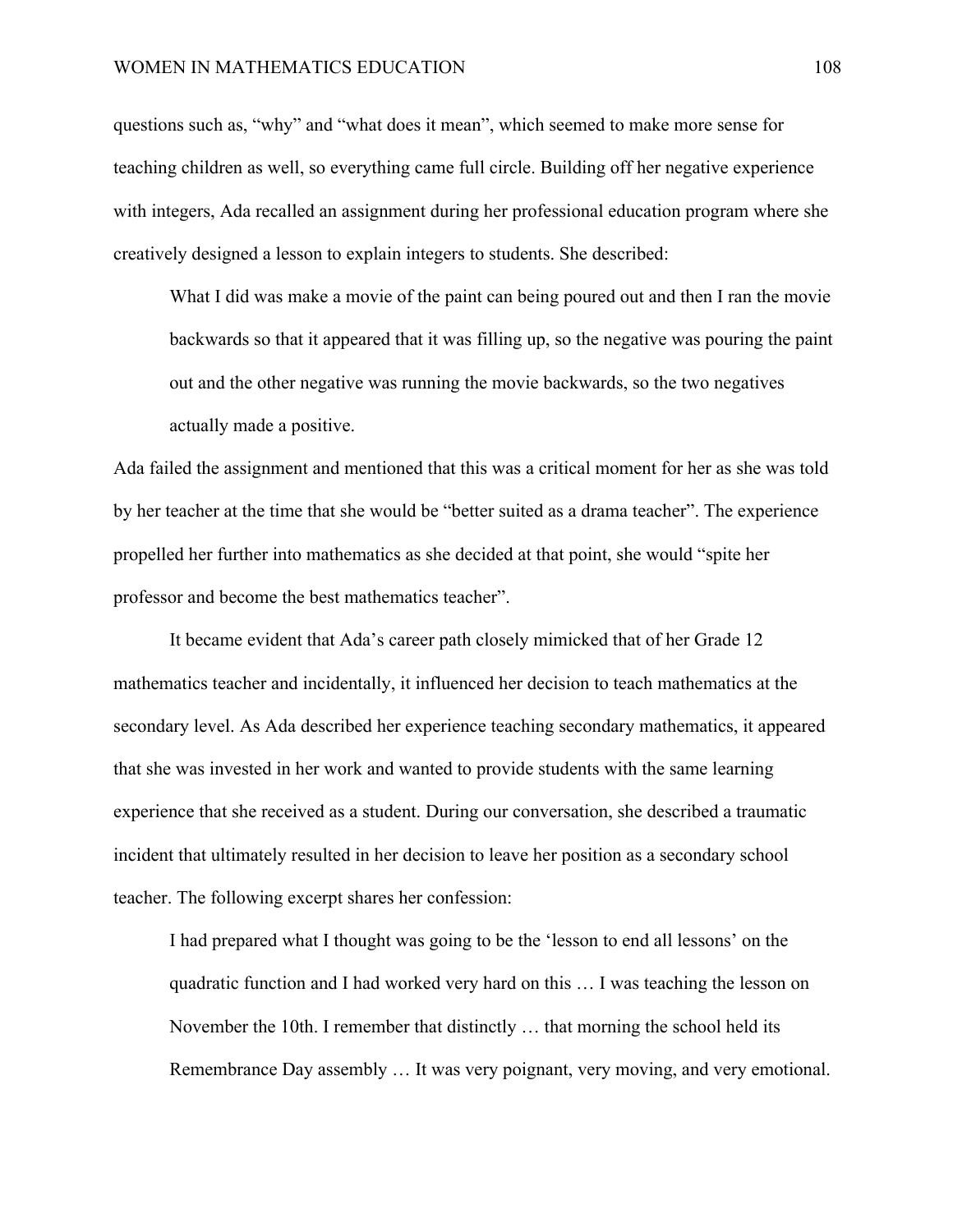When my students came back to class, it was clear that they needed to talk, they needed to debrief what had happened in the Assembly. They needed to have someone listen to them and understand what had just knocked their socks off during that presentation. I was a fifth-year teacher. I taught in the department, with many other sections of grade 12 math with many other teachers who were teaching grade 12 math … the exams were coming up and I made the worst decision in my life … I taught the lesson on the quadratic equation. It was dissatisfying for the students, it was dissatisfying for me I left the room in tears, and I decided that day I didn't want to teach in a system where I did not have the freedom to know my students as individuals and to have the freedom to move things around, I didn't want to be in a regimented timetable.

Despite multiple warnings from colleagues, Ada shifted gears and began teaching elementary school. She recalled many people were surprised and thought she was "crazy" because elementary level is "much harder to teach" but for Ada, it awakened a curiosity and wonder towards learning. She stated that "students of that age are still so enthusiastic and will take risks, unlike a lot of secondary school kids".

In working at the elementary level, she found that early mathematics and young children was an area of study that she wanted to understand, which opened the pathway to her career in mathematics education at the post-secondary level. She subsequently went on to obtain a Master of Education degree and a PhD where her research focused primarily on supporting early career mathematics teachers and involving parents as partners in mathematics teaching and learning. Ada's subsequent journey saw her become a mathematics curriculum coordinator (K-12) overseeing all of the professional development and curriculum development. While discussing her journey, Ada mentioned that she was involved in developing the first EQAO test, noting that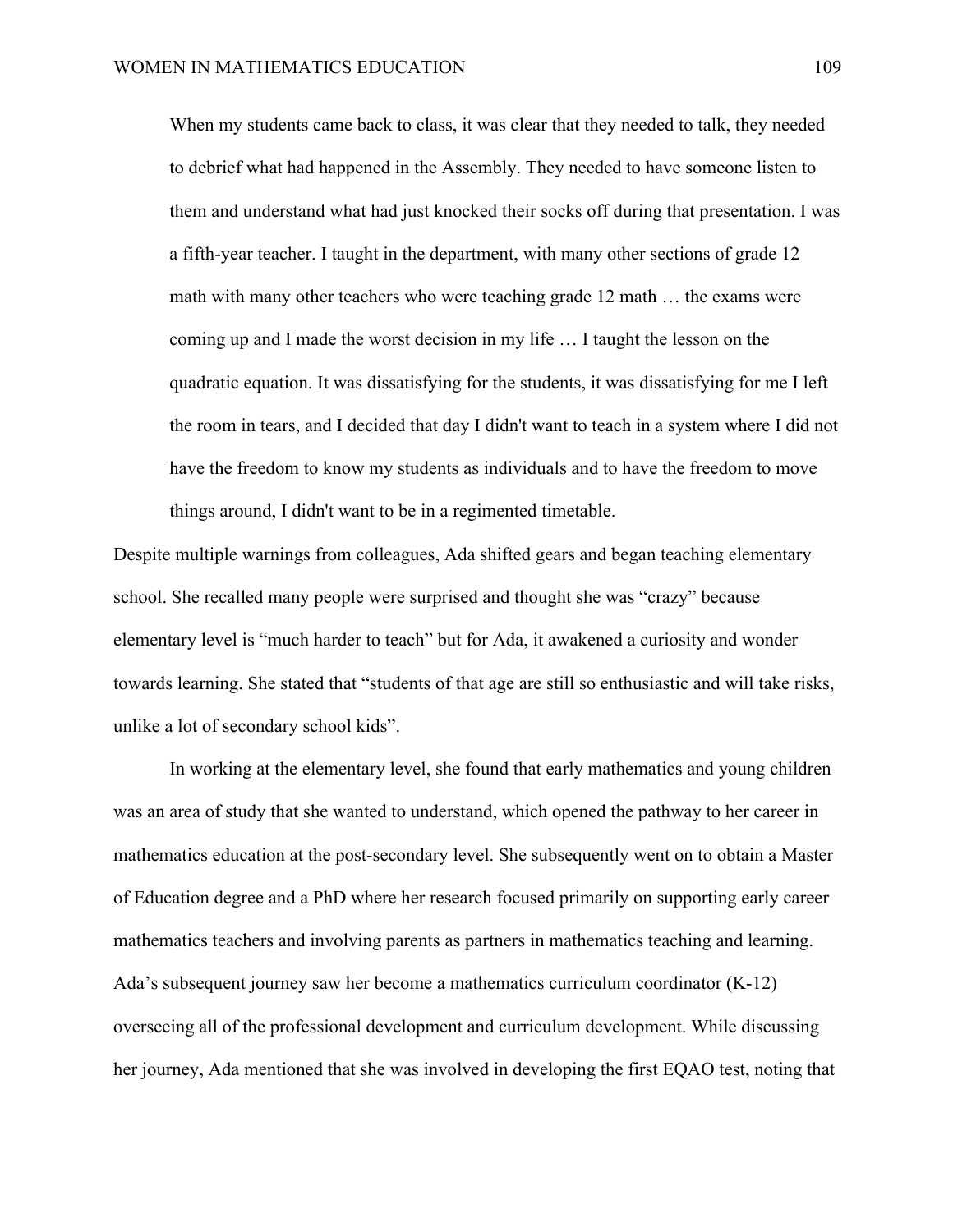it was designed to be much different than what it currently is. She explained that there were actually observation periods with the kids using manipulatives and it predominantly consisted of open-ended questions. In responding to the controversy surrounding standard based testing, she openly shared her frustration, stating:

We don't have standardized testing, we have standard-based testing ... when I hear faculty members say, "we shouldn't have standardized testing", it makes me think they're totally uninformed… we need to have benchmarks [to understand where students are falling behind in terms of their learning] … now the test is punitive … it's perceived that way for a number of reasons … because of disreputable organizations … [that] rank schools on the basis of their achievement … [and it] infuriates me that real estate agents try to sell houses based on data that says the school is in an area with good EQAO tests … typically the schools that have high EQAO results are in schools where there are parents who support … so there's a lot of misinformation out there and it bothers me that people aren't jumping up to try to correct that information … you need to have multiple critical voices saying the same thing.

Following her roles in leadership, Ada decided to become an academic at the postsecondary level because it gave her the freedom to be a lifelong learner. She described her feelings towards her role in academia, stating "we get paid to learn, we get paid to think … what an extraordinary privilege".

## *Present: Being a Mathematics Educator*

Ada has maintained a tenured position in mathematics education for over 20 years and referred to it as: "the hardest job I've ever had". The reason teaching pre-service teachers is so challenging for Ada, is because there "are not enough hours that are devoted to preparing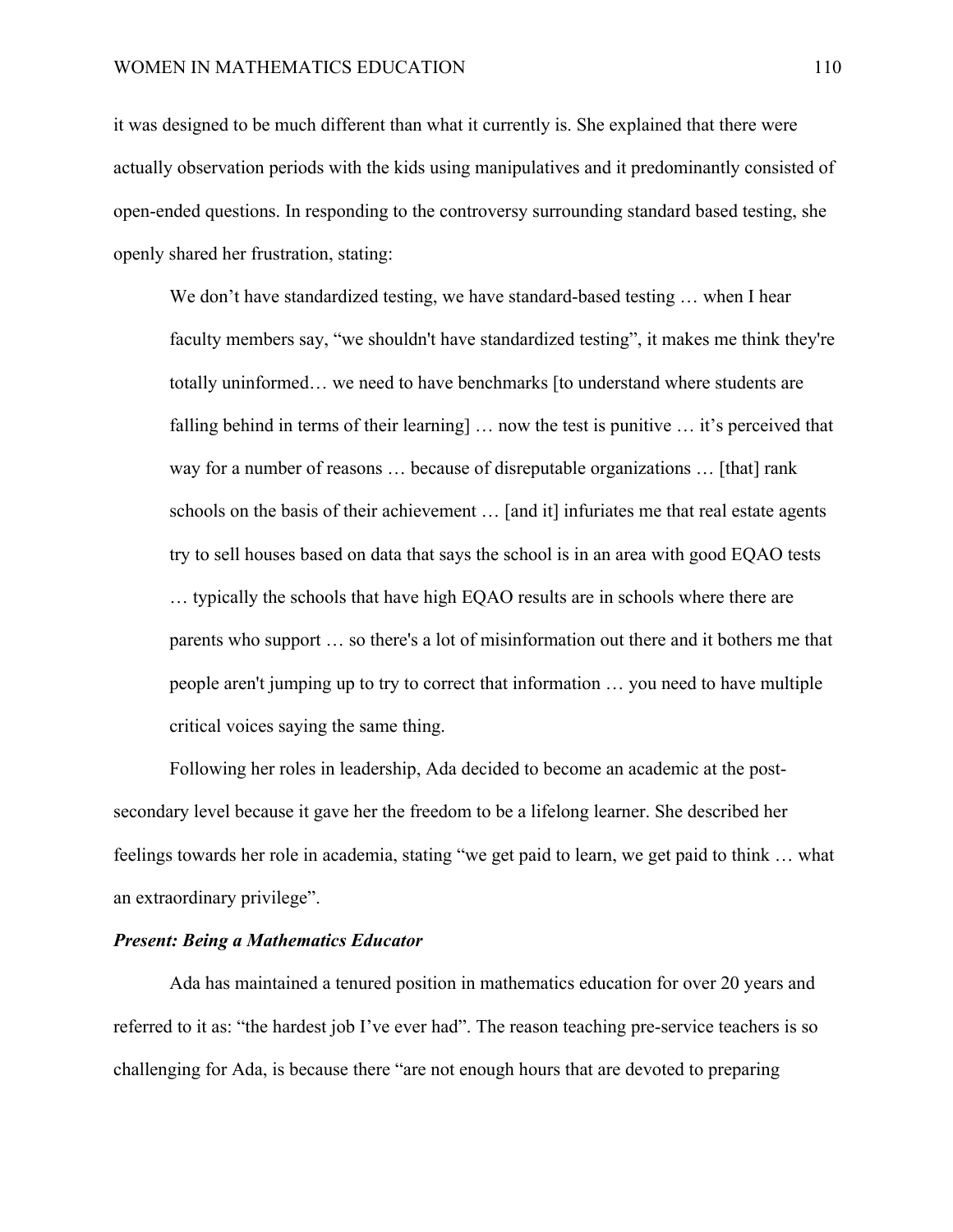enthusiastic, well-meaning people who want to be in a classroom" but who are "really uncertain about their math abilities". She noted that many pre-service teachers are uncertain about how to teach mathematics and where to seek guidance. Ada firmly believes that the mathematics for primary teachers should consist of longer mandatory courses, as precursors, to equip individuals with more content knowledge. She suggested these courses be offered by the education department and not the mathematics department because "we don't want to scare people". She remarked that the field of education needs to consider what they are expecting of teachers and what the professional program of education equips them to do, suggesting that:

Once [educators] have a solid grounding in mathematics, they are more likely to be enthusiastic, to try things, to take risks, to actually learn along with their students and to recognize what their students need to succeed, but that comes from a deep reflective understanding of the content, not a gloss over.

One of the most distressing factors that Ada brought to my attention is that "less than 50% of kids who graduate from high school actually graduate with a Grade 12 math or science credit, and that eliminates them from between 65-75% of all college university and apprenticeship programs" so one of her missions is to stimulate interest and encourage kids to pursue STEM. In addition to her role as an academic, Ada has become a champion for kids in STEM, as the director of the community outreach program. She does a lot of work around public education, family math night and family STEM in the community, through events held at local schools. The purpose of this program is to encourage children to see that there are career opportunities available for them in the STEM field which she notes isn't always considered a possibility in their home. She expanded on this in the following excerpt: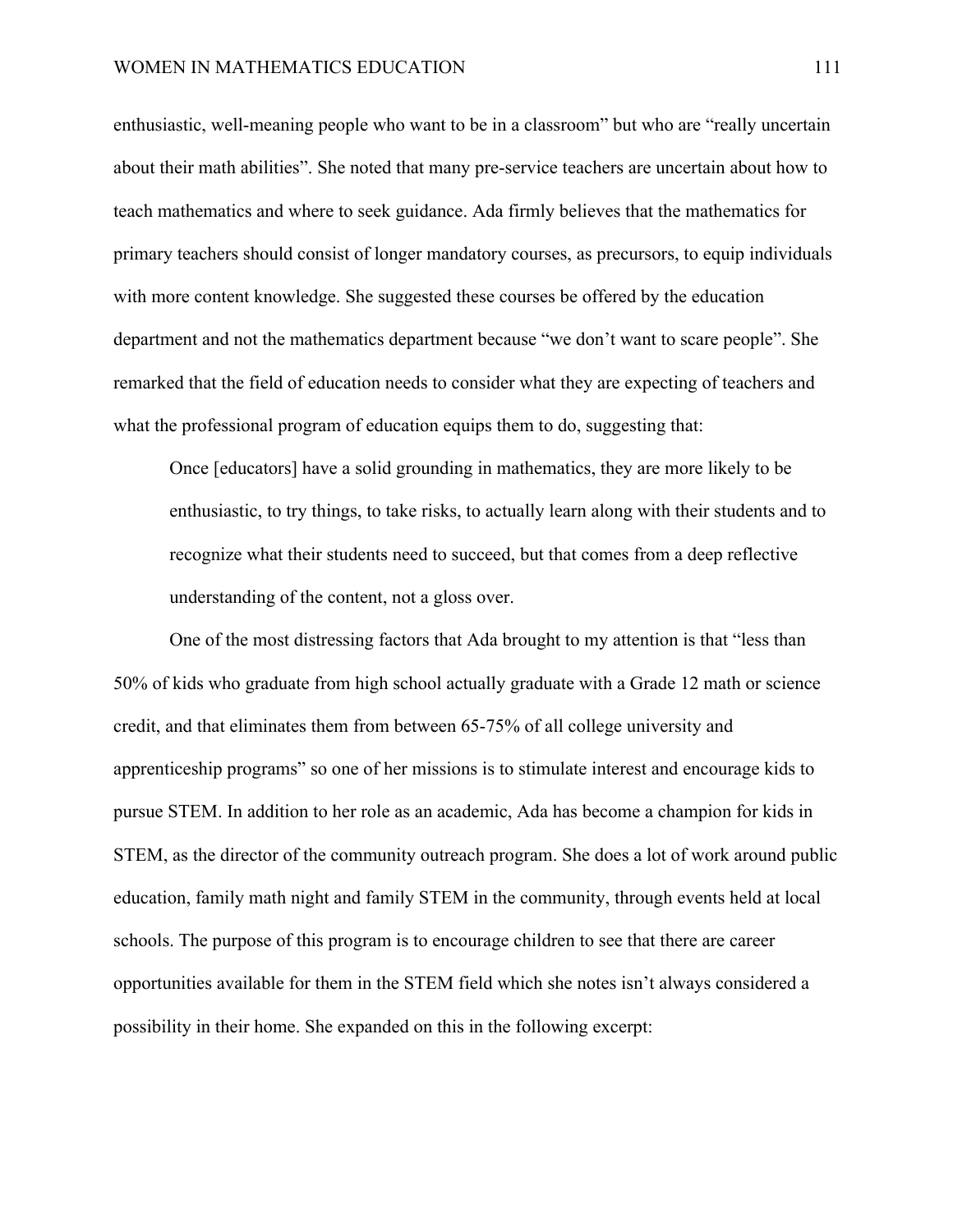It's really interesting because oftentimes [students] are not encouraged to go into those fields, because parents will make off-hand comments like you know those are … "what are you going to do with that area?" … there's a lot of peer influence, especially with girls who say, "you don't want to go into sciences that's for guys", so we try to work on those images of mathematics, the images of science, that kind of thing.

Ada mentioned that she won a national award from NSERC, which is the National Sciences and Engineering Research Council of Canada for the work that she has done on encouraging children in STEM fields, indicating the importance of it.

### *Future: Envisioning Change*

When it comes to envisioning change in mathematics, Ada openly expressed her concerns with education and proposed solutions for the future. Building off her own research, Ada strongly believes that the understanding of young children's mathematical development is under studied. Ada was invited to share more about her perspective on early mathematics. She stated the following:

The seeds that we're planting in Grade 1, are going to make a difference in Grade 12…it's much more difficult to teach math to [elementary] students than it is to take to teach calculus because, [at that point] they've already been sort of sifted through and you've got sort of the "best of the best", they're interested, they're being driven by a thousand pressures that we don't know about, some is internal motivation, sometimes motivation from parents, sometimes it's motivation from teachers, but they're there, and they are driven to do well, because of the fact that they want to go somewhere.

One of the reasons this topic remains undervalued is due to the perception of early mathematics. Ada stated that "mathematicians would look down on early mathematics and say, 'oh that's just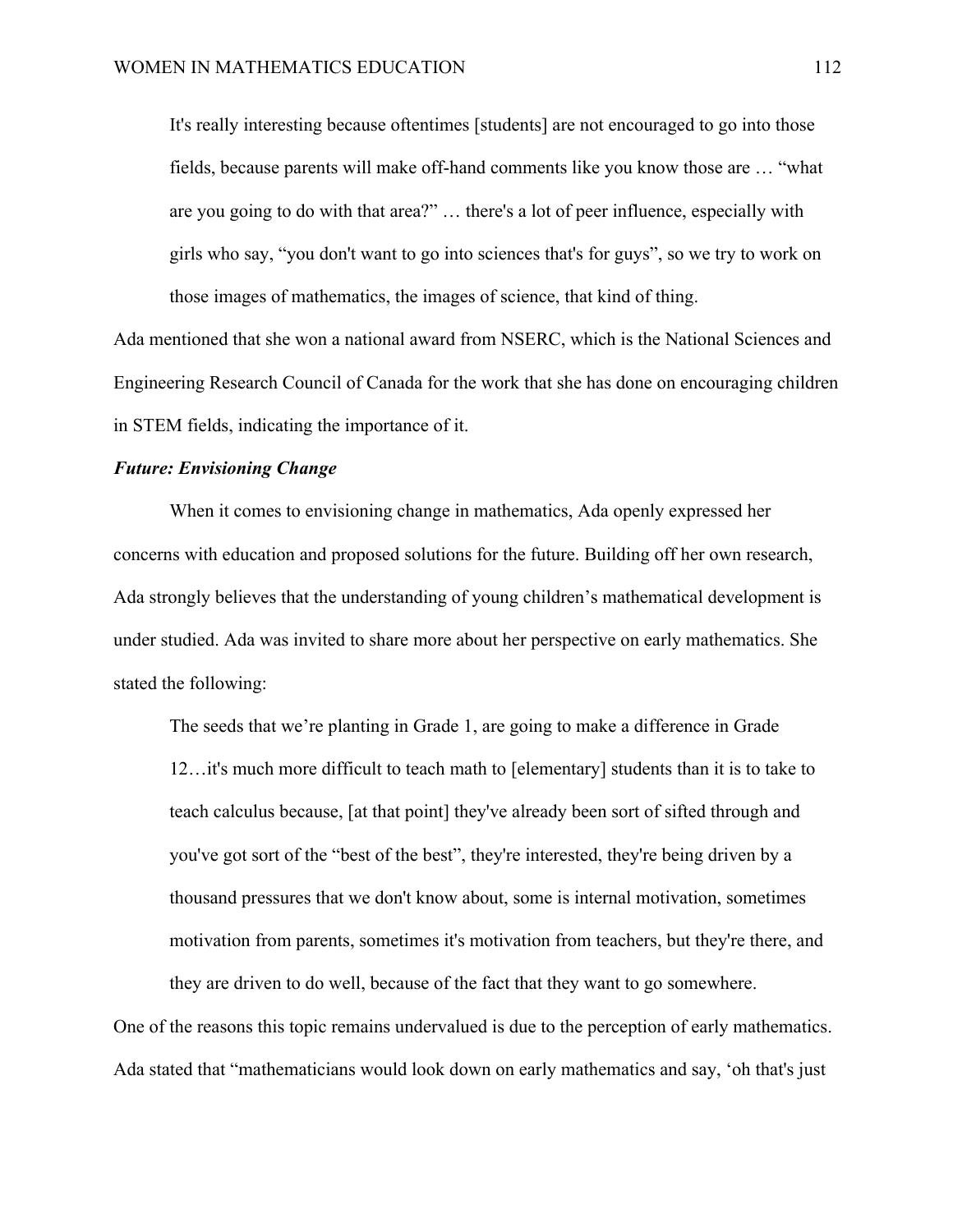trivial' and they would think that people who taught early mathematics are really not as smart as the teachers who teach calculus which is completely backwards". Ada believes that students' lack of engagement in elementary school is a result of their "teachers primarily, and their parents secondarily", stating that she has been in far too many classrooms where it is quite evident the teacher doesn't like math, or they don't understand it. She implied that teachers negatively impact student participation in the language that they use to describe mathematics, stating: "[teachers] will make throwaway comments like 'math is hard' and 'we're going to learn something hard' … what they do is they actually set the kids up in terms of permission to not do well or not to like the subject". Ada suggested that the negative attitudes that teachers hold towards mathematics evidently impact the perceptions of the subject.

Additionally, mathematics seems to have a bad reputation in society. Ada was invited to share her perspective of how mathematics is perceived by society at large. Ada stated the following:

Mathematics has a bad reputation in society. Self-respecting adults will never say "I can't read". It just never happens. But adults will tell you all the time "I failed math five time, the math gene doesn't run in my family, I never saw any purpose for doing math, I don't like math" ... and every time a parent says something like that, it just puts another little chink in the in the brain of the kid that says well, my dad's a real great person [and] my mom's a real great person, if they don't like math and they never needed to learn math, then why do I … [students] are bombarded all the time, the media bombards them with images of math people who are "nerdy" and "goofy" … so unless we actually start to respect math as a society as something that is needed … and celebrate those options that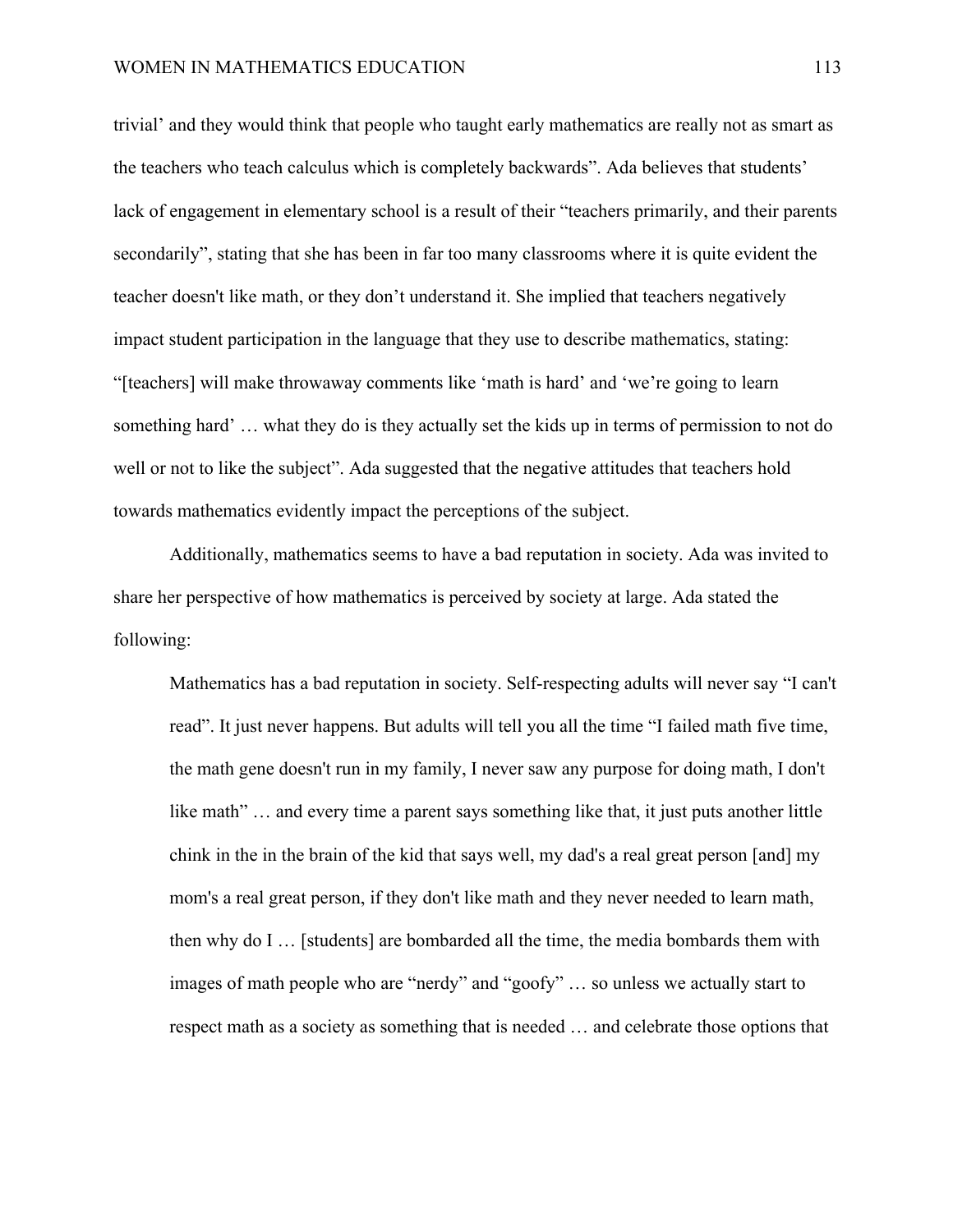are not always university related and until we again stop streaming kids into dead end programs, in which they're not respected and valued, then we don't have a chance.

She also emphatically believes that the goal of high school should not be for every student to graduate and go to university. She indicated that the push for students to attend university comes from both teacher and parents stating:

If you look at who most teachers are, they come from comfortable middle-class families who want more for their children want better for their children, or they come from successful families who you know, want to provide more opportunities for their child to take over the family business or whatever it may happen to be so in the end they're pushing university.

Ada believes that all members of society should have at least some functional numeracy skills so that they can participate fully but she insists that above all, we need to "value different kinds of abilities, and different kinds of knowledge, and different kinds of endpoints".

#### **Central Themes in Ada's Story**

During our first encounter, Ada was comfortably seated on her couch next to a bright big window that gave a glimpse of the snowfall—a picturesque setting. Ada's new puppy accompanied her during our call, eager to make his video debut. As she shared her story, I was taken back by the wealth of knowledge and experience that she had to offer. I left our conversations with many questions about her path and career changes. There was much to learn about her identity beyond the surface level and I feared we may not get a chance to unveil those critical aspects due to the time restrictions. During our conversation I came to realize that Ada is a teacher who cares deeply about her students and the experiences they receive in education. It was also evident that she wishes to make an impact beyond the classroom.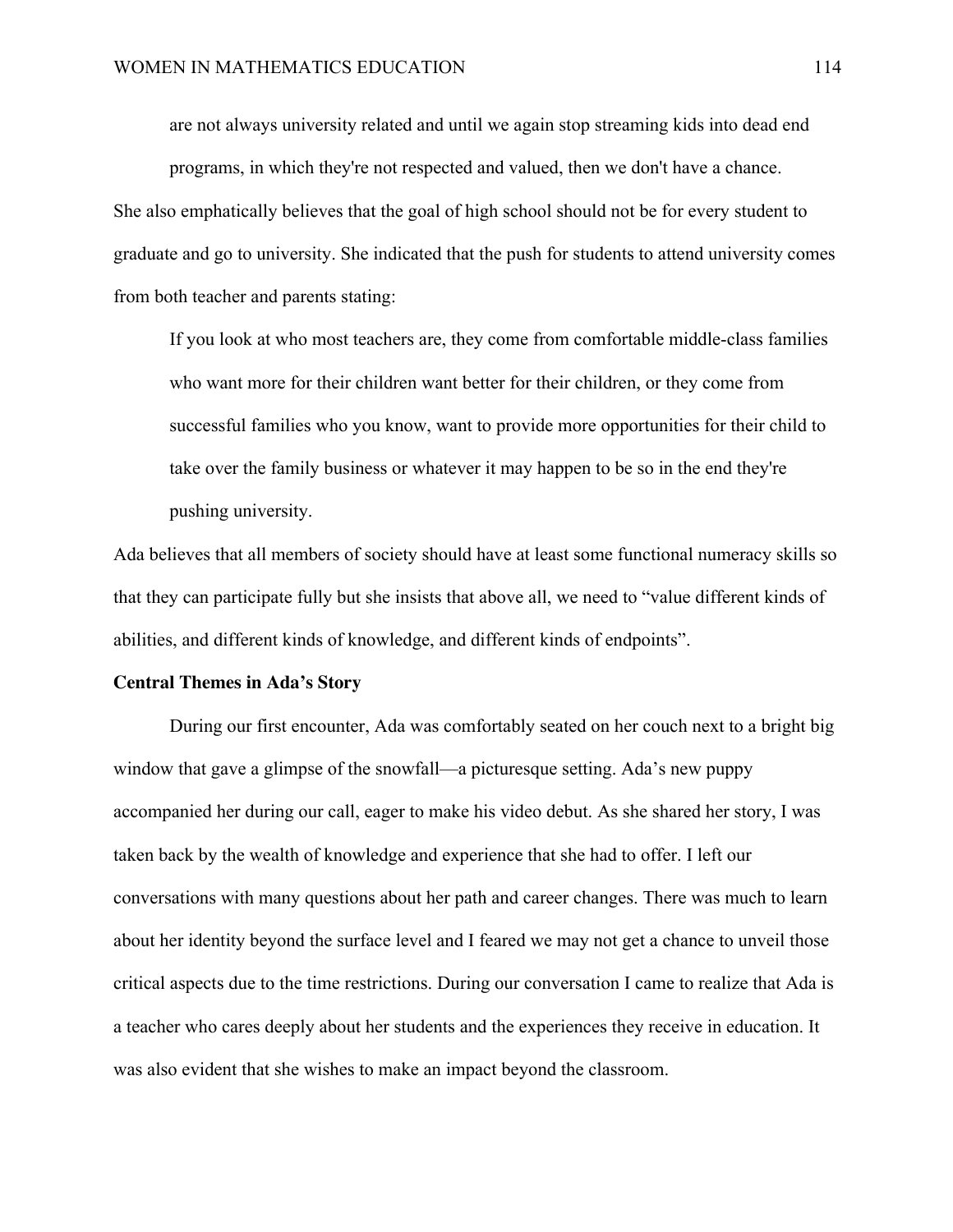Ada was clearly unique in the sense that she was the only interviewee in this study who reflected on a positive early experience in mathematics. This is a stark contrast from the other participants and provided a fascinating lens to view women's experience and participation in mathematics. As one can imagine, uncovering the full story of Ada's journey in mathematics would have been a challenge, due to the usual time and space constraints associated with a master's thesis. Nonetheless, Ada was able to capture the essence of her mathematics experience within a two-hour time frame. In spite of numerous contextual and temporal transitions throughout her story, a couple themes have been an undying constant: (1) *The power of influence and higher expectations and (2) Leadership outreach and impact.*

### **The Power of Influence and Higher Expectations**

Ada has been heavily involved in mathematics since the beginning of her journey as a student in elementary school. She implied that power of influence and higher expectations from both her parents and teachers, played a critical role in shaping her perception towards mathematics. More specifically, Ada spoke at length about her Grade 12 teacher who provided creative opportunities for her to participate and demonstrate her knowledge in various ways. She noted that she remained close friends with her teacher who later became her mentor and acknowledged that her career path largely shadowed his. Her involvement in various roles pertaining to mathematics education suggests that she holds great influence within the mathematics community to this day.

Her parents also played a critical role in Ada's participation in education by providing opportunities for her to succeed. Ada noted that she never worked during secondary school because her parents wanted to give her the best possible experience, which included a balance of academic and social commitments.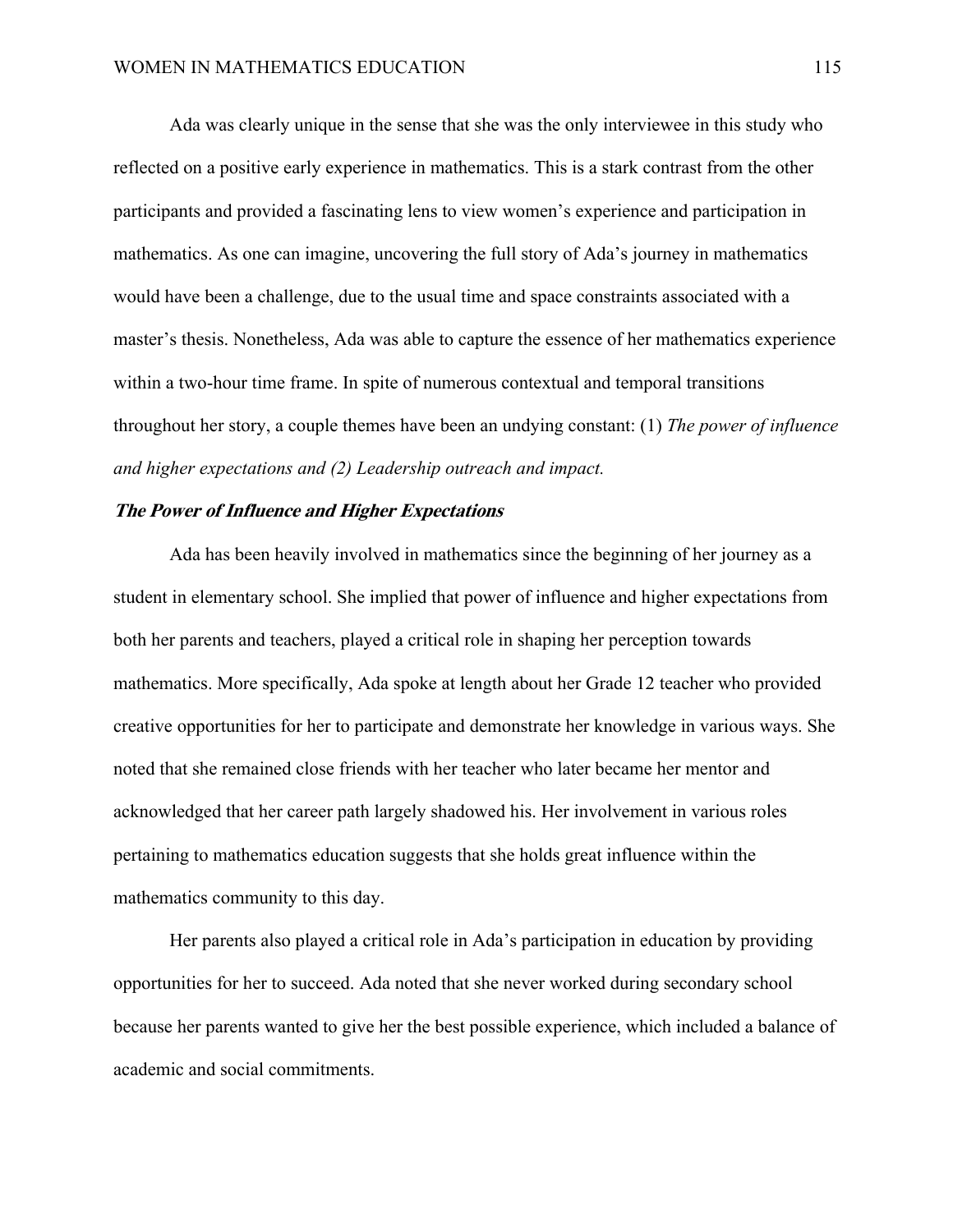It appeared that Ada held high expectations of herself, presumably a result of the education she received as a student. She mentioned that she spent a significant amount of time on planning her lessons as a secondary school teacher and reflected deeply about her success as an educator. As I listened to her stories, it was clear that the influential figures in her life gave her a space to share her knowledge, which later increased the expectations of herself as her journey had come full circle and she now represented that person of influence.

### **Leadership: Outreach and Impact**

Throughout our conversation, the theme of leadership evolved. Initially, Ada can be seen as a leader within her class, showcasing her understanding of mathematical content. Given the rarity of women in calculus, some might even call her a leader of her time, going against normative gender associations. The various positions that she has held within the mathematics education community establishes her as a leader within the space. She noted that her involvement and development of EQAO was a result of her desire to progress into a leadership position. While listening to her story, I got the impression that Ada was someone who would succeed in any role. She appeared driven and confident yet, unassuming. The way that she articulated her vision for mathematics education was indicative of her ability to motivate others and make a positive impact on the community. She maintains leadership within her university through her research, as a director of the community outreach program, through her awardwinning creative projects, and as an educator to pre-service teachers of mathematics. During our conversation, she stated "I see my classroom as the world". She further explained that her role as an educator extends beyond the classroom, stating: "I want to dispel the myth that math is the bad guy and if that means having a casual conversation with somebody in line at the grocery store who's complaining about [not understanding the] discount, then I'll teach that". She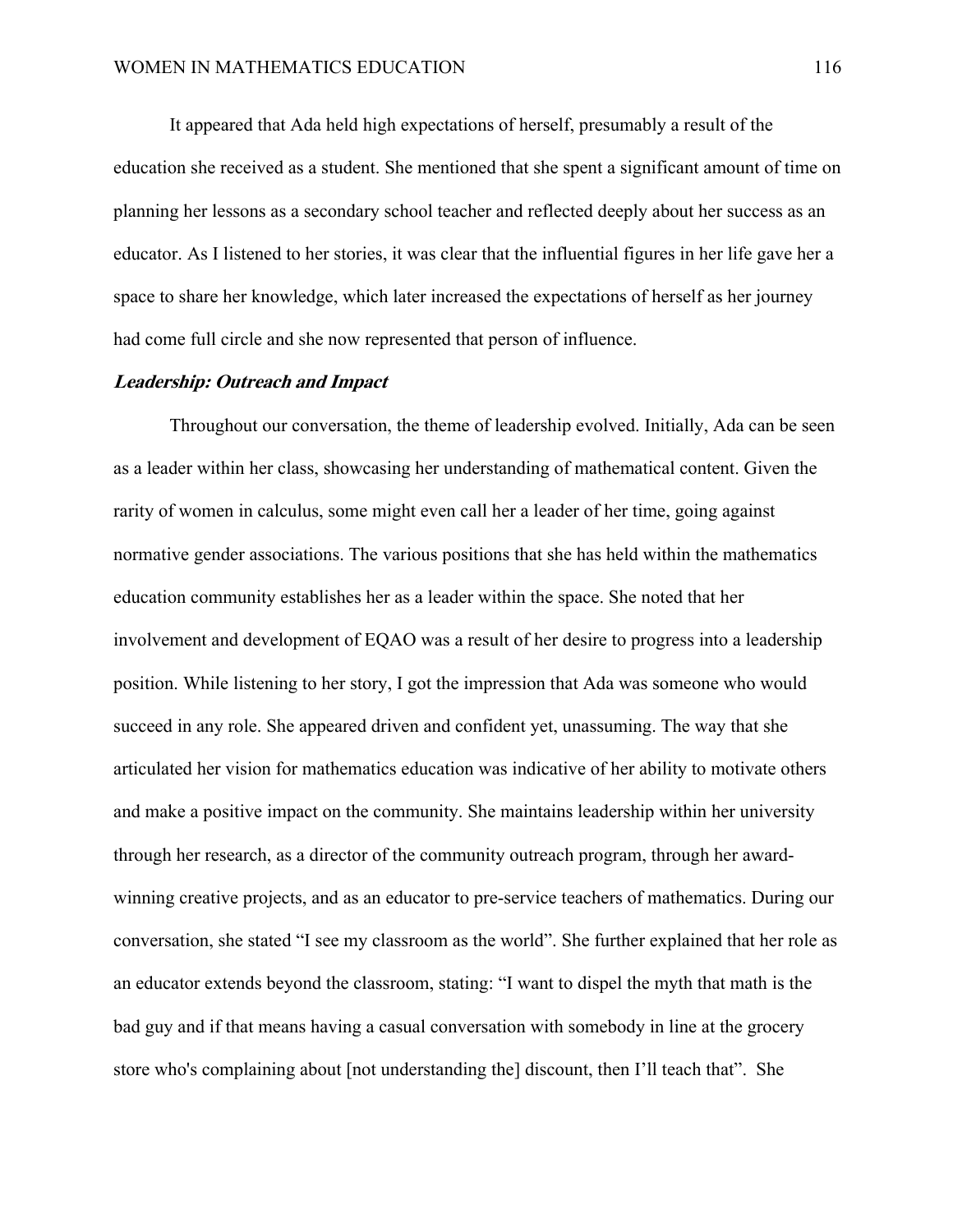acknowledges that the ability to teach mathematics in any context comes with "experience, confidence and reflection". In sharing her own description of a leader, she stated:

[Leaders] recognize that not no one person is ever going to change this world, not *one* person is ever going to have the influence to change a math curriculum or change the way teaching is done, but if we can influence a critical mass of people in positive ways, we have a better chance and you [can] only do that by removing the barriers to who you are, as a person, and who you are as an educator and who you are as a mathematician so you have to strip away those walls, so that people see that you are accessible, you are genuine, you are real, and that you are not contrived.

Her goal is not to hold on to power that comes with being a leader, rather she works tirelessly in equipping others with skills to be ambassadors for change and to have the opportunity to become leaders themselves.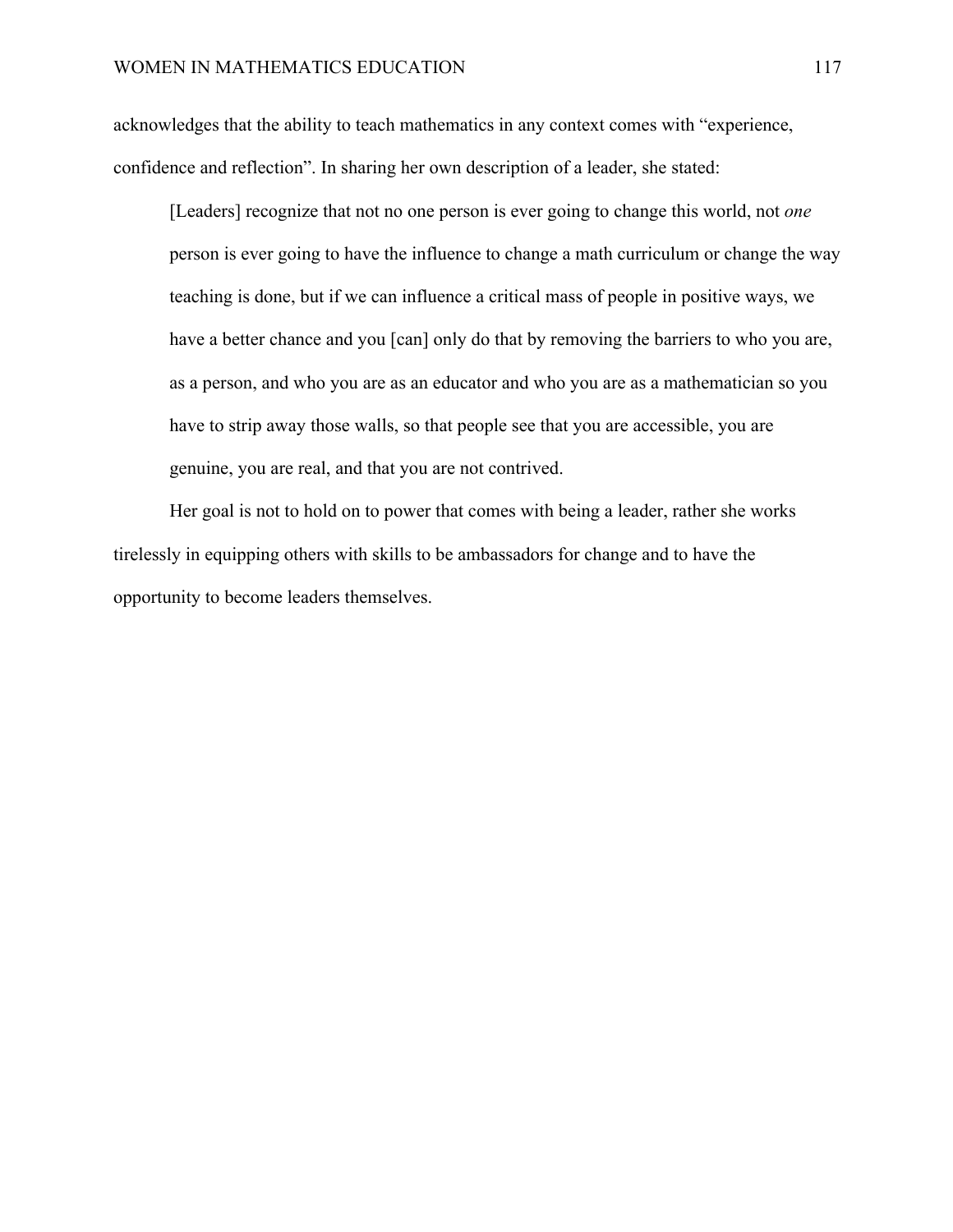### **Chapter Five:**

### **Analysis: A Cross Comparative of Interpersonal Connections**

*"We all move forward when we realize how resilient and striking the women around us are"*

— Rupi Kaur

#### **Preamble**

I separate my exploration and analysis of these findings into three sections: first, "*On The Love for Education*" for data about the personal experiences of women's participation and teaching mathematics education at the post-secondary level; second, "*On The Invisible Barriers for Women*" for information specifically relating to the obstacles that participants have overcome, including issues of gender and identity; and third, "*On Articulating Goals for Mathematics Education"* which reviews participants' visions for students, teachers and society. Throughout this section, I contextualize my findings through connections to the literature as appropriate.

### **Key Findings**

# **On The Love for Education**

# **Desire to Teach**

Throughout our discussion, the women of this study were challenged to address the topic of gender and confront whether it had any bearing on their decisions in life. Many women in this study suggested that they became an educator because they wanted to make a difference. In describing her decision to become a teacher, Hypatia stated that "meaning for [women] comes with helping people often"; indicating that for her, the decision to become a *teacher* is what led to mathematics education. This was consistent across all participants' experience and is most noticeable in their recollection of transitioning into being a teacher at the post-secondary level.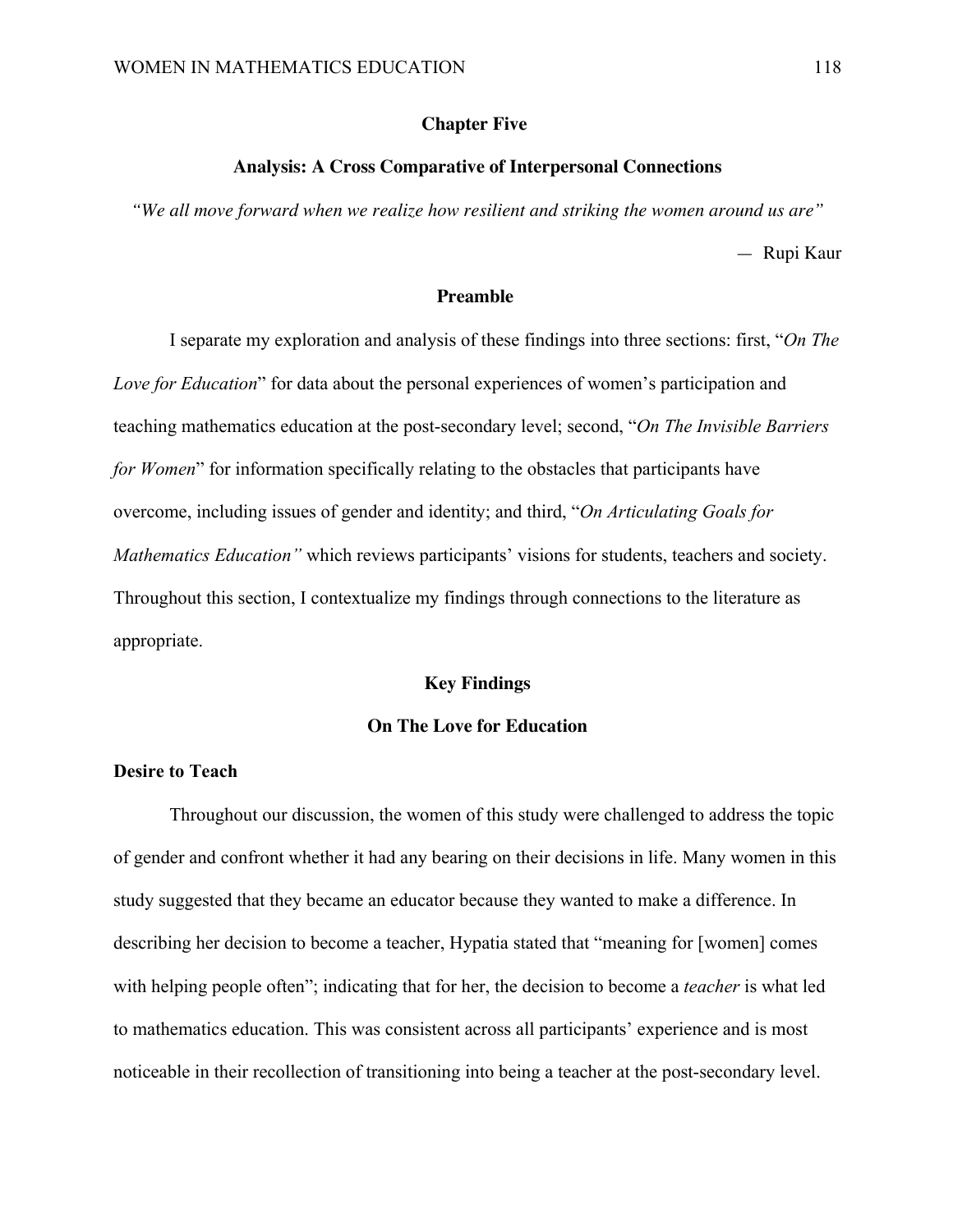All participants described their transition into academia as "hard" and it became evident that this was a result of these women feeling as though they were giving up a piece of themselves. The underlying assumption expressed by participants was that academia would not allow women to devote as much time to teaching which, at the heart of it, is what they loved to do. Hypatia noted that "the academic side is really pushed" implying that the amount of time dedicated to personal research and career development becomes more important than the amount of time spent teaching. The women of this study rationalised the idea of "giving up a piece of themselves" by considering the greater impact that they could make on mathematics education, in teaching preservice teachers.

# **The Collective: Importance of Belonging to a Community of Practice**

All women in this study spoke at length about their connection to the *mathematics education* community and suggested that their membership exists on the periphery of the *mathematics* community. Julia admitted that she feels a different dynamic between conferences that consist of mathematics educators and those that included the mathematics community. In addition, she described public scrutiny of her research publications stating that she has been attacked for claiming the title of a mathematician when working with a member of the pure mathematics community. Consistent with this view, Ada suggested that mathematicians would "look down on early mathematics educators" and consider them as "less intelligent". Sophie noted that her research focuses mainly within mathematics education and said, "it's only very rarely that I would go and read a purely mathematical text". Considering the distinction between the two communities, Emmy affirmed "I think of them as very separate worlds".

What these women share is a sense of belonging within their community of practice which has anchored them in *mathematics education*. All of the women in this study reported a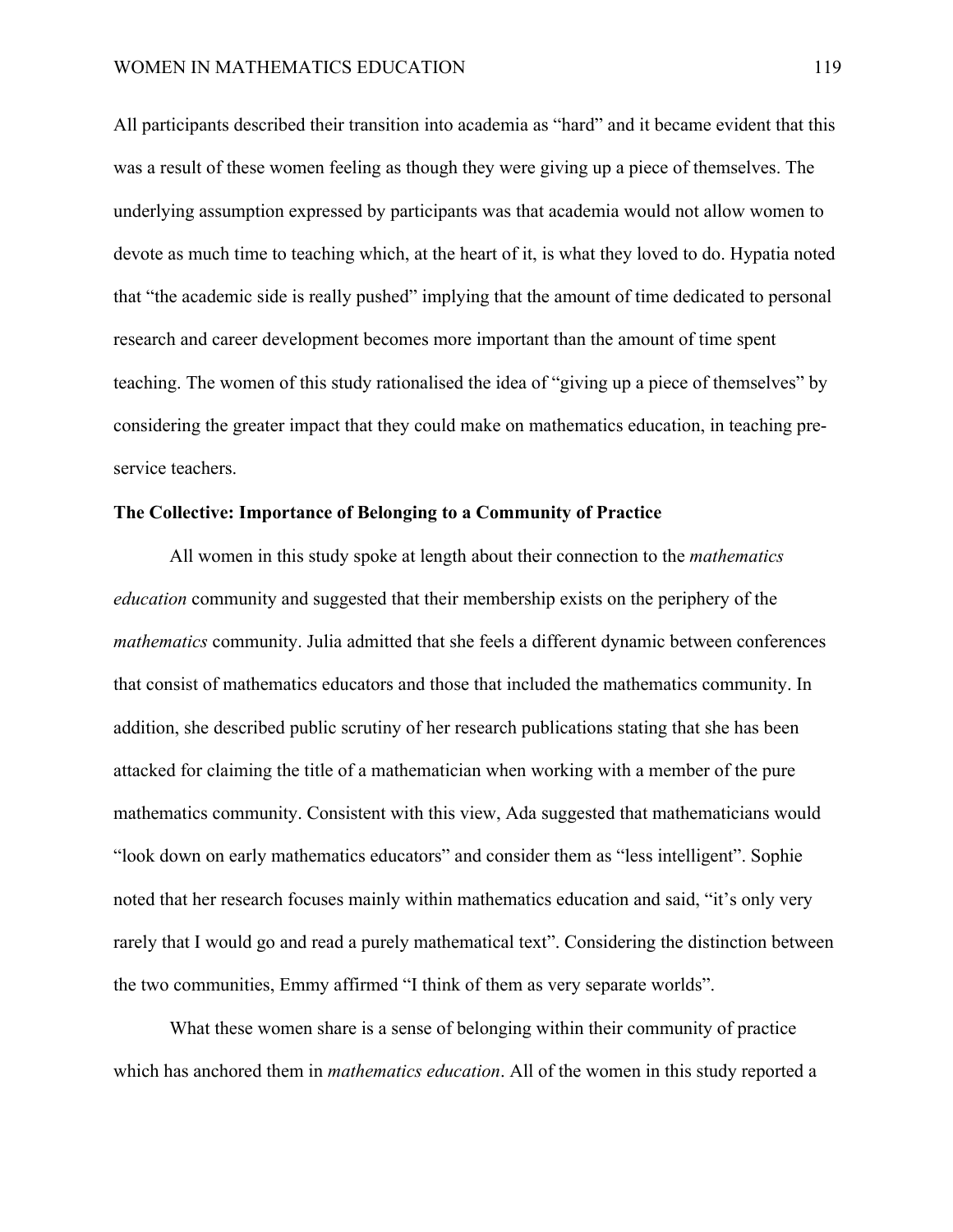connection to their community of practice and used words such as "supportive", "inspiring", "encouraging", "empowering" and "pretty snug", to describe the relationships found within.

### **Challenges Within Mathematics Education**

In speaking of their community of practice, all five women shared a unified goal of deepening pre-service teachers' understanding of mathematics while changing negative perceptions towards it. In doing so, they hoped that teachers would model similar teaching practices and positively impact future generations. Hypatia suggested that one of the greatest challenges of her role is the lack of time spent with pre-service teachers. In addition, she mentioned that class sizes have increased which means that she "can't provide the same kind of feedback and one-on-one attention" to her students. Ada also identified a lack of time as being the greatest obstacle of her role in mathematics education. She stated:

There are not enough hours that are devoted to preparing enthusiastic well-meaning people, who really want to be in a classroom but [who are] really uncertain about their math abilities … and they're really uncertain about how to teach math … and they're really uncertain about where to go for help.

Ada explained that pre-service teachers need longer classes and mandatory courses offered through the faculty of education in order to equip individuals to teach mathematics. Julia shared that she has witnessed classroom teachers leaving notes for supply teachers that say, "I hate math so I leave it until the end of the day, and I hope that we run out of time" and suggests that those individuals should not be working in a classroom. All women admitted that the majority of individuals who enter the professional teaching program are grappling with their own insecurities towards mathematics. The insecurities are unsurprising given that the majority of students enrolled in the education program are women, who are more likely to underestimate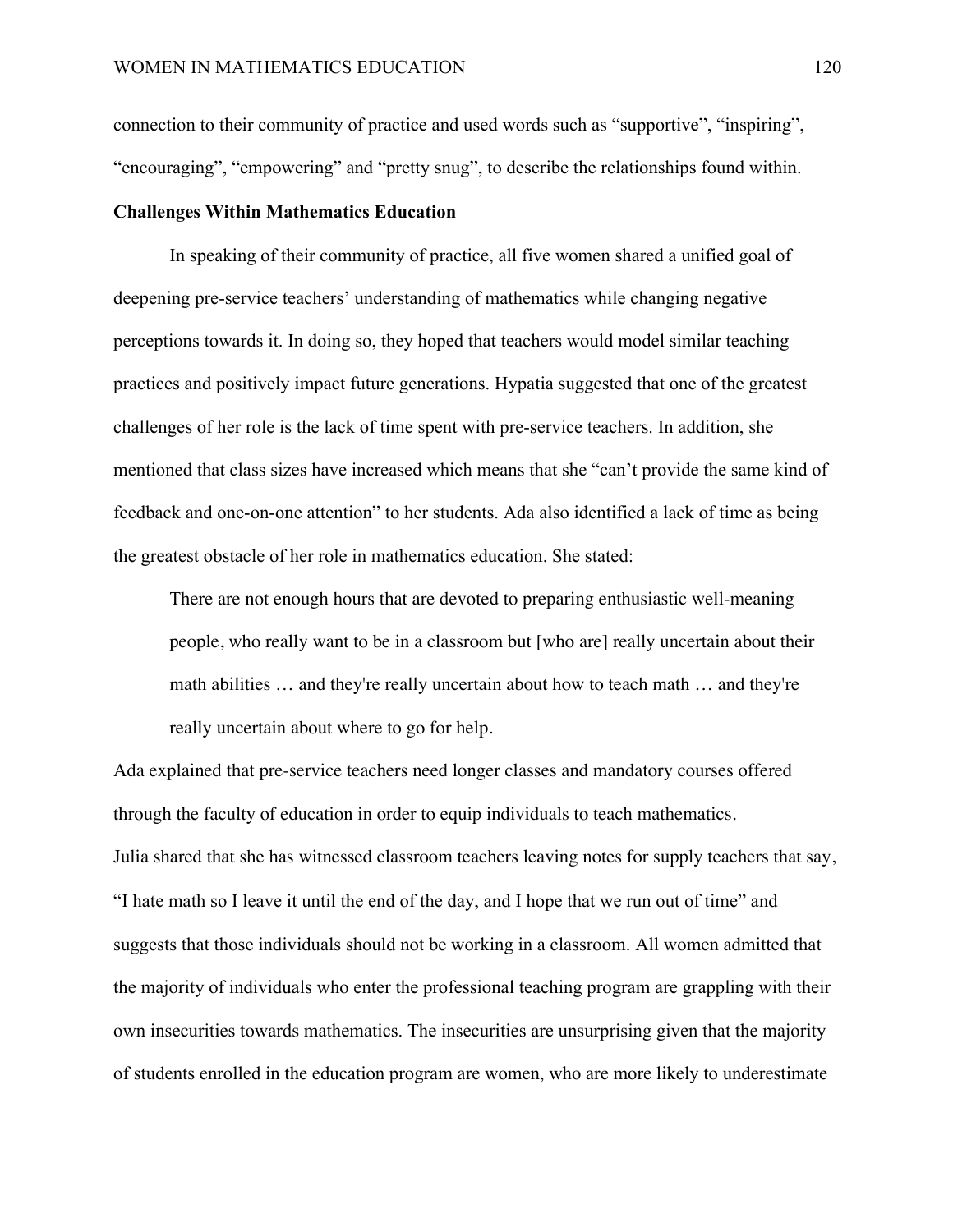their mathematical ability (Jacobs, 2010; Statistics Canada, 2019b). When they graduate, they are only a step ahead of their students and Ada suggests that:

This creates enormous problems, because unless you actually understand the mathematics, unless you actually are interested in mathematics and unless you understand the applications of the mathematics you can't make it interesting, you're making it boring and pedantic it becomes a textbook exercise, so I believe that one of the reasons that girls fall off in math more than boys, is simply because it's boring.

Likewise, Emmy believes that there are so many teachers who would benefit from digging deeper and exploring mathematics but agrees that time and commitment is an obstacle. Emmy suggests that the obstacle of time creates a deficit because "some people who fear the math don't have the time to really uncover and find those relationships to realize that they can be really great in math". In sharing her personal experience, she recollects how much she has grown as an educator and a learner. By participating in mathematics more frequently, she shared that she becomes "a little more curious and a little more confident".

# **On The Invisible Barriers for Women**

### **Internalizing Identity**

Before participants shared their personal reflections, I asked them to answer this question: "who are you?" All women who answered that question associated their identity with their role as a mathematics educator. This informed my understanding of their perspectives towards identity as they appeared to highlight aspects of themselves to fit a particular social situation. When we research women's lives, it's important to consider how narrative frameworks and storylines are created using experiences that are available to them to make sense of their lives (Woodiwiss, 2017). In this context, it's possible that my role as a researcher influenced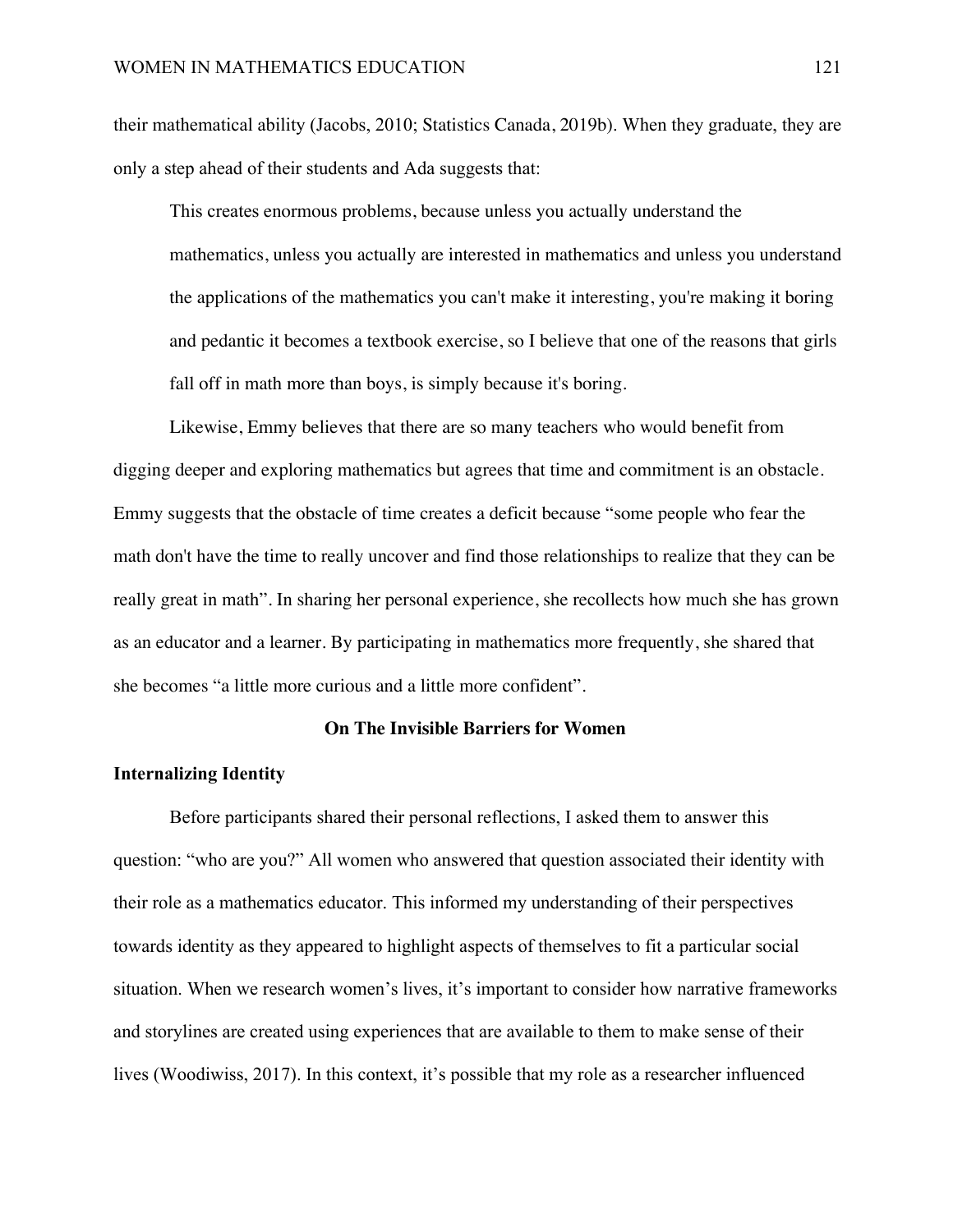their decision to associate with being a mathematics educator. I wondered: *Did they perceive my question as a test? Did they assume that I wanted them to associate with being an educator in mathematics? Had my initial call for mathematics educators influenced the way they defined themselves as a participant in this inquiry?* When asked about her identity, Emmy shared that she was surprised that a "mathematician" came to mind. Confirming my presumption, Emmy admitted that it was possibly due to the topic of inquiry—women in mathematics and education.

In describing who they are, women in this inquiry made no reference to their gender. Woodiwiss (2017) suggests that this is a natural reaction stating that "the stories we tell are only ever partial, and we vary them not only according to what we want to say but who we might want to hear, and indeed the contexts or circumstances of their telling" (p. 17). My question then became: *why did these women not acknowledge gender as part of their personal identity?*

In the process of deciphering where their major differences lie, in terms of their lived experiences, several women in this study directed their attention to issues of gender along their pathway and the minimization of it. I got the sense that within the privacy of their homes, constructs of gender had very little impact on their lives on a day-to-day basis. All women in the study indicated that their parents were supportive of education and never felt as though their career options were limited based on their gender. In fact, in Hypatia's case, her mother advocated for her participation in previously male dominated careers. Julia mentioned that her family emphasised gender norms more subtly, stating that although she was encouraged in school, getting married and having children was the true indicator of success in life.

## **Minimizing Gender**

The theme of minimizing gender was noticeable in the way that each woman shared their experiences with me as a researcher. For Emmy, being a "good student" was a defining feature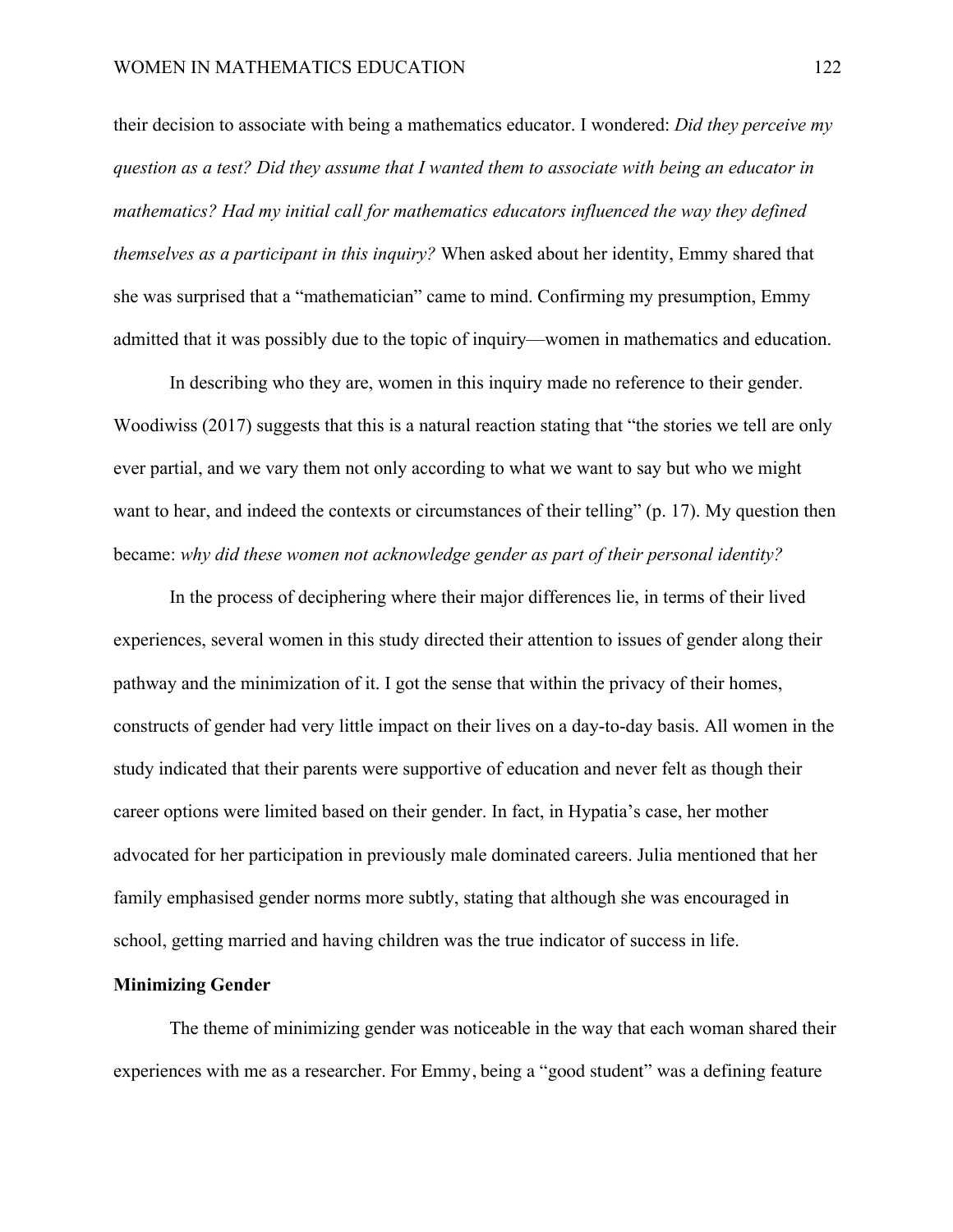of her identity. Emmy's story echoes Butler's (1993) notion of performativity that suggests that women often tend to fit the mould of what is expected by "performing". Emmy openly shared that she was not acutely aware of gender issues although she mentions that maybe she should be. Unpacking Butler's (1993) notion of performativity, Lane (2018) argues:

Individuals may contribute to or challenge gendered power relations through ways they performatively cite gender stating, the norm of sex takes hold to the extent that it is 'cited' as such a norm, but it also derives its power through the citations that it compels. While alternative or non-conforming gender representations may be viewed as failures or impossibilities, they also destabilize notions of fixed or static gender. (p. 13)

Although many of the women in this study identified themselves as being a mother, a partner, a dancer, a friend, a survivor, etc., none of them explicitly defined themselves by these additional roles outside of education. I began to wonder how this impacted their teaching, considering that they may only bring one side of themselves to the world of academia, leaving behind the personal meaning to their lives. Julia opened up quite candidly about this stating that when she first started working in academia, she was advised never to talk about her personal life because "as a female, it's seen as a weakness". She was told by her superior that "no matter what is going on in your life, you're not allowed to show it". This advice rang loud in Julia's mind as she recalled a moment in her teaching career where she taught a lesson immediately after receiving horrible news about a loved one. In any other circumstance, she would have cancelled her obligations and allowed herself time to grieve but not in academia. Although all women in this study did not explicitly state that this was an issue in academia, the hidden aspects of their journey that surfaced during the reflection activity suggests that women do put up a barrier between the personal and professional. A question for discussion in the following section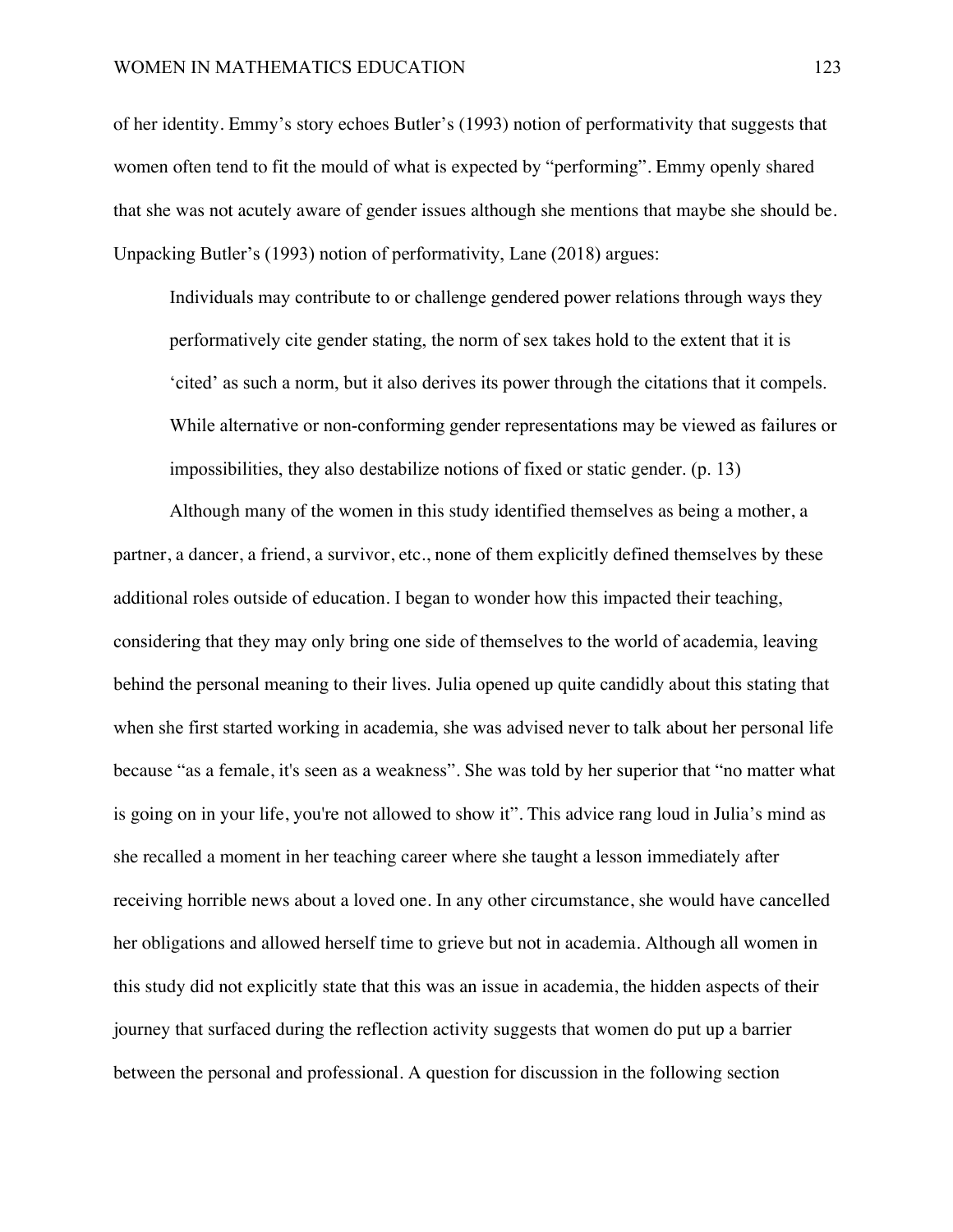becomes, to *what extent do women acknowledge the intersectionality of personal and professional in the workplace and when is it acceptable and when is it not*? In addition, *who defines these parameters?*

### **Attainment of an Important Life Milestone**

All women acknowledged isolated issues related to gender as part of their journey to becoming a mathematics educator, yet it appeared to be more challenging for them to articulate how it influenced their decisions as a mathematics educator. From Sophie's perspective, gender did not appear to be an issue within the mathematics classroom until she reflected more deeply on it. Evidently, all women had a tendency to focus on positive aspects that related to their personal accomplishments. It appeared that their arrival to mathematics education was something of which they were very proud. Although this was not explicitly stated, it was evident in the language that they used to describe their current position and their accomplishments as women in the field of mathematics education. It was also apparent in how they described some of the gender stereotypes that exist in the field of mathematics and how hard they have had to work to overcome barriers. Much of the information they shared during our initial conversation was related to their career trajectories and some of the learning experiences that they had received along the way. As the researcher, I really had to extract the more intimate experiences associated with their pathways, and I could sense that the more difficult conversations were equally, if not more, important to their journey.

# **Awareness in Academia**

Most of the women in this study challenge the traditional rules of gender-based roles, both at home and in the workplace. They are all extremely successful in their careers and demonstrate a high level of assertiveness. All these women acknowledged that gender issues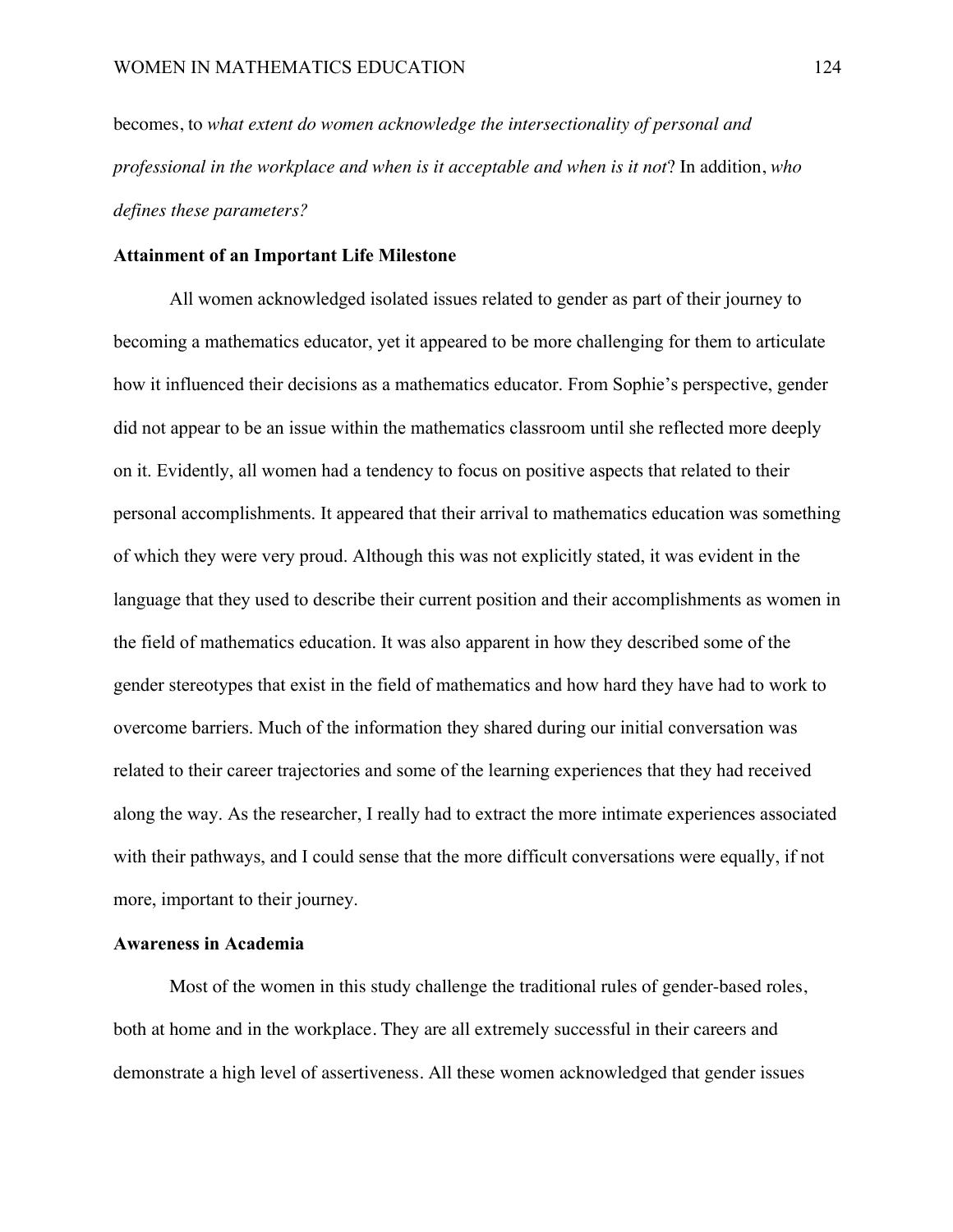exist but there were varying understandings of how gender plays out in the classroom and in the world of academia. Two women in this study, Sophie and Hypatia, shed light on how patriarchy in prior generations played a role in shaping their assertive and forward-thinking personalities. Hypatia, for instance, implied that her mother espoused progressive worldviews towards women membership in traditionally male-dominated fields. Her mother strongly believed in women's rights and social justice, which propelled her into pursuing her current career. Julia openly shared how her relationship with her parents dissolved due to their overly patriarchal view that because she does not "fit the mold" of having children, she is viewed as "less than" by her family. As such, Julia is acutely aware of sexism, and how it impacts her position in the world of academia. Her story highlights several encounters of gender bias while alluding to the tensions that exist between femininity and mathematics as she describes her shift in appearance to be taken seriously in the world of academia. In discussing the barriers of mathematics education, Julia shared that "gender stereotypes still exist … when we see a female, we comment on their dress or their shoes or their hair … [and] mathematics is still a boys club". This is very much in line with Adichie's (2009) Ted Talk that suggests "the problem with gender is that it prescribes how we should be rather than recognizing how we are. Imagine how much happier we would be, how much freer to be our true individual selves, if we didn't have the weight of gender expectations''. She further describes that "a man going to a business meeting doesn't wonder about being taken seriously based on what he is wearing – but a woman does" (Adichie, 2009).

For Hypatia and Sophie, issues of gender became apparent during a conversation about their teaching practice as they affirmed that there tends to be a difference in how males respond to their authority. Sophie mentioned that male students often subtly challenge her by asking a random question, as if to test her knowledge in mathematics. Similarly, Hypatia disclosed that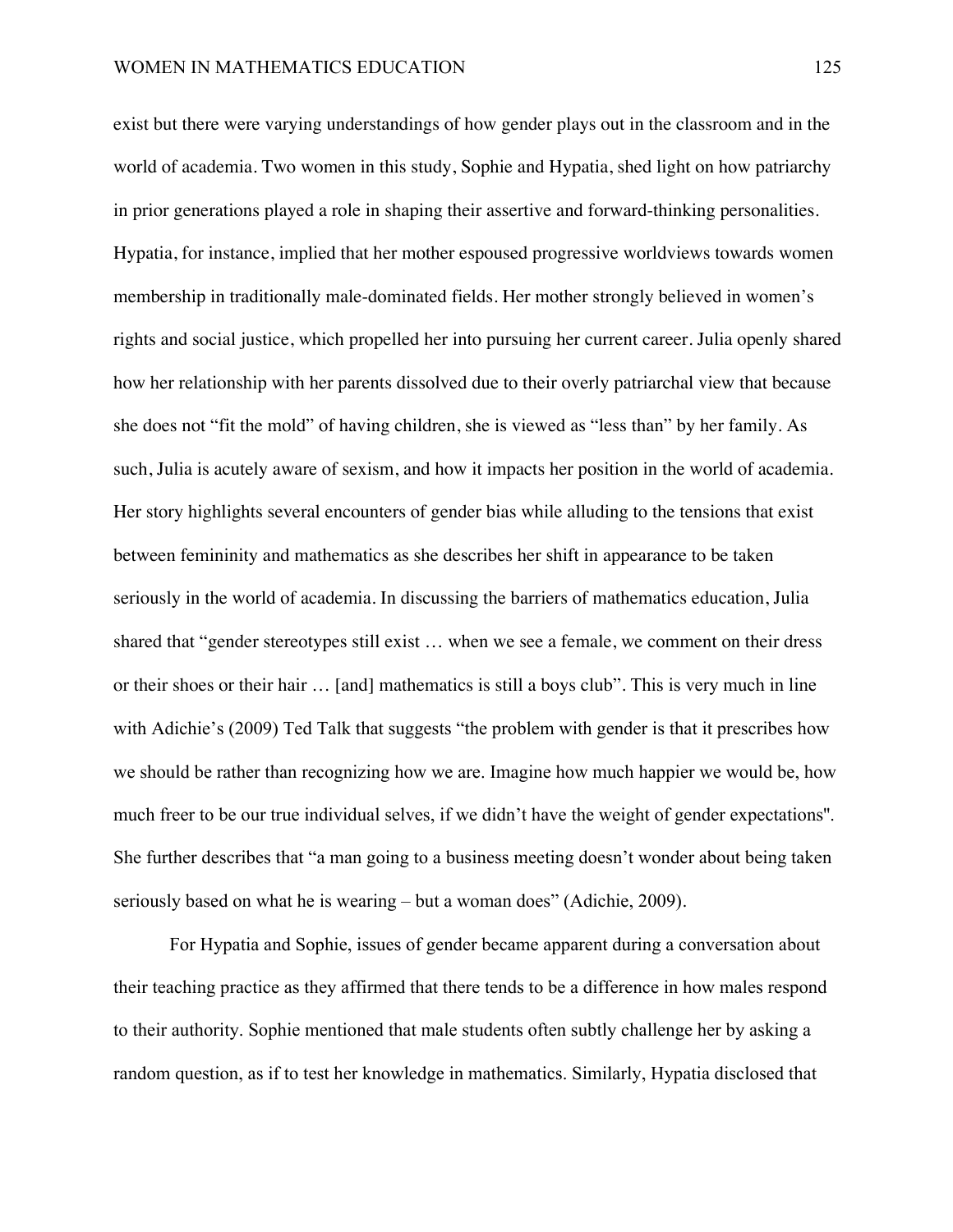her male students have openly stated that they will not apply the techniques they have learned in her class, claiming that their way of understanding how to solve a problem is sufficient. Prior to our conversation, it appeared that these were "acceptable" encounters with pre-service teachers within the mathematics classroom because they went unnoticed. Emmy wondered if perhaps she just was not paying attention to gender as part of her teaching, although she acknowledged that it was prevalent in mathematics. Ada did not explicitly speak to gender in regard to her classroom however, she spoke extensively about promoting girls in STEM and encouraging their participation through community outreach programs. Ada suggested that the push for technology is actually a hindrance to girls' participation, stating that girls "don't like to code because they're not doing interesting things". From her perspective, gender is a relevant issue, but she suggested that teachers and parents are to blame. Simone de Beauvoir maintains a significant reputation as one of the great thinkers of the modern feminist movement. De Beauvoir (1973) argued that for substantial change to occur within society, young boys and girls must be educated differently from the outset. The literature combined with the data obtained from this inquiry, suggests that institutions and educators should be aware of stereotype threats that exist for women in mathematics. An example of stereotype threat would be the presumption that girls are not as capable as boys in math and science. Encouraging students to think of their math abilities "as expandable can lift stereotype threat and have a significant positive effect on students' grades and test scores" (Aronson et al., 2002; Good et al., 2003). Interestingly, not one woman in this study suggested that in addition to spending more time on learning mathematics, educators could benefit from learning about gender bias and stereotypes in relation to mathematics.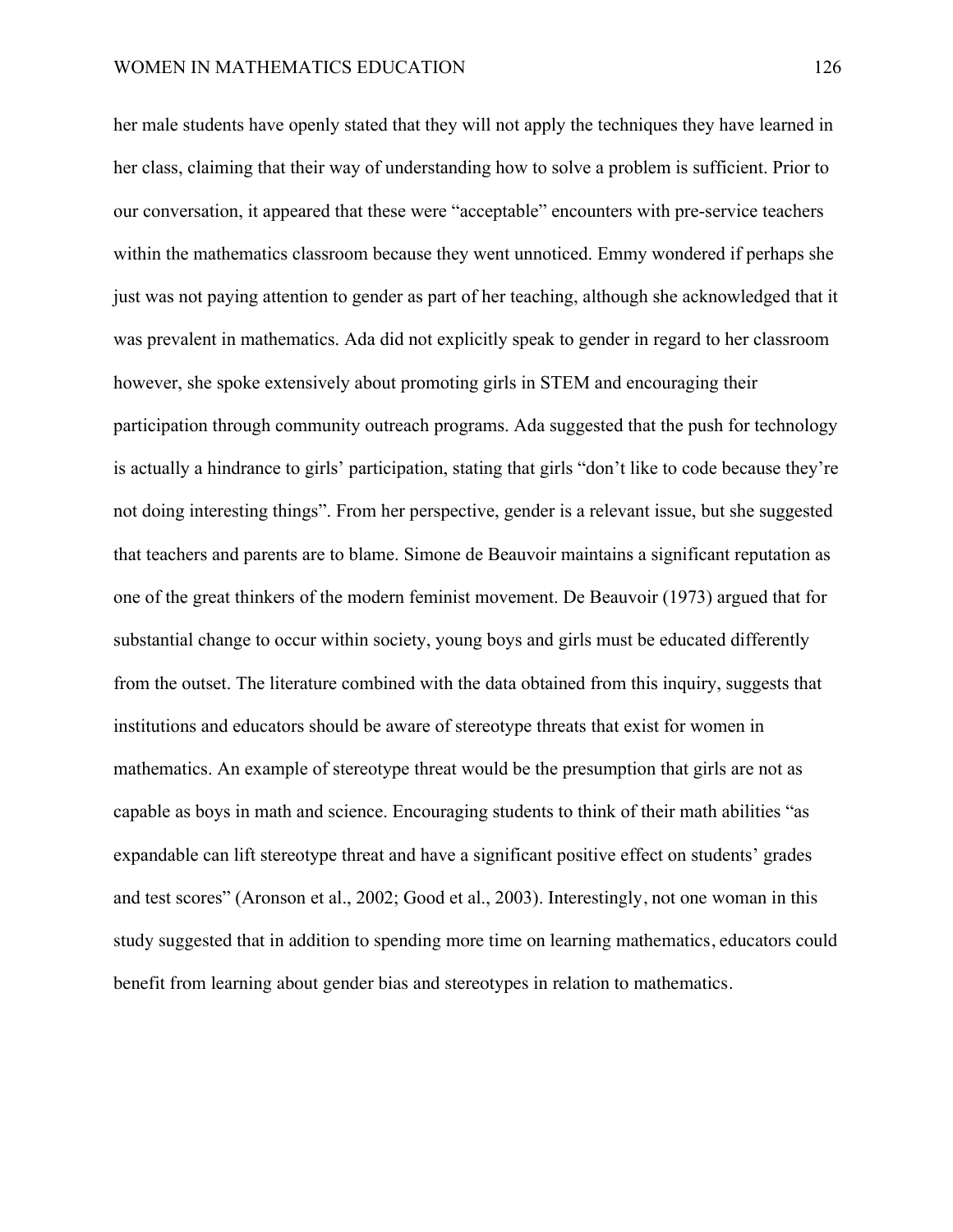### **On Articulating Goals for Mathematics Education**

#### **Envisioning the Future**

All five women explained in their own words their philosophy of mathematics education and it was clear that they shared a communal goal. They agreed that the purpose of mathematics education is to study and investigate mathematics in "all its forms" so that pre-service teachers and their future students can begin to make connections between conceptual and contextual relationships. They share a commitment to shifting the negative perspectives and beliefs that preservice teachers hold towards mathematics, while "deepening their understanding to a point where they feel confident that they can do mathematics". Their philosophy hinges on the idea that mathematics is a "foundational part of being human", and anyone can *do* mathematics when it is presented in a way that is easy to understand. Almost all women discussed presenting mathematics in a more invitational way that is accepting of individual learning styles.

All women described their position in academia as an opportunity to have a significant influence—on teachers, students, parents, and the community—on changing the negative perceptions towards mathematics. In sharing their vision for the future of mathematics education, it became evident that there were many obstacles that hindered their efforts and the overall success of mathematics education.

### **Current Issues Between Mathematics and Mathematics Education**

In sharing their vision for mathematics education, all five women acknowledged that society's perception of mathematics was a significant barrier in achieving their goals. Envisioning the future of mathematics education, Julia suggested that "we need to change our mindset about the purpose of public education and what our graduates actually come out with in terms of being able to stand on their own two feet in mathematics". The women of this study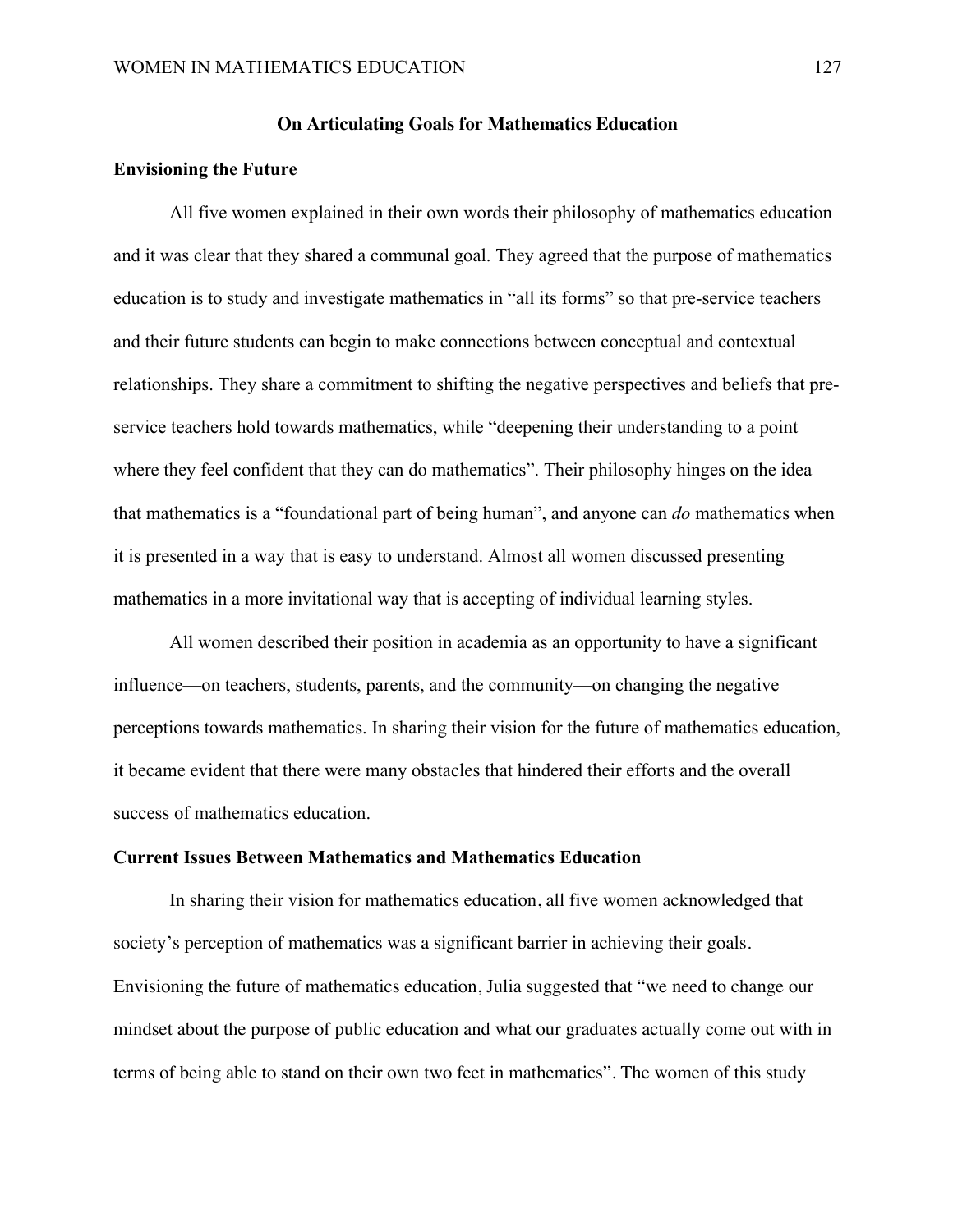question why mathematics is valued highly over the mathematics education and suggest that society's perceptions are to blame. Julia stated that society's perception of mathematics education is that it reflects "baby mathematics" compared to the mathematics field which Ada described is perceived as an "elite field". Sophie called the perception in society "very weird" but claims that 'it has become much better than what it used to be". Connecting back to the literature, critical feminist theorists would likely take issue with Sophie's statement as it renders issues of gender as insignificant. It is precisely how institutions are able to get away with perpetuating inferiority of women, because the subtle social and personal barriers preventing women from fitting in are accepted as normal, or "improved" upon from the past (Armenti, 2004).

Discussions with women in mathematics education indicate that society perceptions towards mathematics provide an excuse for many individuals to disengage. The language that is used to describe mathematics, associating it with being hard, "gives permission for people to not do well in it". In sharing her concerns with mathematics education Ada said: "math has a bad reputation in society…self-respecting adults will never say 'I can't read'. It just never happens. But adults will tell you all the time I failed math five times". Julia and Sophie shared this sentiment.

The issue with society's widespread perception towards mathematics is that it invites a great deal of criticism, and this is significant for women in particular—as Hypatia so eloquently states, "women are more critical of themselves, because the world is more critical of us". Societal expectations put a microscope on women that operates as "a disciplinary apparatuses to control, reinforce, and uphold correct behaviour through manipulating spaces and increasing surveillance" (Foucault, 1977, p. 201). Lane (2017) argues: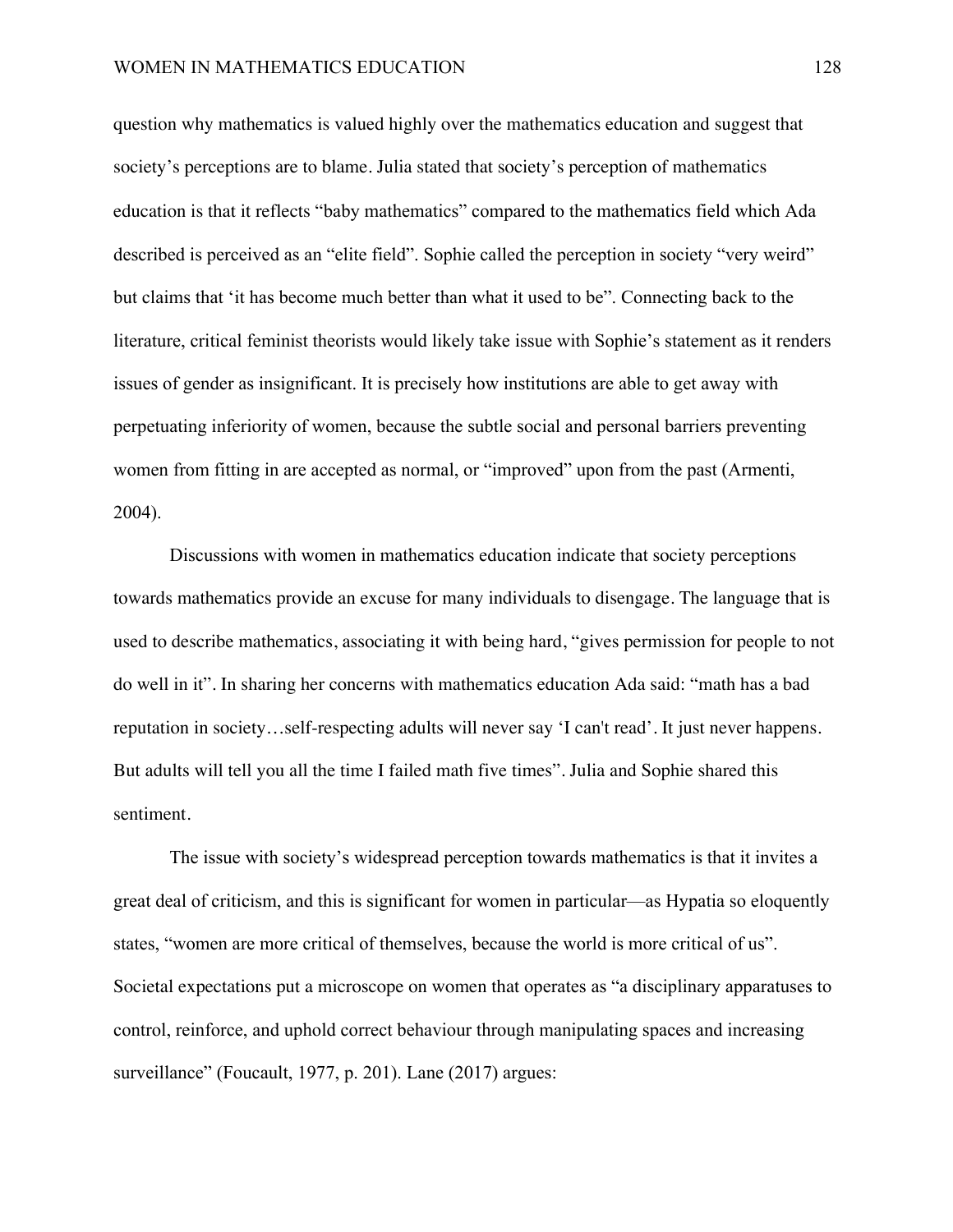Power is not asserted or possessed but rather operates through relations (between people and institutions). These power relations influence discourses which shape ways of thinking and being in the world. (p. 19)

Therefore, the ways in which women act and construct their identities are mediated through power relations. Many women shared experiences of criticism from the mathematics community, parents, teachers and students about how they should be teaching mathematics. As a result, many of the women in this study suggest that there needs to be a more "unified message" about the purpose of mathematics education and how we can influence participation through good teaching practices.

# **Broader Definition of Values**

In considering what needs to change in mathematics education, the "tearing down of this divide between math educators and mathematicians" appeared as a priority. All five women agreed that society needs a broader definition of mathematics. Based on the history of mathematics, mathematician Bonnie Shulman (1996) argued:

Decisions about the future direction of the field were made in ways that were consistent with patriarchal (and otherwise hegemonic) assumptions about the world. A question to ponder is whether (and how) a woman today, even one holding a PhD in mathematics, could successfully introduce a different direction in mathematical thought and practice, particularly a direction of feminist interest. (p. 114)

Similarly, all women agreed that there is an obvious discrepancy between what type of math is valued within society, placing subjects like calculus in an "elite" group. In articulating her goals for mathematics education, Julia stated: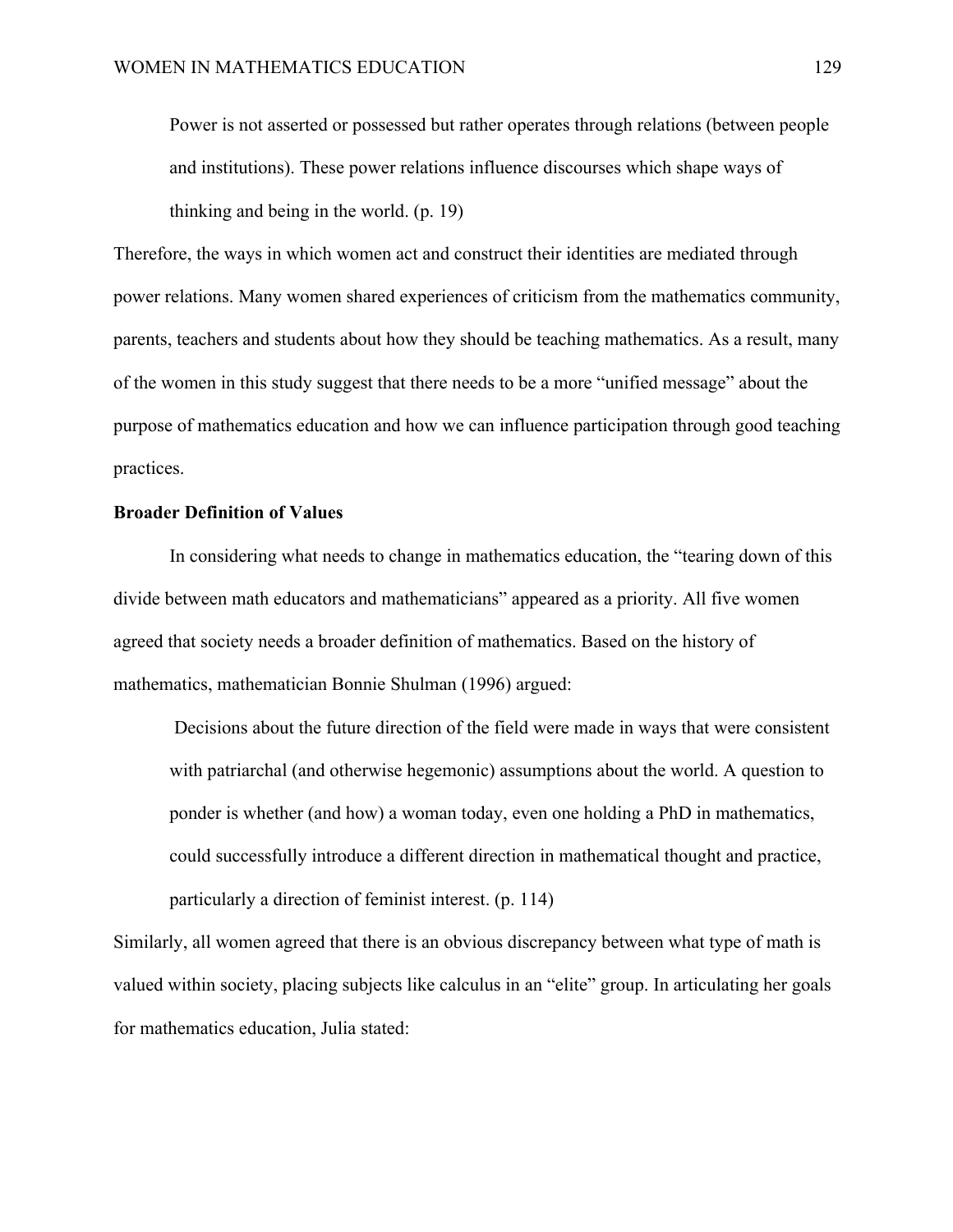At the micro-level, it means that calculus isn't the leader of mathematics … [and we] move away from computation being [seen as] mathematics … as long as our trajectory in high school is towards the calculus stream, we're going to continue to have that

[inequity], because the kids who are in the calculus stream are seen as the better kids. The hope for all women in this study, is that individuals are appreciated for the knowledge they bring into the classroom. Simone de Beauvoir maintains a significant reputation as one of the great thinkers of the modern feminist movement. De Beauvoir (1973) argued that in order for substantial change to occur within society, young boys and girls must be educated differently from the outset. The literature combined with the data obtained from this inquiry, suggests that institutions and educators should be aware of stereotype threats that exist for women in mathematics. For example, the stereotype that girls are not as capable as boys in math and science. Encouraging students to think of their math abilities "as expandable can lift stereotype threat and have a significant positive effect on students' grades and test scores" (Aronson et al., 2002; Good et al., 2003). Ada believed that the "goal should not be for all students to go to university", rather the goal of mathematics education should be to shift the understanding of mathematics to be supportive of real-world applications. Broadening values in mathematics requires educators to consider the purpose of mathematics education and how this definition influences participation. If the purpose of mathematics education was in line with Sophie's interpretation that suggests "mathematics is a foundational part of being human", then perhaps it might be more accessible to all. Similarly, Emmy described the level of abstraction to be a detriment in the sense that individuals struggle to relate to concepts that do not directly impact them. Many women indicated that alternative ways of understanding mathematics and deconstructing some of the very abstract concepts will provide entry to all students. Recognizing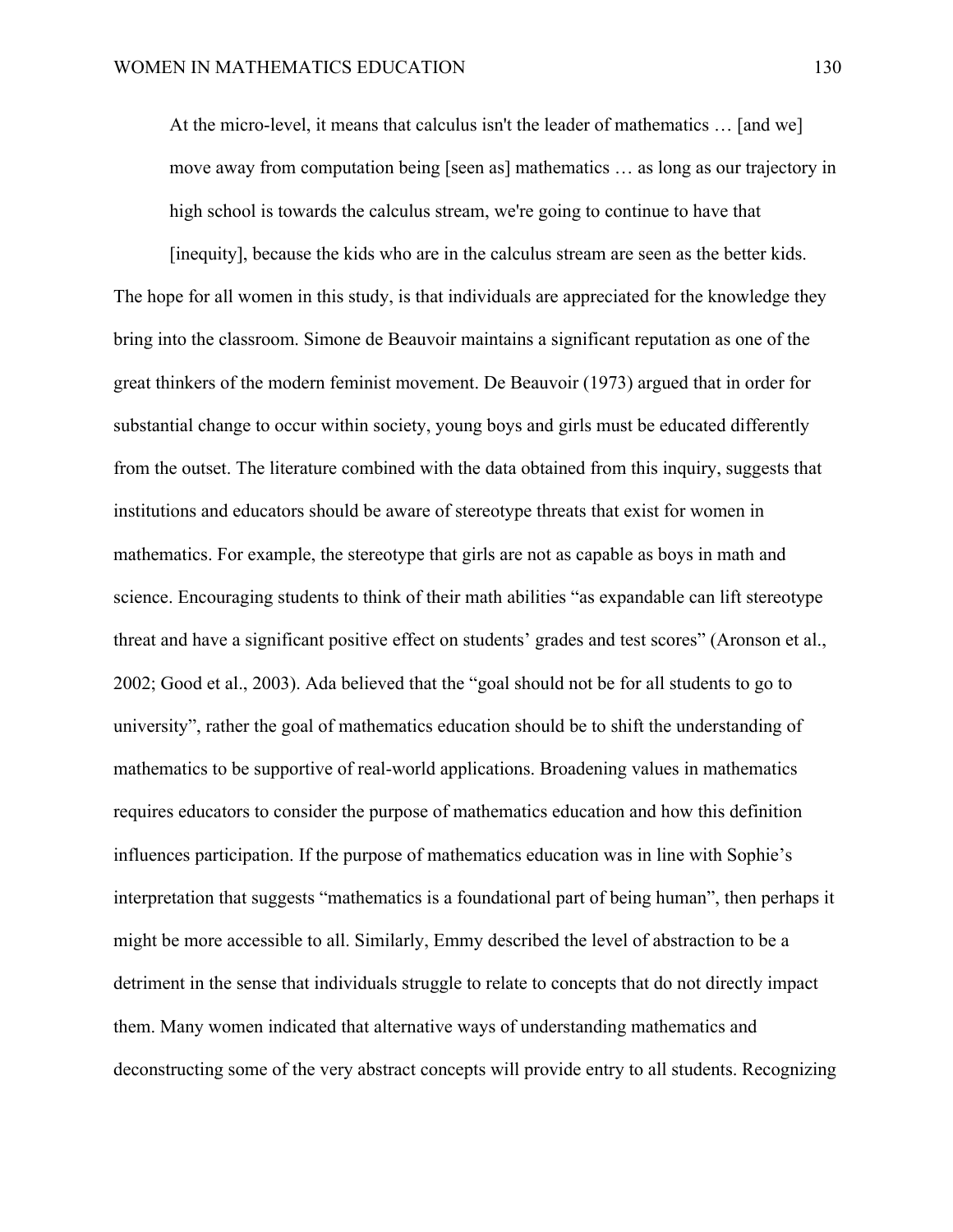that mathematics is intrinsically linked to ourselves, and the world might challenge society's view towards what mathematics is.

### **Summary**

The findings in Chapter Five reveal a collection of themes that the women in this study experienced as they transitioned from one phase of schooling to the next. Themes emerge, then fade, and may re-emerge at a later stage alongside new themes, reflecting the interconnected relationship between women and mathematics along their evolutionary journey. The following chapter will discuss how these findings may support women's participation in mathematics and how their personal narratives relate to their decisions in mathematics education.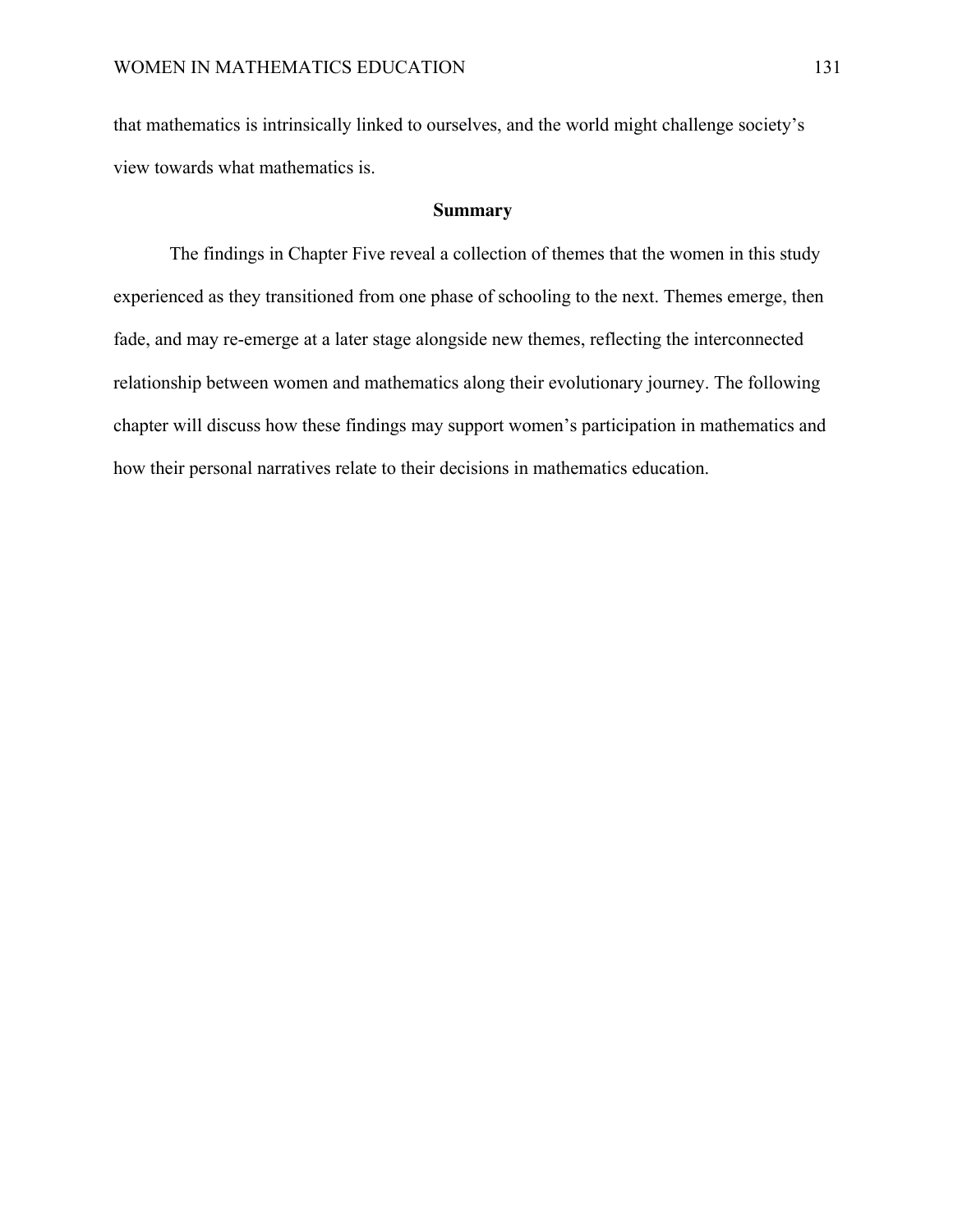#### **Chapter Six:**

# **Discussion and Conclusion**

*"It's impossible for someone to imagine themselves as a subject in the process of becoming without having, at the same time, a disposition for change. And change of which they are not merely the victim but the subject".*

(Freire, 1998, p. 44)

### **Preamble**

*Is this really the end of our journey? Why does it feel unfinished? How can we maintain the relationships that we've built? Have I gathered enough information? What have I learned from listening to these women? How do I make sense of their lives? Why is it important that I share these women's stories? Have I done enough? What have we changed?*

Leaving my final interview, I was not prepared to write about my participants' lives without ever speaking to them again. Our conversations sparked a curiosity inside of me and their personal pathways inspired me to continue on a pursuit towards equity in mathematics. The following story is my most recent critical moment along my pathway to becoming a changemaker for women in mathematics.

### **Situating the Researcher After the Inquiry**

The hardest aspect of this journey has not been overcoming obstacles, although there have certainly been many, but rather, the hardest part has been acknowledging how far I have come and how much I have grown—as an individual, a researcher, a learner, an educator, and a changemaker. Listening to women's experiences in mathematics has confirmed the high expectations that we tend to hold over ourselves and our ability to "perform". There were many days when my inner voice echoed my participants' experiences of confronting fear and learning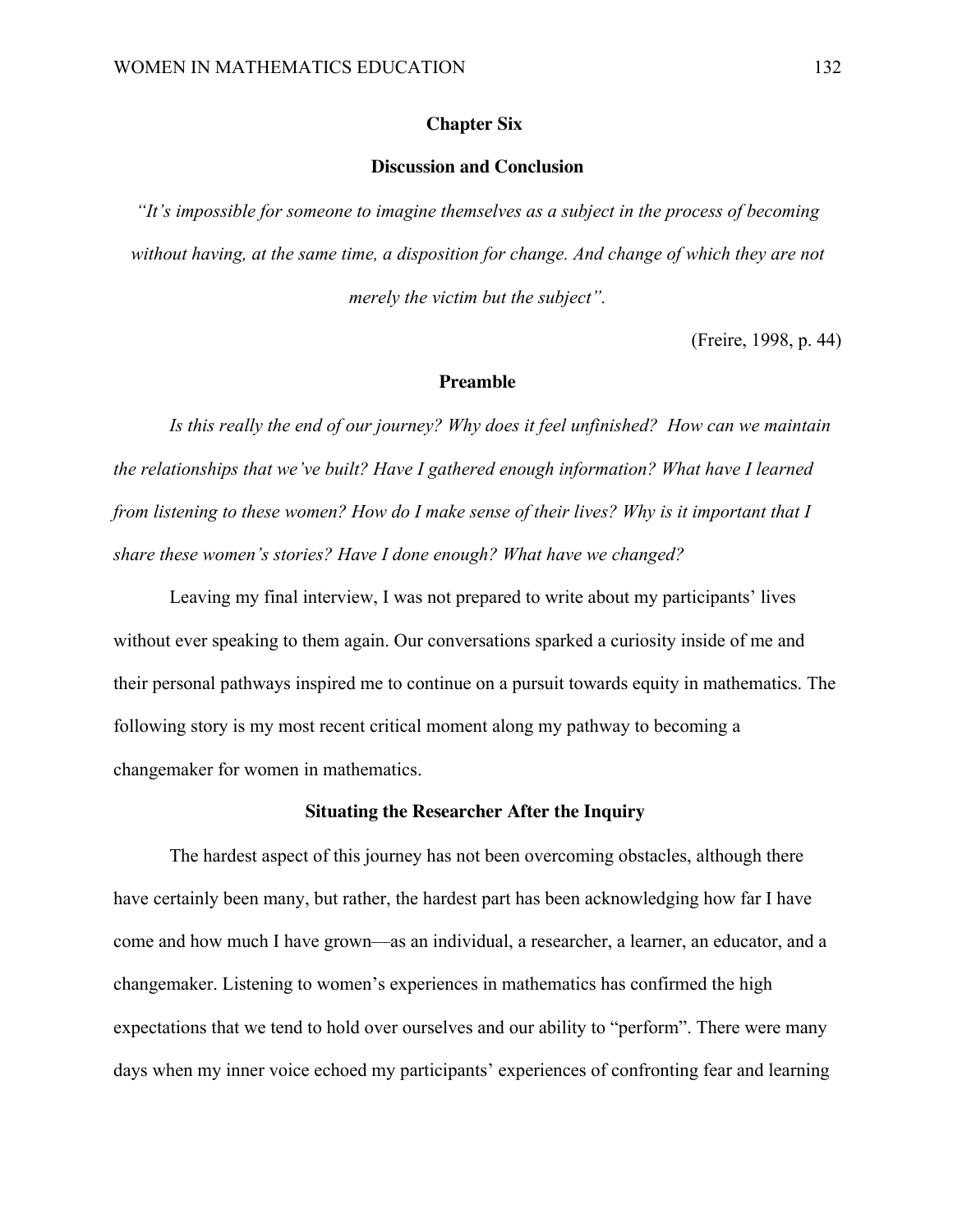to sit with the discomfort of not knowing. Although I had considered how meaningful this inquiry would be to me, I was overwhelmed by how meaningful it became for my participants. Their pathways were rife with critical moments of being silenced, feeling excluded and having to prove their value. By listening to their stories and becoming a part of their lives, even if momentarily, I hoped to have made a difference. When I had completed my data analysis, I remember being terrified to send my participants the poem that introduced their narrative. I was afraid that it would fall short of their expectations or worse, the possibility of misinterpreting their story completely. During our follow up conversation, Hypatia smiled at me through tears as she expressed her gratitude for being *seen* in her poem*.* Other women described their participation in this inquiry as "therapeutic", as they discovered new ways of understanding their lived experiences and were given the time to reflect on them. It certainly made me feel proud and honoured to know that I had touched their lives. It affirmed my commitment to this work and provided me with a sense of purpose.

The diversity of our individual journeys is linked together through the goal of improving students' view of their place in mathematics; and by extension, how they view their connection to the world. As each woman envisioned the future of mathematics education, it became apparent to all of us that there is still a significant amount of work that lies ahead in terms of making mathematics more accessible and equitable for women. I believe that part of that work encompasses providing women with opportunities to share their personal stories and experiences in mathematics. To look beyond the performance or the grades, and to understand how women relate to mathematics as *individuals*. Storytelling allows researchers to take a holistic approach that values the identity of the individual within the context of their lived experience and to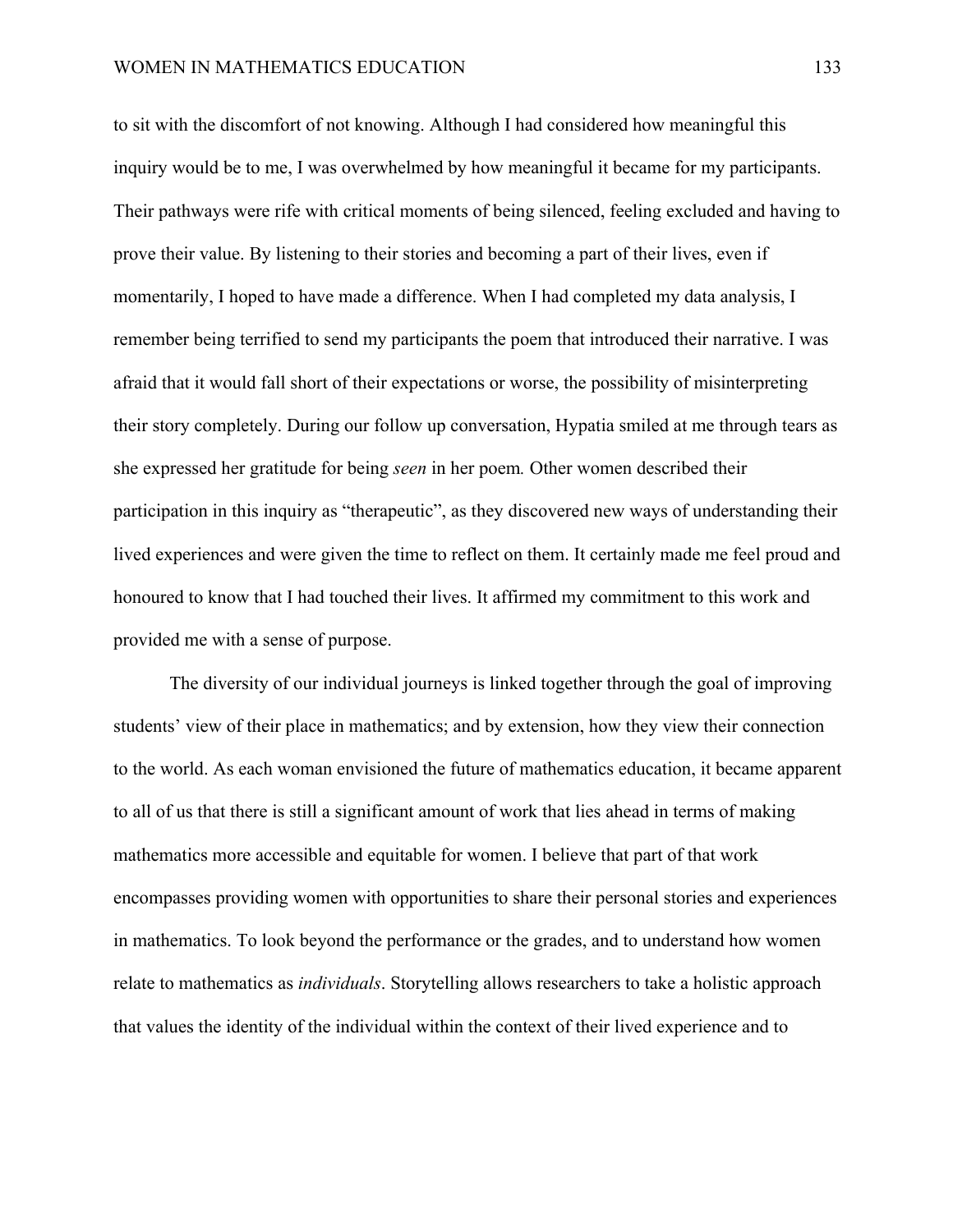recognize the deeper meanings of storytelling: "to listen, to hear and to be changed" (Driessens, 2018, p. 229).

Prior to this inquiry, I do not know if I knew how to truly listen. To listen without judgement or preconceived ideas, to acknowledge my bias and leave my assumptions at the door; to disengage from my own construction of meaning was a skill I acquired throughout. I will admit, when I entered this journey, I had preconceptions about women's participation in mathematics based on my own experiences that I shared with you at the beginning of this inquiry. It was an ongoing effort and conscious decision to reflect on my own experiences and to separate them from what these women were sharing with me, so as not to confuse the two. Listening intently has allowed me to become more aware of the language we use to share our stories, and how meaningful the words are behind the stories we tell. I am forever changed in how I think and interpret the world. For these reasons, I am eternally grateful to have persisted along this pathway and to be standing in the present—my critical moment of becoming a changemaker for women in mathematics.

#### **Research Questions Revisited**

This inquiry shares the personal pathways—including experiences, thoughts, and stories—of women mathematics educators within the context of the three-dimensional narrative inquiry space (Clandinin & Connelly, 2000). I specifically focused on Canadian women who were mathematics educators at the post-secondary level. Although each woman's pathway was unique, there was considerable overlap across all five narratives. Their stories shed light on the various factors that influence women's participation while revealing some of the invisible barriers that women face and their envisioned goal(s) for the future of mathematics education.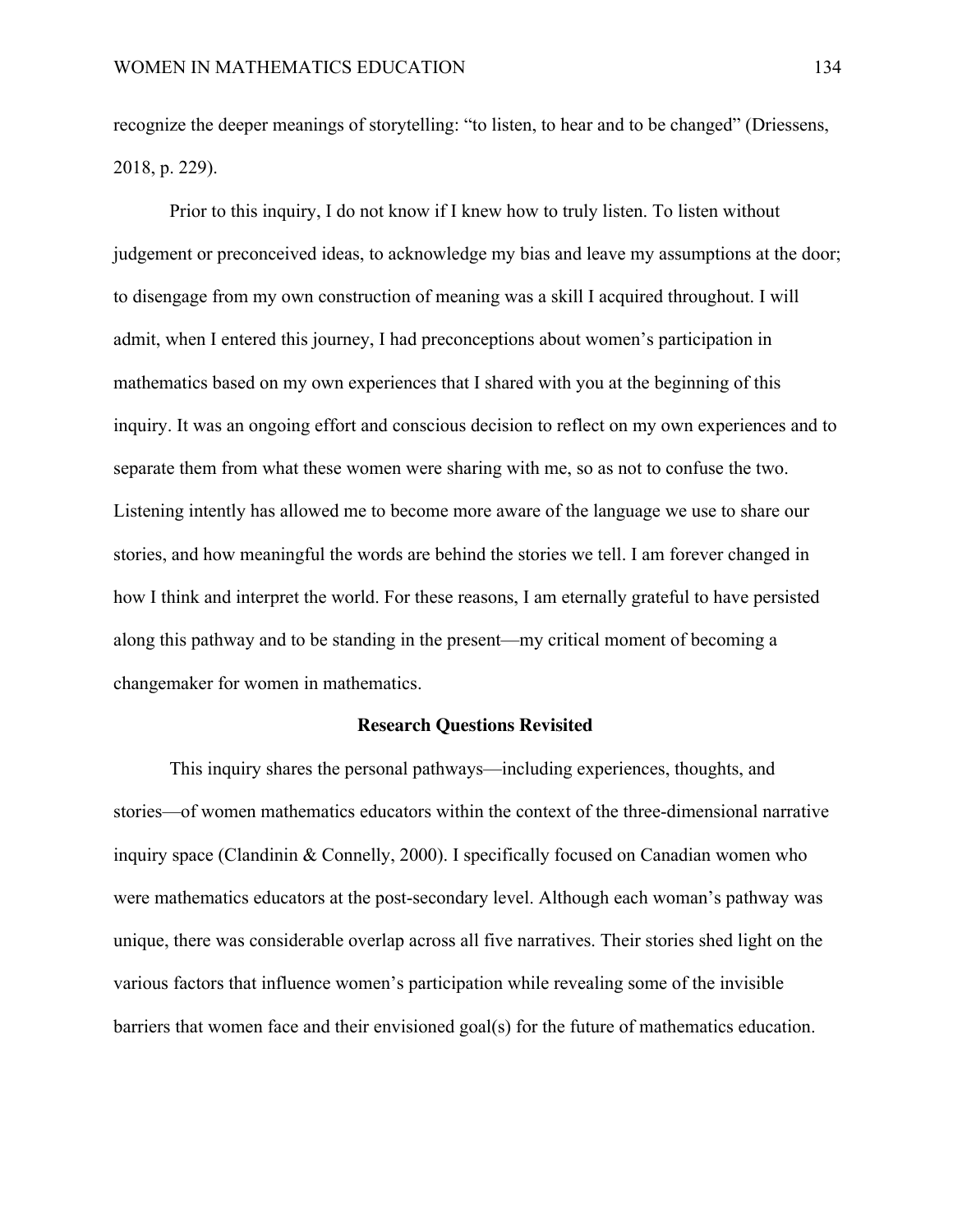To begin, I revisit the overarching research question that guided this inquiry as well as the secondary research question with a focus for improving women's participation in mathematics. I will then explore and discuss the inquiry's findings in relation to the research question and provide suggestions for future implementations and further inquiries.

#### **Question 1: Question of Participation**

#### *Why do women decide to teach mathematics education at the post-secondary level?*

Each woman's journey to arrival in mathematics education was influenced by a myriad of factors including family expectations, schooling experiences, social interactions, and their personal beliefs. Above all, the women in this study shared a mutual desire to become an educator which is consistent with the enrollment rates of women in education compared to those in mathematics. They each described a passion for teaching that evolved in their own unique ways. In addition, their transition to the post-secondary level was a result of them considering the greater impact on the mathematics community through training pre-service teachers.

Although all women associated with being "strong students", there was a striking difference in the level of interest, their abilities, and achievements in mathematics specifically at various points along their pathways. Although I was searching for a connection among interest and ambitions, it didn't appear that there were any of notable significance. The women in this study appeared to be driven to continue their education as a form of self-improvement. All the women stated that they enrolled in higher education to better support their students in the classroom. They emphasised the importance of their knowledge being valued in higher education as they each encountered a "moment of awakening". Each woman experienced an awakening in mathematics that came from a deeper understanding and reflection of mathematical concepts.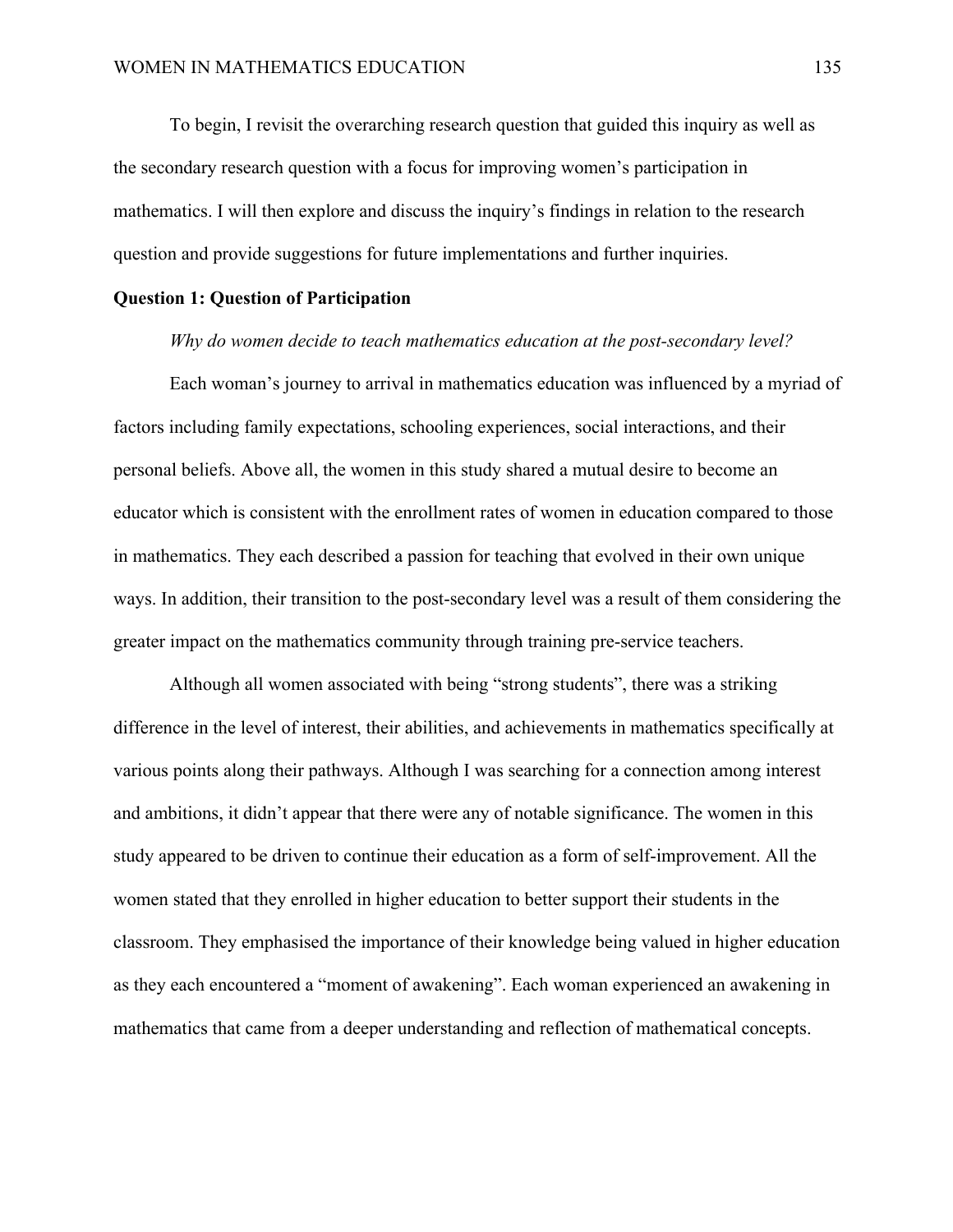#### **Question 2: Question of Experience**

*What are the experiences of women mathematics educators who had "overcome barriers"? What are the critical moments along their pathway to participation?* 

Their personal narratives revealed the unique circumstances of each woman's experiences and how the more intimate details of their lives contributed to their decision to pursue mathematics education. As women shared the critical moments to arriving in mathematics education, they each described feelings of being marginalized at least once along their path. For some women, this was a result of their teachers placing a higher emphasis on rote practice as opposed to valuing the knowledge that they came into the mathematics classroom with. Prohibiting them from challenging the traditional way of knowing and doing mathematics seemed to have had a significant impact on their interest and level of participation. Other times, it was a result of societal perceptions and the social norms that existed within their mathematics classroom. More concerning were the moments shared by women when their gender directly limited the amount of power that they held within a room which appeared to be the case for at least three women in this study. This is consistent with the literature that suggests that a woman's identity is in a constant state of flux as it is negotiated between social norms and expectations related to one's gender. Understanding women's experiences has become "more complex when considering intersectionality, in which multiple forms of systemic oppression, domination or discrimination may be working in unison (Caven, 2006).

As women provided insight on how their personal narratives influenced their participation, almost all of them spoke of a male authority figure in their life who influenced their participation. It appeared that each figure influenced their pathway in various ways. Hypatia and Sophie spoke positively of their experience learning mathematics with their fathers whereas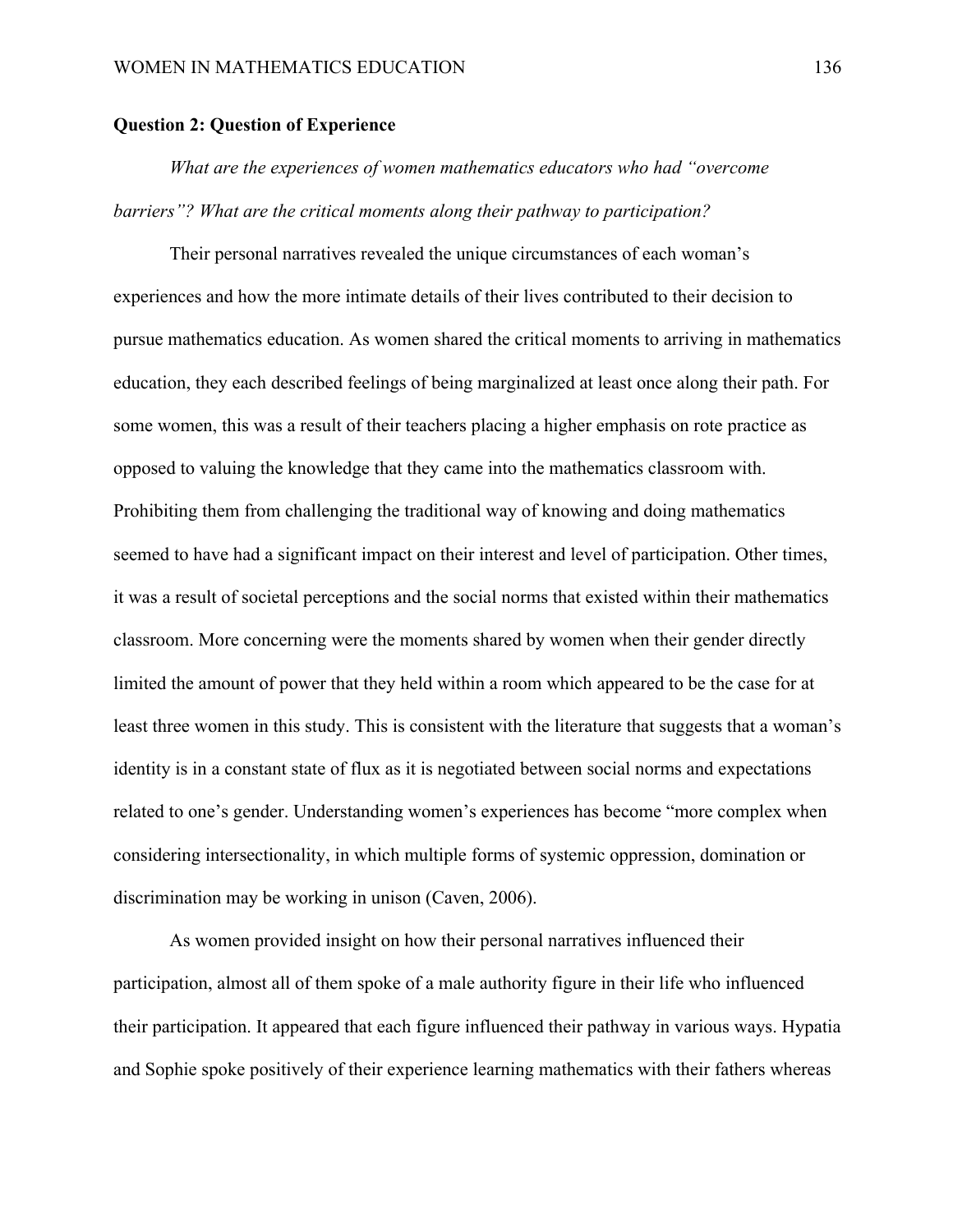Julia described her experience as "catastrophic". Ada acknowledged her teachers as well as a family friend as influential in her decision to pursue mathematics, whereas Emmy's experience with a male influence in mathematics appeared to be non-existent. The women who experienced a positive interaction with a male influence were more positive and confident in describing their experiences in mathematics suggesting that these figures increased their motivation to continue in mathematics. This is not to neglect the negative experiences of sexism that exist along their pathway, but perhaps the closeness of the relationship and higher level of respect with a male influential figure influences women's participation differently. As I consider the possibility that women are more encouraged to accept the opinions of others who matter to them, I am reminded of Simone De Beauvoir, who openly shared her views suggesting that the world has always belonged to males and none of the reasons ever seemed sufficient (De Beauvoir, 1973). In other words, the sexist behaviour is to be expected and although they are unpleasant, the women of this study refused to regard them as truth. Those opinions hold weight, but not nearly as much as an individual who sees the potential that a woman feels inside her soul. This is an interesting comparison to the literature that suggests that mothers have a greater influence on girls' participation in mathematics (Bleeker & Jacobs, 2004). In addition to having a positive male influence, a few women in this study acknowledged that their mothers were hardworking women who challenged some of the gender norms. Sophie's mother worked outside of the home, and Sophie noted that this was unusual for the time period. Although the women of this study did not explicitly identify their mothers as influential figures in their participation in *mathematics,* it's worth exploring how these relationships influenced them in general.

Similarly, as women entered the world of academia as graduate students, it appeared that the relationships they developed within their community of practice became extremely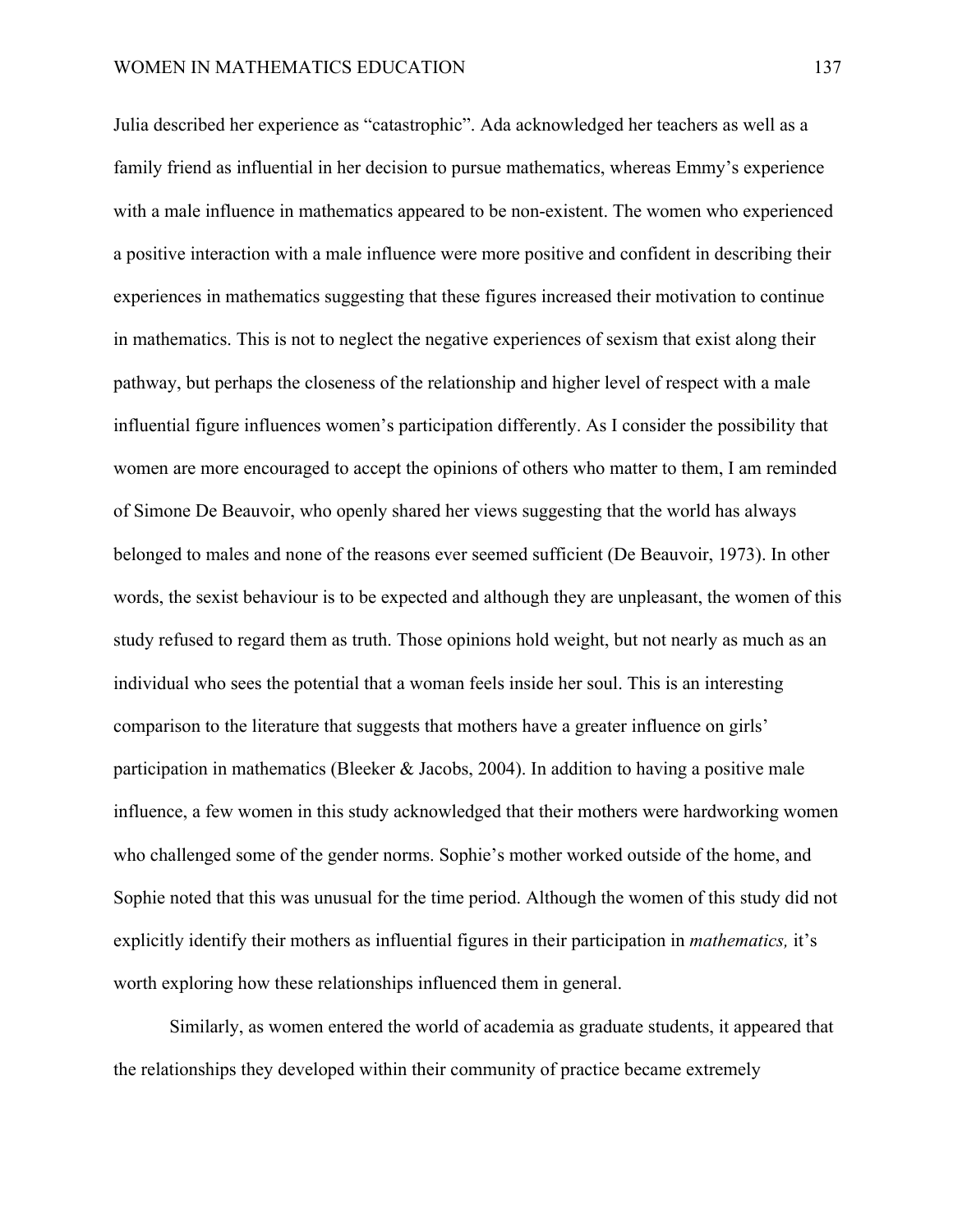important, if not more important than their pre-existing figures of influence, as they found a new piece of their identity as a mathematics educator. A plausible explanation for this is provided within the literature as it suggests a sense of belonging that is created within the space of likeminded individuals who share a common goal.

#### **Implementations and Implications for Research and Educational Practice**

#### **Re-defining the Scope of Mathematics Education**

In an educational system that privileges heteronormative ways of knowing, doing, and understanding (Ingram, 2013), the results of this inquiry suggest that we need to re-define the scope of mathematics education. This means that all different forms of mathematical knowledge are equally valued and represented within the educational system. Accepting the notion that mathematics is a fundamental part of being human requires educators to think about how to make learning relevant to the individual rather than have it be presented as an abstract idea which does not seem to resonate with women. All participants shared a vision for mathematics education that calls upon institutions to broaden the value that is placed on mathematics so that it is not exclusively of calculus, algebra, and statistics. It challenges the normative culture of mathematics that suggests that you are "better" or "smarter" if you are placed in the academic stream leading to university pathways (Macaulay, n.d., p. 5). For the most part, the women within this study share an underlying belief about their mathematical ability, noting that they were "strong students" in school and valued their education. Their ideas very much align with the literature that suggests that in order to be successful in life, you need to succeed and participate in school (Volman & Ten Dam, 1998). The strong focus on success in school appears to promote a "false sense of empowerment" (Singh, 2018, para 5) that compromises the natural construction of women's identity. As women navigate the educational system, their identity is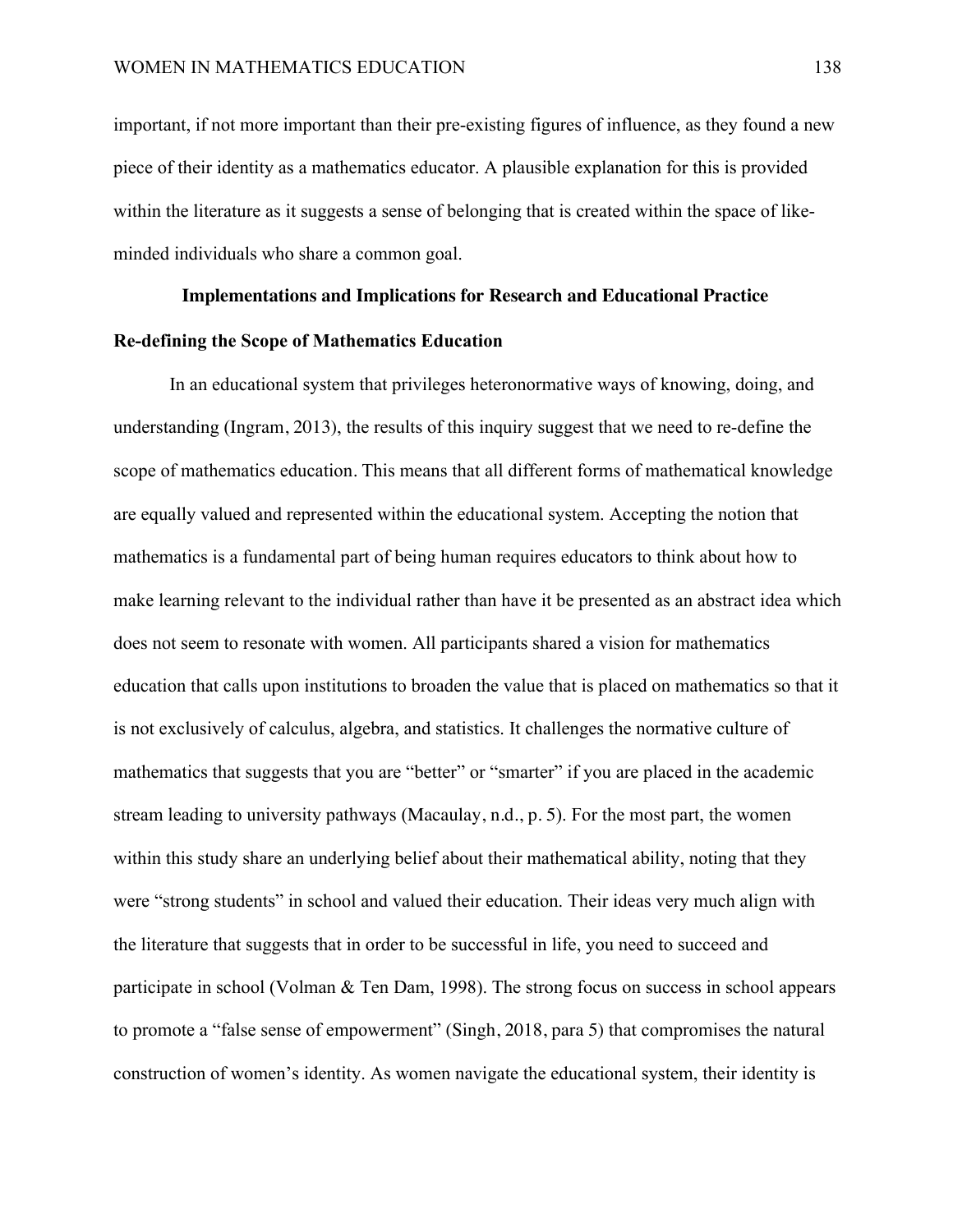constantly being challenged—being successful becomes "etched in the consciousness of math education" (Singh, 2018, para 5).

In addition, this inquiry revealed the subconscious values of women and suggests that they associate being competent in mathematics with being successful in subjects that hold greater status. This finding goes against feminist scholars that aim to remove structural hierarchies that promote the imbalance of power. This finding speaks to the assumptions women hold about themselves and the world in relation to mathematics and suggests that even if women fundamentally disagree with an idea that supports inequity—as is the case with the participants of this study—the dominant discourse in society will prevail. In order to make a change from within an educational system, Collins's (1992) suggests that:

One first must learn the language of the inner circle in order to understand what is being said and to gain credibility. Yet assuming the language of dominant discourse, even using the language of objectified knowledge to critique its terms, weds the thinker to the relations of ruling supported by objectified knowledge. (p. 79)

From this perspective, women who are working within mathematics education have a significant opportunity to change the discourse of mathematics education and re-define what it means to be competent in mathematics. When power is removed from mathematics, and it is no longer viewed as an elite subject that very few people gain access to, then more people have opportunities to engage in it.

### **Women's Development: Creating a Sense of Purpose in Mathematics**

Findings from this study illuminate the importance of creating a sense of purpose for women in mathematics education. All women suggested that their disengagement in mathematics had nothing to do with their personal ability or their beliefs about their ability. Rather, their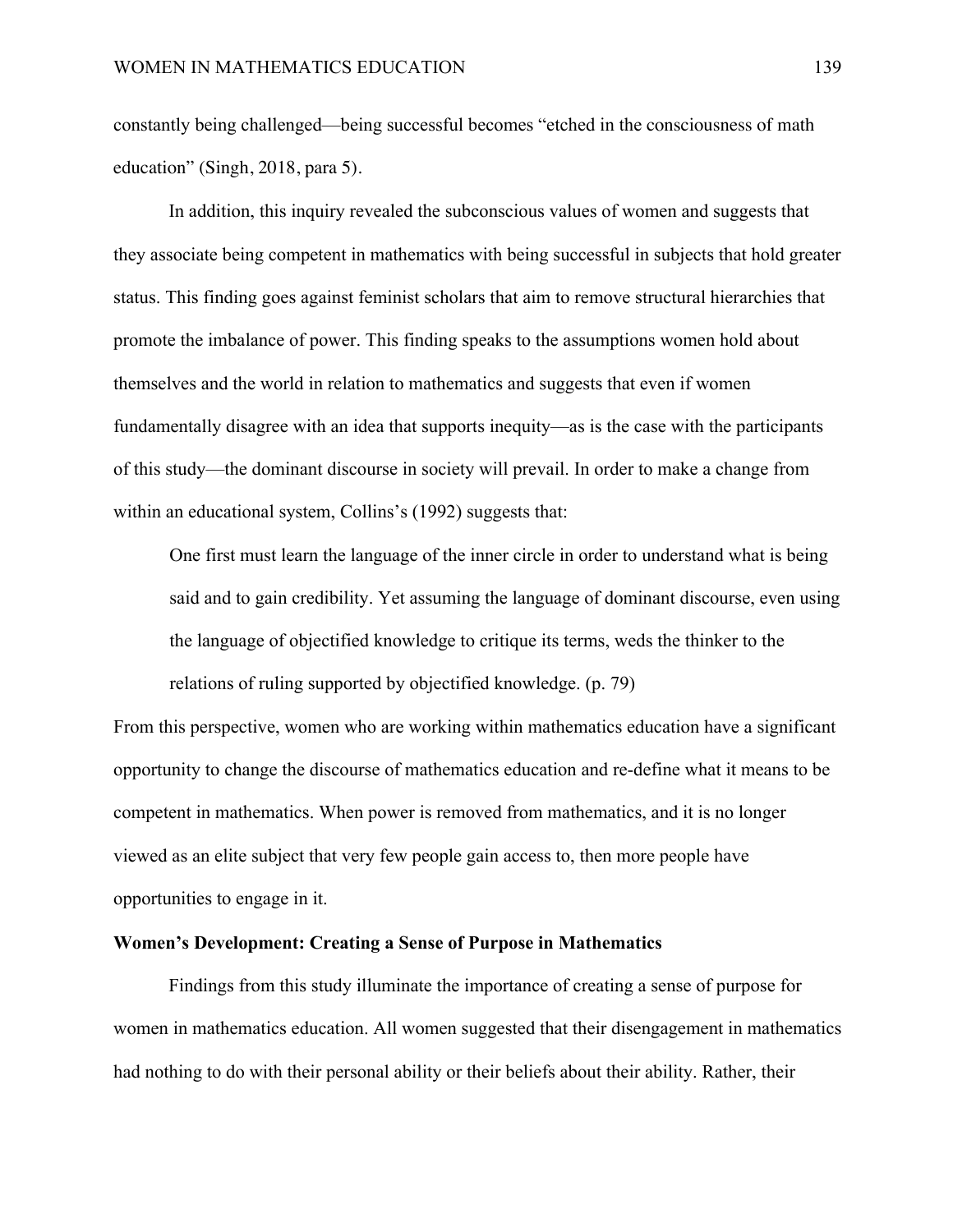disengagement was a result of them feeling *undervalued* by their mathematical knowledge and ways of understanding being dismissed. An ongoing concern is that the use of mathematics supports hegemonic ideologies (Frankenstien, 1983) and as such, women continue to be underrepresented within the area of STEM fields (Statistics Canada, 2019b). This inquiry uncovers how women internalize identity to fit within the social context in which they are placed. Mathematics is therefore used to understand and at times reinforce relations of power between different social groups (Gutstein & Peterson, 2005).

Although feminist researchers have critiqued the political and social beliefs and practices of patriarchal culture, the underlying theories of knowledge that support these beliefs appears to be limited (Harding & Hintikka, 1983). This study suggests that the beliefs and practices of educators does in fact influence women's participation in the area of mathematics as they become disinterested in the subject. As such, this study advocates that women's development should be anchored to a sense of purpose rather than how they are perceived in mathematics. Developing a sense of purpose comes with knowing your students and aligning their education to their personal values and providing opportunities for women to look beyond academic success, and to reimagine what is possible for them in mathematics. By connecting women with a sense of purpose, they become inspired to participate and develop mathematical literacy which Gutstein (2005) argues, allows women to interrogate unjust structures in their own lives

#### **Conscious Praxis: Leaders within a Community of Practice**

The term praxis is often used to identify the critical intersection of theory and practice when working towards action for change (Freire, 1972). Freire argued that "human nature is expressed through intentional, reflective, meaningful activity situated within dynamic historical and cultural contexts that shape and set limits on that activity" (as cited in Glass, 2001, p. 16).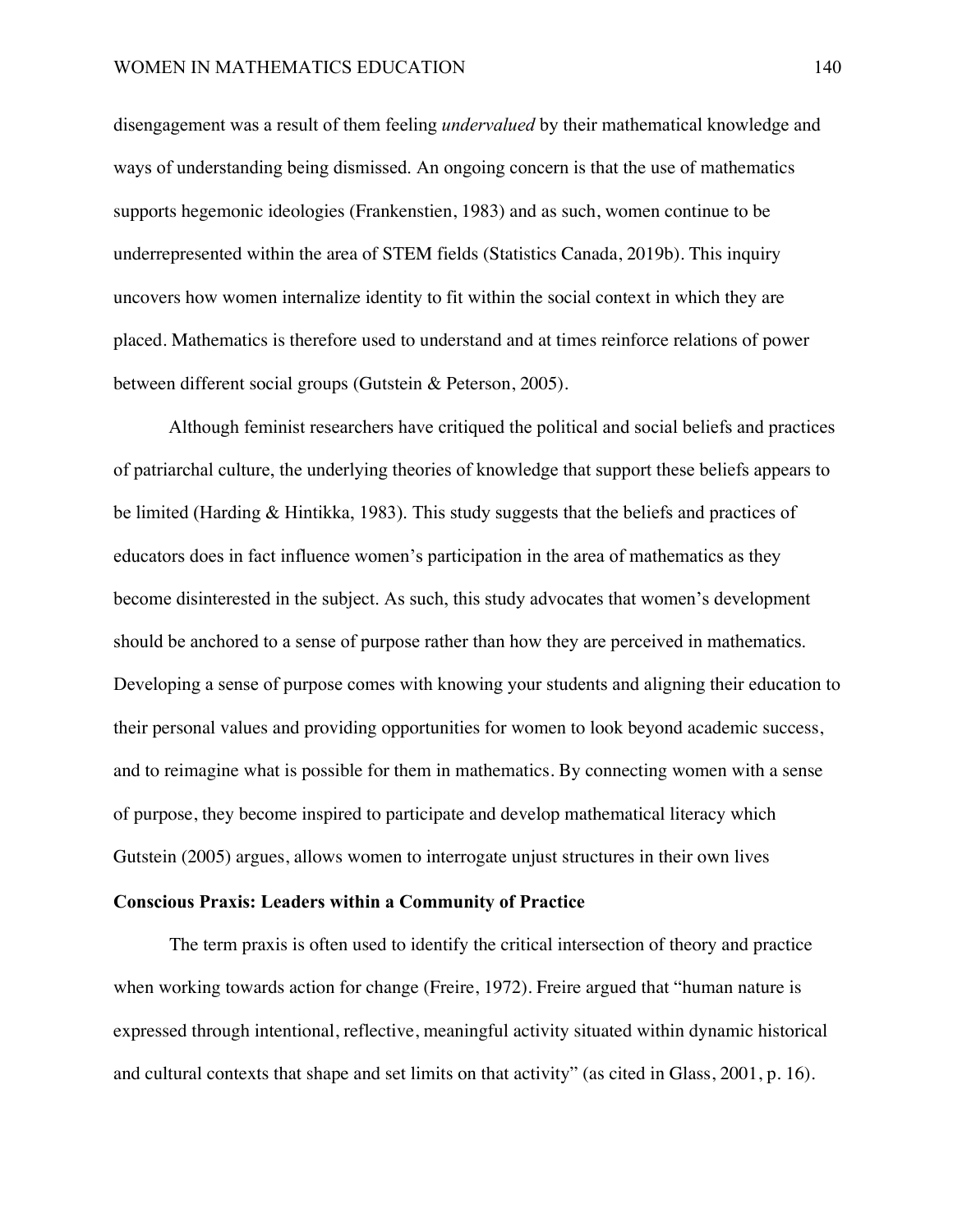The findings of this study indicate that there is an opportunity to incorporate conscious praxis as part of mathematics education at the post-secondary level. This study adds to the literature that suggests communities of practice are "grounded in candid assessments of the cultural, organizational, and individual factors shaping them" (Ibarra et al., 2013, para. 24). bell hooks (2000) claims that "we need feminist studies that [are] community-based" (p. 23) where women can "envision to collective struggle that is not on the basis of 'sameness'" (Ellsworth, 1992, p. 107).

All the women in this study indicated that their communities of practice have been relevant to their success in academia. Women shared that they were motivated and encouraged to progress within the institution knowing that they were supported by their peers. The women of this study all identified with being an educator, but their descriptions suggest that there may be an opportunity to re-envision the influence that communities of practice have and how they value individuals for who they are and what they want to become. This study reveals that it is important for students to make connections between mathematics and the world, yet most women indicated that they are removed from other communities of practice indicating that there is a missed opportunity to deeply understand how mathematics may connect. This study has shown that storytelling for example, can be a powerful way to increase women's participation in the area of mathematics education by simply allowing space for women to share their experiences. Woodiwiss (2017) argues that "not only do our stories help us make sense of what has happened and who and where we are, they also help us see or plan what could happen and who or what we could become" (p. 33). Undoubtedly, time is a restriction and that was identified in this study. However, by adopting a praxis that is critical to changing the direction of women in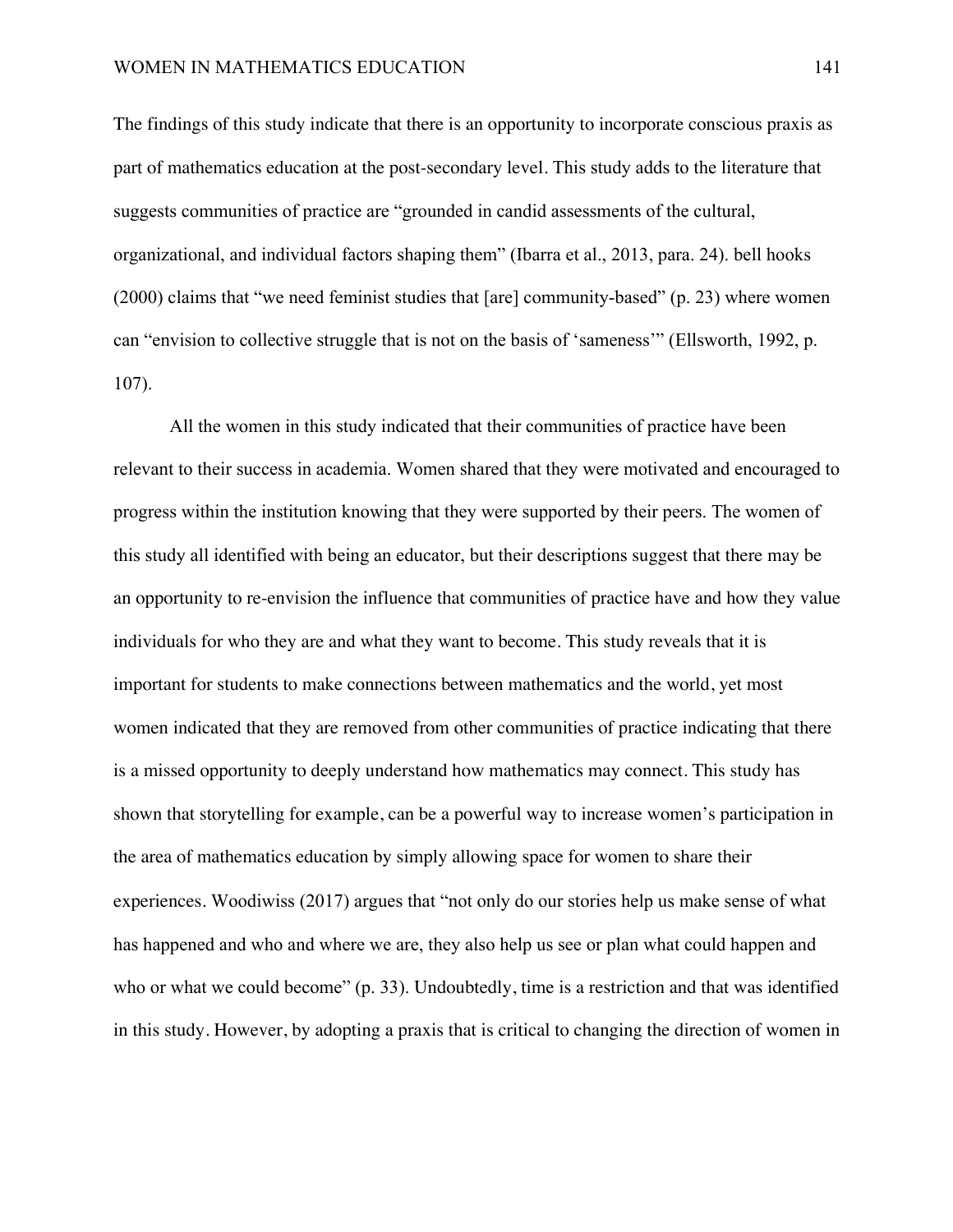mathematics, it requires educators to challenge who is making the decisions and how they are moving beyond regurgitation of information.

As seen within this inquiry, gender bias has a way of subtly creeping into organizations and it has the potential to disrupt the learning process. Supporting women's participation requires individuals to recognize and encourage one another for who they truly are. This involves providing spaces for women to come together and share their experiences without fear of judgement or assumptions. In the previous chapter, the intersectionality of the personal and professional was brought into question. This inquiry has illuminated the importance of accepting the personal identity of women so as not to teach divided from the self. Women in academia should be comfortable to bring their whole self—head and heart—to teaching, especially if their goal is to advance the progression of women in mathematics.

#### **What Can We Learn From These Women's Stories?**

Feminist narrative theorists argue that "we need better stories about women's lives" in respect to how they are shared and constrained by the political contexts in which they are constructed (Woodiwiss, 2015, p. 20). Over the course of two months, women have reflected upon their journey to mathematics education and shared their inner voice—their experiences, their feelings, and their dreams. They are inspiring as they share visions for the future of mathematics education that is inclusive, engaging, and supportive but they also illuminate the tensions that exist for women who are mathematics educators, namely the invisible barriers for women in mathematics education and the limits of their influence on women's participation. The minimization of gender in academia is a significant finding that women do not share publicly. Their thoughts and interpretations of their experiences provide a deeper understanding of why women remain disengaged from mathematics. Sharing their truth allowed me as a researcher to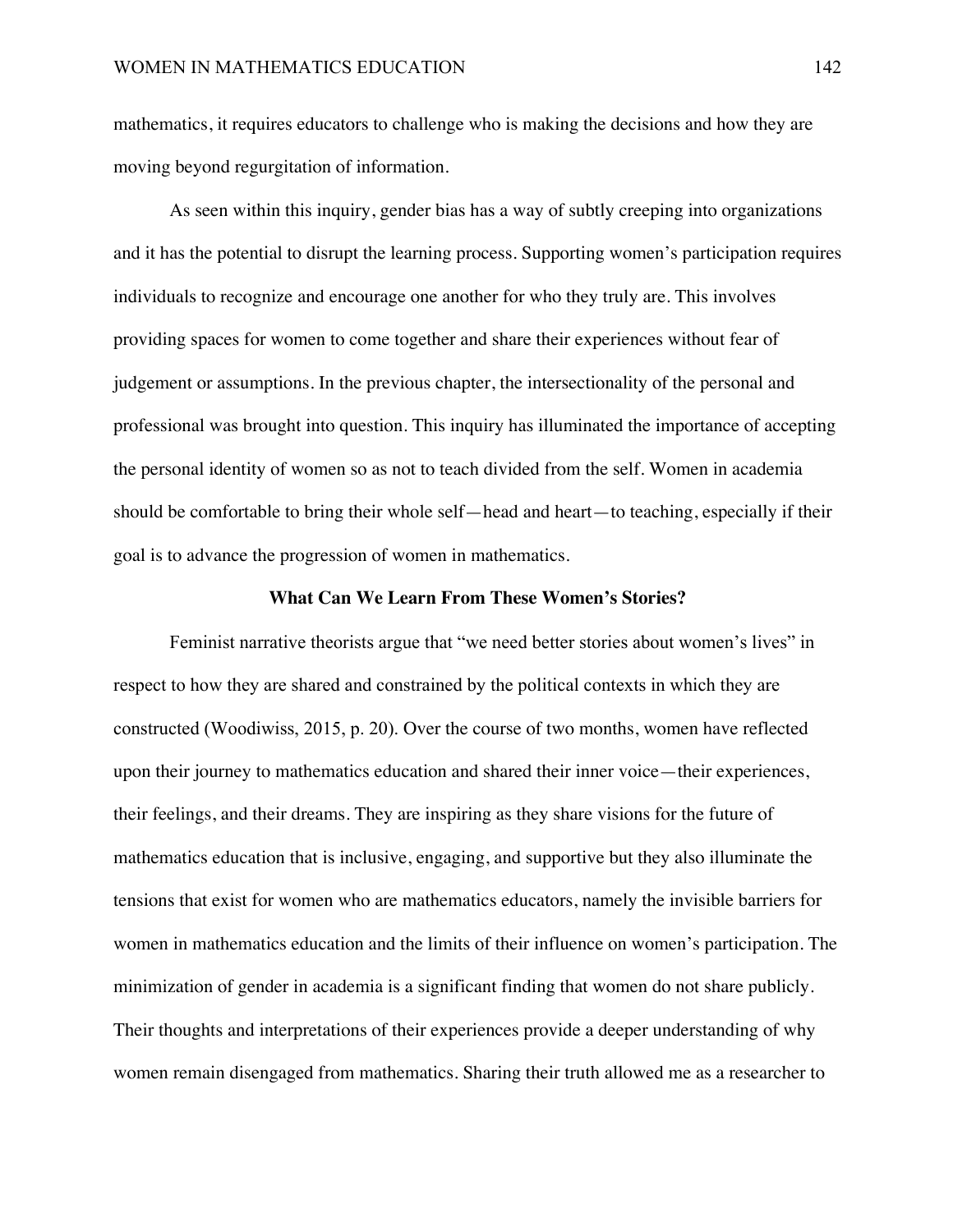uncover ways in which we might support women in the future and I can only imagine that if more women had this opportunity, we might have a chance of changing the narrative of women in mathematics.

#### **Future Research**

This study presented a variety of possibilities for future research. Studies on the alignment of mathematics educator's belief-practice remains absent from the existing literature. It would also be interesting to understand how women mathematics educators conceptualize equity at the post-secondary level and how it influences pre-service teachers' practice. In addition, supporting identity construction through stories and self-awareness in mathematics education and the influence of connections remain isolated concepts within the literature. Considering transformation within the elementary and secondary landscape, studies on feminist pedagogy are currently limited in the context of theories of knowledge in mathematics education.

### **Closing Thoughts**

*"Narrative inquiry remains an unfinished and unfinishable business"*

—Jean Clandinin

The words above—offered by a guru of narrative inquiry—provide solace as I begin to write my closing thoughts of this inquiry, for it does not feel finished at all. In fact, it feels quite the opposite. I know my work has just begun as a critical feminist researcher and a changemaker within mathematics education.

The goal of this study was to better understand why women decide to teach mathematics education at the post-secondary level as well as determine how their personal narratives align with their experiences in mathematics education. It not only reveals a unique collection of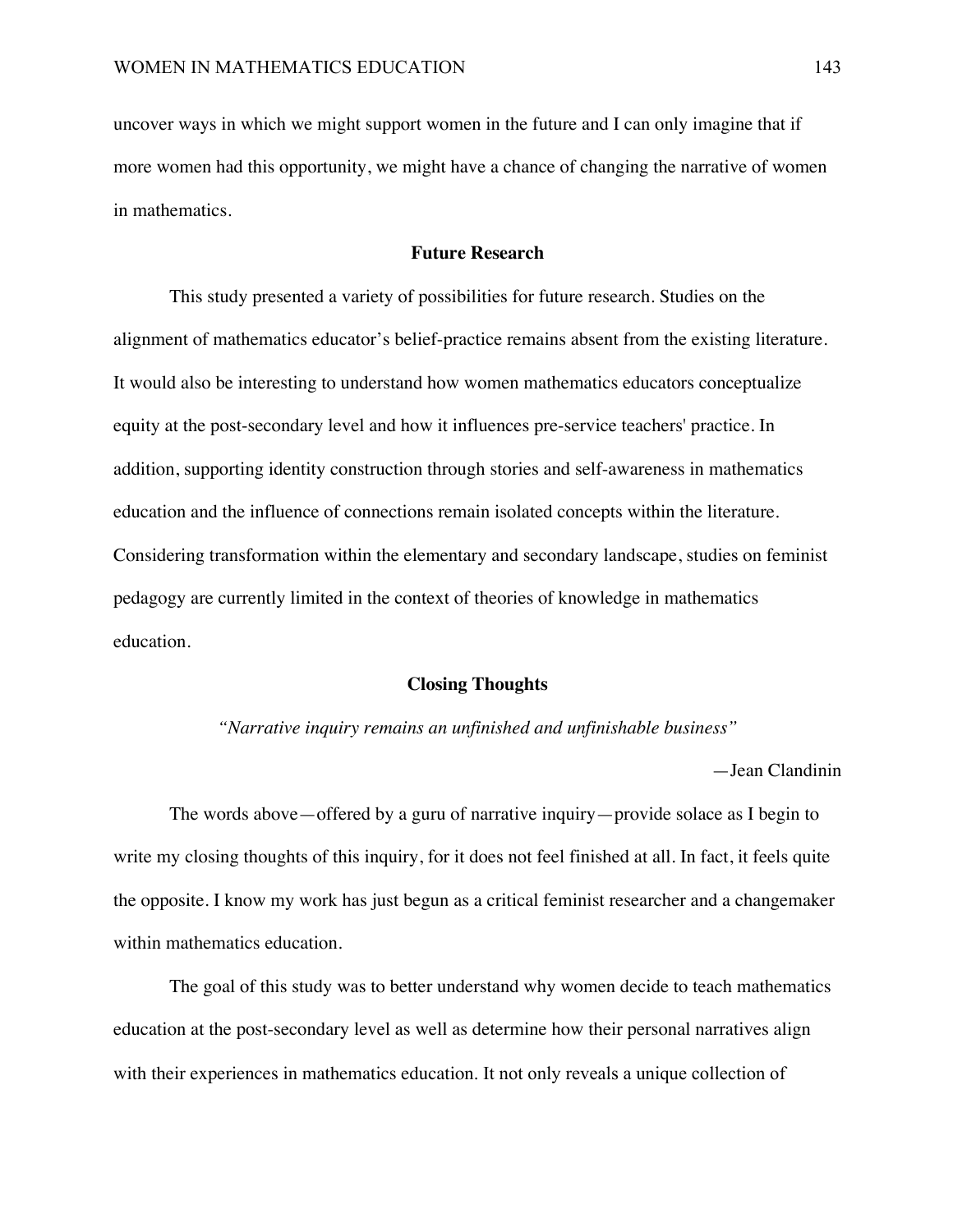experiences that is understudied in mathematics education, but it also represents a critical first step towards social change in mathematics education through storytelling. Over the past two years, I have learned that this work takes time—something we don't have in mathematics education. Educators need time to establish positive relationships, to deeply understand their students, and to align their experience in mathematics education with their personal values. Educators need time to establish real connections within their community of practice so that they can learn how to lead with their head and heart. Above all, women need time to deconstruct the damaging perceptions towards them in relation to mathematics. As I consider this work as "unfinished business", I am optimistic about the time that I have to shape the future pathways of my students, for:

[T]here are no shortcuts to excellence. Developing real expertise, figuring out really hard problems, it all takes time—longer than most people imagine… Grit is about working on something you care about so much that you're willing to stay loyal to it… it's doing what you love, but not just falling in love—staying in love. (Duckworth, 2016, p. 54)

I believe that my work is in fact unfinished business, as this marks the beginning of an entirely new journey for me as a changemaker for women in mathematics education.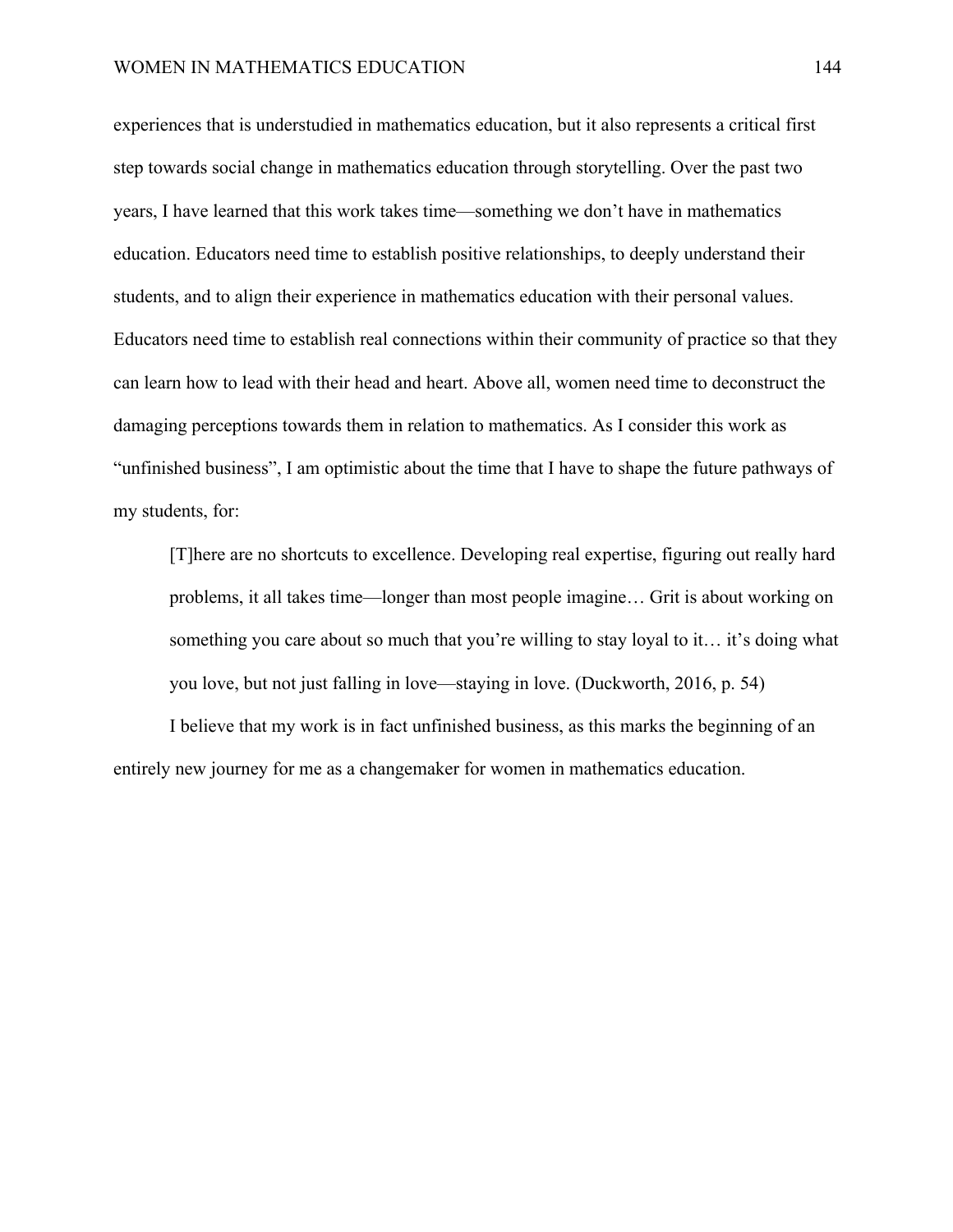#### **References**

Adichie, C. (2009) *The danger of a single story.* [video]. https://tinyurl.com/dw9h9wzp

- Adichie, C. N. (2014). *We should all be feminists* (1st published). Fourth Estate. https://tinyurl.com/4t3xexy8
- Advisory Committee for GPRA Performance Assessment [ACGPA]. (2009). *Report of the advisory committee for GPRA performance assessment*. Report 09–68. National Science Foundation.
- Agocs, C., Attieh, R., & Cooke, M. (2004). Agents of change? A study of equity practitioners in Canadian universities. In M. Reimer (ed.) *Inside corporate u*: *Women in the academy speak out* (p. 198–225). Sumach Press.
- Alspaugh, J. W. (1998). Achievement loss associated with the transition to middle school and high school. *Journal of Educational Research*, *92*(1), 20.
- Armenti, C. (2004). Women faculty seeking tenure and parenthood: Lessons from previous generations. *Cambridge Journal of Education*, *34*, 65–83.
- Aronson, J., Fried, C. B., & Good, C. (2002). Reducing the effects of stereotype threat on African American college students by shaping theories of intelligence. *Journal of Experimental Social Psychology*, *38*(2), 113–25.
- Ausman, T. (2018). *Contested subjectivities: Loving, hating, and learning mathematics*. (Doctoral Dissertation). https://tinyurl.com/jnvcdffs

Ball, D. (1988). Unlearning to teach mathematics. *For the Learning of Mathematics*, *8*(1), 40–48.

Bannier, B. (2017). Women learning mathematics: A qualitative study. *Journal of Advances in Education Research*, *2*(1), 19-26. https://tinyurl.com/9nr5e2yv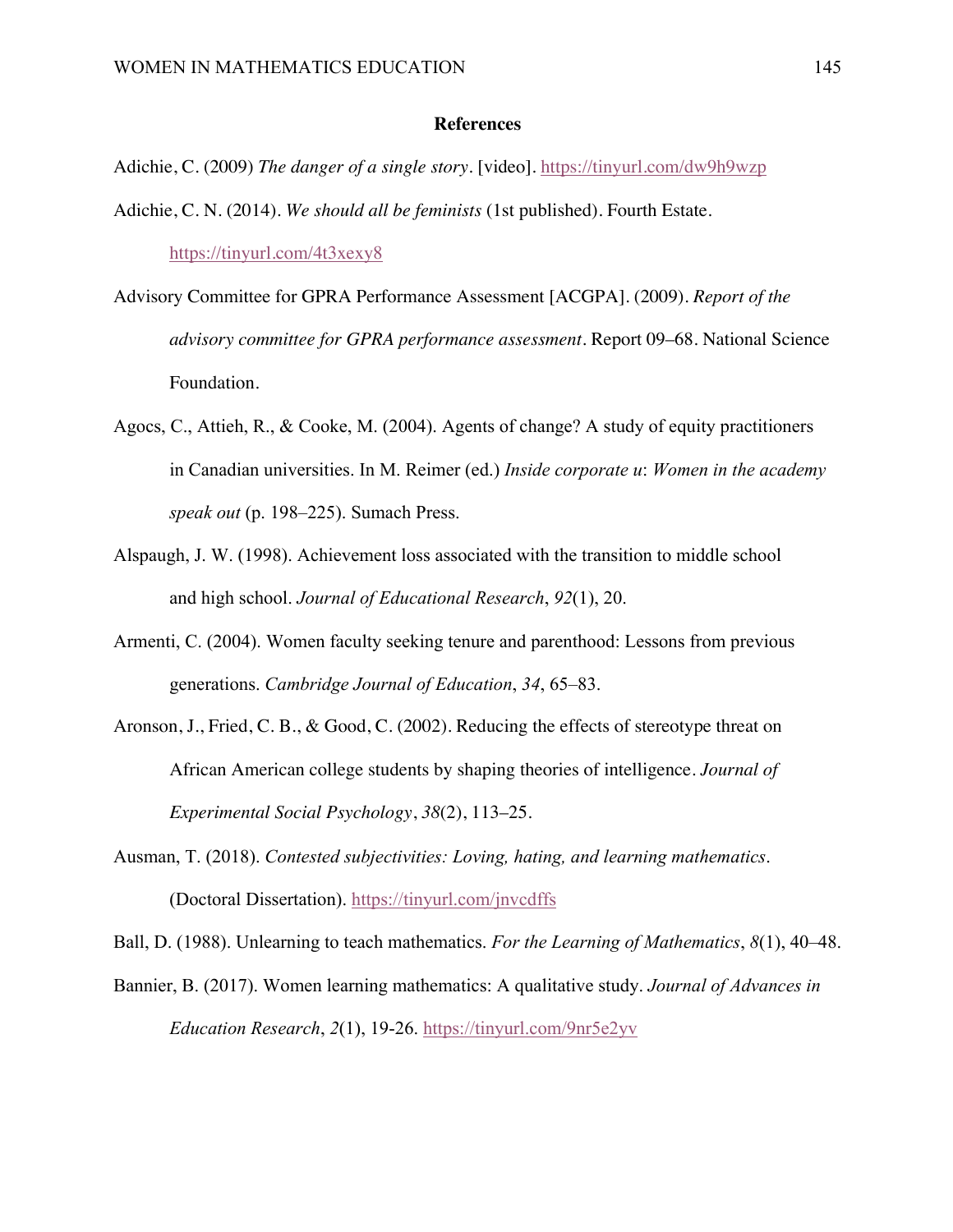- Becker, J. R., & Jacobs, J. E. (1983). Sex: Is it an issue in mathematics. *Educational Horizons*, *61*(2), 60–67.
- Beilock, S. L., Gunderson, E. A., Ramirez, G., & Levine, S. C. (2010). Female teachers' 'math anxiety affects girls' math achievement. *Proceedings of the National Academy of Science, 107*, 1860–1863.
- Bement, A. (2009). Comments to the Advisory Committee for the GPRA Performance Assessment. National Science Foundation.
- Bernard, R. H. (2000). Social research methods: Qualitative and quantitative approaches. Sage.
- Berwick, C. (2019). *Keeping Girls in STEM: 3 Barriers, 3 Solutions*. Edutopia. https://www.edutopia.org/article/keeping-girls-stem-3-barriers-3-solutions
- Betz, N. (1978). Prevalence, distribution, and correlates of math anxiety in college students. *Journal of Counseling Psychology*, *25*(5), 441–448.
- Bleeker, M. M., & Jacobs, J. E. (2004). Achievement in math and science: Do mothers' beliefs matter 12 years later? *Journal of Educational Psychology*, *96*(1), 97–109. https://psycnet.apa.org/doiLanding?doi=10.1037%2F0022-0663.96.1.97
- Boaler, J. (2002). Learning from teaching: Exploring the relationship between reform curriculum and equity. *Journal for Research in Mathematics Education*, *33*(4), 239. https://www.jstor.org/stable/749740
- Boaler, J., & Sengupta-Irving, T. (2006). Nature, neglect, and nuance: Changing accounts of sex, gender, and mathematics. In C. Skeleton, B. Frances, & L. Smulyan (Eds.), *The SAGE handbook of gender and education* (pp. 207–220). SAGE.
- Britzman, D. (in press). Practice makes practice. *A critical study of learning to teach.* SUNY Press.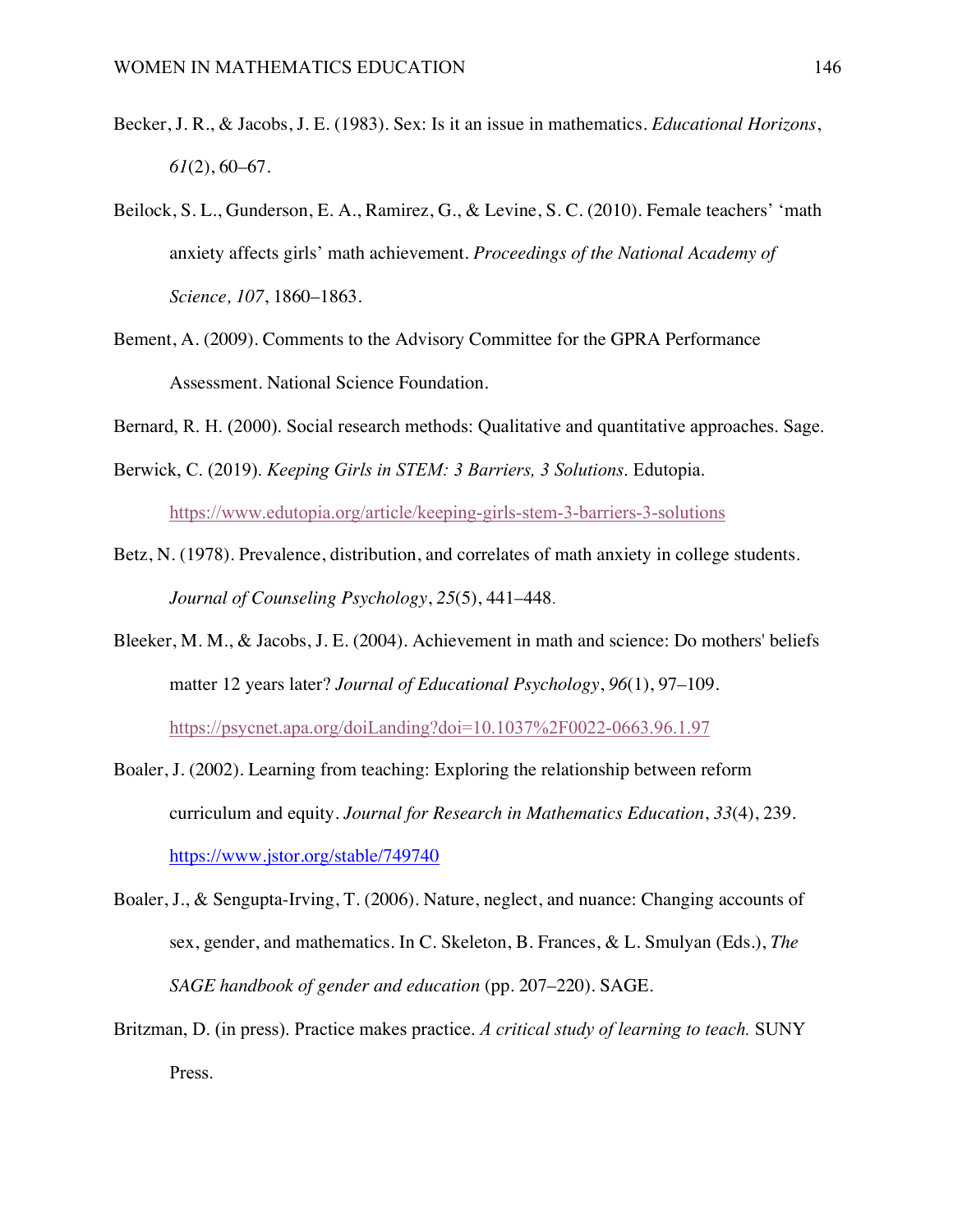- Britzman, D. P., & Pitt, A. (1996). Pedagogy and transference: Casting the past of learning into the presence of teaching. *Theory into practice*, *35*(2).
- Britzman, D. P. (1998). *Lost subjects, contested objects: Toward a psychoanalytic inquiry of learning.* SUNY Press.
- Britzman, D. P. (2006). *Novel education: Psychoanalytic studies on learning and not learning.* Peter Lang.
- Britzman, D. P. (2011). *Freud and education.* Routledge.
- Brubaker, R., & Cooper, F. (2000). Beyond "identity". *Theory and Society*, *29*, 1–47.
- Butler, J. (1986). Sex and gender in Simone de Beauvoir's second sex. *Yale French Studies*, *72*, 35–49. https://www.jstor.org/stable/2930225?origin=crossref
- Butler, J. (1988). Performative Acts and Gender Constitution: An Essay in Phenomenology and Feminist Theory. *Theatre Journal*, *40*(4), 519–531.

https://www.jstor.org/stable/3207893?origin=crossref

Butler, J. (1990). *Gender trouble: Feminism and the subversion of identity*. Routledge

- Butler, J. (1999). *Gender trouble*. (2nd ed.) Routledge.
- Caswell, B., Esmonde, I., & Takeuchi, M. (2010). Towards culturally relevant and responsive teaching of mathematics. In C. Rolheiser, M. Evans, & M. Gambhir (Eds.), *Inquiry into practice: Reaching every student through inclusive curriculum practices*. Ontario Institute for Studies in Education.
- Caven, V. (2006). Choice, diversity and "false consciousness" in women's careers. *International Journal of Training and Development*, *10*, 41–54.
- Ceci, S. J., Williams, W. M., & Barnett, S. M. (2009). Women's underrepresentation in science: Sociocultural and biological considerations. *Psychological Bulletin*, *135*(2), 218–261.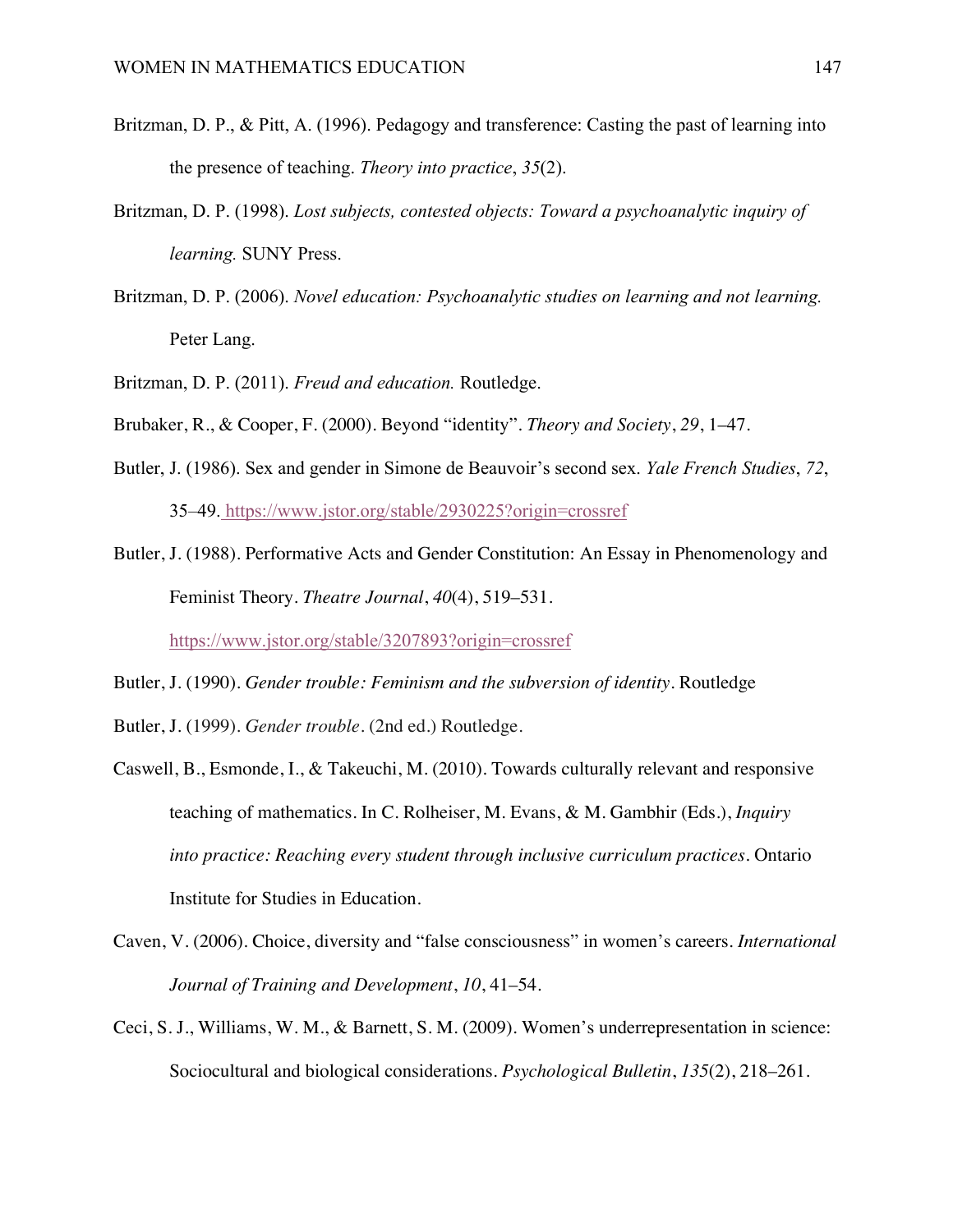https://doi.apa.org/doiLanding?doi=10.1037%2Fa0014412

- Chhin, C. S., Bleeker, M.M., & Jacobs, J.E. (2008). Gender-typed occupational choices: The long-term impact of parents' beliefs and expectations. In H. M. Watt & J.S. Eccles (Eds.), *Gender and occupational outcomes: Longitudinal assessments of individual, social, and cultural influence* (pp. 215–234). American Psychological Association.
- Clandinin, D., & Connelly, F. (2000). *Narrative inquiry: Experience and story in qualitative research*. Jossey-Bass.
- Collins, P. H. (1992). Transforming the inner circle: Dorothy Smith's challenge to sociological theory. *Sociology Theory, 10*(1), 73–80.
- Committee on Equal Opportunities in Science and Engineering [CEOSE]. (2009). *2007–2008 Biennial Report to Congress*. National Science Foundation. https://tinyurl.com/4fv5k2bn
- Committee on Equal Opportunities in Science and Engineering [CEOSE]. (forthcoming). 2*009– 2010 Biennial Report to Congress*. National Science Foundation. https://tinyurl.com/ywzhc938
- Connelly, F. M., & Clandinin, D. J. (1990). Stories of experience and narrative inquiry.

*Educational Researcher*, *19*, 2–14. https://tinyurl.com/6m989uw9

Connelly, J. & Clandinin, M. (2006). Narrative inquiry. In J. Green, G. Camilli, & P. Elmore (Eds.), *Handbook of Complementary Methods in Education Research* (pp. 375–385). Lawrence Erlbaum.

Czarniawska, B. (2004). *Narratives in social science research.* SAGE.

Dahlgren, P. (2018). Public sphere participation online: The ambiguities of affect. *Les enjeux de l'information et de la communication* [Information and communication issues], *19*(1), 5–20. https://tinyurl.com/4y536nmh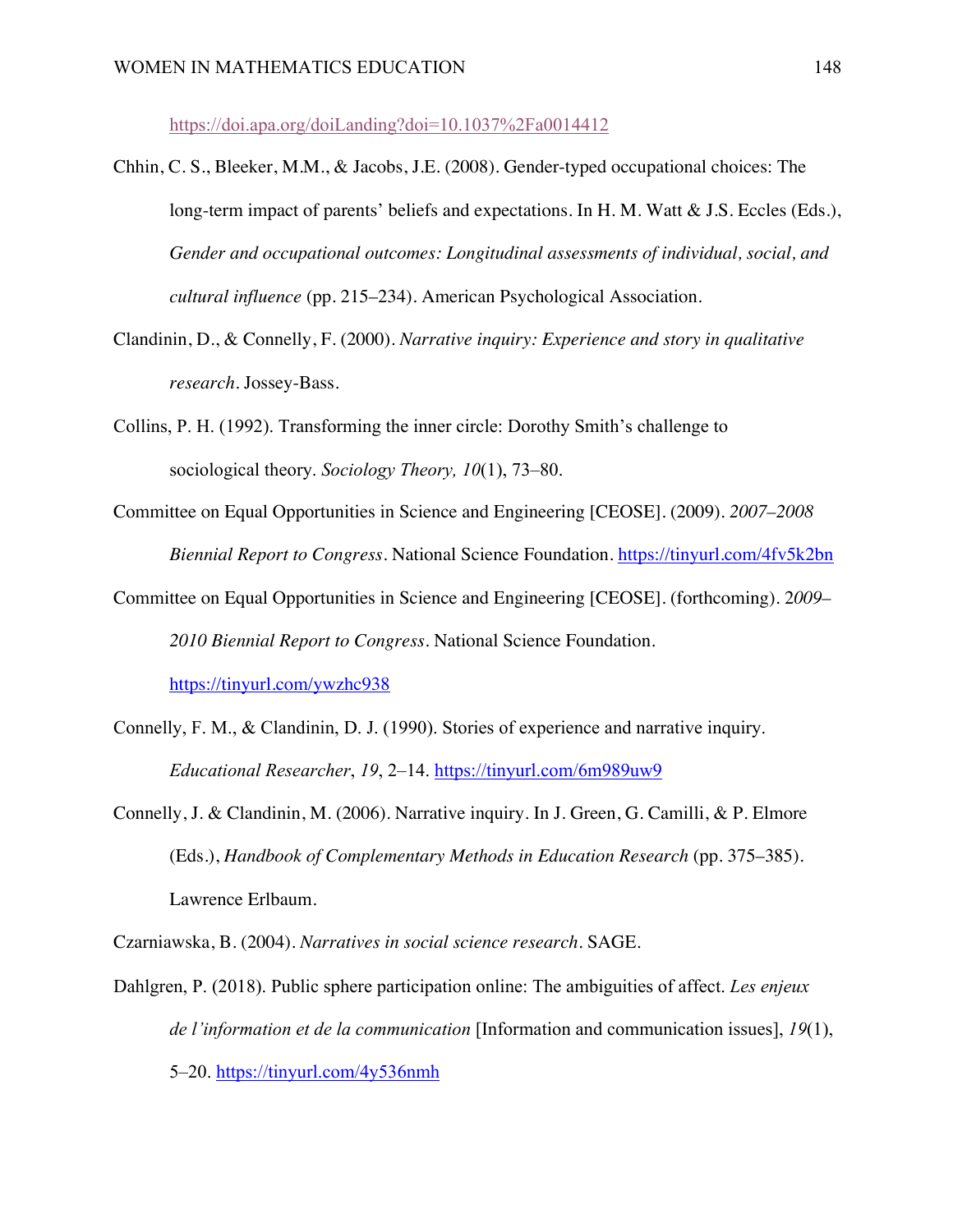- Damarin, S. (2008). Toward thinking feminism and mathematics together. *Signs*, *34*(1), 101–123. https://www.journals.uchicago.edu/doi/10.1086/588470
- Darragh, L. (2016). Identity research in mathematics education. *Educational Studies in Mathematics, 91*(1), 19–33. https://eric.ed.gov/?id=EJ1107814

Darragh, L., & Radovic, D. (2019). Mathematics learner identity. In S. Lerman (Ed.), *Encyclopedia of Mathematics Education*. Springer. (In press).

De Beauvoir, S. (1973). *The second sex.* Vintage Books.

- Degu, Y. (2015). Mathematics education as a discipline: A critical analysis of metaphysical and epistemological foundations. *Bahir Dar Journal of Education. 15*(1).
- Després, S., & Action Canada. (2013). *Real accountability or an illusion of success? A call to review standardized testing in Ontario*. Action Canada.

Dewey, J. (1916). *Democracy and education*. Free Press

- Dewey, J. (1938). *Experience and education.* The Macmillan Company
- Drakich, J. & Stewart, P. (2007). Forty years later: How are university women doing? *Academic Matters*. https://tinyurl.com/fw76rjbj
- Driessens, S. A. (2018). *Being and becoming critically imaginative: Exploring critical literacy in the classroom.* (Doctoral dissertation). https://tinyurl.com/4zvse4ve
- Dörfler, W. (2003). Mathematics and mathematics education: Content and people, relation and difference. *Educational Studies in Mathematics*, *54*(2/3), 147–170. https://www.jstor.org/stable/3483194

Dweck, C. S., Good, C., & Rattan, A. (2012). Why do women opt out? Sense of belonging and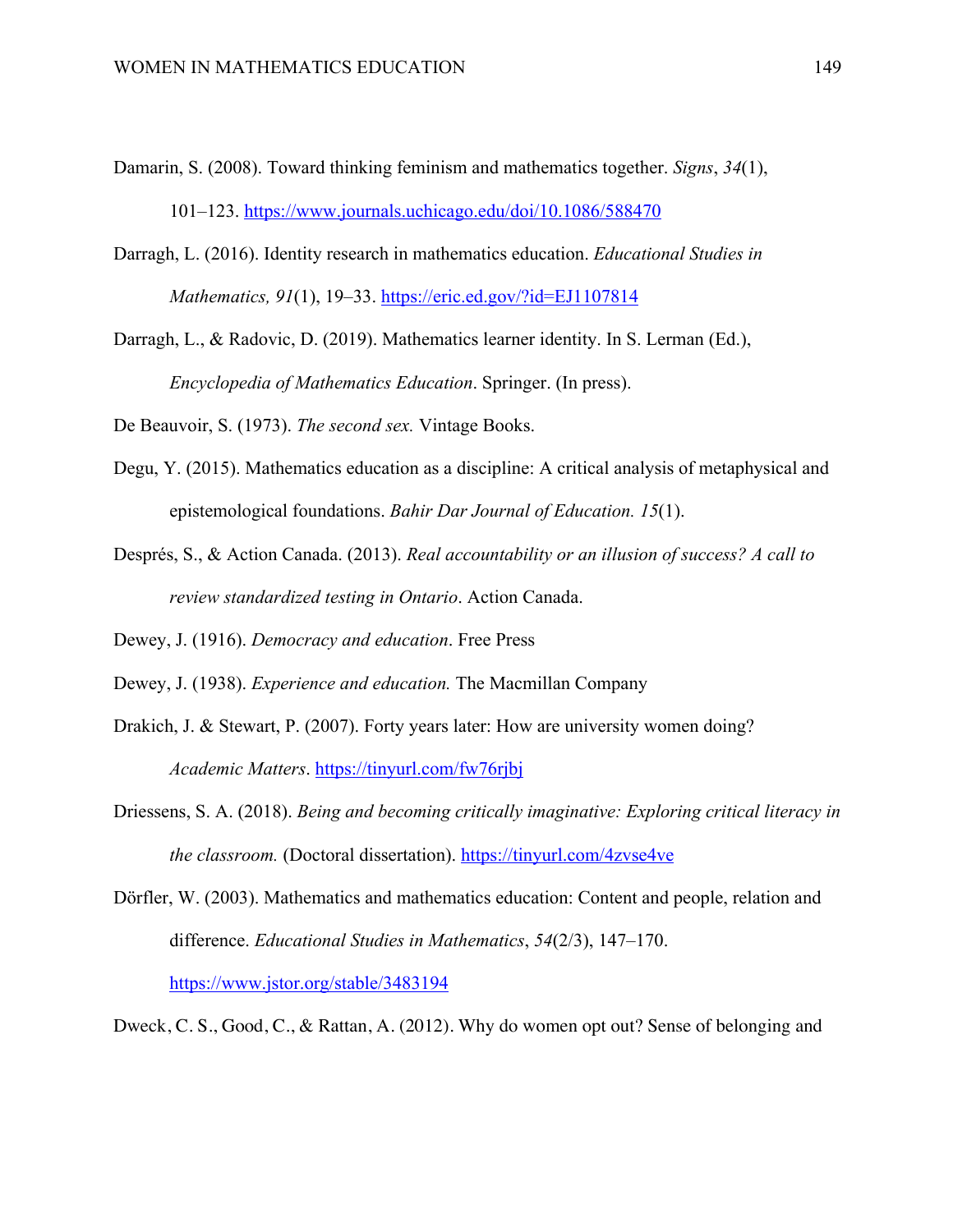women's representation in mathematics*. Journal of Personality and Social Psychology*, *102*, 700–717. https://psycnet.apa.org/record/2012-02597-001

- Eccles, J., Midgley, C. et al. (1993). The impact of stage-environment fit on young adolescents' experiences in schools and families. *American Psychologist*, *48*(2), 90–101.
- Eckert, P. & McConnell-Ginet, S. (2013). An Introduction to Gender. *Language and Gender.* (2nd ed., pp. 1–36). Cambridge University Press. https://web.stanford.edu/~eckert/PDF/Chap1.pdf
- EQAO. (2019). *EQAO encourages evidence-informed discussions about math and literacy trends*. https://tinyurl.com/2v95rbfc
- EQAO. (2020a). *Ontario student achievement: EQAO's provincial elementary school report*. Queens Printer for Ontario. https://tinyurl.com/msancr34
- EQAO (2020b). *Math trends in Ontario at a glance.* [Infographic]. Queens Printer for Ontario. https://www.eqao.com/wp-content/uploads/infographic-math-trends-ontario.pdf
- EQAO. (2020c). *Highlights of the Provincial Results*. Queens Printer for Ontario. https://www.eqao.com/wp-content/uploads/provincial-report-highlights-math-2019.pdf
- Elbow, P. (1986). *Embracing contraries: Explorations in teaching and learning*. Oxford-Oxford University Press.
- Ellis, J., Fosdick, B. K., & Rasmussen, C. (2016). Women 1.5 times more likely to leave STEM pipeline after calculus compared to men: Lack of mathematical confidence a potential culprit. *PLOS One*, *11*(7), 1–14. https://tinyurl.com/4eupe9x3
- Erchick, D. (1996). *Women and mathematics: Negotiating the space/barrier*. (Doctoral Dissertation) https://tinyurl.com/c5amsjn4

Erdman, W. (2009). Grade 12U math requirements for 2010 Ontario university admissions.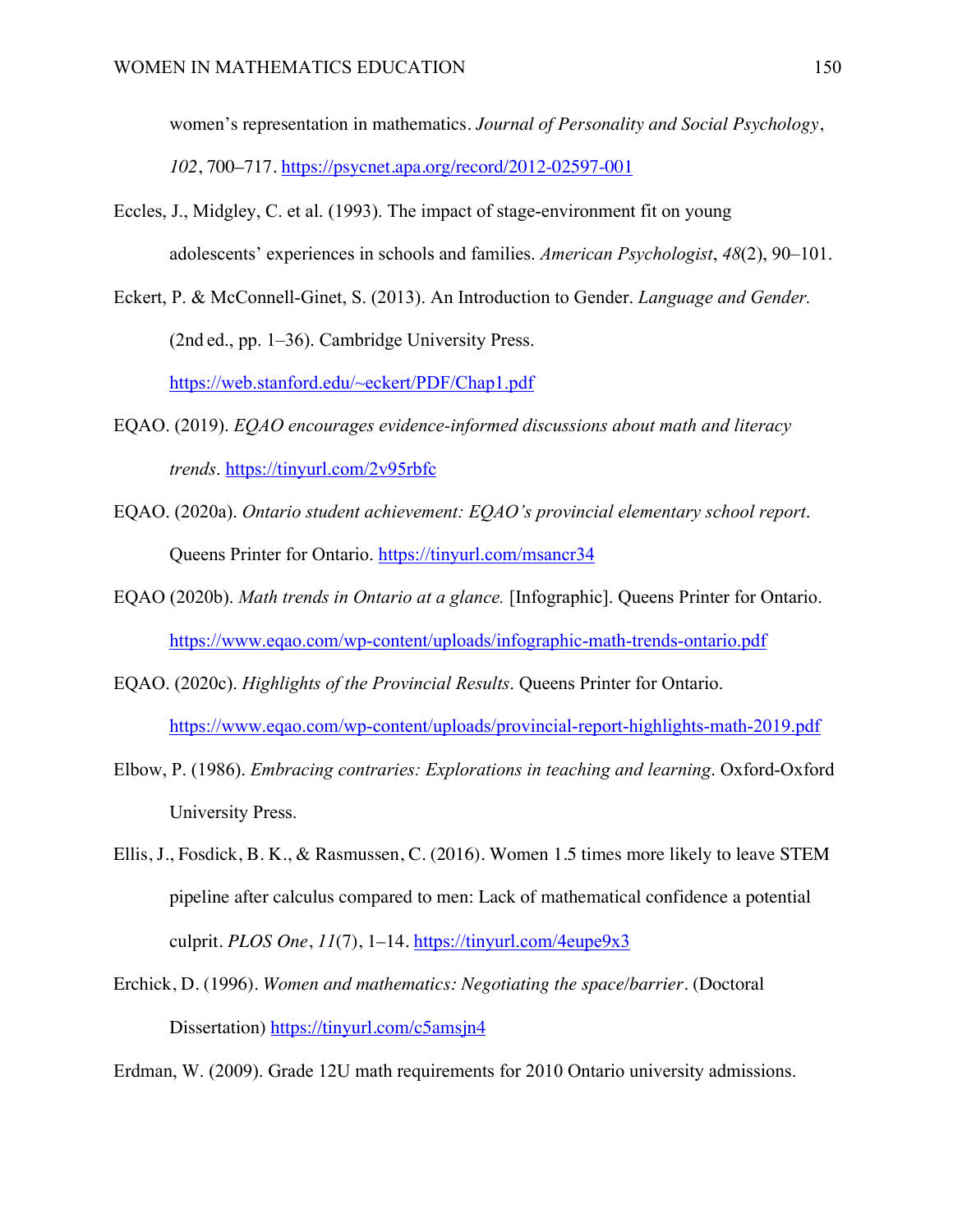http://www.oame.on.ca/main/files/EDUGr12/UnivMathReq2010.pdf

Etherington, K. (2017). *Narrative approaches to case studies*.

- Fennema, E. (1980). Sex-related differences in mathematics achievement: Where and why. In L.H. Fox, L. Brody, & D. Tobin (Eds.), *Women and the mathematical mystique* (pp. 76– 93). Johns Hopkins University Press. https://tinyurl.com/3y4nd5r4
- Fennema, E., & Sherman, J. (1977). Sex-related differences in mathematics achievement, spatial visualization, and affective factors. *American Educational Research Journal*, *14*(1), 51– 71.

Foucault, M. (1977). *Discipline and punish: The birth of the prison*. Random House.

- Forgasz, H. J., Leder, G. C., & Kloosterman, P. (2004). New perspectives on the gender stereotyping of mathematics. *Mathematical Thinking and Learning*, *6*(4), 389–420.
- Forgasz, H., & Rivera, F. (2012). *Towards equity in mathematics education gender, culture, and diversity*. Springer Berlin.
- Frankenstein, M. (1983). Critical mathematics education: an application of Paulo Freire's epistemology. *The Journal of Education*, *165*(4), 315–339.

http://www.jstor.org/stable/42772808

Freedman, B. (2020). *The current gender gap in education and opportunities to maximize learning for all.* https://societyvoice.ca/featured-article/the-current-gender-gap-ineducation-and-opportunities-to-maximize-learning-for-all/

Freeman, M., & Vasconcelos, E. F. S. (2010). Critical social theory: Core tenets, inherent issues. *New Directions for Evaluation*, *127*, 7–19. https://onlinelibrary.wiley.com/doi/abs/10.1002/ev.335

Freire, P. (1970). *Pedagogy of the oppressed.* The Continuum Publishing Corporation.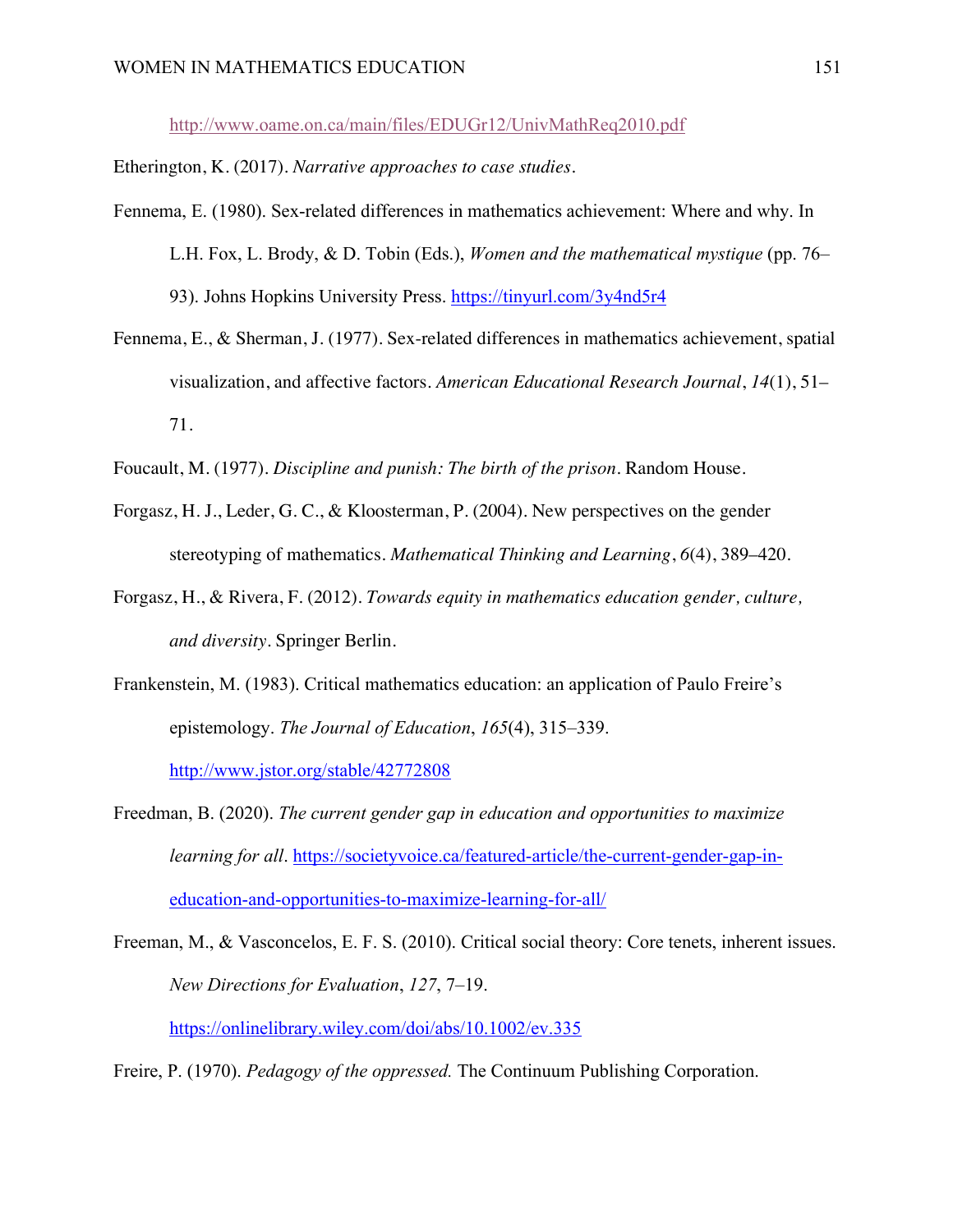- Freud, S. (1968). Femininity. *The Standard Edition of the Complete Psychological Works of Sigmund Freud*, *22*, 112–135. The Hogarth Press.
- Galton, M., Gray, J.M., & Ruddock, J. (2003). Transfer and transitions in the middle years of schooling (7–14). *Continuities and discontinuities in learning.* Queen's Printer.
- Graven, M., & Lerman, S. (2019). Mathematics teacher identity. In S. Lerman (Ed.), Encyclopedia of Mathematics Education. Springer.
- Greene, M. (1991). The literacy debate and the public school: Going beyond the functional. *Educational Horizons*, *69*(3), 164–168.
- Gilmer, G. F. (1998). *Ethnomathematics: An African American perspective on developing women in mathematics*. https://www.nottingham.ac.uk/csme/meas/papers/gilmer.html
- Giugno, L. (2015). *An exploration of female university professors' experiences of negotiating between personal and professional roles, stress and mental health*. (Doctoral Dissertation) https://ir.lib.uwo.ca/cgi/viewcontent.cgi?article=4274&context=etd
- Glass, R. D. (2001). On Paulo Freire's philosophy of praxis and the foundations of liberation education. *Educational Researcher, 30*(2), 15–25. https://journals.sagepub.com/doi/10.3102/0013189X030002015
- Good, C., Aronson, J., & Inzlicht, M. (2003). Improving adolescents' standardized test performance: An intervention to reduce the effects of stereotype threat. *Applied Developmental Psychology*, *24*(6), 645–662.
- Goos, M., (2018). Making connections across disciplinary boundaries in pre-service mathematics teacher education. In J. Holm, & S. Mathieu-Soucy (Eds.), *Canadian Mathematics Education Study Group Proceedings,* 9–20. CMESG/GCEDM. https://files.eric.ed.gov/fulltext/ED595075.pdf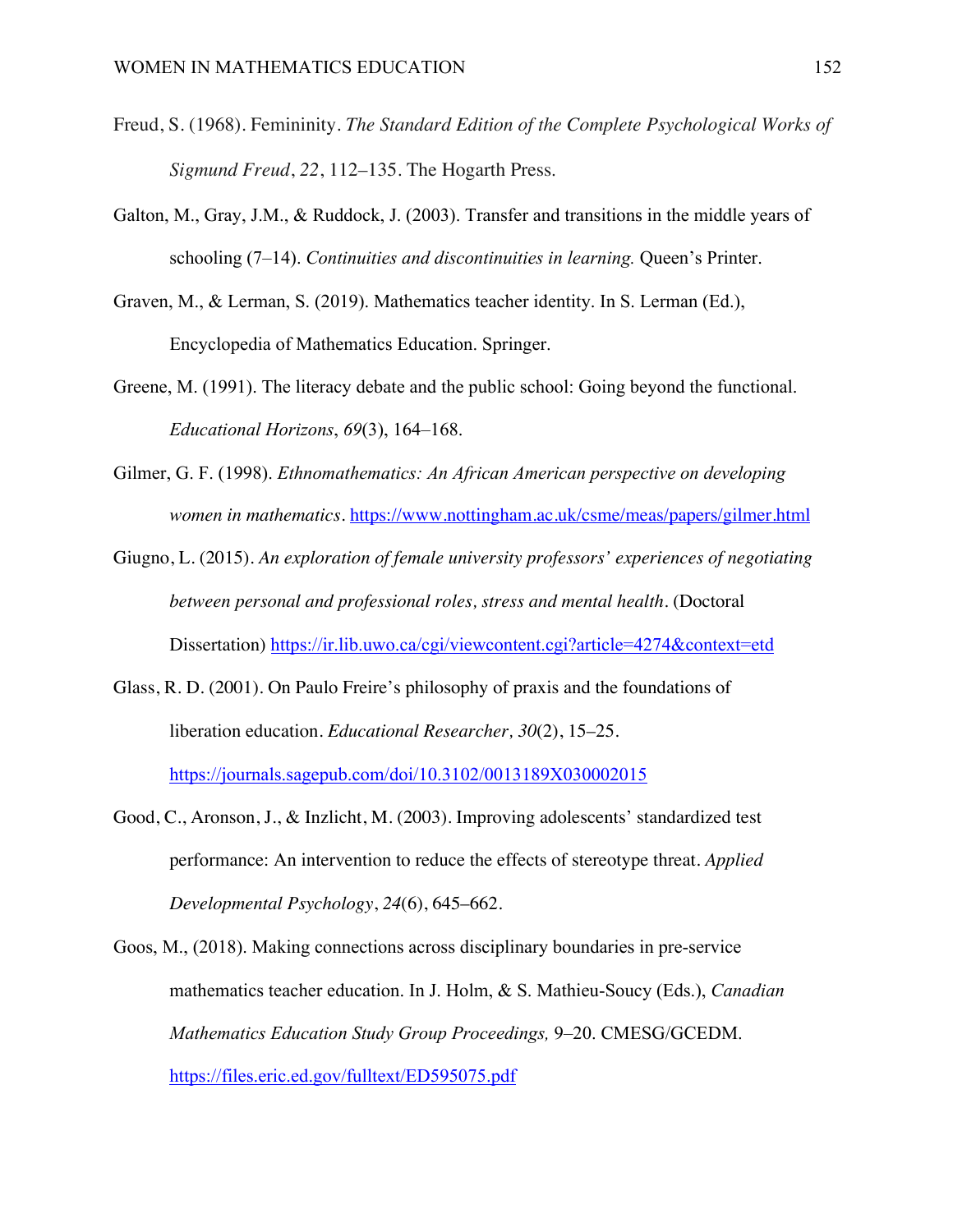Grbich, C. (1999). *Qualitative research in health: An introduction*. Sage.

- Grevholm, B. (2007). Critical networking for women and mathematics: An intervention project in Sweden. *Philosophy of Mathematics Education Journal, 21*. http://socialsciences.exeter.ac.uk/education/research/centres/stem/publications/pmej/pom e21/index.htm
- Gutstein, E., & Peterson, B. (Eds.). (2005). *Rethinking mathematics: Teaching social justice by the numbers* (2nd ed.).
- Hackett, G. (1985). Role of mathematics self-efficacy in the choice of math-related majors of college women and men: A path analysis. *Journal of Counseling Psychology*, *32*(1), 47– 56. https://tinyurl.com/v8xznzta
- Hall, J. (2012). Gender Issues in Mathematics: An Ontario Perspective. *Journal for Teaching and Learning, 8*(1). https://doi.org/10.22329/jtl.v8i1.3004
- Hallinan, M. T. (1994). Tracking: From theory to practice. *Sociology of Education*, *67*(2), 79– 84.
- Hango, D. (2013). *Ability in mathematics and science at age 15 and program choice in university: Differences by Gender*. (Education, Learning, and Training: Research Paper Series 81-595, Issue 2012100). Statistics Canada. https://tinyurl.com/wraf3ah6
- Hanna, G. (2003) Reaching gender equity in mathematics education. *The Educational Forum*, *67*(3), 204–214. https://eric.ed.gov/?id=EJ667345
- Harding, S. (Ed.). (2004). *The feminist standpoint theory reader: Intellectual and political controversies*. Routledge.

Harding, S., & Hintikka, M. B. (Eds.). (1983). *Discovering reality*. Kluwer Academic Publishers. Hartsock, N. (1998). *The feminist standpoint revisited and other essays*. Westview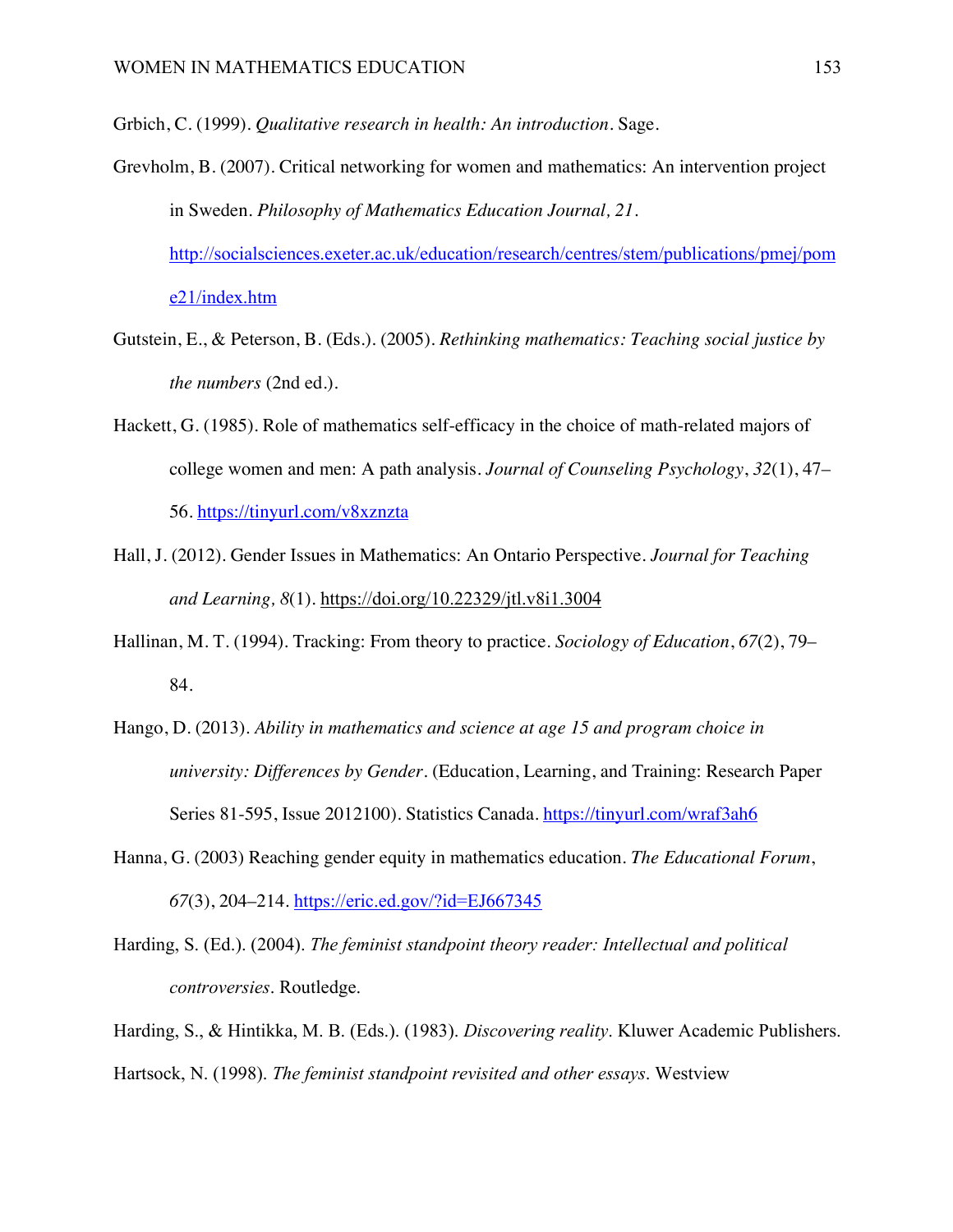Press.

Hembree, R. (1990). Nature, effects, and relief of mathematics anxiety. *Journal for Research in Mathematics Education*, *21*(1), 33–46.

https://www.jstor.org/stable/749455?origin=crossref

Hendel, D. D. (1980). Experimental and affective correlates of math anxiety in adult women. *Psychology of Women Quarterly*, *5*, 219-230.

Henrion, C. (1997). *Women in mathematics: The addition of difference*. Indiana University Press.

- Herbert, J., & Stipek, D. (2005). The emergence of gender differences in children's perceptions of their academic competence. *Journal of Applied Developmental Psychology*, *26*(3), 276–295. https://tinyurl.com/ysd3rrfs
- Hersh, R., & John-Steiner, V. (2010). *Loving and hating mathematics: Challenging the myths of mathematical life*. Princeton University Press.
- Hill, C., Corbett, C., & St. Rose, A. (2010). *Why so few? Women in science, technology, engineering, and mathematics*. AAUW. https://files.eric.ed.gov/fulltext/ED509653.pdf

hooks, b. (2000). *Feminism is for everybody: Passionate politics.* South End Press.

Hunter, S. V. (2010). Analyzing and representing narrative data: The long and winding road. *Current Narratives, 2*(1), 44–54.

Hurlington, K. (2018). Support to thrive: Raising resilience in students in secondary schools. In A. Kajander, J. Holm, & E.J. Chernoff (Eds.), *Teaching and learning secondary school mathematics: Canadian perspectives in an international context* (pp. 231–244). Springer. https://link.springer.com/book/10.1007%2F978-3-319-92390-1

Hyde, J. S., Fennema, E., & Ryan, M. (1990). Gender comparisons of mathematics attitudes and affect. *Psychology of Women Quarterly*, *14*(3), 299–324.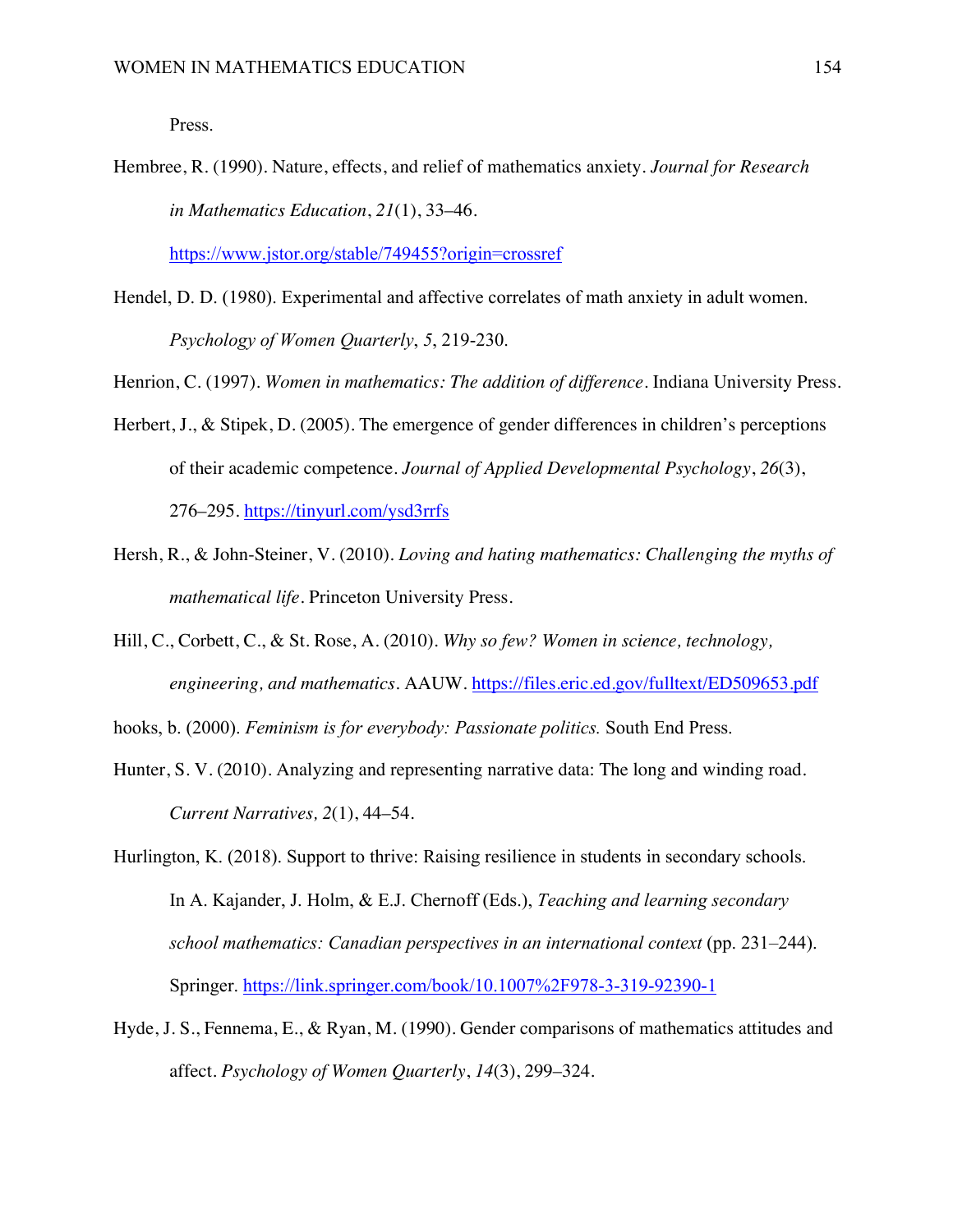- Ibarra, H., Ely, R.J., Kolb, D.M. (2013). Women Rising: The unseen barriers. *Harvard Business Review.* https://hbr.org/2013/09/women-rising-the-unseen-barriers
- Ingram, L. (2013). *Citizen-girls: Girls' perspectives on gender, citizenship and schooling*. (Doctoral Dissertation) https://tspace.library.utoronto.ca/handle/1807/35853
- Jacobs, J. E. (2010). Feminist pedagogy and mathematics. In B. Sriraman & L. English (Eds.), *Theories of Mathematics Education* (pp. 435–446). Springer Berlin. https://link.springer.com/chapter/10.1007%2F978-3-642-00742-2\_41
- James, A. N. (2009). Teaching science to the female brain. *Teaching the female brain: How girls learn math and science.* Corwin Press.
- Jones, L. G. (1989). Context, confidence and the able girl. *Educational Research*, *31*(3), 189– 194.
- Kieran, C. (2002). A historical perspective on mathematics education research in Canada: The emergence of a community. *CMESG/GCEDM Proceedings*. https://www.cmesg.org/wp-content/uploads/2015/01/CMESG2002.pdf
- Lancaster, P. (2013). Mathematics and society*. The Canadian Encyclopedia*. https://www.thecanadianencyclopedia.ca/en/article/mathematics-and-society
- Larson, M. (2018). *Why Teach Mathematics? https://tinyurl.com/4erct4fs*
- Lather, P. (1990). Research as praxis. *Harvard Educational Review*, *65*(30), 257–277.
- Leaper, C., Farkas, T., & Brown, C.S. (2011). Adolescent girls' experiences and gender-related beliefs in relation to their motivation in math/science and english. *Journal of Youth and Adolescence, 41*, 268–282.
- LeBlanc, H. (2015). *Women in skilled trades and science, technology, engineering and*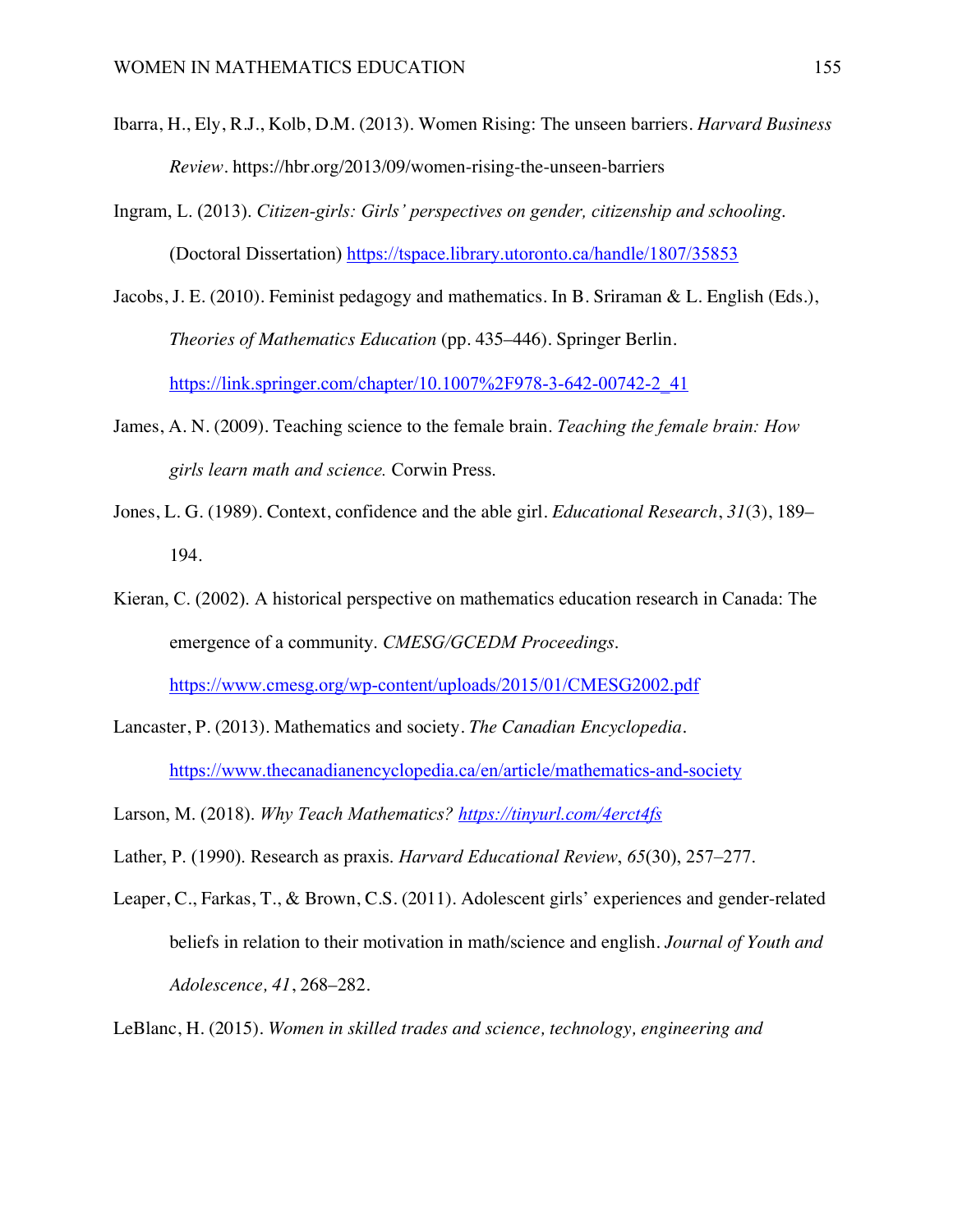*mathematics occupations: Report of the standing committee on the status of women*. House of Commons Canada.

- Leder, G. (1992). Mathematics and gender: Changing perspectives. In D.A. Grouws (Ed.), *Handbook of research on mathematics teaching and learning* (pp. 597–622). NCTM. https://tinyurl.com/ymvrszee
- Leder G.C., (2019) Gender and mathematics education: An overview. In G. Kaiser & N. Presmeg. (Eds.), *Compendium for Early Career Researchers in Mathematics Education*. Springer. https://link.springer.com/chapter/10.1007%2F978-3-030-15636-7\_13
- Lee, V. E., & Burkham, D. (2002) *Inequality at the starting gate: Social background differences in achievement as children begin school*. Economic Policy Institute.
- Levine, S. C., Suriyakham, L., Rowe, M. L., Huttenlocher, J., & Gunderson, E. A. (2010). What counts in the development of young children's number knowledge? *Developmental Psychology, 46*, 1309–1319.
- Lim, J. H. (2012). Adolescent girls' construction of moral discourses and appropriation of primary identity in a mathematics classroom. *Towards Equity in Mathematics Education Advances in Mathematics Education*, *40*, 617–631.

https://link.springer.com/book/10.1007%2F978-3-642-27702-3

- Lloyd, J. E. V., Walsh, J., & Yailagh, M. S. (2005). Sex differences in performance attributions, self-efficacy, and achievement in mathematics: If I'm so smart, why don't I know it? *Canadian Journal of Education*, *28*(3), 384–408.
- Luo, X., Wang, F., Luo, Z. (2009). Investigation and analysis of mathematics anxiety in middle school students. *Journal of Mathematics Education*, *2*(2), 12–19.

Macaulay, A., (n.d.). Effective practices in grade nine "Applied" level mathematics: Do the test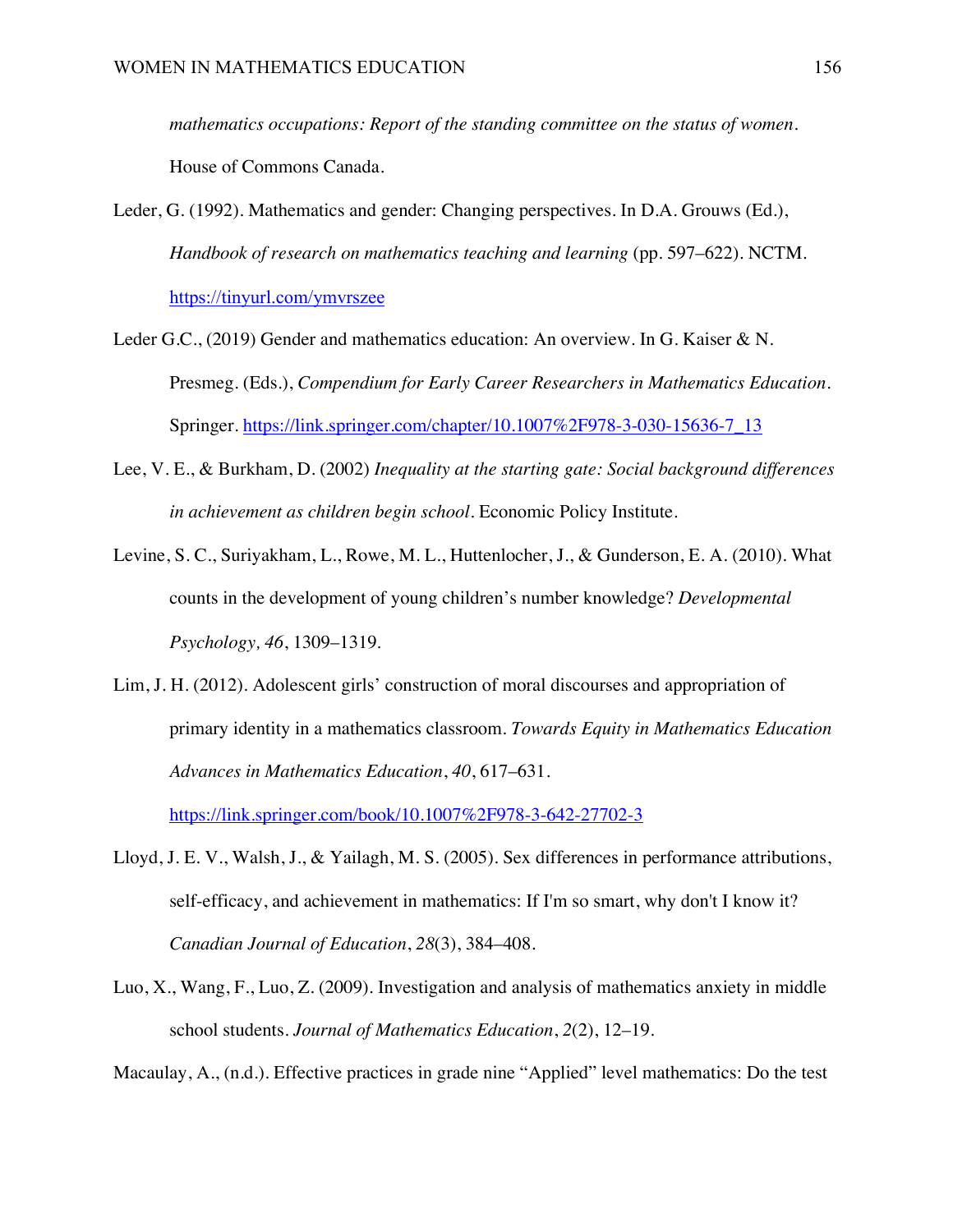scores add up? [Manuscript in preparation]. Lakehead University.

- Mason, M. and E. Ekman. (2007). *Mothers on the fast track: How a new generation can balance family and careers.* Oxford University Press.
- McGlynn-Stewart, M. (2010). Listening to students, listening to myself: Addressing pre-service teachers' fears of mathematics and teaching mathematics. *Studying Teacher Education*, *6*(2), 175–186.
- McLaren, P. (2003). *Life in schools: An introduction to critical pedagogy in the foundations of education*. Allyn & Bacon.
- Meece, J.L., Parsons, J.E., Kaczala, C.M, Goff S.B., & Futterman, R. (1982). Sex differences in mathematical achievement: Toward a model of academic choice, *Psychological Bulletin*, *91*(2) 324–48.
- McQuigge, M. (2020). *Ontario to end academic streaming in Grade 9, early years suspensions.* Global News. https://tinyurl.com/y8773sxs
- Ministry of Education and Training. (2020). *The Ontario curriculum grades 7 and 8: mathematics*. Toronto.
- Ministry of Education. (2007). *The Ontario Curriculum, Grades 11 and 12: Mathematics.*
- Ministry of Education. (2008). Reach Every Student Energizing Ontario Education. Queens Printer for Ontario. www.edu.gov.on.ca/eng/document/energize

Mizala, A., Martinez, F., & Martinez, S. (2015). Pre-service elementary school teachers' expectations about student performance: How their beliefs are affected by their mathematics anxiety and student's gender. *Teaching and Teacher Education*, *50*, 70–78.

Multon, K. D., Brown, S. D., & Lent, R. W. (1991). Relation of self-efficacy beliefs to academic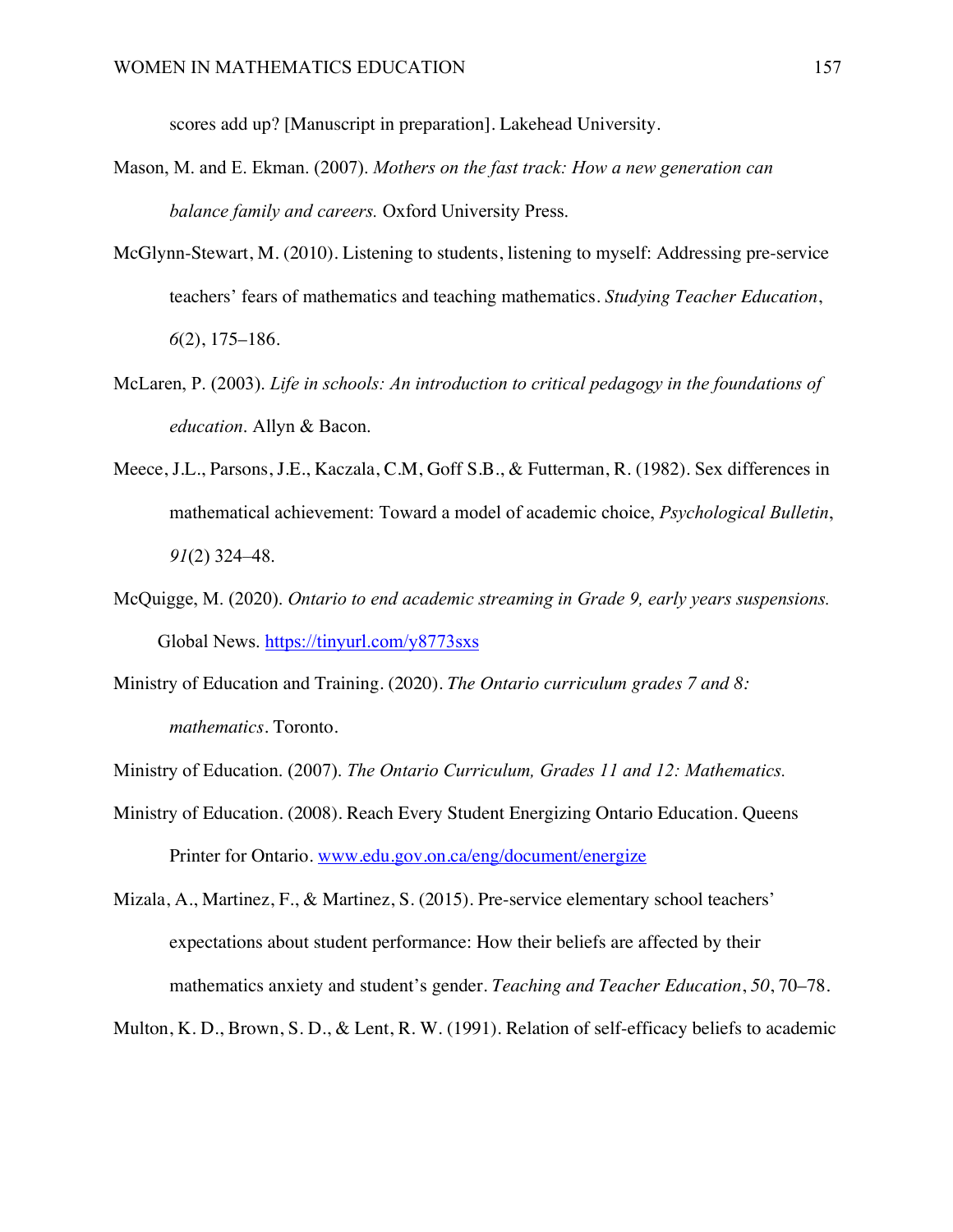outcomes: A meta-analytic investigation. *Journal of Counseling Psychology, 38*(1), 30– 38. https://tinyurl.com/2ddxuc6z

- National Academies. (2010a). *Rising above the gathering storm, revisited: Rapidly approaching category 5*. National Academies Press.
- National Academies. (2010b). *Expanding underrepresented minority participation: America's science and technology talent at the crossroads*. National Academies Press.
- National Science Foundation. (2017). *Women, minorities, and persons with disabilities in science and engineering*. [Infographic]. https://tinyurl.com/23c6h3ka

OECD. (2017). *The pursuit of gender equality: An uphill battle*. OECD. https://www.oecd-ilibrary.org/social-issues-migration-health/the-pursuit-of-genderequality\_9789264281318-en

- Ong, M., Wright, C., Espinosa, L., & Orfield, G. (2011). Inside the double bind: A synthesis of empirical research on undergraduate and graduate women of color in science, technology, engineering, and mathematics. *Harvard Educational Review*, *81*(2), 172–209. https://meridian.allenpress.com/her/article-abstract/81/2/172/32058/Inside-the-Double-Bind-A-Synthesis-of-Empirical?redirectedFrom=fulltext
- Ontario Teachers Federation. (2011). *A New Vision for Large-Scale Testing in Ontario*. http://www.otffeo.on.ca/english/media\_room/briefs/new\_vision.pdf
- Palmer, P. J. (2017). *The Courage to Teach: Exploring the Inner Landscape of a Teacher's Life.* Jossey-Bass.
- Pajares, F., & Miller, M.D. (1994). Role of self-efficacy and self-concept beliefs in mathematical problem solving: A path analysis. *Journal of Educational Psychology*, *86*(2), 193–203. https://tinyurl.com/9ea4e3kc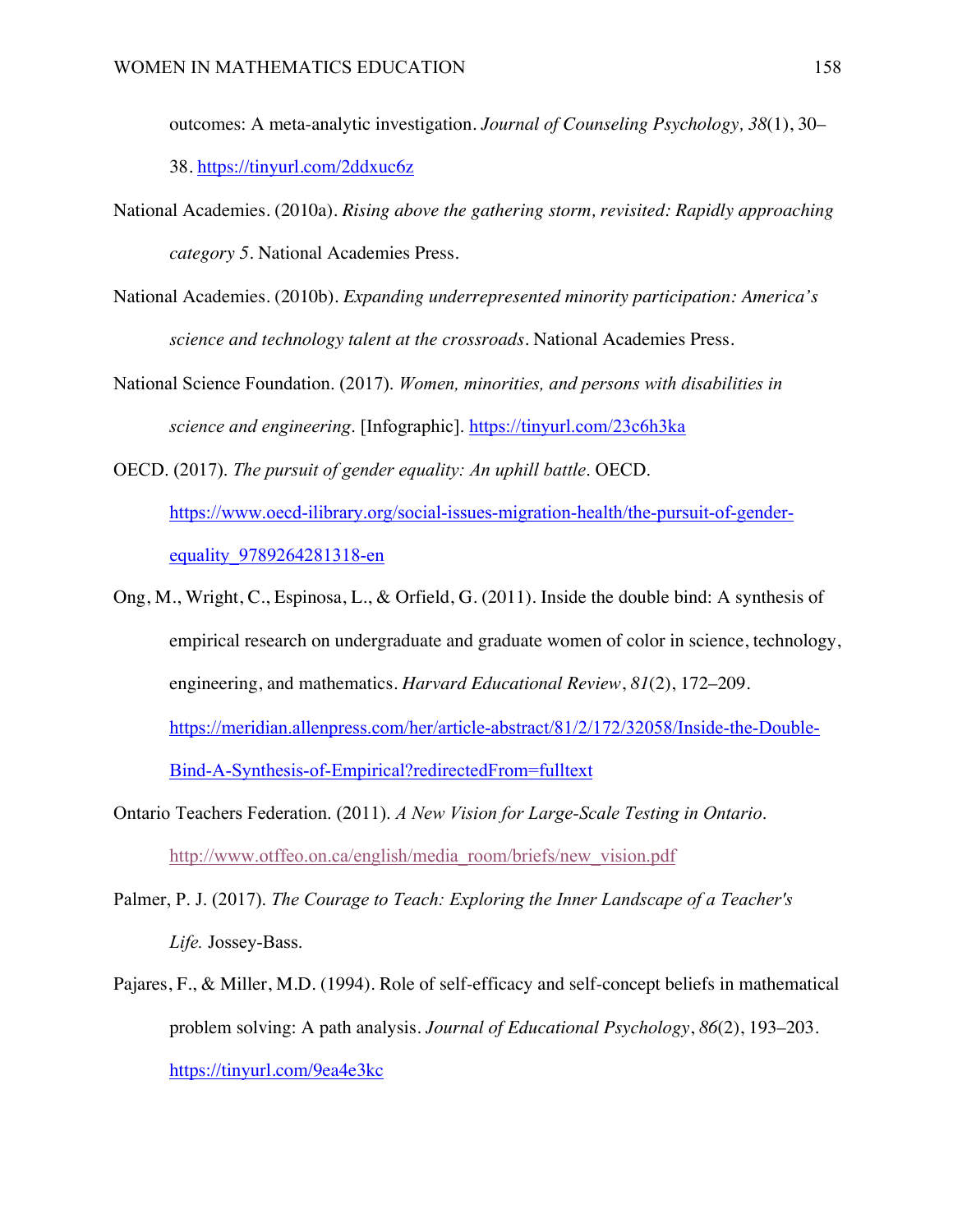- Pelletier, D. M. (2006). *Factors influencing women's participation in Mathematical disciplines*. (Doctoral dissertation). https://knowledgecommons.lakeheadu.ca/handle/2453/3321
- Pinnegar, S., & Daynes, J. (2007). Locating narrative enquiry historically: Thematics in the turn to narrative. In J.D. Clandinin (Ed.), *Handbook of Narrative Inquiry: Mapping a Methodology*. Sage Publications.
- Pronin, E., Steele, C. M., & Ross, L. (2003). Identity bifurcation in response to stereotype threat: Women and mathematics. *Journal of experimental Psychology, 40*, 152–168.
- Proulx, J., & Simmt, E. (2011). Reflecting on hegemonic structures in teacher education programs through the use of empirical and historical research studies. In T. Falkenberg  $\&$ H. Smits (Eds.), *The question of evidence in research in teacher education in the context of teacher education program review in Canada* (pp. 215–229). Faculty of Education of the University of Manitoba.
- Reardon, S., Scott, K., & Verre, J. (1994). Equity in educational assessment. *Harvard Educational Review*, *64*(1), 1–4.
- Reisman, F. K., & Kauffman, S. H. (1980). *Teaching mathematics to children with special needs.* C. E. Merrill Publishing Company.
- Ringrose, J. (2007). Successful girls? Complicating post-feminist, neoliberal discourses of educational achievement and gender equality. *Gender and Education*, *19*(4), 471–489.
- Robbins, W., & Ollivier, M. (2007). *The Postsecondary Pyramid 2007*. Canadian Federation For the Humanities and Social Sciences (CFHSS). www.fedcan.ca/english/pdf/issues/Pyramid\_ and\_Notes2007.pdf
- Robbins, W., & Simpson, V. (2009). Pyramids of power: A statistical snapshot of women in post-secondary education in Canada and some ideas for making change. *Atlantis:*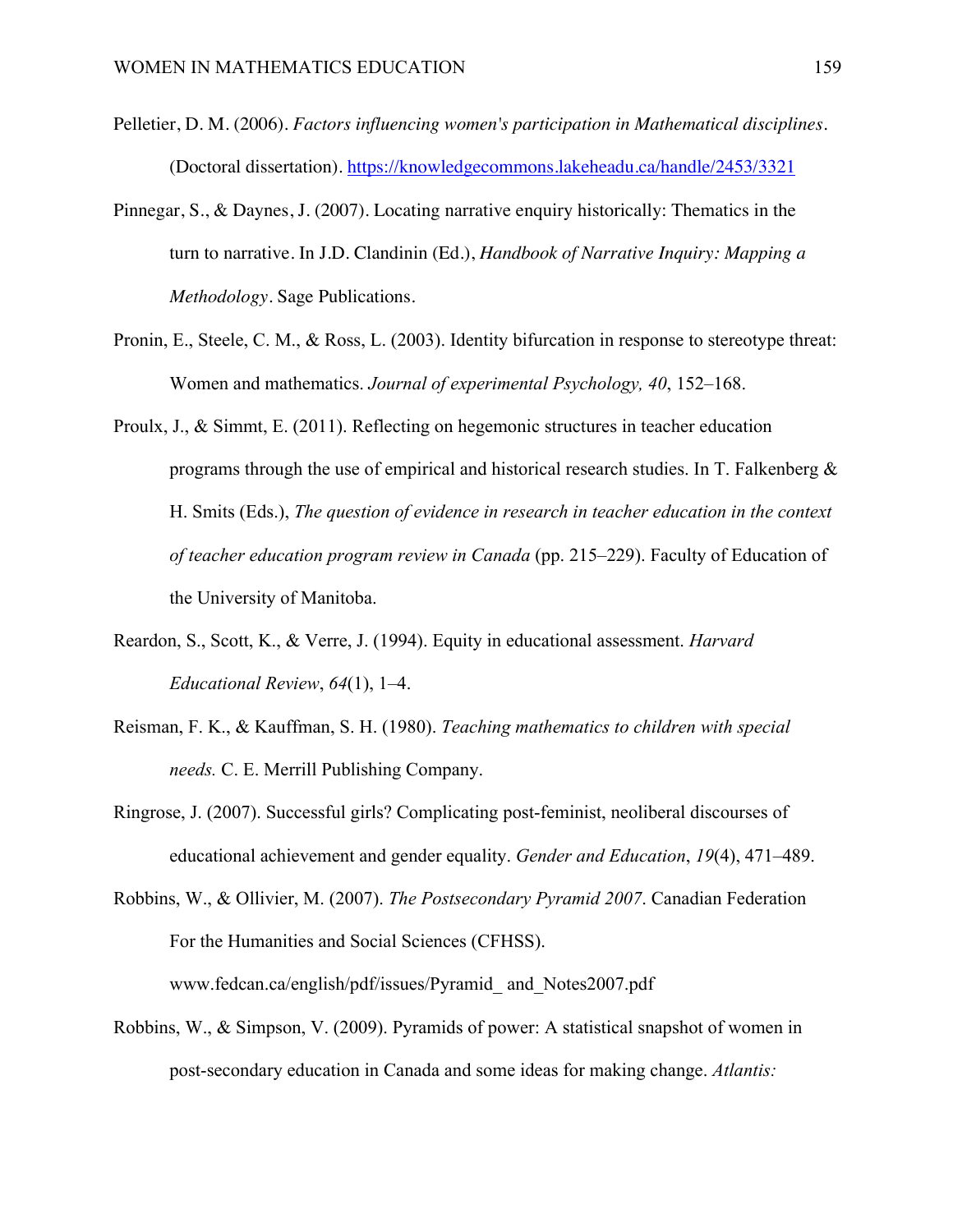*Critical Studies in Gender, Culture & Social Justice*, *33*(2), 6–18.

https://journals.msvu.ca/index.php/atlantis/article/view/278

- Royal Commission on Learning. (1994). Learning our vision for schools. *For the love of learning: Report of the royal commission on learning*. Queen's Printer for Ontario.
- Scheffel, T. L. (2011). Who am I? Who are you? Negotiating a researcher identity. *Language and Literacy, 13*(2), 54–65.
- Schram, T. H. (2006). *Conceptualizing and proposing qualitative research* (2nd ed.). Pearson Merrill Prentice Hall.
- Shalala, D. and the Committee on Maximizing the Potential of Women in Academic Science and Engineering. (2006). *Beyond bias and barriers: Fulfilling the potential of women in academic science and engineering*. National Academies Press. https://pubmed.ncbi.nlm.nih.gov/20669424/
- Sheldrake, R., Mujtaba, T., & Reiss, M. J. (2015). Students' intentions to study non-compulsory mathematics: The importance of how good you think you are. *British Educational Research Journal*, *41*(3), 462–488.

https://bera-journals.onlinelibrary.wiley.com/doi/10.1002/berj.3150

- Singh, S. (2019). *I am not good at math and you shouldn't be either.* Medium. https://tinyurl.com/ddkc5aax
- Sleeter, C.E. (1997). Mathematics, multicultural education, and professional development. *Journal for Research in Mathematics Education, 28*(6), 680-969. Doi: 10.2307/749637
- Smith, B., & Sparkes, A. C. (2006). Narrative inquiry in psychology: Exploring the tensions within. *Qualitative Research in Psychology*, *3*, 169-192.

https://www.tandfonline.com/doi/abs/10.1191/1478088706qrp068oa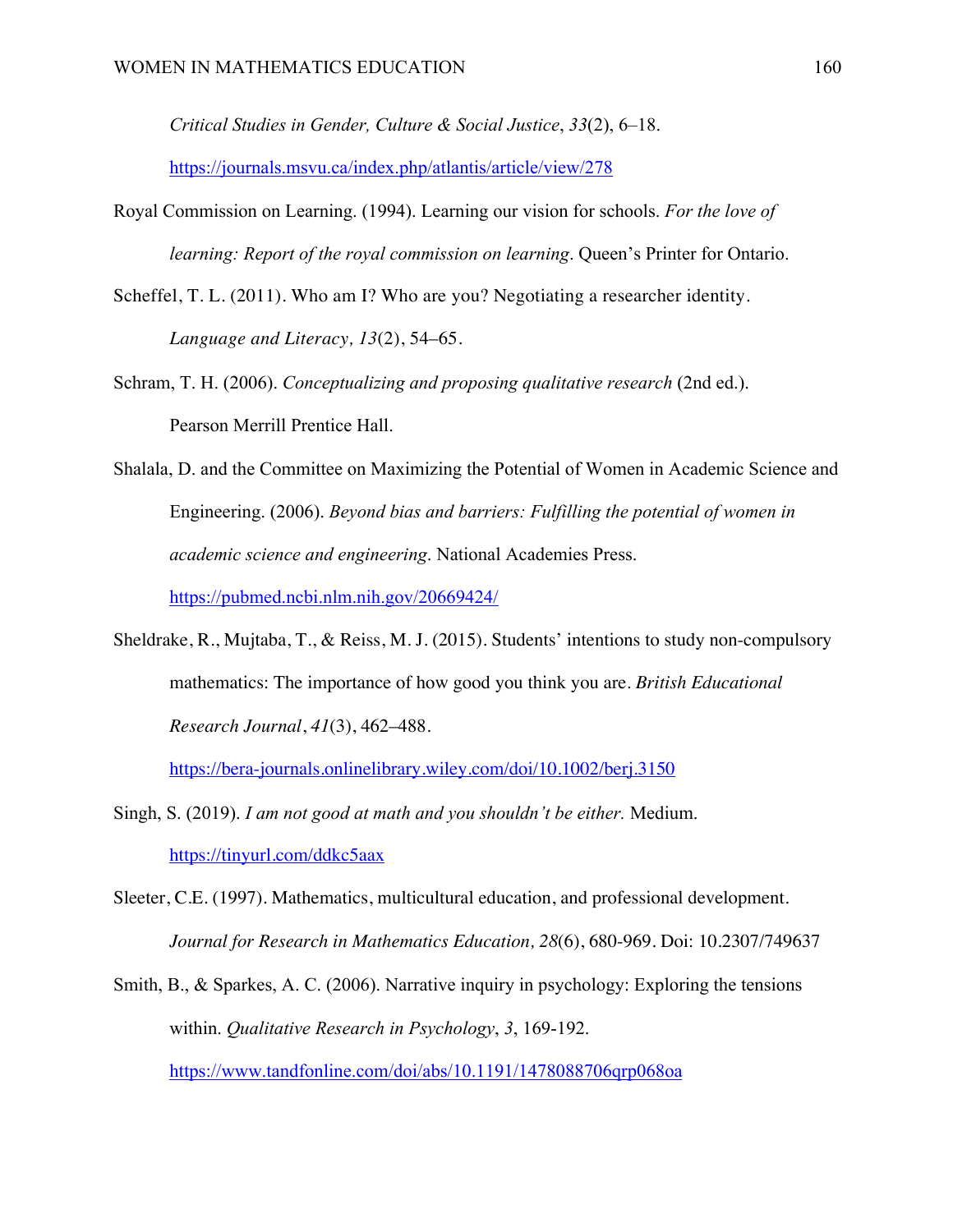Smith, D. (2005). *Institutional ethnography: A sociology for people*. AltaMira Press.

Social Science Feminist Network Research Interest Group. (2017). The burden of invisible work in academia: Social inequalities and time use in five university departments. *Humboldt Journal of Social Relations*, *39*, 228–245.

http://www.jstor.org/stable/90007882

- Starkey, P., Klein, A., & Wakeley, A. (2004) Enhancing young children's mathematical knowledge through pre-kindergarten mathematics intervention. *Early Childhood Research Quarterly, 19*, 99–120.
- Statistics Canada. (2015b). *Table 9: Percentage of women among university graduates, by field of study, Canada, 1992 and 2008.* https://www150.statcan.gc.ca/n1/pub/89-503 x/2010001/article/11542/tbl/tbl009-eng.htm
- Statistics Canada. (2015). *Chart 8: Percentage of women among university graduates, by program level, Canada, 1992 to 2008.* https://www150.statcan.gc.ca/n1/pub/89-503 x/2010001/article/11542/c-g/c-g008-eng.htm
- Statistics Canada. (2015). *Table 13: Women in teaching-related professions, Canada, 1996 and 2006*. https://www150.statcan.gc.ca/n1/pub/89-503-x/2010001/article/11542/tbl/tbl013 eng.htm
- Statistics Canada. (2016). *Women and Education: Qualifications, skills and technology*. https://www150.statcan.gc.ca/n1/pub/89-503-x/2015001/article/14640-eng.htm

Statistics Canada. (2018). *The Daily—Canadian postsecondary enrolments and graduates, 2016/2017*. https://www150.statcan.gc.ca/n1/daily-quotidien/181128/dq181128c-eng.htm Statistics Canada. (2019a). *Persistence and representation of women in STEM programs*.

https://www150.statcan.gc.ca/n1/pub/75-006-x/2019001/article/00006-eng.htm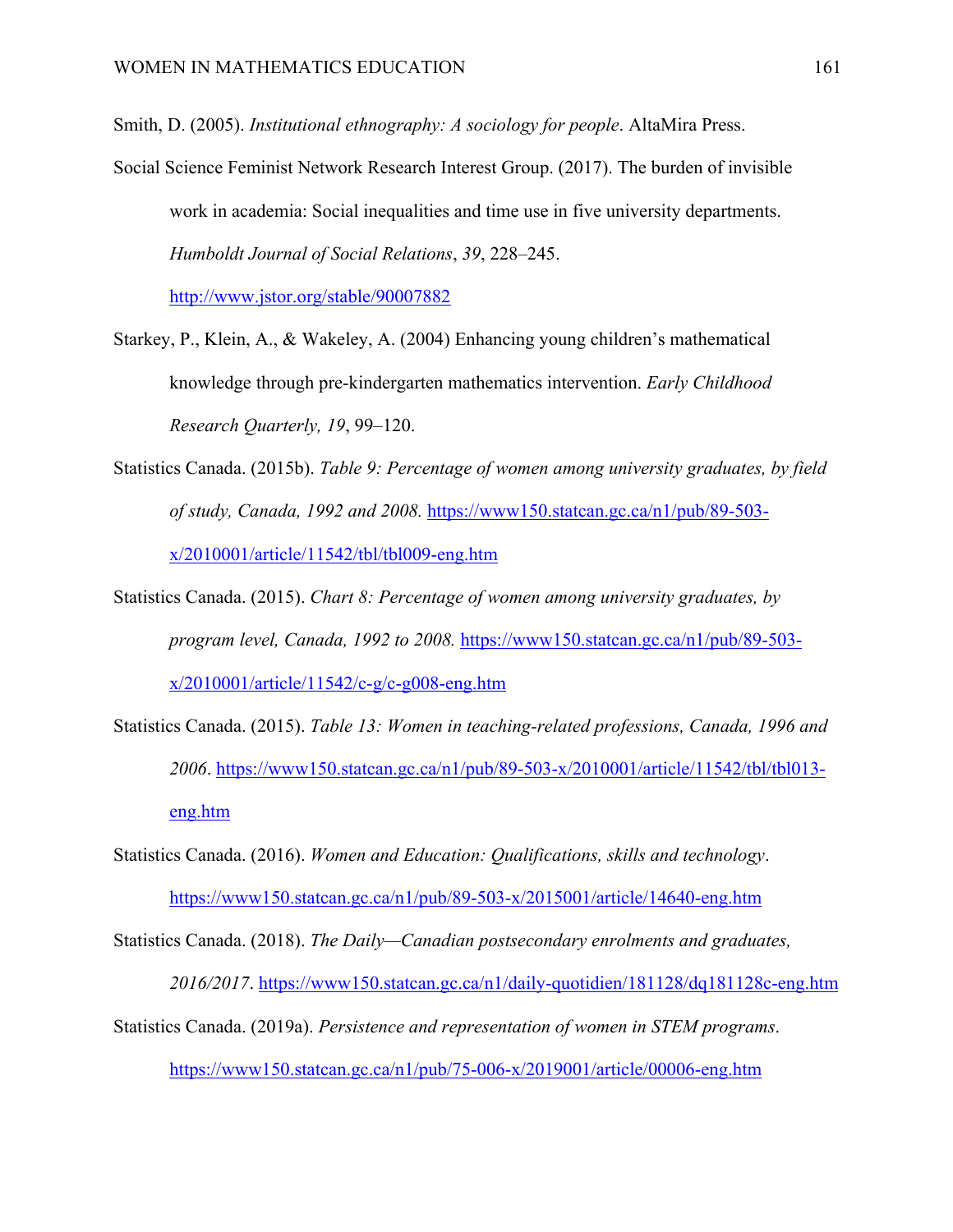- Statistics Canada. (2019b). *A Gender Analysis of the occupational pathways of STEM graduates in Canada*. https://tinyurl.com/tardy4n4
- Statistics Canada. (2020). *International students accounted for all of the growth in postsecondary enrolments in 2018/2019*. https://www150.statcan.gc.ca/n1/dailyquotidien/201125/dq201125e-eng.htm

Statistics Canada. (2021a). *Population estimates quarterly.*

https://www150.statcan.gc.ca/t1/tbl1/en/tv.action?pid=1710000901

- Statistics Canada. (2021b). *proportion of male and female postsecondary enrolments, by international standard classification of education, institution type, classification of instructional programs, STEM and BHASE groupings, status of student in Canada and age group*. https://www150.statcan.gc.ca/t1/tbl1/en/tv.action?pid=3710016302
- Stepp, L.S. (2007). *Unhooked: How young women pursue sex, delay love and lose at both.*  Riverhead Books.
- Stern, D. N., Sander, L. W., Nahum, J. P., Harrison, A. M., Lyons-Ruth, K., Morgan, A. C., . . . Tronick, E. Z. (1998). Non-interpretive mechanisms in psychoanalytic therapy: The 'something more' than interpretation. *The International Journal of Psychoanalysis*, *79*, 903–921.
- Stoehr, K. J. (2017). Mathematics anxiety: One size does not fit all. *Journal of Teacher Education*, *68*(1), 69–84. https://journals.sagepub.com/doi/10.1177/0022487116676316
- Swars, S. L., Daane, C. J., & Giesen, J. (2006). Mathematics anxiety and mathematics teacher efficacy: What is the relationship in elementary preservice teachers? *School Science and Mathematics*, *106*(7), 306–315.

Thomas, D. R. (2017). Feedback from research participants: Are member checks useful in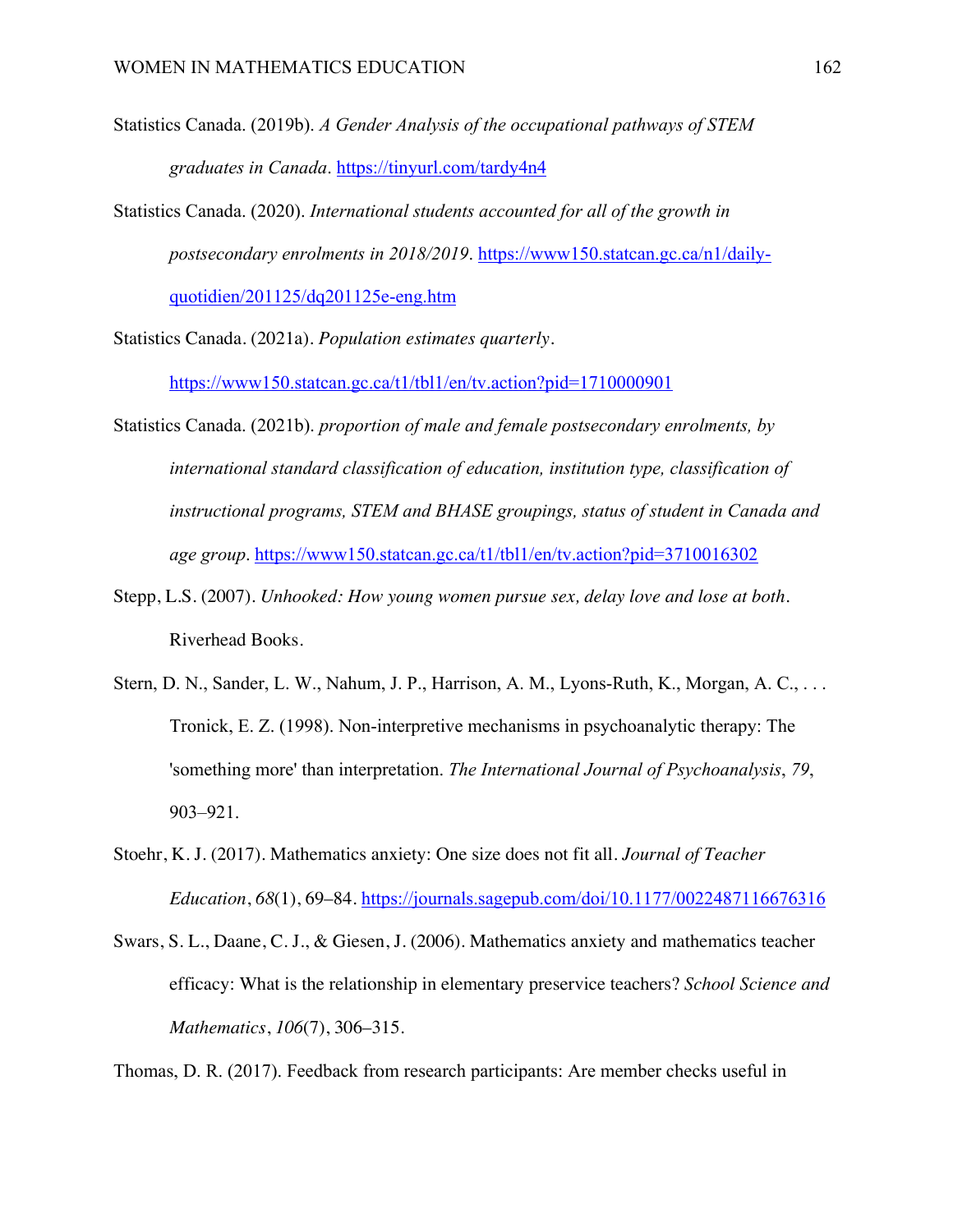qualitative research? *Qualitative Research in Psychology*, *14*, 23-41.

Tiedemann, J. (2000). Parents' gender stereotypes and teachers' beliefs as predictors of children's concept of their mathematical ability in elementary school. *Journal of Educational Psychology, 92*, 144–151.

Tobias, S. (1978). *Overcoming Math Anxiety*. Norton.

- Trahar, S. (2009). Beyond the story itself: Narrative inquiry and autoethnography in intercultural research in higher education. *Qualitative Social Research, 10* (1). https://www.qualitative-research.net/index.php/fqs/article/view/1218/2653#g1
- Trujillo, K., Hadfield, O. (1999). Tracing the roots of mathematics anxiety through in-depth interviews with preservice elementary teachers. *College Student Journal*, *33*(2), 219-233.
- Valero, P. (2007). What has power got to do with education? In P. Ernest (Ed.), *Philosophy of Mathematics Education Journal*, *21*(2). http://socialsciences.exeter.ac.uk/education/research/centres/stem/publications/pmej/pom

e21/index.htm

- Volman, M. & Ten Dam, G. (1998). Equal but different: contradictions in the development of gender identity in the 1990s. *British Journal of Sociology of Education, 19*(4), 529– 545
- Yates, S. (2003). *Simone de Beauvoir and the second sex: Fifty years on*. http://www.sfu.ca/~decaste/OISE/page2/files/yatesonSimone%20deB.pdf
- Wang, C. C., & Geale, S. K. (2015). The power of story: Narrative inquiry as a methodology in nursing research. *International Journal of Nursing Sciences*, *2*(2), 195–198. https://www.sciencedirect.com/science/article/pii/S2352013215000496?via%3Dihub

West, C., & Zimmerman, D. (1987). Doing gender. *Gender and Society*, *1*(2), 125–151.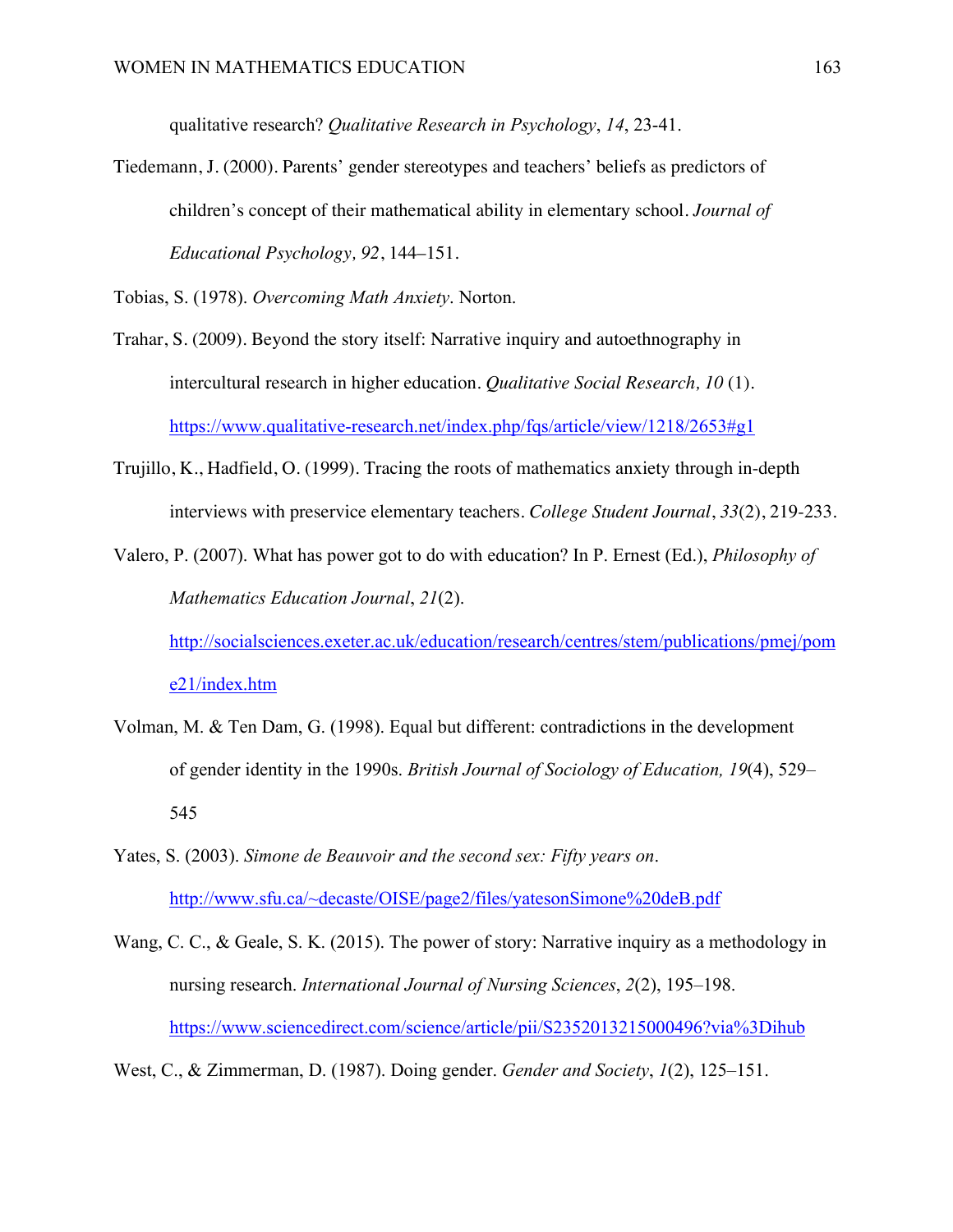- Wenger, Etienne. (1998). *Communities of practice: learning, meaning, and identity*. Cambridge University Press.
- Woodiwiss, J. (2017). Challenges for feminist research: Contested stories, dominant narratives and narrative frameworks. In J. Woodiwiss, J. Smith, K. Lockwood and Kelly (Eds.), *Feminist Narrative Research: Opportunities and Challenges* (pp. 13–37). https://link.springer.com/chapter/10.1057%2F978-1-137-48568-7\_2
- Woodward, K., & The Open University (Eds.). (2004). *Questioning identity: Gender, class, ethnicity* (2nd ed.). Routledge.
- Zakin, E. (2011). Psychoanalytic feminism. In E. N. Zalta (Ed.), *The Stanford Encyclopedia of Philosophy* (2011). Metaphysics Research Lab, Stanford University. https://plato.stanford.edu/archives/sum2011/entries/feminism-psychoanalysis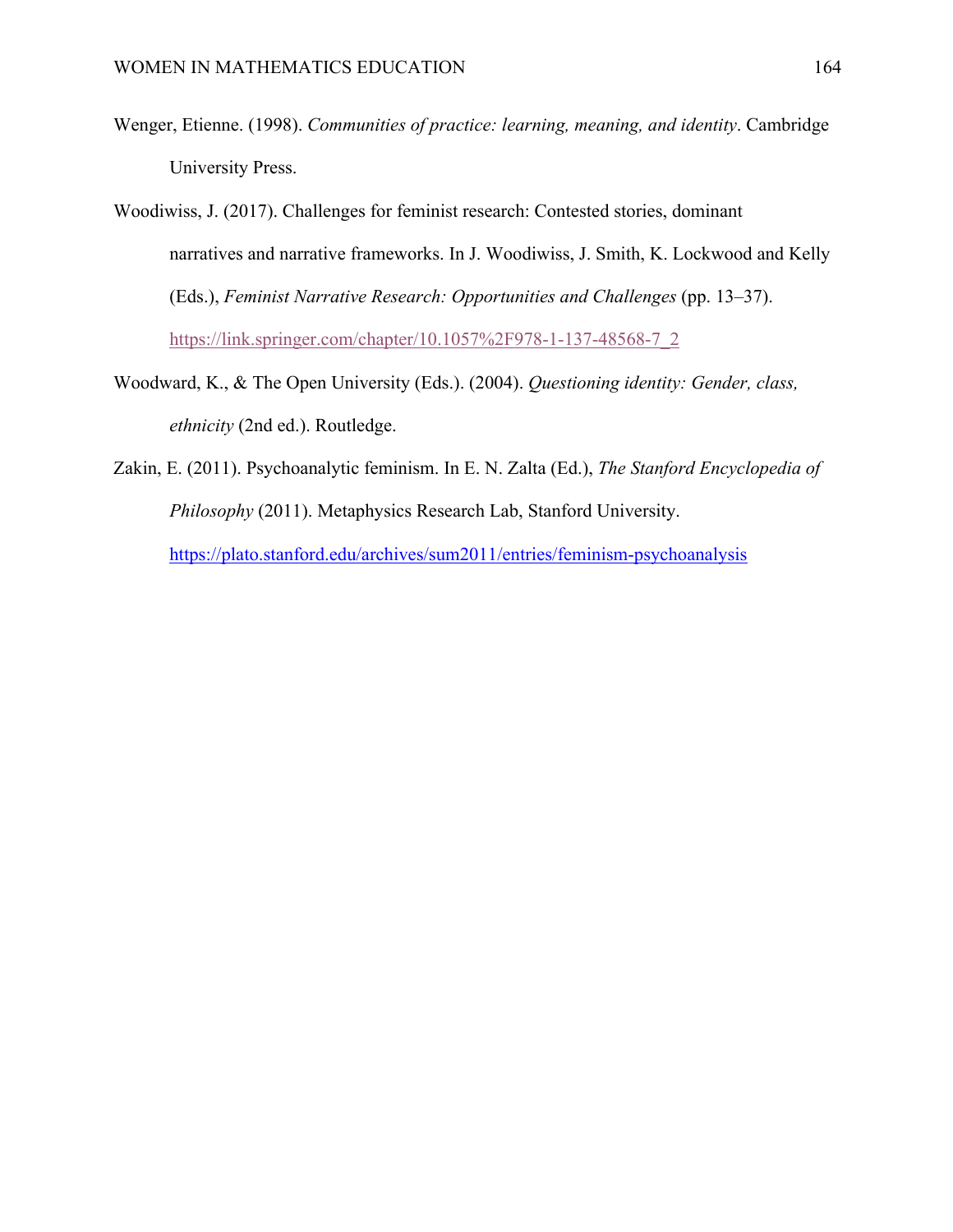## **Appendix A:**

## **Semi Structured Questionnaire**

June, 2020

## **Demographic Information**

1. Would you describe your gender identity as being female? \* Required



- 2. Including this academic year, how many years have you been teaching mathematics education at the post-secondary level?
- 3. What province do you currently teach in?
- 4. What is your current employment status?
	- Tenured Adjunct Contract/Sessional
		- Other: (please specify)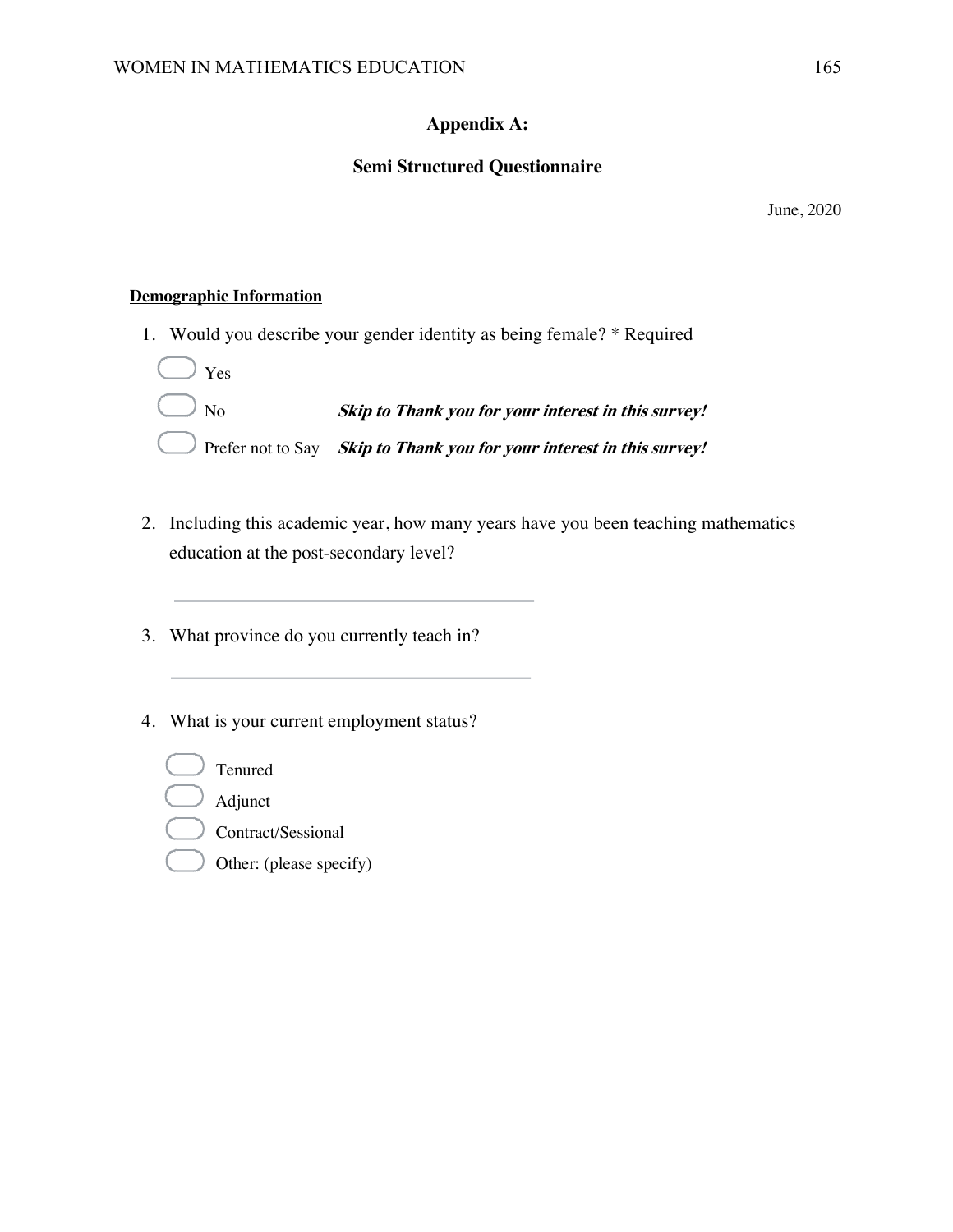5. Did you have a major, minor, or special emphasis in mathematics as part of your undergraduate coursework?

## **Check all that apply**

|                                                         | Yes, a | Yes, a minor or special | No |
|---------------------------------------------------------|--------|-------------------------|----|
|                                                         | major  | emphasis                |    |
| <b>Mathematics Education</b>                            |        |                         |    |
| <b>Mathematics</b>                                      |        |                         |    |
| Other mathematics-related subject<br>such as statistics |        |                         |    |
| Elementary or secondary education                       |        |                         |    |

6. Did you have a major, minor, or special emphasis in mathematics as part of your graduate coursework?

### **Check all that apply**

|                                                         | Yes, a<br>major | Yes, a minor or special | No |
|---------------------------------------------------------|-----------------|-------------------------|----|
|                                                         |                 | emphasis                |    |
| <b>Mathematics Education</b>                            |                 |                         |    |
| <b>Mathematics</b>                                      |                 |                         |    |
| Other mathematics-related subject<br>such as statistics |                 |                         |    |
| Elementary or secondary education                       |                 |                         |    |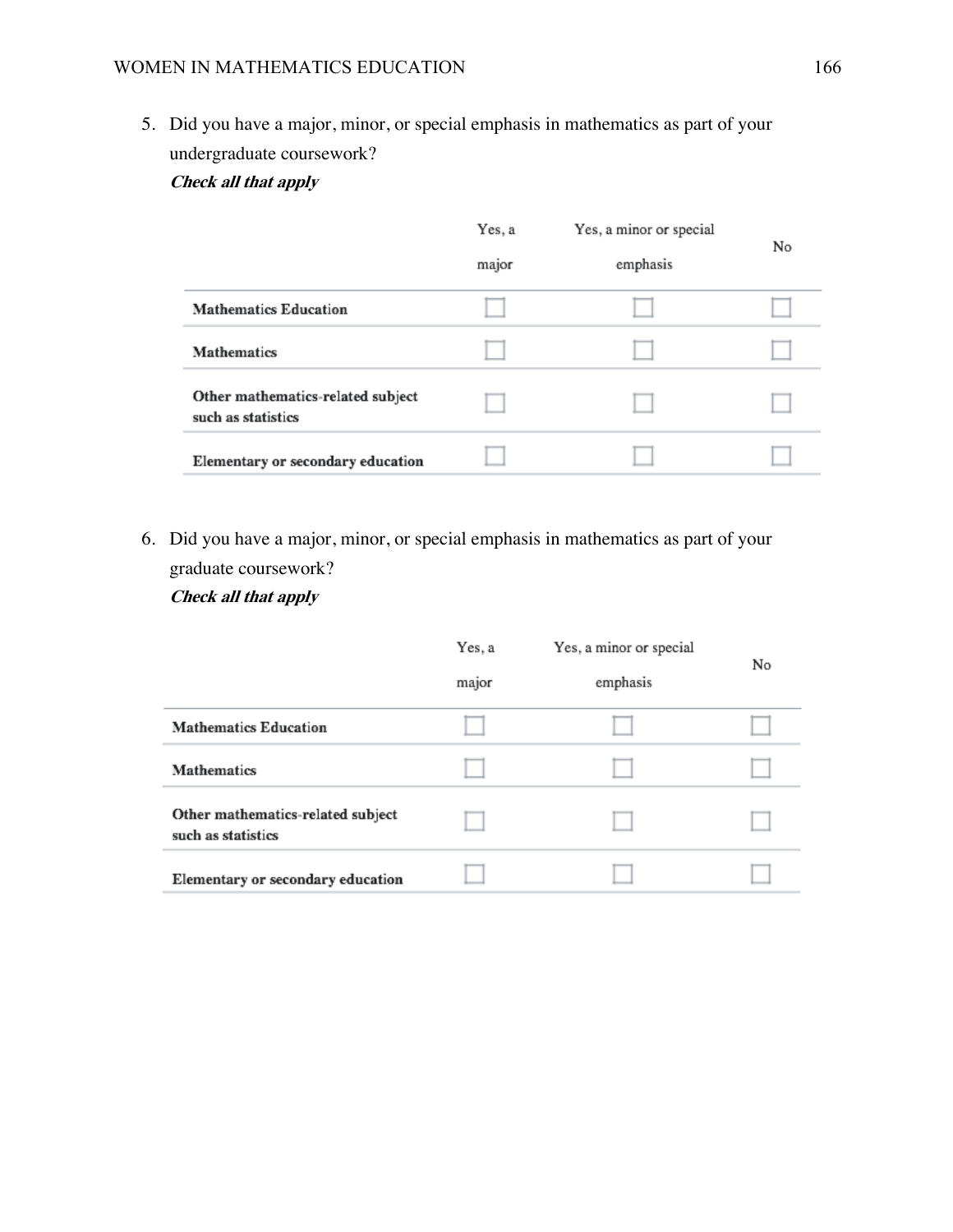#### **Do you agree or disagree with the following statements?**

Please choose the answer that best reflects your personal views, not what you think the researcher wants to hear. Feel free to share any thoughts related to your answer that may help the researcher understand your position.

#### Statements:

- 1. I have always been a quick learner in mathematics.
- 2. We need more women engaged in mathematics.
- 3. I have thought that I was "not a math person" at one point in my life.
- 4. I have always been confident in mathematics.
- 5. Learning math challenges my ideas about how the world works.
- 6. Do you participate in other activities or groups outside of teaching, that relate to mathematics? (e.g. research, family math nights, etc.)
- 7. Do you participate in other activities or groups outside of teaching, that relate to your gender identity? (e.g. women in mathematics, women in leadership, etc.)

### **Request for Follow-up**

By participating in the survey, you allow the researcher to contact you using the e-mail provided for a follow-up interview and a reflective exercise. Please provide your name and e-mail address. You will only be contacted if the researcher selects you to participate in the study, at which point an official consent letter will be provided.

#### **Contact Information** \* Required

Name: E-mail:

### **THANK YOU!**

I really appreciate you taking the time to complete my survey.

#### **Thank you for your interest in my survey**

At this time, I am looking for responses only from individuals who identify as being a female in mathematics education.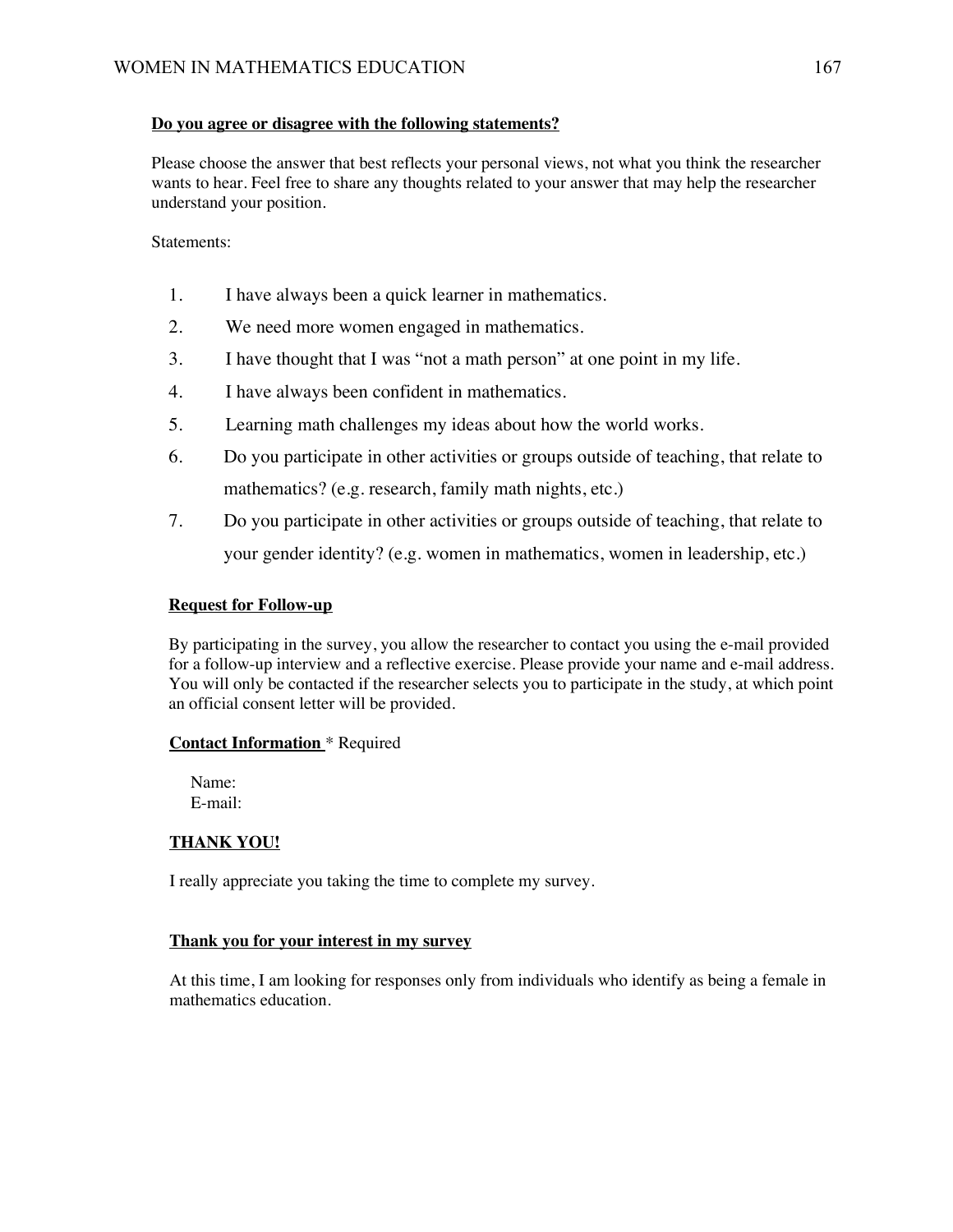# **Appendix B:**

## **Information Letter**

June, 2020

### **STUDY: WOMEN IN MATHEMATICS EDUCATION: PATHWAYS TO PARTICIPATION**

Thank you for your interest in potentially participating in a one-on-one follow-up interview and reflective exercise. You have already taken the survey and I would like to ask you to participate in the next phase of the research. I'm inviting you to participate in a qualitative study titled **Women in Mathematics Education: Pathways to Participation.** The purpose of this study is to investigate more deeply your personal pathway – including experiences, thoughts and stories - to becoming a woman educator of mathematics at the post-secondary level. This study will also explore what social factors (such as family beliefs, teachers, your gender identity) have encouraged or limited your participation in mathematics.

## **WHO CAN PARTICIPATE?**

- I am purposefully recruiting 3-5 Canadian women mathematics educators at the postsecondary level who identify with having overcome barriers to succeed in mathematics.
- My request is that you commit to 1.5 hours over the next 2 months, to participate in a brief interview and complete an independent reflection exercise that produces a visual timeline of the most critical moments along your journey to becoming a mathematics educator.

## **STUDY PROCEDURES:**

- I will ask that you participate in a **brief interview** (1 hour) and a **reflection exercise** consisting of a discussion (30 minutes) over the next three months.
- You will be asked to share your experiences, thoughts and stories on becoming a woman educator of mathematics at the post-secondary level, as well as discuss the social factors that contributed to or limited your participation in mathematics.
- This is a participatory study, and you are welcome to share your thoughts/suggestions and input throughout the process.

## **WHAT ARE YOUR RIGHTS AS A PARTCIPANT?**

- **Your participation is completely voluntary,** and you may elect to answer whichever questions you are comfortable with.
- You will be given, in a timely manner throughout the course of the research project, information that is relevant to your decision to continue or withdraw from participation.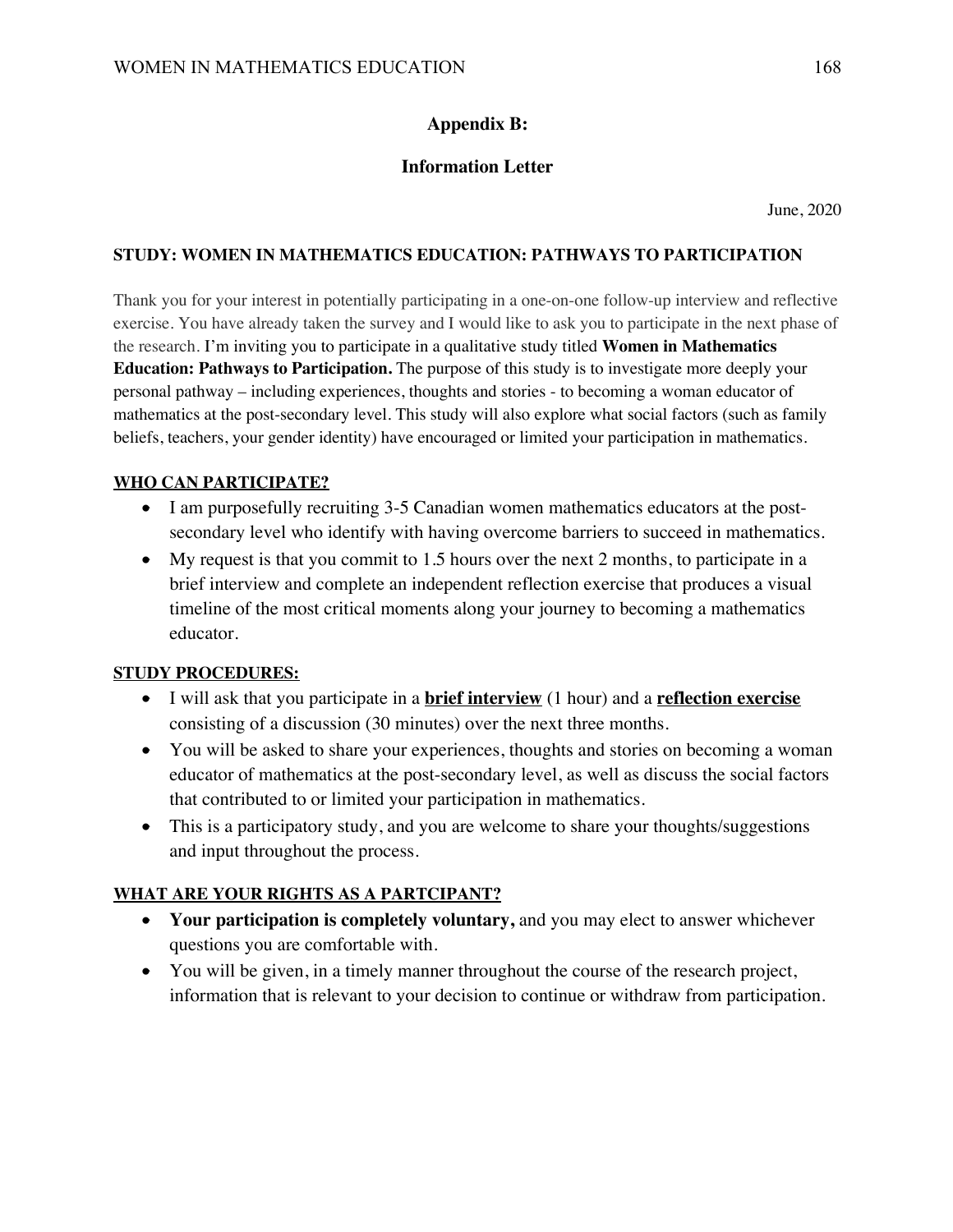# **HOW WILL I PROTECT YOUR PRIVACY?**

- Key identifying information, specifically proper names and nouns, will be removed from the future published findings to protect your anonymity. Given that I am a student at Lakehead University, I will need to rely on pre-existing relationships to generate a limited snowball sample. As a result, full anonymity may not always be possible. Additionally, by extending the invitation to your professional network, you further increase the chance of revealing your identity as a potential participant in the study as well as those you share it with.
- Your decision to participate (or not), will not affect your employment or relationship with your employer in any way. Furthermore, your employer will not know that you have participated in this survey unless you decide to tell them.

# **WHERE WILL DATA BE STORED?**

- The information gathered will be stored at a secure location at my home office on my personal password protected computer.
- All information will be reported in such a way that protects the identity, within reasonable limits, of individual persons, schools, school districts, and communities.
- All data collected will be used for the purposes of a Master of Education thesis and potentially for subsequent research articles. All raw data (i.e. transcripts, field notes) will be destroyed using a file shredding program five years after the completion of the study.

# **WHAT ARE THE RISKS?**

• I do not foresee any physical, financial, legal, or social risks associated with your participation in this research. However, it is possible that there may be emotional or psychological risks involved with a reflexive reflection of your role as a woman, the group, or society. I highly recommend that you familiarize yourselves with the resources available to you, at your respective institution should you require in the event of trauma or psychological injury. In addition, the Canadian Center for Mental Health and Sport provides resources available for all adults throughout Canada.

# **WHAT WILL I DO WITH THIS STUDY?**

- Your input is invaluable and greatly appreciated! The information will be included in my Master thesis which will be housed in the Lakehead University library, in upcoming research articles, and other public spaces (conferences).
- By participating in this survey, you allow the researcher to use this information in future publications and/or presentations. Participants of the narrative inquiry will be contacted by e-mail after my analysis has been transcribed. You will have the opportunity to review your contributions to ensure accuracy and privacy. This will be done prior to any further publications.
- The findings from this study will strengthen conversations about mathematics education and promote women's participation in mathematics.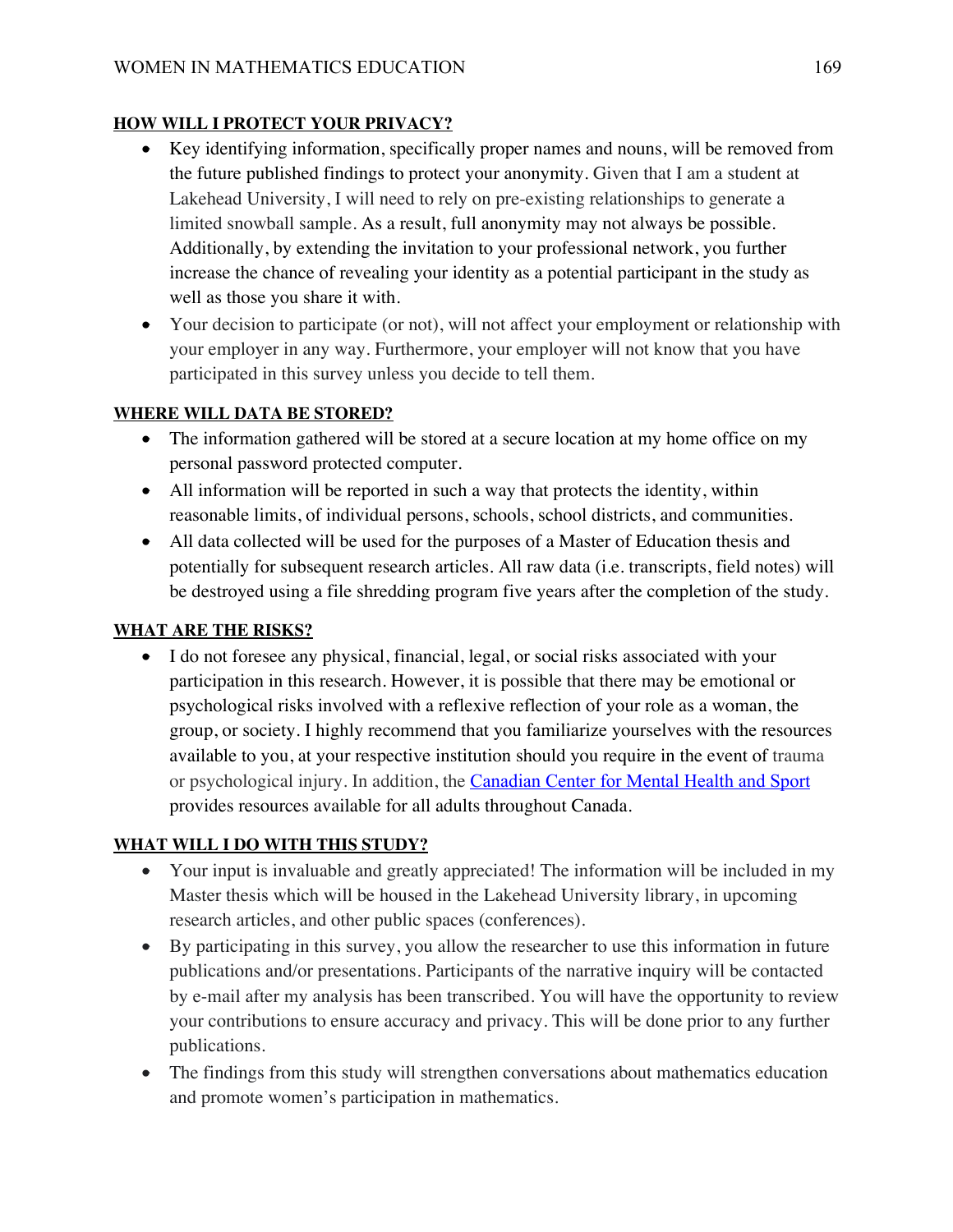## **HOW CAN YOU RECEIVE A COPY OF THE RESEARCH RESULTS?**

- At your request, I will be happy to forward a copy of anything I produce once the findings are assembled and finalized.
- Presentations may be made, and academic articles published following completion of this research.

# **WHAT IF YOU WANT TO WITHDRAW FROM THE STUDY?**

- **Your participation is completely voluntary,** and you may elect to answer whichever questions you are comfortable with.
- You are under no obligation to participate and are free to withdraw at any time without prejudice to pre-existing entitlements. You may notify me by e-mail (see below for details).

# **RESEARCHER CONTACT INFORMATION:**

- If you agree, please sign the consent letter below to acknowledge your participation.
- If you have any questions, please feel free to contact me at mtutton1 $@$ lakeheadu.ca
- You may also contact my supervisor, Dr. Gary Pluim at gpluim $@$ lakeheadu.ca

# **RESEARCH ETHICS BOARD REVIEW AND APPROVAL:**

• This research study has been reviewed and approved by the Lakehead University Research Ethics Board. If you have any questions related to the ethics of the research and would like to speak to someone outside of the researcher, please contact Sue Wright at the Research Ethics Board at 807-343-8283 or research@lakeheadu.ca.

Thank you for considering my request to participate in this research. If you agree, please sign the consent letter and return it to me.

Sincerely,

( we .

Melissa Chumakov, Student Researcher at Lakehead University | Master of Education Lakehead University, Orillia 1 Colborne Street West Orillia, ON L3V 7X5 647-236-4149 Mtutton1@lakeheadu.ca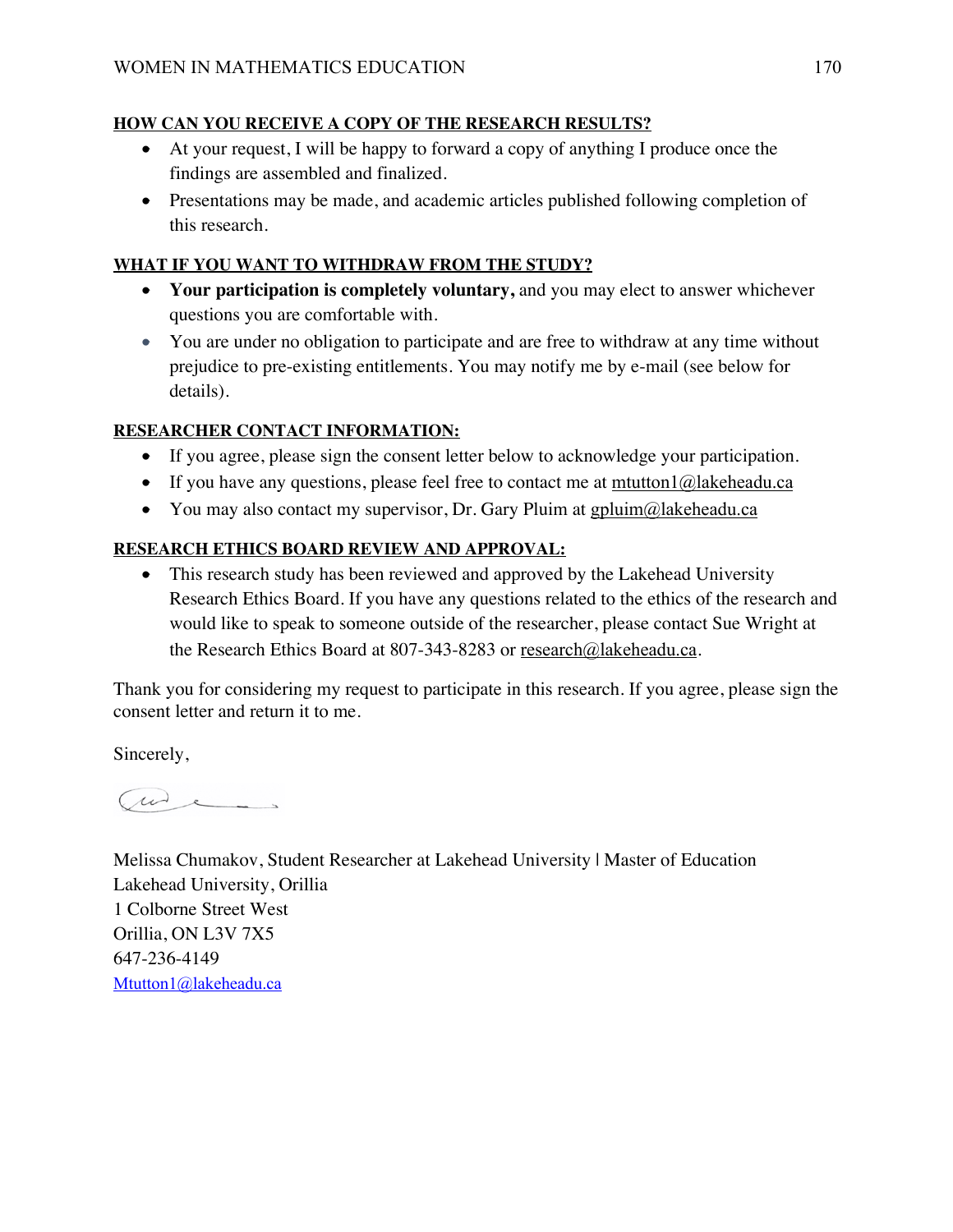# **Appendix C:**

## **Letter of Consent**

June, 2020

### **MY CONSENT**

#### **I agree to the following:**

- $\checkmark$  I have read and understand the information contained in the information letter
- $\bigvee$  I agree to participate
- $\checkmark$  I understand the risks and benefits of the study
- $\checkmark$  I am a volunteer and can withdraw from the study at any time throughout the research process
- $\blacktriangledown$  That the data will be securely stored on the researcher's private laptop for a minimum period of five years following the completion of the research project
- $\checkmark$  I understand that the research findings will be made available to me upon my request
- $\blacktriangledown$  The data I provide will be known to the researcher, but my identity will remain confidential and anonymous in any subsequent publications or presentations
- $\vee$  All of my questions have been answered

#### **Please tick here to show that you agree to do the following:**

Yes  $\Box$  No  $\Box$  I give my permission to the researcher (Melissa Chumakov) to use my images including visual reflection and/or related writings in her thesis and any articles or presentations that she might make about this project.

Yes  $\Box$  No  $\Box$  I give my permission to the researcher (Melissa Chumakov) to use audio recording of our conversations for recall and transcription purposes.

 $Yes \Box No \Box I give my permission to the researcher (Melissa Chumakov) to use video recording of$ our conversations for recall and transcription purposes.

*By consenting to participate, I have not waived any rights to legal recourse in the event of research related harm.* 

*I have read and agree to the above information and agree to participate in this research.* 

 $Signature:$ 

Date: \_\_\_\_\_\_\_\_\_\_\_\_\_\_\_\_\_\_\_\_\_\_\_\_\_\_\_\_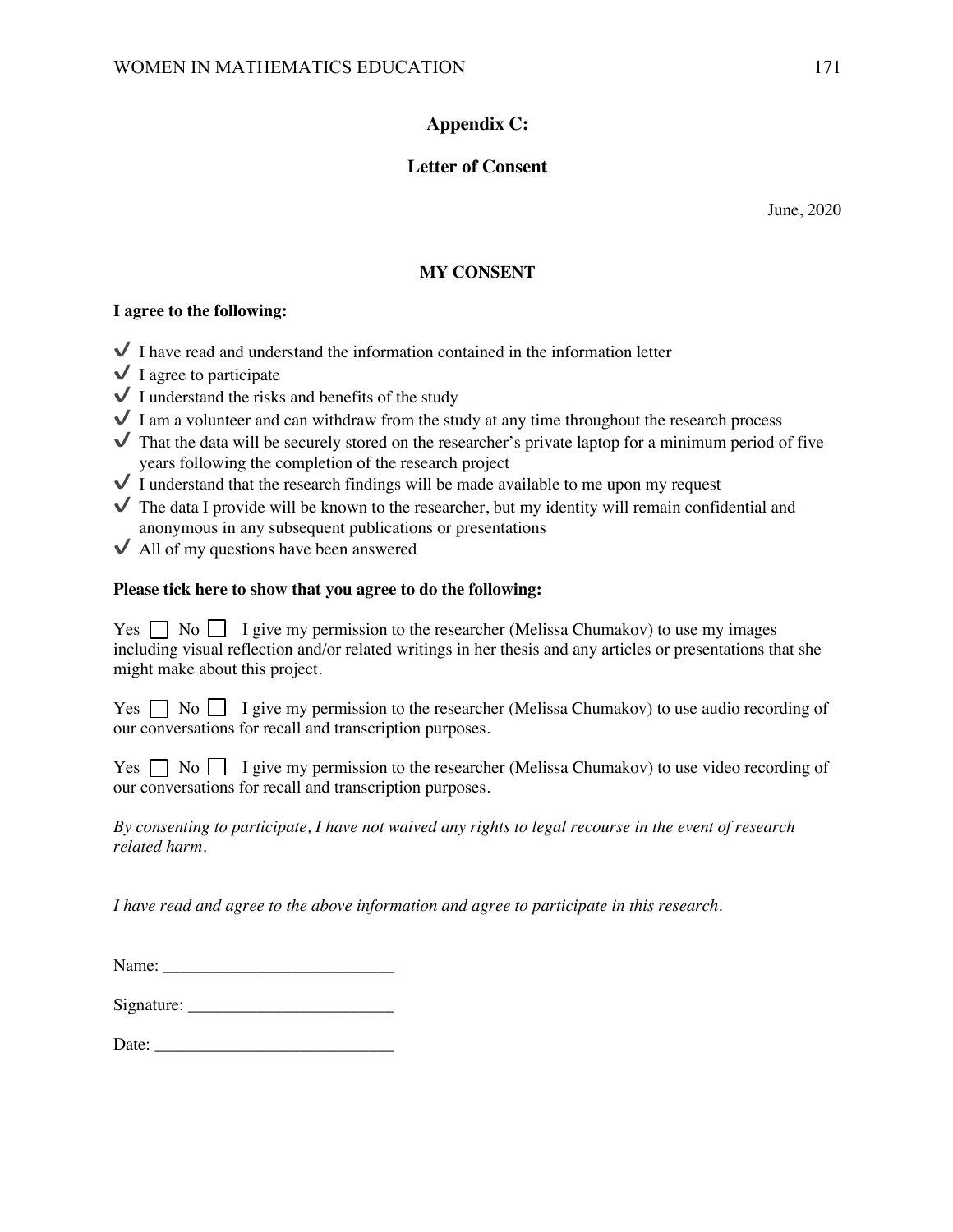### **Appendix D:**

### **Reflection Activity**

June, 2020

Dear Participant,

For this activity, I would like you to reflect on your pathway to becoming a mathematics educator. Specifically, I'd like you to start by drawing an arrow representing the movement of your mathematics journey from your earliest memory up until present day. Next, I invite you consider what the most critical moments were in leading you to a career in mathematics education and ask that you name these moments and plot them along the timeline. These moments may or may not include a specific person, and event, or a specific experience in mathematics. This is your pathway and I leave it open to your personal interpretation.

The purpose of this exercise is to understand your personal narrative and pathway to becoming a mathematics educator. I'm hoping that it gives you the opportunity to share openly and honestly, some of your struggles and successes in mathematics.

In our meeting following this reflection, I will ask you to reflect further and share stories about what was happening in your personal life during this time. In addition, I may ask what your beliefs and perceptions were towards your gender identity and mathematics over the trajectory of your timeline. You may share whatever you are most comfortable with. There is no obligation to complete the activity and you may choose to complete the activity and refuse the debrief meeting.